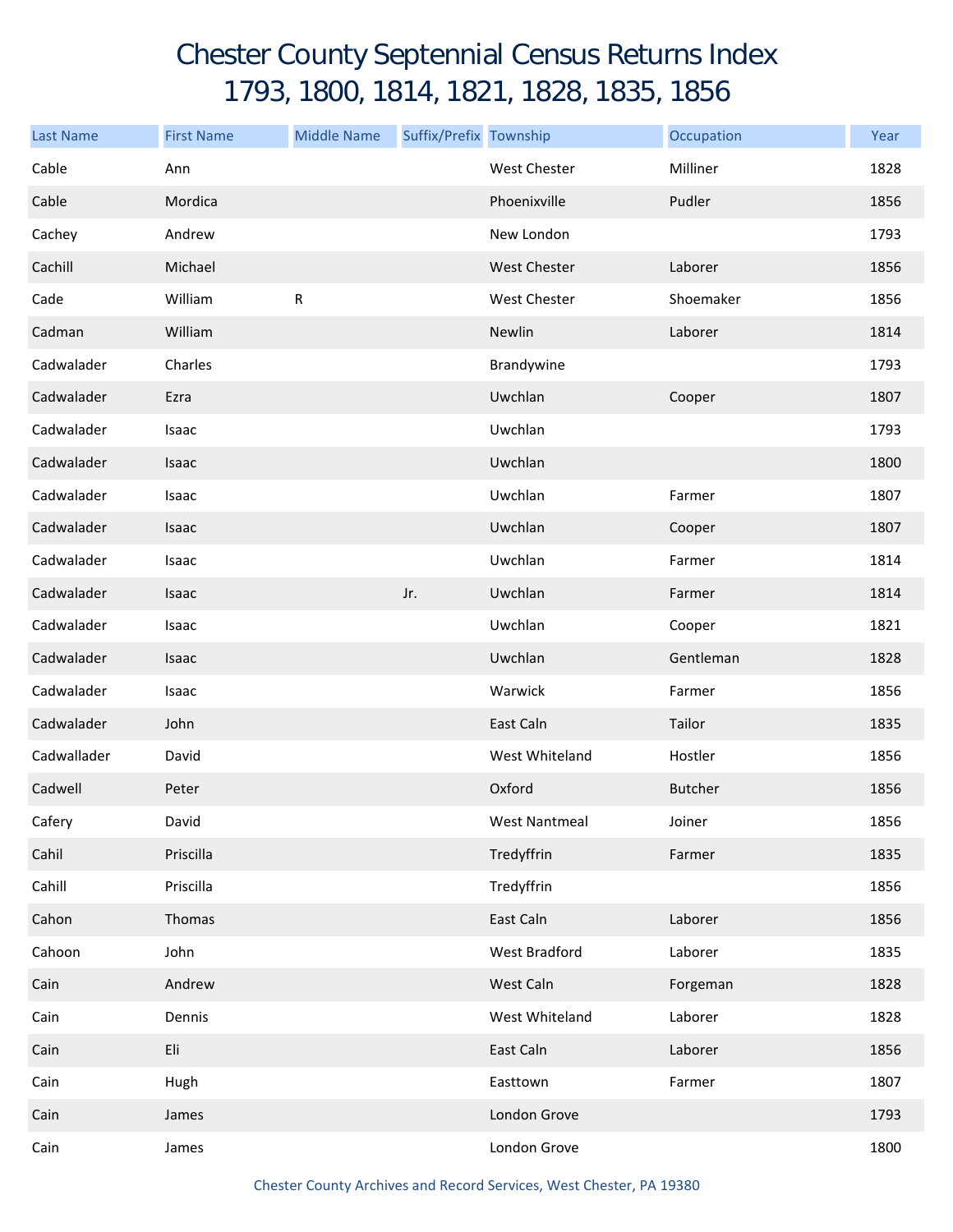| <b>Last Name</b> | <b>First Name</b> | <b>Middle Name</b> | Suffix/Prefix Township |                     | Occupation   | Year |
|------------------|-------------------|--------------------|------------------------|---------------------|--------------|------|
| Cain             | James             |                    |                        | London Grove        | Weaver       | 1800 |
| Cain             | James             |                    |                        | New Garden          | Farmer       | 1807 |
| Cain             | James             |                    |                        | New London          | Brickmaker   | 1814 |
| Cain             | James             |                    |                        | East Marlborough    | Shoemaker    | 1821 |
| Cain             | James             |                    |                        | Charlestown         | Laborer      | 1821 |
| Cain             | Jesse             |                    |                        | Willistown          | Laborer      | 1807 |
| Cain             | Jesse             |                    |                        | Westtown            | Stagedriver  | 1814 |
| Cain             | John              |                    |                        | London Grove        |              | 1793 |
| Cain             | John              |                    |                        | Goshen              |              | 1793 |
| Cain             | John              |                    |                        | West Whiteland      | Weaver       | 1800 |
| Cain             | John              |                    |                        | London Grove        |              | 1800 |
| Cain             | John              |                    |                        | Uwchlan             | Laborer      | 1807 |
| Cain             | John              |                    |                        | London Grove        | Farmer       | 1807 |
| Cain             | John              |                    |                        | New Garden          | Laborer      | 1814 |
| Cain             | John              |                    |                        | East Caln           | Laborer      | 1814 |
| Cain             | John              |                    |                        | Londonderry         | Carpenter    | 1814 |
| Cain             | John              |                    |                        | Uwchlan             | Blacksmith   | 1814 |
| Cain             | John              |                    |                        | Brandywine          | Laborer      | 1828 |
| Cain             | John              |                    |                        | Schuylkill          | Laborer      | 1828 |
| Cain             | John              |                    |                        | <b>West Chester</b> | Laborer      | 1828 |
| Cain             | John              |                    |                        | Brandywine          | Laborer      | 1835 |
| Cain             | John              |                    |                        | New London          | Laborer      | 1835 |
| Cain             | John              |                    |                        | Uwchlan             | Laborer      | 1835 |
| Cain             | John              |                    |                        | East Whiteland      | Laborer      | 1856 |
| Cain             | John              |                    |                        | West Brandywine     | Laborer      | 1856 |
| Cain             | Joseph            |                    |                        | <b>East Vincent</b> | Farmer       | 1856 |
| Cain             | Moses             |                    |                        | Londonderry         | Carpenter    | 1821 |
| Cain             | Moses             |                    |                        | West Fallowfield    | Carpenter    | 1835 |
| Cain             | Robert            |                    |                        | London Grove        |              | 1800 |
| Cain             | Robert            |                    |                        | East Nottingham     | Joiner       | 1814 |
| Cain             | Robert            |                    |                        | East Nottingham     | Cabinetmaker | 1821 |
| Cain             | Robert            |                    |                        | Honey Brook         | Tailor       | 1828 |
| Cain             | Robert            |                    |                        | East Nottingham     | Cabinetmaker | 1828 |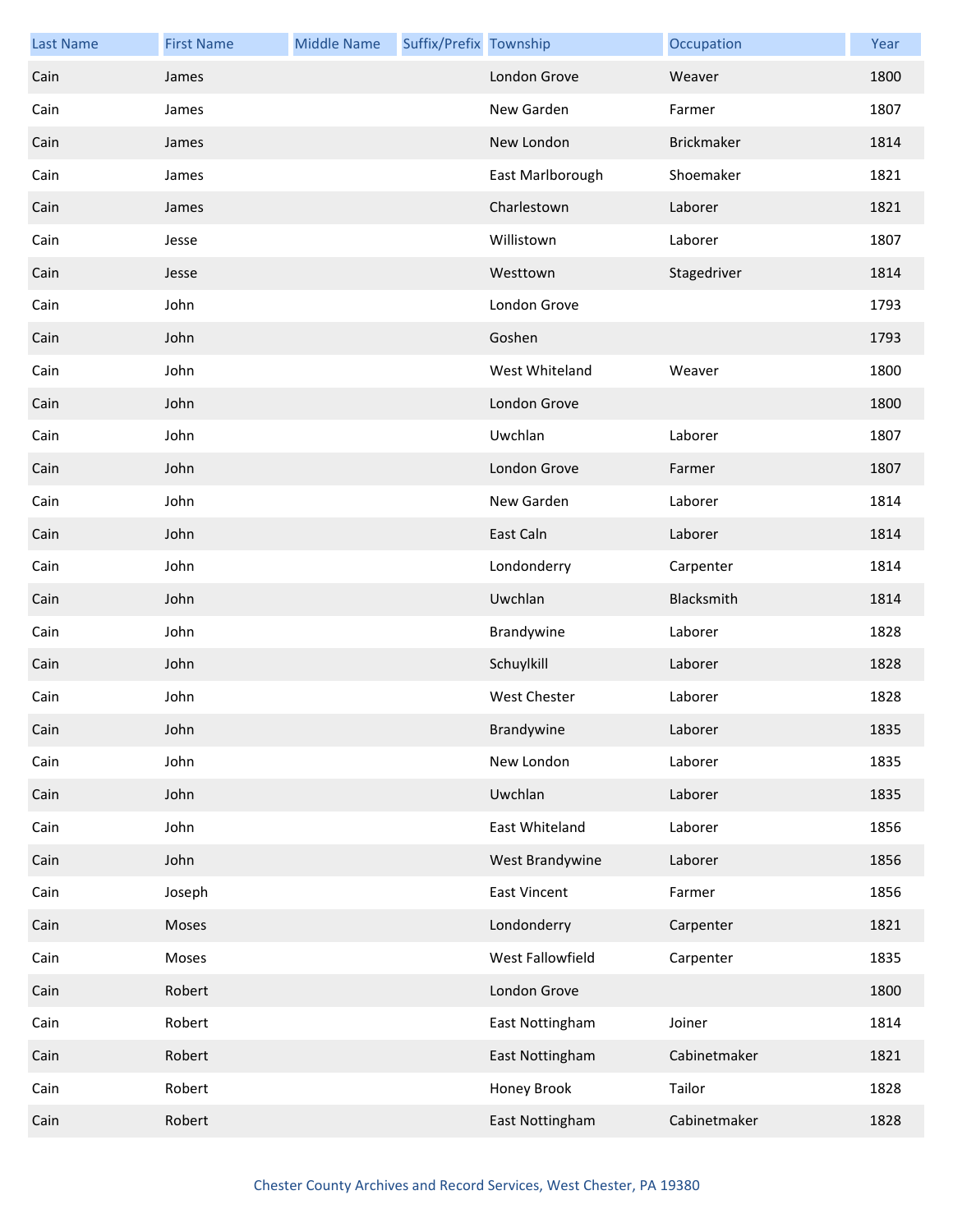| <b>Last Name</b> | <b>First Name</b> | <b>Middle Name</b> | Suffix/Prefix Township |                      | Occupation   | Year |
|------------------|-------------------|--------------------|------------------------|----------------------|--------------|------|
| Cain             | Stephen           |                    |                        | Kennett              | Laborer      | 1856 |
| Cain             | Thomas            |                    |                        | West Whiteland       | Quarryman    | 1835 |
| Cain             | William           |                    |                        | Brandywine           |              | 1793 |
| Cain             | William           |                    |                        | <b>East Bradford</b> |              | 1821 |
| Cain             | William           |                    |                        | East Caln            | Laborer      | 1828 |
| Caine            | James             |                    |                        | East Marlborough     | Cordwainer   | 1828 |
| Cairey           | Joseph            |                    |                        | Westtown             | Laborer      | 1835 |
| Cairnes          | Samuel            |                    |                        | Lower Oxford         | Farmer       | 1807 |
| Cairns           | David             |                    |                        | Honeybrook           | Farmer       | 1856 |
| Cairns           | John              |                    |                        | Honeybrook           | Weaver       | 1856 |
| Cairns           | William           |                    |                        | Honeybrook           | Laborer      | 1856 |
| Cake             | Henry             |                    |                        | West Whiteland       | Tailor       | 1814 |
| Cake             | Henry             |                    |                        | West Whiteland       | Tailor       | 1821 |
| Caladay          | Joseph            |                    |                        | Uwchlan              | Tanner       | 1821 |
| Calahan          | Benjamin          |                    |                        | Easttown             | Carpenter    | 1807 |
| Calahan          | Bernard           |                    |                        | Penn                 | Laborer      | 1856 |
| Calahan          | James             |                    |                        | Charlestown          | Teacher      | 1856 |
| Calahan          | James             |                    |                        | Charlestown          | Laborer      | 1856 |
| Calahan          | John              |                    |                        | Easttown             | Carpenter    | 1807 |
| Calahan          | Thomas            |                    |                        | Easttown             | Carpenter    | 1807 |
| Calahan          | William           |                    |                        | Valley               | Laborer      | 1856 |
| Calahan          | William           |                    |                        | Charlestown          | Laborer      | 1856 |
| Calahon          | Hugh              |                    |                        | East Bradford        | Laborer      | 1807 |
| Calahon          | John              |                    |                        | East Bradford        | Wheelwright  | 1807 |
| Caldbreath       | Robert            |                    |                        | Londonderry          |              | 1793 |
| Caldwell         | James             |                    |                        | Londonderry          | Laborer      | 1814 |
| Caldwell         | James             |                    |                        | East Bradford        | Shoemaker    | 1856 |
| Caldwell         | Jephthah          |                    |                        | West Pikeland        | Manufacturer | 1856 |
| Caldwell         | John              |                    |                        | West Caln            | Cooper       | 1821 |
| Caldwell         | John              |                    |                        | West Caln            | Cooper       | 1828 |
| Caldwell         | John              |                    |                        | West Caln            | Cooper       | 1835 |
| Caldwell         | John              |                    |                        | <b>West Vincent</b>  | Farmer       | 1856 |
| Caldwell         | John              |                    |                        | West Caln            | Laborer      | 1856 |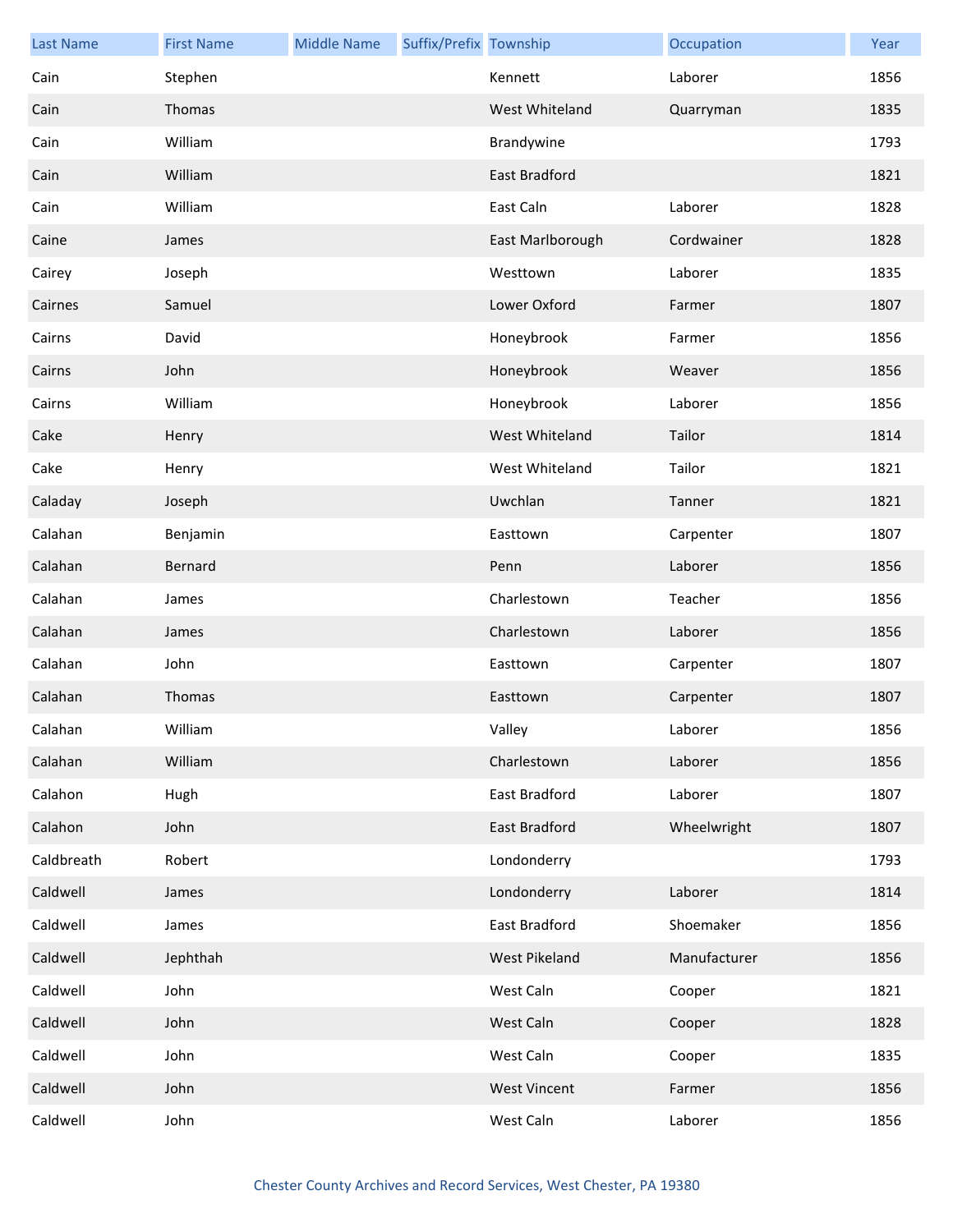| <b>Last Name</b> | <b>First Name</b> | <b>Middle Name</b> | Suffix/Prefix Township |                      | Occupation  | Year |
|------------------|-------------------|--------------------|------------------------|----------------------|-------------|------|
| Caldwell         | John              |                    |                        | <b>West Chester</b>  | Laborer     | 1856 |
| Caldwell         | John              | B                  |                        | <b>West Vincent</b>  | Farmer      | 1856 |
| Caldwell         | Peter             |                    |                        | West Nottingham      | Farmer      | 1821 |
| Caldwell         | Robert            | W                  |                        | Pocopson             | Farmer      | 1856 |
| Caldwell         | Samuel            |                    |                        | East Bradford        | Laborer     | 1856 |
| Caldwell         | Thomas            |                    |                        | Lower Oxford         | Nailer      | 1814 |
| Caldwell         | William           |                    |                        | Pikeland             | Laborer     | 1828 |
| Caldwell         | William           |                    |                        | East Marlborough     | Laborer     | 1856 |
| Calender         | Gloud             |                    |                        | West Marlborough     |             | 1793 |
| Calflesh         | John              |                    |                        | West Goshen          | Farmer      | 1828 |
| Calhoon          | Andrew            |                    |                        | East Nottingham      |             | 1800 |
| Calhoon          | David             |                    |                        | West Caln            | Accomptant  | 1814 |
| Calhoon          | Hugh              |                    |                        | Sadsbury             |             | 1793 |
| Calhoon          | Hugh              |                    |                        | Brandywine           | Mason       | 1807 |
| Calhoon          | Hugh              |                    |                        | Brandywine           | Mason       | 1814 |
| Calhoon          | John              |                    |                        | <b>West Nantmeal</b> | Farmer      | 1821 |
| Calhoon          | John              |                    |                        | East Pikeland        | Shoemaker   | 1856 |
| Calhoon          | Margarett         |                    |                        | Brandywine           |             | 1828 |
| Calhoon          | Margarett         |                    |                        | Brandywine           | Housewifery | 1835 |
| Calhoun          | Charles           |                    |                        | West Whiteland       |             | 1821 |
| Calhoun          | Hugh              |                    |                        | Brandywine           | Mason       | 1821 |
| Calhoun          | John              |                    |                        | East Nantmeal        | Laborer     | 1828 |
| Calhoun          | John              | $\mathsf C$        |                        | Uwchlan              | Laborer     | 1835 |
| Calisher         | Thomas            |                    |                        | East Caln            | Laborer     | 1800 |
| Calister         | John              |                    |                        | Sadsbury             | Laborer     | 1821 |
| Calkins          | Edward            |                    |                        | West Whiteland       | Quarryman   | 1835 |
| Call             | John              |                    |                        | East Caln            | Laborer     | 1800 |
| Call             | John              |                    |                        | <b>West Nantmeal</b> | Laborer     | 1821 |
| Call             | Norris            |                    |                        | East Caln            | Laborer     | 1800 |
| Callahan         | Hugh              |                    |                        | East Caln            |             | 1793 |
| Callahan         | John              |                    |                        | East Whiteland       |             | 1793 |
| Callahan         | Samuel            |                    |                        | East Caln            | Laborer     | 1828 |
| Callahan         | William           |                    |                        | East Goshen          | Blacksmith  | 1828 |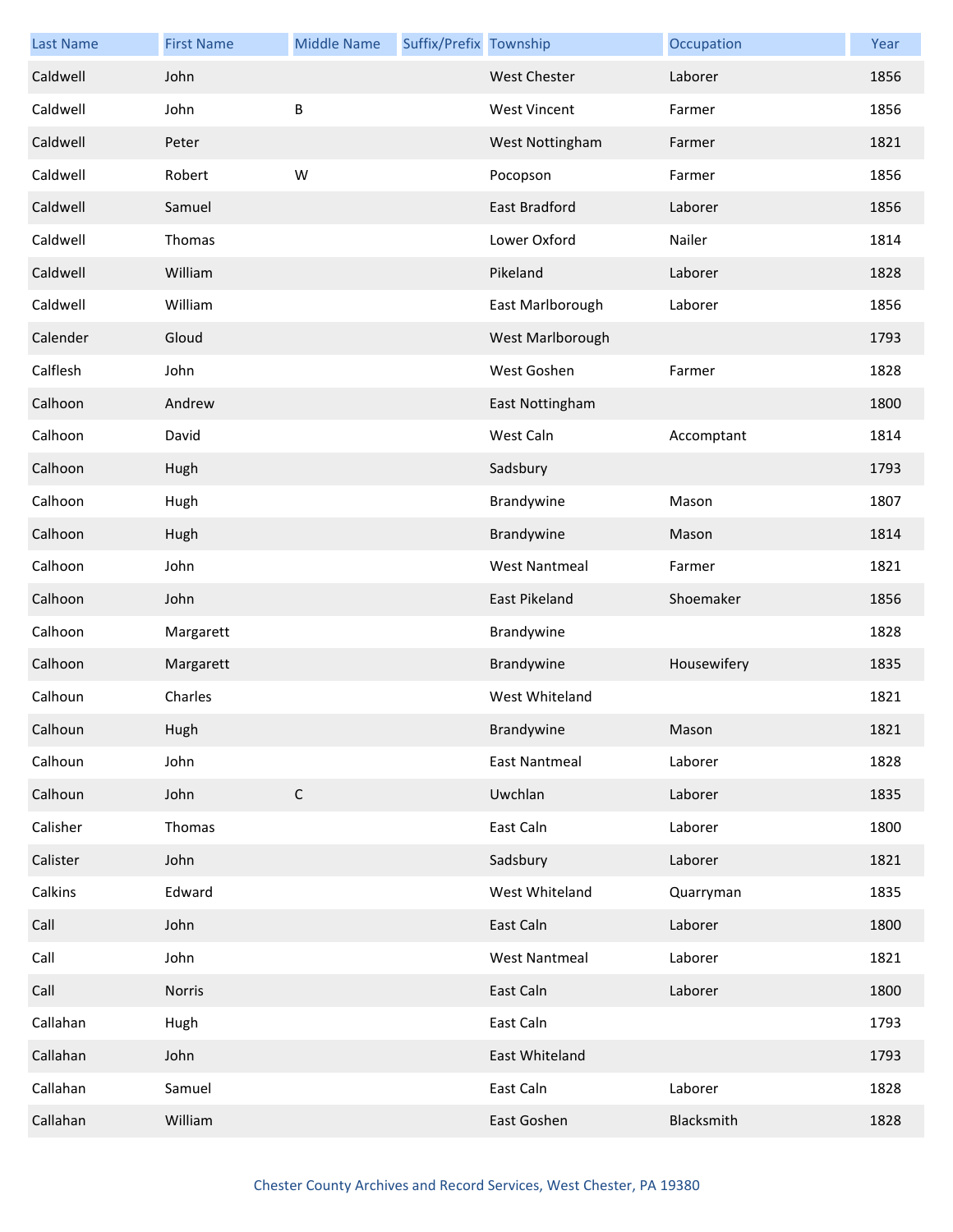| <b>Last Name</b> | <b>First Name</b> | <b>Middle Name</b> | Suffix/Prefix Township |                      | Occupation | Year |
|------------------|-------------------|--------------------|------------------------|----------------------|------------|------|
| Callahen         | Benjamin          |                    |                        | Easttown             |            | 1793 |
| Callaher         | James             |                    |                        | <b>West Nantmeal</b> |            | 1793 |
| Callaher         | Samuel            |                    |                        | Sadsbury             |            | 1835 |
| Callan           | Edward            |                    |                        | Pikeland             | Laborer    | 1835 |
| Callanam         | George            | D                  |                        | West Chester         | Constable  | 1835 |
| Callender        | Gloud             |                    |                        | Londonderry          | Farmer     | 1807 |
| Calsen           | James             |                    |                        | East Caln            | Laborer    | 1856 |
| Calter           | John              |                    |                        | <b>West Nantmeal</b> | Laborer    | 1835 |
| caltern          | George            |                    |                        | Willistown           | Farmer     | 1835 |
| Caltzawattle     | Adam              |                    |                        | Vincent              |            | 1821 |
| Calvert          | Nathaniel         |                    |                        | East Goshen          | Cooper     | 1821 |
| Calvert          | Walter            |                    |                        | Kennett              | Carpenter  | 1821 |
| Calvert          | Walter            |                    |                        | Kennett              | Farmer     | 1828 |
| Calvert          | Walter            |                    |                        | Kennett              | Yeoman     | 1835 |
| Calvert          | William           |                    |                        | Kennett              |            | 1793 |
| Calvert          | William           |                    |                        | East Marlborough     | Blacksmith | 1807 |
| Calvert          | William           |                    |                        | East Marlborough     | Farmer     | 1821 |
| Calvert          | William           |                    | Jr.                    | East Marlborough     | Carpenter  | 1821 |
| Calvert          | William           |                    |                        | East Marlborough     | Farmer     | 1828 |
| Calvert          | William           |                    |                        | East Marlborough     | Farmer     | 1835 |
| Calvert          | William           |                    |                        | Pocopson             | Carpenter  | 1856 |
| Calwell          | David             |                    |                        | London Britain       |            | 1793 |
| Calwell          | Peter             |                    |                        | East Nottingham      | Farmer     | 1828 |
| Cambel           | Coleman           |                    |                        | South Coventry       | Forgeman   | 1856 |
| Cambel           | Jacob             |                    |                        | Coventry             | Mason      | 1835 |
| Cambel           | James             |                    |                        | Kennett              | Laborer    | 1821 |
| Cambel           | James             |                    |                        | Pennsbury            | Laborer    | 1828 |
| Cambel           | James             | ${\sf M}$          |                        | <b>East Vincent</b>  | Laborer    | 1856 |
| Cambel           | Levi              |                    |                        | Kennett              | Laborer    | 1821 |
| Cambel           | Mary              |                    |                        | Coventry             |            | 1835 |
| Cambel           | Mathias           |                    |                        | Coventry             | Forgeman   | 1835 |
| Cambel           | Mathias           |                    |                        | South Coventry       | Forgeman   | 1856 |
| Cambell          | John              |                    |                        | Lower Oxford         | Shoemaker  | 1828 |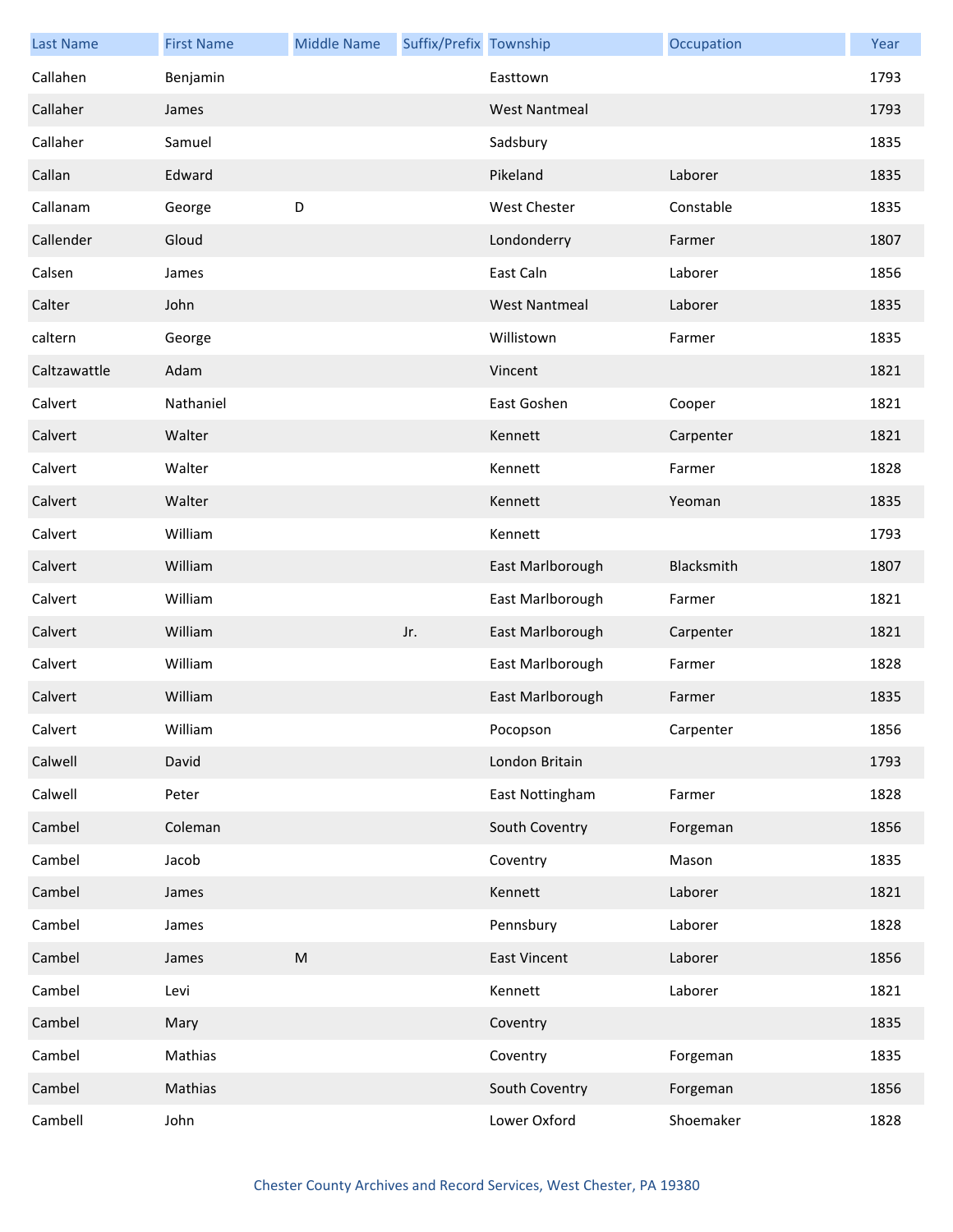| <b>Last Name</b> | <b>First Name</b> | <b>Middle Name</b> | Suffix/Prefix Township |                      | Occupation   | Year |
|------------------|-------------------|--------------------|------------------------|----------------------|--------------|------|
| Cambell          | John              |                    |                        | Lower Oxford         | Laborer      | 1828 |
| Cambell          | John              |                    |                        | Easttown             | Farmer       | 1856 |
| Camble           | John              |                    |                        | East Nottingham      | Shoemaker    | 1814 |
| Camble           | John              |                    |                        | Lower Oxford         | Shoemaker    | 1835 |
| Camble           | <b>Morris</b>     |                    |                        | New Garden           | Laborer      | 1807 |
| Camble           | Thomas            |                    |                        | Lower Oxford         | Farmer       | 1807 |
| Camble           | Thomas            |                    |                        | Lower Oxford         | Laborer      | 1835 |
| Camel            | Alexander         |                    |                        | Pennsbury            | Laborer      | 1807 |
| Camel            | Alexandria        |                    |                        | Charlestown          | Laborer      | 1856 |
| Camel            | Dogle             |                    |                        | Uwchlan              |              | 1793 |
| Camel            | John              |                    |                        | Lower Oxford         | Cooper       | 1814 |
| Camel            | John              |                    |                        | London Grove         | Schoolmaster | 1821 |
| Camel            | Mary              |                    |                        | Coventry             |              | 1828 |
| Camel            | Michael           |                    |                        | <b>East Coventry</b> | Laborer      | 1856 |
| Camel            | Niel              |                    |                        | East Caln            | Miller       | 1821 |
| Camel            | William           |                    |                        | Lower Oxford         | Cooper       | 1814 |
| Camel            | William           |                    |                        | Easttown             |              | 1821 |
| Cameron          | Adam              |                    |                        | West Nottingham      | Weaver       | 1807 |
| Cameron          | Adam              |                    |                        | East Nottingham      | Weaver       | 1835 |
| Cameron          | Robert            |                    |                        | East Nottingham      | Farmer       | 1856 |
| Cameron          | <b>Thomas</b>     |                    |                        | East Nottingham      | Laborer      | 1835 |
| Cameson          | Alexander         |                    |                        | Valley               | Shoemaker    | 1856 |
| Camil            | Neal              |                    |                        | East Marlborough     | Laborer      | 1814 |
| Cammack          | Joseph            |                    |                        | Brandywine           | Farmer       | 1821 |
| Cammel           | Alexander         |                    |                        | Birmingham           | Laborer      | 1814 |
| Cammel           | Jacob             |                    |                        | Tredyffrin           |              | 1814 |
| Cammel           | James             |                    |                        | East Caln            | Laborer      | 1856 |
| Cammel           | John              |                    |                        | East Caln            | Laborer      | 1856 |
| Cammel           | Jonathan          |                    |                        | Tredyffrin           | Carpenter    | 1814 |
| Cammel           | Levy              |                    |                        | Kennett              | Laborer      | 1828 |
| Cammel           | Walter            |                    |                        | Honey Brook          |              | 1793 |
| Cammel           | William           |                    |                        | Tredyffrin           | Farmer       | 1814 |
| Camp             | Frederick         | ${\sf M}$          |                        | West Chester         | Hatter       | 1856 |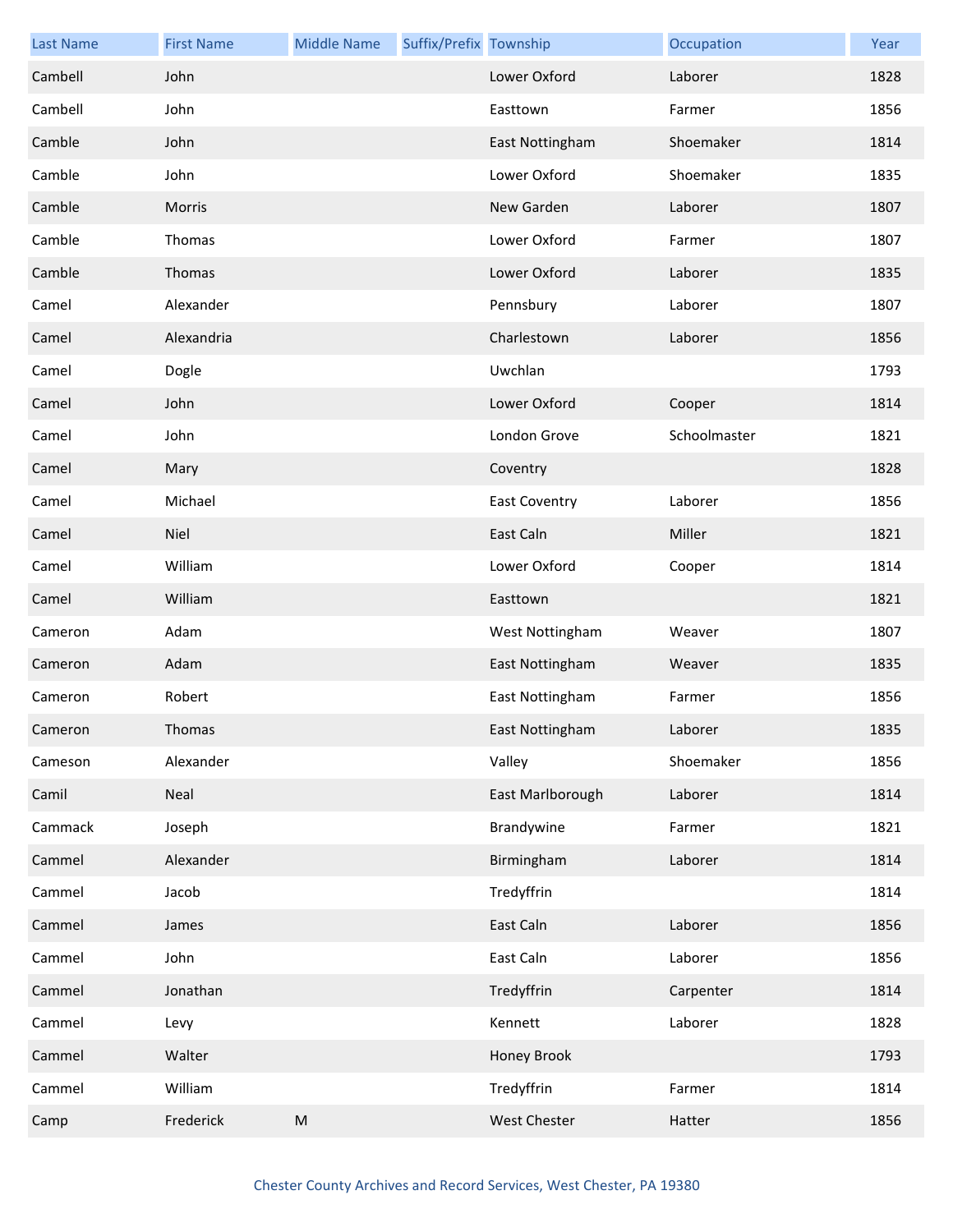| <b>Last Name</b> | <b>First Name</b> | <b>Middle Name</b> | Suffix/Prefix Township |                      | Occupation   | Year |
|------------------|-------------------|--------------------|------------------------|----------------------|--------------|------|
| Campbel          | Andrew            |                    |                        | East Nottingham      | Mason        | 1807 |
| Campbel          | John              |                    |                        | East Nottingham      | Farmer       | 1807 |
| Campbel          | John              |                    |                        | West Whiteland       | Weaver       | 1814 |
| Campbel          | Michael           |                    |                        | East Nottingham      | Farmer       | 1807 |
| Campbel          | Thomas            |                    |                        | <b>Upper Oxford</b>  | Laborer      | 1828 |
| Campbel          | William           |                    |                        | West Nottingham      | Farmer       | 1828 |
| Campbel          | William           |                    |                        | West Nottingham      |              | 1835 |
| Campbell         | Abner             |                    |                        | Lower Oxford         | Carpenter    | 1856 |
| Campbell         | Adam              |                    |                        | West Caln            |              | 1793 |
| Campbell         | Adam              |                    |                        | Brandywine           | Farmer       | 1814 |
| Campbell         | Adam              |                    |                        | Brandywine           | Farmer       | 1821 |
| Campbell         | Andrew            |                    |                        | West Fallowfield     | Laborer      | 1821 |
| Campbell         | Andrew            |                    |                        | West Caln            | Laborer      | 1828 |
| Campbell         | Andrew            |                    |                        | West Caln            | Dyer         | 1835 |
| Campbell         | Archibald         |                    |                        | <b>West Nantmeal</b> | Schoolmaster | 1828 |
| Campbell         | Archibald         |                    |                        | <b>West Nantmeal</b> | Teacher      | 1835 |
| Campbell         | Benjamin          |                    |                        | East Nottingham      | Blacksmith   | 1835 |
| Campbell         | David             |                    |                        | Valley               | Carpenter    | 1856 |
| Campbell         | George            |                    |                        | New London           | Farmer       | 1800 |
| Campbell         | George            |                    |                        | New London           | Farmer       | 1807 |
| Campbell         | George            | W                  |                        | West Nottingham      | Farmer       | 1856 |
| Campbell         | Henry             |                    |                        | Tredyffrin           | Laborer      | 1835 |
| Campbell         | James             |                    |                        | Kennett              | Laborer      | 1807 |
| Campbell         | John              |                    |                        | West Caln            |              | 1793 |
| Campbell         | John              |                    |                        | East Caln            |              | 1793 |
| Campbell         | John              |                    |                        | West Caln            |              | 1793 |
| Campbell         | John              |                    |                        | West Caln            | Farmer       | 1807 |
| Campbell         | John              |                    |                        | West Caln            | Farmer       | 1814 |
| Campbell         | John              |                    |                        | East Nottingham      | Shoemaker    | 1821 |
| Campbell         | John              |                    |                        | Tredyffrin           | Weaver       | 1821 |
| Campbell         | John              |                    |                        | West Caln            | Farmer       | 1821 |
| Campbell         | John              |                    |                        | West Caln            | Farmer       | 1828 |
| Campbell         | John              |                    |                        | Tredyffrin           | Weaver       | 1828 |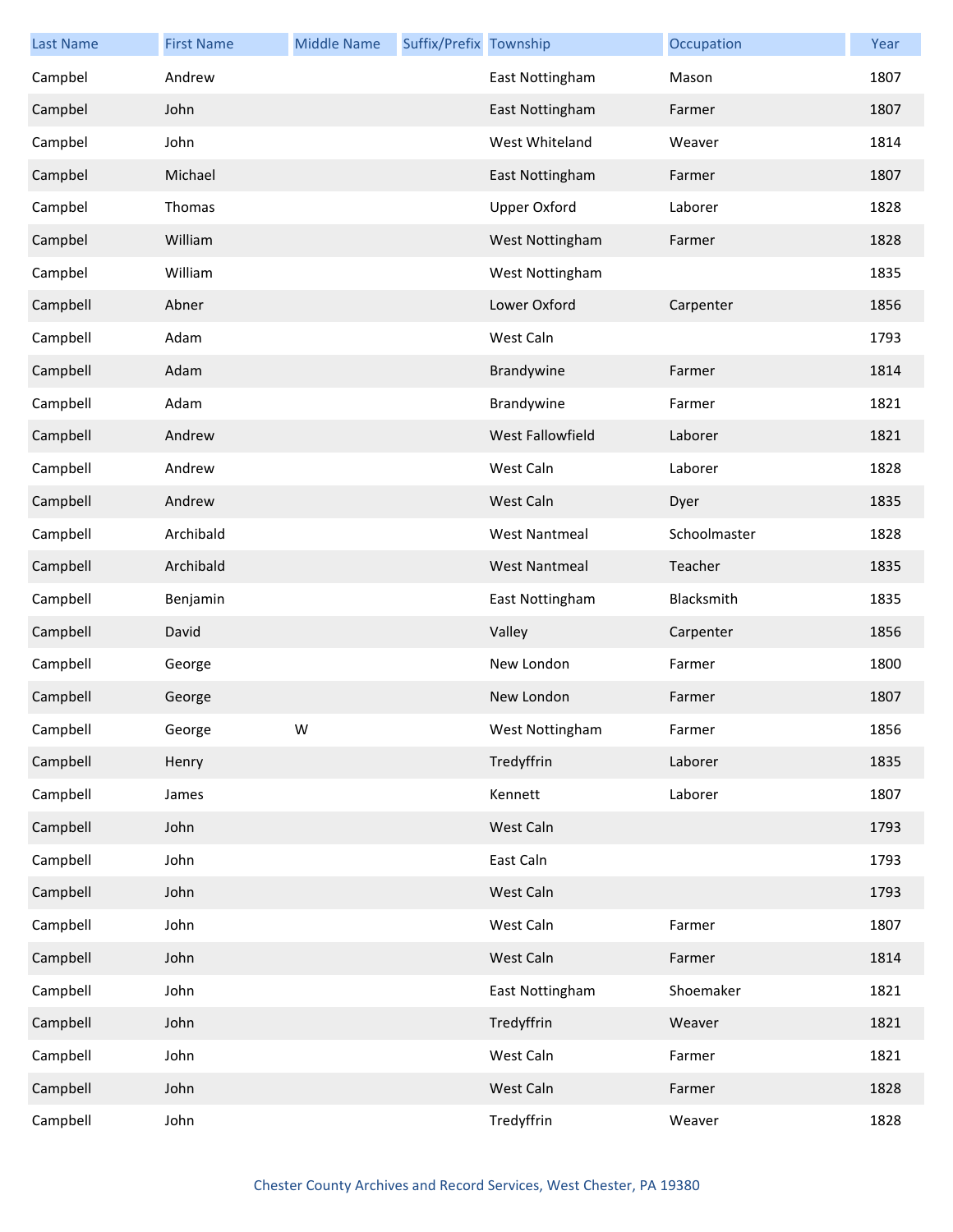| <b>Last Name</b> | <b>First Name</b> | <b>Middle Name</b> | Suffix/Prefix Township |                      | Occupation  | Year |
|------------------|-------------------|--------------------|------------------------|----------------------|-------------|------|
| Campbell         | John              |                    |                        | <b>West Nantmeal</b> | Blacksmith  | 1828 |
| Campbell         | John              |                    |                        | New Garden           | Blacksmith  | 1828 |
| Campbell         | John              |                    |                        | Easttown             | Farmer      | 1835 |
| Campbell         | John              |                    |                        | West Nottingham      | Farmer      | 1835 |
| Campbell         | John              |                    |                        | Tredyffrin           | Weaver      | 1835 |
| Campbell         | John              |                    |                        | Tredyffrin           | Drover      | 1856 |
| Campbell         | John              | M                  |                        | West Nottingham      | Farmer      | 1856 |
| Campbell         | Jonathan          |                    |                        | Tredyffrin           | Carpenter   | 1821 |
| Campbell         | Joseph            |                    |                        | New Garden           | Cordwainer  | 1828 |
| Campbell         | Joseph            |                    |                        | New Garden           | Shoemaker   | 1835 |
| Campbell         | Joseph            |                    |                        | East Marlborough     | Laborer     | 1856 |
| Campbell         | Joseph            | P                  |                        | Franklin             | Shoemaker   | 1856 |
| Campbell         | Morris            |                    |                        | Kennett              | Jobber      | 1814 |
| Campbell         | Patrick           |                    |                        | West Marlborough     | Wheelwright | 1856 |
| Campbell         | Samuel            |                    |                        | New London           | Tanner      | 1800 |
| Campbell         | Samuel            |                    |                        | Coventry             |             | 1821 |
| Campbell         | Samuel            |                    |                        | West Marlborough     | Laborer     | 1856 |
| Campbell         | Samuel            |                    |                        | <b>West Coventry</b> | Laborer     | 1856 |
| Campbell         | Samuel            |                    |                        | Tredyffrin           | Laborer     | 1856 |
| Campbell         | Thomas            |                    |                        | Tredyffrin           | Drover      | 1856 |
| Campbell         | Thomas            |                    |                        | Tredyffrin           | Laborer     | 1856 |
| Campbell         | Thomas            |                    |                        | New London           | Farmer      | 1856 |
| Campbell         | Thomas            |                    |                        | Tredyffrin           | Laborer     | 1856 |
| Campbell         | Thomas            |                    |                        | Lower Oxford         | Farmer      | 1856 |
| Campbell         | Walter            |                    |                        | Honey Brook          |             | 1800 |
| Campbell         | William           |                    |                        | West Nottingham      | Farmer      | 1814 |
| Campbell         | William           |                    |                        | New Garden           | Weaver      | 1814 |
| Campbell         | William           |                    |                        | East Nottingham      | Whitesmith  | 1821 |
| Campbell         | William           |                    |                        | West Nottingham      | Farmer      | 1821 |
| Campbell         | William           |                    |                        | Tredyffrin           | Carpenter   | 1828 |
| Campbell         | William           |                    |                        | Tredyffrin           | Carpenter   | 1835 |
| Campbell         | William           |                    |                        | Easttown             | Farmer      | 1856 |
| Campbell         | William           |                    |                        | East Nottingham      | Miller      | 1856 |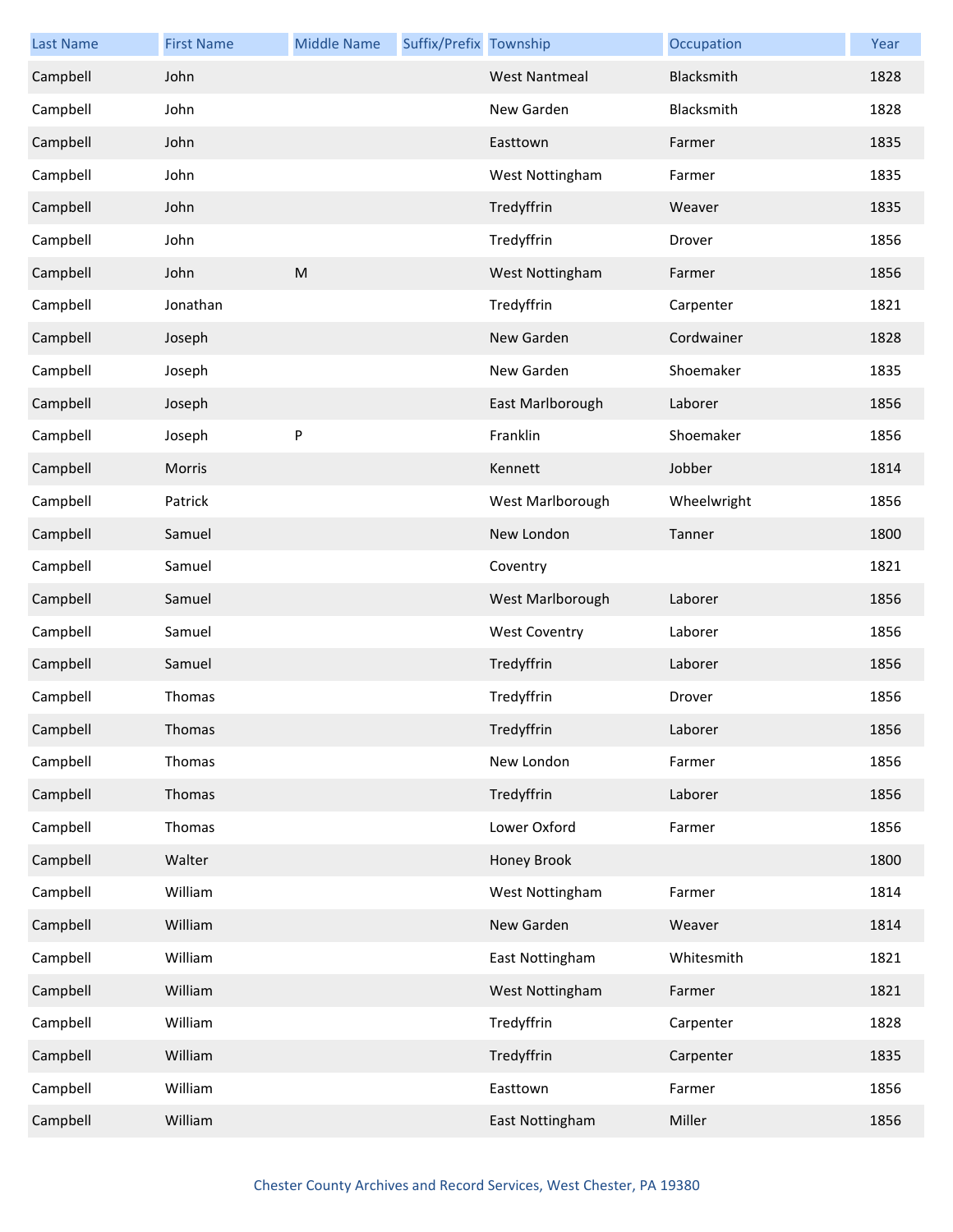| <b>Last Name</b> | <b>First Name</b> | <b>Middle Name</b> | Suffix/Prefix Township |                     | Occupation | Year |
|------------------|-------------------|--------------------|------------------------|---------------------|------------|------|
| Campbell         | William           |                    |                        | East Nottingham     | Joiner     | 1856 |
| Campble          | Adam              |                    |                        | Brandywine          | Farmer     | 1807 |
| Campble          | George            |                    |                        | New London          |            | 1793 |
| Campble          | Hugh              |                    |                        | West Fallowfield    |            | 1793 |
| Campble          | Hugh              |                    |                        | West Fallowfield    | Pensioner  | 1821 |
| Campble          | John              |                    |                        | New London          |            | 1793 |
| Campble          | Samuel            |                    |                        | New London          |            | 1793 |
| Camper           | James             |                    |                        | <b>West Chester</b> | Tailor     | 1814 |
| Campton          | Samuel            |                    | Jr.                    | East Fallowfield    | Shoemaker  | 1856 |
| Campton          | Samuel            |                    |                        | East Fallowfield    | Mason      | 1856 |
| Camron           | Adam              |                    |                        | West Nottingham     |            | 1793 |
| Camron           | Adam              |                    |                        | West Nottingham     |            | 1800 |
| Camron           | Adam              |                    |                        | West Nottingham     | Farmer     | 1814 |
| Camron           | Adam              |                    |                        | West Nottingham     | Farmer     | 1821 |
| Camron           | Adam              |                    |                        | West Nottingham     | Weaver     | 1828 |
| Camron           | Alexander         |                    |                        | West Nottingham     |            | 1800 |
| Camron           | Thomas            |                    |                        | West Nottingham     | Farmer     | 1821 |
| Camron           | Thomas            |                    |                        | West Nottingham     | Laborer    | 1828 |
| Camron           | William           |                    |                        | East Nottingham     |            | 1793 |
| Camron           | William           |                    |                        | West Nottingham     |            | 1800 |
| Canada           | Thomas            |                    |                        | West Marlborough    | Laborer    | 1835 |
| Canady           | John              |                    |                        | New Garden          | Laborer    | 1814 |
| Canahan          | Robert            |                    |                        | London Grove        |            | 1800 |
| Canan            | John              |                    |                        | New London          | Laborer    | 1835 |
| Canan            | Patrick           |                    |                        | West Whiteland      | Farmer     | 1828 |
| Canan            | William           |                    |                        | New London          | Laborer    | 1835 |
| Canary           | Patrick           |                    |                        | Birmingham          | Laborer    | 1856 |
| Canby            | Jonas             |                    |                        | Sadsbury            |            | 1814 |
| Canby            | Oliver            |                    |                        | West Fallowfield    | Tanner     | 1828 |
| Canby            | Oliver            |                    |                        | Newlin              | Gentleman  | 1835 |
| Canby            | William           | M                  |                        | Pennsbury           | Farmer     | 1856 |
| Canders          | Frances           |                    |                        | Birmingham          |            | 1821 |
| Canders          | Robert            |                    |                        | Thornbury           | Laborer    | 1828 |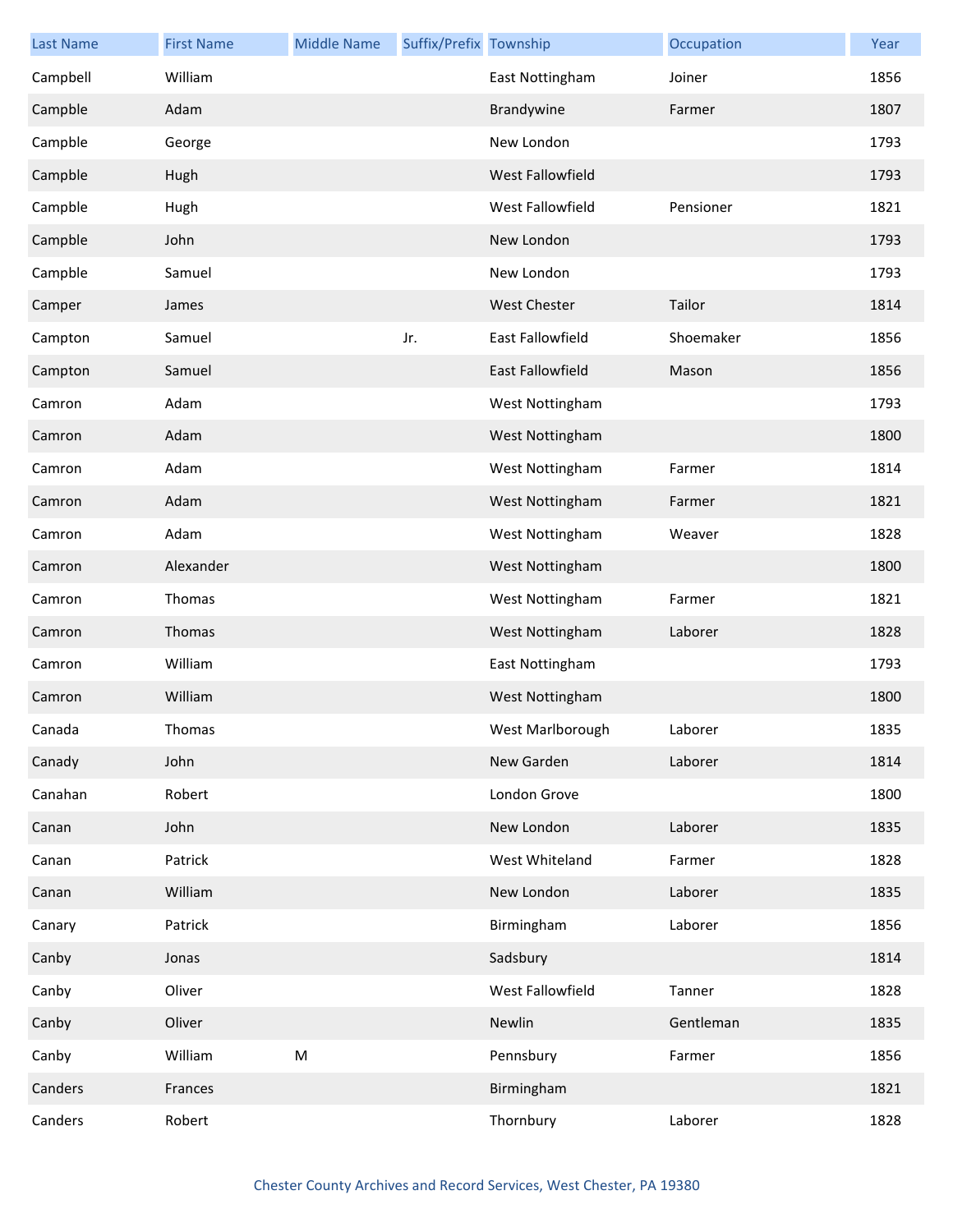| <b>Last Name</b> | <b>First Name</b> | <b>Middle Name</b> | Suffix/Prefix Township |                      | Occupation  | Year |
|------------------|-------------------|--------------------|------------------------|----------------------|-------------|------|
| Canders          | Robert            |                    |                        | Pennsbury            | Laborer     | 1835 |
| Canders          | Robert            |                    |                        | Honeybrook           | Laborer     | 1856 |
| Canders          | Thomas            |                    |                        | East Bradford        |             | 1793 |
| Canders          | William           |                    |                        | Birmingham           | Shoemaker   | 1821 |
| Cane             | Agustes           |                    |                        | Sadsbury             | Doctor      | 1856 |
| Cane             | Andrew            |                    |                        | Pocopson             | Laborer     | 1856 |
| Cane             | James             |                    |                        | New London           | Brickmaker  | 1807 |
| Cane             | James             |                    |                        | Pennsbury            | Shoemaker   | 1814 |
| Cane             | Phebe             |                    |                        | <b>West Bradford</b> | Seamstress  | 1856 |
| Canelly          | John              |                    |                        | East Whiteland       | Laborer     | 1856 |
| Canely           | Narses            |                    |                        | Tredyffrin           | Farmer      | 1856 |
| Cangive          | Anton             |                    |                        | <b>West Vincent</b>  | Miner       | 1856 |
| Cannel           | Jacob             |                    |                        | Uwchlan              | Laborer     | 1828 |
| Canney           | Patrick           |                    |                        | West Whiteland       | Laborer     | 1856 |
| Cannon           | David             |                    |                        | West Whiteland       | Farmer      | 1807 |
| Cannon           | David             |                    |                        | West Whiteland       |             | 1814 |
| Cannon           | Hugh              |                    |                        | East Caln            | Laborer     | 1856 |
| Cannon           | James             |                    |                        | East Caln            | Coachmaker  | 1835 |
| Cannon           | Jehu              |                    |                        | West Whiteland       | Hatter      | 1814 |
| Cannon           | Jehu              | F.                 |                        | West Whiteland       | Hatter      | 1807 |
| Cannon           | John              |                    |                        | East Whiteland       |             | 1793 |
| Cannon           | John              |                    |                        | West Whiteland       | Laborer     | 1800 |
| Cannon           | John              |                    |                        | Goshen               | Blacksmith  | 1807 |
| Cannon           | John              |                    |                        | New Garden           | Farmer      | 1814 |
| Cannon           | John              |                    |                        | New Garden           |             | 1821 |
| Cannon           | Patrick           |                    |                        | West Whiteland       |             | 1793 |
| Cannon           | Patrick           |                    |                        | Goshen               |             | 1793 |
| Cannon           | Patrick           |                    |                        | West Whiteland       | Farmer      | 1800 |
| Cannon           | Patrick           |                    |                        | West Whiteland       | Storekeeper | 1807 |
| Cannon           | Patrick           |                    |                        | West Whiteland       | Farmer      | 1814 |
| Cannon           | Patrick           |                    |                        | West Whiteland       |             | 1821 |
| Cannon           | Patrick           |                    |                        | West Whiteland       | Farmer      | 1835 |
| Cannon           | Robert            |                    |                        | London Grove         |             | 1800 |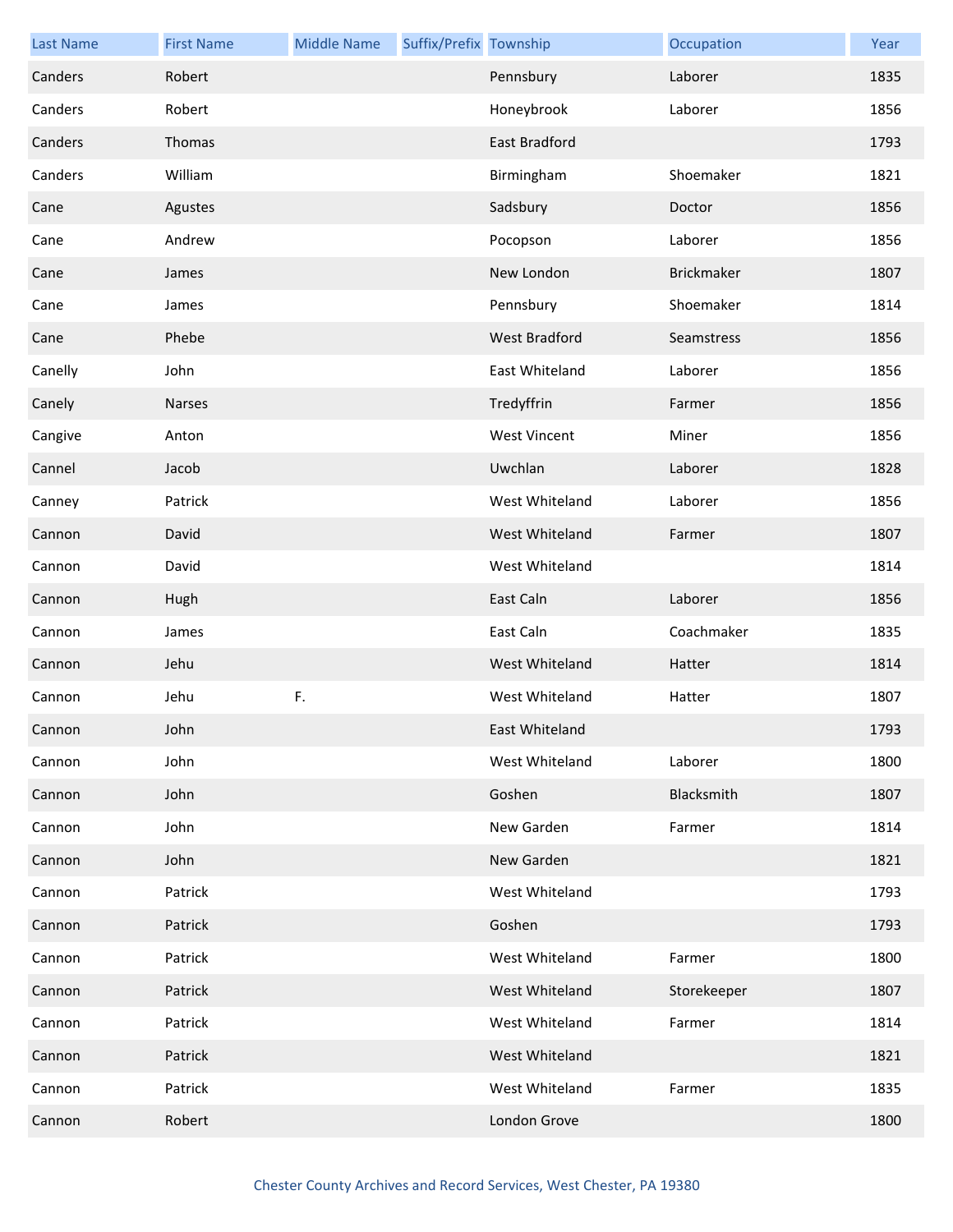| <b>Last Name</b> | <b>First Name</b> | <b>Middle Name</b> | Suffix/Prefix Township |                      | Occupation | Year |
|------------------|-------------------|--------------------|------------------------|----------------------|------------|------|
| Cannon           | William           |                    |                        | Birmingham           | Laborer    | 1807 |
| Cannon           | William           |                    |                        | Birmingham           | Laborer    | 1814 |
| Cannon           | William           |                    |                        | Birmingham           | Laborer    | 1835 |
| Cannon           | William           |                    |                        | Franklin             | Laborer    | 1856 |
| Cannum           | David             |                    |                        | East Bradford        | Laborer    | 1856 |
| Canon            | Patrick           |                    |                        | West Goshen          |            | 1821 |
| Canouse          | Jacob             |                    |                        | Highland             | Laborer    | 1856 |
| Caragan          | Patrick           |                    |                        | Schuylkill           | Laborer    | 1835 |
| Carberry         | Joseph            |                    |                        | New London           | Laborer    | 1856 |
| Carberry         | Morris            |                    |                        | Uwchlan              | Farmer     | 1856 |
| Carberry         | Samuel            |                    |                        | New London           | Laborer    | 1856 |
| Carboll          | Peter             |                    |                        | Kennett              | Laborer    | 1856 |
| Cardel           | James             |                    |                        | <b>West Nantmeal</b> | Farmer     | 1807 |
| Cardell          | James             |                    |                        | West Caln            | Shoemaker  | 1814 |
| Care             | Henry             |                    |                        | Warwick              | Farmer     | 1856 |
| Care             | Thomas            |                    |                        | <b>East Nantmeal</b> | Carter     | 1800 |
| Care             | Thomas            |                    |                        | Warwick              | Farmer     | 1856 |
| Carell           | Ann               |                    |                        | Schuylkill           |            | 1828 |
| Carethers        | Robert            |                    |                        | <b>West Nantmeal</b> |            | 1800 |
| Carethers        | Samuel            |                    |                        | <b>West Nantmeal</b> |            | 1800 |
| Carey            | Daniel            |                    |                        | Phoenixville         | Laborer    | 1856 |
| Carey            | Henry             |                    |                        | West Marlborough     | Laborer    | 1828 |
| Carey            | Henry             |                    |                        | West Fallowfield     | Laborer    | 1835 |
| Carey            | John              |                    |                        | London Grove         |            | 1800 |
| Carey            | John              |                    |                        | West Chester         | Laborer    | 1856 |
| Carey            | John              |                    |                        | Phoenixville         | Laborer    | 1856 |
| Carey            | Joseph            |                    |                        | West Bradford        | Farmer     | 1856 |
| Carey            | Joshua            |                    |                        | West Bradford        | Laborer    | 1856 |
| Carey            | Richard           |                    |                        | West Bradford        | Farmer     | 1856 |
| Carey            | Robert            |                    |                        | West Chester         | Laborer    | 1856 |
| Carey            | Thomas            |                    |                        | London Grove         | Millwright | 1828 |
| Carey            | Thomas            |                    |                        | West Bradford        | Farmer     | 1856 |
| Carigan          | William           |                    |                        | East Nottingham      | Farmer     | 1835 |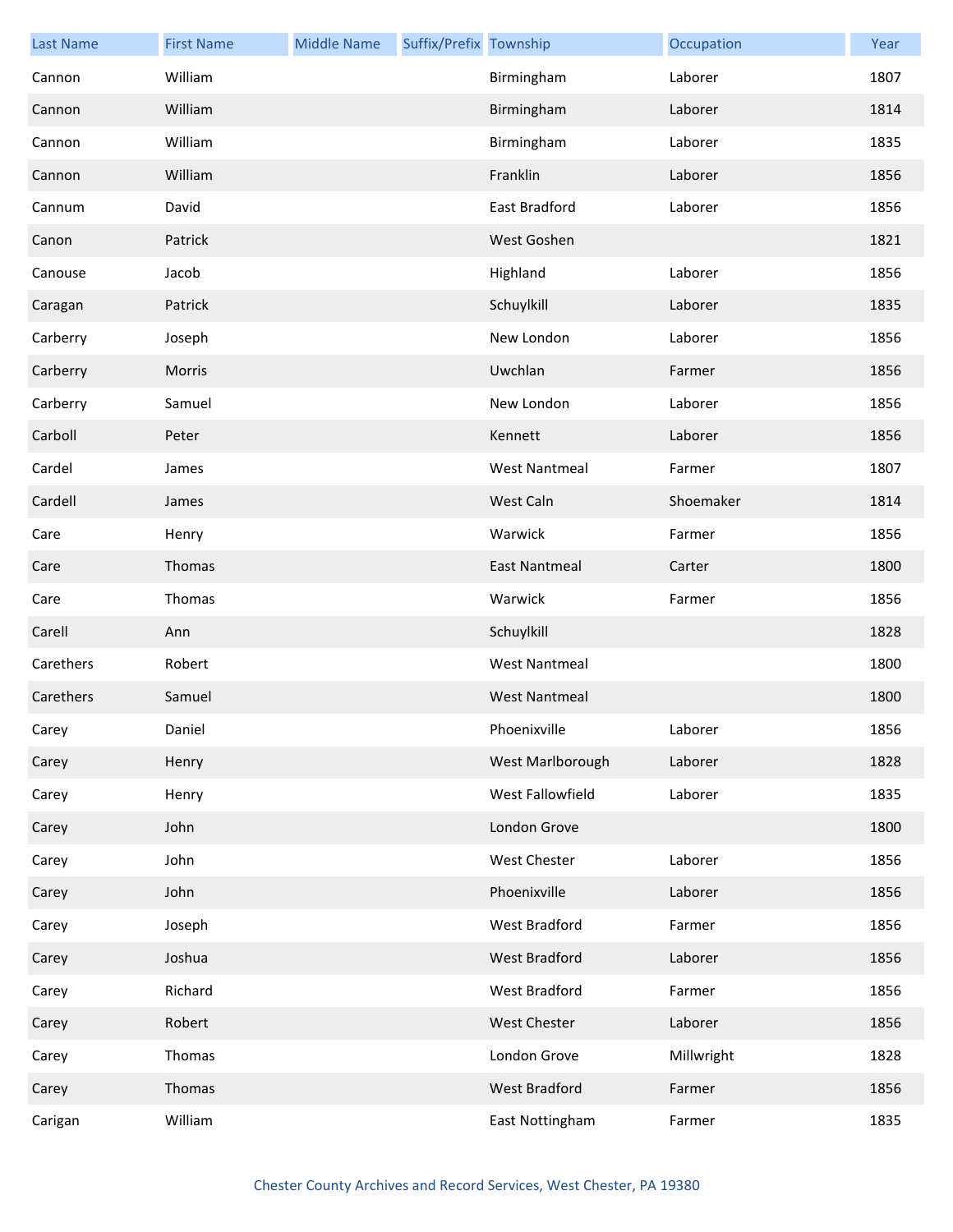| <b>Last Name</b> | <b>First Name</b> | <b>Middle Name</b> | Suffix/Prefix Township |                     | Occupation | Year |
|------------------|-------------------|--------------------|------------------------|---------------------|------------|------|
| Carkern          | Patrick           |                    |                        | West Marlborough    | Laborer    | 1856 |
| Carl             |                   |                    |                        | <b>East Vincent</b> | Laborer    | 1856 |
| Carl             | Charles           |                    |                        | New London          | Farmer     | 1856 |
| Carl             | Enos              | C.                 |                        | West Fallowfield    | Farmer     | 1821 |
| Carl             | G                 |                    |                        | <b>East Vincent</b> | Farmer     | 1856 |
| Carl             | Henry             |                    |                        | <b>East Vincent</b> | Mason      | 1835 |
| Carl             | Patrick           |                    |                        | New London          | Farmer     | 1856 |
| Carl             | Peter             |                    |                        | <b>East Vincent</b> | Farmer     | 1835 |
| Carl             | Peter             |                    |                        | <b>East Vincent</b> | Carpenter  | 1835 |
| Carl             | Peter             |                    |                        | <b>East Vincent</b> | Farmer     | 1856 |
| Carland          | <b>Bridget</b>    |                    |                        | West Pikeland       |            | 1856 |
| Carland          | Daniel            |                    |                        | Phoenixville        | Laborer    | 1856 |
| Carle            | John              |                    |                        | Pikeland            |            | 1793 |
| Carle            | Peter             |                    |                        | Vincent             | Farmer     | 1828 |
| Carleton         | Harlan            |                    |                        | Kennett             | Farmer     | 1821 |
| Carleton         | Samuel            |                    |                        | Kennett             | Farmer     | 1821 |
| Carleton         | Thomas            |                    |                        | Kennett             | Farmer     | 1821 |
| Carley           | John              |                    |                        | West Bradford       | Laborer    | 1856 |
| Carlile          |                   |                    | Mrs.                   | Sadsbury            |            | 1856 |
| Carlile          | David             |                    |                        | London Britain      | Farmer     | 1856 |
| Carlile          | John              |                    |                        | East Bradford       |            | 1821 |
| Carlile          | John              |                    |                        | Lower Oxford        | Farmer     | 1828 |
| Carlile          | John              |                    |                        | West Chester        | Shoemaker  | 1835 |
| Carlile          | John              |                    |                        | East Nottingham     | Gentleman  | 1856 |
| Carlile          | John              |                    |                        | London Grove        | Machinist  | 1856 |
| Carlile          | John              | ${\sf M}$          |                        | Lower Oxford        | Farmer     | 1835 |
| Carlile          | John              | M.                 |                        | Lower Oxford        |            | 1800 |
| Carlile          | John              | M.                 |                        | Lower Oxford        | Farmer     | 1807 |
| Carlile          | John              | M.                 |                        | Lower Oxford        | Farmer     | 1828 |
| Carlile          | Joseph            |                    |                        | Pocopson            | Laborer    | 1856 |
| Carlile          | Sam               |                    |                        | East Fallowfield    | Trader     | 1835 |
| Carlile          | Samuel            |                    |                        | Newlin              | Weaver     | 1821 |
| Carlile          | Theodore          |                    |                        | London Britain      | Laborer    | 1856 |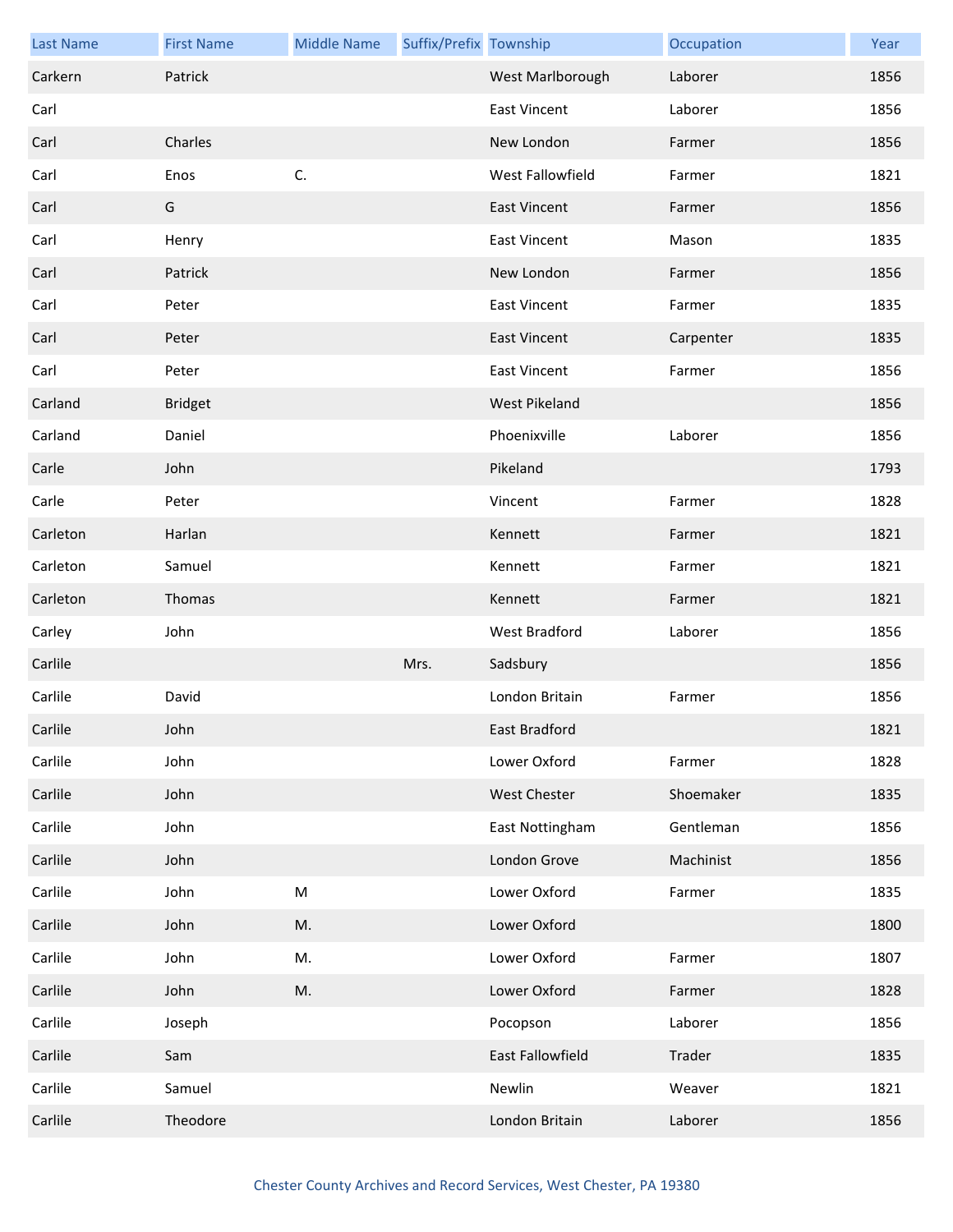| <b>Last Name</b> | <b>First Name</b> | <b>Middle Name</b> | Suffix/Prefix Township |                      | Occupation | Year |
|------------------|-------------------|--------------------|------------------------|----------------------|------------|------|
| Carlile          | William           |                    |                        | Lower Oxford         |            | 1800 |
| Carlile          | William           |                    |                        | Lower Oxford         | Farmer     | 1807 |
| Carlile          | William           |                    |                        | Lower Oxford         | Farmer     | 1828 |
| Carlile          | William           |                    |                        | Lower Oxford         | Farmer     | 1835 |
| Carlin           | Daniel            |                    |                        | Phoenixville         | Laborer    | 1856 |
| Carlin           | Elijah            |                    |                        | West Whiteland       | Laborer    | 1828 |
| Carlinton        | Cristefer         |                    |                        | West Fallowfield     | Laborer    | 1856 |
| Carlinton        | Mark              |                    |                        | Kennett              |            | 1793 |
| Carlinton        | Samuel            |                    |                        | Kennett              |            | 1793 |
| Carlinton        | Thomas            |                    |                        | Kennett              |            | 1793 |
| Carlisle         | David             |                    |                        | London Britain       | Farmer     | 1835 |
| Carlisle         | John              |                    |                        | Goshen               | Farmer     | 1807 |
| Carlisle         | John              |                    |                        | East Bradford        | Farmer     | 1814 |
| Carlisle         | John              |                    |                        | Lower Oxford         | Farmer     | 1821 |
| Carlisle         | John              |                    |                        | West Goshen          |            | 1821 |
| Carlisle         | John              |                    |                        | East Nottingham      | Farmer     | 1835 |
| Carlisle         | John              |                    |                        | Phoenixville         | Laborer    | 1856 |
| Carlisle         | John              | M.                 |                        | Lower Oxford         | Farmer     | 1814 |
| Carlisle         | John              | M.                 |                        | Lower Oxford         | Farmer     | 1821 |
| Carlisle         | Samuel            |                    |                        | <b>West Bradford</b> | Weaver     | 1814 |
| Carlisle         | Samuel            |                    |                        | West Bradford        | Weaver     | 1828 |
| Carlisle         | William           |                    |                        | Lower Oxford         | Farmer     | 1814 |
| Carlisle         | William           |                    |                        | Lower Oxford         | Farmer     | 1821 |
| Carlson          | Joseph            |                    |                        | West Brandywine      | Farmer     | 1856 |
| Carlton          | Mark              |                    |                        | Kennett              |            | 1800 |
| Carlton          | Mark              |                    |                        | Kennett              | Farmer     | 1807 |
| Carlton          | Samuel            |                    |                        | Kennett              | Miller     | 1800 |
| Carlton          | Samuel            |                    |                        | Kennett              | Farmer     | 1807 |
| Carlton          | Samuel            |                    |                        | Kennett              | Farmer     | 1814 |
| Carlton          | Thomas            |                    |                        | Kennett              | Farmer     | 1800 |
| Carlton          | Thomas            |                    |                        | Kennett              | Cordwainer | 1800 |
| Carlton          | Thomas            |                    |                        | Kennett              | Farmer     | 1807 |
| Carlton          | Thomas            |                    |                        | Kennett              | Farmer     | 1814 |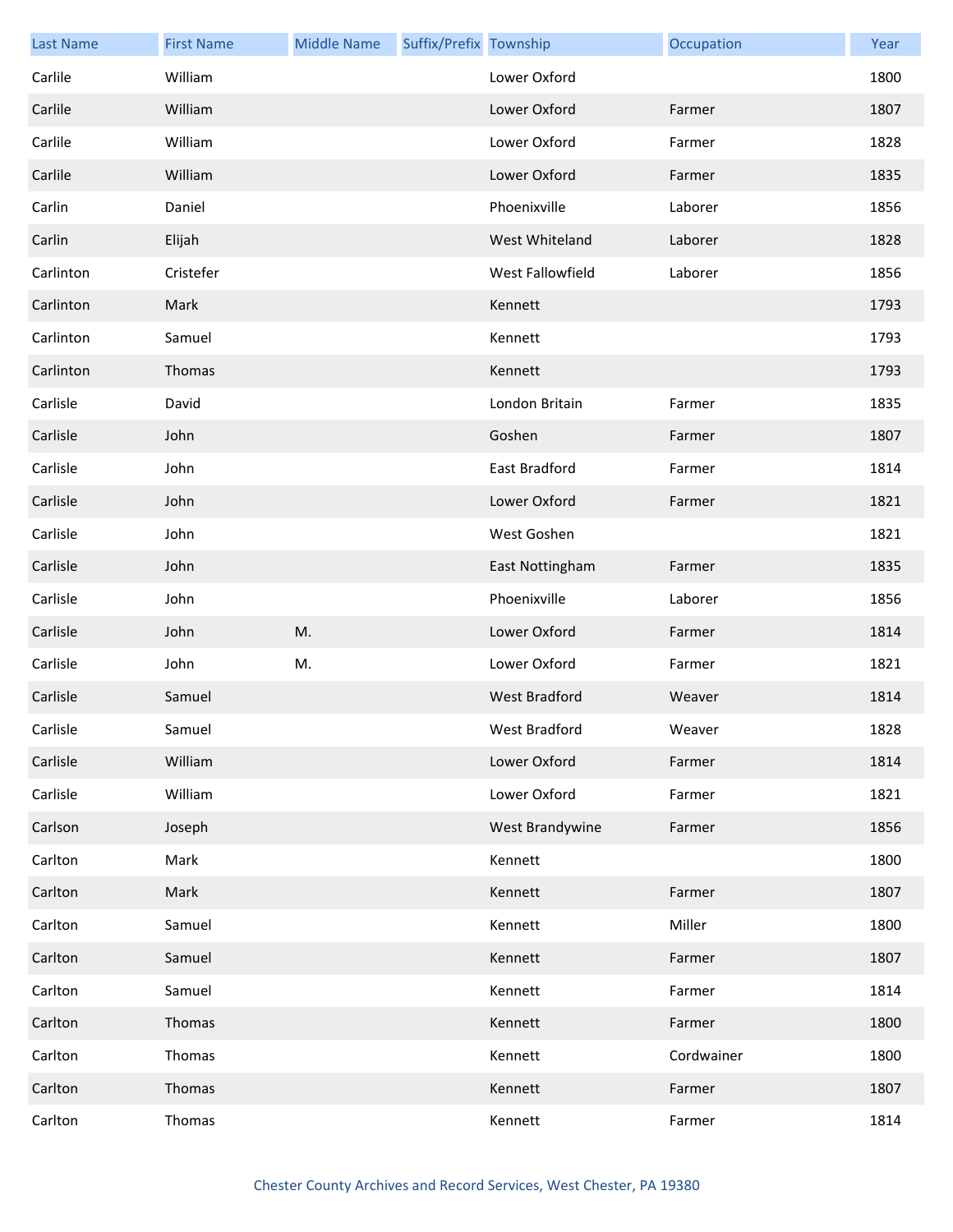| <b>Last Name</b> | <b>First Name</b> | <b>Middle Name</b> | Suffix/Prefix Township |                         | Occupation   | Year |
|------------------|-------------------|--------------------|------------------------|-------------------------|--------------|------|
| Carlysle         | John              |                    |                        | East Caln               | Laborer      | 1856 |
| Carman           | John              |                    |                        | Brandywine              |              | 1793 |
| Carney           | Dennis            |                    |                        | <b>East Fallowfield</b> |              | 1793 |
| Carney           | Edward            |                    |                        | Phoenixville            | Laborer      | 1856 |
| Carney           | Henry             |                    |                        | West Caln               | Laborer      | 1821 |
| Carney           | Henry             |                    |                        | West Caln               | Laborer      | 1828 |
| Carney           | Henry             |                    |                        | West Caln               | Laborer      | 1835 |
| Carney           | James             |                    |                        | East Caln               | Laborer      | 1800 |
| Carney           | James             |                    |                        | West Bradford           | Laborer      | 1807 |
| Carney           | James             |                    |                        | <b>East Vincent</b>     | Laborer      | 1856 |
| Carney           | Thomas            |                    |                        | London Grove            | Laborer      | 1856 |
| Carns            | Maximilian        |                    |                        | Honey Brook             | Laborer      | 1835 |
| Carothers        | Robert            |                    |                        | <b>West Nantmeal</b>    | Laborer      | 1821 |
| Carothers        | Robert            |                    | Jr.                    | <b>West Nantmeal</b>    | Laborer      | 1828 |
| Carothers        | Robert            |                    |                        | Brandywine              | Farmer       | 1828 |
| Carothers        | Samuel            |                    |                        | <b>West Nantmeal</b>    | Farmer       | 1828 |
| Carothers        | William           |                    |                        | <b>West Nantmeal</b>    | Laborer      | 1828 |
| Carouth          | Henry             |                    |                        | Lower Oxford            | Farmer       | 1835 |
| Carpenter        | Cyrus             |                    |                        | Newlin                  | Farmer       | 1807 |
| Carpenter        | Cyrus             |                    |                        | West Bradford           | Farmer       | 1814 |
| Carpenter        | Cyrus             |                    |                        | West Bradford           | Laborer      | 1828 |
| Carpenter        | Cyrus             |                    |                        | Pennsbury               | Gentleman    | 1856 |
| Carpenter        | Erastus           |                    |                        | East Caln               | Cooper       | 1828 |
| Carpenter        | Francis           |                    |                        | West Bradford           | Hatter       | 1807 |
| Carpenter        | Francis           |                    |                        | West Bradford           | Hatter       | 1814 |
| Carpenter        | Francis           |                    |                        | West Bradford           | Merchant     | 1821 |
| Carpenter        | Francis           |                    |                        | West Bradford           | Hatter       | 1828 |
| Carpenter        | Francis           |                    |                        | West Bradford           | Farmer       | 1835 |
| Carpenter        | Francis           |                    |                        | West Bradford           | Gentleman    | 1856 |
| Carpenter        | Francis           | T.                 |                        | New London              | Clerk        | 1828 |
| Carpenter        | George            |                    |                        | East Bradford           | Schoolmaster | 1821 |
| Carpenter        | George            |                    |                        | East Bradford           | Teacher      | 1828 |
| Carpenter        | George            |                    |                        | Honey Brook             | Landholder   | 1835 |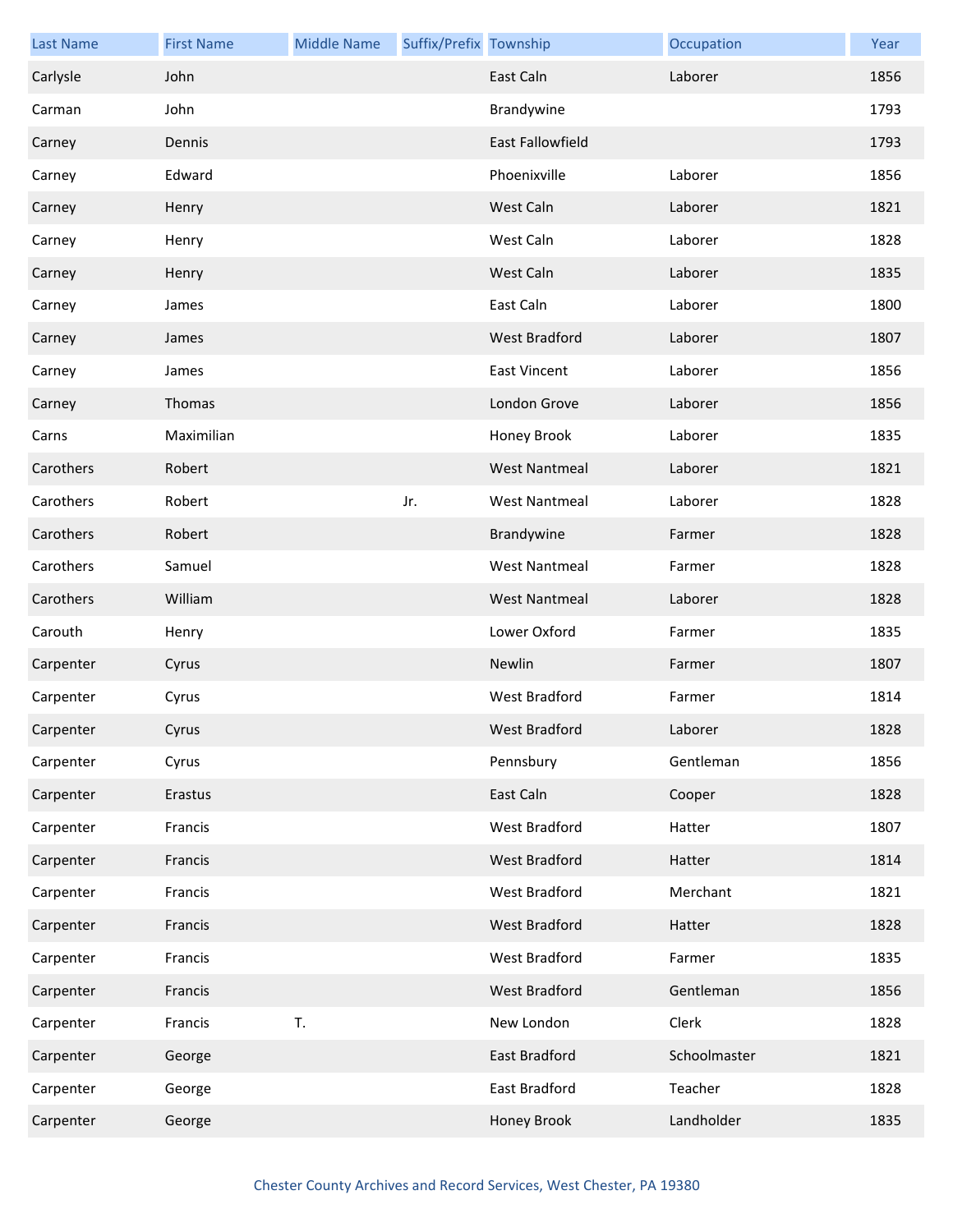| <b>Last Name</b> | <b>First Name</b> | <b>Middle Name</b> | Suffix/Prefix Township |                      | Occupation | Year |
|------------------|-------------------|--------------------|------------------------|----------------------|------------|------|
| Carpenter        | George            | W                  |                        | West Bradford        | Teacher    | 1835 |
| Carpenter        | Hannah            |                    |                        | <b>West Bradford</b> | Seamstress | 1856 |
| Carpenter        | Isaac             |                    |                        | West Bradford        | Farmer     | 1807 |
| Carpenter        | Isaac             |                    |                        | West Bradford        | Farmer     | 1814 |
| Carpenter        | Isaac             |                    |                        | West Bradford        | Innkeeper  | 1821 |
| Carpenter        | Isaac             |                    |                        | <b>West Bradford</b> | Innkeeper  | 1828 |
| Carpenter        | Isaac             |                    |                        | Honeybrook           | Laborer    | 1856 |
| Carpenter        | John              |                    |                        | <b>West Bradford</b> |            | 1793 |
| Carpenter        | John              |                    |                        | West Bradford        | Farmer     | 1807 |
| Carpenter        | John              |                    |                        | <b>West Bradford</b> | Farmer     | 1814 |
| Carpenter        | John              |                    |                        | East Bradford        | Carpenter  | 1821 |
| Carpenter        | John              |                    |                        | Brandywine           | Laborer    | 1835 |
| Carpenter        | John              |                    |                        | West Brandywine      | Farmer     | 1856 |
| Carpenter        | John              |                    |                        | West Goshen          | Gentleman  | 1856 |
| Carpenter        | Joseph            |                    |                        | West Bradford        |            | 1793 |
| Carpenter        | Joseph            |                    |                        | Westtown             | Laborer    | 1814 |
| Carpenter        | Joseph            |                    |                        | East Bradford        | Carpenter  | 1821 |
| Carpenter        | Joseph            |                    |                        | West Caln            | Laborer    | 1835 |
| Carpenter        | Joseph            |                    |                        | Honey Brook          | Laborer    | 1835 |
| Carpenter        | Joseph            |                    |                        | Hopewell             |            | 1856 |
| Carpenter        | Junius            |                    |                        | West Chester         | Saddler    | 1835 |
| Carpenter        | Moses             |                    |                        | West Bradford        | Hatter     | 1835 |
| Carpenter        | Moses             | S                  |                        | West Bradford        | Farmer     | 1856 |
| Carpenter        | Powel             |                    |                        | East Bradford        | Shoemaker  | 1828 |
| Carpenter        | Rebecca           |                    |                        | West Chester         | Seamstress | 1835 |
| Carpenter        | Susan             |                    |                        | West Goshen          | Farmer     | 1856 |
| Carpenter        | Thomas            |                    |                        | West Bradford        | Hatter     | 1821 |
| Carpenter        | Thomas            |                    |                        | West Bradford        | Innkeeper  | 1835 |
| Carpenter        | Thomas            |                    |                        | West Bradford        | Gentleman  | 1856 |
| Carpenter        | Thomas            |                    |                        | <b>West Chester</b>  | Bartender  | 1856 |
| Carpenter        | William           |                    |                        | West Bradford        |            | 1793 |
| Carpenter        | William           |                    |                        | Pennsbury            | Farmer     | 1821 |
| Carpenter        | William           |                    |                        | Kennett              | Farmer     | 1828 |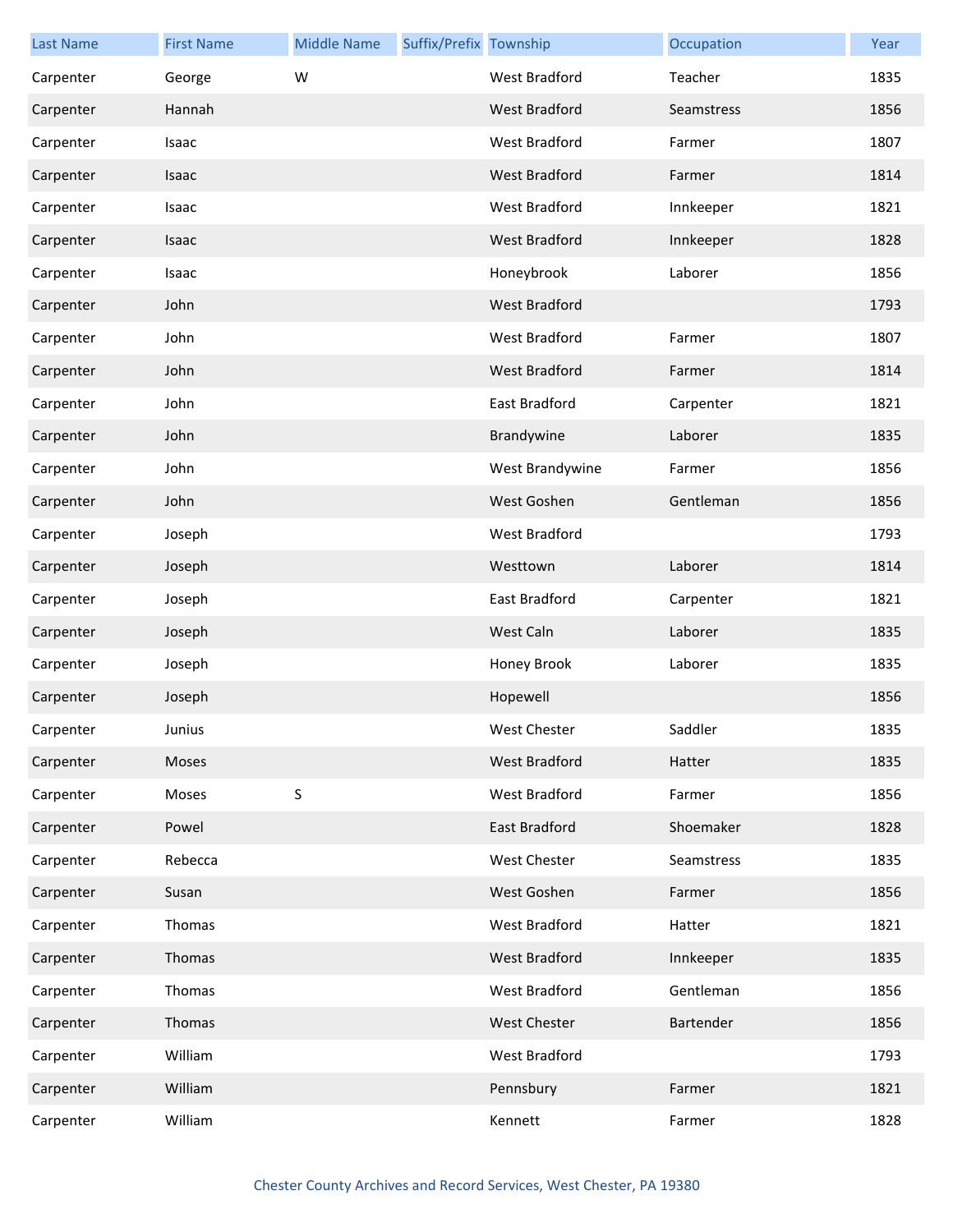| <b>Last Name</b> | <b>First Name</b> | <b>Middle Name</b> | Suffix/Prefix Township |                     | Occupation | Year |
|------------------|-------------------|--------------------|------------------------|---------------------|------------|------|
| Carr             | Adam              |                    |                        | Willistown          | Innkeeper  | 1807 |
| Carr             | Alexander         |                    |                        | Tredyffrin          | Laborer    | 1835 |
| Carr             | Alexander         |                    |                        | <b>West Vincent</b> | Farmer     | 1856 |
| Carr             | David             |                    |                        | Birmingham          | Laborer    | 1821 |
| Carr             | David             |                    |                        | West Chester        | Cooper     | 1821 |
| Carr             | David             |                    |                        | West Chester        | Cooper     | 1828 |
| Carr             | David             |                    |                        | Birmingham          | Laborer    | 1828 |
| Carr             | David             |                    |                        | West Chester        | Cooper     | 1835 |
| Carr             | David             |                    |                        | Birmingham          | Laborer    | 1835 |
| Carr             | David             |                    |                        | East Marlborough    | Laborer    | 1856 |
| Carr             | Edward            |                    |                        | East Caln           | Laborer    | 1807 |
| Carr             | Francis           |                    |                        | Phoenixville        | Laborer    | 1856 |
| Carr             | Hugh              |                    |                        | West Whiteland      | Carpenter  | 1835 |
| Carr             | Hugh              |                    |                        | Uwchlan             | Laborer    | 1856 |
| Carr             | James             |                    |                        | Birmingham          | Blacksmith | 1814 |
| Carr             | James             |                    |                        | Tredyffrin          | Blacksmith | 1821 |
| Carr             | James             |                    |                        | East Whiteland      | Laborer    | 1835 |
| Carr             | James             |                    |                        | Tredyffrin          | Blacksmith | 1835 |
| Carr             | James             |                    |                        | Schuylkill          | Nailer     | 1835 |
| Carr             | James             |                    |                        | Tredyffrin          | Farmer     | 1856 |
| Carr             | John              |                    |                        | Charlestown         | Weaver     | 1814 |
| Carr             | John              |                    |                        | Easttown            |            | 1821 |
| Carr             | John              |                    |                        | Honey Brook         | Weaver     | 1828 |
| Carr             | John              |                    |                        | Easttown            | Blacksmith | 1828 |
| Carr             | John              |                    |                        | Tredyffrin          | Blacksmith | 1828 |
| Carr             | John              |                    |                        | Tredyffrin          | Blacksmith | 1835 |
| Carr             | John              |                    |                        | Tredyffrin          | Blacksmith | 1835 |
| Carr             | John              |                    |                        | Highland            | Blacksmith | 1856 |
| Carr             | Jonas             |                    |                        | Tredyffrin          |            | 1793 |
| Carr             | Joseph            |                    |                        | Newlin              | Weaver     | 1807 |
| Carr             | Joseph            |                    |                        | Honey Brook         |            | 1814 |
| Carr             | Joseph            |                    |                        | Honey Brook         | Weaver     | 1821 |
| Carr             | Lenard            |                    |                        | Tredyffrin          | Laborer    | 1856 |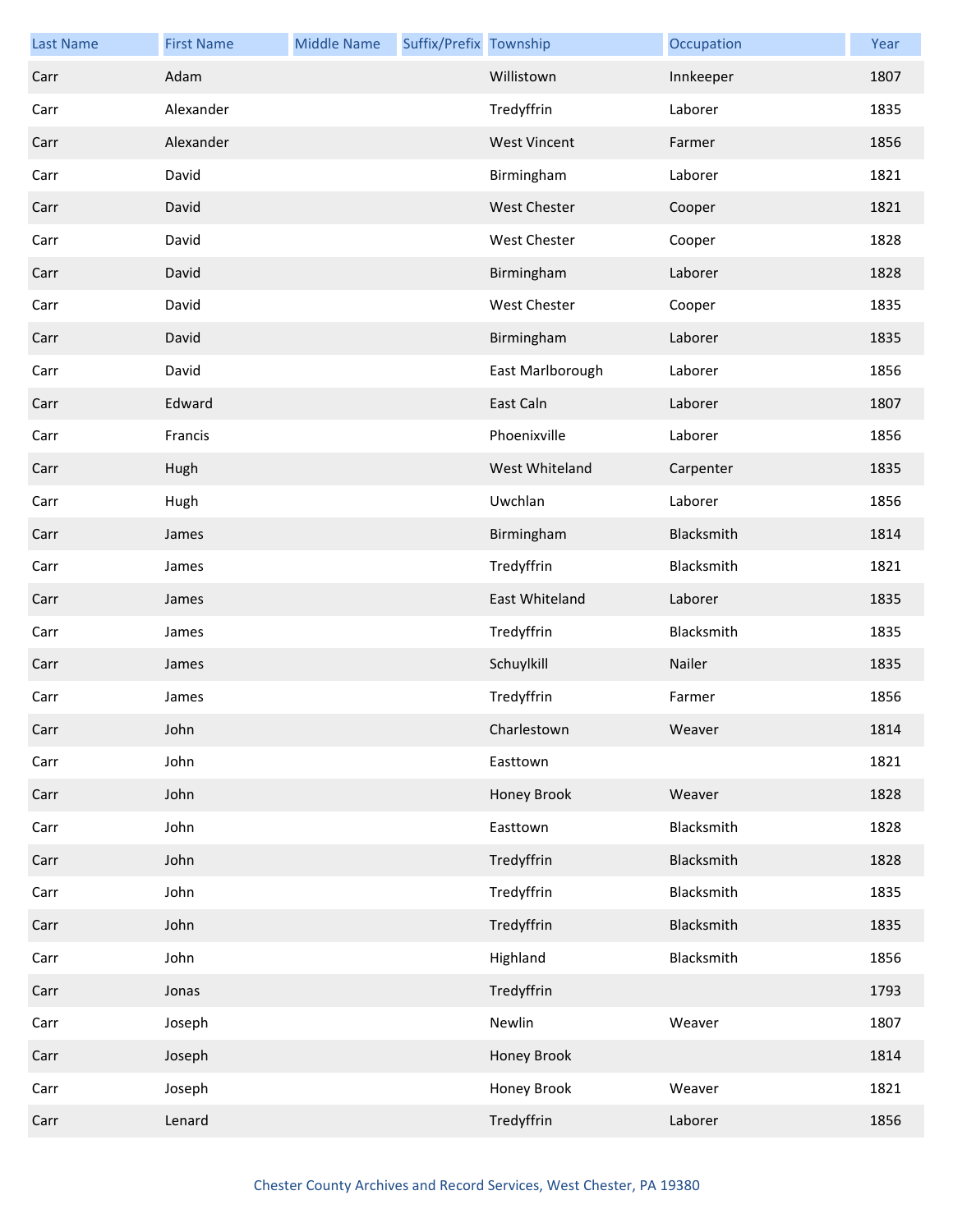| <b>Last Name</b> | <b>First Name</b> | <b>Middle Name</b> | Suffix/Prefix Township |                      | Occupation | Year |
|------------------|-------------------|--------------------|------------------------|----------------------|------------|------|
| Carr             | <b>McClees</b>    |                    |                        | Tredyffrin           | Farmer     | 1856 |
| Carr             | Patrick           |                    |                        | East Caln            | Laborer    | 1856 |
| Carr             | Robert            |                    |                        | Honeybrook           | Farmer     | 1856 |
| Carr             | <b>Sillees</b>    | $\sf S$            |                        | Wallace              | Blacksmith | 1856 |
| Carr             | William           |                    |                        | New London           | Laborer    | 1807 |
| Carr             | William           |                    |                        | East Nottingham      | Farmer     | 1821 |
| Carr             | William           |                    |                        | Schuylkill           | Nailer     | 1835 |
| Carr             | William           |                    |                        | Hopewell             | Blacksmith | 1856 |
| Carr             | William           |                    | Jr.                    | Phoenixville         | Roler      | 1856 |
| Carrel           | (Widow)           |                    |                        | Londonderry          | Farmer     | 1821 |
| Carrel           | Bartholomew       |                    |                        | Coventry             | Mason      | 1821 |
| Carrel           | Joseph            |                    |                        | Uwchlan              | Joiner     | 1828 |
| Carrel           | William           |                    |                        | Vincent              |            | 1793 |
| Carrell          | Bartholomew       |                    |                        | Vincent              |            | 1800 |
| Carrell          | John              |                    |                        | Vincent              |            | 1800 |
| Carrell          | John              |                    |                        | West Goshen          | Farmer     | 1856 |
| Carrell          | Thomas            |                    |                        | West Goshen          | Farmer     | 1856 |
| Carrell          | William           |                    |                        | Vincent              |            | 1800 |
| Carrey           | Frederick         |                    |                        | West Pikeland        | Miner      | 1856 |
| Carrey           | Joseph            |                    |                        | Coventry             | Farmer     | 1835 |
| Carrigin         | Robert            |                    |                        | Phoenixville         | Blacksmith | 1856 |
| Carrigin         | Robert            |                    |                        | Schuylkill           | Laborer    | 1856 |
| Carrigin         | Vallentine        |                    |                        | East Bradford        |            | 1793 |
| Carril           | William           |                    |                        | London Britain       |            | 1793 |
| Carrol           | Esther            |                    |                        | Phoenixville         |            | 1856 |
| Carrol           | Hannah            |                    |                        | Londonderry          | Farmer     | 1828 |
| Carroll          | Bertley           |                    |                        | <b>East Nantmeal</b> | Mason      | 1814 |
| Carroll          | Robert            |                    |                        | East Nottingham      |            | 1856 |
| Carroll          | Thomas            |                    |                        | East Bradford        | Laborer    | 1856 |
| Carry            | Alexander         |                    |                        | New London           | Farmer     | 1835 |
| Carry            | John              |                    |                        | <b>East Vincent</b>  | Laborer    | 1856 |
| Carry            | Joseph            |                    |                        | Coventry             | Farmer     | 1828 |
| Carry            | Robert            |                    |                        | New London           | Farmer     | 1835 |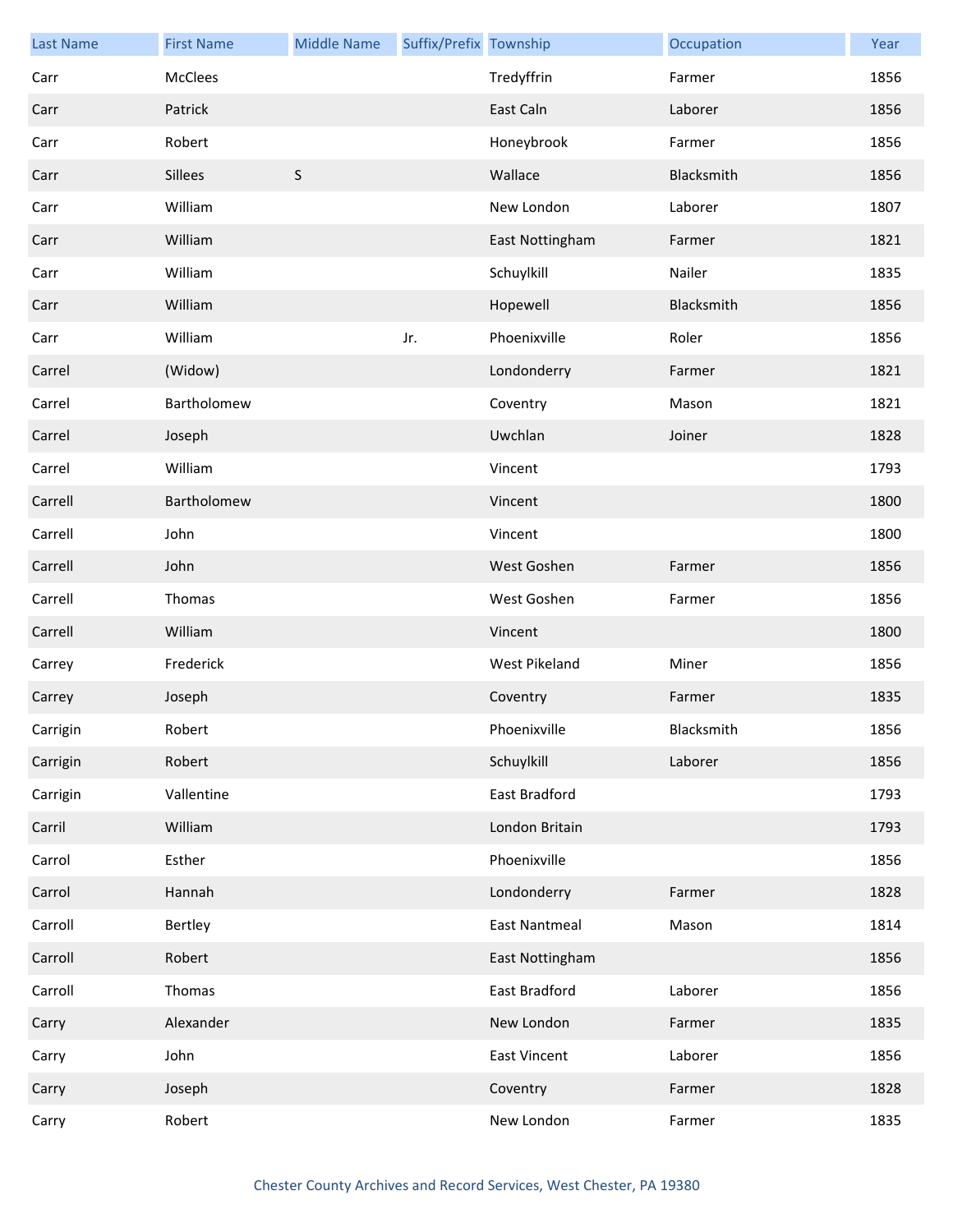| <b>Last Name</b> | <b>First Name</b> | <b>Middle Name</b> | Suffix/Prefix Township |                         | Occupation | Year |
|------------------|-------------------|--------------------|------------------------|-------------------------|------------|------|
| Carson           | Alexander         |                    |                        | <b>East Fallowfield</b> |            | 1793 |
| Carson           | Azariah           |                    |                        | <b>West Nantmeal</b>    | Stonemason | 1856 |
| Carson           | David             |                    |                        | Uwchlan                 |            | 1793 |
| Carson           | David             |                    |                        | Uwchlan                 |            | 1800 |
| Carson           | David             |                    |                        | Uwchlan                 | Farmer     | 1807 |
| Carson           | David             |                    |                        | Honey Brook             | Cooper     | 1807 |
| Carson           | David             |                    |                        | Honey Brook             | Cooper     | 1814 |
| Carson           | David             |                    |                        | Uwchlan                 | Farmer     | 1814 |
| Carson           | David             |                    |                        | Uwchlan                 | Farmer     | 1821 |
| Carson           | David             |                    |                        | Honey Brook             | Cooper     | 1821 |
| Carson           | David             |                    |                        | Uwchlan                 | Saddler    | 1821 |
| Carson           | David             |                    |                        | <b>East Nantmeal</b>    | Farmer     | 1828 |
| Carson           | David             |                    |                        | <b>East Nantmeal</b>    | Laborer    | 1828 |
| Carson           | David             |                    |                        | West Brandywine         | Farmer     | 1856 |
| Carson           | David             |                    |                        | West Brandywine         | Farmer     | 1856 |
| Carson           | Francis           |                    |                        | London Grove            |            | 1793 |
| Carson           | George            |                    |                        | East Marlborough        |            | 1793 |
| Carson           | George            |                    |                        | <b>West Nantmeal</b>    | Blacksmith | 1800 |
| Carson           | George            |                    |                        | West Fallowfield        | Distiller  | 1828 |
| Carson           | Hiram             |                    |                        | Uwchlan                 | Farmer     | 1807 |
| Carson           | Hiram             |                    |                        | Uwchlan                 | Laborer    | 1814 |
| Carson           | Hiram             |                    |                        | <b>West Nantmeal</b>    | Farmer     | 1828 |
| Carson           | Hiram             |                    |                        | <b>East Nantmeal</b>    | Farmer     | 1835 |
| Carson           | Hugh              |                    |                        | Londonderry             |            | 1793 |
| Carson           | Hugh              |                    |                        | Londonderry             | Laborer    | 1807 |
| Carson           | Hugh              |                    |                        | <b>Upper Oxford</b>     | Laborer    | 1814 |
| Carson           | Hugh              |                    |                        | Lower Oxford            | Laborer    | 1828 |
| Carson           | Hugh              |                    |                        | Penn                    | Laborer    | 1835 |
| Carson           | James             |                    |                        | East Nottingham         | Farmer     | 1814 |
| Carson           | James             |                    |                        | Tredyffrin              | Weaver     | 1821 |
| Carson           | James             |                    |                        | East Nottingham         | Farmer     | 1821 |
| Carson           | James             |                    |                        | East Nottingham         | Farmer     | 1828 |
| Carson           | John              |                    |                        | <b>West Nantmeal</b>    |            | 1793 |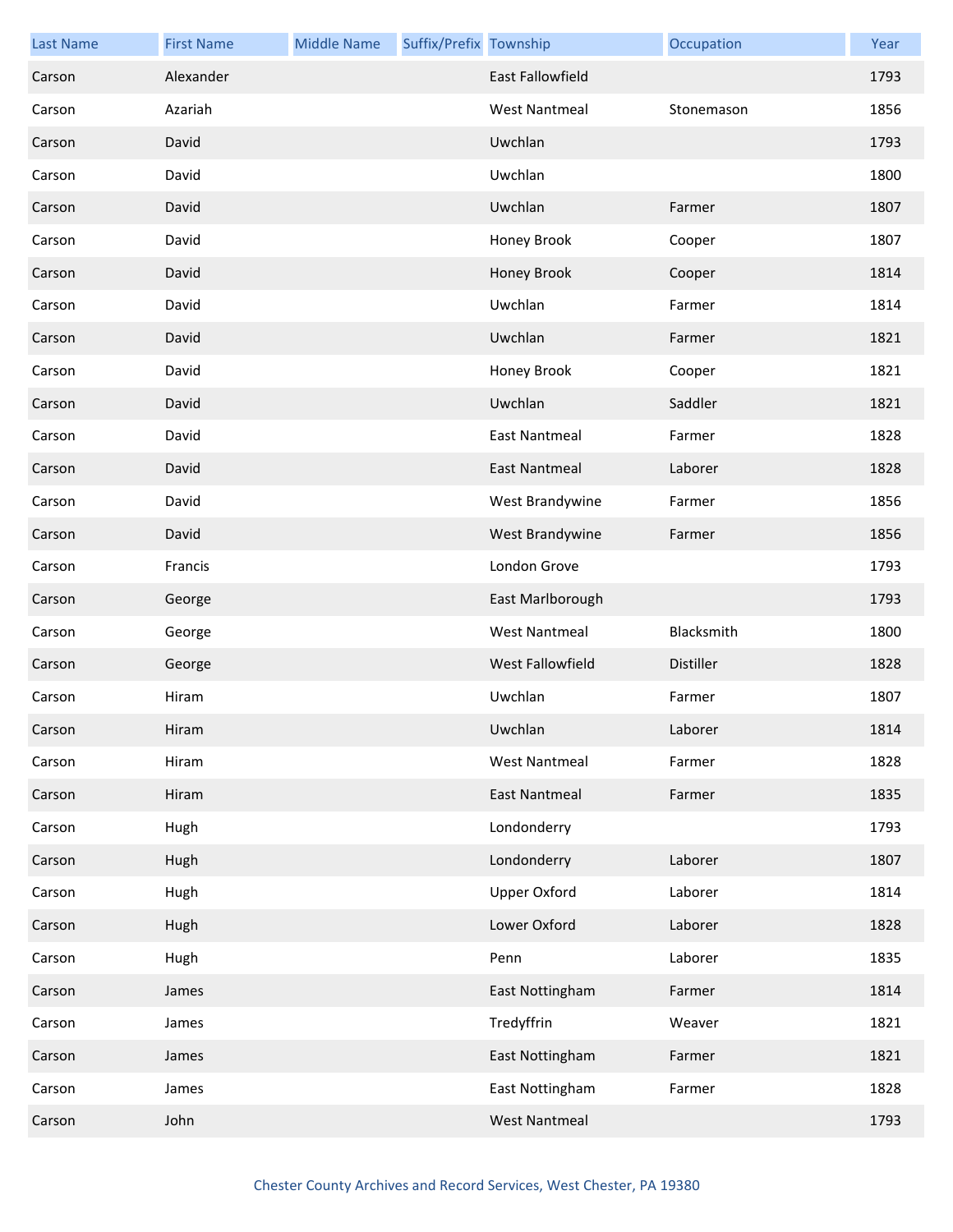| <b>Last Name</b> | <b>First Name</b> | <b>Middle Name</b> | Suffix/Prefix Township |                         | Occupation | Year |
|------------------|-------------------|--------------------|------------------------|-------------------------|------------|------|
| Carson           | John              |                    |                        | <b>East Fallowfield</b> |            | 1793 |
| Carson           | John              |                    |                        | <b>East Fallowfield</b> | Papermaker | 1828 |
| Carson           | John              |                    |                        | West Caln               | Forgeman   | 1835 |
| Carson           | John              |                    |                        | West Caln               | Laborer    | 1856 |
| Carson           | John              |                    |                        | <b>West Nantmeal</b>    | Forgeman   | 1856 |
| Carson           | John              |                    |                        | Uwchlan                 | Laborer    | 1856 |
| Carson           | John              |                    |                        | East Nottingham         | Farmer     | 1856 |
| Carson           | John              | B                  |                        | South Coventry          | Farmer     | 1856 |
| Carson           | Patrick           |                    |                        | East Fallowfield        |            | 1793 |
| Carson           | Robert            |                    |                        | Honey Brook             |            | 1793 |
| Carson           | Robert            |                    |                        | <b>West Nantmeal</b>    |            | 1793 |
| Carson           | Robert            |                    |                        | Uwchlan                 |            | 1800 |
| Carson           | Robert            |                    |                        | Coventry                | Yeoman     | 1807 |
| Carson           | William           |                    |                        | New London              | Carter     | 1821 |
| Carson           | William           |                    |                        | East Goshen             | Laborer    | 1856 |
| Carson           | William           |                    |                        | Kennett                 |            | 1856 |
| Carsons          | John              |                    |                        | Easttown                | Carpenter  | 1856 |
| Carswell         | Isaac             |                    |                        | Londonderry             | Farmer     | 1835 |
| Carswell         | James             | R.                 |                        | <b>West Nantmeal</b>    |            | 1800 |
| Carswell         | John              |                    |                        | Londonderry             | Poet       | 1835 |
| Carswell         | John              |                    |                        | Londonderry             | Farmer     | 1835 |
| Carswell         | Samuel            |                    |                        | London Grove            | Laborer    | 1828 |
| Cartand          | James             |                    |                        | East Caln               | Laborer    | 1856 |
| Carter           | Amer              |                    |                        | West Nottingham         |            | 1835 |
| Carter           | Amor              |                    |                        | West Nottingham         | Farmer     | 1821 |
| Carter           | Amor              |                    |                        | West Nottingham         | Farmer     | 1828 |
| Carter           | Amos              |                    |                        | East Whiteland          | Carpenter  | 1828 |
| Carter           | Caleb             |                    |                        | East Bradford           | Farmer     | 1814 |
| Carter           | Charles           |                    |                        | West Bradford           |            | 1793 |
| Carter           | Charles           |                    |                        | West Bradford           | Laborer    | 1807 |
| Carter           | Charles           |                    |                        | West Bradford           | Laborer    | 1814 |
| Carter           | Charles           |                    |                        | <b>East Nantmeal</b>    | Laborer    | 1821 |
| Carter           | Cloud             |                    |                        | London Britain          | Papermaker | 1814 |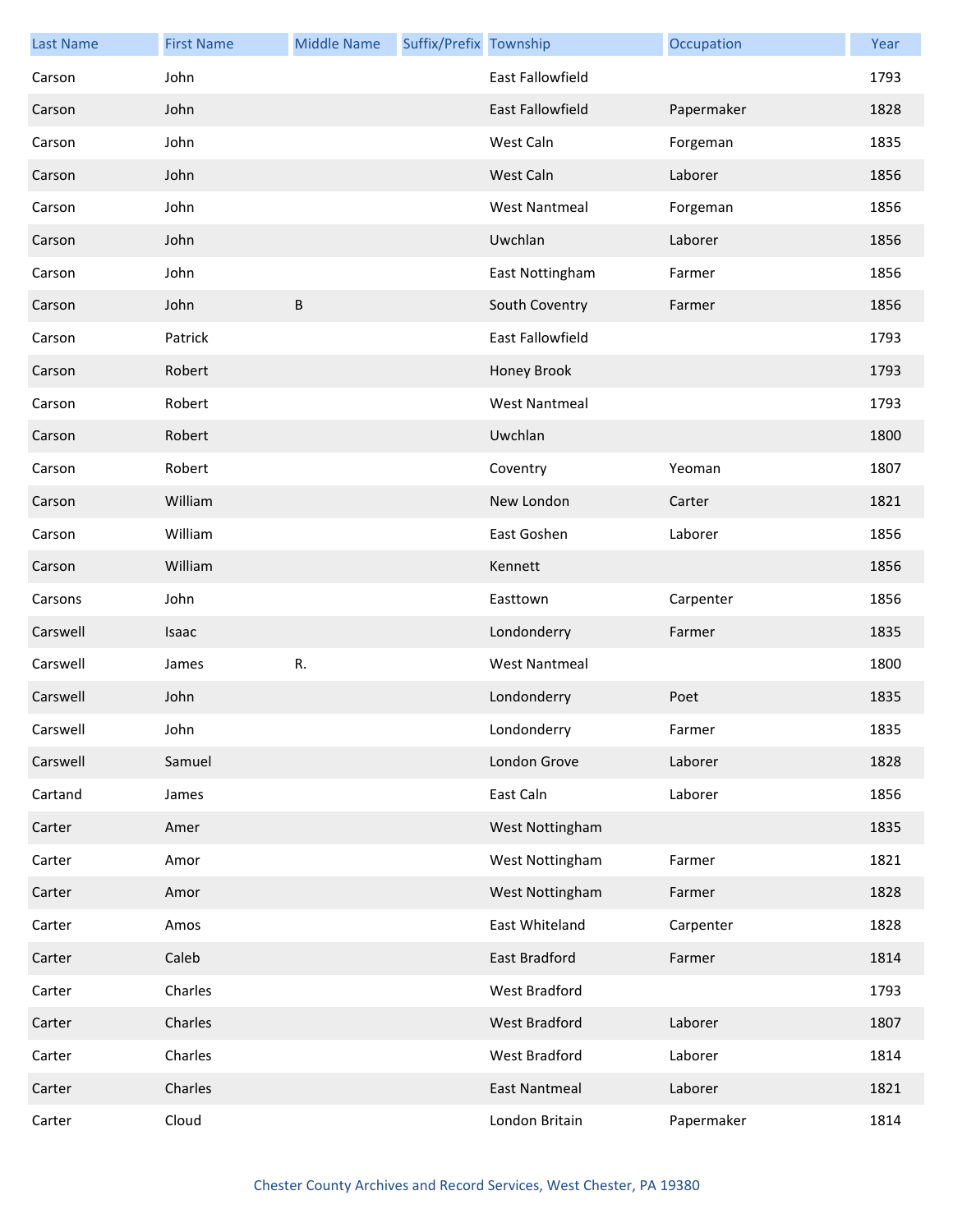| <b>Last Name</b> | <b>First Name</b> | <b>Middle Name</b> | Suffix/Prefix Township |                      | Occupation    | Year |
|------------------|-------------------|--------------------|------------------------|----------------------|---------------|------|
| Carter           | Daniel            | M                  |                        | <b>Upper Oxford</b>  | Laborer       | 1856 |
| Carter           | David             | W                  |                        | Charlestown          | Laborer       | 1856 |
| Carter           | Ebenezer          |                    |                        | East Bradford        | Farmer        | 1807 |
| Carter           | Elizabeth         |                    |                        | East Bradford        | Seamstress    | 1828 |
| Carter           | Emmor             |                    |                        | East Bradford        | Farmer        | 1814 |
| Carter           | Emmor             |                    |                        | East Bradford        |               | 1821 |
| Carter           | Emmor             |                    |                        | East Bradford        | Farmer        | 1828 |
| Carter           | Emmor             |                    |                        | East Bradford        | Farmer        | 1835 |
| Carter           | Emmor             |                    |                        | East Marlborough     | Gentleman     | 1856 |
| Carter           | Emus              |                    |                        | East Bradford        |               | 1793 |
| Carter           | George            |                    |                        | <b>East Bradford</b> |               | 1793 |
| Carter           | George            |                    |                        | East Bradford        | Farmer        | 1807 |
| Carter           | George            |                    |                        | <b>East Bradford</b> | Farmer        | 1814 |
| Carter           | George            |                    |                        | East Bradford        |               | 1821 |
| Carter           | George            |                    |                        | Phoenixville         | Laborer       | 1856 |
| Carter           | George            | D.                 |                        | <b>West Nantmeal</b> | Clerk (Forge) | 1814 |
| Carter           | George            | ${\sf W}$          |                        | Tredyffrin           | Miller        | 1856 |
| Carter           | Henry             |                    |                        | Tredyffrin           | Farmer        | 1828 |
| Carter           | Henry             |                    |                        | Tredyffrin           | Farmer        | 1835 |
| Carter           | Henry             |                    |                        | Tredyffrin           | Farmer        | 1835 |
| Carter           | Henry             |                    |                        | Tredyffrin           | Farmer        | 1856 |
| Carter           | Jacob             |                    |                        | Vincent              |               | 1800 |
| Carter           | Jacob             |                    |                        | Vincent              | Shoemaker     | 1807 |
| Carter           | Jacob             |                    |                        | Vincent              | Shoemaker     | 1814 |
| Carter           | Jacob             |                    |                        | Vincent              |               | 1821 |
| Carter           | Jacob             |                    |                        | Vincent              | Shoemaker     | 1828 |
| Carter           | Jacob             |                    |                        | <b>West Vincent</b>  | Farmer        | 1835 |
| Carter           | James             |                    |                        | East Bradford        |               | 1793 |
| Carter           | James             |                    |                        | Valley               | Wood turner   | 1856 |
| Carter           | Jeremiah          |                    |                        | West Nottingham      | Farmer        | 1814 |
| Carter           | John              |                    |                        | <b>West Nantmeal</b> | Farmer        | 1807 |
| Carter           | John              |                    |                        | Vincent              |               | 1821 |
| Carter           | John              |                    |                        | Vincent              | Laborer       | 1828 |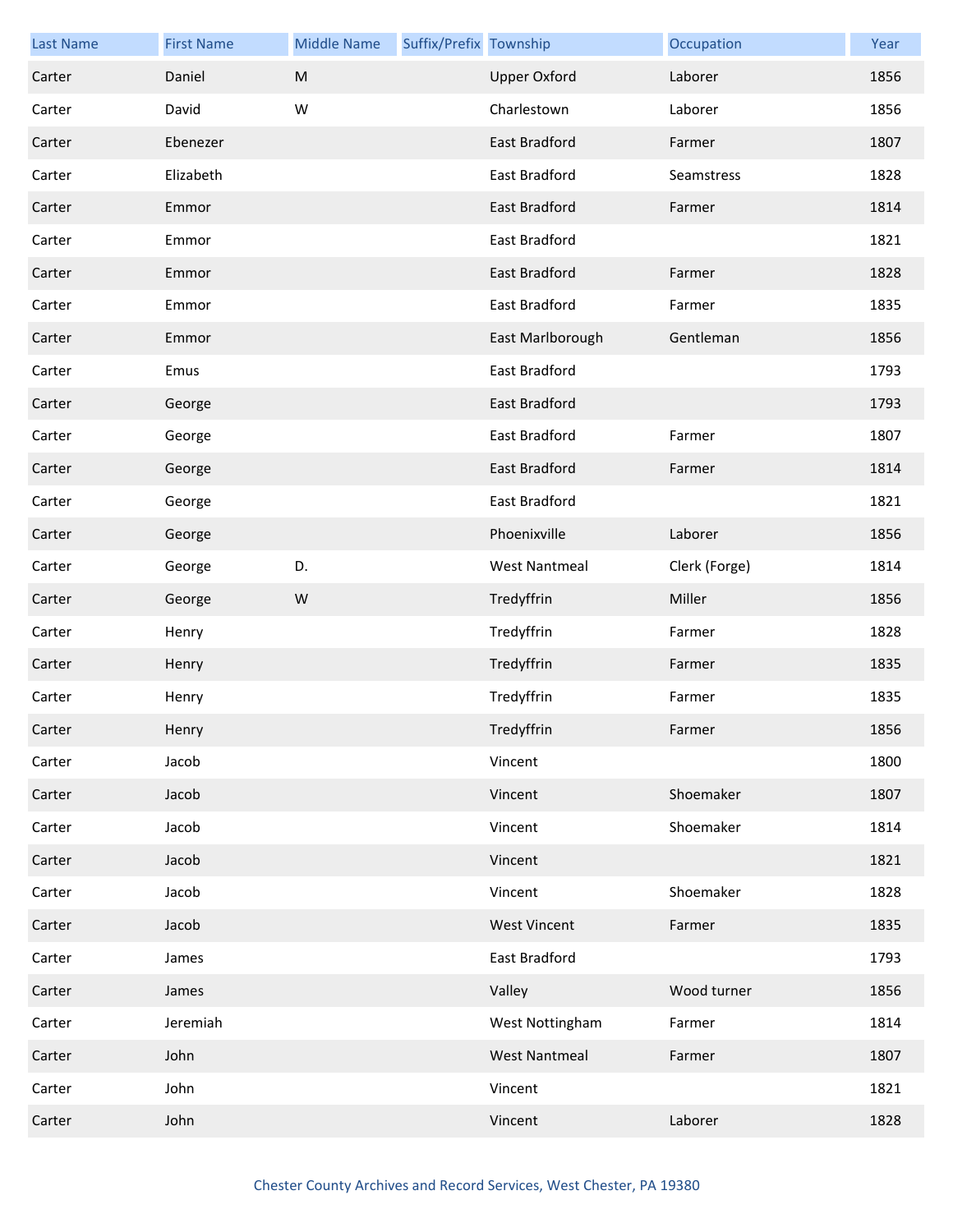| <b>Last Name</b> | <b>First Name</b> | <b>Middle Name</b> | Suffix/Prefix Township |                      | Occupation      | Year |
|------------------|-------------------|--------------------|------------------------|----------------------|-----------------|------|
| Carter           | John              |                    |                        | <b>West Vincent</b>  | Laborer         | 1835 |
| Carter           | John              |                    |                        | Willistown           | Shoemaker       | 1835 |
| Carter           | John              |                    | Sr.                    | Easttown             | Horse seller    | 1835 |
| Carter           | John              |                    |                        | Phoenixville         | Engineer        | 1856 |
| Carter           | John              |                    |                        | <b>West Vincent</b>  | Laborer         | 1856 |
| Carter           | John              |                    |                        | <b>Upper Oxford</b>  | Farmer          | 1856 |
| Carter           | Joseph            |                    |                        | Kennett              |                 | 1800 |
| Carter           | Joseph            |                    |                        | Kennett              | Laborer         | 1807 |
| Carter           | Joseph            |                    |                        | Kennett              | Jobber          | 1814 |
| Carter           | Joseph            |                    |                        | <b>East Bradford</b> | Carpenter       | 1814 |
| Carter           | Joseph            |                    |                        | East Bradford        | Carpenter       | 1821 |
| Carter           | Joseph            |                    |                        | East Bradford        |                 | 1821 |
| Carter           | Joseph            |                    |                        | East Bradford        |                 | 1821 |
| Carter           | Joseph            |                    |                        | West Bradford        | Farmer          | 1821 |
| Carter           | Joseph            |                    |                        | Birmingham           | Laborer         | 1828 |
| Carter           | Joseph            |                    |                        | West Bradford        | Farmer          | 1828 |
| Carter           | Joseph            |                    |                        | East Bradford        | Carpenter       | 1828 |
| Carter           | Joseph            |                    |                        | East Bradford        | Carpenter       | 1835 |
| Carter           | Joseph            |                    |                        | West Bradford        | Farmer          | 1835 |
| Carter           | Joseph            |                    |                        | East Bradford        | Laborer         | 1835 |
| Carter           | Joseph            |                    |                        | Pennsbury            | House carpenter | 1856 |
| Carter           | Lydia             |                    |                        | <b>East Bradford</b> | Farmer          | 1835 |
| Carter           | Mary              |                    |                        | East Bradford        |                 | 1821 |
| Carter           | Matilda           |                    |                        | Charlestown          |                 | 1856 |
| Carter           | Minerva           |                    |                        | Pennsbury            |                 | 1856 |
| Carter           | Nelson            |                    |                        | Sadsbury             |                 | 1856 |
| Carter           | Nicholas          |                    |                        | <b>West Nantmeal</b> | Farmer          | 1807 |
| Carter           | Nicholas          |                    |                        | Brandywine           | Farmer          | 1828 |
| Carter           | Nicholas          |                    |                        | Uwchlan              |                 | 1835 |
| Carter           | Nicholas          |                    |                        | <b>West Vincent</b>  | Farmer          | 1856 |
| Carter           | Peter             |                    |                        | <b>West Nantmeal</b> | Shoemaker       | 1807 |
| Carter           | Rebecca           |                    |                        | Westtown             |                 | 1828 |
| Carter           | Robert            |                    |                        | London Britain       | Yeoman          | 1814 |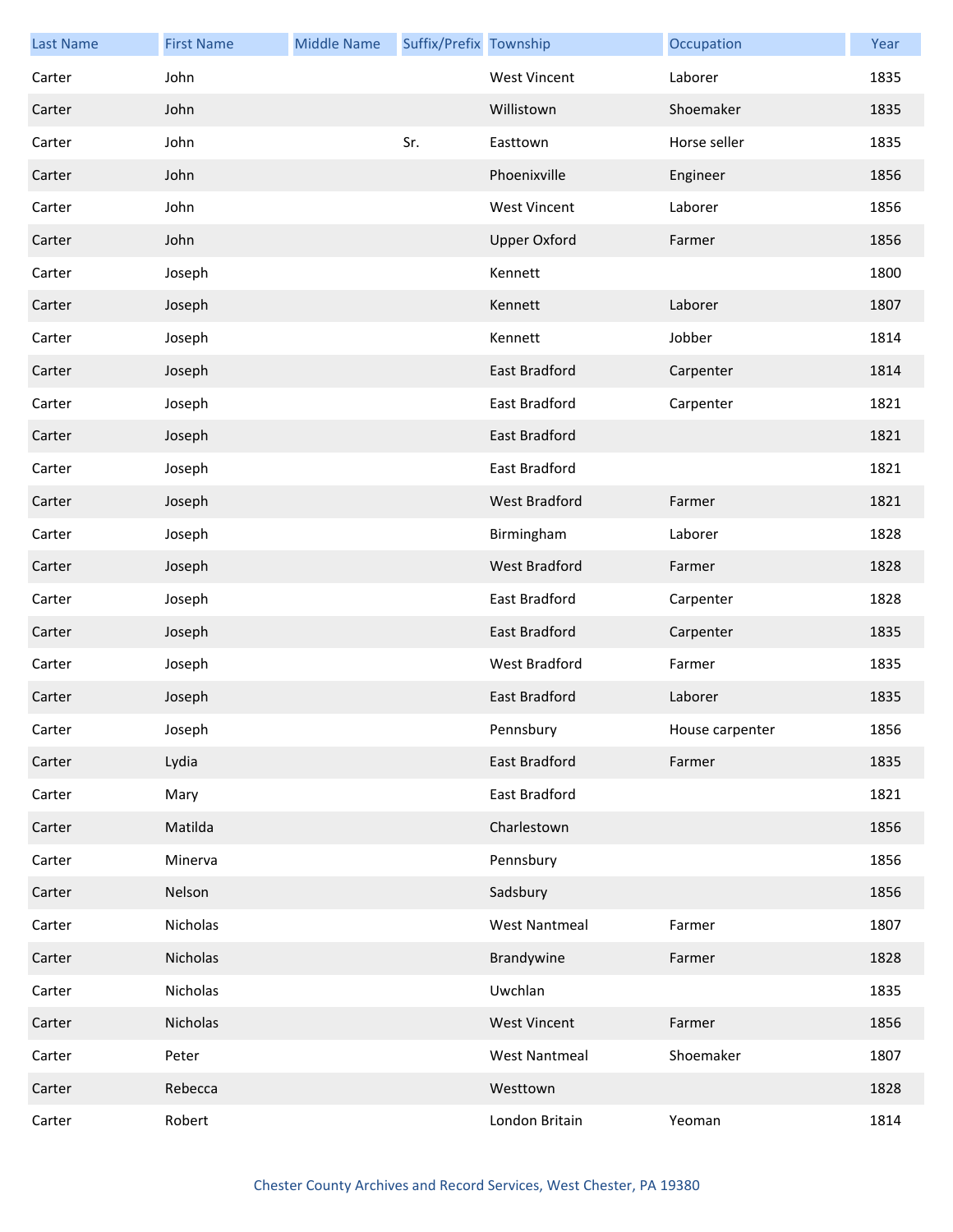| <b>Last Name</b> | <b>First Name</b> | <b>Middle Name</b> | Suffix/Prefix Township |                      | Occupation  | Year |
|------------------|-------------------|--------------------|------------------------|----------------------|-------------|------|
| Carter           | Ruth              |                    |                        | <b>East Bradford</b> | Matron      | 1828 |
| Carter           | Ruth              |                    |                        | East Bradford        | Farmer      | 1835 |
| Carter           | Samuel            |                    |                        | West Nottingham      |             | 1800 |
| Carter           | Samuel            |                    |                        | West Nottingham      | Miller      | 1807 |
| Carter           | Samuel            |                    |                        | West Nottingham      | Miller      | 1814 |
| Carter           | Samuel            |                    |                        | Vincent              | Shoemaker   | 1821 |
| Carter           | Samuel            |                    |                        | <b>East Bradford</b> |             | 1821 |
| Carter           | Samuel            |                    |                        | Vincent              | Shoemaker   | 1828 |
| Carter           | Samuel            |                    |                        | West Nottingham      | Sawyer      | 1828 |
| Carter           | Samuel            |                    |                        | <b>West Vincent</b>  | Laborer     | 1835 |
| Carter           | Samuel            |                    |                        | West Nottingham      |             | 1835 |
| Carter           | Samuel            | Ε                  |                        | East Nantmeal        | Laborer     | 1856 |
| Carter           | Sarah             |                    |                        | West Marlborough     |             | 1835 |
| Carter           | Sarah             |                    |                        | East Marlborough     |             | 1856 |
| Carter           | Thomas            |                    |                        | <b>East Bradford</b> |             | 1793 |
| Carter           | Thomas            |                    |                        | West Caln            |             | 1814 |
| Carter           | Thomas            |                    |                        | East Bradford        | Farmer      | 1814 |
| Carter           | Thomas            |                    |                        | <b>West Bradford</b> | Gentleman   | 1821 |
| Carter           | Thomas            |                    |                        | West Nottingham      | Potter      | 1828 |
| Carter           | Thomas            |                    |                        | <b>West Bradford</b> | Laborer     | 1828 |
| Carter           | Thomas            |                    |                        | East Whiteland       | Laborer     | 1856 |
| Carter           | William           |                    |                        | Londonderry          | Potter      | 1807 |
| Carter           | William           |                    |                        | West Nottingham      | Potter      | 1814 |
| Carter           | William           |                    |                        | West Nottingham      | Potter      | 1821 |
| Carter           | William           |                    |                        | West Nottingham      | Potter      | 1828 |
| Carter           | William           |                    |                        | East Whiteland       | Laborer     | 1835 |
| Carter           | William           |                    |                        | West Fallowfield     | Farmer      | 1835 |
| Carter           | William           | W                  |                        | East Nottingham      | Smith       | 1856 |
| Cartney          | John              |                    |                        | London Britain       | Laborer     | 1821 |
| Carty            | John              |                    |                        | New Garden           | Laborer     | 1814 |
| Carty            | John              |                    |                        | London Britain       | Laborer     | 1821 |
| Carty            | Lewis             |                    |                        | London Grove         | Teacher     | 1835 |
| Carty            | William           |                    |                        | London Grove         | Wheelwright | 1835 |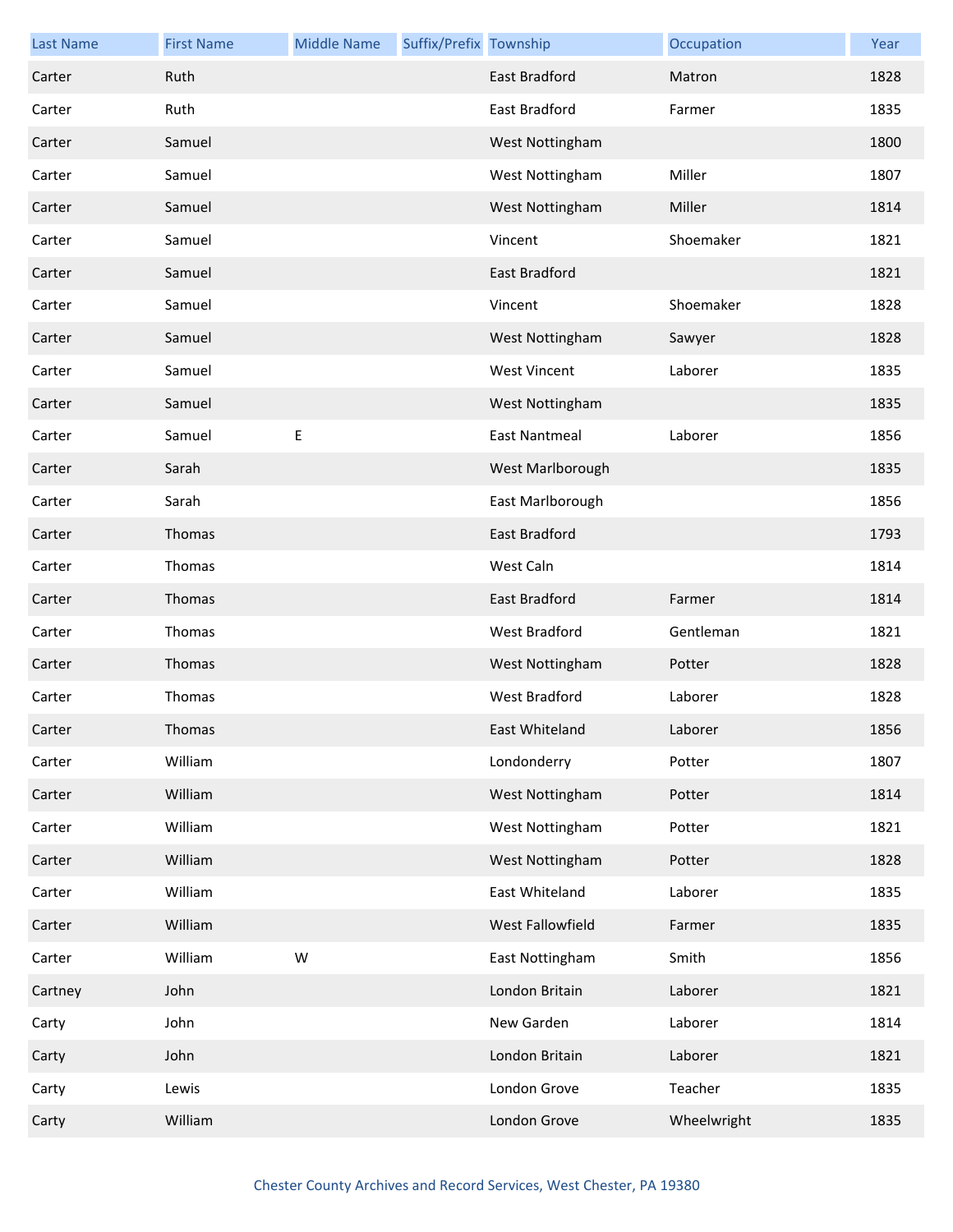| <b>Last Name</b> | <b>First Name</b> | <b>Middle Name</b> | Suffix/Prefix Township |                         | Occupation   | Year |
|------------------|-------------------|--------------------|------------------------|-------------------------|--------------|------|
| Caruth           | Henry             |                    |                        | Lower Oxford            | Collier      | 1828 |
| Caruthers        | Alexander         |                    |                        | Willistown              | Weaver       | 1814 |
| Caruthers        | Isaac             |                    |                        | West Marlborough        | Farmer       | 1814 |
| Caruthers        | John              |                    |                        | West Fallowfield        |              | 1793 |
| Caruthers        | Robert            |                    |                        | West Fallowfield        |              | 1793 |
| Caruthers        | Robert            |                    |                        | <b>West Nantmeal</b>    | Farmer       | 1807 |
| Caruthers        | Robert            |                    |                        | <b>West Nantmeal</b>    | Farmer       | 1814 |
| Caruthers        | Samuel            |                    |                        | <b>West Nantmeal</b>    | Student      | 1807 |
| Caruthers        | Samuel            |                    |                        | <b>West Nantmeal</b>    | Farmer       | 1807 |
| Caruthers        | Samuel            |                    |                        | New London              | Laborer      | 1814 |
| Caruthers        | Samuel            |                    |                        | <b>West Nantmeal</b>    | Farmer       | 1856 |
| Caruthers        | William           |                    |                        | <b>West Fallowfield</b> |              | 1793 |
| Carvel           | John              |                    |                        | Coventry                | Cordwainer   | 1814 |
| Carvel           | John              |                    |                        | Coventry                | Cordwainer   | 1821 |
| Carver           | Amos              |                    |                        | East Nottingham         | Farmer       | 1821 |
| Carver           | Eli               |                    |                        | Lower Oxford            | Farmer       | 1821 |
| Carver           | James             |                    |                        | Vincent                 | Laborer      | 1828 |
| Carver           | John              |                    |                        | Brandywine              |              | 1793 |
| Carver           | John              |                    |                        | Tredyffrin              | Farmer       | 1856 |
| Carver           | Seneca            |                    |                        | East Nottingham         | Laborer      | 1828 |
| Cary             | Joshua            |                    |                        | East Caln               | Laborer      | 1856 |
| Cary             | Thomas            |                    |                        | Newlin                  | Millwright   | 1821 |
| Case             | Henry             |                    |                        | East Caln               | Manufacturer | 1835 |
| Casey            | James             |                    |                        | Willistown              | Farmer       | 1856 |
| Cashaday         | William           |                    |                        | Newlin                  | Tailor       | 1814 |
| Cashaday         | William           |                    |                        | East Marlborough        | Laborer      | 1835 |
| Cashuler         | John              |                    |                        | <b>West Nantmeal</b>    | Farmer       | 1835 |
| Cashwiler        | Elizabeth         |                    |                        | <b>West Nantmeal</b>    |              | 1828 |
| Cashwiler        | Henry             |                    |                        | <b>West Nantmeal</b>    | Jobber       | 1856 |
| Casidy           | John              |                    |                        | Newlin                  |              | 1793 |
| Caskery          | James             |                    |                        | Birmingham              | Hatter       | 1814 |
| Caskey           | John              |                    |                        | Kennett                 | Laborer      | 1807 |
| Cassaday         | Phillip           |                    |                        | <b>Upper Oxford</b>     | Farmer       | 1807 |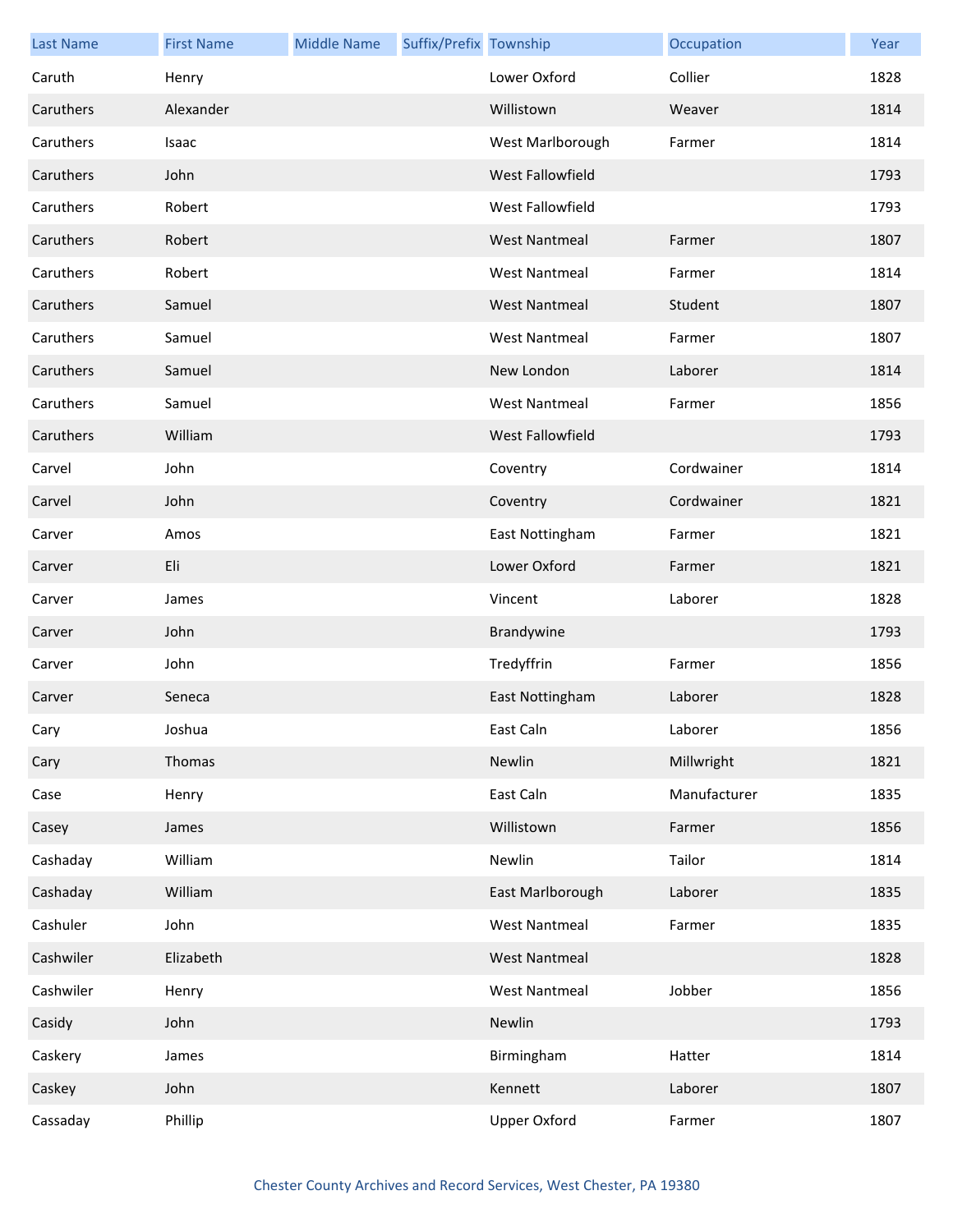| <b>Last Name</b> | <b>First Name</b> | <b>Middle Name</b> | Suffix/Prefix Township |                         | Occupation | Year |
|------------------|-------------------|--------------------|------------------------|-------------------------|------------|------|
| Cassady          | John              |                    |                        | East Whiteland          |            | 1793 |
| Cassady          | Philip            |                    |                        | <b>Upper Oxford</b>     | Yeoman     | 1800 |
| Cassatt          | Robert            | $\mathsf S$        |                        | West Chester            | Gentleman  | 1856 |
| Casseday         | Philip            |                    |                        | Sadsbury                |            | 1793 |
| Casselberry      | Jacob             |                    |                        | Coventry                | Tanner     | 1807 |
| Casselberry      | Paul              |                    |                        | Coventry                |            | 1793 |
| Cassey           | David             |                    |                        | Lower Oxford            | Laborer    | 1856 |
| Cassey           | Jeremiah          |                    |                        | <b>Upper Oxford</b>     | Laborer    | 1856 |
| Cassey           | Jeremiah          |                    |                        | Lower Oxford            | Laborer    | 1856 |
| Cassey           | John              |                    |                        | Lower Oxford            | Laborer    | 1856 |
| Cassidy          | William           |                    |                        | <b>East Fallowfield</b> | Tailor     | 1821 |
| Caster           | Jacob             |                    |                        | East Fallowfield        | Laborer    | 1856 |
| Castillo         | John              |                    |                        | Tredyffrin              | Farmer     | 1856 |
| Castillo         | Richard           |                    |                        | West Goshen             | Laborer    | 1856 |
| Castolo          | Michal            |                    |                        | West Fallowfield        | Laborer    | 1856 |
| Caswell          | Edward            |                    |                        | Phoenixville            | Tinsmith   | 1856 |
| Caswell          | James             |                    |                        | Londonderry             | Farmer     | 1835 |
| Caswell          | John              | $\mathsf{N}$       |                        | Schuylkill              | Oysterman  | 1835 |
| Casy             | Thomas            |                    |                        | <b>West Bradford</b>    | Millwright | 1835 |
| Catanoch         | William           |                    |                        | Phoenixville            | Coachmaker | 1856 |
| Caten            | James             |                    |                        | East Nottingham         | Laborer    | 1856 |
| Cathcart         | Samuel            |                    |                        | Pennsbury               | Laborer    | 1856 |
| Cathcart         | Samuel            |                    |                        | Willistown              | Farmer     | 1856 |
| Catherin         | George            |                    |                        | Willistown              | Laborer    | 1821 |
| Catherine        | David             |                    |                        | <b>East Nantmeal</b>    | Laborer    | 1821 |
| Catherine        | Henry             |                    |                        | <b>East Nantmeal</b>    | Laborer    | 1821 |
| Catherine        | Martin            |                    |                        | <b>East Nantmeal</b>    | Cordwainer | 1821 |
| Cathers          | John              |                    |                        | <b>Upper Oxford</b>     | Weaver     | 1821 |
| Cathrine         | David             |                    |                        | Uwchlan                 | Farmer     | 1814 |
| Cathrine         | Henry             |                    |                        | Uwchlan                 | Farmer     | 1814 |
| Catne            | James             |                    |                        | Vincent                 |            | 1821 |
| Cato             | Elisha            |                    |                        | East Nottingham         |            | 1856 |
| Cato             | William           |                    |                        | East Nottingham         | Fiddler    | 1821 |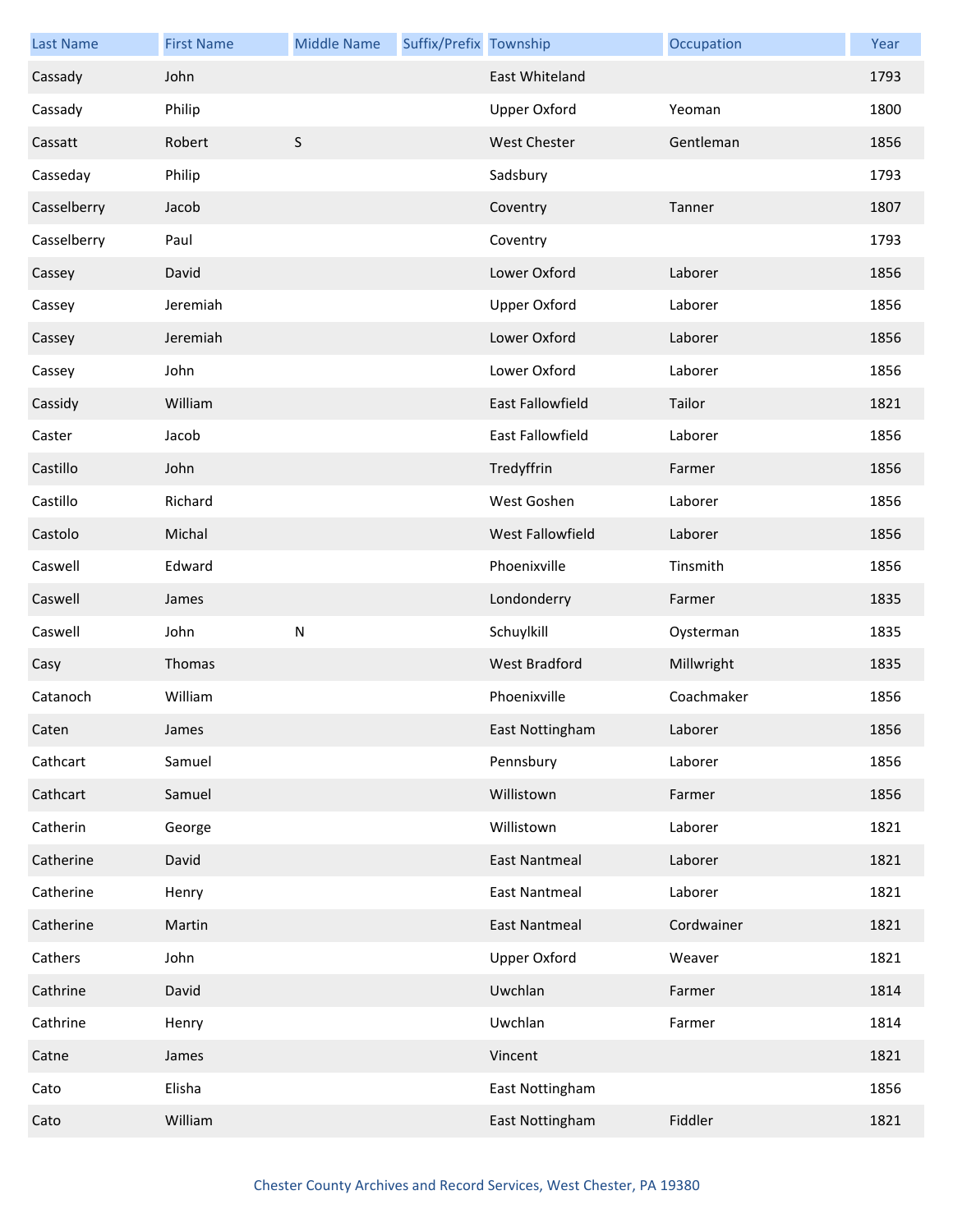| <b>Last Name</b> | <b>First Name</b> | <b>Middle Name</b> | Suffix/Prefix Township |                         | Occupation | Year |
|------------------|-------------------|--------------------|------------------------|-------------------------|------------|------|
| Cato             | William           |                    |                        | East Nottingham         | Farmer     | 1828 |
| Caton            | John              |                    |                        | West Nottingham         | Miner      | 1835 |
| Catren           | Henry             |                    |                        | <b>West Vincent</b>     | Blacksmith | 1835 |
| Catrin           | George            |                    |                        | Willistown              | Laborer    | 1828 |
| Catron           | David             |                    |                        | West Caln               |            | 1828 |
| Catron           | David             |                    |                        | West Caln               | Farmer     | 1835 |
| Catron           | George            |                    |                        | Willistown              | Farmer     | 1856 |
| Catron           | Henry             |                    |                        | Uwchlan                 | Blacksmith | 1828 |
| Catron           | Martin            |                    |                        | West Caln               | Shoemaker  | 1828 |
| Cattle           | James             |                    |                        | <b>East Fallowfield</b> | Laborer    | 1807 |
| Catzawadel       | Adam              |                    |                        | Vincent                 | Laborer    | 1828 |
| Cauchran         | Robert            |                    |                        | Thornbury               |            | 1800 |
| Cauffee          | James             |                    |                        | Schuylkill              | Farmer     | 1835 |
| Cauffman         | Isaac             |                    |                        | Pikeland                | Laborer    | 1835 |
| Cauffman         | John              |                    |                        | Charlestown             | Farmer     | 1807 |
| Cauffman         | John              |                    |                        | Charlestown             | Farmer     | 1821 |
| Cauffman         | John              |                    |                        | Charlestown             | Laborer    | 1821 |
| Cauffman         | Joseph            |                    |                        | Charlestown             | Farmer     | 1807 |
| Caufman          | Christian         |                    |                        | East Whiteland          |            | 1793 |
| Caufman          | Henry             |                    |                        | East Whiteland          |            | 1793 |
| Caufman          | Jacob             |                    |                        | East Whiteland          |            | 1793 |
| Caufman          | Jacob             |                    | Jr.                    | East Whiteland          |            | 1793 |
| Caufman          | John              |                    |                        | Charlestown             |            | 1793 |
| Caufman          | Samuel            |                    |                        | West Goshen             | Laborer    | 1828 |
| Caufroad         | George            |                    |                        | Honey Brook             | Mason      | 1807 |
| Caufroad         | Jacob             |                    |                        | Honey Brook             | Pumpmaker  | 1814 |
| Caufroad         | Jacob             |                    |                        | Honey Brook             | Pumpmaker  | 1821 |
| Caufroad         | John              |                    |                        | Honey Brook             | Farmer     | 1807 |
| Cauhel           | John              |                    |                        | Brandywine              | Carpenter  | 1814 |
| Cauler           | James             |                    |                        | <b>East Coventry</b>    | Laborer    | 1856 |
| Cauler           | Michael           |                    |                        | <b>East Vincent</b>     | Laborer    | 1856 |
| Cauly            | George            |                    |                        | Easttown                | Farmer     | 1856 |
| Caurin           | John              |                    |                        | West Caln               | Laborer    | 1835 |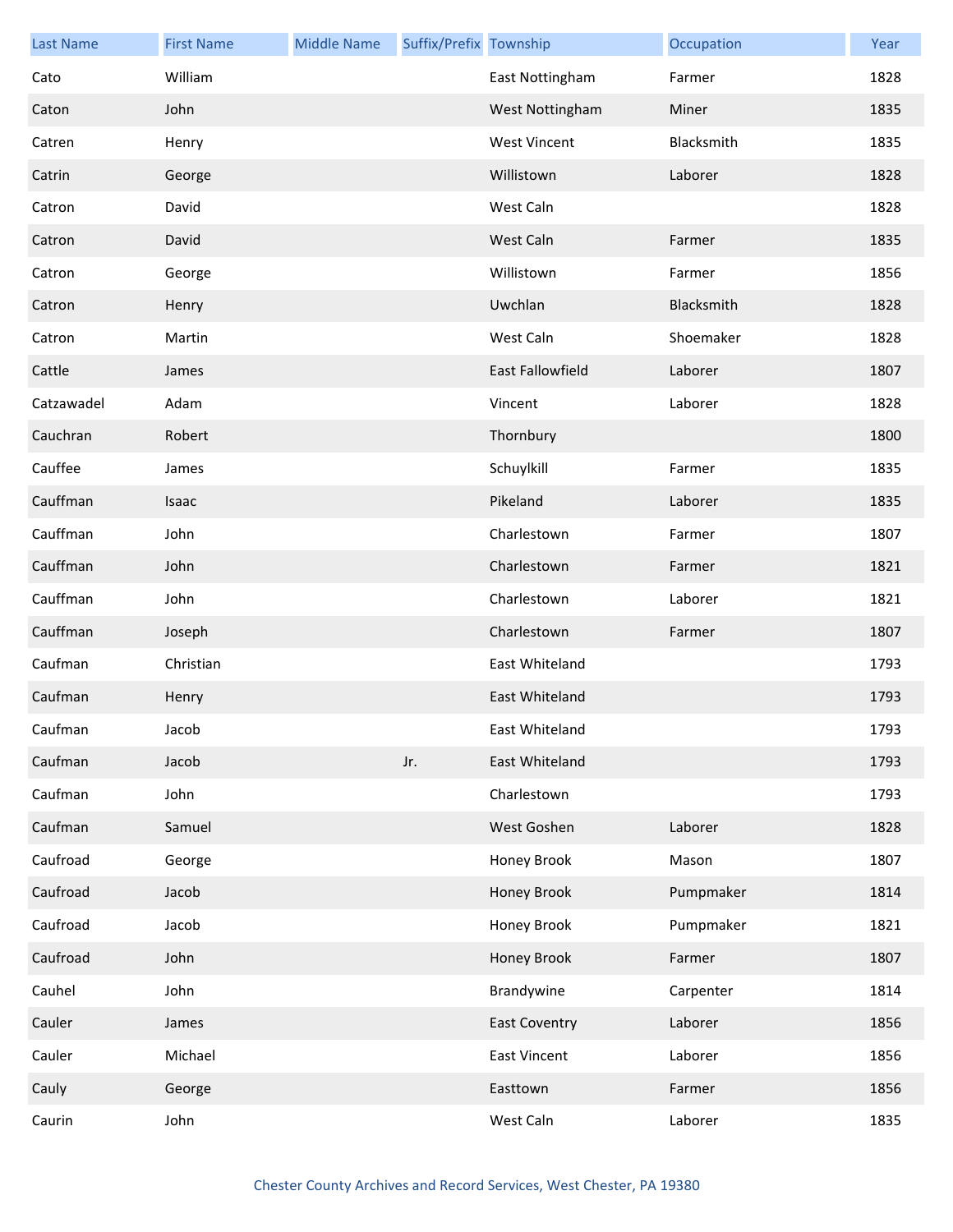| <b>Last Name</b> | <b>First Name</b> | <b>Middle Name</b> | Suffix/Prefix Township |                      | Occupation             | Year |
|------------------|-------------------|--------------------|------------------------|----------------------|------------------------|------|
| Caurl            | John              |                    |                        | Charlestown          | Carpenter              | 1807 |
| Caurl            | John              |                    |                        | Charlestown          | Carpenter              | 1821 |
| Caurl            | Peter             |                    |                        | Charlestown          | Laborer                | 1821 |
| Caurthers        | Benjamin          |                    |                        | Valley               | Iron roller            | 1856 |
| Cauruthers       | Robert            |                    |                        | <b>West Nantmeal</b> |                        | 1793 |
| Cauruthers       | Samuel            |                    |                        | <b>West Nantmeal</b> |                        | 1793 |
| Cautker          | Samuel            |                    |                        | Uwchlan              |                        | 1793 |
| Cavanagh         | Michael           |                    |                        | Kennett              | Laborer                | 1856 |
| Cavanagh         | Peter             |                    |                        | West Whiteland       | Quarryman              | 1835 |
| Cavanagh         | Peter             |                    |                        | Honeybrook           | Farmer                 | 1856 |
| Cave             | Henry             |                    |                        | West Fallowfield     | Manufacturer           | 1821 |
| Cave             | Henry             |                    |                        | Londonderry          | Farmer                 | 1828 |
| Cave             | Jefferson         |                    |                        | <b>West Chester</b>  | Cardriver              | 1835 |
| Cave             | Jonathan          | Jefferson          |                        | West Goshen          | Laborer                | 1828 |
| Cave             | Joseph            |                    |                        | West Goshen          |                        | 1821 |
| Cave             | Joseph            |                    |                        | <b>West Chester</b>  | Watchmaker             | 1821 |
| Cave             | Joseph            |                    |                        | <b>West Chester</b>  | Watchmaker             | 1828 |
| Caves            | Edward            |                    |                        | East Caln            | Laborer                | 1856 |
| Cavin            | William           |                    |                        | East Whiteland       |                        | 1793 |
| Ceaf             | John              |                    |                        | West Whiteland       | Laborer                | 1856 |
| Cemerley         | Christian         |                    |                        | Coventry             | Laborer                | 1828 |
| Cempason         | Walter            |                    |                        | Kennett              | Shoemaker              | 1821 |
| Centman          | Laurance          |                    |                        | New London           | Farmer                 | 1807 |
| Centman          | Michael           |                    |                        | New London           | Farmer                 | 1800 |
| Centman          | Michael           |                    |                        | New London           | Farmer                 | 1807 |
| Cerbury          | John              |                    |                        | East Caln            | Laborer                | 1856 |
| Cerson           | Robert            |                    |                        | Uwchlan              |                        | 1793 |
| Cerson           | Robert            |                    |                        | Uwchlan              |                        | 1793 |
| Ceshore          | William           |                    |                        | Kennett              | Laborer                | 1828 |
| Ceuthler         | Albert            |                    |                        | Wallace              | Carter                 | 1856 |
| Chadwick         | William           |                    |                        | New Garden           | <b>Cotton Factorer</b> | 1828 |
| Chaffan          | Cloud             |                    |                        | London Grove         | Machinist              | 1856 |
| Chaffan          | William           |                    |                        | London Grove         | Farmer                 | 1835 |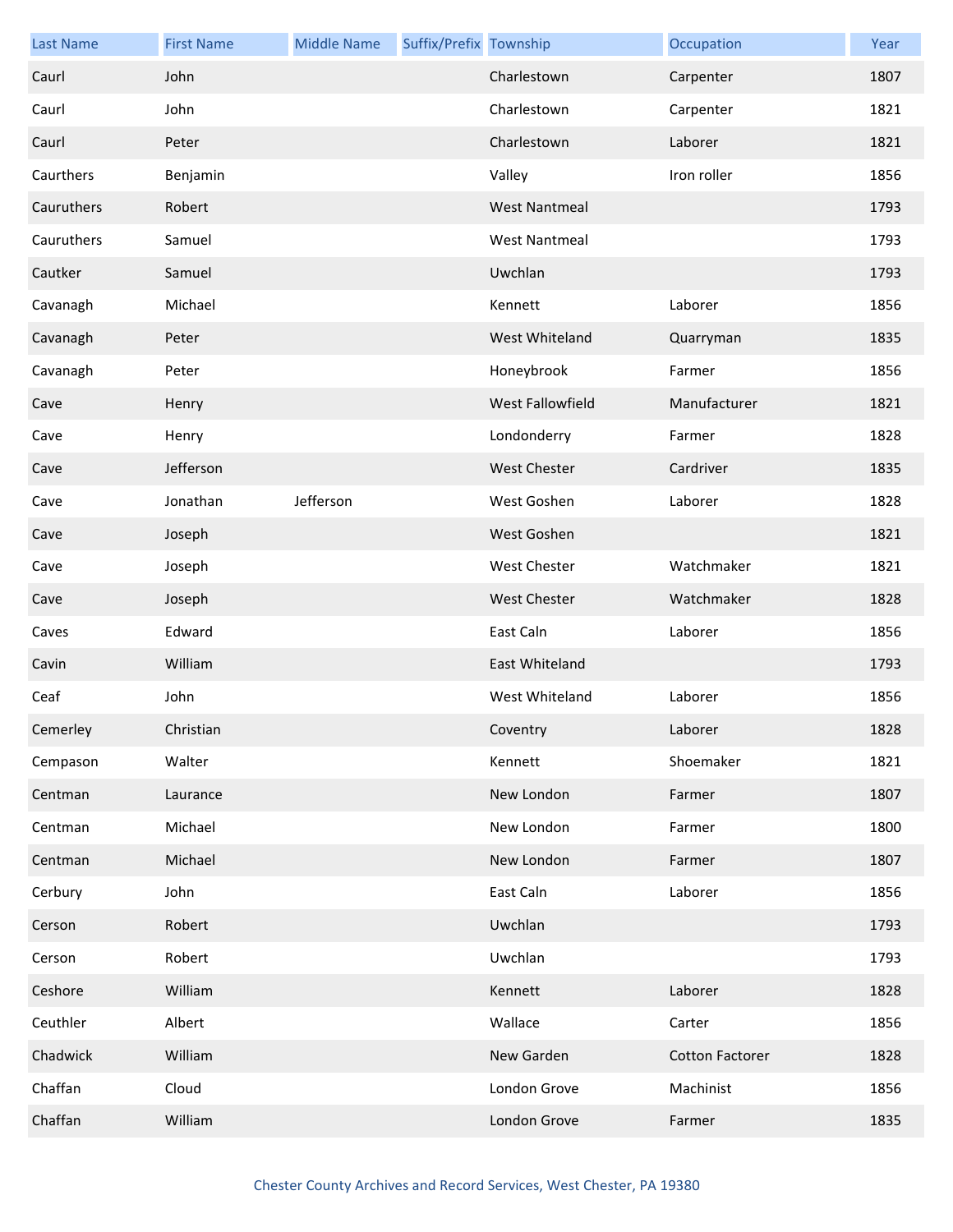| <b>Last Name</b> | <b>First Name</b> | <b>Middle Name</b> | Suffix/Prefix Township |                  | Occupation         | Year |
|------------------|-------------------|--------------------|------------------------|------------------|--------------------|------|
| Chaffent         | John              |                    |                        | Goshen           | Wheelwright        | 1814 |
| Chaffin          | Jacob             |                    |                        | East Nottingham  | Carpenter          | 1828 |
| Chaffin          | James             |                    |                        | Brandywine       |                    | 1793 |
| Chaffin          | James             |                    |                        | Kennett          | Papermaker         | 1800 |
| Chaffman         | Myers             |                    |                        | Honeybrook       | Laborer            | 1856 |
| Chaffmant        | Philip            |                    |                        | West Whiteland   | Shoemaker          | 1821 |
| Chafsman         | William           |                    |                        | Franklin         | Laborer            | 1856 |
| Chalfan          | William           |                    |                        | Penn             | Farmer             | 1856 |
| Chalfant         | Aaron             |                    |                        | West Marlborough |                    | 1793 |
| Chalfant         | Aaron             |                    |                        | Londonderry      | Farmer & Carpenter | 1807 |
| Chalfant         | Abel              |                    | Jr.                    | East Marlborough | Carpenter          | 1807 |
| Chalfant         | Abel              |                    |                        | East Marlborough | Jobber             | 1807 |
| Chalfant         | Abel              |                    |                        | East Marlborough | Laborer            | 1814 |
| Chalfant         | Abel              |                    |                        | Newlin           | Carpenter          | 1814 |
| Chalfant         | Abner             |                    |                        | East Marlborough | Farmer             | 1814 |
| Chalfant         | Abner             |                    |                        | East Marlborough | Farmer             | 1821 |
| Chalfant         | Abner             |                    |                        | East Marlborough | Farmer             | 1828 |
| Chalfant         | Abner             |                    |                        | East Marlborough | Farmer             | 1835 |
| Chalfant         | alber             |                    |                        | Phoenixville     | Tailor             | 1856 |
| Chalfant         | Bennet            |                    |                        | Sadsbury         | Machinist          | 1856 |
| Chalfant         | <b>Byard</b>      |                    |                        | Sadsbury         | Machinist          | 1856 |
| Chalfant         | Caleb             |                    |                        | West Marlborough |                    | 1793 |
| Chalfant         | Caleb             |                    |                        | West Marlborough |                    | 1800 |
| Chalfant         | Caleb             |                    |                        | West Marlborough | Farmer             | 1807 |
| Chalfant         | Caleb             |                    |                        | East Marlborough | Farmer             | 1807 |
| Chalfant         | Caleb             |                    |                        | East Marlborough | Farmer             | 1814 |
| Chalfant         | Caleb             |                    |                        | West Marlborough | Yeoman             | 1814 |
| Chalfant         | Caleb             |                    |                        | East Marlborough | Farmer             | 1821 |
| Chalfant         | Caleb             |                    |                        | West Marlborough | Farmer             | 1821 |
| Chalfant         | Caleb             |                    |                        | West Marlborough | Farmer             | 1828 |
| Chalfant         | Caleb             |                    |                        | East Marlborough | Farmer             | 1828 |
| Chalfant         | Caleb             |                    |                        | East Marlborough | Farmer             | 1835 |
| Chalfant         | Caleb             | J                  |                        | West Marlborough | Farmer             | 1856 |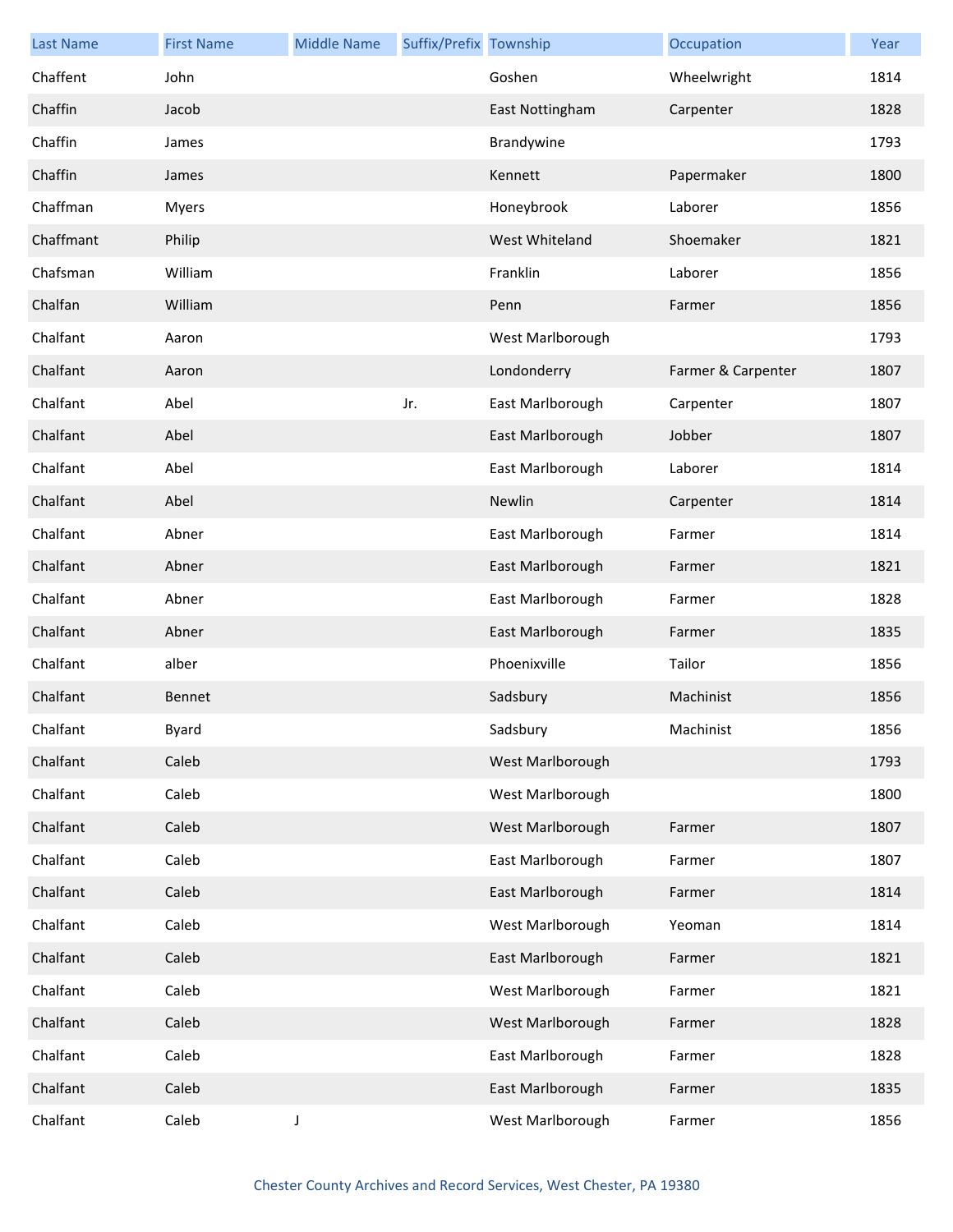| <b>Last Name</b> | <b>First Name</b> | <b>Middle Name</b> | Suffix/Prefix Township |                         | Occupation  | Year |
|------------------|-------------------|--------------------|------------------------|-------------------------|-------------|------|
| Chalfant         | David             |                    |                        | East Marlborough        |             | 1793 |
| Chalfant         | David             |                    |                        | East Marlborough        | Farmer      | 1807 |
| Chalfant         | David             |                    |                        | East Marlborough        | Farmer      | 1814 |
| Chalfant         | David             |                    |                        | West Bradford           | Laborer     | 1821 |
| Chalfant         | David             |                    |                        | East Marlborough        | Farmer      | 1821 |
| Chalfant         | David             |                    |                        | East Marlborough        | Farmer      | 1828 |
| Chalfant         | David             | W                  |                        | East Marlborough        | Farmer      | 1835 |
| Chalfant         | David             | W                  |                        | East Marlborough        | Farmer      | 1856 |
| Chalfant         | Edith             | B                  |                        | East Marlborough        |             | 1856 |
| Chalfant         | Elwood            |                    |                        | Sadsbury                | Coachmaker  | 1856 |
| Chalfant         | Evan              |                    |                        | East Marlborough        |             | 1793 |
| Chalfant         | Evan              |                    |                        | East Marlborough        | Farmer      | 1807 |
| Chalfant         | Evan              |                    |                        | Highland                | Farmer      | 1856 |
| Chalfant         | Francis           |                    |                        | Sadsbury                | Machinist   | 1856 |
| Chalfant         | Gains             |                    |                        | West Fallowfield        | Farmer      | 1835 |
| Chalfant         | Gaius             |                    |                        | West Marlborough        | Farmer      | 1821 |
| Chalfant         | Gaius             |                    |                        | West Marlborough        | Gentleman   | 1828 |
| Chalfant         | George            |                    |                        | East Fallowfield        |             | 1793 |
| Chalfant         | George            |                    |                        | East Fallowfield        | Husbandman  | 1807 |
| Chalfant         | George            |                    |                        | <b>East Fallowfield</b> | Farmer      | 1814 |
| Chalfant         | Goodwin           |                    |                        | East Marlborough        | Farmer      | 1814 |
| Chalfant         | Goodwin           |                    |                        | East Marlborough        | Farmer      | 1821 |
| Chalfant         | Goodwin           |                    |                        | East Marlborough        | Farmer      | 1828 |
| Chalfant         | Goodwin           |                    |                        | East Marlborough        | Farmer      | 1835 |
| Chalfant         | Hannah            |                    |                        | East Marlborough        |             | 1856 |
| Chalfant         | Henry             |                    |                        | West Marlborough        |             | 1793 |
| Chalfant         | Henry             |                    |                        | East Marlborough        |             | 1793 |
| Chalfant         | Henry             |                    |                        | East Marlborough        | Wheelwright | 1807 |
| Chalfant         | Henry             |                    |                        | East Marlborough        | Farmer      | 1807 |
| Chalfant         | Henry             |                    |                        | East Marlborough        | Wheelwright | 1814 |
| Chalfant         | Henry             |                    |                        | East Marlborough        | Wheelwright | 1821 |
| Chalfant         | Henry             |                    |                        | East Marlborough        | Laborer     | 1828 |
| Chalfant         | Henry             |                    |                        | East Marlborough        | Laborer     | 1835 |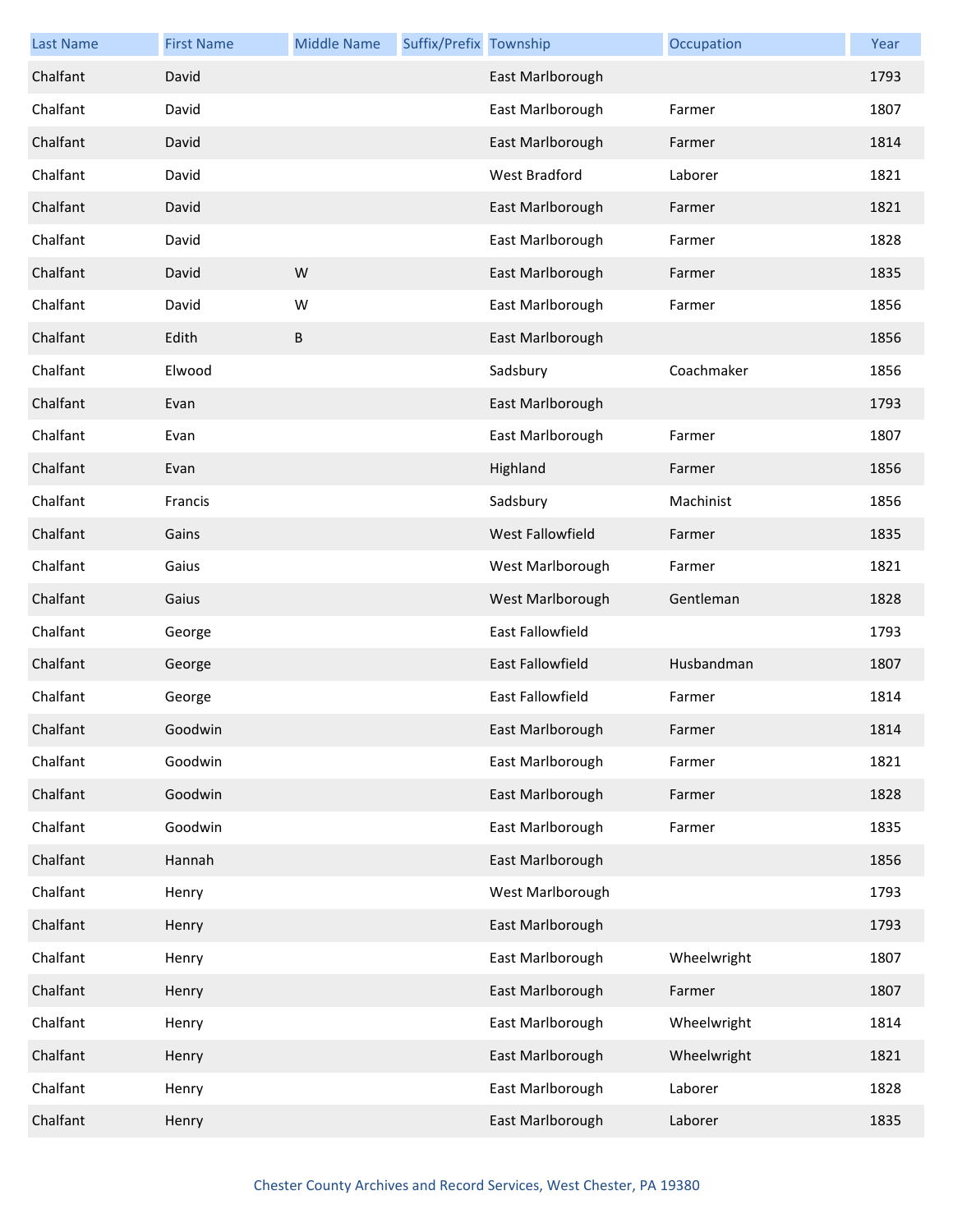| <b>Last Name</b> | <b>First Name</b> | <b>Middle Name</b> | Suffix/Prefix Township |                         | Occupation          | Year |
|------------------|-------------------|--------------------|------------------------|-------------------------|---------------------|------|
| Chalfant         | Jacob             |                    |                        | West Marlborough        |                     | 1793 |
| Chalfant         | Jacob             |                    |                        | West Marlborough        |                     | 1800 |
| Chalfant         | Jacob             |                    |                        | West Marlborough        | Farmer              | 1807 |
| Chalfant         | Jacob             |                    |                        | West Marlborough        | Yeoman              | 1814 |
| Chalfant         | Jacob             |                    | Jr.                    | West Marlborough        | Saddler             | 1821 |
| Chalfant         | Jacob             |                    |                        | West Marlborough        | Farmer              | 1821 |
| Chalfant         | Jacob             |                    | Jr.                    | West Marlborough        | Farmer              | 1828 |
| Chalfant         | Jacob             |                    |                        | West Marlborough        | Farmer              | 1828 |
| Chalfant         | Jacob             |                    |                        | West Marlborough        | Farmer              | 1835 |
| Chalfant         | Jacob             |                    | Jr.                    | West Marlborough        | Farmer              | 1835 |
| Chalfant         | James             |                    |                        | <b>East Fallowfield</b> |                     | 1793 |
| Chalfant         | James             |                    |                        | Newlin                  | Papermaker          | 1814 |
| Chalfant         | James             |                    |                        | East Marlborough        | Cabinetmaker        | 1835 |
| Chalfant         | James             |                    |                        | East Marlborough        | Joiner              | 1856 |
| Chalfant         | Jane              | D                  |                        | East Marlborough        |                     | 1856 |
| Chalfant         | Jesse             |                    |                        | Pennsbury               |                     | 1793 |
| Chalfant         | Jesse             |                    |                        | West Marlborough        |                     | 1793 |
| Chalfant         | Jesse             |                    |                        | Londonderry             | Spinningwheel maker | 1807 |
| Chalfant         | Jesse             |                    |                        | Londonderry             | Turner              | 1814 |
| Chalfant         | Joel              |                    |                        | West Marlborough        | Farmer              | 1828 |
| Chalfant         | Joel              |                    |                        | West Marlborough        | Mason               | 1835 |
| Chalfant         | Joel              |                    |                        | West Marlborough        | Farmer              | 1835 |
| Chalfant         | Joel              |                    |                        | West Marlborough        | Mason               | 1856 |
| Chalfant         | John              |                    |                        | Goshen                  | Tanner              | 1807 |
| Chalfant         | John              |                    |                        | West Marlborough        | Laborer             | 1814 |
| Chalfant         | John              |                    |                        | Londonderry             | Shoemaker           | 1814 |
| Chalfant         | John              |                    |                        | Londonderry             | Mason               | 1821 |
| Chalfant         | John              |                    |                        | West Marlborough        | Farmer              | 1821 |
| Chalfant         | John              |                    |                        | Londonderry             | Mason               | 1828 |
| Chalfant         | John              |                    |                        | East Fallowfield        | Papermaker          | 1828 |
| Chalfant         | John              |                    |                        | East Fallowfield        | Papermaker          | 1835 |
| Chalfant         | John              |                    |                        | West Fallowfield        | Farmer              | 1835 |
| Chalfant         | John              |                    |                        | Sadsbury                | Machinist           | 1856 |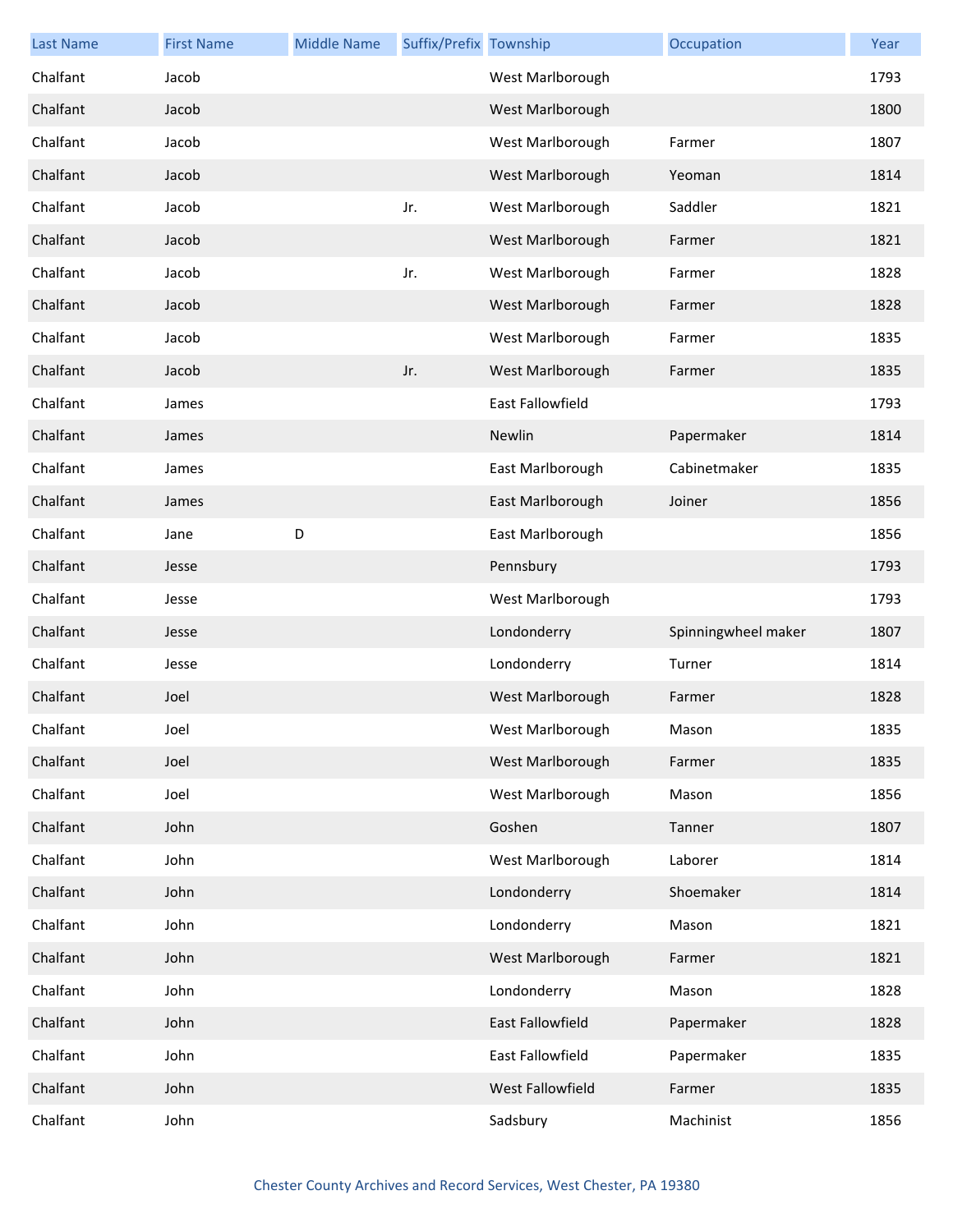| <b>Last Name</b> | <b>First Name</b> | <b>Middle Name</b> | Suffix/Prefix Township |                         | Occupation | Year |
|------------------|-------------------|--------------------|------------------------|-------------------------|------------|------|
| Chalfant         | John              |                    |                        | Sadsbury                | Farmer     | 1856 |
| Chalfant         | Jonathan          |                    |                        | Newlin                  |            | 1793 |
| Chalfant         | Jonathan          |                    |                        | West Fallowfield        | Farmer     | 1807 |
| Chalfant         | Jonathan          |                    |                        | East Fallowfield        | Husbandman | 1807 |
| Chalfant         | Joseph            |                    |                        | East Marlborough        |            | 1793 |
| Chalfant         | Joseph            |                    |                        | West Marlborough        |            | 1800 |
| Chalfant         | Joseph            |                    |                        | East Marlborough        | Jobber     | 1807 |
| Chalfant         | Joseph            |                    |                        | Londonderry             | Laborer    | 1814 |
| Chalfant         | Joseph            |                    |                        | London Grove            | Farmer     | 1821 |
| Chalfant         | Joseph            |                    | Jr.                    | London Grove            | Blacksmith | 1828 |
| Chalfant         | Joseph            |                    |                        | London Grove            | Farmer     | 1828 |
| Chalfant         | Joseph            |                    | Jr.                    | London Grove            | Farmer     | 1835 |
| Chalfant         | Joseph            |                    |                        | London Grove            | Farmer     | 1835 |
| Chalfant         | Lydia             | G                  |                        | East Marlborough        |            | 1856 |
| Chalfant         | Margaret          |                    | Widow                  | Londonderry             | Farmer     | 1814 |
| Chalfant         | Mary              |                    |                        | West Marlborough        |            | 1835 |
| Chalfant         | Mary              |                    | Jr.                    | West Marlborough        |            | 1835 |
| Chalfant         | Reuben            |                    |                        | London Grove            | Blacksmith | 1828 |
| Chalfant         | Reuben            |                    |                        | London Grove            | Blacksmith | 1835 |
| Chalfant         | Robert            |                    |                        | Newlin                  |            | 1793 |
| Chalfant         | Robert            |                    |                        | Newlin                  | Farmer     | 1807 |
| Chalfant         | Robert            |                    |                        | East Marlborough        | Carpenter  | 1814 |
| Chalfant         | Robert            |                    |                        | Kennett                 | Laborer    | 1821 |
| Chalfant         | Sarah             |                    | Widow                  | <b>East Fallowfield</b> |            | 1828 |
| Chalfant         | Sarah             |                    |                        | <b>East Fallowfield</b> | Farmer     | 1835 |
| Chalfant         | Thomas            |                    |                        | Newlin                  |            | 1793 |
| Chalfant         | Thomas            |                    |                        | East Marlborough        |            | 1793 |
| Chalfant         | Thomas            |                    |                        | East Fallowfield        | Laborer    | 1807 |
| Chalfant         | Thomas            |                    |                        | East Marlborough        | Farmer     | 1807 |
| Chalfant         | Thomas            |                    |                        | East Marlborough        | Farmer     | 1814 |
| Chalfant         | Thomas            |                    |                        | East Marlborough        | Farmer     | 1821 |
| Chalfant         | Thomas            |                    |                        | East Bradford           |            | 1821 |
| Chalfant         | Thomas            |                    |                        | London Grove            | Mason      | 1821 |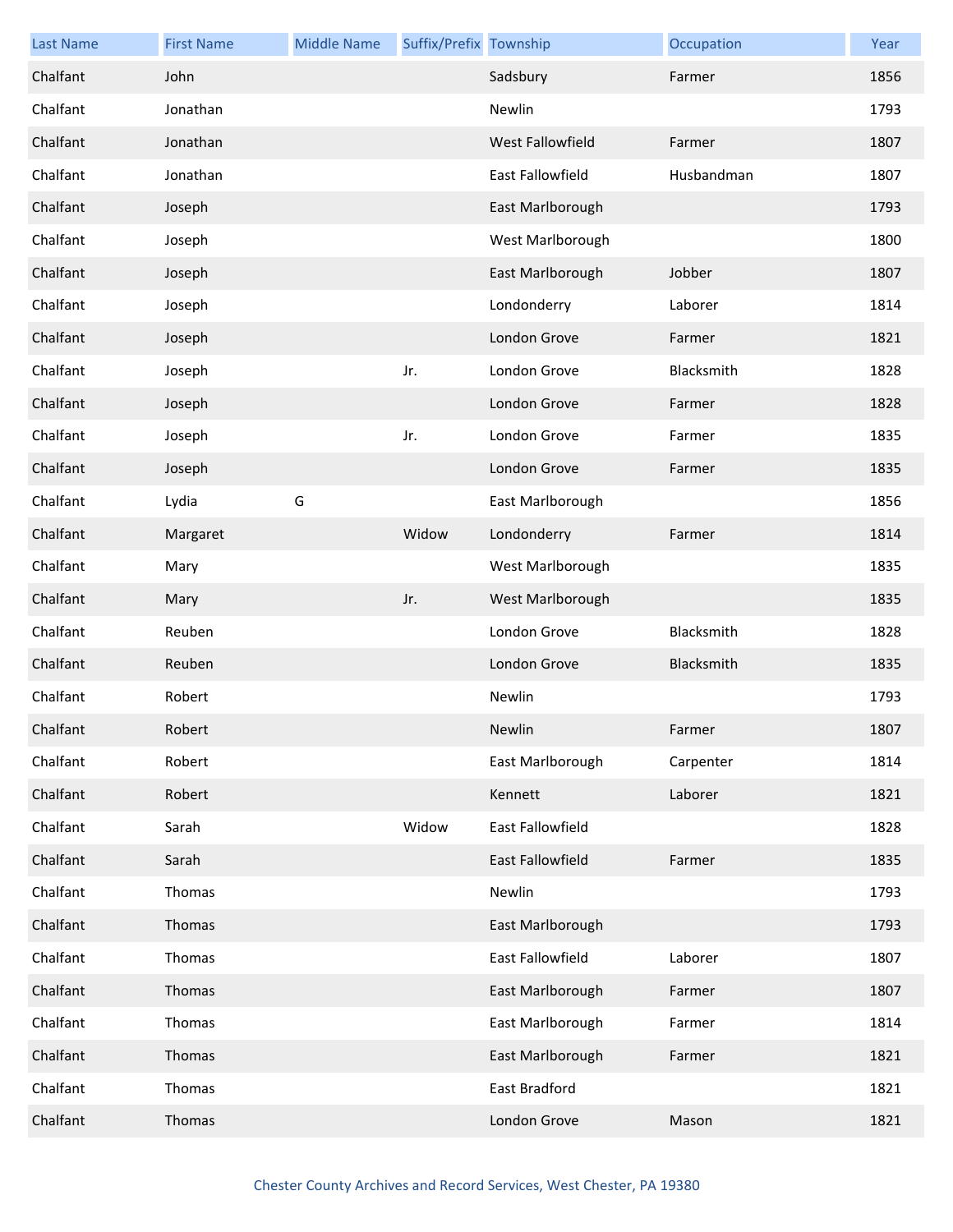| <b>Last Name</b> | <b>First Name</b> | <b>Middle Name</b> | Suffix/Prefix Township |                      | Occupation   | Year |
|------------------|-------------------|--------------------|------------------------|----------------------|--------------|------|
| Chalfant         | Thomas            |                    |                        | East Marlborough     | Farmer       | 1828 |
| Chalfant         | Thomas            |                    |                        | Highland             | Farmer       | 1856 |
| Chalfant         | William           |                    |                        | West Marlborough     | Laborer      | 1814 |
| Chalfant         | William           |                    |                        | West Marlborough     | Farmer       | 1821 |
| Chalfant         | William           |                    |                        | London Britain       | Carpenter    | 1821 |
| Chalfant         | William           |                    |                        | London Grove         | Farmer       | 1828 |
| Chalfant         | William           |                    |                        | West Marlborough     | Farmer       | 1828 |
| Chalfant         | William           |                    |                        | West Marlborough     | Farmer       | 1835 |
| Chalfant         | William           |                    |                        | East Marlborough     | Farmer       | 1856 |
| Chalfant         | William           |                    |                        | West Marlborough     | Farmer       | 1856 |
| Chalftan         | George            |                    |                        | Tredyffrin           | Laborer      | 1835 |
| Chambelain       | James             |                    |                        | West Fallowfield     | Farmer       | 1856 |
| Chamberlain      | A                 | Palmer             |                        | West Chester         | Carpenter    | 1856 |
| Chamberlain      | Gershon           |                    |                        | Sadsbury             |              | 1800 |
| Chamberlain      | Isaac             |                    |                        | East Marlborough     | Farmer       | 1814 |
| Chamberlain      | <b>Isaac</b>      |                    |                        | <b>East Bradford</b> | Schoolmaster | 1821 |
| Chamberlain      | Jacob             |                    |                        | East Bradford        | Carpenter    | 1835 |
| Chamberlain      | James             |                    |                        | <b>West Bradford</b> | Innkeeper    | 1814 |
| Chamberlain      | James             |                    |                        | West Bradford        | Gentleman    | 1821 |
| Chamberlain      | James             |                    |                        | <b>West Chester</b>  | Gentleman    | 1821 |
| Chamberlain      | Jane              |                    |                        | East Bradford        | Farmer       | 1828 |
| Chamberlain      | John              |                    | Jr.                    | East Bradford        |              | 1793 |
| Chamberlain      | John              |                    |                        | East Bradford        |              | 1793 |
| Chamberlain      | John              |                    |                        | East Bradford        | Farmer       | 1814 |
| Chamberlain      | John              |                    |                        | East Bradford        |              | 1821 |
| Chamberlain      | Joseph            |                    |                        | <b>West Chester</b>  | Constable    | 1814 |
| Chamberlain      | Joseph            |                    |                        | <b>West Chester</b>  | Tailor       | 1821 |
| Chamberlain      | Joseph            |                    |                        | London Grove         | Miller       | 1835 |
| Chamberlain      | Lydia             |                    |                        | West Chester         | Seamstress   | 1828 |
| Chamberlain      | Mary              |                    |                        | <b>West Chester</b>  | Gentlewoman  | 1835 |
| Chamberlain      | Moses             |                    |                        | <b>West Chester</b>  | Carter       | 1814 |
| Chamberlain      | Moses             |                    |                        | East Goshen          | Laborer      | 1821 |
| Chamberlain      | Moses             |                    |                        | East Goshen          | Laborer      | 1828 |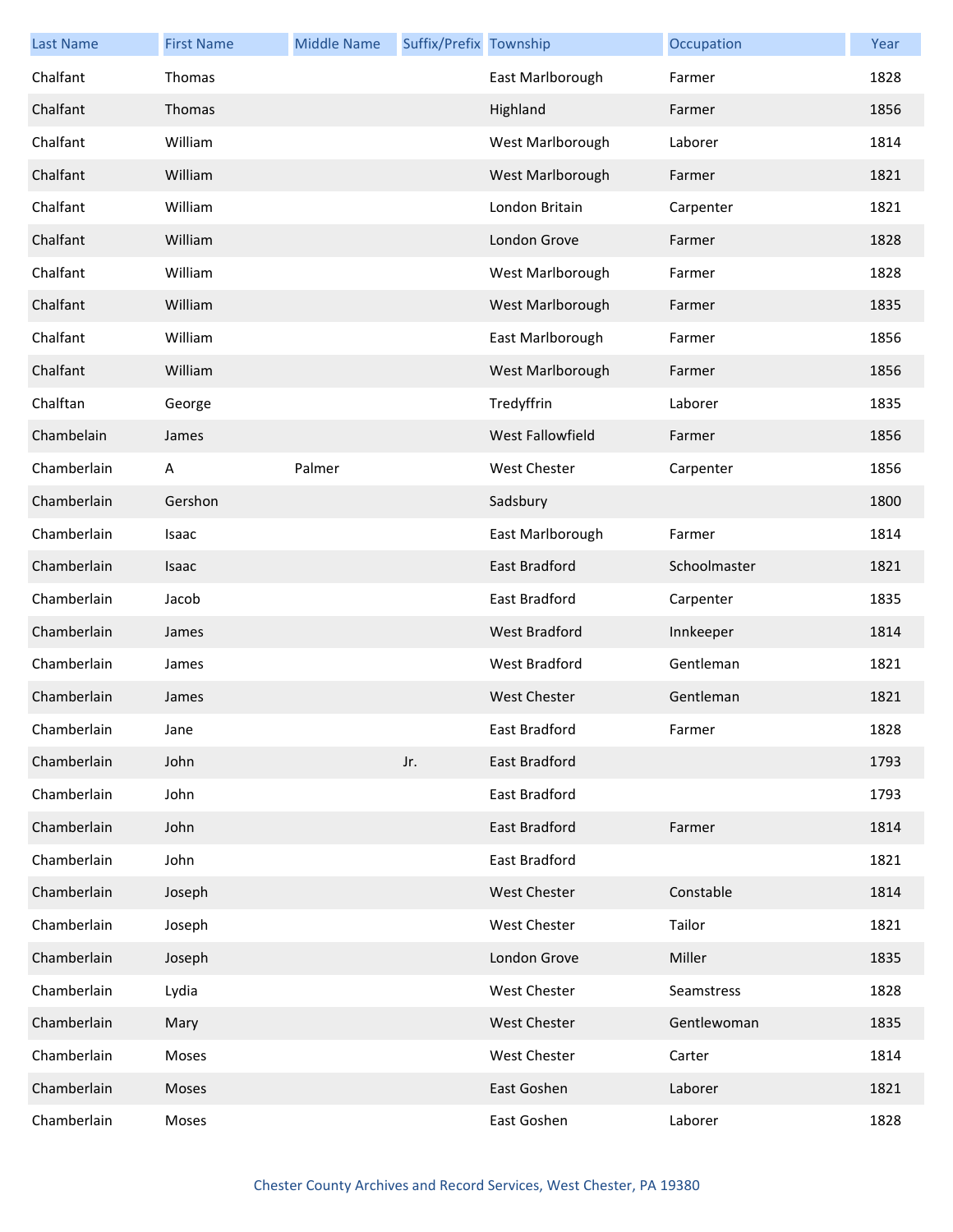| <b>Last Name</b> | <b>First Name</b> | <b>Middle Name</b> | Suffix/Prefix Township |                      | Occupation          | Year |
|------------------|-------------------|--------------------|------------------------|----------------------|---------------------|------|
| Chamberlain      | <b>Moses</b>      |                    |                        | <b>West Chester</b>  | Gentleman           | 1856 |
| Chamberlain      | Palmer            |                    | Dr.                    | New Garden           | Doctor              | 1828 |
| Chamberlain      | Palmer            |                    |                        | East Bradford        | Farmer              | 1828 |
| Chamberlain      | Palmer            |                    |                        | East Bradford        | Farmer              | 1835 |
| Chamberlain      | Rachel            |                    |                        | New Garden           | Farmer              | 1856 |
| Chamberlain      | Rebecca           |                    |                        | <b>West Chester</b>  | Seamstress          | 1821 |
| Chamberlain      | Robert            |                    |                        | <b>West Bradford</b> | Farmer              | 1814 |
| Chamberlain      | Robert            |                    |                        | <b>West Chester</b>  | Laborer             | 1828 |
| Chamberlain      | Robert            |                    |                        | <b>West Chester</b>  | Laborer             | 1835 |
| Chamberlain      | Thomas            |                    |                        | East Nottingham      | Carpenter           | 1856 |
| Chamberlain      | Thomas            |                    |                        | <b>West Chester</b>  | Carpenter           | 1856 |
| Chamberlain      | Thomas            | M                  |                        | West Fallowfield     | Farmer              | 1856 |
| Chamberlain      | Titus             |                    |                        | Westtown             | Miller              | 1807 |
| Chamberlain      | Titus             |                    |                        | Westtown             | Miller              | 1814 |
| Chamberlain      | Titus             |                    |                        | London Grove         | Miller              | 1828 |
| Chamberlain      | Tytus             |                    |                        | London Grove         | Farmer              | 1835 |
| Chamberlain      | Washington        |                    |                        | Kennett              | Laborer             | 1828 |
| Chamberlain      | William           |                    |                        | Sadsbury             |                     | 1800 |
| Chamberlain      | William           |                    |                        | Sadsbury             | Farmer              | 1828 |
| Chamberlain      | William           | M                  |                        | West Fallowfield     | Farmer              | 1835 |
| Chamberland      | Isaac             |                    |                        | East Marlborough     | Farmer              | 1828 |
| Chamberlen       | Moses             |                    |                        | Willistown           | Laborer             | 1835 |
| Chamberlin       | Benjamin          |                    |                        | <b>Upper Oxford</b>  | Carpenter           | 1835 |
| Chamberlin       | George            |                    |                        | Sadsbury             | Mason               | 1821 |
| Chamberlin       | George            |                    |                        | Sadsbury             | Miller              | 1828 |
| Chamberlin       | Gersham           |                    |                        | Sadsbury             | Farmer              | 1828 |
| Chamberlin       | Gershen           |                    |                        | Sadsbury             | Farmer              | 1835 |
| Chamberlin       | Gershom           |                    |                        | Sadsbury             |                     | 1793 |
| Chamberlin       | Gershom           |                    |                        | Sadsbury             | Farmer & Woolcarder | 1814 |
| Chamberlin       | Gershom           |                    |                        | Sadsbury             | Farmer              | 1821 |
| Chamberlin       | Gershom           |                    |                        | Sadsbury             | Laborer             | 1821 |
| Chamberlin       | Gershon           |                    |                        | Sadsbury             | Gentleman           | 1828 |
| Chamberlin       | Isaac             |                    |                        | East Marlborough     |                     | 1793 |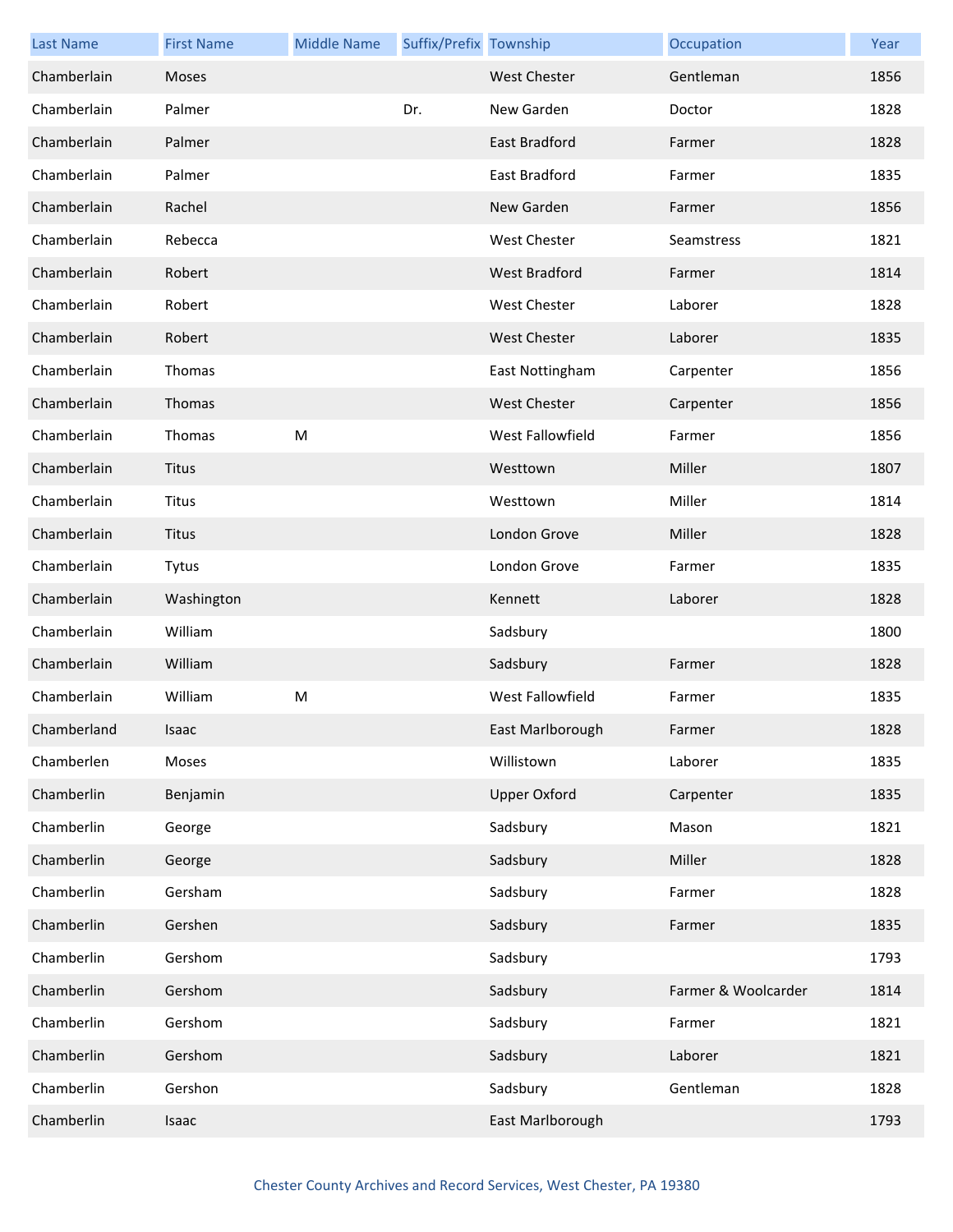| <b>Last Name</b> | <b>First Name</b> | <b>Middle Name</b> | Suffix/Prefix Township |                     | Occupation  | Year |
|------------------|-------------------|--------------------|------------------------|---------------------|-------------|------|
| Chamberlin       | Isaac             |                    |                        | East Marlborough    | Farmer      | 1807 |
| Chamberlin       | Isaac             |                    |                        | East Marlborough    | Farmer      | 1821 |
| Chamberlin       | James             |                    |                        | <b>West Chester</b> | Gentleman   | 1807 |
| Chamberlin       | James             |                    |                        | Sadsbury            | Mason       | 1821 |
| Chamberlin       | James             |                    |                        | Sadsbury            | Farmer      | 1828 |
| Chamberlin       | James             |                    |                        | Sadsbury            | Farmer      | 1835 |
| Chamberlin       | John              |                    |                        | East Bradford       | Farmer      | 1807 |
| Chamberlin       | John              |                    |                        | Sadsbury            |             | 1807 |
| Chamberlin       | John              |                    |                        | Sadsbury            | Farmer      | 1814 |
| Chamberlin       | John              |                    |                        | Sadsbury            | Scythemaker | 1814 |
| Chamberlin       | John              |                    |                        | Sadsbury            | Farmer      | 1835 |
| Chamberlin       | Jonas             |                    |                        | Sadsbury            | Farmer      | 1821 |
| Chamberlin       | Jones             |                    |                        | Sadsbury            | Farmer      | 1856 |
| Chamberlin       | Joseph            |                    |                        | Sadsbury            |             | 1807 |
| Chamberlin       | Joseph            |                    |                        | <b>West Chester</b> | Tailor      | 1807 |
| Chamberlin       | Joseph            |                    |                        | Sadsbury            | Farmer      | 1814 |
| Chamberlin       | Joseph            |                    |                        | Sadsbury            | Farmer      | 1821 |
| Chamberlin       | Joseph            |                    |                        | Sadsbury            | Farmer      | 1828 |
| Chamberlin       | Obed              |                    |                        | Sadsbury            | Farmer      | 1814 |
| Chamberlin       | Obed              |                    |                        | Sadsbury            | Laborer     | 1821 |
| Chamberlin       | Obediah           |                    |                        | West Fallowfield    | Laborer     | 1828 |
| Chamberlin       | Palmer            |                    | Dr.                    | New Garden          |             | 1821 |
| Chamberlin       | Palmer            |                    |                        | East Bradford       | Farmer      | 1856 |
| Chamberlin       | Rebecca           |                    | Widow                  | West Chester        |             | 1807 |
| Chamberlin       | Robert            |                    |                        | West Chester        | Shoemaker   | 1807 |
| Chamberlin       | Robert            |                    |                        | Sadsbury            | Wheelwright | 1856 |
| Chamberlin       | Samuel            |                    |                        | Goshen              |             | 1793 |
| Chamberlin       | Samuel            |                    |                        | West Chester        | Shoemaker   | 1807 |
| Chamberlin       | <b>Titus</b>      |                    |                        | London Grove        | Miller      | 1821 |
| Chamberlin       | Washington        |                    |                        | New Garden          | Laborer     | 1821 |
| Chamberlin       | William           |                    |                        | Sadsbury            |             | 1793 |
| Chamberlin       | William           |                    |                        | Sadsbury            |             | 1807 |
| Chamberlin       | William           |                    |                        | Sadsbury            | Farmer      | 1814 |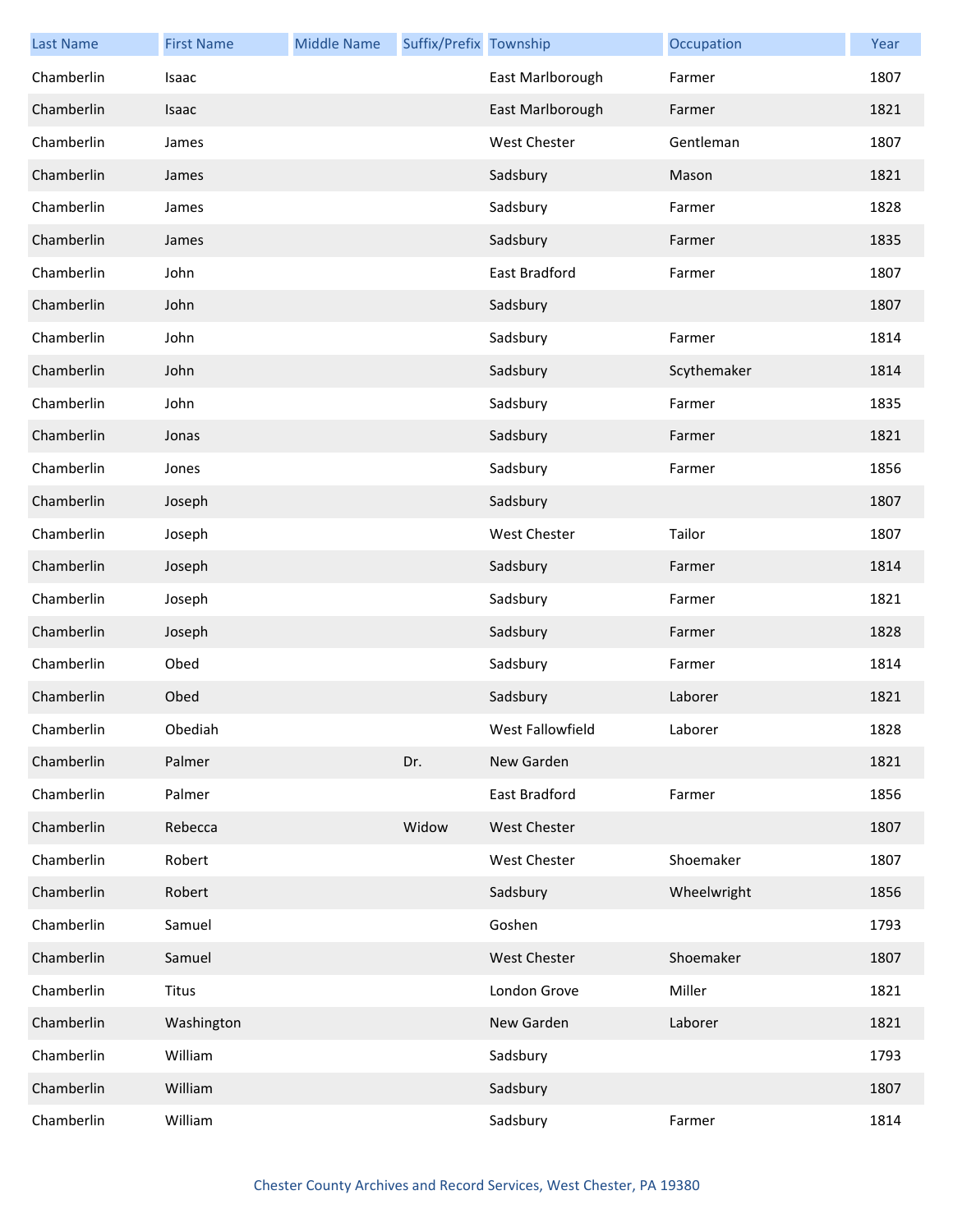| <b>Last Name</b> | <b>First Name</b> | <b>Middle Name</b> | Suffix/Prefix Township |                      | Occupation  | Year |
|------------------|-------------------|--------------------|------------------------|----------------------|-------------|------|
| Chamberlin       | William           |                    |                        | Sadsbury             | Farmer      | 1821 |
| Chambers         | Aaron             |                    |                        | <b>West Nantmeal</b> | Tailor      | 1800 |
| Chambers         | Adoniram          |                    |                        | <b>Upper Oxford</b>  | Laborer     | 1835 |
| Chambers         | Alexander         |                    |                        | West Fallowfield     | Stonecutter | 1807 |
| Chambers         | Alexander         |                    |                        | West Fallowfield     | Stonecutter | 1814 |
| Chambers         | Caleb             |                    |                        | London Grove         |             | 1793 |
| Chambers         | Caleb             |                    |                        | London Grove         |             | 1800 |
| Chambers         | Caleb             |                    |                        | London Grove         | Farmer      | 1807 |
| Chambers         | Caleb             | E                  |                        | London Grove         | Farmer      | 1835 |
| Chambers         | Caleb             | Е                  |                        | West Bradford        | Tanner      | 1856 |
| Chambers         | Cyrus             |                    |                        | Kennett              | Fuller      | 1821 |
| Chambers         | Cyrus             |                    |                        | Kennett              | Farmer      | 1828 |
| Chambers         | Cyrus             |                    |                        | Kennett              | Yeoman      | 1835 |
| Chambers         | Cyrus             |                    |                        | Kennett Square       | Farmer      | 1856 |
| Chambers         | Daniel            |                    |                        | Willistown           |             | 1793 |
| Chambers         | David             |                    |                        | <b>West Nantmeal</b> |             | 1793 |
| Chambers         | David             |                    |                        | London Grove         |             | 1800 |
| Chambers         | David             |                    |                        | London Grove         | Farmer      | 1807 |
| Chambers         | David             |                    |                        | London Grove         | Farmer      | 1814 |
| Chambers         | David             |                    | Jr.                    | London Grove         | Tailor      | 1821 |
| Chambers         | David             |                    |                        | London Grove         | Farmer      | 1821 |
| Chambers         | David             |                    |                        | London Grove         | Farmer      | 1828 |
| Chambers         | David             |                    |                        | Newlin               | Merchant    | 1828 |
| Chambers         | David             |                    |                        | London Grove         | Farmer      | 1835 |
| Chambers         | David             |                    | Jr.                    | London Grove         | Tailor      | 1835 |
| Chambers         | David             |                    |                        | London Grove         | Farmer      | 1856 |
| Chambers         | David             | P                  |                        | London Grove         | Farmer      | 1856 |
| Chambers         | Edwin             |                    |                        | Kennett Square       | Dentist     | 1856 |
| Chambers         | Elizabeth         |                    | Widow                  | London Grove         |             | 1814 |
| Chambers         | Elizabeth         |                    |                        | Kennett Square       | Housekeeper | 1856 |
| Chambers         | Elwood            |                    |                        | West Nottingham      | Carpenter   | 1856 |
| Chambers         | Isaac             |                    |                        | New Garden           |             | 1807 |
| Chambers         | Isaac             |                    |                        | Penn                 | Wheelwright | 1828 |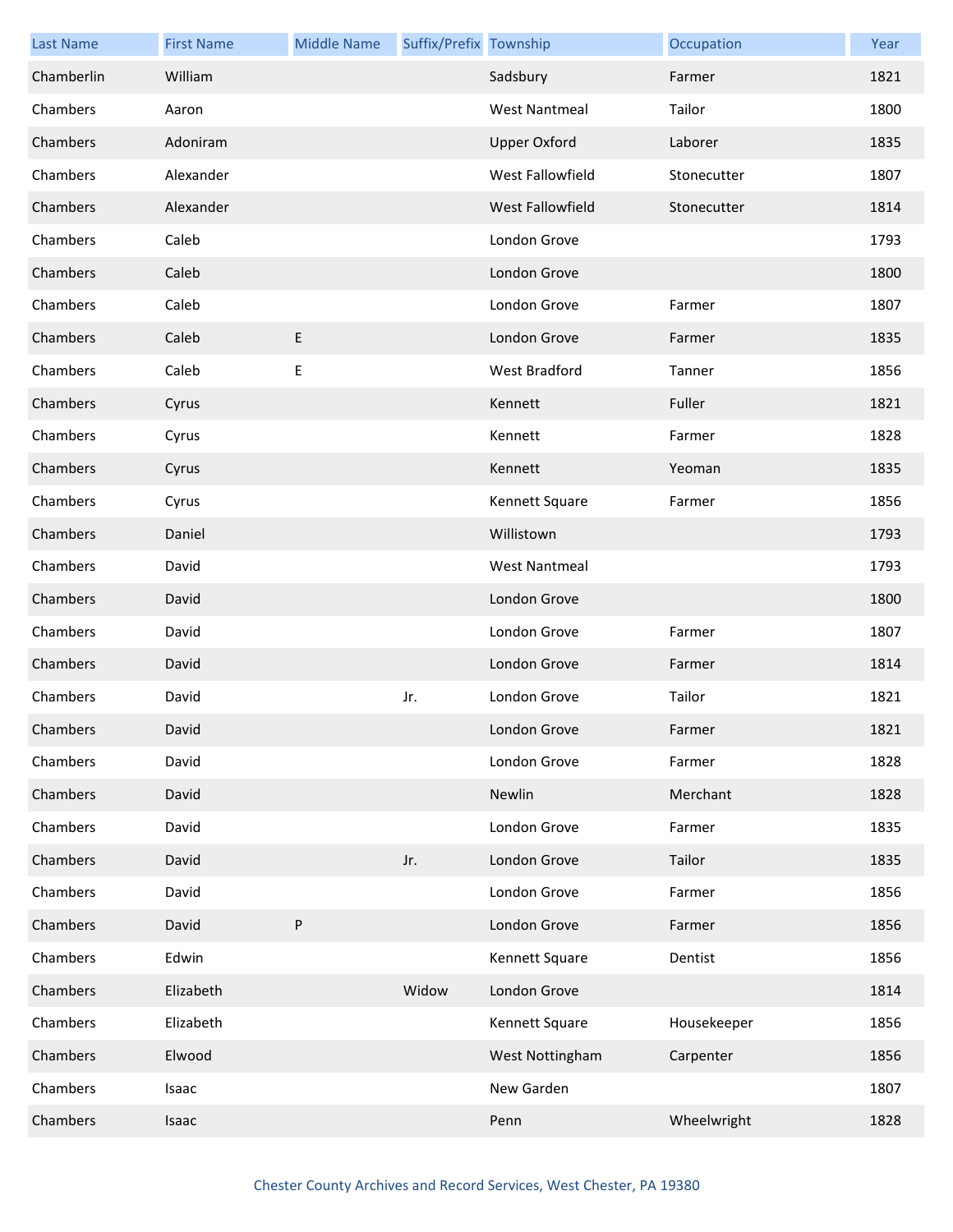| <b>Last Name</b> | <b>First Name</b> | <b>Middle Name</b> | Suffix/Prefix Township |                  | Occupation  | Year |
|------------------|-------------------|--------------------|------------------------|------------------|-------------|------|
| Chambers         | Isaac             |                    |                        | Penn             | Wheelwright | 1835 |
| Chambers         | <b>Isaac</b>      |                    |                        | New Garden       | Farmer      | 1856 |
| Chambers         | Isaac             | ${\sf N}$          |                        | London Britain   | Farmer      | 1856 |
| Chambers         | James             |                    |                        | East Whiteland   | Laborer     | 1835 |
| Chambers         | James             |                    |                        | East Caln        | Laborer     | 1856 |
| Chambers         | John              |                    |                        | London Grove     |             | 1793 |
| Chambers         | John              |                    |                        | London Grove     |             | 1800 |
| Chambers         | John              |                    |                        | London Grove     | Farmer      | 1807 |
| Chambers         | John              |                    |                        | Lower Oxford     | Stonemason  | 1814 |
| Chambers         | John              |                    |                        | Kennett          | Fuller      | 1814 |
| Chambers         | John              |                    |                        | London Grove     | Farmer      | 1814 |
| Chambers         | John              |                    |                        | London Grove     | Gentleman   | 1821 |
| Chambers         | John              |                    |                        | Lower Oxford     | Blacksmith  | 1821 |
| Chambers         | John              |                    |                        | Lower Oxford     | Blacksmith  | 1828 |
| Chambers         | John              |                    |                        | London Grove     | Farmer      | 1828 |
| Chambers         | John              |                    |                        | London Grove     | Farmer      | 1835 |
| Chambers         | John              |                    |                        | Lower Oxford     | Farmer      | 1835 |
| Chambers         | John              |                    |                        | Lower Oxford     | Farmer      | 1856 |
| Chambers         | John              |                    |                        | London Grove     | Farmer      | 1856 |
| Chambers         | John              | P                  |                        | Kennett          | Yeoman      | 1835 |
| Chambers         | John              | P                  |                        | Kennett Square   | Farmer      | 1856 |
| Chambers         | John              | Ρ.                 |                        | Kennett          | Fuller      | 1821 |
| Chambers         | John              | Ρ.                 |                        | Kennett          | Fuller      | 1828 |
| Chambers         | Joseph            |                    |                        | New Garden       | Farmer      | 1814 |
| Chambers         | Joseph            |                    |                        | New Garden       | Farmer      | 1821 |
| Chambers         | Joseph            |                    |                        | London Grove     | Farmer      | 1828 |
| Chambers         | Joseph            |                    |                        | London Grove     | Farmer      | 1828 |
| Chambers         | Joseph            |                    |                        | New Garden       | Farmer      | 1828 |
| Chambers         | Joseph            |                    |                        | New Garden       | Farmer      | 1835 |
| Chambers         | Joseph            |                    |                        | East Marlborough | Storekeeper | 1835 |
| Chambers         | Joseph            |                    |                        | New Garden       | Farmer      | 1856 |
| Chambers         | Joseph            | D                  |                        | East Marlborough | Merchant    | 1856 |
| Chambers         | Joseph            | P                  |                        | New Garden       | Farmer      | 1856 |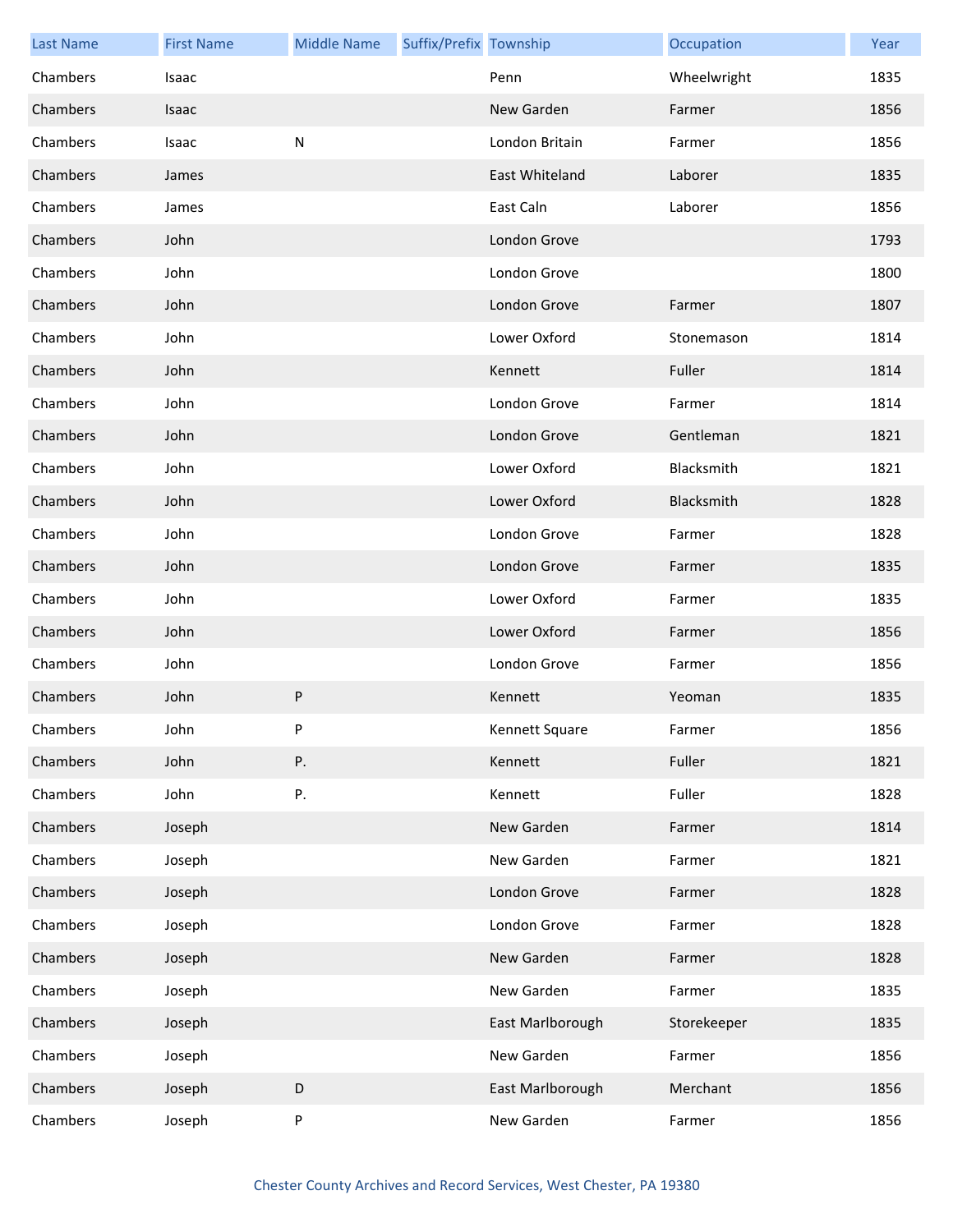| <b>Last Name</b> | <b>First Name</b> | <b>Middle Name</b>        | Suffix/Prefix Township |                     | Occupation   | Year |
|------------------|-------------------|---------------------------|------------------------|---------------------|--------------|------|
| Chambers         | Joshua            |                           |                        | London Grove        |              | 1793 |
| Chambers         | Joshua            |                           |                        | Kennett             | Cartwright   | 1800 |
| Chambers         | Joshua            |                           |                        | London Grove        | Farmer       | 1807 |
| Chambers         | Joshua            |                           |                        | London Grove        | Farmer       | 1814 |
| Chambers         | Joshua            |                           |                        | London Grove        | Farmer       | 1821 |
| Chambers         | Joshua            |                           |                        | London Grove        | Farmer       | 1835 |
| Chambers         | Joshua            |                           |                        | New Garden          | Farmer       | 1856 |
| Chambers         | Lea               |                           |                        | London Grove        | Farmer       | 1828 |
| Chambers         | Lewis             |                           |                        | Lower Oxford        | Carpenter    | 1856 |
| Chambers         | Mahlon            |                           |                        | New Garden          | Farmer       | 1835 |
| Chambers         | Moses             |                           |                        | Kennett             | Teacher      | 1856 |
| Chambers         | Peter             |                           |                        | East Marlborough    | Farmer       | 1835 |
| Chambers         | Phebe             | $\boldsymbol{\mathsf{A}}$ |                        | New Garden          | Farmer       | 1856 |
| Chambers         | Rebecca           |                           |                        | London Grove        | Lady         | 1856 |
| Chambers         | Richard           | B                         |                        | New Garden          | Merchant     | 1856 |
| Chambers         | Robert            |                           |                        | <b>Upper Oxford</b> | Farmer       | 1856 |
| Chambers         | Ruthann           |                           |                        | Kennett Square      | Housekeeper  | 1856 |
| Chambers         | Samuel            |                           |                        | West Nottingham     | Laborer      | 1828 |
| Chambers         | Samuel            |                           |                        | West Nottingham     | Stonemason   | 1835 |
| Chambers         | Samuel            |                           |                        | London Britain      | Gentleman    | 1835 |
| Chambers         | Samuel            |                           |                        | Sadsbury            | Clerk        | 1856 |
| Chambers         | Samuel            |                           |                        | West Nottingham     | Miner        | 1856 |
| Chambers         | Susan             |                           |                        | Kennett             |              | 1835 |
| Chambers         | Washington        |                           |                        | Lower Oxford        | Farmer       | 1856 |
| Chambers         | William           |                           |                        | Kennett             | Fuller       | 1800 |
| Chambers         | William           |                           |                        | Kennett             | Fuller       | 1807 |
| Chambers         | William           |                           |                        | New Garden          | Farmer       | 1807 |
| Chambers         | William           |                           |                        | Kennett             | Miller       | 1814 |
| Chambers         | William           |                           |                        | Kennett             | Miller       | 1821 |
| Chambers         | William           |                           |                        | East Fallowfield    | Laborer      | 1856 |
| Chambers         | William           |                           |                        | Kennett Square      | Merchant     | 1856 |
| Chambers         | William           | ${\sf R}$                 |                        | West Bradford       | Cabinetmaker | 1835 |
| Chambers         | William           | $\mathsf R$               |                        | East Marlborough    | Farmer       | 1856 |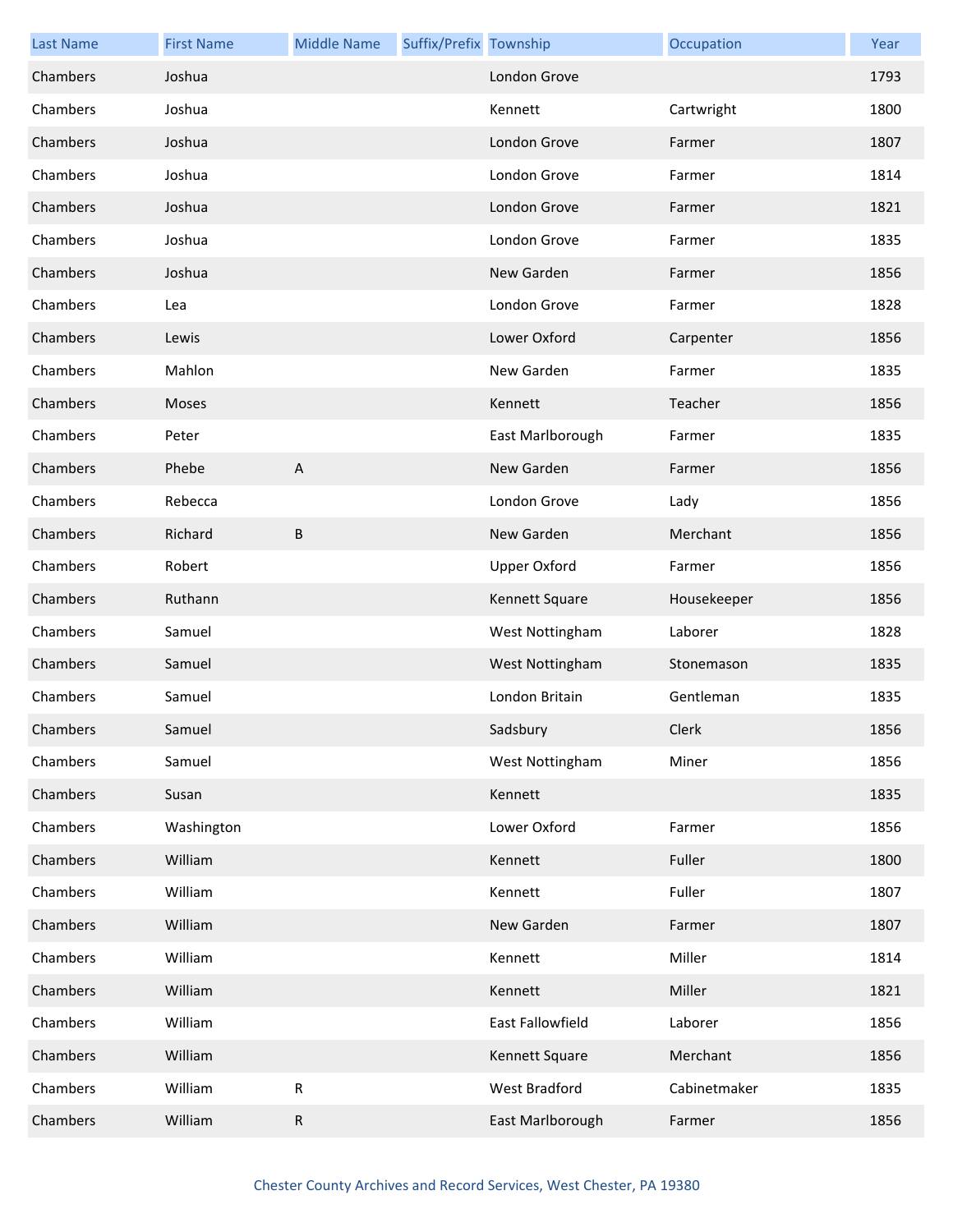| <b>Last Name</b> | <b>First Name</b> | <b>Middle Name</b> | Suffix/Prefix Township |                  | Occupation | Year |
|------------------|-------------------|--------------------|------------------------|------------------|------------|------|
| Chamham          | Dennis            |                    |                        | East Caln        | Laborer    | 1856 |
| Chamness         | Anthony           |                    |                        | East Nottingham  |            | 1793 |
| Chance           | Aaron             |                    |                        | East Marlborough | Laborer    | 1821 |
| Chanclor         | Daniel            |                    |                        | Uwchlan          |            | 1856 |
| Chandlee         | Courtland         |                    |                        | Pennsbury        | Farmer     | 1856 |
| Chandlee         | George            |                    |                        | East Marlborough | Farmer     | 1856 |
| Chandler         | Abraham           |                    |                        | Goshen           | Laborer    | 1807 |
| Chandler         | Alen              |                    |                        | London Grove     | Farmer     | 1835 |
| Chandler         | Alexander         |                    |                        | East Marlborough |            | 1793 |
| Chandler         | Alexander         |                    |                        | New Garden       | Farmer     | 1800 |
| Chandler         | Alexander         |                    |                        | New Garden       | Merchant   | 1807 |
| Chandler         | Alexander         |                    |                        | New Garden       |            | 1814 |
| Chandler         | Alexander         |                    |                        | New Garden       |            | 1821 |
| Chandler         | Alexander         |                    | Esq.                   | New Garden       | Gentleman  | 1828 |
| Chandler         | Alexander         |                    |                        | New Garden       | Cordwainer | 1856 |
| Chandler         | Allen             |                    |                        | London Grove     |            | 1793 |
| Chandler         | Allen             |                    |                        | London Grove     |            | 1800 |
| Chandler         | Allen             |                    |                        | London Grove     | Farmer     | 1807 |
| Chandler         | Allen             |                    |                        | London Grove     | Farmer     | 1814 |
| Chandler         | Allen             |                    |                        | London Grove     | Farmer     | 1821 |
| Chandler         | Allen             |                    | Jr.                    | London Grove     | Farmer     | 1821 |
| Chandler         | Allen             |                    |                        | London Grove     | Farmer     | 1828 |
| Chandler         | Amor              |                    |                        | New Garden       | Farmer     | 1800 |
| Chandler         | Amor              |                    |                        | New Garden       | Farmer     | 1807 |
| Chandler         | Amor              |                    |                        | New Garden       |            | 1814 |
| Chandler         | Benjamin          |                    |                        | New Garden       | Laborer    | 1807 |
| Chandler         | D                 | Ε                  |                        | East Nottingham  | Doctor     | 1856 |
| Chandler         | $\mathsf D$       | Webster            |                        | West Chester     | Gentleman  | 1856 |
| Chandler         | David             |                    |                        | East Bradford    | Mason      | 1828 |
| Chandler         | Edward            |                    |                        | Lower Oxford     | Weaver     | 1814 |
| Chandler         | Edward            |                    |                        | West Marlborough | Farmer     | 1856 |
| Chandler         | Edward            | B                  |                        | East Marlborough | Drover     | 1856 |
| Chandler         | Emmor             |                    |                        | East Marlborough | Farmer     | 1821 |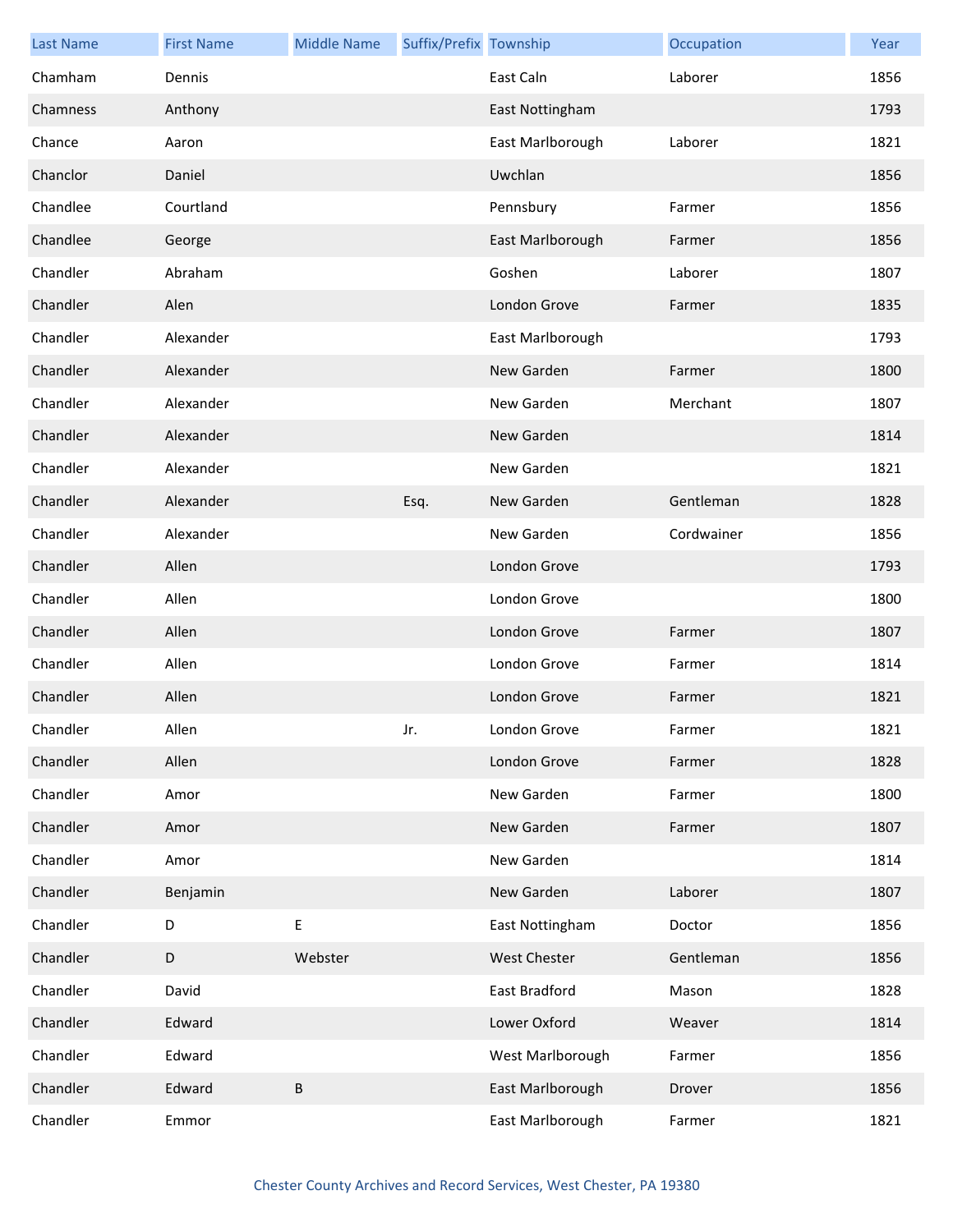| <b>Last Name</b> | <b>First Name</b> | <b>Middle Name</b> | Suffix/Prefix Township |                  | Occupation   | Year |
|------------------|-------------------|--------------------|------------------------|------------------|--------------|------|
| Chandler         | Emmor             |                    |                        | New Garden       | Gentleman    | 1828 |
| Chandler         | Emmor             |                    |                        | New Garden       | Farmer       | 1835 |
| Chandler         | Enoch             |                    |                        | East Marlborough |              | 1793 |
| Chandler         | Enoch             |                    |                        | New Garden       | Farmer       | 1800 |
| Chandler         | Enoch             |                    |                        | New Garden       | Merchant     | 1807 |
| Chandler         | Enoch             |                    |                        | New Garden       | Merchant     | 1807 |
| Chandler         | Enoch             |                    |                        | New Garden       |              | 1814 |
| Chandler         | Enoch             |                    |                        | New Garden       | Miller       | 1821 |
| Chandler         | Enoch             |                    |                        | New Garden       | Farmer       | 1828 |
| Chandler         | George            |                    |                        | East Marlborough |              | 1793 |
| Chandler         | George            |                    |                        | New Garden       | Innkeeper    | 1800 |
| Chandler         | George            |                    |                        | New Garden       | Gentleman    | 1807 |
| Chandler         | Hannah            |                    |                        | Willistown       | Widow        | 1821 |
| Chandler         | Hannah            |                    |                        | East Marlborough |              | 1856 |
| Chandler         | Hannah            | $\mathsf{T}$       |                        | Kennett Square   | Lady         | 1856 |
| Chandler         | Harlon            |                    |                        | East Bradford    | Weaver       | 1835 |
| Chandler         | Isaac             |                    |                        | West Marlborough | Laborer      | 1856 |
| Chandler         | Jacob             |                    |                        | East Marlborough | Laborer      | 1856 |
| Chandler         | Jacob             |                    |                        | Franklin         | Farmer       | 1856 |
| Chandler         | James             |                    |                        | East Marlborough |              | 1793 |
| Chandler         | James             |                    |                        | New Garden       | Cartwright   | 1800 |
| Chandler         | James             |                    |                        | London Grove     | Farmer       | 1828 |
| Chandler         | James             |                    |                        | London Grove     | Farmer       | 1835 |
| Chandler         | James             |                    |                        | London Grove     |              | 1856 |
| Chandler         | James             |                    |                        | Highland         | Laborer      | 1856 |
| Chandler         | Jesse             |                    |                        | East Bradford    | Farmer       | 1807 |
| Chandler         | John              |                    |                        | New Garden       | Millwright   | 1800 |
| Chandler         | John              |                    |                        | New London       | Farmer       | 1807 |
| Chandler         | John              |                    |                        | New Garden       | Millwright   | 1807 |
| Chandler         | John              |                    |                        | New Garden       |              | 1814 |
| Chandler         | John              |                    |                        | New Garden       | Schoolmaster | 1814 |
| Chandler         | John              |                    |                        | London Grove     | Storekeeper  | 1821 |
| Chandler         | John              |                    |                        | New Garden       |              | 1821 |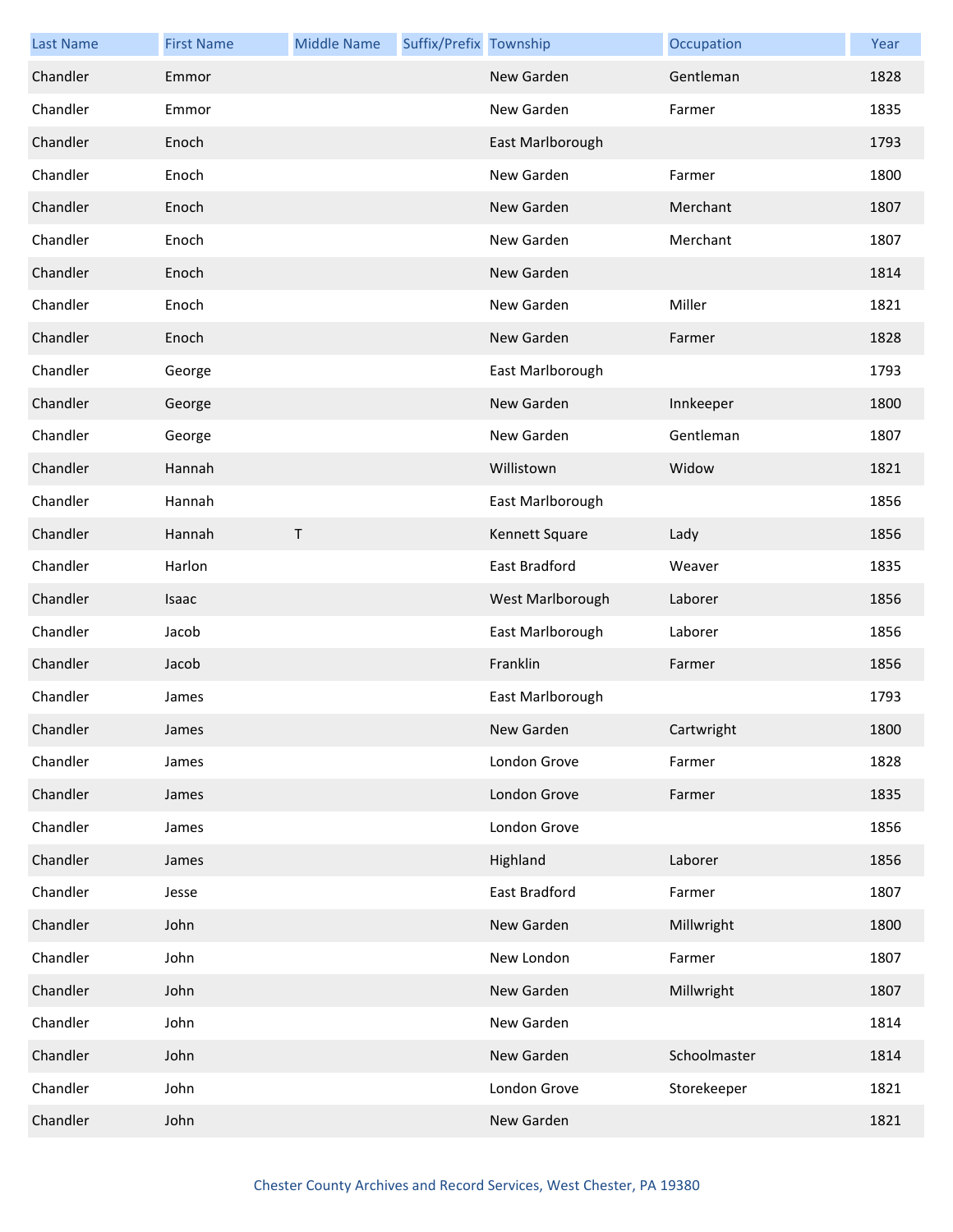| <b>Last Name</b> | <b>First Name</b> | <b>Middle Name</b>        | Suffix/Prefix Township |                  | Occupation     | Year |
|------------------|-------------------|---------------------------|------------------------|------------------|----------------|------|
| Chandler         | John              |                           |                        | New Garden       | Merchant       | 1828 |
| Chandler         | John              |                           |                        | London Grove     | Storekeeper    | 1828 |
| Chandler         | John              |                           |                        | New London       | Carpenter      | 1828 |
| Chandler         | John              |                           |                        | West Marlborough | Farmer         | 1835 |
| Chandler         | John              |                           |                        | New Garden       | Carpenter      | 1835 |
| Chandler         | John              |                           |                        | London Grove     | Farmer         | 1856 |
| Chandler         | John              |                           |                        | Kennett Square   | Farmer         | 1856 |
| Chandler         | John              |                           |                        | East Marlborough | Laborer        | 1856 |
| Chandler         | John              |                           |                        | New Garden       | Carpenter      | 1856 |
| Chandler         | John              | $\mathsf C$               |                        | New Garden       | Carpenter      | 1856 |
| Chandler         | John              | L                         |                        | Kennett Square   | <b>Butcher</b> | 1856 |
| Chandler         | John              | W                         |                        | London Grove     | Dentist        | 1856 |
| Chandler         | Jonathan          |                           |                        | Sadsbury         | Blacksmith     | 1821 |
| Chandler         | Joseph            |                           |                        | London Grove     | Farmer         | 1814 |
| Chandler         | Joseph            |                           |                        | New Garden       | Farmer         | 1821 |
| Chandler         | Joseph            |                           |                        | New Garden       | Farmer         | 1828 |
| Chandler         | Joseph            |                           |                        | New Garden       | Farmer         | 1835 |
| Chandler         | Joseph            |                           |                        | East Marlborough | Laborer        | 1856 |
| Chandler         | Josephus          |                           |                        | New Garden       | Farmer         | 1856 |
| Chandler         | Joshua            |                           |                        | East Nottingham  | Papermaker     | 1835 |
| Chandler         | Joshua            |                           |                        | Lower Oxford     | Laborer        | 1835 |
| Chandler         | Joshua            |                           |                        | Franklin         | Carpenter      | 1856 |
| Chandler         | Joshua            |                           |                        | Valley           | Iron roller    | 1856 |
| Chandler         | Levi              |                           |                        | Pennsbury        | Blacksmith     | 1835 |
| Chandler         | Lindley           |                           |                        | East Marlborough | Drover         | 1856 |
| Chandler         | Mary              |                           |                        | East Marlborough |                | 1856 |
| Chandler         | Moses             |                           |                        | Sadsbury         | Tavern Keeper  | 1856 |
| Chandler         | Sarah             | $\boldsymbol{\mathsf{A}}$ |                        | East Nottingham  | Teacher        | 1856 |
| Chandler         | Swithin           |                           |                        | New Garden       | Cordwainer     | 1856 |
| Chandler         | Thomas            |                           |                        | Birmingham       |                | 1793 |
| Chandler         | Thomas            |                           |                        | London Grove     |                | 1793 |
| Chandler         | Thomas            |                           |                        | New Garden       | Farmer         | 1800 |
| Chandler         | Thomas            |                           |                        | New Garden       | Farmer         | 1807 |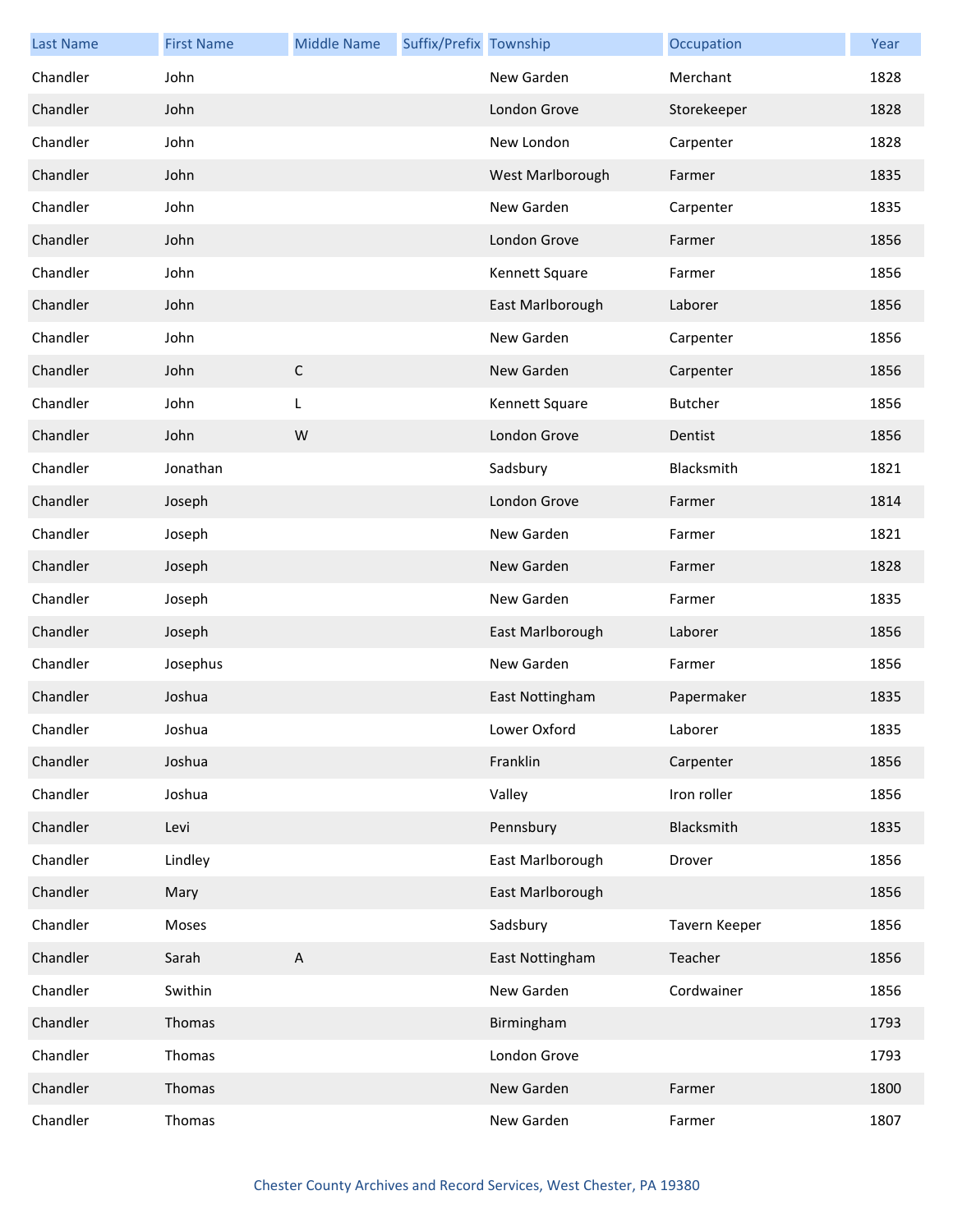| <b>Last Name</b> | <b>First Name</b> | <b>Middle Name</b> | Suffix/Prefix Township |                  | Occupation   | Year |
|------------------|-------------------|--------------------|------------------------|------------------|--------------|------|
| Chandler         | Thomas            |                    |                        | Birmingham       | Farmer       | 1807 |
| Chandler         | Thomas            |                    |                        | New Garden       | Farmer       | 1814 |
| Chandler         | Thomas            |                    |                        | New Garden       | Farmer       | 1821 |
| Chandler         | Thomas            |                    |                        | New Garden       | Farmer       | 1828 |
| Chandler         | Thomas            |                    |                        | New Garden       | Farmer       | 1835 |
| Chandler         | Thomas            |                    |                        | West Marlborough | Farmer       | 1856 |
| Chandler         | Thomas            | $\mathsf{C}$       |                        | Pennsbury        | Farmer       | 1856 |
| Chandler         | William           |                    |                        | West Marlborough |              | 1793 |
| Chandler         | William           |                    |                        | New Garden       | Farmer       | 1800 |
| Chandler         | William           |                    |                        | New Garden       | Farmer       | 1807 |
| Chandler         | William           |                    |                        | New Garden       | Laborer      | 1807 |
| Chandler         | William           |                    |                        | New Garden       | Farmer       | 1814 |
| Chandler         | William           |                    |                        | New Garden       | Farmer       | 1814 |
| Chandler         | William           |                    |                        | New Garden       | Farmer       | 1821 |
| Chandler         | William           |                    |                        | West Marlborough | Laborer      | 1821 |
| Chandler         | William           |                    |                        | London Grove     | Schoolmaster | 1821 |
| Chandler         | William           |                    | Jr.                    | New Garden       | Farmer       | 1821 |
| Chandler         | William           |                    |                        | Kennett          | Laborer      | 1828 |
| Chandler         | William           |                    |                        | London Grove     | Storekeeper  | 1828 |
| Chandler         | William           |                    |                        | New Garden       | Gentleman    | 1828 |
| Chandler         | William           |                    | Jr.                    | New Garden       | Farmer       | 1828 |
| Chandler         | William           |                    |                        | New Garden       | Laborer      | 1835 |
| Chandler         | William           |                    | Jr.                    | New Garden       | Farmer       | 1835 |
| Chandler         | William           |                    |                        | London Grove     | Storekeeper  | 1835 |
| Chandler         | William           |                    |                        | New Garden       | Farmer       | 1835 |
| Chandler         | William           |                    |                        | New Garden       | Farmer       | 1856 |
| Chandler         | William           |                    |                        | London Grove     | Machinist    | 1856 |
| Chandler         | William           |                    |                        | Sadsbury         | Merchant     | 1856 |
| Chandler         | William           |                    |                        | East Marlborough | Laborer      | 1856 |
| Chanel           | Enoch             |                    |                        | Pikeland         | Blacksmith   | 1807 |
| Chanel           | Jesse             |                    |                        | Tredyffrin       | Blacksmith   | 1821 |
| Chanel           | Powel             |                    |                        | Tredyffrin       | Blacksmith   | 1821 |
| Chaney           | Mary              |                    |                        | East Fallowfield | Housekeeper  | 1835 |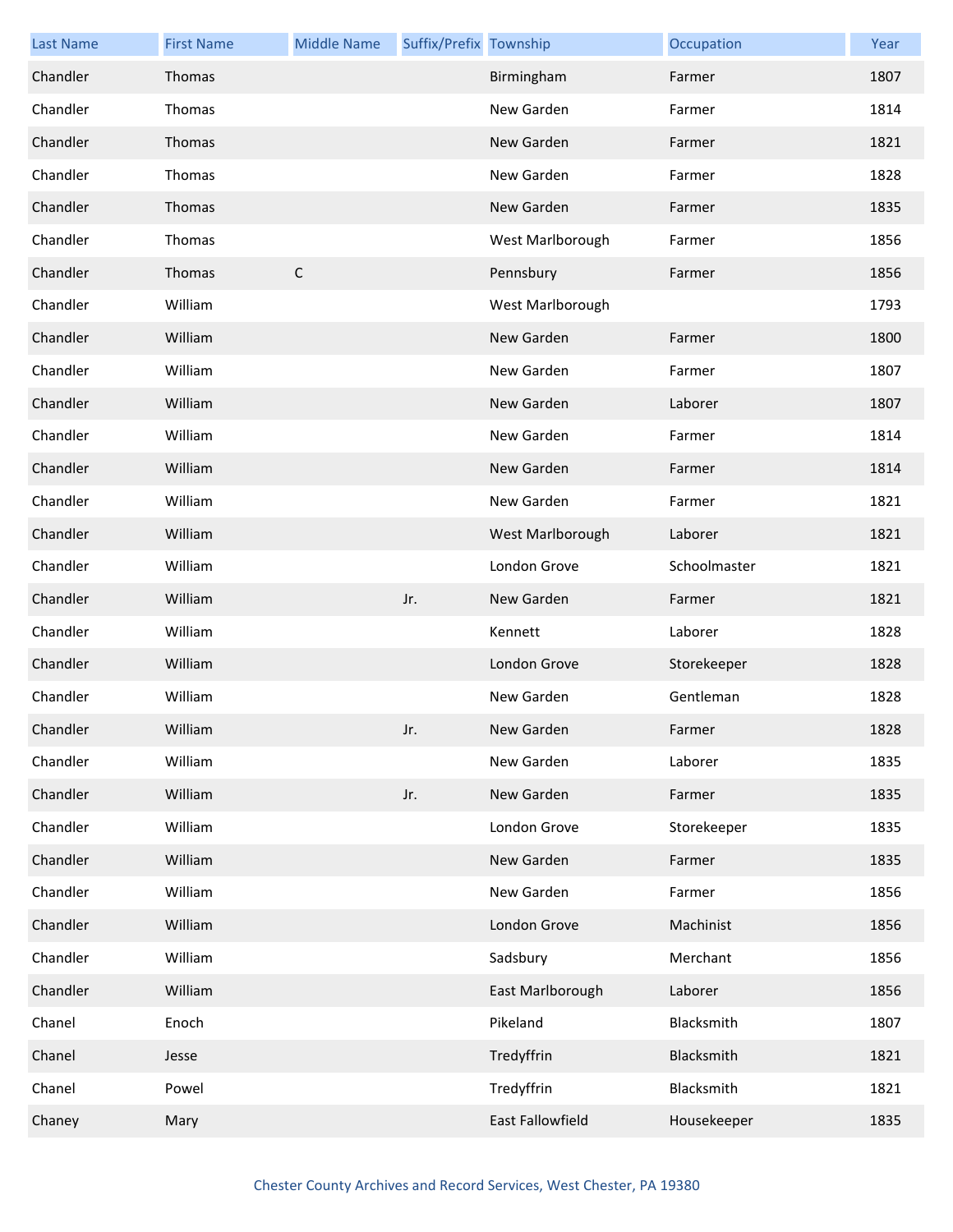| <b>Last Name</b> | <b>First Name</b> | <b>Middle Name</b> | Suffix/Prefix Township |                     | Occupation | Year |
|------------------|-------------------|--------------------|------------------------|---------------------|------------|------|
| Chanley          | Evan              |                    |                        | New Garden          | Physician  | 1835 |
| Chanley          | Sidney            |                    |                        | New Garden          | Laborer    | 1835 |
| Channel          | Enoch             |                    |                        | Honey Brook         | Blacksmith | 1821 |
| Channel          | Enoch             |                    |                        | Honey Brook         | Blacksmith | 1828 |
| Channel          | Isaac             |                    |                        | Tredyffrin          | Stonemason | 1828 |
| Channel          | Jesse             |                    |                        | Charlestown         | Smith      | 1807 |
| Channel          | Jesse             |                    |                        | Charlestown         | Blacksmith | 1814 |
| Channel          | Jesse             |                    |                        | Tredyffrin          | Blacksmith | 1828 |
| Channel          | John              |                    |                        | Honey Brook         | Blacksmith | 1828 |
| Channel          | John              |                    |                        | Uwchlan             | Blacksmith | 1835 |
| Channel          | John              |                    |                        | Warwick             | Farmer     | 1856 |
| Channel          | Samuel            |                    |                        | Charlestown         | Blacksmith | 1814 |
| Channel          | Samuel            |                    |                        | <b>Upper Oxford</b> | Yeoman     | 1821 |
| Channell         | Jesse             |                    |                        | Charlestown         |            | 1793 |
| Channels         | Enoch             |                    |                        | Pikeland            | Blacksmith | 1814 |
| Chantry          | Peter             |                    |                        | Phoenixville        | Pudler     | 1856 |
| Chapman          | George            |                    |                        | East Whiteland      |            | 1793 |
| Chapman          | George            |                    |                        | West Whiteland      | Mason      | 1807 |
| Chapman          | George            |                    |                        | West Whiteland      | Mason      | 1814 |
| Chapman          | George            |                    |                        | London Grove        | Laborer    | 1821 |
| Chapman          | George            |                    |                        | Penn                | Laborer    | 1856 |
| Chapman          | John              |                    |                        | Pennsbury           | Laborer    | 1814 |
| Chapman          | John              |                    |                        | West Fallowfield    | Blacksmith | 1835 |
| Chapman          | John              |                    |                        | East Fallowfield    | Laborer    | 1835 |
| Chapman          | John              |                    |                        | Sadsbury            | Blacksmith | 1856 |
| Chapman          | Josiah            |                    |                        | <b>West Chester</b> | Gentleman  | 1856 |
| Chapman          | Silas             |                    |                        | Kennett             | Papermaker | 1814 |
| Chapman          | Silas             |                    |                        | Kennett             | Papermaker | 1821 |
| Chapman          | Thomas            |                    |                        | Brandywine          |            | 1793 |
| Chapman          | William           |                    |                        | London Britain      | Laborer    | 1821 |
| Chapman          | William           |                    |                        | New London          | Laborer    | 1828 |
| Chapman          | William           |                    |                        | New London          | Laborer    | 1835 |
| Chard            | Washington        |                    |                        | Uwchlan             | Laborer    | 1835 |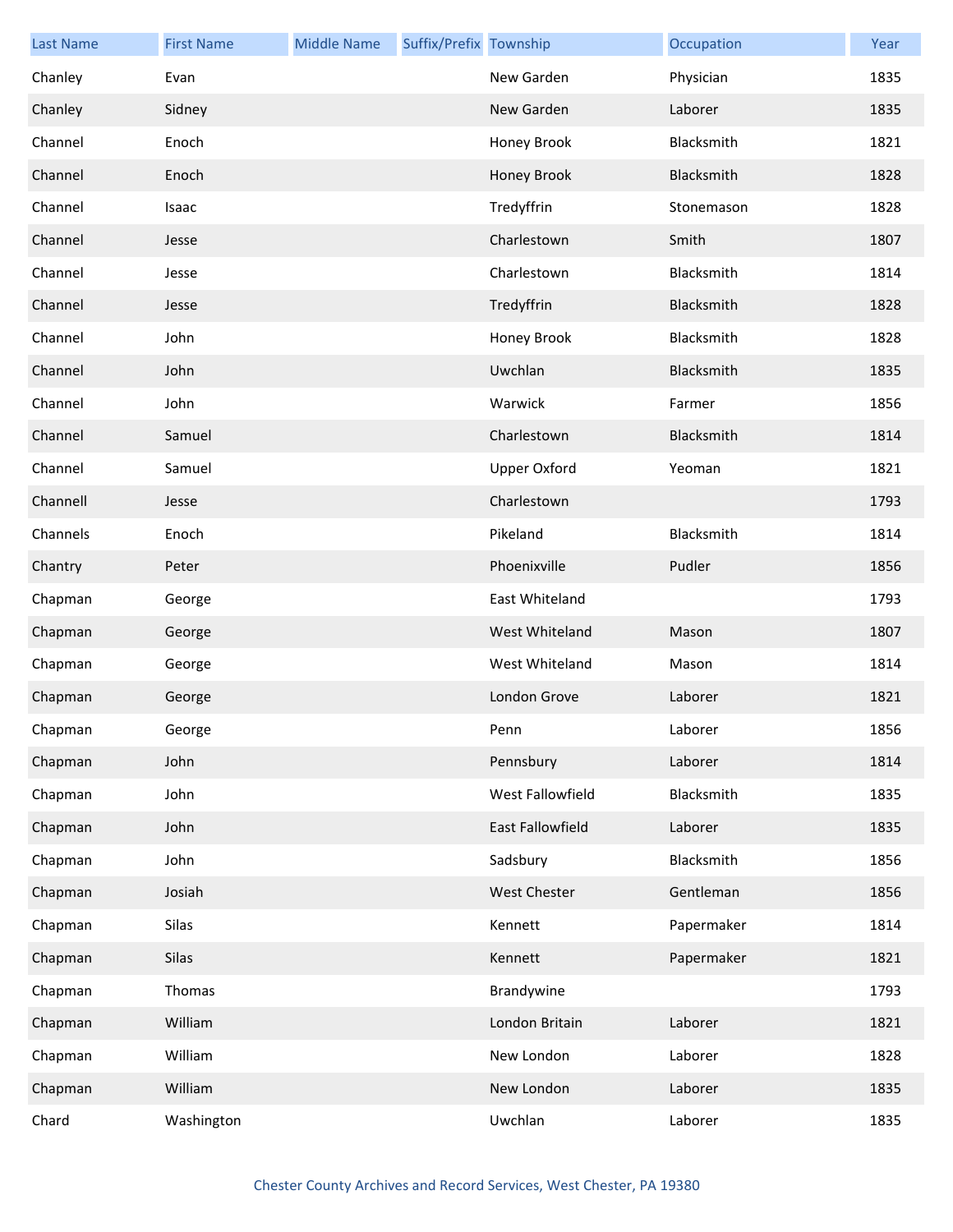| <b>Last Name</b> | <b>First Name</b> | <b>Middle Name</b>                                                                                         | Suffix/Prefix Township |                      | Occupation   | Year |
|------------------|-------------------|------------------------------------------------------------------------------------------------------------|------------------------|----------------------|--------------|------|
| Charl            | Isaiah            |                                                                                                            |                        | Pikeland             | Innkeeper    | 1821 |
| Charles          | Andrew            |                                                                                                            |                        | West Fallowfield     | Farmer       | 1807 |
| Charles          | Andrew            |                                                                                                            |                        | West Fallowfield     | Farmer       | 1814 |
| Charles          | Andrew            |                                                                                                            |                        | West Fallowfield     | Laborer      | 1821 |
| Charles          | Dunhower          |                                                                                                            |                        | <b>East Nantmeal</b> | Carpenter    | 1807 |
| Charles          | Frederick         |                                                                                                            |                        | Franklin             | Miller       | 1856 |
| Charles          | John              |                                                                                                            |                        | West Fallowfield     | Schoolmaster | 1807 |
| Charleton        | Thomas            |                                                                                                            |                        | Penn                 | Farmer       | 1821 |
| Charleton        | Thomas            |                                                                                                            |                        | Penn                 | Farmer       | 1828 |
| Charlson         | John              |                                                                                                            |                        | Upper Oxford         | Shoemaker    | 1807 |
| Charlston        | James             |                                                                                                            |                        | East Marlborough     | Laborer      | 1828 |
| Charlton         | Henry             |                                                                                                            |                        | Londonderry          |              | 1793 |
| Charlton         | T                 | $\mathsf{M}% _{T}=\mathsf{M}_{T}\!\left( a,b\right) ,\ \mathsf{M}_{T}=\mathsf{M}_{T}\!\left( a,b\right) ,$ |                        | Penn                 | Farmer       | 1856 |
| Charlton         | Thomas            |                                                                                                            |                        | Londonderry          |              | 1793 |
| Charlton         | Thomas            |                                                                                                            |                        | Londonderry          | Farmer       | 1807 |
| Charlton         | Thomas            |                                                                                                            |                        | Londonderry          | Farmer       | 1814 |
| Charlton         | Thomas            |                                                                                                            |                        | Penn                 | Farmer       | 1835 |
| Charlton         | Thomas            |                                                                                                            |                        | West Whiteland       | Weaver       | 1835 |
| Charlton         | Thomas            |                                                                                                            |                        | West Whiteland       | Farmer       | 1856 |
| Charters         | Joseph            |                                                                                                            |                        | West Marlborough     |              | 1793 |
| Chayney          | Rily              |                                                                                                            |                        | West Bradford        | Carpenter    | 1835 |
| Cheesly          | Joseph            |                                                                                                            |                        | Kennett              | Mason        | 1814 |
| Cheever          | Samuel            |                                                                                                            |                        | Willistown           | Innkeeper    | 1828 |
| Cheevers         | $\sf B$           | F                                                                                                          |                        | Pocopson             | Farmer       | 1856 |
| Cheney           | Edmund            | $\mathsf V$                                                                                                |                        | South Coventry       | Teacher      | 1856 |
| Cheney           | Richard           |                                                                                                            |                        | London Grove         | Laborer      | 1828 |
| Cheney           | Riley             |                                                                                                            |                        | West Fallowfield     | Laborer      | 1828 |
| Cheney           | Thomas            |                                                                                                            | Esq.                   | Thornbury            |              | 1793 |
| Cheney           | Thomas            |                                                                                                            |                        | Goshen               |              | 1793 |
| Cheney           | Thomas            |                                                                                                            |                        | West Fallowfield     | Blacksmith   | 1828 |
| Chenney          | Eliphas           |                                                                                                            |                        | West Nottingham      | Farmer       | 1856 |
| Cheny            | Thomas            |                                                                                                            |                        | East Marlborough     | Laborer      | 1835 |
| Cherrey          | John              |                                                                                                            |                        | East Nottingham      |              | 1800 |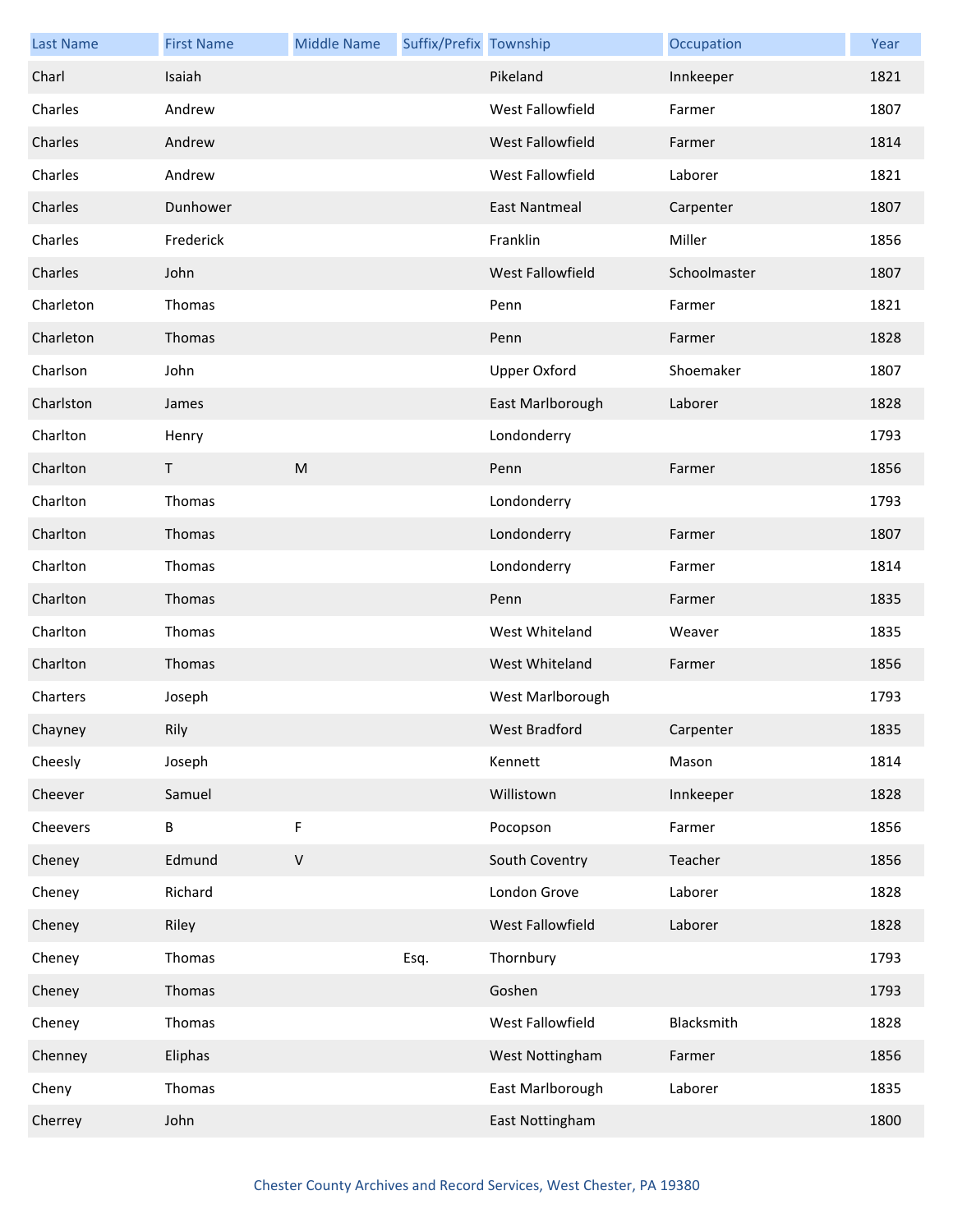| <b>Last Name</b> | <b>First Name</b> | <b>Middle Name</b> | Suffix/Prefix Township |                      | Occupation  | Year |
|------------------|-------------------|--------------------|------------------------|----------------------|-------------|------|
| Cherrey          | John              |                    |                        | East Nottingham      | Weaver      | 1828 |
| Cherrey          | William           |                    |                        | East Nottingham      | Laborer     | 1828 |
| Cherrington      | Amelia            |                    |                        | West Chester         | Lady        | 1856 |
| Cherrington      | Rachel            |                    |                        | <b>West Chester</b>  | Lady        | 1856 |
| Cherry           | George            |                    |                        | Kennett              | Jobber      | 1814 |
| Cherry           | Isaac             |                    |                        | Kennett              |             | 1793 |
| Cherry           | John              |                    |                        | East Nottingham      | Weaver      | 1807 |
| Cherry           | John              |                    |                        | East Nottingham      | Weaver      | 1814 |
| Cherry           | John              |                    |                        | East Nottingham      | Weaver      | 1821 |
| Cherry           | John              |                    |                        | East Nottingham      | Weaver      | 1835 |
| Cherry           | John              |                    |                        | East Nottingham      | Farmer      | 1856 |
| Cherry           | Owen              |                    |                        | East Whiteland       | Laborer     | 1856 |
| Cherry           | Robert            |                    |                        | East Nottingham      | Storekeeper | 1835 |
| Cherry           | Robert            |                    |                        | East Nottingham      | Farmer      | 1856 |
| Cherry           | William           |                    |                        | New Garden           |             | 1793 |
| Cherry           | William           |                    |                        | New Garden           | Weaver      | 1800 |
| Cherry           | William           |                    |                        | East Nottingham      | Farmer      | 1835 |
| Cherry           | William           |                    |                        | East Nottingham      | Farmer      | 1856 |
| Cherrys          | Owen              |                    |                        | West Whiteland       | Laborer     | 1856 |
| Chesnut          | Robert            |                    |                        | Brandywine           |             | 1793 |
| Chesnut          | Robert            |                    |                        | Brandywine           | None        | 1821 |
| Chesnutwood      | Abraham           |                    |                        | <b>East Nantmeal</b> | Cordwainer  | 1814 |
| Chestnut         | Robert            |                    |                        | Brandywine           | Laborer     | 1814 |
| Chestnut         | Samuel            |                    |                        | Tredyffrin           |             | 1800 |
| Chevers          | Laurance          |                    |                        | West Marlborough     | Weaver      | 1807 |
| Cheyney          | Elizabeth         |                    |                        | Thornbury            |             | 1835 |
| Cheyney          | Hickman           |                    |                        | New London           | Storekeeper | 1856 |
| Cheyney          | John              |                    |                        | West Chester         | Laborer     | 1856 |
| Cheyney          | John              | P                  |                        | West Marlborough     | Farmer      | 1856 |
| Cheyney          | Moses             |                    |                        | West Marlborough     | Gentleman   | 1856 |
| Cheyney          | Moses             | P                  |                        | West Marlborough     | Farmer      | 1835 |
| Cheyney          | Richard           |                    |                        | West Chester         | Laborer     | 1856 |
| Cheyney          | Rufus             |                    |                        | Thornbury            |             | 1835 |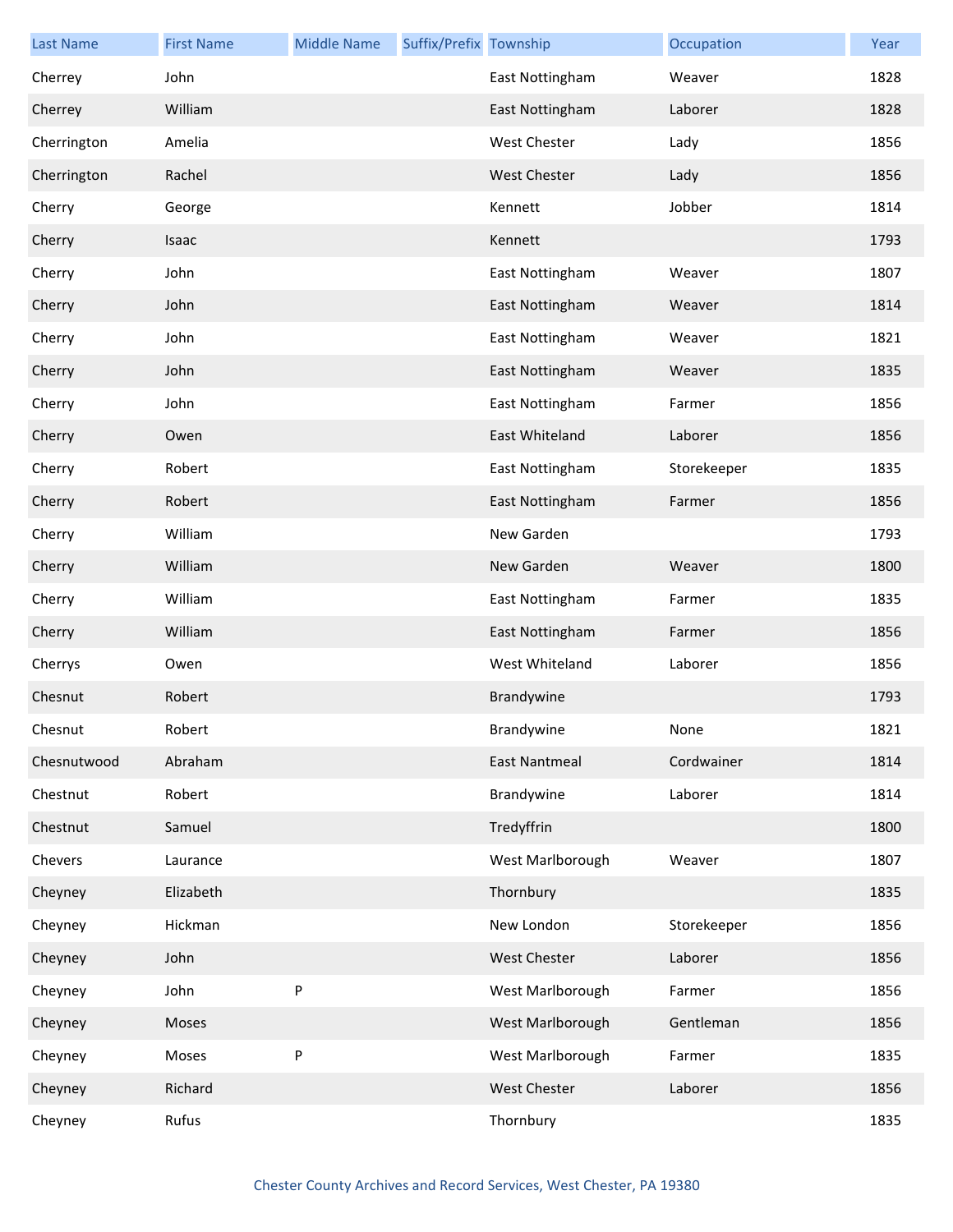| <b>Last Name</b> | <b>First Name</b> | <b>Middle Name</b> | Suffix/Prefix Township |                      | Occupation  | Year |
|------------------|-------------------|--------------------|------------------------|----------------------|-------------|------|
| Cheyney          | Rufus             |                    |                        | Thornbury            |             | 1835 |
| Cheyney          | Thomas            |                    | Esq.                   | Thornbury            |             | 1800 |
| Cheyney          | Thomas            |                    | Esq.                   | Thornbury            | Farmer      | 1807 |
| Cheyney          | Thomas            |                    |                        | Thornbury            |             | 1835 |
| Cheyney          | Thomas            | W                  |                        | Thornbury            | Farmer      | 1856 |
| Cheyney          | William           |                    |                        | Thornbury            |             | 1800 |
| Cheyney          | William           |                    |                        | Thornbury            | Farmer      | 1807 |
| Cheyney          | William           |                    |                        | Thornbury            | Farmer      | 1814 |
| Cheyney          | William           |                    |                        | Thornbury            | Farmer      | 1821 |
| Cheyney          | William           |                    |                        | Thornbury            | Farmer      | 1828 |
| Cheyney          | William           |                    |                        | New Garden           | Ale bottler | 1856 |
| Cheyney          | Wilson            |                    |                        | West Bradford        | Shoemaker   | 1856 |
| Cheyny           | Richard           |                    |                        | Newlin               | Laborer     | 1835 |
| Chick            | John              | Jacob              |                        | Brandywine           | Weaver      | 1828 |
| Child            | Thomas            |                    |                        | <b>East Coventry</b> | Laborer     | 1856 |
| Childs           | Nicholas          |                    | Jr.                    | Coventry             | Blacksmith  | 1821 |
| Childs           | Nicholas          |                    |                        | Coventry             | Laborer     | 1821 |
| Childs           | Nicholas          |                    |                        | Coventry             | Laborer     | 1828 |
| Childs           | Nicholas          |                    |                        | <b>East Coventry</b> | Laborer     | 1856 |
| Childs           | Samuel            |                    |                        | <b>East Coventry</b> | Boatman     | 1856 |
| Childs           | Thomas            |                    |                        | Coventry             | Laborer     | 1828 |
| Chiles           | Nichlas           |                    |                        | Coventry             | Laborer     | 1835 |
| Chiles           | Thomas            |                    |                        | Coventry             | Laborer     | 1835 |
| Chimarz          | John              |                    |                        | East Whiteland       | Laborer     | 1821 |
| Chirtman         | David             |                    |                        | Tredyffrin           | Miller      | 1835 |
| Chrisman         | Ann               |                    |                        | <b>East Nantmeal</b> | Farmer      | 1856 |
| Chrisman         | Daniel            |                    |                        | <b>West Vincent</b>  | Farmer      | 1835 |
| Chrisman         | Elisha            |                    |                        | Brandywine           | Farmer      | 1828 |
| Chrisman         | Felix             |                    |                        | Vincent              | Laborer     | 1807 |
| Chrisman         | Felix             |                    |                        | <b>East Nantmeal</b> | Laborer     | 1821 |
| Chrisman         | G                 | W                  |                        | <b>East Nantmeal</b> | Farmer      | 1856 |
| Chrisman         | George            |                    |                        | Pikeland             |             | 1800 |
| Chrisman         | George            |                    |                        | Pikeland             |             | 1800 |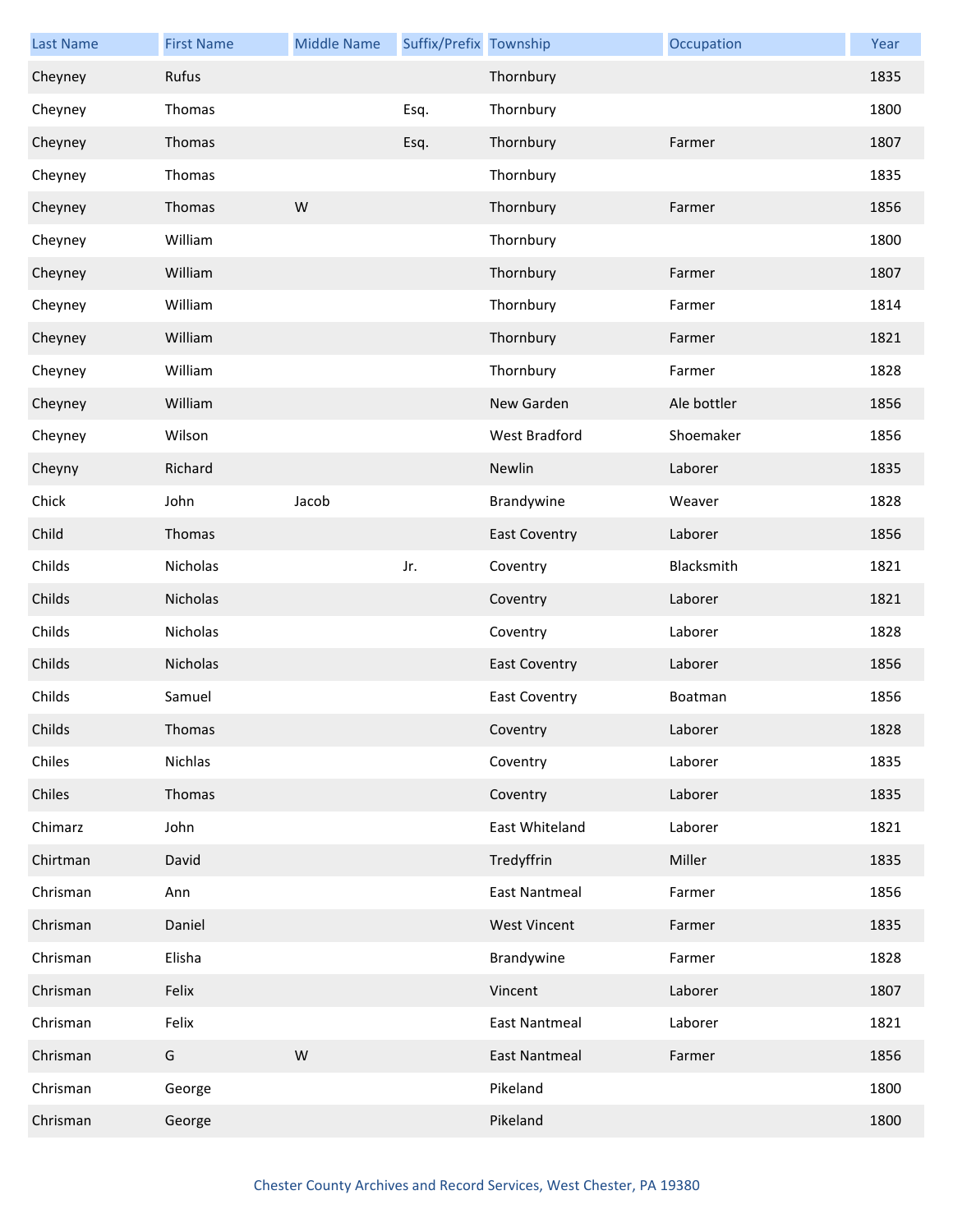| <b>Last Name</b> | <b>First Name</b> | <b>Middle Name</b> | Suffix/Prefix Township |                      | Occupation | Year |
|------------------|-------------------|--------------------|------------------------|----------------------|------------|------|
| Chrisman         | George            |                    |                        | Vincent              | Yeoman     | 1807 |
| Chrisman         | George            |                    |                        | Coventry             | Miller     | 1814 |
| Chrisman         | George            |                    |                        | Vincent              |            | 1814 |
| Chrisman         | George            |                    |                        | Coventry             | Miller     | 1821 |
| Chrisman         | George            |                    | Jr.                    | <b>East Nantmeal</b> | Farmer     | 1821 |
| Chrisman         | George            |                    |                        | Vincent              |            | 1821 |
| Chrisman         | George            |                    | Jr.                    | Coventry             | Miller     | 1828 |
| Chrisman         | George            |                    |                        | Coventry             | Miller     | 1828 |
| Chrisman         | George            |                    |                        | <b>East Vincent</b>  |            | 1835 |
| Chrisman         | George            |                    |                        | <b>East Vincent</b>  | Farmer     | 1835 |
| Chrisman         | George            |                    |                        | Schuylkill           | Farmer     | 1856 |
| Chrisman         | George            |                    |                        | East Brandywine      | Carpenter  | 1856 |
| Chrisman         | George            |                    |                        | <b>East Vincent</b>  | Farmer     | 1856 |
| Chrisman         | Henry             |                    | Sr.                    | Vincent              | Yeoman     | 1807 |
| Chrisman         | Henry             |                    | Jr.                    | Vincent              | Yeoman     | 1807 |
| Chrisman         | Henry             |                    | Jr.                    | Vincent              |            | 1814 |
| Chrisman         | Henry             |                    |                        | Vincent              |            | 1814 |
| Chrisman         | Henry             |                    |                        | Coventry             | Laborer    | 1821 |
| chrisman         | Henry             |                    |                        | <b>East Vincent</b>  | Farmer     | 1835 |
| Chrisman         | Henry             |                    |                        | Schuylkill           | Farmer     | 1856 |
| Chrisman         | Henry             |                    |                        | East Vincent         | Laborer    | 1856 |
| Chrisman         | Henry             |                    |                        | <b>East Vincent</b>  | Farmer     | 1856 |
| Chrisman         | Henry             | E                  |                        | <b>East Vincent</b>  | Laborer    | 1856 |
| Chrisman         | Isaac             |                    |                        | Schuylkill           | Farmer     | 1856 |
| Chrisman         | Jacob             |                    |                        | Pikeland             |            | 1800 |
| Chrisman         | Jacob             |                    |                        | <b>East Nantmeal</b> | Farmer     | 1821 |
| Chrisman         | Jacob             |                    |                        | <b>East Vincent</b>  | Farmer     | 1835 |
| Chrisman         | Jacob             |                    |                        | <b>East Vincent</b>  | Farmer     | 1856 |
| Chrisman         | Jacob             |                    |                        | <b>East Nantmeal</b> | Hustler    | 1856 |
| Chrisman         | James             |                    |                        | Brandywine           | Carpenter  | 1828 |
| Chrisman         | James             |                    |                        | East Brandywine      | Farmer     | 1856 |
| Chrisman         | John              |                    |                        | Vincent              | Yeoman     | 1807 |
| Chrisman         | John              |                    |                        | Vincent              |            | 1814 |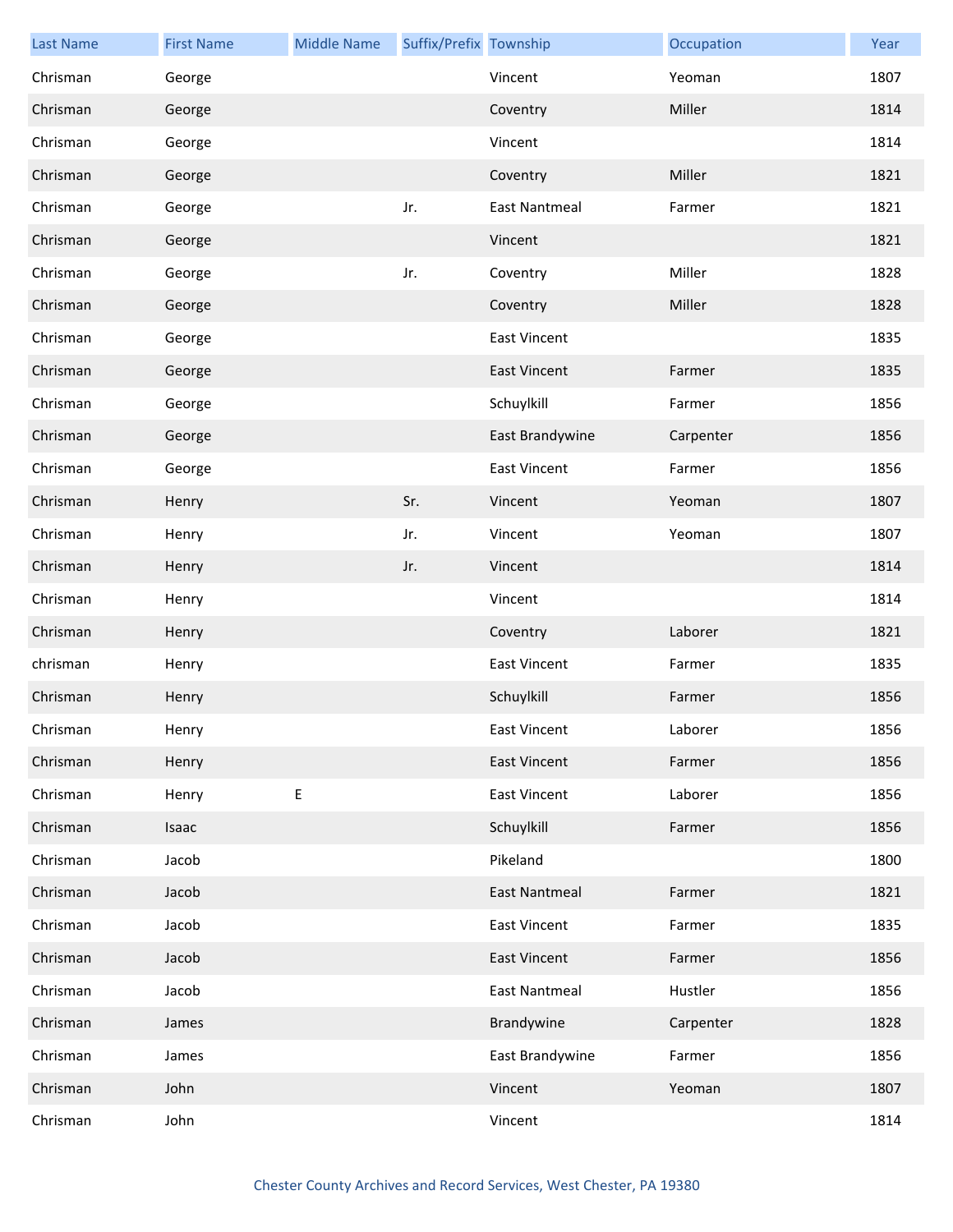| <b>Last Name</b> | <b>First Name</b> | <b>Middle Name</b> | Suffix/Prefix Township |                      | Occupation | Year |
|------------------|-------------------|--------------------|------------------------|----------------------|------------|------|
| Chrisman         | John              |                    |                        | <b>East Vincent</b>  | Farmer     | 1835 |
| Chrisman         | John              |                    |                        | <b>East Vincent</b>  | Laborer    | 1856 |
| Chrisman         | John              |                    |                        | Schuylkill           | Farmer     | 1856 |
| Chrisman         | Joshua            |                    |                        | <b>East Vincent</b>  | Laborer    | 1856 |
| Chrisman         | Russel            |                    |                        | Brandywine           | Carpenter  | 1828 |
| Chrisman         | Samuel            |                    |                        | <b>East Nantmeal</b> | Farmer     | 1856 |
| Chrisman         | Washington        |                    |                        | Schuylkill           | Farmer     | 1856 |
| Chrisman         | William           |                    |                        | Coventry             | Laborer    | 1814 |
| Chrisman         | William           |                    |                        | Brandywine           | Carpenter  | 1828 |
| Chrisman         | William           |                    |                        | East Brandywine      | Stonemason | 1856 |
| Chrissman        | Jacob             |                    |                        | <b>East Nantmeal</b> | Shoemaker  | 1835 |
| Christal         | John              |                    |                        | West Pikeland        | Laborer    | 1856 |
| Christian        | Bleam             |                    |                        | <b>East Nantmeal</b> | Weaver     | 1807 |
| Christian        | Curts             |                    |                        | <b>East Nantmeal</b> | Miller     | 1807 |
| Christie         | David             |                    | Dr.                    | Tredyffrin           |            | 1793 |
| Christie         | John              |                    | Capt.                  | Tredyffrin           |            | 1793 |
| Christie         | John              |                    |                        | Brandywine           | Carpenter  | 1814 |
| Christie         | John              |                    |                        | Brandywine           | Carpenter  | 1821 |
| Christie         | Samuel            |                    |                        | Brandywine           | Carpenter  | 1814 |
| Christie         | Samuel            |                    |                        | Brandywine           | Carpenter  | 1821 |
| Christie         | William           |                    |                        | Brandywine           | Farmer     | 1814 |
| Christman        | Amos              |                    |                        | Phoenixville         | Carpenter  | 1856 |
| Christman        | Daniel            |                    |                        | Vincent              | Laborer    | 1828 |
| Christman        | Daniel            |                    |                        | <b>West Vincent</b>  | Farmer     | 1856 |
| Christman        | David             |                    |                        | West Pikeland        | Farmer     | 1856 |
| Christman        | Elisha            |                    | Jr.                    | Brandywine           | Carpenter  | 1807 |
| Christman        | Elisha            |                    |                        | Brandywine           | Farmer     | 1807 |
| Christman        | Elisha            |                    |                        | Brandywine           | Carpenter  | 1835 |
| Christman        | Felix             |                    |                        | Vincent              |            | 1793 |
| Christman        | Felix             |                    | Jr.                    | Vincent              |            | 1793 |
| Christman        | Felix             |                    |                        | Vincent              |            | 1800 |
| Christman        | Felix             |                    |                        | <b>East Nantmeal</b> | Laborer    | 1814 |
| Christman        | Felix             |                    |                        | <b>East Nantmeal</b> | Laborer    | 1828 |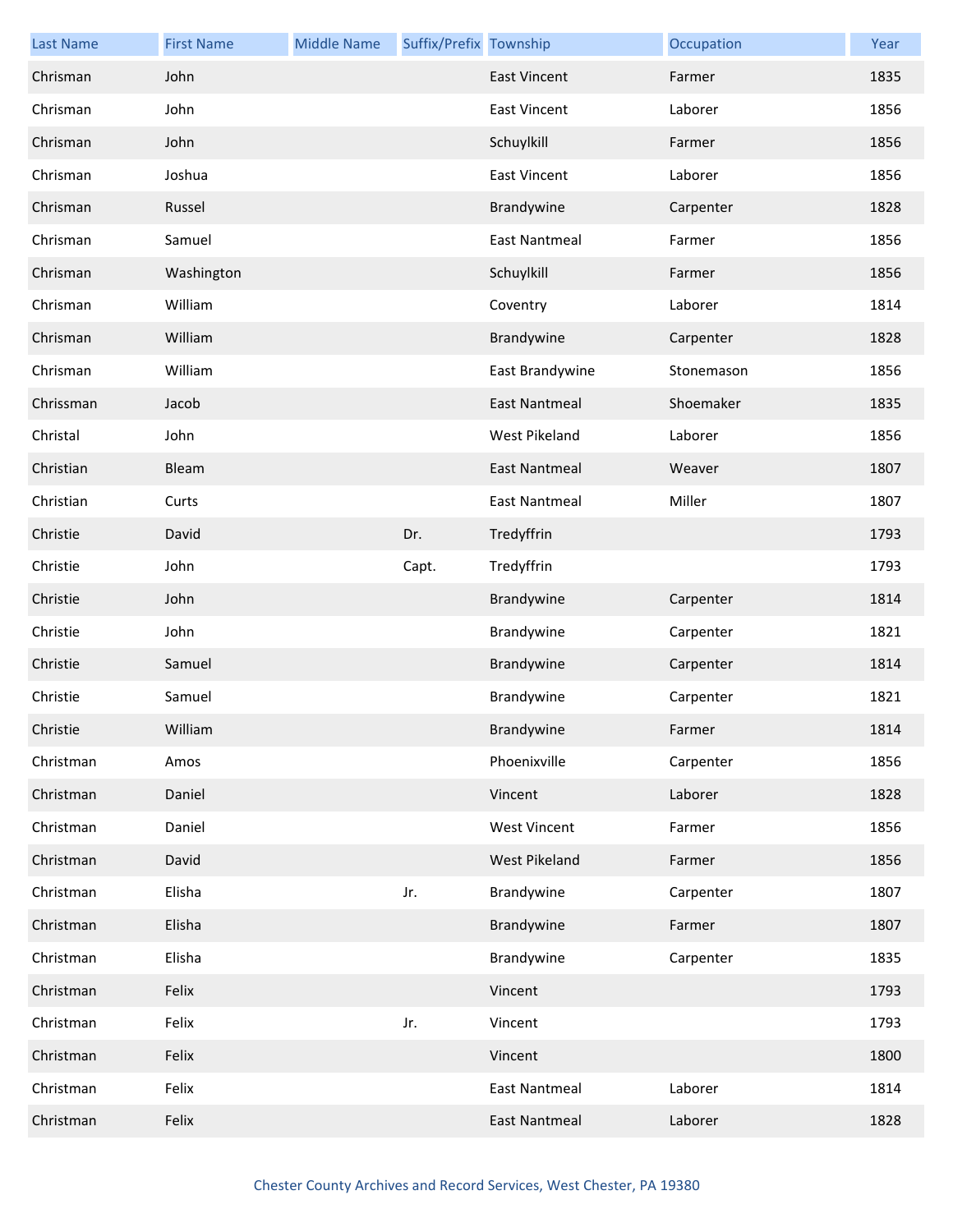| <b>Last Name</b> | <b>First Name</b> | <b>Middle Name</b> | Suffix/Prefix Township |                      | Occupation | Year |
|------------------|-------------------|--------------------|------------------------|----------------------|------------|------|
| Christman        | Felix             |                    |                        | <b>East Nantmeal</b> |            | 1835 |
| Christman        | George            |                    |                        | Pikeland             |            | 1793 |
| Christman        | George            |                    |                        | Vincent              |            | 1800 |
| Christman        | George            |                    |                        | Pikeland             | Farmer     | 1807 |
| Christman        | George            |                    |                        | Vincent              |            | 1821 |
| Christman        | George            |                    |                        | Vincent              | Distiller  | 1828 |
| Christman        | George            |                    |                        | Vincent              | Laborer    | 1828 |
| Christman        | George            |                    |                        | Vincent              | Farmer     | 1828 |
| Christman        | George            |                    | Jr.                    | Coventry             | Farmer     | 1835 |
| Christman        | George            |                    |                        | Brandywine           | Carpenter  | 1835 |
| Christman        | George            |                    |                        | Coventry             | Ironmaster | 1835 |
| Christman        | George            |                    |                        | South Coventry       | Farmer     | 1856 |
| Christman        | Harford           |                    |                        | Uwchlan              | Forgeman   | 1856 |
| Christman        | Henry             |                    |                        | Vincent              |            | 1793 |
| Christman        | Henry             |                    | Jr.                    | Vincent              |            | 1800 |
| Christman        | Henry             |                    |                        | Vincent              |            | 1800 |
| Christman        | Henry             |                    | Sr.                    | Vincent              |            | 1821 |
| Christman        | Henry             |                    | Jr.                    | Vincent              |            | 1821 |
| Christman        | Henry             |                    |                        | Vincent              |            | 1828 |
| Christman        | Henry             |                    |                        | Vincent              | Distiller  | 1828 |
| Christman        | Henry             |                    |                        | Schuylkill           | Farmer     | 1835 |
| Christman        | Henry             |                    |                        | Coventry             | Laborer    | 1835 |
| Christman        | Henry             |                    |                        | <b>West Vincent</b>  | Mason      | 1856 |
| Christman        | Isaac             |                    |                        | Schuylkill           | Farmer     | 1835 |
| Christman        | Isaac             |                    |                        | <b>West Vincent</b>  | Farmer     | 1856 |
| Christman        | Jacob             |                    |                        | Pikeland             | Farmer     | 1807 |
| Christman        | Jacob             |                    |                        | <b>East Nantmeal</b> | Farmer     | 1814 |
| Christman        | Jacob             |                    |                        | Uwchlan              | Farmer     | 1814 |
| Christman        | Jacob             |                    |                        | Vincent              |            | 1821 |
| Christman        | Jacob             |                    |                        | Vincent              |            | 1821 |
| Christman        | Jacob             |                    |                        | Vincent              | Distiller  | 1828 |
| Christman        | Jacob             |                    |                        | <b>East Nantmeal</b> | Cordwainer | 1828 |
| Christman        | Jacob             |                    |                        | <b>East Coventry</b> | Farmer     | 1856 |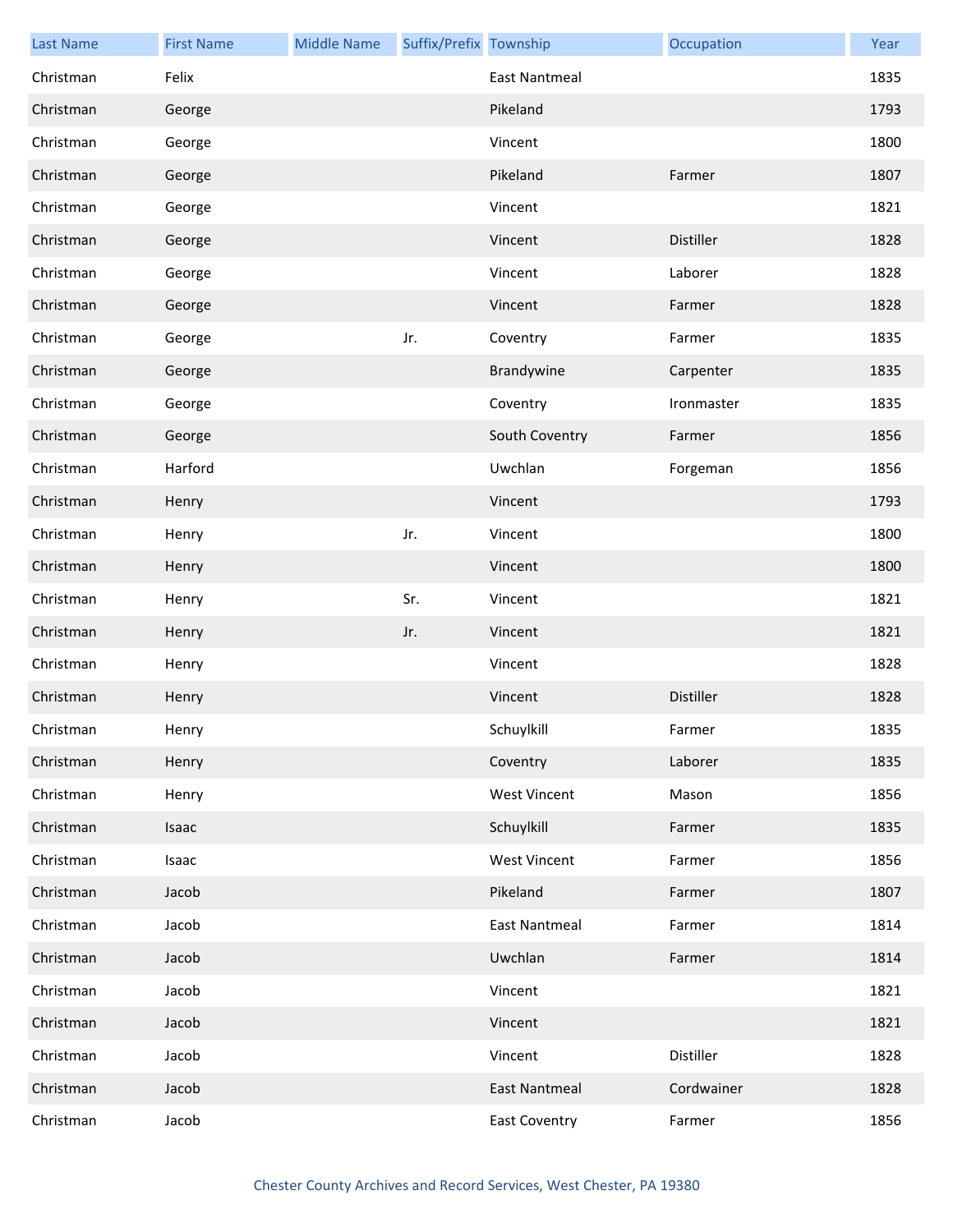| <b>Last Name</b> | <b>First Name</b> | <b>Middle Name</b> | Suffix/Prefix Township |                      | Occupation  | Year |
|------------------|-------------------|--------------------|------------------------|----------------------|-------------|------|
| Christman        | James             |                    | Sr.                    | Brandywine           | Farmer      | 1835 |
| Christman        | James             |                    | Jr.                    | Brandywine           | Carpenter   | 1835 |
| Christman        | John              |                    |                        | Vincent              |             | 1793 |
| Christman        | John              |                    |                        | Pikeland             |             | 1793 |
| Christman        | John              |                    |                        | Vincent              |             | 1800 |
| Christman        | John              |                    |                        | Vincent              |             | 1821 |
| Christman        | John              |                    |                        | Vincent              |             | 1821 |
| Christman        | John              |                    |                        | <b>East Nantmeal</b> | Farmer      | 1828 |
| Christman        | John              |                    |                        | <b>East Nantmeal</b> | Miller      | 1828 |
| Christman        | John              |                    | Esq.                   | Vincent              | Farmer      | 1828 |
| Christman        | John              |                    |                        | Brandywine           | Laborer     | 1835 |
| Christman        | John              |                    |                        | Schuylkill           | Farmer      | 1835 |
| Christman        | John              |                    |                        | Uwchlan              | Farmer      | 1835 |
| Christman        | John              |                    |                        | Uwchlan              | Forgeman    | 1856 |
| Christman        | John              |                    |                        | Warwick              | Farmer      | 1856 |
| Christman        | Mary              |                    |                        | Brandywine           | Housewifery | 1835 |
| Christman        | Mary              |                    |                        | <b>West Coventry</b> |             | 1856 |
| Christman        | Phebe             |                    |                        | Uwchlan              |             | 1835 |
| Christman        | Russle            |                    |                        | Brandywine           | Carpenter   | 1835 |
| Christman        | Sarah             |                    |                        | <b>West Vincent</b>  | Farmer      | 1835 |
| Christman        | Susan             |                    |                        | Wallace              | Farmer      | 1856 |
| Christman        | William           |                    |                        | Brandywine           | Farmer      | 1835 |
| Christman        | William           |                    |                        | <b>West Vincent</b>  | Laborer     | 1856 |
| Christman        | William           | Davis              |                        | Phoenixville         | Merchant    | 1856 |
| Christopher      | John              |                    |                        | Tredyffrin           |             | 1814 |
| Christopher      | John              |                    |                        | Londonderry          | Carpenter   | 1821 |
| Christwiler      | John              |                    |                        | Wallace              | Farmer      | 1856 |
| Christy          | Archibald         |                    |                        | East Bradford        | Farmer      | 1814 |
| Christy          | Charles           |                    |                        | East Caln            | Mason       | 1856 |
| Christy          | Eli               | G                  |                        | Hopewell             | Farmer      | 1856 |
| Christy          | James             | $\mathsf T$        |                        | Valley               | Storekeeper | 1856 |
| Christy          | John              |                    |                        | East Fallowfield     | Laborer     | 1821 |
| Christy          | John              |                    |                        | Brandywine           | Carpenter   | 1828 |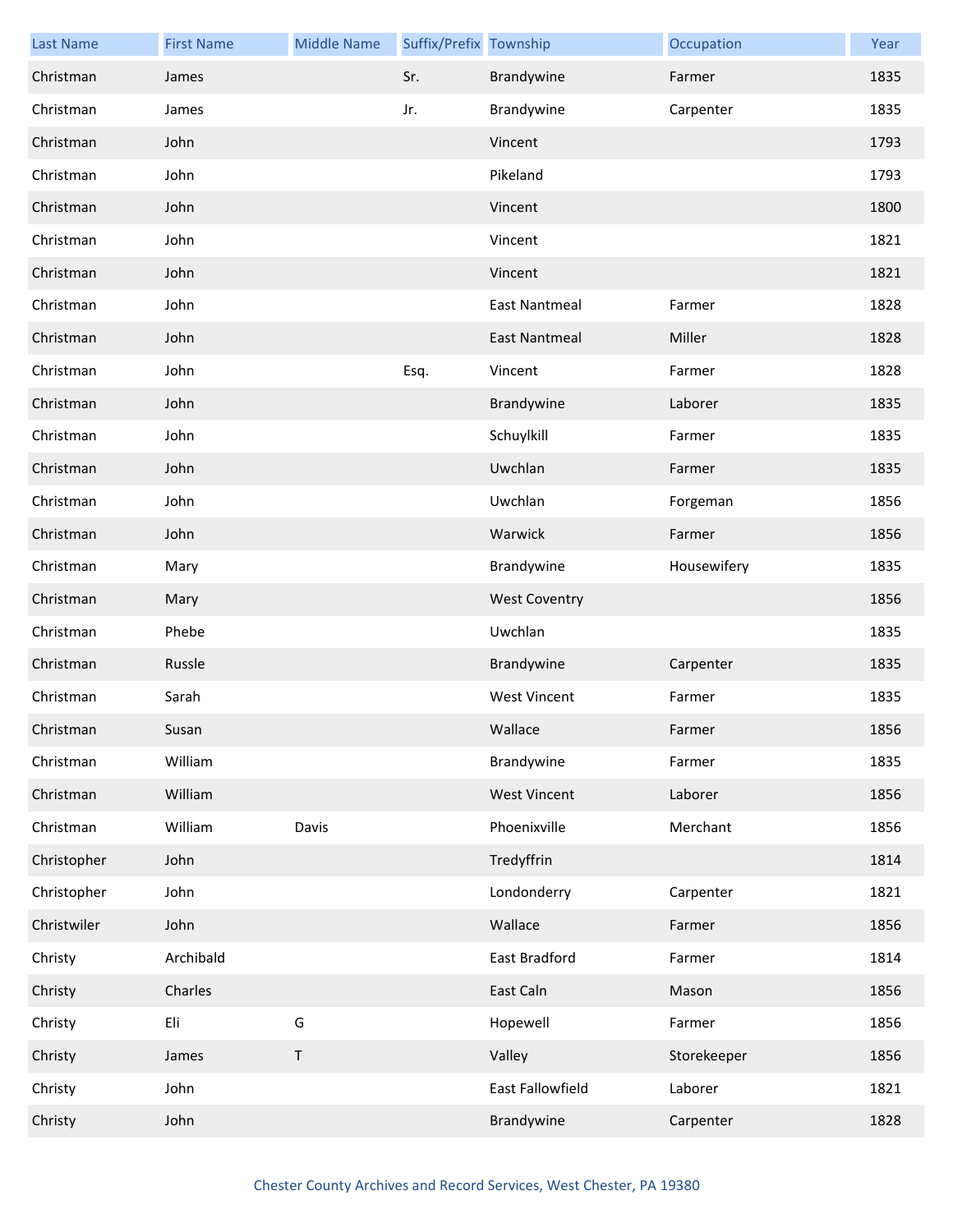| <b>Last Name</b> | <b>First Name</b> | <b>Middle Name</b> | Suffix/Prefix Township |                      | Occupation          | Year |
|------------------|-------------------|--------------------|------------------------|----------------------|---------------------|------|
| Christy          | John              |                    |                        | Penn                 | Farmer              | 1856 |
| Christy          | Joseph            |                    |                        | Sadsbury             |                     | 1835 |
| Christy          | Joseph            |                    |                        | West Brandywine      | Farmer              | 1856 |
| Christy          | Mary              |                    |                        | Honey Brook          |                     | 1800 |
| Christy          | Mary              |                    | Widow                  | Honey Brook          |                     | 1807 |
| Christy          | Mary              |                    |                        | Honey Brook          |                     | 1821 |
| Christy          | Samuel            |                    |                        | Brandywine           | Carpenter           | 1828 |
| Christy          | Samuel            |                    |                        | Brandywine           | Farmer              | 1835 |
| Christy          | Samuel            |                    |                        | West Brandywine      | Farmer              | 1856 |
| Christy          | William           |                    |                        | Brandywine           | Carpenter           | 1828 |
| Christy          | William           |                    |                        | Brandywine           | Stonemason          | 1835 |
| Christy          | William           |                    |                        | West Brandywine      | Farmer              | 1856 |
| Christy          | William           |                    |                        | West Brandywine      | Farmer              | 1856 |
| Chrosiar         | Robert            |                    |                        | Sadsbury             | <b>Stage Driver</b> | 1828 |
| Chtenham         | Henry             |                    |                        | East Caln            | Manufacturer        | 1856 |
| Chubb            | Richard           |                    |                        | East Nottingham      | Farmer              | 1856 |
| Church           | Alexander         |                    |                        | <b>East Nantmeal</b> | Clockmaker          | 1821 |
| Church           | Alexander         |                    |                        | <b>East Nantmeal</b> | Laborer             | 1828 |
| Church           | Mary              |                    |                        | Coventry             | Storekeeper         | 1814 |
| Church           | Thomas            |                    | Esq.                   | Coventry             | Yeoman              | 1807 |
| Churchman        | Amassa            |                    |                        | New Garden           | Merchant            | 1821 |
| Churchman        | Amassa            |                    |                        | Kennett              | Gentleman           | 1856 |
| Churchman        | Asael             |                    |                        | Kennett              | Laborer             | 1821 |
| Churchman        | Dinah             |                    |                        | East Nottingham      |                     | 1800 |
| Churchman        | Emassa            |                    |                        | Westtown             | Shoemaker           | 1814 |
| Churchman        | John              |                    |                        | East Nottingham      |                     | 1793 |
| Churchman        | William           |                    |                        | East Nottingham      |                     | 1793 |
| Churman          | Henry             |                    | Jr.                    | <b>East Vincent</b>  |                     | 1835 |
| Chymourk         | James             |                    |                        | East Caln            | Carpenter           | 1856 |
| Cidney           | James             |                    |                        | West Marlborough     | Jobber              | 1807 |
| Cihal            | Dennis            |                    |                        | East Whiteland       | Laborer             | 1856 |
| Cilbridge        | Henry             |                    |                        | Westtown             | Farmer              | 1856 |
| Cimber           | Predy             |                    |                        | Kennett              | Carpenter           | 1800 |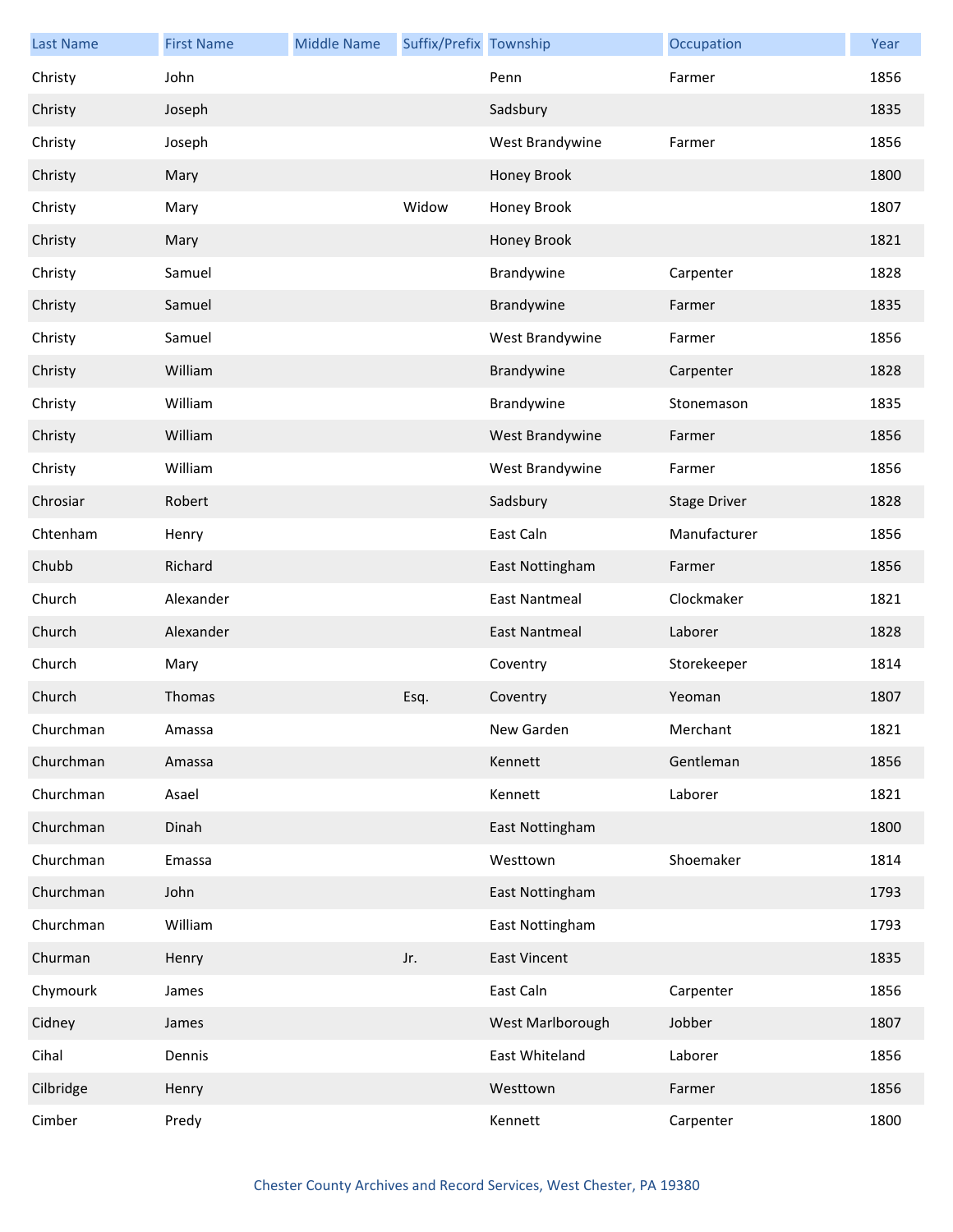| <b>Last Name</b> | <b>First Name</b> | <b>Middle Name</b> | Suffix/Prefix Township |                      | Occupation   | Year |
|------------------|-------------------|--------------------|------------------------|----------------------|--------------|------|
| Ciphert          | Henry             |                    |                        | <b>West Nantmeal</b> | Laborer      | 1821 |
| Ciphert          | John              |                    |                        | <b>West Nantmeal</b> | Farmer       | 1821 |
| Ciregan          | Matthew           |                    |                        | West Marlborough     | Laborer      | 1814 |
| Clabber          | Charles           |                    |                        | Brandywine           | Farmer       | 1821 |
| Claber           | Charles           |                    |                        | Brandywine           | Farmer       | 1828 |
| Clabour          | Charles           |                    |                        | Brandywine           | Farmer       | 1835 |
| Clabour          | Charles           |                    |                        | East Brandywine      |              | 1856 |
| Clage            | James             |                    |                        | Sadsbury             | Laborer      | 1856 |
| Clair            | Elija             |                    |                        | Charlestown          | Laborer      | 1835 |
| Clair            | Frederick         |                    |                        | Schuylkill           | Laborer      | 1828 |
| Clair            | Jesse             |                    |                        | Pennsbury            | Farmer       | 1821 |
| Clair            | Philip            |                    |                        | Charlestown          |              | 1793 |
| Clair            | Philip            |                    |                        | Schuylkill           | Laborer      | 1828 |
| Claire           | Charles           |                    |                        | New Garden           | Farmer       | 1835 |
| Claire           | Elijah            |                    |                        | Charlestown          | Laborer      | 1821 |
| Claire           | Philip            |                    |                        | Charlestown          | Weaver       | 1807 |
| Claire           | Philip            |                    |                        | Charlestown          | Farmer       | 1814 |
| Claire           | Phillip           |                    |                        | Charlestown          | Farmer       | 1821 |
| Clancey          | John              |                    |                        | Honey Brook          |              | 1800 |
| Clancey          | Owen              |                    |                        | Honey Brook          |              | 1800 |
| Claney           | James             |                    |                        | West Nottingham      |              | 1793 |
| Claney           | James             |                    |                        | West Nottingham      |              | 1800 |
| Claney           | James             |                    |                        | West Nottingham      | Farmer       | 1807 |
| Claney           | James             |                    |                        | West Nottingham      | Farmer       | 1814 |
| Clapton          | Robert            |                    |                        | West Marlborough     | Laborer      | 1835 |
| Clare            | Elijah            |                    |                        | East Whiteland       | Laborer      | 1828 |
| Clare            | John              |                    |                        | Tredyffrin           | Laborer      | 1807 |
| Clark            | Abisha            |                    |                        | West Marlborough     |              | 1793 |
| Clark            | Abisha            |                    |                        | West Marlborough     |              | 1800 |
| Clark            | Abisha            |                    |                        | West Marlborough     | Ironmaster   | 1807 |
| Clark            | Abisha            |                    |                        | West Marlborough     | Farmer       | 1821 |
| Clark            | Abisha            |                    |                        | West Marlborough     | Farmer       | 1828 |
| Clark            | Abisha            |                    |                        | West Fallowfield     | Manufacturer | 1835 |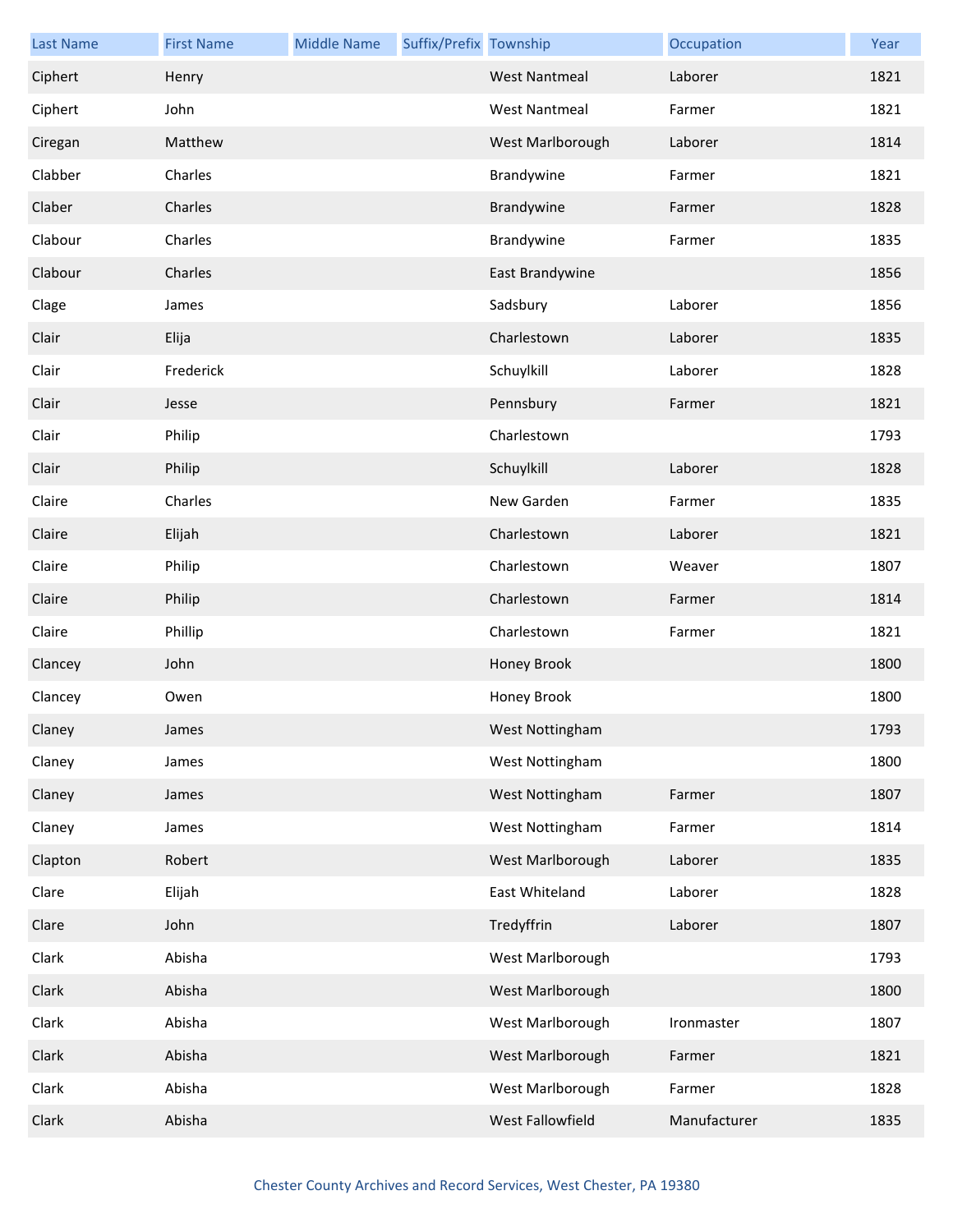| <b>Last Name</b> | <b>First Name</b> | <b>Middle Name</b> | Suffix/Prefix Township |                      | Occupation       | Year |
|------------------|-------------------|--------------------|------------------------|----------------------|------------------|------|
| Clark            | Abishai           |                    |                        | West Marlborough     | Roller (of Iron) | 1814 |
| Clark            | Abraham           |                    |                        | Goshen               |                  | 1793 |
| Clark            | Abraham           |                    |                        | East Fallowfield     | Husbandman       | 1807 |
| Clark            | Abraham           |                    |                        | Londonderry          | Farmer           | 1807 |
| Clark            | Abraham           |                    |                        | Newlin               | Stonemason       | 1814 |
| Clark            | Abraham           |                    |                        | Londonderry          | Farmer           | 1814 |
| Clark            | Abraham           |                    |                        | <b>West Bradford</b> | Mason            | 1821 |
| Clark            | Abraham           |                    |                        | Vincent              | Laborer          | 1828 |
| Clark            | Allen             |                    |                        | Londonderry          | Farmer           | 1807 |
| Clark            | Allen             |                    |                        | Londonderry          | Farmer           | 1814 |
| Clark            | Allen             |                    |                        | Londonderry          | Weaver           | 1828 |
| Clark            | Amer              |                    |                        | East Fallowfield     | Farmer           | 1835 |
| Clark            | Amor              |                    |                        | East Fallowfield     | Farmer           | 1828 |
| Clark            | Archibald         |                    |                        | New London           | Laborer          | 1828 |
| Clark            | Benjamin          |                    |                        | Goshen               |                  | 1793 |
| Clark            | Daniel            |                    |                        | Sadsbury             | Shoemaker        | 1835 |
| Clark            | Daniel            |                    |                        | West Caln            | Farmer           | 1856 |
| Clark            | Daniel            |                    |                        | Sadsbury             | Shoemaker        | 1856 |
| Clark            | David             |                    |                        | West Whiteland       | Shoemaker        | 1835 |
| Clark            | David             |                    |                        | West Whiteland       | <b>Butcher</b>   | 1856 |
| Clark            | David             | F                  |                        | Londonderry          | Farmer           | 1856 |
| Clark            | David             | $\sf T$            |                        | Highland             | Farmer           | 1856 |
| Clark            | Eli               |                    |                        | London Grove         | Farmer           | 1828 |
| Clark            | Elijah            |                    |                        | Sadsbury             |                  | 1856 |
| Clark            | Emmor             |                    |                        | West Caln            | Farmer           | 1807 |
| Clark            | Emmor             |                    |                        | Sadsbury             | Farmer           | 1814 |
| Clark            | Emmor             |                    |                        | Valley               | Laborer          | 1856 |
| Clark            | Ephraim           |                    |                        | Charlestown          | Stonemason       | 1828 |
| Clark            | Franklin          |                    |                        | West Bradford        | Laborer          | 1856 |
| Clark            | Gabriel           |                    |                        | Kennett              |                  | 1793 |
| Clark            | George            |                    |                        | Pennsbury            | Blacksmith       | 1807 |
| Clark            | George            |                    |                        | East Bradford        | Smith            | 1814 |
| Clark            | George            |                    |                        | West Marlborough     | Farmer           | 1828 |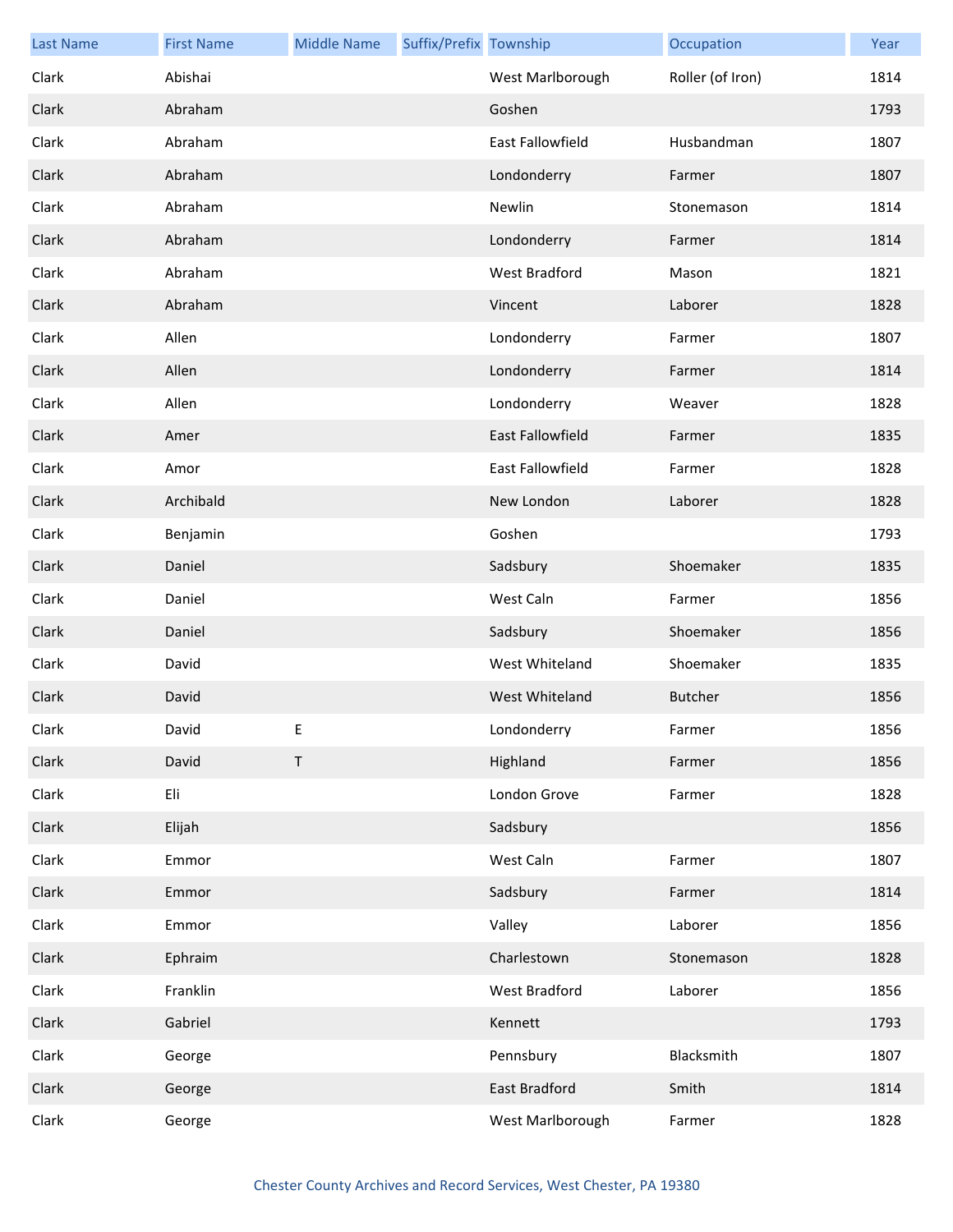| <b>Last Name</b> | <b>First Name</b> | <b>Middle Name</b> | Suffix/Prefix Township |                      | Occupation | Year |
|------------------|-------------------|--------------------|------------------------|----------------------|------------|------|
| Clark            | George            |                    |                        | Lower Oxford         | Farmer     | 1835 |
| Clark            | George            | $\sf T$            |                        | East Marlborough     | Farmer     | 1835 |
| Clark            | George            | Τ                  | Esq.                   | West Marlborough     | Farmer     | 1856 |
| Clark            | George            | W                  |                        | Sadsbury             | Tailor     | 1835 |
| Clark            | Hayes             |                    |                        | West Marlborough     | Innkeeper  | 1814 |
| Clark            | Hayes             |                    |                        | West Marlborough     | Innkeeper  | 1828 |
| Clark            | Hays              |                    |                        | East Caln            | Merchant   | 1807 |
| Clark            | Hays              |                    |                        | West Marlborough     | Farmer     | 1821 |
| Clark            | Hays              |                    |                        | West Marlborough     | Innkeeper  | 1835 |
| Clark            | Hays              |                    |                        | West Marlborough     | Innkeeper  | 1856 |
| Clark            | Henry             |                    |                        | Kennett Square       | Laborer    | 1856 |
| Clark            | Henry             | $\mathsf C$        |                        | Kennett Square       | Laborer    | 1856 |
| Clark            | Hugh              |                    |                        | <b>West Vincent</b>  | Miner      | 1856 |
| Clark            | Humphrey          |                    |                        | West Bradford        | Machinist  | 1856 |
| Clark            | Jacob             |                    |                        | West Bradford        | Farmer     | 1814 |
| Clark            | Jacob             |                    |                        | Brandywine           | Cordwainer | 1814 |
| Clark            | Jacob             |                    |                        | <b>West Bradford</b> | Laborer    | 1828 |
| Clark            | Jacob             |                    |                        | West Bradford        | Shoemaker  | 1835 |
| Clark            | James             |                    |                        | Brandywine           |            | 1793 |
| Clark            | James             |                    |                        | West Bradford        |            | 1793 |
| Clark            | James             |                    |                        | East Nottingham      |            | 1800 |
| Clark            | James             |                    |                        | West Caln            | Farmer     | 1807 |
| Clark            | James             |                    | Jr.                    | Brandywine           | Farmer     | 1807 |
| Clark            | James             |                    |                        | Brandywine           | Farmer     | 1807 |
| Clark            | James             |                    | Jr.                    | Sadsbury             | Laborer    | 1814 |
| Clark            | James             |                    |                        | Sadsbury             | Laborer    | 1821 |
| Clark            | James             |                    |                        | West Marlborough     | Miller     | 1821 |
| Clark            | James             |                    |                        | Honey Brook          | Blacksmith | 1828 |
| Clark            | James             |                    |                        | East Goshen          | Shoemaker  | 1828 |
| Clark            | James             |                    |                        | East Fallowfield     | Laborer    | 1828 |
| Clark            | James             |                    |                        | West Chester         | Farmer     | 1828 |
| Clark            | James             |                    |                        | Honey Brook          | Blacksmith | 1835 |
| Clark            | James             |                    |                        | West Marlborough     | Merchant   | 1835 |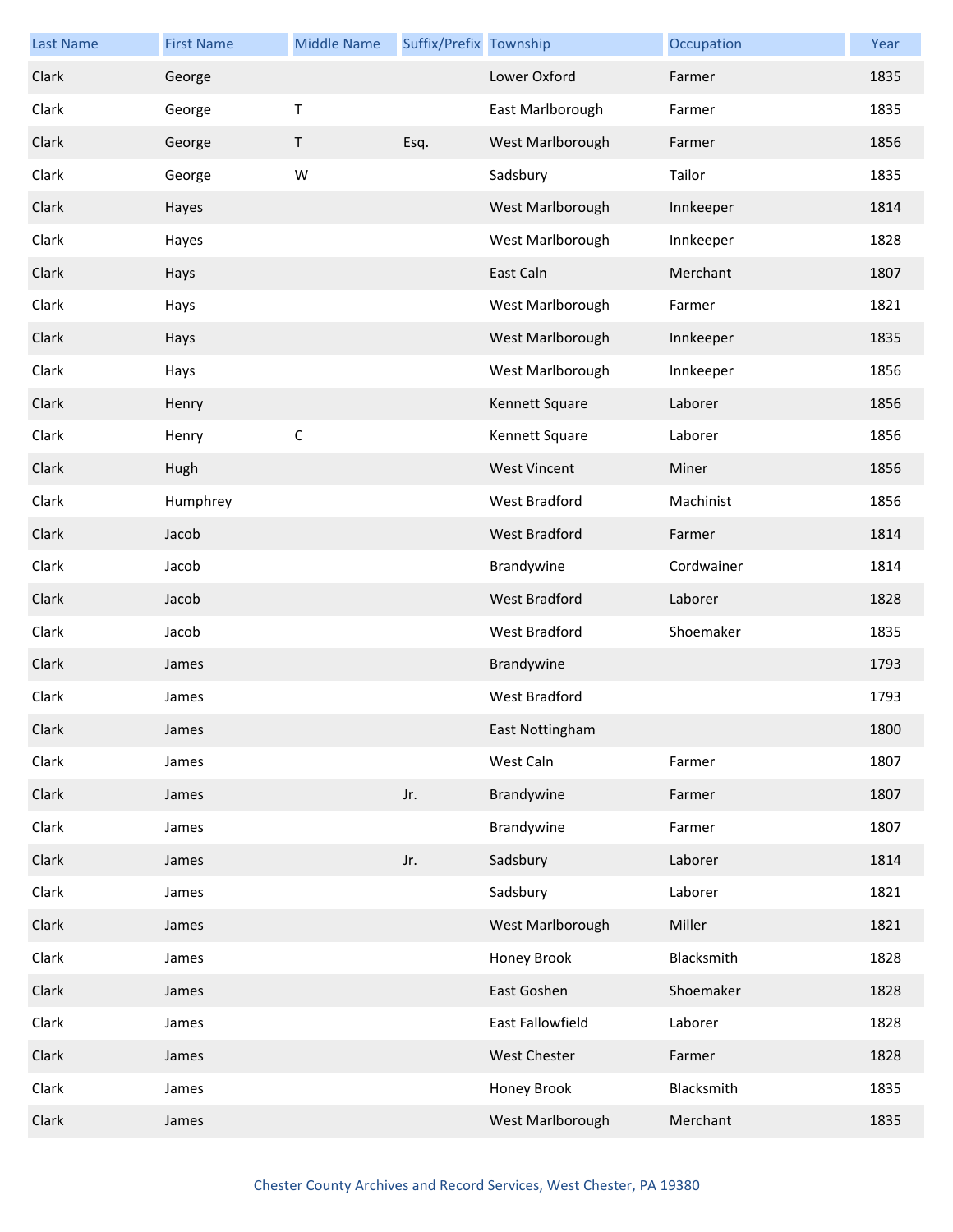| <b>Last Name</b> | <b>First Name</b> | <b>Middle Name</b> | Suffix/Prefix Township |                      | Occupation   | Year |
|------------------|-------------------|--------------------|------------------------|----------------------|--------------|------|
| Clark            | James             |                    |                        | Lower Oxford         | Farmer       | 1856 |
| Clark            | Jehu              |                    |                        | Londonderry          | Farmer       | 1807 |
| Clark            | Jehu              |                    |                        | Londonderry          | Farmer       | 1814 |
| Clark            | Jehu              |                    |                        | Londonderry          | Farmer       | 1821 |
| Clark            | Jehu              |                    |                        | Londonderry          | Farmer       | 1828 |
| Clark            | Jehu              |                    |                        | Londonderry          | Farmer       | 1835 |
| Clark            | Jehu              |                    |                        | Londonderry          | Farmer       | 1856 |
| Clark            | Jephbhah          |                    |                        | East Caln            | Tailor       | 1835 |
| Clark            | Jeptha            |                    |                        | East Caln            | Tailor       | 1828 |
| Clark            | John              |                    |                        | East Nottingham      |              | 1793 |
| Clark            | John              |                    |                        | West Bradford        |              | 1793 |
| Clark            | John              |                    |                        | West Marlborough     |              | 1800 |
| Clark            | John              |                    | Jr.                    | West Bradford        | Tailor       | 1807 |
| Clark            | John              |                    |                        | West Bradford        | Farmer       | 1807 |
| Clark            | John              |                    |                        | East Marlborough     | Innkeeper    | 1814 |
| Clark            | John              |                    |                        | <b>West Bradford</b> | Farmer       | 1814 |
| Clark            | John              |                    |                        | West Marlborough     | Wheelwright  | 1814 |
| Clark            | John              |                    |                        | <b>East Nantmeal</b> | Laborer      | 1821 |
| Clark            | John              |                    |                        | West Bradford        | Shoemaker    | 1821 |
| Clark            | John              |                    |                        | East Nottingham      | Cordwainer   | 1828 |
| Clark            | John              |                    |                        | West Whiteland       | Laborer      | 1835 |
| Clark            | John              |                    |                        | Uwchlan              | Schoolmaster | 1835 |
| Clark            | John              |                    |                        | Sadsbury             | Tailor       | 1835 |
| Clark            | John              |                    |                        | West Whiteland       | Laborer      | 1835 |
| Clark            | John              |                    |                        | New Garden           | Farmer       | 1856 |
| Clark            | John              |                    |                        | West Caln            | Laborer      | 1856 |
| Clark            | John              |                    |                        | West Whiteland       | Laborer      | 1856 |
| Clark            | John              |                    |                        | Sadsbury             | Shoemaker    | 1856 |
| Clark            | John              |                    |                        | Kennett Square       | Laborer      | 1856 |
| Clark            | John              | L                  |                        | East Bradford        | Papermaker   | 1856 |
| Clark            | John              | ${\sf R}$          |                        | Uwchlan              | Farmer son   | 1856 |
| Clark            | Joseph            |                    |                        | East Nottingham      |              | 1793 |
| Clark            | Joseph            |                    |                        | Brandywine           | Turner       | 1807 |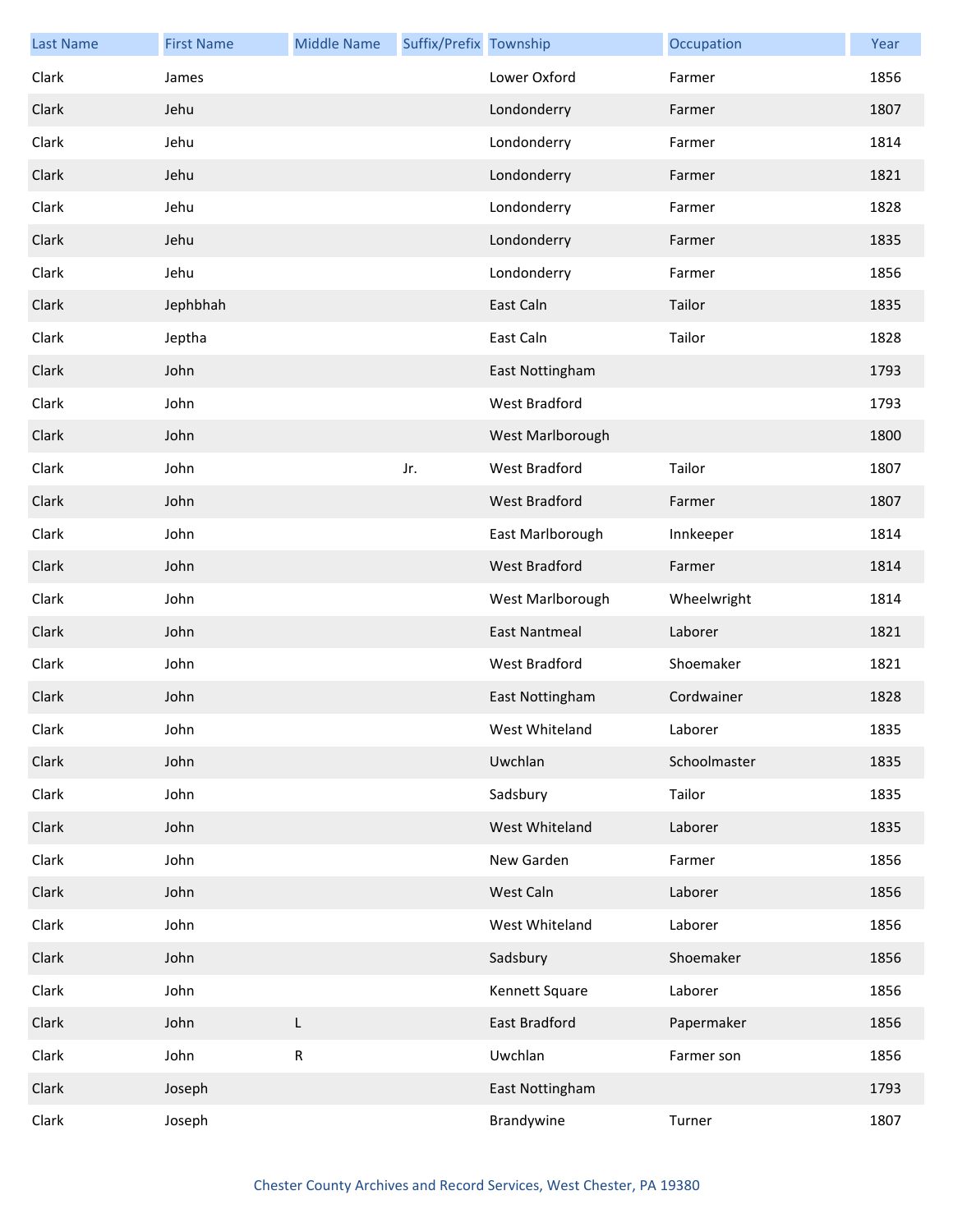| <b>Last Name</b> | <b>First Name</b> | <b>Middle Name</b> | Suffix/Prefix Township |                      | Occupation  | Year |
|------------------|-------------------|--------------------|------------------------|----------------------|-------------|------|
| Clark            | Joseph            |                    |                        | East Nottingham      | Cartwright  | 1814 |
| Clark            | Joseph            |                    |                        | <b>West Chester</b>  | Merchant    | 1814 |
| Clark            | Joseph            |                    | Jr.                    | <b>Upper Oxford</b>  | Yeoman      | 1821 |
| Clark            | Joseph            |                    |                        | East Nottingham      | Cartwright  | 1821 |
| Clark            | Joseph            |                    |                        | Birmingham           | Mason       | 1821 |
| Clark            | Joseph            |                    |                        | <b>Upper Oxford</b>  | Innkeeper   | 1821 |
| Clark            | Joseph            |                    |                        | East Nottingham      | Cooper      | 1828 |
| Clark            | Joseph            |                    |                        | Lower Oxford         | Farmer      | 1828 |
| Clark            | Joseph            |                    |                        | East Nottingham      | Farmer      | 1835 |
| Clark            | Joseph            |                    |                        | Phoenixville         | Laborer     | 1856 |
| Clark            | Joseph            |                    |                        | Phoenixville         | Pudler      | 1856 |
| Clark            | Joseph            |                    |                        | East Nottingham      | Farmer      | 1856 |
| Clark            | Joseph            | $\sf B$            |                        | Londonderry          | Farmer      | 1856 |
| Clark            | Joseph            | G                  |                        | West Marlborough     | Farmer      | 1835 |
| Clark            | Joseph            | G                  |                        | West Marlborough     | Farmer      | 1856 |
| Clark            | Joseph            | G.                 |                        | West Marlborough     | Farmer      | 1828 |
| Clark            | Joseph            | Η.                 |                        | <b>West Nantmeal</b> | Farmer      | 1821 |
| Clark            | Joseph            | $\mathsf R$        |                        | West Marlborough     | Farmer      | 1856 |
| Clark            | Lambert           |                    |                        | West Chester         | Book binder | 1856 |
| Clark            | Margaret          |                    |                        | Kennett Square       | Lady        | 1856 |
| Clark            | Maris             | T.                 |                        | Highland             | Farmer      | 1856 |
| Clark            | Mark              |                    |                        | Kennett              |             | 1793 |
| Clark            | Mark              |                    |                        | East Marlborough     | Laborer     | 1814 |
| Clark            | Mark              |                    |                        | London Grove         | Laborer     | 1814 |
| Clark            | Mark              |                    |                        | East Marlborough     | Laborer     | 1821 |
| Clark            | Marshall          |                    |                        | Phoenixville         | Roler       | 1856 |
| Clark            | Martha            |                    |                        | Londonderry          |             | 1835 |
| Clark            | Miles             |                    |                        | Phoenixville         | Laborer     | 1856 |
| Clark            | Morris            |                    |                        | East Caln            | Nailer      | 1828 |
| Clark            | Moses             |                    |                        | West Bradford        | Carpenter   | 1807 |
| Clark            | Moses             |                    |                        | Easttown             | Farmer      | 1814 |
| Clark            | Moses             |                    |                        | Newlin               | Laborer     | 1814 |
| Clark            | Moses             |                    |                        | Newlin               | Laborer     | 1821 |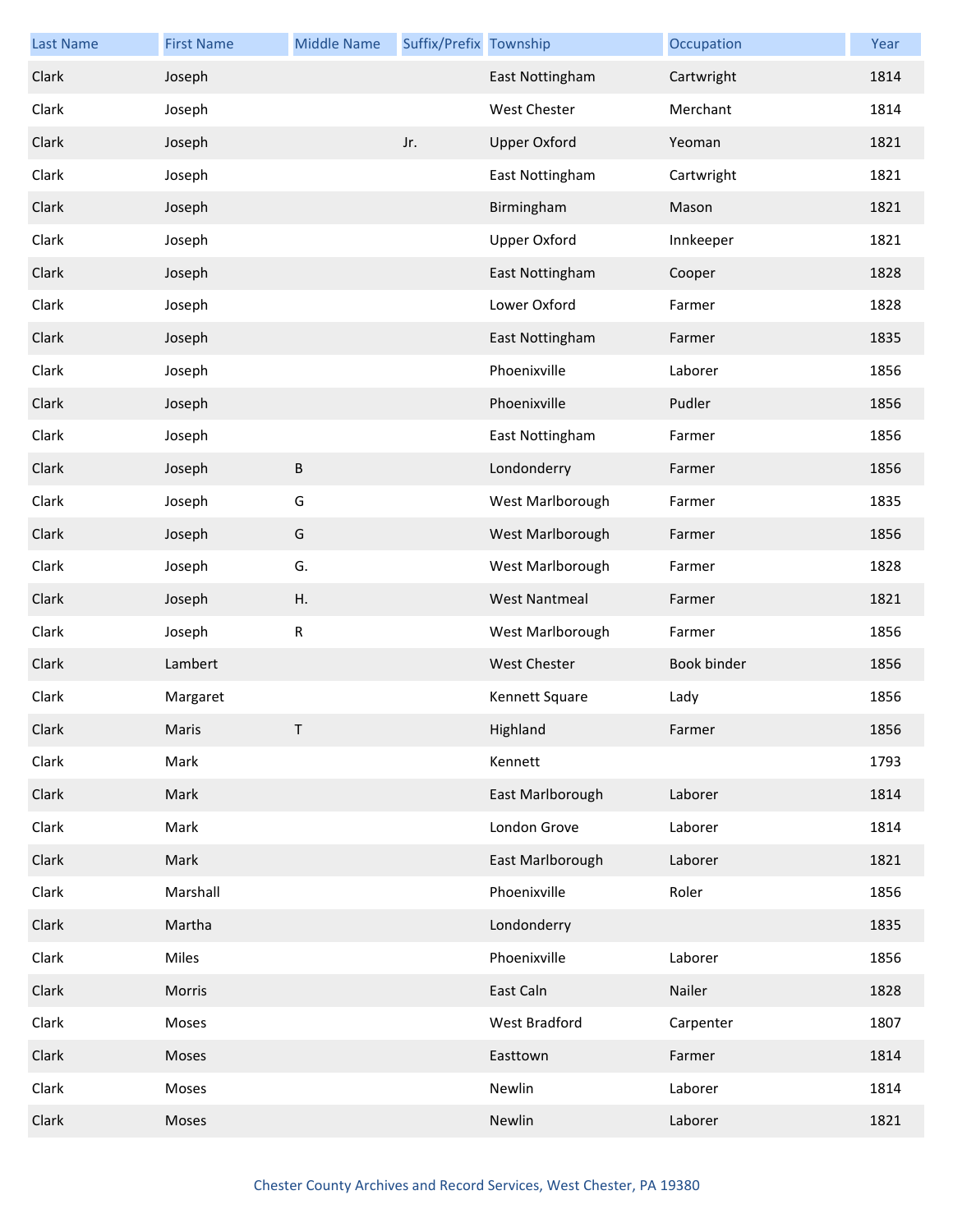| <b>Last Name</b> | <b>First Name</b> | <b>Middle Name</b> | Suffix/Prefix Township |                      | Occupation | Year |
|------------------|-------------------|--------------------|------------------------|----------------------|------------|------|
| Clark            | Moses             |                    |                        | Easttown             |            | 1821 |
| Clark            | Moses             |                    |                        | Willistown           | Laborer    | 1821 |
| Clark            | Moses             |                    |                        | West Goshen          | Laborer    | 1828 |
| Clark            | Moses             |                    |                        | West Goshen          | Carpenter  | 1835 |
| Clark            | Moses             |                    |                        | West Marlborough     | Farmer     | 1856 |
| Clark            | Moses             |                    |                        | West Whiteland       | Laborer    | 1856 |
| Clark            | ${\sf N}$         | Hays               |                        | West Marlborough     | Laborer    | 1835 |
| Clark            | Nelson            |                    |                        | <b>West Bradford</b> | Trader     | 1856 |
| Clark            | Owen              |                    |                        | Birmingham           | Laborer    | 1835 |
| Clark            | Q                 | $\mathsf Y$        |                        | East Caln            | Carpenter  | 1856 |
| Clark            | Richard           |                    |                        | Uwchlan              | Laborer    | 1835 |
| Clark            | Richard           |                    |                        | Uwchlan              | Farmer     | 1856 |
| Clark            | Robert            |                    |                        | New Garden           | Mason      | 1800 |
| Clark            | Robert            |                    |                        | Birmingham           | Laborer    | 1821 |
| Clark            | Robert            |                    |                        | West Whiteland       | Gentleman  | 1856 |
| Clark            | Rufus             | J                  |                        | East Marlborough     | Saddler    | 1856 |
| Clark            | Sam               |                    |                        | West Nottingham      |            | 1807 |
| Clark            | Samuel            |                    | Jr.                    | Londonderry          | Farmer     | 1807 |
| Clark            | Samuel            |                    | Sr.                    | Londonderry          | Farmer     | 1807 |
| Clark            | Samuel            |                    |                        | East Marlborough     | Jobber     | 1807 |
| Clark            | Samuel            |                    |                        | Newlin               | Stonemason | 1814 |
| Clark            | Samuel            |                    | Jr.                    | Londonderry          | Tailor     | 1814 |
| Clark            | Samuel            |                    |                        | Londonderry          | Farmer     | 1814 |
| Clark            | Samuel            |                    |                        | Londonderry          | Farmer     | 1821 |
| Clark            | Samuel            |                    | Jr.                    | Londonderry          | Tailor     | 1821 |
| Clark            | Samuel            |                    |                        | Newlin               | Mason      | 1821 |
| Clark            | Samuel            |                    | Jr.                    | Londonderry          | Farmer     | 1828 |
| Clark            | Samuel            |                    |                        | West Marlborough     | Mason      | 1828 |
| Clark            | Samuel            |                    |                        | Londonderry          | Farmer     | 1828 |
| Clark            | Samuel            |                    |                        | Londonderry          | Farmer     | 1835 |
| Clark            | Samuel            |                    |                        | Highland             | Farmer     | 1856 |
| Clark            | Samuel            |                    |                        | Sadsbury             | Shoemaker  | 1856 |
| Clark            | Thomas            |                    |                        | Goshen               | Laborer    | 1807 |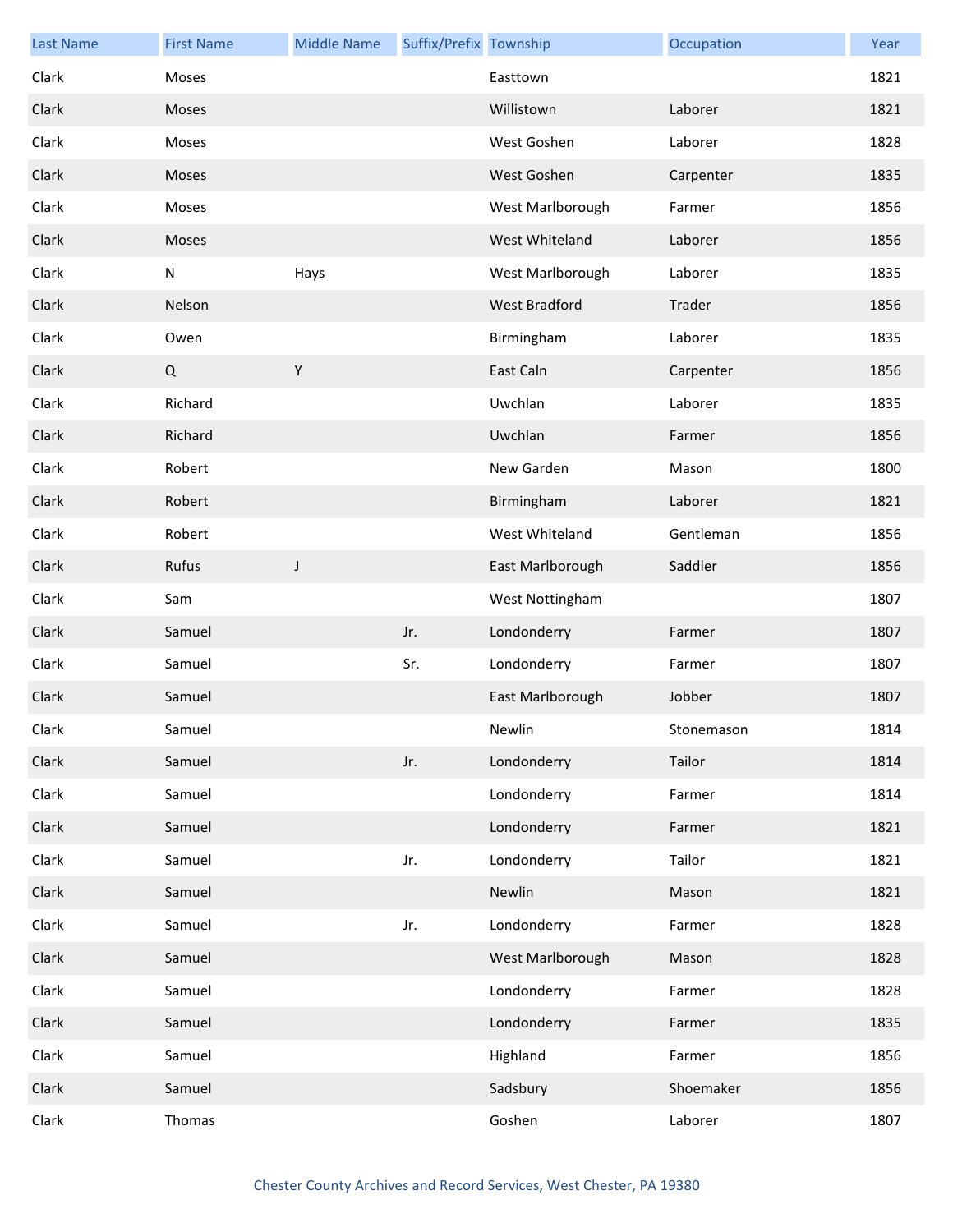| <b>Last Name</b> | <b>First Name</b> | <b>Middle Name</b>        | Suffix/Prefix Township |                      | Occupation  | Year |
|------------------|-------------------|---------------------------|------------------------|----------------------|-------------|------|
| Clark            | Thomas            |                           |                        | <b>West Bradford</b> | Laborer     | 1807 |
| Clark            | Thomas            |                           |                        | East Fallowfield     | Farmer      | 1814 |
| Clark            | Thomas            |                           |                        | East Fallowfield     | Papermaker  | 1828 |
| Clark            | Thomas            |                           |                        | Phoenixville         | Pudler      | 1856 |
| Clark            | Townsend          |                           |                        | East Marlborough     | Saddler     | 1835 |
| Clark            | Townsend          | ${\sf N}$                 |                        | East Marlborough     | Saddler     | 1856 |
| Clark            | Uriah             |                           |                        | Honey Brook          | Blacksmith  | 1814 |
| Clark            | Washington        |                           |                        | Lower Oxford         | Farmer      | 1828 |
| Clark            | William           |                           |                        | <b>West Bradford</b> |             | 1793 |
| Clark            | William           |                           |                        | Londonderry          | Laborer     | 1807 |
| Clark            | William           |                           |                        | <b>West Bradford</b> | Storekeeper | 1807 |
| Clark            | William           |                           |                        | <b>East Bradford</b> | Farmer      | 1814 |
| Clark            | William           |                           |                        | Londonderry          | Nailer      | 1814 |
| Clark            | William           |                           |                        | West Bradford        | Shoemaker   | 1814 |
| Clark            | William           |                           |                        | <b>West Bradford</b> | Cordwainer  | 1821 |
| Clark            | William           |                           |                        | West Whiteland       |             | 1821 |
| Clark            | William           |                           |                        | West Goshen          | Farmer      | 1835 |
| Clark            | William           |                           |                        | Birmingham           | Laborer     | 1835 |
| Clark            | William           |                           |                        | Kennett              | Shoemaker   | 1835 |
| Clark            | William           |                           |                        | West Whiteland       | Quarryman   | 1835 |
| Clark            | William           |                           |                        | Tredyffrin           | Tobacconist | 1835 |
| Clark            | William           |                           |                        | Pocopson             | Laborer     | 1856 |
| Clark            | William           |                           |                        | Valley               | Farmer      | 1856 |
| Clark            | William           |                           |                        | Sadsbury             | Shoemaker   | 1856 |
| Clark            | William           |                           |                        | West Whiteland       | Gentleman   | 1856 |
| Clark            | William           |                           |                        | West Goshen          | Laborer     | 1856 |
| Clark            | William           |                           |                        | West Marlborough     | Laborer     | 1856 |
| Clark            | William           |                           |                        | Pocopson             | Laborer     | 1856 |
| Clark            | William           | $\boldsymbol{\mathsf{H}}$ |                        | West Chester         | Printer     | 1835 |
| Clarke           | Allen             |                           |                        | West Fallowfield     | Laborer     | 1821 |
| Clarke           | Benjamin          |                           |                        | Sadsbury             | Tailor      | 1828 |
| Clarke           | Benjamin          |                           |                        | Sadsbury             | Tailor      | 1828 |
| Clarke           | Daniel            |                           |                        | Sadsbury             | Shoemaker   | 1828 |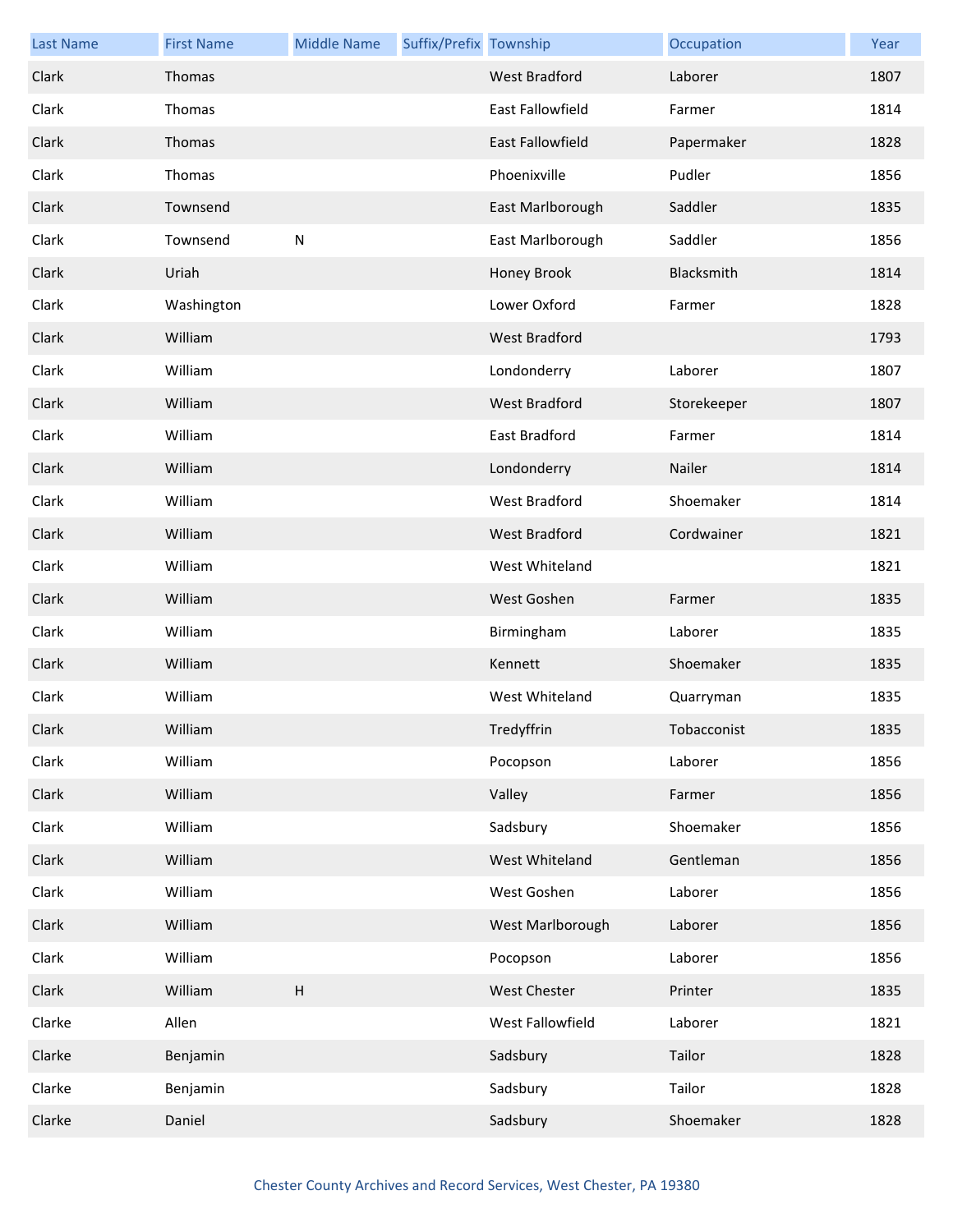| <b>Last Name</b> | <b>First Name</b> | <b>Middle Name</b> | Suffix/Prefix Township |                     | Occupation  | Year |
|------------------|-------------------|--------------------|------------------------|---------------------|-------------|------|
| Clarke           | David             |                    |                        | West Whiteland      | Shoemaker   | 1828 |
| Clarke           | Harlan            |                    |                        | Sadsbury            | Farmer      | 1828 |
| Clarke           | James             |                    |                        | Newlin              |             | 1793 |
| Clarke           | James             |                    |                        | East Caln           |             | 1793 |
| Clarke           | James             |                    |                        | Honey Brook         |             | 1800 |
| Clarke           | John              |                    |                        | East Caln           |             | 1793 |
| Clarke           | John              |                    |                        | Sadsbury            | Tailor      | 1828 |
| Clarke           | John              |                    |                        | <b>West Chester</b> | Gentleman   | 1856 |
| Clarke           | Joseph            |                    |                        | <b>West Chester</b> | Storekeeper | 1807 |
| Clarke           | Joseph            |                    |                        | Sadsbury            | Shoemaker   | 1828 |
| Clarke           | Joseph            |                    |                        | West Marlborough    | Laborer     | 1835 |
| Clarke           | Joseph            | B                  |                        | Highland            | Farmer      | 1856 |
| Clarke           | Samuel            |                    |                        | West Fallowfield    | Farmer      | 1835 |
| Clarke           | Washington        |                    |                        | Sadsbury            | Tailor      | 1828 |
| Clarke           | William           |                    |                        | London Grove        | Laborer     | 1821 |
| Clarke           | William           |                    |                        | West Whiteland      | Farmer      | 1828 |
| Clarkson         | Samuel            |                    |                        | Tredyffrin          | Carpenter   | 1807 |
| Clarkson         | Samuel            |                    |                        | Easttown            | Carpenter   | 1814 |
| Clauber          | Charles           |                    |                        | Brandywine          | Farmer      | 1814 |
| Clavenstine      | John              |                    |                        | Tredyffrin          | Blacksmith  | 1835 |
| Clay             | Peter             |                    |                        | East Vincent        | Laborer     | 1856 |
| Clay             | William           |                    |                        | New Garden          |             | 1821 |
| Clayton          | Aaron             |                    |                        | West Bradford       |             | 1793 |
| Clayton          | Aaron             |                    |                        | West Bradford       | Farmer      | 1807 |
| Clayton          | Aaron             |                    |                        | West Bradford       | Farmer      | 1814 |
| Clayton          | Aaron             |                    |                        | West Bradford       | Farmer      | 1821 |
| Clayton          | Aaron             |                    |                        | West Bradford       | Farmer      | 1828 |
| Clayton          | Alice             | Ann                |                        | West Bradford       | Old maid    | 1856 |
| Clayton          | Baldwin           |                    |                        | West Bradford       | Farmer      | 1856 |
| Clayton          | Caleb             |                    |                        | Kennett             | Cooper      | 1807 |
| Clayton          | Caleb             |                    |                        | West Bradford       | Farmer      | 1814 |
| Clayton          | Caleb             |                    |                        | Kennett             | Cooper      | 1821 |
| Clayton          | Franklin          |                    |                        | West Bradford       | Farmer      | 1835 |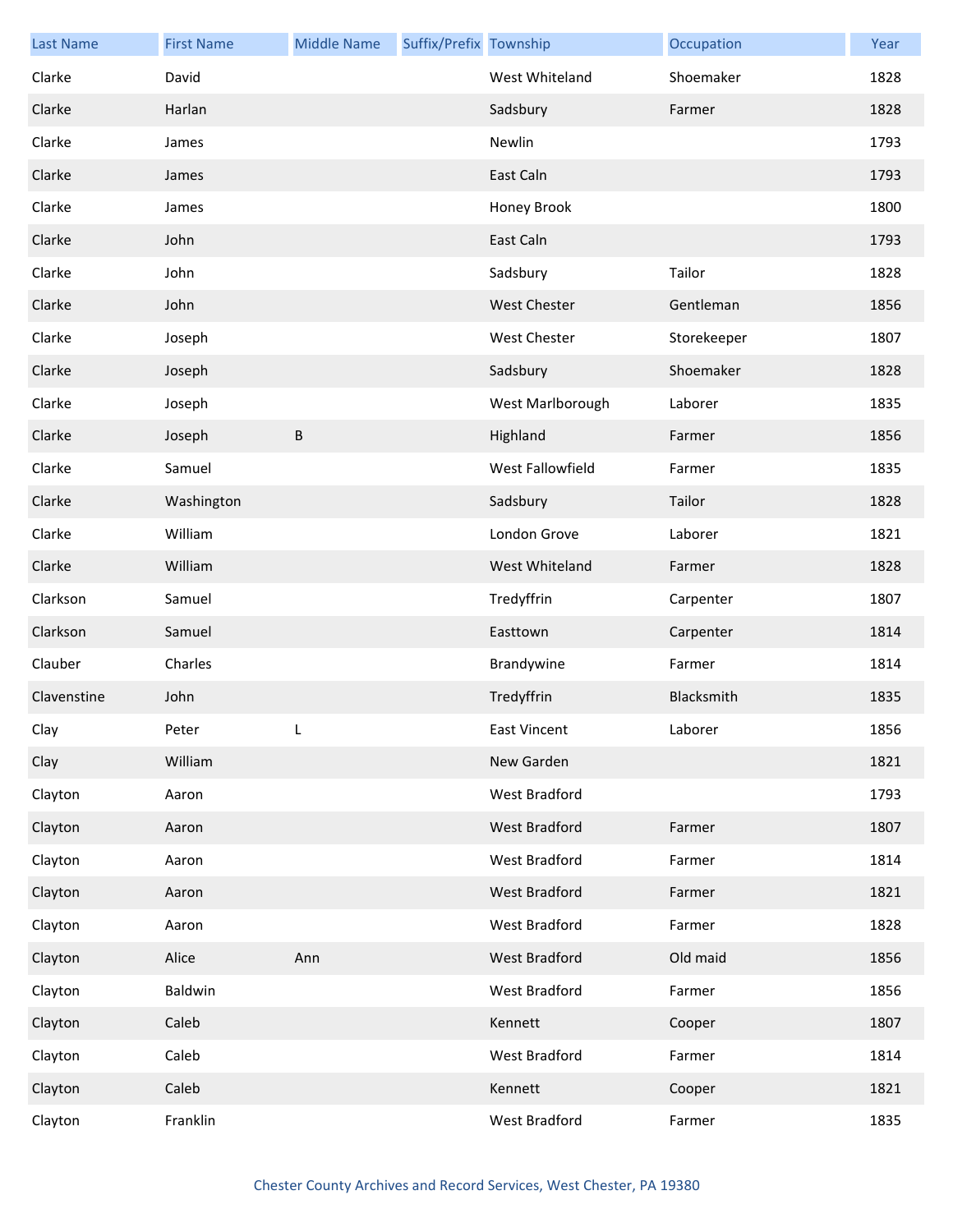| <b>Last Name</b> | <b>First Name</b> | <b>Middle Name</b> | Suffix/Prefix Township |                      | Occupation | Year |
|------------------|-------------------|--------------------|------------------------|----------------------|------------|------|
| Clayton          | Franklin          |                    |                        | <b>West Bradford</b> | Farmer     | 1856 |
| Clayton          | Greg              |                    |                        | West Bradford        | Hatter     | 1835 |
| Clayton          | Gregg             |                    |                        | <b>West Bradford</b> | Farmer     | 1856 |
| Clayton          | Harlan            |                    |                        | Thornbury            | Farmer     | 1856 |
| Clayton          | Isaac             |                    |                        | <b>West Bradford</b> | Farmer     | 1807 |
| Clayton          | Isaac             |                    |                        | Newlin               | Farmer     | 1814 |
| Clayton          | Jacob             |                    |                        | <b>West Chester</b>  | Shoemaker  | 1828 |
| Clayton          | Jacob             |                    |                        | Westtown             | Shoemaker  | 1835 |
| Clayton          | Jacob             |                    |                        | Londonderry          | Farmer     | 1856 |
| Clayton          | Jacob             |                    |                        | Londonderry          | Farmer     | 1856 |
| Clayton          | James             |                    |                        | <b>West Bradford</b> | Farmer     | 1807 |
| Clayton          | James             |                    |                        | <b>West Bradford</b> | Gentleman  | 1821 |
| Clayton          | John              |                    |                        | West Bradford        |            | 1793 |
| Clayton          | John              |                    |                        | West Bradford        | Carpenter  | 1807 |
| Clayton          | John              |                    |                        | <b>West Bradford</b> | Farmer     | 1814 |
| Clayton          | John              |                    |                        | West Marlborough     | Shoemaker  | 1814 |
| Clayton          | John              |                    | Jr.                    | West Bradford        | Farmer     | 1821 |
| Clayton          | John              |                    |                        | New Garden           | Shoemaker  | 1821 |
| Clayton          | John              |                    |                        | West Bradford        | Gentleman  | 1821 |
| Clayton          | John              |                    |                        | New Garden           | Farmer     | 1828 |
| Clayton          | John              |                    |                        | West Fallowfield     | Laborer    | 1835 |
| Clayton          | John              |                    |                        | East Marlborough     | Trader     | 1835 |
| Clayton          | John              |                    |                        | East Marlborough     | Laborer    | 1856 |
| Clayton          | John              |                    |                        | East Marlborough     | Farmer     | 1856 |
| Clayton          | Joseph            |                    |                        | <b>West Bradford</b> | Farmer     | 1807 |
| Clayton          | Joseph            |                    |                        | West Bradford        | Farmer     | 1814 |
| Clayton          | Joseph            |                    |                        | West Bradford        | Gentleman  | 1821 |
| Clayton          | Joseph            |                    |                        | West Bradford        | Cripple    | 1828 |
| Clayton          | Joseph            |                    |                        | West Bradford        | Farmer     | 1856 |
| Clayton          | Joshua            |                    |                        | West Bradford        |            | 1793 |
| Clayton          | Joshua            |                    |                        | West Bradford        | Farmer     | 1807 |
| Clayton          | Joshua            |                    |                        | West Bradford        | Cooper     | 1814 |
| Clayton          | Joshua            |                    |                        | <b>West Chester</b>  | Shoemaker  | 1828 |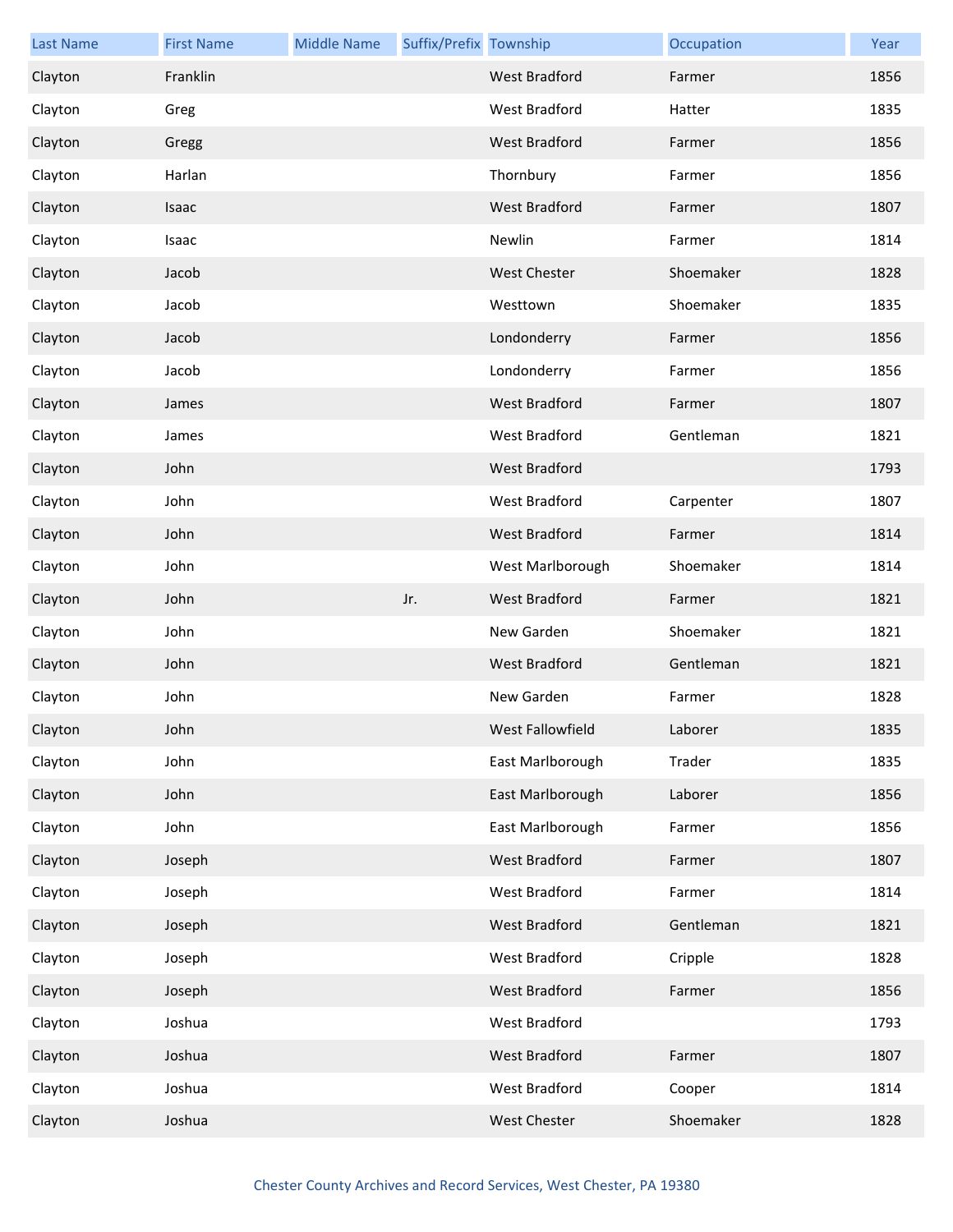| <b>Last Name</b> | <b>First Name</b> | <b>Middle Name</b> | Suffix/Prefix Township |                      | Occupation | Year |
|------------------|-------------------|--------------------|------------------------|----------------------|------------|------|
| Clayton          | Joshua            |                    |                        | Westtown             | Shoemaker  | 1835 |
| Clayton          | Lydia             |                    |                        | <b>West Bradford</b> | Farmer     | 1807 |
| Clayton          | Lydia             |                    |                        | West Bradford        | Farmer     | 1814 |
| Clayton          | Lydia             |                    |                        | West Bradford        | Seamstress | 1856 |
| Clayton          | Martin            |                    |                        | West Bradford        | Farmer     | 1814 |
| Clayton          | Martin            |                    |                        | West Bradford        | Farmer     | 1821 |
| Clayton          | Martin            |                    |                        | West Bradford        | Laborer    | 1828 |
| Clayton          | Martin            |                    |                        | West Bradford        | Farmer     | 1835 |
| Clayton          | Mary              |                    |                        | West Bradford        | Farmer     | 1814 |
| Clayton          | Milton            |                    |                        | <b>West Bradford</b> | Saddler    | 1828 |
| Clayton          | Richard           |                    |                        | Newlin               | Laborer    | 1856 |
| Clayton          | Samuel            |                    |                        | London Grove         |            | 1793 |
| Clayton          | Samuel            |                    |                        | London Grove         |            | 1800 |
| Clayton          | Samuel            |                    |                        | London Grove         | Farmer     | 1807 |
| Clayton          | Samuel            |                    |                        | London Grove         | Farmer     | 1814 |
| Clayton          | Samuel            |                    |                        | London Grove         | Farmer     | 1821 |
| Clayton          | Samuel            |                    |                        | London Grove         | Farmer     | 1828 |
| Clayton          | Samuel            |                    |                        | London Grove         | Farmer     | 1835 |
| Clayton          | Sharpless         |                    |                        | West Bradford        | Dentist    | 1835 |
| Clayton          | Sharpless         |                    |                        | <b>West Chester</b>  | Dentist    | 1856 |
| Clayton          | Thomas            |                    |                        | West Bradford        | Mason      | 1807 |
| Clayton          | Thomas            |                    |                        | West Bradford        | Mason      | 1814 |
| Clayton          | Thomas            |                    |                        | West Bradford        | Farmer     | 1821 |
| Clayton          | Thomas            |                    |                        | West Bradford        | Stonemason | 1828 |
| Clayton          | Thomas            |                    | Esq.                   | West Bradford        | Farmer     | 1835 |
| Clayton          | Thomas            |                    |                        | West Bradford        | Farmer     | 1856 |
| Clayton          | Uriah             |                    |                        | West Bradford        | Hatter     | 1821 |
| Clayton          | Uriah             |                    |                        | West Bradford        | Hatter     | 1828 |
| Clayton          | Uriah             |                    |                        | West Bradford        | Hatter     | 1835 |
| Clayton          | Uriah             |                    |                        | Newlin               | Farmer     | 1856 |
| Clayton          | William           |                    |                        | West Bradford        |            | 1793 |
| Clayton          | William           |                    |                        | West Bradford        | Farmer     | 1807 |
| Clealand         | John              |                    |                        | Lower Oxford         |            | 1800 |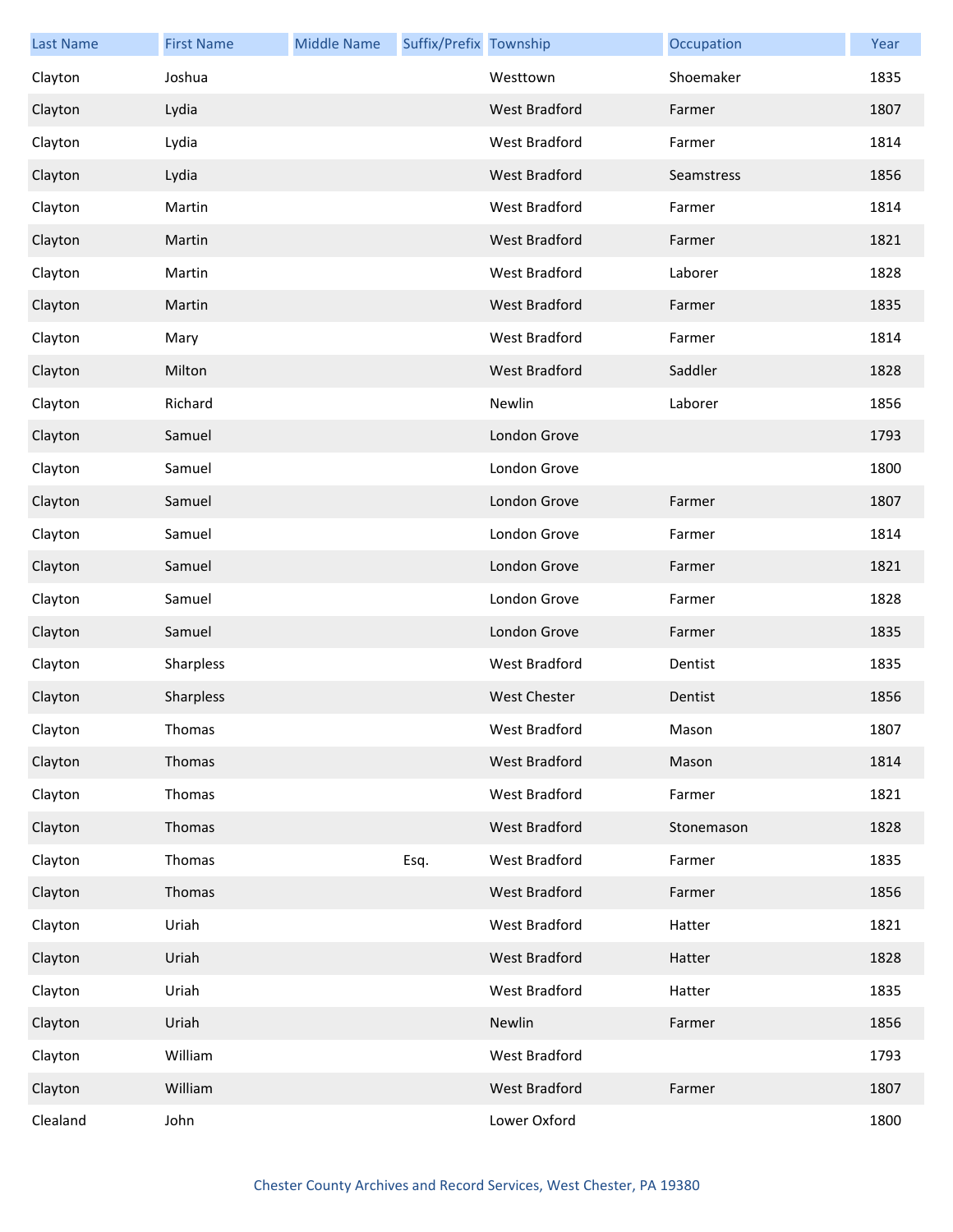| <b>Last Name</b> | <b>First Name</b> | <b>Middle Name</b>        | Suffix/Prefix Township |                      | Occupation   | Year |
|------------------|-------------------|---------------------------|------------------------|----------------------|--------------|------|
| Clear            | John              |                           |                        | Tredyffrin           |              | 1814 |
| Clear            | Peter             |                           |                        | Brandywine           |              | 1793 |
| Clear            | Peter             |                           |                        | Brandywine           | Tailor       | 1814 |
| Cleaver          | Benjamin          |                           |                        | Tredyffrin           | Tailor       | 1821 |
| Cleaver          | Daniel            |                           |                        | West Goshen          | Manufacturer | 1828 |
| Cleaver          | Hiram             |                           |                        | Tredyffrin           | Shoemaker    | 1821 |
| Cleaver          | Joseph            |                           |                        | Tredyffrin           | Farmer       | 1807 |
| Cleaver          | Rebecca           |                           |                        | Tredyffrin           |              | 1835 |
| Cleer            | Peter             |                           |                        | Brandywine           | Tailor       | 1807 |
| Cleever          | Benjamin          |                           |                        | Tredyffrin           | Tailor       | 1828 |
| Cleever          | Hiram             | $\boldsymbol{\mathsf{A}}$ |                        | Schuylkill           | Shoemaker    | 1835 |
| Cleever          | Hiram             | А.                        |                        | Tredyffrin           | Shoemaker    | 1828 |
| Clefman          | Yost              | E.                        |                        | East Whiteland       | Laborer      | 1807 |
| Cleg             | Benjamin          |                           |                        | East Whiteland       | Laborer      | 1856 |
| Clegg            | Benjamin          |                           |                        | Valley               | Engineer     | 1856 |
| Clegg            | Isaac             |                           |                        | Phoenixville         | Shopkeeper   | 1856 |
| Clelland         | James             |                           |                        | <b>West Chester</b>  | Baker        | 1856 |
| Clemance         | Gerhart           |                           |                        | Vincent              |              | 1821 |
| Clemance         | Jacob             |                           |                        | <b>East Pikeland</b> | Laborer      | 1856 |
| Clemence         | Jacob             |                           |                        | Pikeland             | Laborer      | 1835 |
| Clemence         | Jacob             |                           |                        | Pikeland             | Farmer       | 1835 |
| Clemence         | Jared             |                           |                        | Pikeland             | Farmer       | 1835 |
| Clemence         | Patrick           |                           |                        | <b>East Nantmeal</b> | Farmer       | 1800 |
| Clemence         | Patrick           |                           |                        | <b>East Nantmeal</b> | Laborer      | 1814 |
| Clemens          | Abraham           |                           |                        | Honey Brook          | Farmer       | 1807 |
| Clemens          | Abraham           |                           |                        | Vincent              | Yeoman       | 1807 |
| Clemens          | Charles           |                           |                        | East Bradford        | Weaver       | 1807 |
| Clemens          | Charles           |                           |                        | Pennsbury            | Weaver       | 1814 |
| Clemens          | Charles           |                           |                        | West Whiteland       | Weaver       | 1828 |
| Clemens          | Christ.           |                           |                        | Charlestown          |              | 1793 |
| Clemens          | David             | $\mathsf{R}$              |                        | Tredyffrin           | Farmer       | 1856 |
| Clemens          | Garrett           |                           |                        | Pikeland             | Farmer       | 1828 |
| Clemens          | Garrett           |                           |                        | East Pikeland        | Farmer       | 1856 |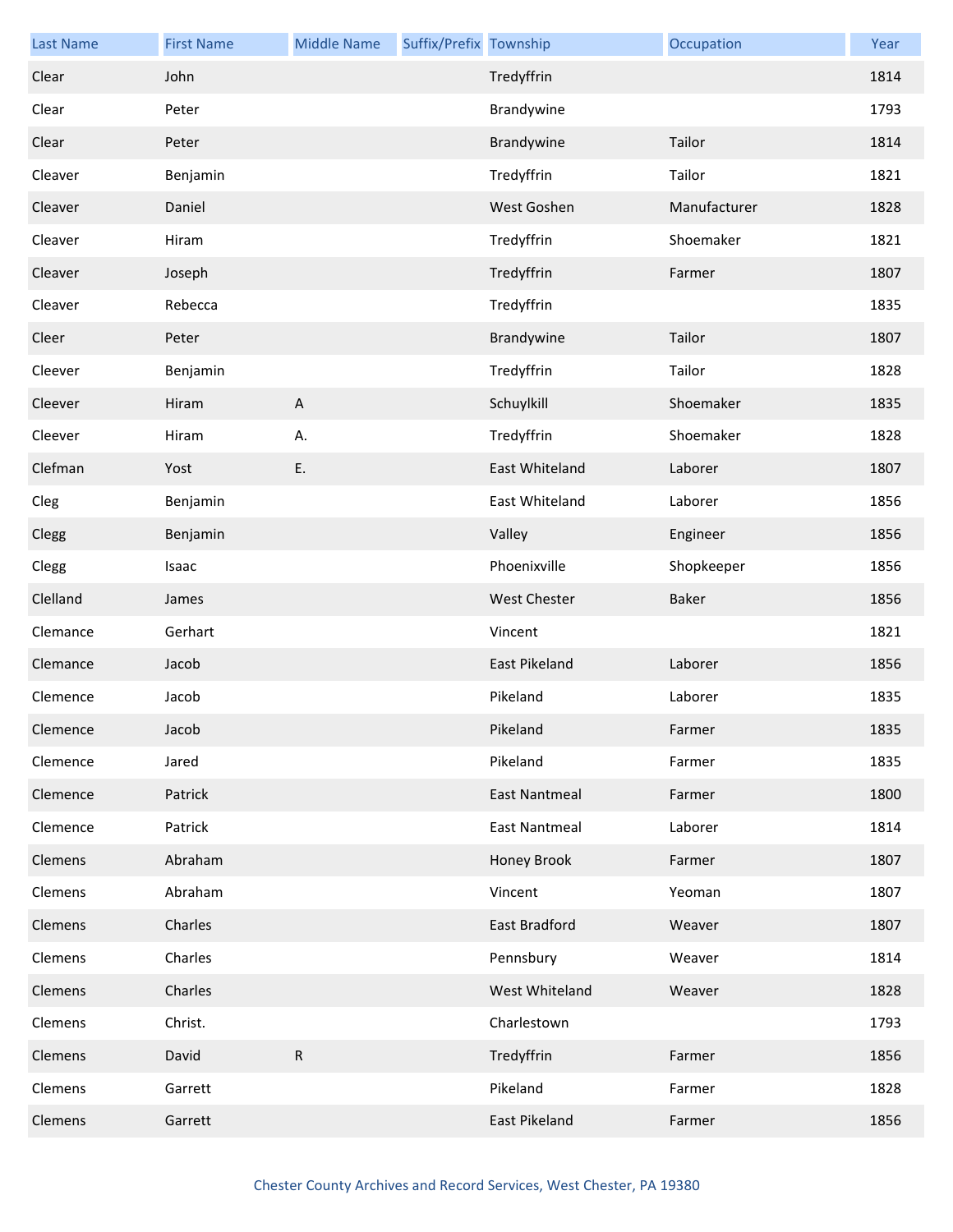| <b>Last Name</b> | <b>First Name</b> | <b>Middle Name</b> | Suffix/Prefix Township |                      | Occupation     | Year |
|------------------|-------------------|--------------------|------------------------|----------------------|----------------|------|
| Clemens          | George            |                    |                        | Charlestown          |                | 1793 |
| Clemens          | George            |                    |                        | Charlestown          |                | 1793 |
| Clemens          | George            |                    |                        | Pikeland             |                | 1793 |
| Clemens          | George            |                    |                        | Honey Brook          | Farmer         | 1807 |
| Clemens          | George            |                    |                        | Tredyffrin           | Farmer         | 1856 |
| Clemens          | Hashabiah         |                    |                        | Warwick              | Shoemaker      | 1856 |
| Clemens          | Henry             |                    |                        | Phoenixville         | Carter         | 1856 |
| Clemens          | Henry             |                    |                        | East Pikeland        | Farmer         | 1856 |
| Clemens          | Jacob             |                    |                        | Honey Brook          | Innkeeper      | 1807 |
| Clemens          | Jacob             |                    |                        | Vincent              | Yeoman         | 1807 |
| Clemens          | Jacob             |                    |                        | Pikeland             | Carpenter      | 1828 |
| Clemens          | Jacob             |                    |                        | Pikeland             | Laborer        | 1828 |
| Clemens          | Jacob             |                    | Jr.                    | East Pikeland        | Farmer         | 1856 |
| Clemens          | Jacob             |                    |                        | <b>West Pikeland</b> | Farmer         | 1856 |
| Clemens          | Jonathan          |                    |                        | Warwick              | Farmer         | 1856 |
| Clemens          | Joshua            | $\sf B$            |                        | Tredyffrin           | Farmer         | 1856 |
| Clemens          | Lewis             |                    |                        | Warwick              | Laborer        | 1856 |
| Clements         | Jacob             |                    |                        | Vincent              |                | 1800 |
| Clements         | Jacob             |                    |                        | Vincent              |                | 1800 |
| Clements         | Patrick           |                    |                        | <b>East Nantmeal</b> |                | 1793 |
| Cleminson        | Edmond            |                    |                        | Honeybrook           | <b>Butcher</b> | 1856 |
| Cleminson        | John              |                    |                        | Honey Brook          | Farmer         | 1835 |
| Cleminson        | John              |                    |                        | Honeybrook           | Wheelwright    | 1856 |
| Cleminson        | John              |                    | Jr.                    | Honeybrook           | Farmer         | 1856 |
| Cleminson        | Susannah          |                    |                        | Honeybrook           | Shoebinder     | 1856 |
| Cleminson        | William           |                    |                        | Honey Brook          | Farmer         | 1835 |
| Clemison         | John              |                    |                        | Honey Brook          | Farmer         | 1821 |
| Clemison         | William           |                    |                        | Honey Brook          | Farmer         | 1821 |
| Clemmans         | Alexander         |                    |                        | <b>East Nantmeal</b> | Cordwainer     | 1821 |
| Clemmans         | Alexander         |                    |                        | <b>East Nantmeal</b> | Cordwainer     | 1828 |
| Clemmans         | Alexander         |                    |                        | <b>East Nantmeal</b> | Cordwainer     | 1828 |
| Clemmans         | Patrick           |                    |                        | <b>East Nantmeal</b> | Laborer        | 1821 |
| Clemmence        | Abraham           |                    |                        | Vincent              |                | 1793 |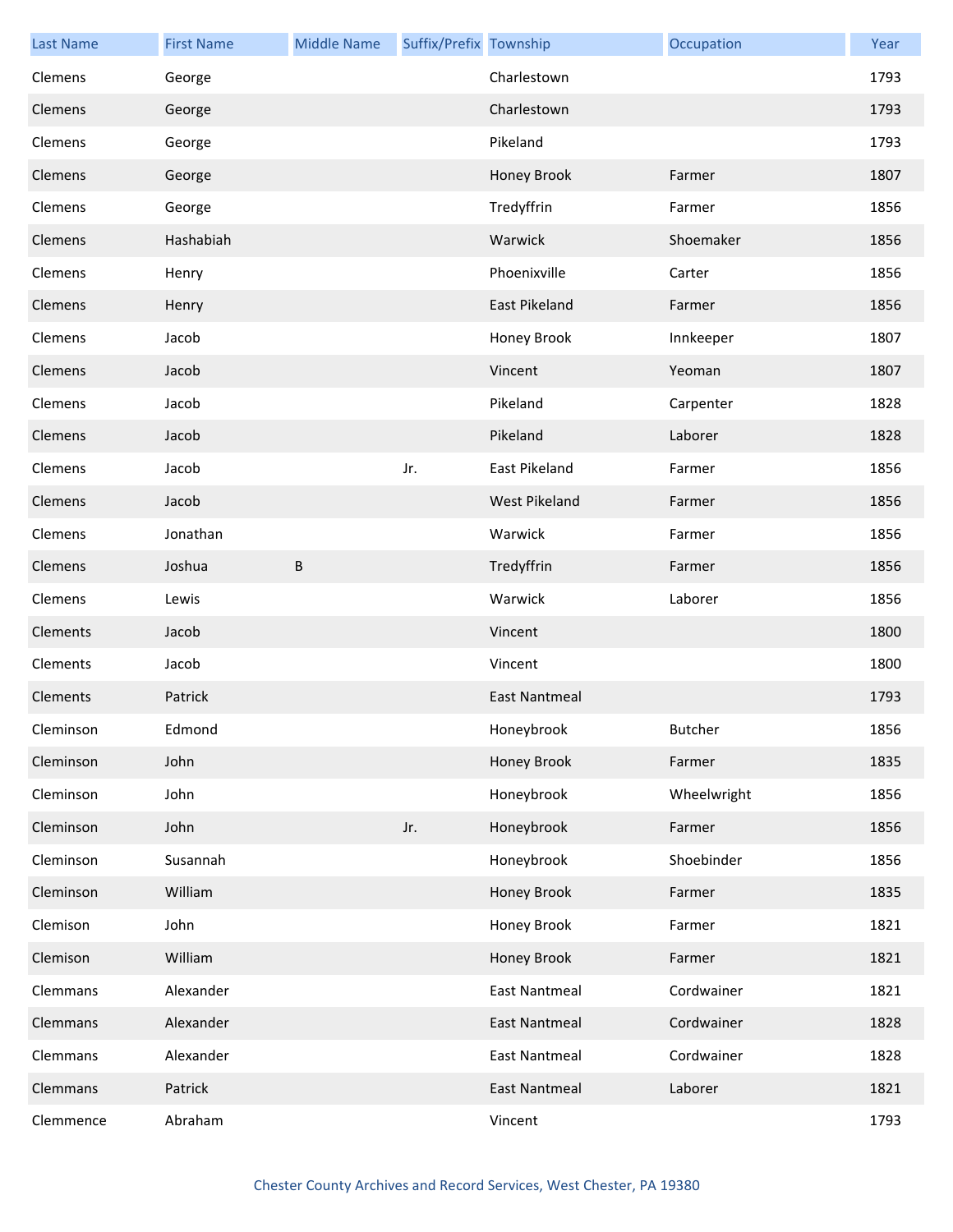| <b>Last Name</b> | <b>First Name</b> | <b>Middle Name</b> | Suffix/Prefix Township |                      | Occupation          | Year |
|------------------|-------------------|--------------------|------------------------|----------------------|---------------------|------|
| Clemmence        | Gerhart           |                    |                        | Vincent              |                     | 1814 |
| Clemmence        | Jacob             |                    |                        | Vincent              |                     | 1814 |
| Clemmens         | George            |                    |                        | Honey Brook          |                     | 1800 |
| Clemmens         | Jacob             |                    |                        | Vincent              |                     | 1793 |
| Clemmens         | John              |                    |                        | Newlin               | Laborer             | 1821 |
| Clemmer          | Henry             |                    |                        | Coventry             | Yeoman              | 1814 |
| Clemmer          | Henry             |                    |                        | Coventry             | Farmer              | 1821 |
| Clemmins         | John              |                    |                        | West Bradford        | Laborer             | 1828 |
| Clemmon          | Robert            |                    |                        | Willistown           | Farmer              | 1828 |
| Clemmons         | Patrick           |                    |                        | <b>East Nantmeal</b> | Laborer             | 1828 |
| Clemmons         | Robert            |                    |                        | Willistown           | Farmer              | 1807 |
| Clemmonson       | John              |                    |                        | Honey Brook          | Farmer              | 1828 |
| Clemmonson       | William           |                    |                        | Honey Brook          | Farmer              | 1828 |
| Clemons          | Alexander         |                    |                        | <b>East Nantmeal</b> | Laborer             | 1814 |
| Clemons          | Ann               |                    |                        | Pennsbury            |                     | 1828 |
| Clemons          | Charles           |                    |                        | Pennsbury            | Weaver              | 1821 |
| Clemons          | Edward            |                    |                        | Uwchlan              | <b>Stocker Coal</b> | 1814 |
| Clemons          | Jacob             |                    |                        | Vincent              |                     | 1821 |
| Clemons          | Rebecca           |                    | Widow                  | Honey Brook          |                     | 1814 |
| Clempson         | James             |                    |                        | West Caln            | Hatter              | 1814 |
| Clemson          | Esther            |                    |                        | West Marlborough     |                     | 1835 |
| Clemson          | Hester            |                    |                        | Westtown             | Housekeeper         | 1856 |
| Clemson          | James             |                    |                        | West Caln            |                     | 1793 |
| Clemson          | James             |                    |                        | West Caln            |                     | 1793 |
| Clemson          | James             |                    |                        | West Caln            | Hatter              | 1807 |
| Clemson          | James             |                    |                        | Sadsbury             | Laborer             | 1814 |
| Clemson          | James             |                    |                        | West Caln            | Hatter              | 1821 |
| Clemson          | James             |                    |                        | Sadsbury             | Hatter              | 1828 |
| Clemson          | James             |                    |                        | West Caln            | Farmer              | 1828 |
| Clemson          | James             | $\mathsf A$        |                        | London Grove         | Farmer              | 1835 |
| Clemson          | John              |                    |                        | West Caln            | Hatter              | 1807 |
| Clemson          | John              |                    |                        | London Grove         | Farmer              | 1814 |
| Clemson          | John              |                    |                        | London Grove         | Farmer              | 1821 |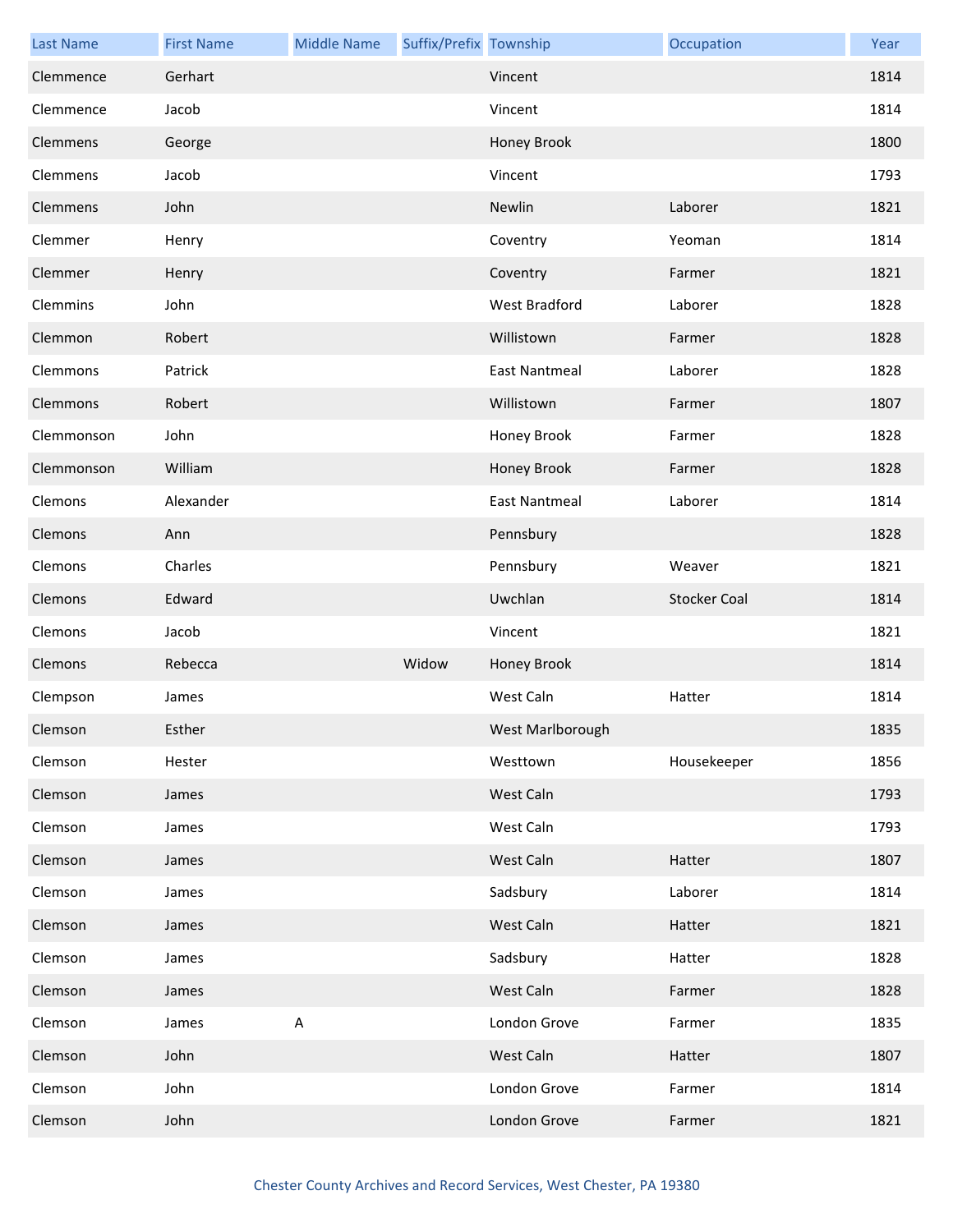| <b>Last Name</b> | <b>First Name</b> | <b>Middle Name</b> | Suffix/Prefix Township |                      | Occupation  | Year |
|------------------|-------------------|--------------------|------------------------|----------------------|-------------|------|
| Clemson          | John              |                    |                        | London Grove         | Farmer      | 1828 |
| Clemson          | John              |                    |                        | London Grove         | Farmer      | 1835 |
| Clemson          | John              | $\sf A$            |                        | <b>East Nantmeal</b> | Farmer      | 1856 |
| Clemson          | Joseph            |                    |                        | London Grove         | Farmer      | 1821 |
| Clemson          | Joseph            |                    |                        | London Grove         | Farmer      | 1828 |
| Clemson          | Reuben            |                    |                        | Lower Oxford         | Teacher     | 1835 |
| Clemson          | Susan             |                    |                        | East Caln            |             | 1814 |
| Clemson          | William           |                    |                        | London Grove         | Farmer      | 1835 |
| Clenacnan        | Robert            |                    |                        | Honeybrook           | Laborer     | 1856 |
| Clendenan        | Robert            |                    |                        | London Grove         |             | 1800 |
| Clendenen        | John              |                    |                        | Lower Oxford         |             | 1800 |
| Clendenen        | Rachel            |                    |                        | East Fallowfield     | Housekeeper | 1835 |
| Clendenen        | Thomas            |                    |                        | Lower Oxford         |             | 1800 |
| Clendenin        | David             |                    |                        | <b>Upper Oxford</b>  | Yeoman      | 1821 |
| Clendening       | Alexander         |                    |                        | Sadsbury             |             | 1800 |
| Clendening       | James             |                    |                        | West Nottingham      |             | 1800 |
| Clendenon        | Benjamin          |                    |                        | West Marlborough     | Farmer      | 1835 |
| Clendenon        | Isaac             |                    |                        | Newlin               | Farmer      | 1807 |
| Clendenon        | Robert            |                    |                        | East Marlborough     |             | 1793 |
| Clendenon        | Robert            |                    |                        | Newlin               | Farmer      | 1807 |
| Clending         | Alexander         |                    |                        | West Caln            | Laborer     | 1814 |
| Clerk            | James             |                    |                        | West Caln            | Farmer      | 1814 |
| Clerk            | James             |                    |                        | West Caln            | Farmer      | 1814 |
| Clery            | John              |                    |                        | West Bradford        | Hatter      | 1835 |
| Clevanstine      | John              |                    |                        | West Fallowfield     | Laborer     | 1856 |
| Clevenstine      | George            |                    |                        | Pikeland             | Teacher     | 1835 |
| Clevenstine      | George            |                    |                        | East Vincent         | Farmer      | 1856 |
| Clevenstine      | Henry             |                    |                        | Uwchlan              | Farmer      | 1807 |
| Clevenstine      | Henry             |                    |                        | Uwchlan              | Farmer      | 1814 |
| Clevenstine      | Henry             |                    |                        | Pikeland             | Blacksmith  | 1835 |
| Clevenstine      | Henry             |                    |                        | East Pikeland        | Farmer      | 1856 |
| Clevenstine      | Jacob             |                    |                        | Schuylkill           | Laborer     | 1856 |
| Clevenstine      | John              |                    |                        | Pikeland             | Blacksmith  | 1814 |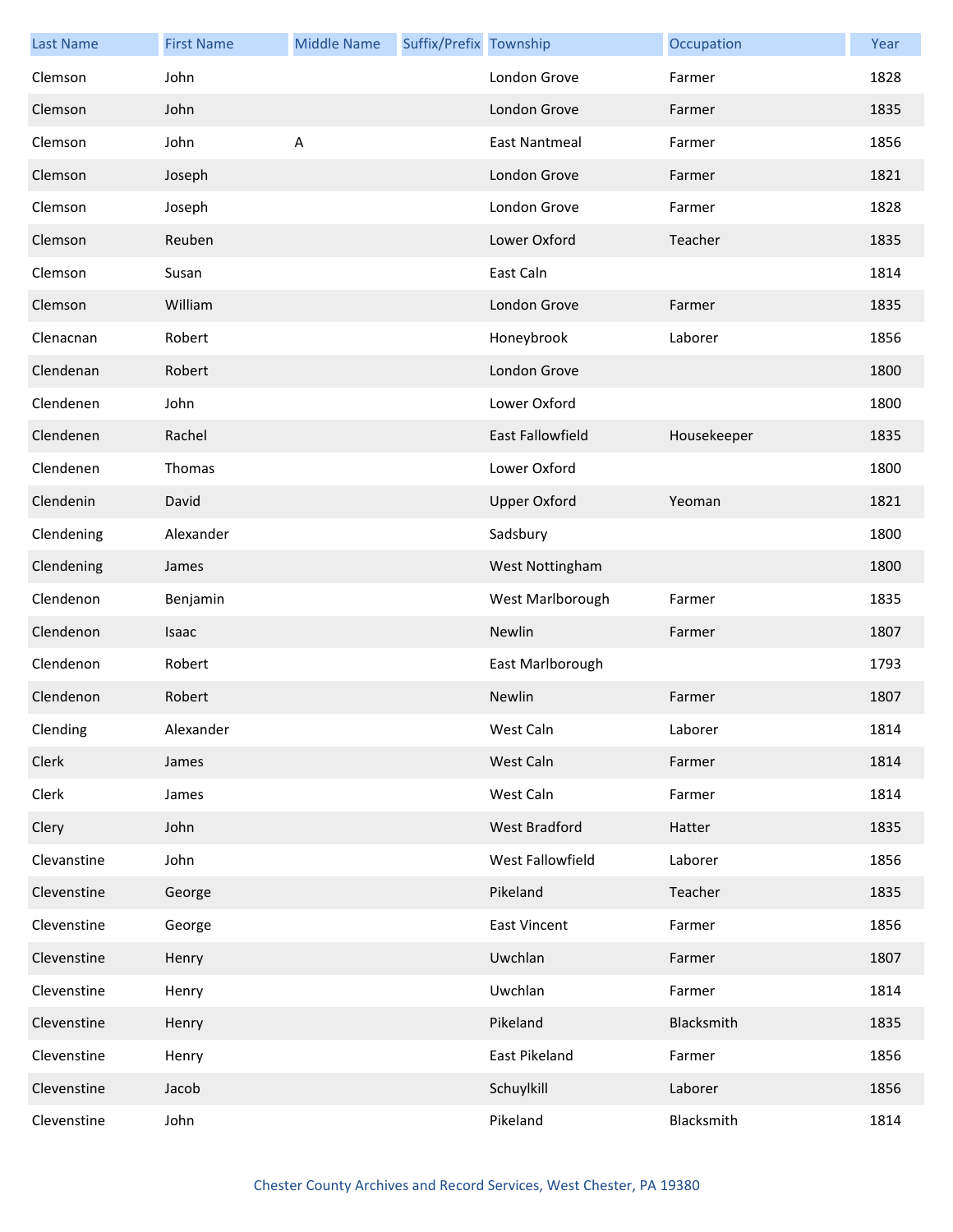| <b>Last Name</b> | <b>First Name</b> | <b>Middle Name</b> | Suffix/Prefix Township |                      | Occupation    | Year |
|------------------|-------------------|--------------------|------------------------|----------------------|---------------|------|
| Clevenstine      | John              |                    |                        | Pikeland             | Blacksmith    | 1821 |
| Clevenstine      | John              |                    |                        | Pikeland             | Blacksmith    | 1828 |
| Clevenstine      | John              |                    |                        | Pikeland             | Farmer        | 1835 |
| Clevenstine      | John              |                    |                        | East Pikeland        | Farmer        | 1856 |
| Clewell          | James             |                    |                        | Schuylkill           | Gunsmith      | 1828 |
| Clewell          | James             | $\sf B$            |                        | Schuylkill           | Gunsmith      | 1835 |
| Click            | Josiah            |                    |                        | Brandywine           | Laborer       | 1835 |
| Cliff            | James             |                    |                        | Charlestown          | Mechanic      | 1856 |
| Cliffe           | John              |                    |                        | Schuylkill           | Farmer        | 1835 |
| Clifft           | John              |                    |                        | Schuylkill           | Laborer       | 1828 |
| Clift            | Philip            |                    |                        | Phoenixville         | Laborer       | 1856 |
| Cline            | David             |                    |                        | Coventry             | Laborer       | 1828 |
| Cline            | John              |                    |                        | <b>East Nantmeal</b> |               | 1793 |
| Cline            | John              |                    |                        | <b>East Nantmeal</b> | Farmer        | 1800 |
| Cline            | John              |                    |                        | <b>East Nantmeal</b> | Farmer        | 1814 |
| Cline            | John              |                    |                        | <b>East Nantmeal</b> |               | 1821 |
| Cline            | Peter             |                    |                        | Vincent              | Yeoman        | 1807 |
| Clingan          | George            |                    |                        | London Britain       | Nailer        | 1807 |
| Clingan          | Jane              |                    |                        | Honey Brook          | Lady          | 1828 |
| Clingan          | Rachel            |                    |                        | West Caln            |               | 1793 |
| Clingan          | Rachel            |                    |                        | Honey Brook          |               | 1821 |
| Clingan          | Rachel            |                    |                        | Honey Brook          | Landholder    | 1835 |
| Clingan          | William           |                    | Esq.                   | West Fallowfield     |               | 1793 |
| Clingan          | William           |                    | Esq.                   | West Fallowfield     | Storekeeper   | 1807 |
| Clingan          | William           |                    | Esq.                   | West Fallowfield     | Farmer        | 1814 |
| Clingan          | William           |                    | Jr.                    | West Fallowfield     | Storekeeper   | 1814 |
| Clingan          | William           |                    | Esq.                   | West Fallowfield     | Farmer        | 1821 |
| Clingan          | William           |                    |                        | West Fallowfield     | Blacksmith    | 1856 |
| Clinger          | Edgar             |                    |                        | <b>Upper Oxford</b>  | Farmer        | 1835 |
| Clinger          | George            |                    |                        | East Marlborough     | Laborer       | 1814 |
| Clinger          | George            |                    |                        | Easttown             |               | 1821 |
| Clinger          | Henry             |                    |                        | Easttown             | Laborer       | 1828 |
| Clinger          | Henry             |                    |                        | Easttown             | Tavern Keeper | 1835 |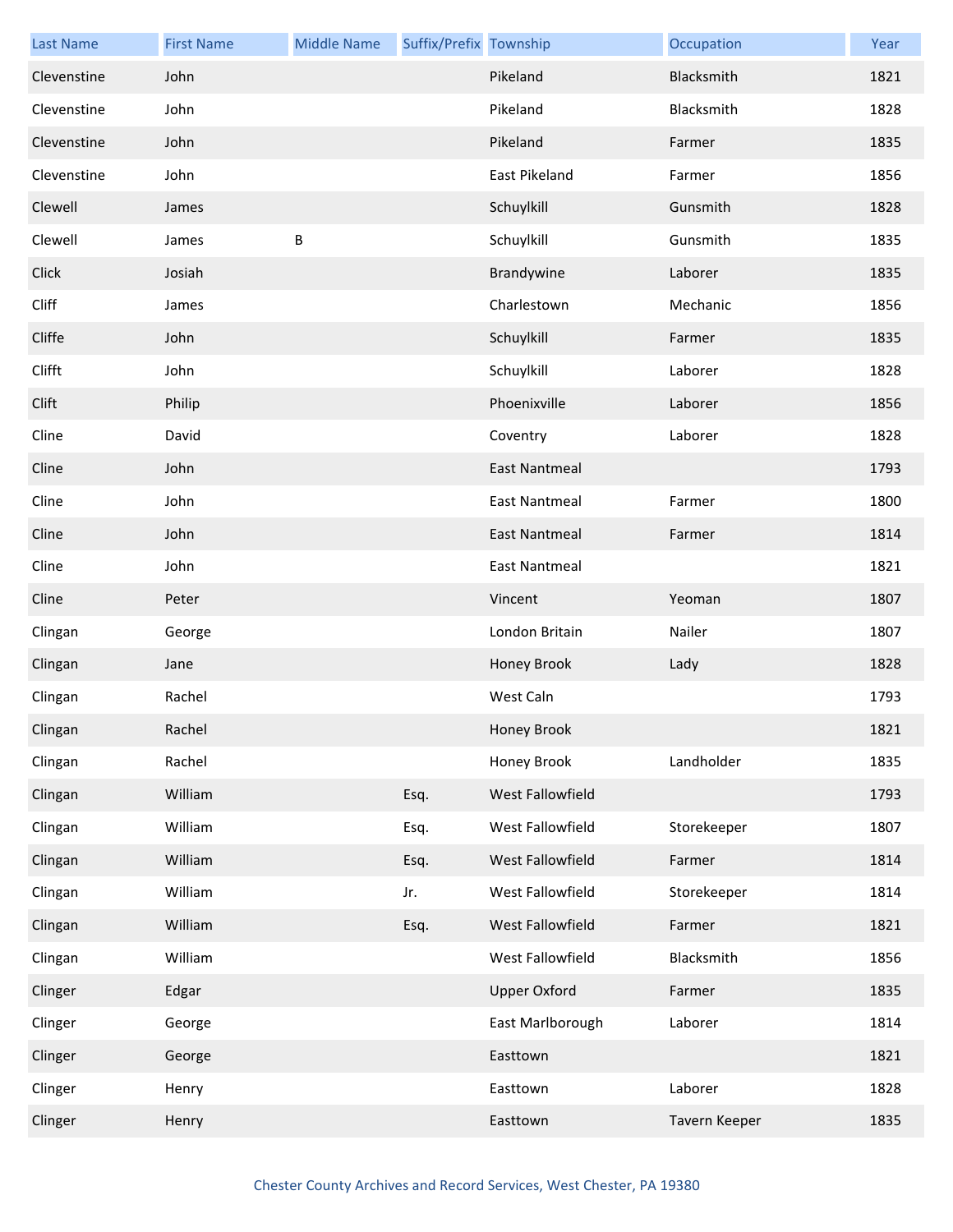| <b>Last Name</b> | <b>First Name</b> | <b>Middle Name</b> | Suffix/Prefix Township |                     | Occupation    | Year |
|------------------|-------------------|--------------------|------------------------|---------------------|---------------|------|
| Clinger          | Henry             |                    |                        | Easttown            |               | 1856 |
| Clinger          | Jacob             |                    |                        | Pikeland            | Mason         | 1807 |
| Clinger          | Jacob             |                    |                        | Pikeland            | Farmer        | 1814 |
| Clinger          | Jacob             |                    |                        | Easttown            | Tavern Keeper | 1821 |
| Clinger          | Jacob             |                    |                        | <b>Upper Oxford</b> | Blacksmith    | 1828 |
| Clinger          | Jacob             |                    |                        | Easttown            | Tavern Keeper | 1828 |
| Clinger          | Jacob             |                    |                        | Tredyffrin          | Gentleman     | 1835 |
| Clinger          | Jacob             |                    |                        | <b>Upper Oxford</b> | Blacksmith    | 1835 |
| Clinger          | Jacob             |                    |                        | <b>Upper Oxford</b> | Farmer        | 1856 |
| Clinger          | John              |                    |                        | Pikeland            |               | 1793 |
| Clinger          | John              |                    |                        | <b>Upper Oxford</b> | Yeoman        | 1800 |
| Clinger          | John              |                    |                        | <b>Upper Oxford</b> | Farmer        | 1807 |
| Clinger          | John              |                    |                        | <b>Upper Oxford</b> | Miller        | 1828 |
| Clinger          | John              |                    |                        | <b>Upper Oxford</b> | Gentleman     | 1835 |
| Clinger          | Peter             | $\sf S$            |                        | <b>Upper Oxford</b> | Miller        | 1835 |
| Clinger          | Samuel            |                    |                        | <b>Upper Oxford</b> | Farmer        | 1828 |
| Clinger          | Samuel            |                    |                        | Lower Oxford        | Farmer        | 1835 |
| Clinton          | Michael           |                    |                        | East Whiteland      | Laborer       | 1856 |
| Clinton          | William           |                    |                        | Coventry            | Boatbuilder   | 1835 |
| Clopp            | William           |                    |                        | <b>West Vincent</b> | Carpenter     | 1856 |
| Close            | John              |                    |                        | East Whiteland      | Laborer       | 1814 |
| Cloud            | Allen             |                    |                        | Kennett             |               | 1856 |
| Cloud            | Edwin             | $\mathsf C$        |                        | Franklin            | Farmer        | 1856 |
| Cloud            | Elizabeth         |                    |                        | East Marlborough    |               | 1856 |
| Cloud            | Franklin          |                    |                        | Kennett             | Farmer        | 1828 |
| Cloud            | Franklin          |                    |                        | Kennett             | Yeoman        | 1835 |
| Cloud            | Franklin          |                    |                        | Kennett             | Farmer        | 1856 |
| Cloud            | George            |                    |                        | Sadsbury            | Miller        | 1821 |
| Cloud            | Glencarn          |                    |                        | <b>Upper Oxford</b> | Laborer       | 1856 |
| Cloud            | Hannah            |                    |                        | East Marlborough    |               | 1856 |
| Cloud            | Henry             | W                  |                        | London Grove        | Blacksmith    | 1856 |
| Cloud            | $\mathsf J$       | $\sf B$            |                        | Penn                | Laborer       | 1856 |
| Cloud            | James             |                    |                        | New Garden          |               | 1793 |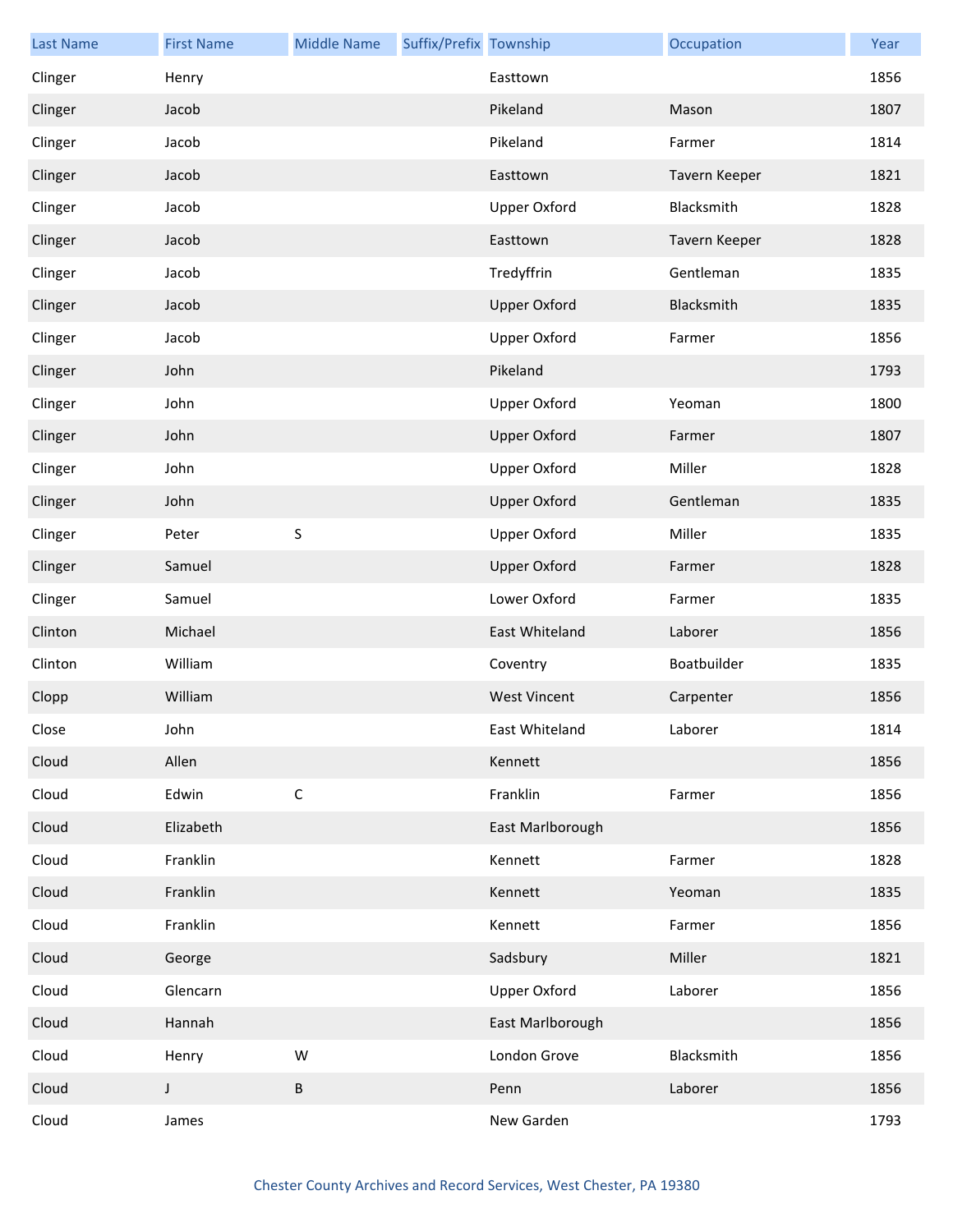| <b>Last Name</b> | <b>First Name</b> | <b>Middle Name</b> | Suffix/Prefix Township |                  | Occupation  | Year |
|------------------|-------------------|--------------------|------------------------|------------------|-------------|------|
| Cloud            | James             |                    |                        | Kennett          |             | 1800 |
| Cloud            | James             |                    |                        | London Grove     |             | 1800 |
| Cloud            | James             |                    |                        | West Fallowfield | Nailer      | 1807 |
| Cloud            | James             |                    |                        | Kennett          | Blacksmith  | 1807 |
| Cloud            | James             |                    |                        | Kennett          | Blacksmith  | 1814 |
| Cloud            | James             |                    |                        | Kennett          | Farmer      | 1814 |
| Cloud            | James             |                    |                        | Kennett          | Farmer      | 1821 |
| Cloud            | James             |                    |                        | Kennett          | Blacksmith  | 1821 |
| Cloud            | James             |                    |                        | Kennett          | Farmer      | 1828 |
| Cloud            | James             |                    |                        | Newlin           | Clockmaker  | 1835 |
| Cloud            | James             |                    |                        | Kennett          | Yeoman      | 1835 |
| Cloud            | James             |                    |                        | Pennsbury        | Wagon maker | 1856 |
| Cloud            | James             |                    |                        | Kennett          | Farmer      | 1856 |
| Cloud            | James             |                    |                        | West Fallowfield | Farmer      | 1856 |
| Cloud            | Jefferson         |                    |                        | Kennett          | Laborer     | 1835 |
| Cloud            | Jefferson         |                    |                        | Pennsbury        | Laborer     | 1856 |
| Cloud            | Jeremiah          |                    |                        | Kennett          | Farmer      | 1807 |
| Cloud            | Jeremiah          |                    |                        | East Marlborough | Farmer      | 1807 |
| Cloud            | Jeremiah          |                    |                        | Kennett          | Farmer      | 1814 |
| Cloud            | Jeremiah          |                    |                        | East Marlborough | Farmer      | 1814 |
| Cloud            | Jeremiah          |                    |                        | Kennett          | Farmer      | 1821 |
| Cloud            | Jeremiah          |                    |                        | Kennett          | Farmer      | 1828 |
| Cloud            | Jeremiah          |                    |                        | Kennett          | Yeoman      | 1835 |
| Cloud            | Jeremy            |                    |                        | East Marlborough |             | 1793 |
| Cloud            | Jesse             |                    |                        | Kennett          |             | 1793 |
| Cloud            | Jesse             |                    |                        | Kennett          | Farmer      | 1800 |
| Cloud            | Jesse             |                    |                        | Kennett          | Farmer      | 1807 |
| Cloud            | Jesse             |                    |                        | Kennett          | Farmer      | 1814 |
| Cloud            | Jesse             |                    |                        | East Marlborough | Farmer      | 1835 |
| Cloud            | Jesse             |                    |                        | Newlin           | Storekeeper | 1856 |
| Cloud            | Jesse             |                    |                        | West Chester     | Gentleman   | 1856 |
| Cloud            | Joel              |                    |                        | East Marlborough |             | 1793 |
| Cloud            | John              |                    |                        | Londonderry      | Carpenter   | 1814 |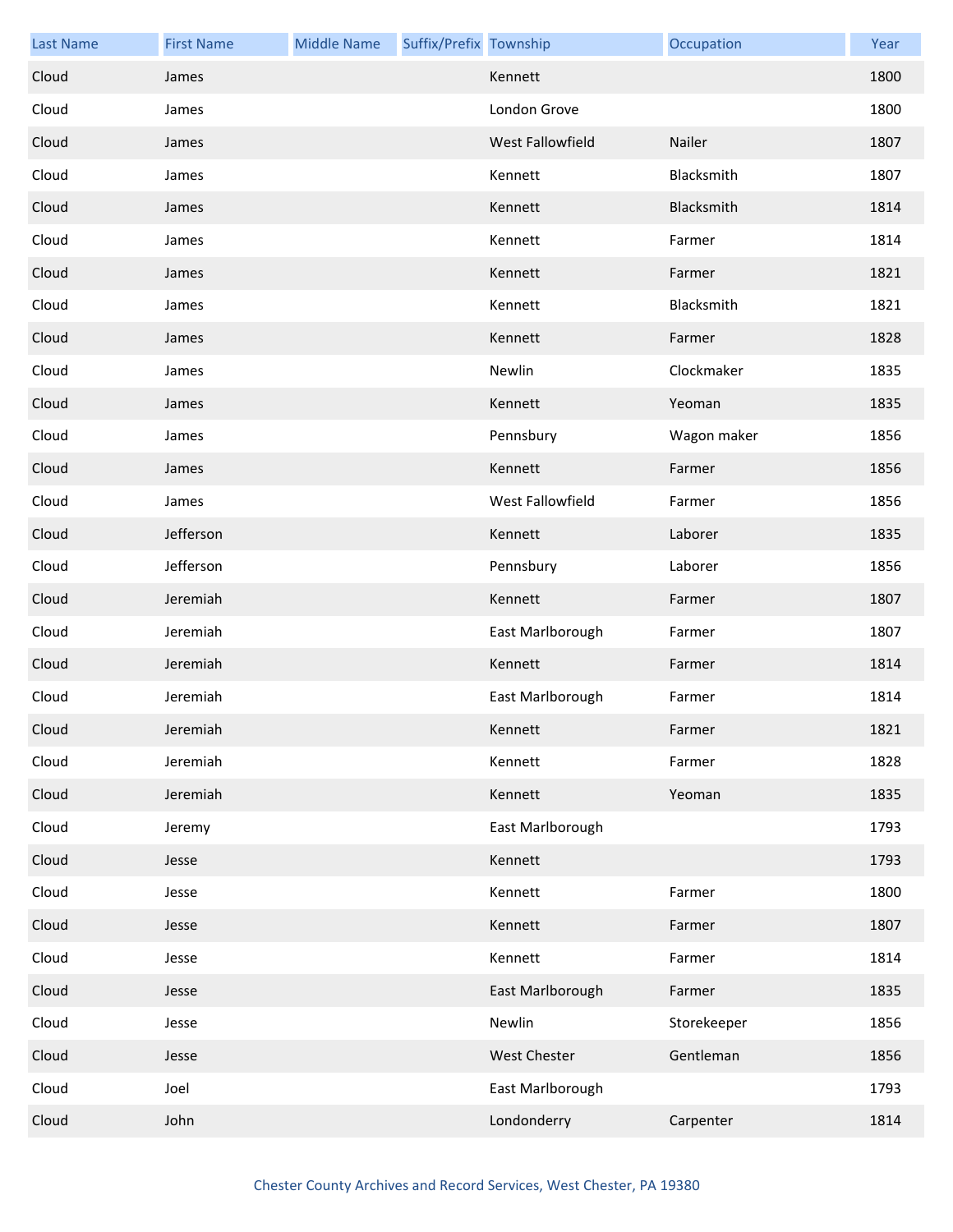| <b>Last Name</b> | <b>First Name</b> | <b>Middle Name</b> | Suffix/Prefix Township |                         | Occupation             | Year |
|------------------|-------------------|--------------------|------------------------|-------------------------|------------------------|------|
| Cloud            | John              |                    |                        | Kennett                 | Carpenter              | 1821 |
| Cloud            | John              |                    |                        | Penn                    | Shoemaker              | 1835 |
| Cloud            | John              |                    |                        | Kennett                 | Mason                  | 1856 |
| Cloud            | John              |                    |                        | <b>East Fallowfield</b> | Carpenter              | 1856 |
| Cloud            | Joseph            |                    |                        | Kennett                 |                        | 1793 |
| Cloud            | Joseph            |                    | Esq.                   | Sadsbury                |                        | 1807 |
| Cloud            | Joseph            |                    |                        | Pennsbury               | Laborer                | 1807 |
| Cloud            | Joseph            |                    | Esq.                   | Sadsbury                | Miller & Farmer        | 1814 |
| Cloud            | Joseph            |                    |                        | Pennsbury               | Farmer                 | 1814 |
| Cloud            | Joseph            |                    |                        | Sadsbury                | <b>Merchant Miller</b> | 1821 |
| Cloud            | Joseph            |                    |                        | Kennett                 | Farmer                 | 1821 |
| Cloud            | Joseph            |                    | Esq.                   | Sadsbury                | Miller                 | 1828 |
| Cloud            | Joseph            |                    |                        | New Garden              | Farmer                 | 1835 |
| Cloud            | Joseph            |                    |                        | <b>East Nantmeal</b>    | <b>Butcher</b>         | 1856 |
| Cloud            | Josephus          |                    |                        | Pennsbury               | Farmer                 | 1856 |
| Cloud            | Joshua            |                    |                        | East Marlborough        |                        | 1793 |
| Cloud            | Joshua            |                    |                        | East Marlborough        | Farmer                 | 1807 |
| Cloud            | Joshua            |                    |                        | Kennett                 | Carpenter              | 1821 |
| Cloud            | Joshua            |                    |                        | <b>East Fallowfield</b> | Farmer                 | 1821 |
| Cloud            | Joshua            |                    |                        | East Marlborough        | Farmer                 | 1828 |
| Cloud            | Joshua            |                    |                        | East Fallowfield        | Farmer                 | 1835 |
| Cloud            | Joshua            |                    |                        | Pocopson                | Farmer                 | 1856 |
| Cloud            | Joshua            |                    |                        | East Fallowfield        | Farmer                 | 1856 |
| Cloud            | Mordecai          |                    |                        | East Caln               |                        | 1793 |
| Cloud            | Mordecai          |                    |                        | East Bradford           | Farmer                 | 1807 |
| Cloud            | Mordecai          |                    |                        | <b>East Bradford</b>    | Farmer                 | 1814 |
| Cloud            | Peter             |                    |                        | Schuylkill              | Laborer                | 1835 |
| Cloud            | Pusey             |                    |                        | East Marlborough        | Farmer                 | 1856 |
| Cloud            | Rachel            |                    |                        | East Marlborough        |                        | 1856 |
| Cloud            | Samuel            |                    |                        | Sadsbury                | Miller                 | 1814 |
| Cloud            | Samuel            |                    |                        | Sadsbury                | Miller                 | 1821 |
| Cloud            | Thomas            |                    |                        | Sadsbury                | Miller                 | 1814 |
| Cloud            | Thomas            |                    |                        | Sadsbury                | Merchant Miller        | 1821 |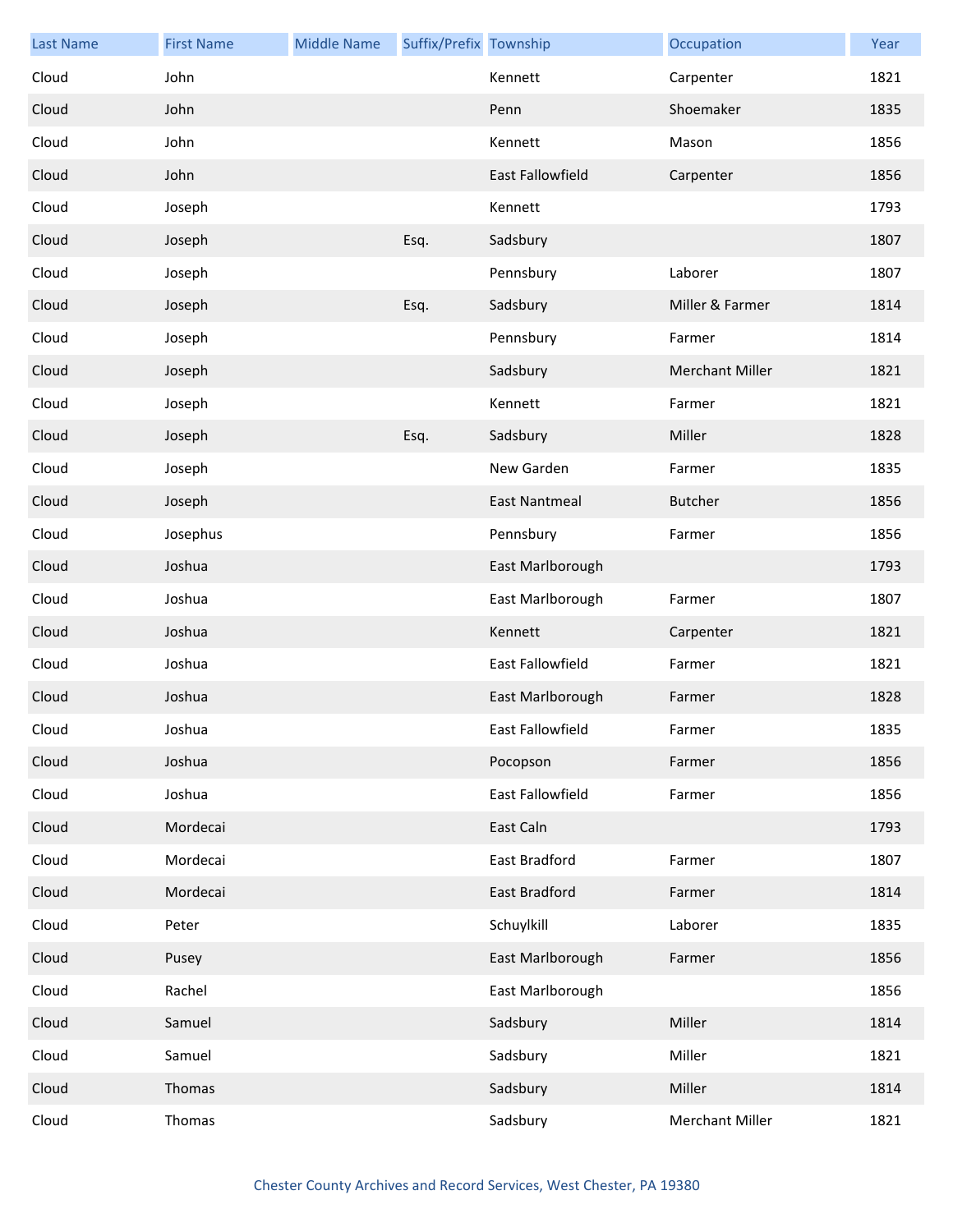| <b>Last Name</b> | <b>First Name</b> | <b>Middle Name</b>        | Suffix/Prefix Township |                  | Occupation | Year |
|------------------|-------------------|---------------------------|------------------------|------------------|------------|------|
| Cloud            | Thomas            |                           |                        | Sadsbury         | Miller     | 1828 |
| Cloud            | Thomas            |                           |                        | Schuylkill       | Laborer    | 1835 |
| Cloud            | Thomas            |                           |                        | New Garden       | Miller     | 1835 |
| Cloud            | Thomas            | $\mathsf C$               |                        | Kennett          | Blacksmith | 1856 |
| Cloud            | Washington        |                           |                        | Highland         | Blacksmith | 1856 |
| Cloud            | William           |                           |                        | Kennett          |            | 1800 |
| Cloud            | William           |                           |                        | East Marlborough | Farmer     | 1807 |
| Cloud            | William           |                           |                        | Kennett          | Laborer    | 1807 |
| Cloud            | William           |                           |                        | East Marlborough | Laborer    | 1814 |
| Cloud            | William           |                           |                        | East Bradford    | Farmer     | 1814 |
| Cloud            | William           |                           |                        | East Marlborough | Farmer     | 1814 |
| Cloud            | William           |                           |                        | West Marlborough | Laborer    | 1821 |
| Cloud            | William           |                           |                        | East Bradford    |            | 1821 |
| Cloud            | William           |                           |                        | Kennett          | Blacksmith | 1828 |
| Cloud            | William           |                           |                        | East Marlborough | Farmer     | 1828 |
| Cloud            | William           |                           |                        | West Marlborough | Farmer     | 1828 |
| Cloud            | William           |                           |                        | East Marlborough | Farmer     | 1835 |
| Cloud            | William           |                           |                        | New Garden       | Farmer     | 1835 |
| Cloud            | William           |                           |                        | Kennett          | Blacksmith | 1835 |
| Cloud            | William           |                           |                        | East Goshen      | Farmer     | 1856 |
| Cloud            | William           |                           |                        | Penn             | Laborer    | 1856 |
| Cloud            | William           |                           |                        | Kennett          | Farmer     | 1856 |
| Cloud            | William           |                           | Jr.                    | Pocopson         | Farmer     | 1856 |
| Cloud            | William           |                           |                        | Kennett          | Laborer    | 1856 |
| Cloud            | William           | $\boldsymbol{\mathsf{A}}$ |                        | East Marlborough | Farmer     | 1835 |
| Cloud            | William           | А.                        |                        | East Marlborough | Farmer     | 1807 |
| Cloud            | William           | А.                        |                        | East Marlborough | Farmer     | 1814 |
| Cloud            | William           | Α.                        |                        | East Marlborough | Farmer     | 1821 |
| Cloud            | William           | Α.                        |                        | East Marlborough | Farmer     | 1828 |
| Cloud            | William           | I.                        |                        | East Marlborough | Farmer     | 1821 |
| Clough           | William           |                           |                        | East Marlborough | Laborer    | 1835 |
| Clour            | John              |                           |                        | East Brandywine  | Millwright | 1856 |
| Clour            | Samuel            |                           |                        | East Brandywine  | Miller     | 1856 |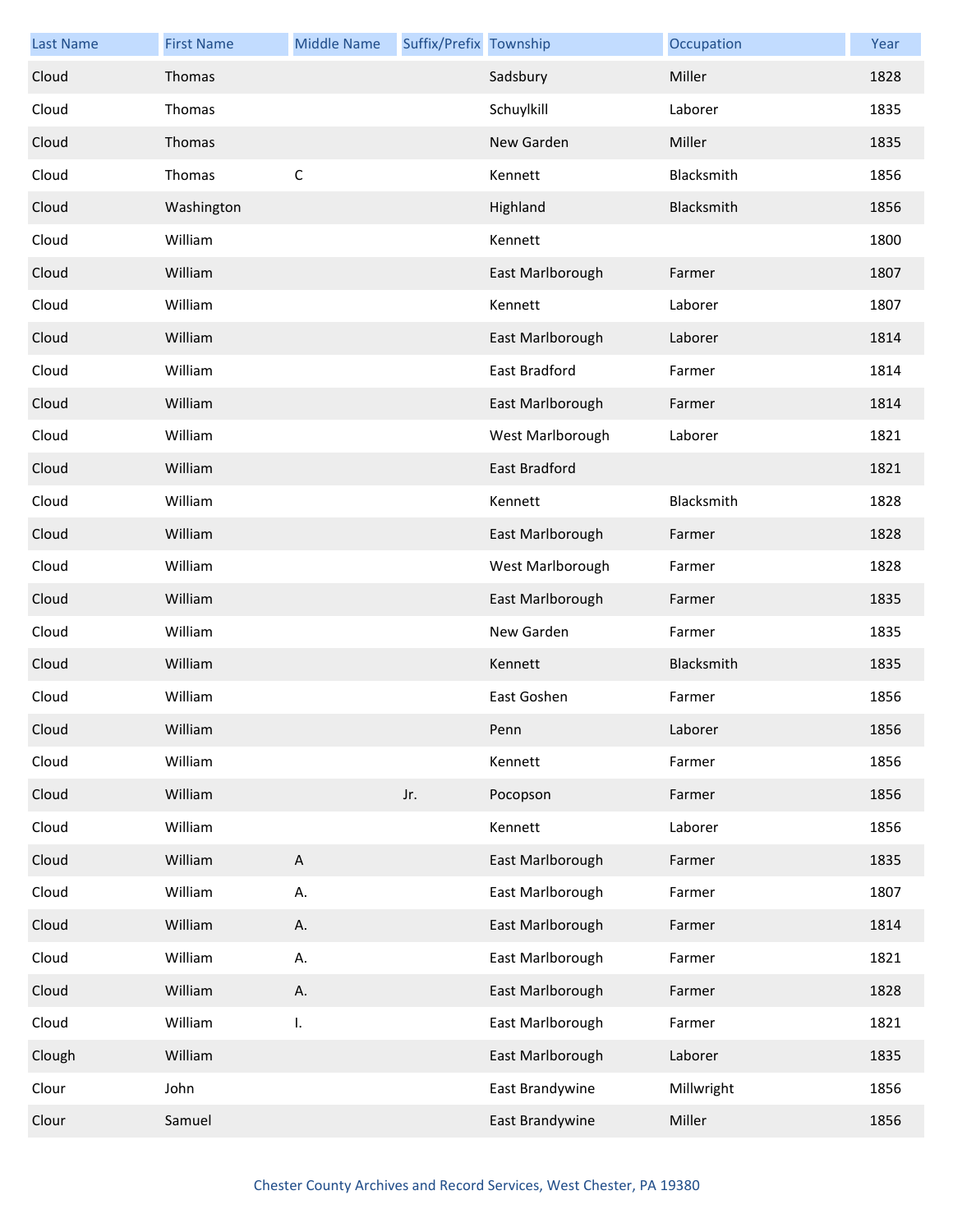| <b>Last Name</b> | <b>First Name</b> | <b>Middle Name</b> | Suffix/Prefix Township |                      | Occupation | Year |
|------------------|-------------------|--------------------|------------------------|----------------------|------------|------|
| Cloure           | Kerlin            |                    |                        | East Caln            | Miller     | 1856 |
| Cloward          | Jacob             |                    |                        | New London           | Laborer    | 1821 |
| Cloward          | Jacob             |                    |                        | London Grove         | Laborer    | 1828 |
| Clower           | Daniel            |                    |                        | Charlestown          | Carpenter  | 1807 |
| Clower           | Daniel            |                    |                        | Coventry             | Carpenter  | 1814 |
| Clower           | Daniel            |                    |                        | Uwchlan              | Farmer     | 1835 |
| Clower           | Daniel            |                    |                        | West Brandywine      | Farmer     | 1856 |
| Clower           | Elizabeth         |                    |                        | Tredyffrin           |            | 1856 |
| Clower           | John              |                    |                        | Charlestown          |            | 1793 |
| Clower           | John              |                    |                        | Charlestown          | Farmer     | 1807 |
| Clower           | John              |                    |                        | Charlestown          | Farmer     | 1814 |
| Clower           | John              |                    |                        | Charlestown          | Farmer     | 1821 |
| Clower           | John              |                    |                        | Charlestown          | Farmer     | 1828 |
| Clower           | John              |                    |                        | Uwchlan              | Millwright | 1835 |
| Clower           | John              |                    |                        | West Brandywine      | Laborer    | 1856 |
| Clowr            | Daniel            |                    |                        | Uwchlan              | Farmer     | 1828 |
| Cloyd            | David             |                    |                        | East Whiteland       |            | 1793 |
| Cloyd            | David             |                    |                        | East Whiteland       |            | 1800 |
| Cloyd            | David             |                    |                        | East Whiteland       | Farmer     | 1807 |
| Cloyd            | David             |                    |                        | East Whiteland       | Gentleman  | 1814 |
| Cloyd            | James             |                    |                        | Pikeland             |            | 1800 |
| Cloyd            | James             |                    |                        | Pikeland             | Farmer     | 1807 |
| Cloyd            | Mary              |                    |                        | East Whiteland       | W. Woman   | 1821 |
| Cloyd            | Thomas            |                    |                        | <b>West Nantmeal</b> | Laborer    | 1821 |
| Cloyde           | James             |                    |                        | Pikeland             |            | 1793 |
| Clymer           | John              |                    |                        | Tredyffrin           |            | 1800 |
| Coal             | Charles           |                    |                        | West Marlborough     | Laborer    | 1856 |
| Coal             | Philip            |                    |                        | West Bradford        |            | 1856 |
| Coal             | Samuel            |                    |                        | Newlin               | Tanner     | 1821 |
| Coal             | William           |                    |                        | West Marlborough     | Laborer    | 1856 |
| Coalman          | Robert            |                    |                        | East Nottingham      | Farmer     | 1807 |
| Coalt            | Henry             |                    |                        | New London           |            | 1793 |
| Coalt            | Henry             |                    |                        | New London           | Blacksmith | 1807 |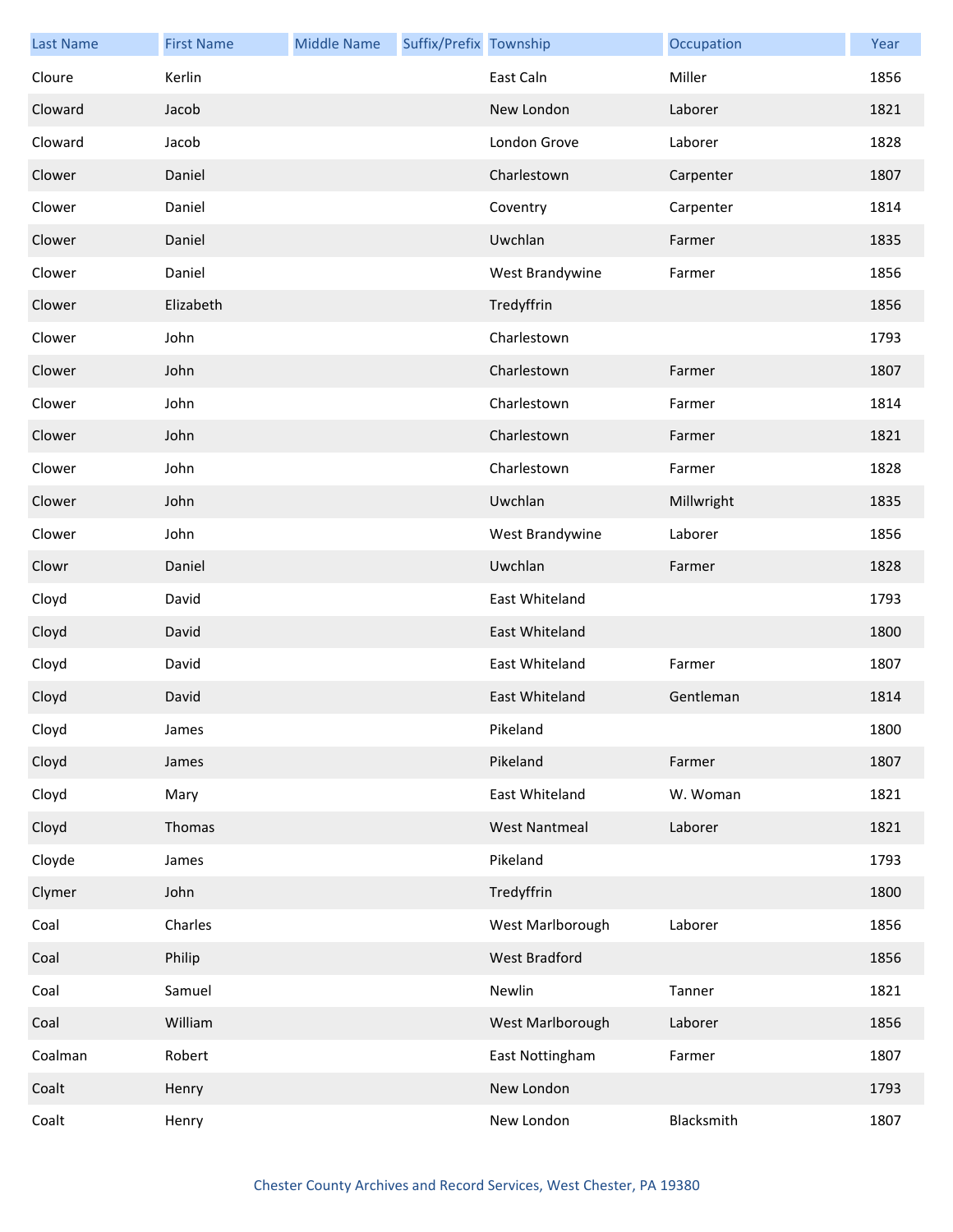| <b>Last Name</b> | <b>First Name</b> | <b>Middle Name</b> | Suffix/Prefix Township |                      | Occupation          | Year |
|------------------|-------------------|--------------------|------------------------|----------------------|---------------------|------|
| Coaplin          | Isaac             |                    |                        | <b>East Nantmeal</b> | Farmer              | 1828 |
| Coates           | Alexander         |                    |                        | East Fallowfield     | Iron Roller         | 1828 |
| Coates           | Amos              |                    |                        | East Caln            | Schoolmaster        | 1821 |
| Coates           | Amos              |                    |                        | Londonderry          | Farmer              | 1856 |
| Coates           | Ann               |                    |                        | Charlestown          |                     | 1807 |
| Coates           | Ann               |                    |                        | Charlestown          |                     | 1814 |
| Coates           | Ann               |                    |                        | West Whiteland       | Farmer              | 1835 |
| Coates           | Aquilla           |                    |                        | Sadsbury             | Farmer              | 1814 |
| Coates           | Benjamin          |                    |                        | West Whiteland       | Mason               | 1800 |
| Coates           | Benjamin          |                    |                        | West Whiteland       | Laborer             | 1807 |
| Coates           | Benjamin          |                    |                        | West Whiteland       | Laborer             | 1814 |
| Coates           | Benjamin          |                    |                        | Charlestown          | Laborer             | 1814 |
| Coates           | Benjamin          |                    |                        | West Goshen          | Farmer              | 1821 |
| Coates           | Benjamin          |                    |                        | West Whiteland       | Laborer             | 1828 |
| Coates           | Caleb             |                    |                        | East Caln            | Sawyer              | 1807 |
| Coates           | Caleb             |                    |                        | East Caln            | Farmer              | 1814 |
| Coates           | Chalkley          |                    |                        | Highland             | Farmer              | 1856 |
| Coates           | Charles           | L.                 |                        | Charlestown          | Carpenter           | 1821 |
| Coates           | Cyrus             |                    |                        | Charlestown          | Laborer             | 1821 |
| Coates           | Cyrus             |                    |                        | <b>Upper Oxford</b>  | Farmer              | 1856 |
| Coates           | <b>Ellis</b>      |                    |                        | East Caln            | Farmer              | 1828 |
| Coates           | <b>Ellis</b>      |                    |                        | <b>Upper Oxford</b>  | Farmer              | 1856 |
| Coates           | Ezra              |                    |                        | Honeybrook           | Teacher             | 1856 |
| Coates           | George            |                    |                        | East Fallowfield     | Storekeeper         | 1821 |
| Coates           | George            |                    |                        | Newlin               | Farmer              | 1828 |
| Coates           | George            |                    |                        | Londonderry          | Farmer              | 1856 |
| Coates           | George            | <b>WP</b>          |                        | Valley               | Forwarding merchant | 1856 |
| Coates           | Hannah            |                    |                        | East Caln            | Farmer              | 1814 |
| Coates           | Hannah            |                    |                        | Schuylkill           |                     | 1828 |
| Coates           | Hannah            |                    |                        | Schuylkill           |                     | 1835 |
| Coates           | Hart              | G                  |                        | Lower Oxford         | Farmer              | 1856 |
| Coates           | Isaac             |                    |                        | East Caln            |                     | 1793 |
| Coates           | Isaac             |                    | Jr.                    | East Caln            | Farmer              | 1800 |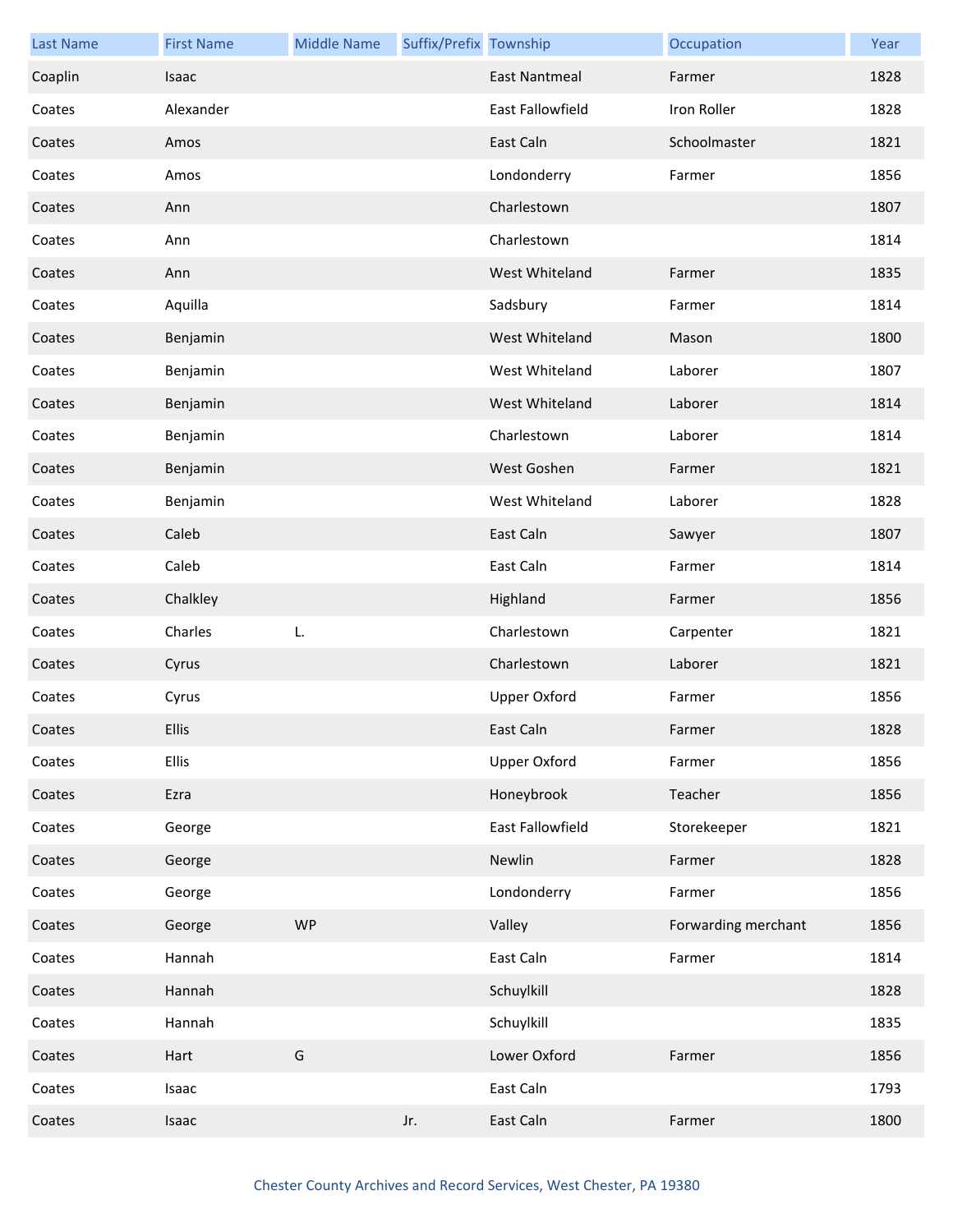| <b>Last Name</b> | <b>First Name</b> | <b>Middle Name</b> | Suffix/Prefix Township |                  | Occupation   | Year |
|------------------|-------------------|--------------------|------------------------|------------------|--------------|------|
| Coates           | <b>Isaac</b>      |                    |                        | East Caln        | Farmer       | 1800 |
| Coates           | Isaac             |                    | Jr.                    | East Caln        | Farmer       | 1807 |
| Coates           | Isaac             |                    |                        | East Caln        | Farmer       | 1807 |
| Coates           | Isaac             |                    |                        | East Caln        | Merchant     | 1814 |
| Coates           | Israel            |                    |                        | London Grove     | Tanner       | 1814 |
| Coates           | Israel            |                    |                        | London Grove     | Schoolmaster | 1821 |
| Coates           | J                 | Armstrong          |                        | New London       | Gentleman    | 1856 |
| Coates           | Jesse             |                    |                        | East Caln        | Physician    | 1821 |
| Coates           | Jesse             |                    | Dr.                    | East Caln        | Doctor       | 1828 |
| Coates           | Jesse             |                    |                        | East Caln        | Doctor       | 1835 |
| Coates           | Jesse             |                    |                        | Valley           | Physician    | 1856 |
| Coates           | John              |                    |                        | Charlestown      |              | 1793 |
| Coates           | John              |                    |                        | Lower Oxford     | Weaver       | 1814 |
| Coates           | John              |                    |                        | Lower Oxford     | Farmer       | 1821 |
| Coates           | John              |                    |                        | Lower Oxford     | Weaver       | 1828 |
| Coates           | John              |                    |                        | Highland         | Farmer       | 1856 |
| Coates           | Joseph            |                    |                        | East Caln        | Doctor       | 1814 |
| Coates           | Joseph            |                    |                        | West Whiteland   | Doctor       | 1821 |
| Coates           | Joseph            |                    |                        | West Whiteland   | Physician    | 1828 |
| Coates           | Levi              |                    |                        | Londonderry      | Potter       | 1807 |
| Coates           | Levi              |                    |                        | Londonderry      | Potter       | 1814 |
| Coates           | Levi              |                    |                        | Londonderry      | Potter       | 1821 |
| Coates           | Levi              |                    |                        | Londonderry      | Farmer       | 1828 |
| Coates           | Levi              |                    |                        | Londonderry      | Farmer       | 1856 |
| Coates           | Margaret          |                    |                        | East Caln        | Farmer       | 1835 |
| Coates           | Moses             |                    |                        | East Caln        |              | 1793 |
| Coates           | Moses             |                    |                        | East Caln        | Farmer       | 1800 |
| Coates           | Moses             |                    |                        | East Caln        | Farmer       | 1807 |
| Coates           | Moses             |                    |                        | Sadsbury         | Farmer       | 1814 |
| Coates           | Moses             |                    |                        | East Caln        | Farmer       | 1814 |
| Coates           | Moses             |                    |                        | West Marlborough | Storekeeper  | 1828 |
| Coates           | Moses             |                    |                        | East Caln        | Teacher      | 1835 |
| Coates           | Preston           |                    |                        | East Caln        | Farmer       | 1828 |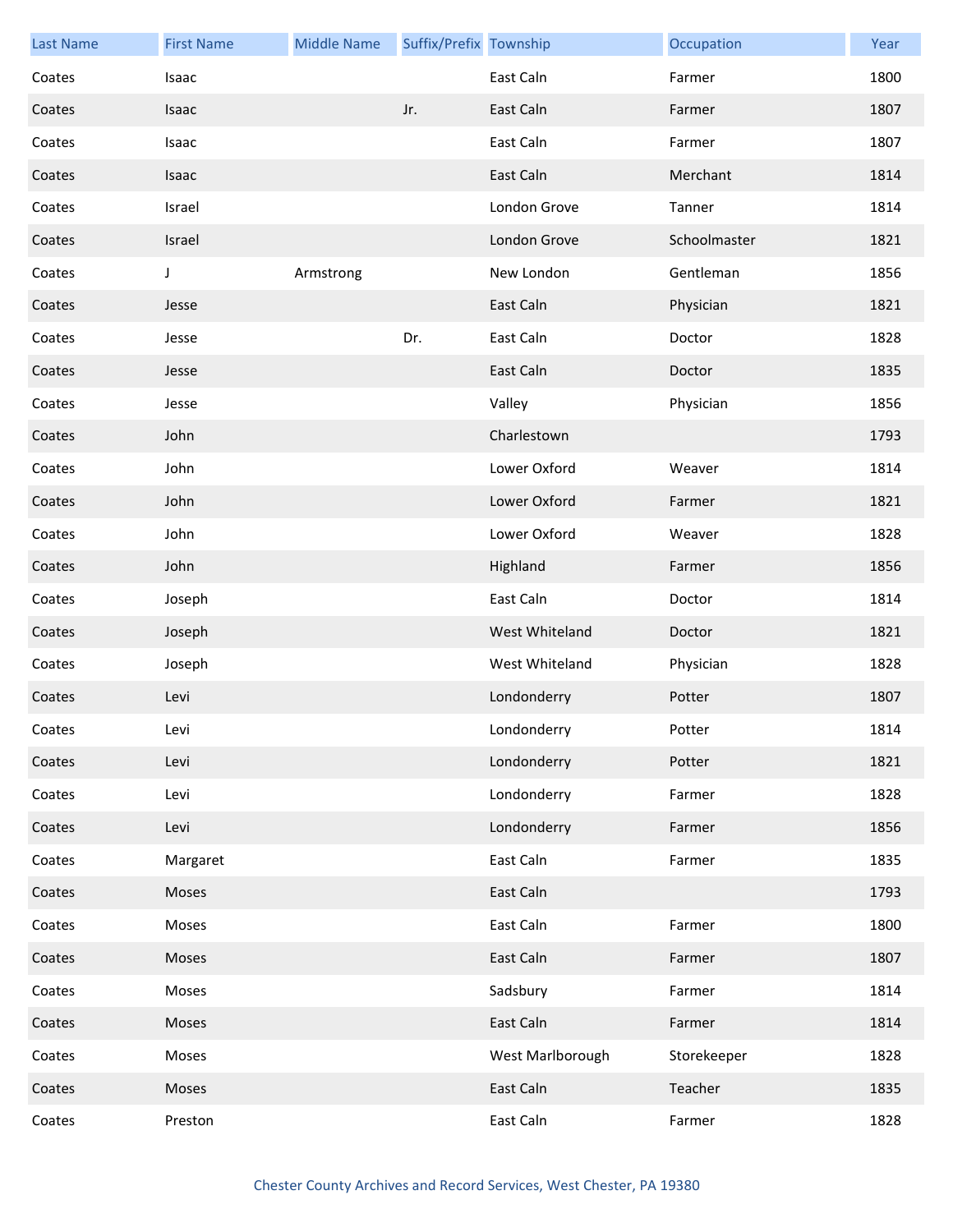| <b>Last Name</b> | <b>First Name</b> | <b>Middle Name</b> | Suffix/Prefix Township |                         | Occupation  | Year |
|------------------|-------------------|--------------------|------------------------|-------------------------|-------------|------|
| Coates           | Preston           |                    |                        | <b>East Fallowfield</b> | Farmer      | 1835 |
| Coates           | Richard           |                    |                        | East Caln               | Farmer      | 1807 |
| Coates           | Richard           |                    |                        | East Caln               | Hatter      | 1814 |
| Coates           | Richard           |                    |                        | Londonderry             | Farmer      | 1821 |
| Coates           | Richard           |                    |                        | Londonderry             | Laborer     | 1828 |
| Coates           | Samuel            |                    |                        | East Caln               |             | 1793 |
| Coates           | Samuel            |                    |                        | East Caln               | Farmer      | 1800 |
| Coates           | Samuel            |                    | Jr.                    | East Caln               | Farmer      | 1807 |
| Coates           | Samuel            |                    |                        | East Caln               | Farmer      | 1807 |
| Coates           | Samuel            |                    | Jr.                    | East Caln               | Farmer      | 1814 |
| Coates           | Samuel            |                    |                        | East Caln               | Farmer      | 1814 |
| Coates           | Samuel            |                    | Jr.                    | East Caln               | Farmer      | 1821 |
| Coates           | Samuel            |                    |                        | East Caln               |             | 1821 |
| Coates           | Samuel            |                    |                        | East Caln               | Gentleman   | 1828 |
| Coates           | Samuel            |                    |                        | Londonderry             | Farmer      | 1828 |
| Coates           | Sarah             | W.                 |                        | Schuylkill              | Milliner    | 1828 |
| Coates           | Semour            |                    |                        | East Caln               | Farmer      | 1807 |
| Coates           | Seymour           |                    |                        | East Caln               | Farmer      | 1814 |
| Coates           | Seymour           |                    |                        | East Caln               | Farmer      | 1821 |
| Coates           | Seymour           |                    |                        | East Caln               | Farmer      | 1828 |
| Coates           | Stalker           |                    |                        | West Bradford           | Farmer      | 1814 |
| Coates           | Stalker           |                    |                        | Sadsbury                | Storekeeper | 1821 |
| Coates           | Stalker           |                    |                        | Sadsbury                | Farmer      | 1828 |
| Coates           | Stalker           |                    |                        | Highland                | Farmer      | 1856 |
| Coates           | Susanna           |                    |                        | Charlestown             |             | 1814 |
| Coates           | Tacy              |                    |                        | Schuylkill              |             | 1828 |
| Coates           | Tacy              |                    |                        | Schuylkill              |             | 1835 |
| Coates           | Thomas            |                    |                        | Charlestown             | Smith       | 1807 |
| Coates           | Thomas            |                    |                        | Lower Oxford            | Weaver      | 1814 |
| Coates           | Thomas            |                    |                        | Charlestown             | Blacksmith  | 1814 |
| Coates           | Thomas            |                    |                        | Charlestown             |             | 1821 |
| Coates           | Thomas            |                    |                        | Schuylkill              |             | 1828 |
| Coates           | Thomas            |                    |                        | Lower Oxford            | Farmer      | 1828 |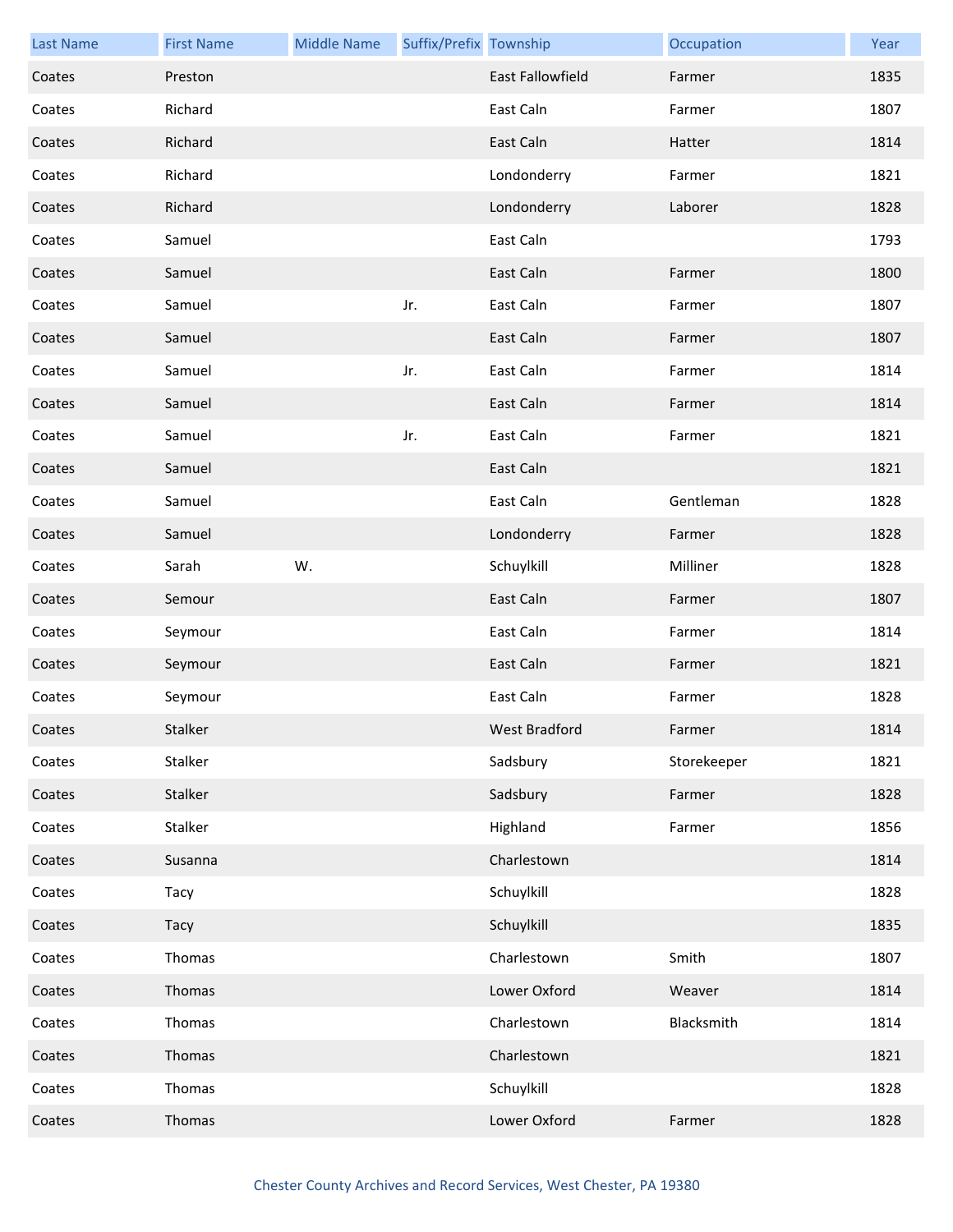| <b>Last Name</b> | <b>First Name</b> | <b>Middle Name</b> | Suffix/Prefix Township |                      | Occupation    | Year |
|------------------|-------------------|--------------------|------------------------|----------------------|---------------|------|
| Coates           | Thomas            |                    |                        | New London           | Gentleman     | 1856 |
| Coates           | Warrick           |                    |                        | Londonderry          | Farmer        | 1807 |
| Coates           | Warrick           |                    |                        | Londonderry          | Farmer        | 1828 |
| Coates           | Warrick           |                    |                        | Londonderry          | Farmer        | 1856 |
| Coates           | Warrick           |                    |                        | <b>Upper Oxford</b>  | Farmer        | 1856 |
| Coates           | Warwick           |                    |                        | Londonderry          | Farmer        | 1821 |
| Coates           | William           |                    |                        | West Bradford        |               | 1793 |
| Coates           | William           |                    |                        | <b>West Bradford</b> | Farmer        | 1807 |
| Coates           | William           |                    |                        | West Bradford        | Farmer        | 1814 |
| Coates           | William           |                    |                        | <b>West Bradford</b> | Farmer        | 1821 |
| Coates           | William           |                    |                        | West Bradford        | Farmer        | 1828 |
| Coates           | Worric            |                    |                        | Londonderry          | Farmer        | 1814 |
| Coats            | <b>Ellis</b>      |                    |                        | <b>Upper Oxford</b>  | Farmer        | 1835 |
| Coats            | George            |                    |                        | Newlin               | Farmer        | 1835 |
| Coats            | Hartz             |                    |                        | Lower Oxford         | Farmer        | 1835 |
| Coats            | Isaac             |                    |                        | East Fallowfield     | Farmer        | 1835 |
| Coats            | Joseph            |                    |                        | Lower Oxford         | Weaver        | 1835 |
| Coats            | Levi              |                    |                        | Londonderry          | Potter        | 1835 |
| Coats            | Samuel            |                    |                        | Londonderry          | Laborer       | 1835 |
| Coats            | Thomas            |                    |                        | Lower Oxford         | Farmer        | 1835 |
| Coats            | Truman            |                    |                        | Londonderry          | Cattle dealer | 1835 |
| Coats            | Warrick           |                    | Sr.                    | Londonderry          | Farmer        | 1835 |
| Coats            | Warrick           |                    | Jr.                    | Londonderry          | Laborer       | 1835 |
| Coats            | Wilhelmina        |                    |                        | East Caln            |               | 1856 |
| Cobley           | Thomas            |                    |                        | Schuylkill           | Laborer       | 1856 |
| Coborn           | John              |                    |                        | Westtown             | Shoemaker     | 1814 |
| Coborn           | John              |                    |                        | Westtown             | Shoemaker     | 1835 |
| Cobourn          | Jesse             |                    |                        | Tredyffrin           | Blacksmith    | 1856 |
| Cobourn          | John              |                    | Jr.                    | Westtown             | Mason         | 1856 |
| Cobourn          | John              |                    | Sr.                    | Westtown             | Farmer        | 1856 |
| Cobourn          | William           |                    |                        | Westtown             | Mason         | 1856 |
| Coburn           | Benjamin          |                    |                        | East Nottingham      |               | 1793 |
| Coburn           | John              |                    |                        | Goshen               | Laborer       | 1807 |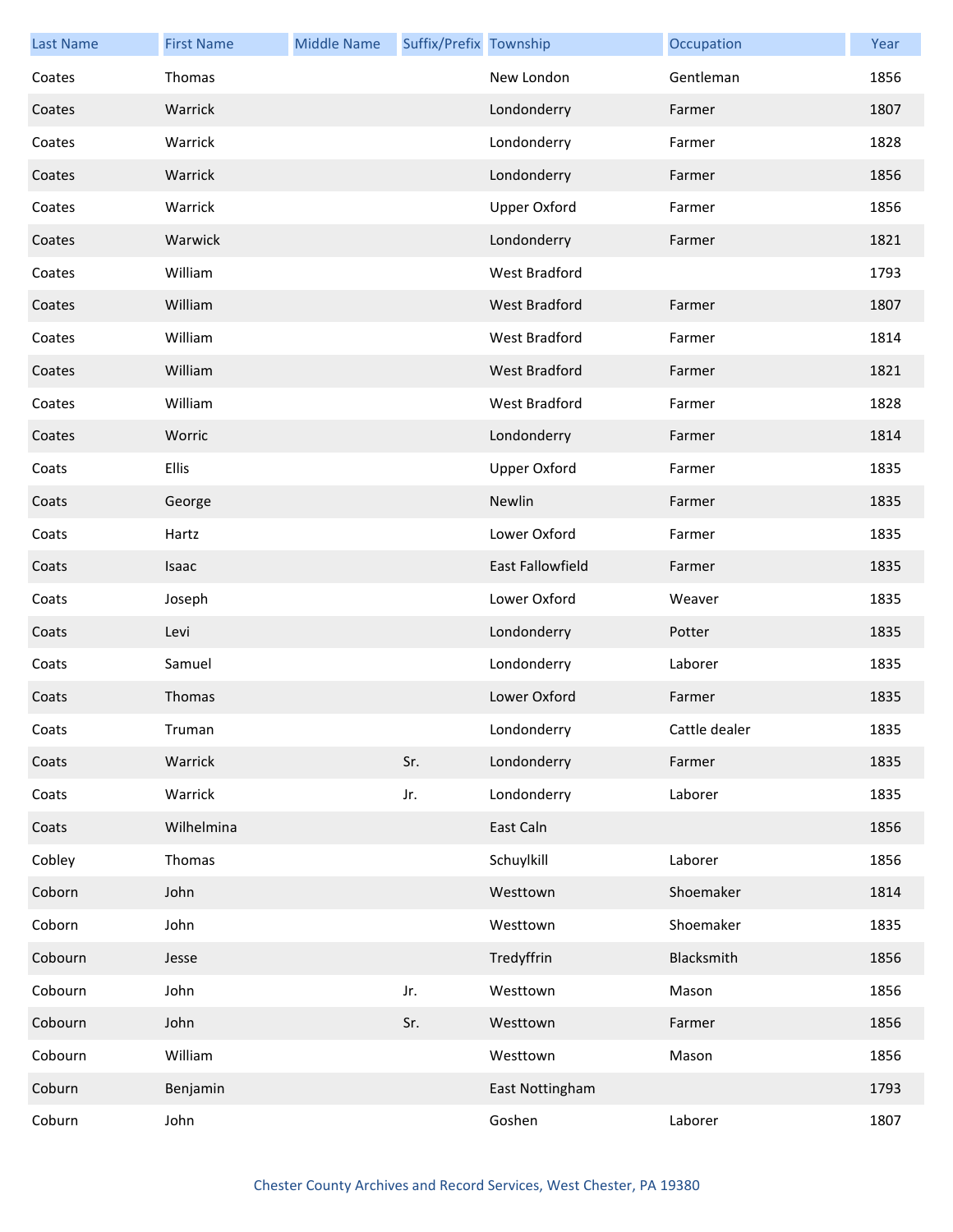| <b>Last Name</b> | <b>First Name</b> | <b>Middle Name</b> | Suffix/Prefix Township |                      | Occupation     | Year |
|------------------|-------------------|--------------------|------------------------|----------------------|----------------|------|
| Cochel           | John              |                    |                        | <b>West Nantmeal</b> | Laborer        | 1807 |
| Cochler          | John              |                    |                        | <b>West Nantmeal</b> |                | 1800 |
| Cochlin          | Michael           |                    |                        | East Bradford        | Laborer        | 1856 |
| Cochran          | David             |                    |                        | West Fallowfield     |                | 1793 |
| Cochran          | David             |                    |                        | West Fallowfield     | Farmer         | 1807 |
| Cochran          | David             |                    |                        | West Fallowfield     | Tavern Keeper  | 1814 |
| Cochran          | David             |                    |                        | West Fallowfield     | Farmer         | 1821 |
| Cochran          | David             | Υ.                 |                        | West Fallowfield     | Stonecutter    | 1828 |
| Cochran          | Davis             |                    |                        | Willistown           | Drover         | 1856 |
| Cochran          | Elizabeth         |                    |                        | West Fallowfield     | Landholder     | 1835 |
| Cochran          | George            |                    |                        | New Garden           |                | 1821 |
| Cochran          | George            |                    |                        | London Grove         | Farmer         | 1828 |
| Cochran          | George            |                    |                        | West Marlborough     | Laborer        | 1856 |
| Cochran          | George            |                    |                        | Londonderry          | Farmer         | 1856 |
| Cochran          | Isaac             |                    |                        | <b>West Bradford</b> | <b>Butcher</b> | 1835 |
| Cochran          | Isaac             | $\mathsf S$        |                        | Willistown           | Farmer         | 1856 |
| Cochran          | J                 | Scott              |                        | Highland             | Wheelwright    | 1856 |
| Cochran          | Jacob             | $\sf S$            |                        | Willistown           | Drover         | 1856 |
| Cochran          | James             |                    |                        | West Fallowfield     |                | 1793 |
| Cochran          | James             |                    | Jr.                    | West Fallowfield     |                | 1793 |
| Cochran          | James             |                    |                        | West Fallowfield     | Farmer         | 1807 |
| Cochran          | James             |                    |                        | West Fallowfield     | Farmer         | 1821 |
| Cochran          | James             |                    |                        | West Fallowfield     | Farmer         | 1828 |
| Cochran          | James             |                    |                        | Easttown             | Farmer         | 1835 |
| Cochran          | James             |                    |                        | West Fallowfield     | Farmer         | 1835 |
| Cochran          | James             |                    |                        | <b>East Nantmeal</b> | Laborer        | 1856 |
| Cochran          | James             |                    |                        | Highland             | Farmer         | 1856 |
| Cochran          | James             |                    |                        | Highland             | Laborer        | 1856 |
| Cochran          | James             | Η.                 |                        | West Fallowfield     | Farmer         | 1828 |
| Cochran          | Jane              |                    | Widow                  | <b>West Chester</b>  |                | 1807 |
| Cochran          | Jane              |                    |                        | West Chester         | Seamstress     | 1828 |
| Cochran          | John              |                    | Jr.                    | West Fallowfield     | Farmer         | 1814 |
| Cochran          | John              |                    |                        | West Fallowfield     | Farmer         | 1821 |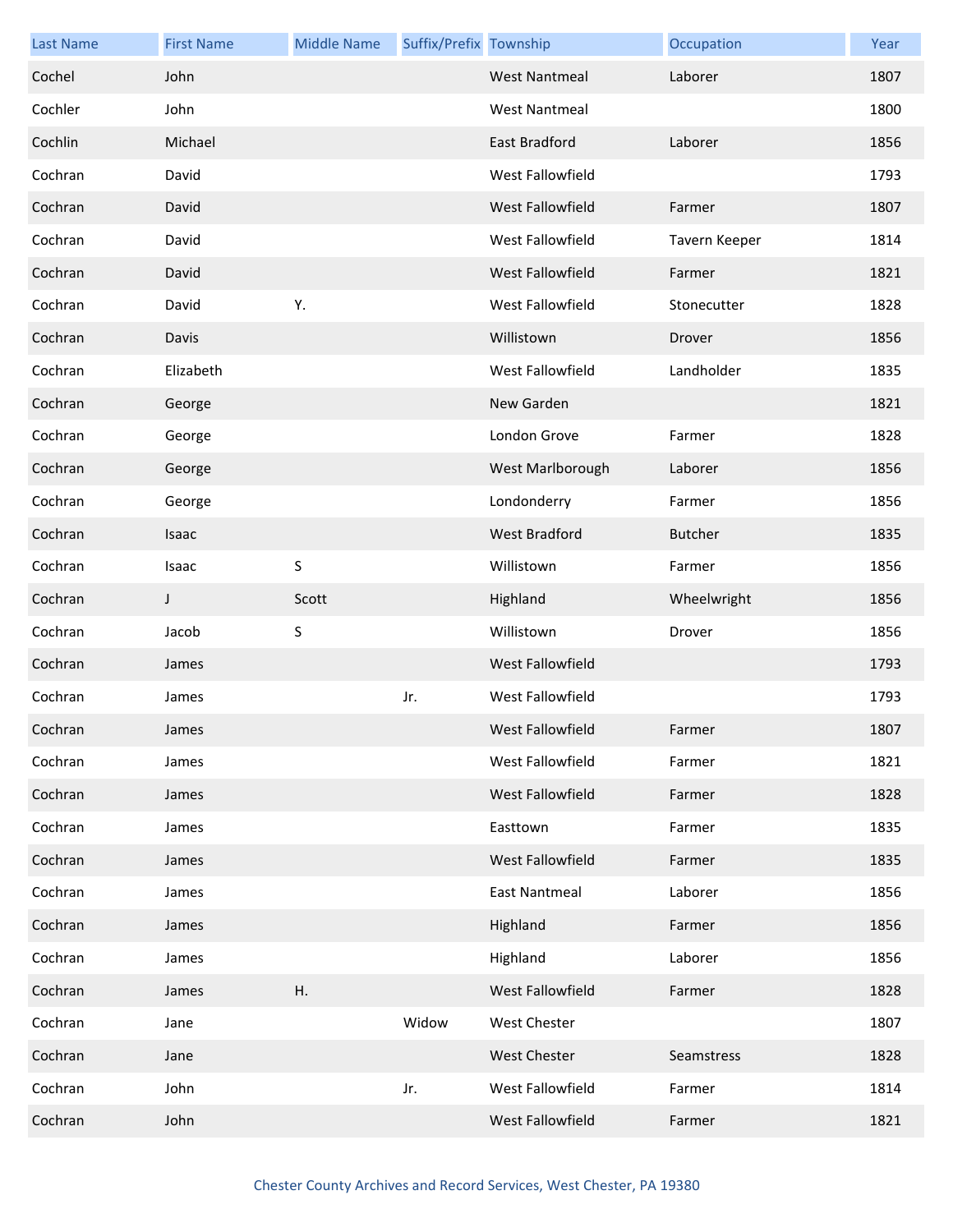| <b>Last Name</b> | <b>First Name</b> | <b>Middle Name</b> | Suffix/Prefix Township |                         | Occupation       | Year |
|------------------|-------------------|--------------------|------------------------|-------------------------|------------------|------|
| Cochran          | John              |                    |                        | West Fallowfield        | Farmer           | 1828 |
| Cochran          | John              |                    |                        | West Fallowfield        | Farmer           | 1835 |
| Cochran          | John              |                    |                        | Highland                | Farmer           | 1856 |
| Cochran          | John              | <b>B.</b>          |                        | <b>West Fallowfield</b> | Farmer           | 1828 |
| Cochran          | John              | E                  |                        | West Fallowfield        | Carpenter        | 1835 |
| Cochran          | John              | E                  |                        | Highland                | Farmer           | 1856 |
| Cochran          | John              | Ε.                 |                        | West Fallowfield        | Carpenter        | 1814 |
| Cochran          | John              | Ε.                 |                        | <b>West Fallowfield</b> | Carpenter        | 1821 |
| Cochran          | John              | Ε.                 |                        | West Fallowfield        | Carpenter        | 1828 |
| Cochran          | Joseph            | S                  |                        | Highland                | Farmer           | 1856 |
| Cochran          | Martha            |                    |                        | West Fallowfield        |                  | 1821 |
| Cochran          | Matthew           |                    |                        | <b>West Fallowfield</b> |                  | 1814 |
| Cochran          | Matthew           | B                  |                        | West Fallowfield        | Innkeeper        | 1835 |
| Cochran          | Matthew           | <b>B.</b>          |                        | <b>West Fallowfield</b> | Innkeeper        | 1828 |
| Cochran          | Matthias          | В.                 |                        | West Fallowfield        | Farmer           | 1821 |
| Cochran          | Patrick           |                    |                        | Westtown                | Farmer           | 1856 |
| Cochran          | Robert            |                    |                        | West Fallowfield        |                  | 1793 |
| Cochran          | Robert            |                    |                        | <b>West Fallowfield</b> | <b>Distiller</b> | 1807 |
| Cochran          | Robert            |                    |                        | West Fallowfield        | Farmer           | 1814 |
| Cochran          | Robert            |                    | Jr.                    | <b>West Fallowfield</b> |                  | 1814 |
| Cochran          | Robert            |                    |                        | West Fallowfield        | Farmer           | 1821 |
| Cochran          | Robert            |                    | Jr.                    | <b>West Fallowfield</b> | Farmer           | 1821 |
| Cochran          | Robert            |                    |                        | New Garden              |                  | 1821 |
| Cochran          | Robert            |                    |                        | West Fallowfield        | Farmer           | 1828 |
| Cochran          | Robert            | ${\sf N}$          |                        | West Fallowfield        | Gentleman        | 1835 |
| Cochran          | Robert            | N.                 |                        | West Fallowfield        | Farmer           | 1828 |
| Cochran          | Robert            | Υ.                 |                        | West Fallowfield        |                  | 1814 |
| Cochran          | Robert            | Υ.                 |                        | West Fallowfield        | Gentleman        | 1821 |
| Cochran          | Samuel            |                    |                        | West Fallowfield        |                  | 1793 |
| Cochran          | Samuel            |                    |                        | West Fallowfield        | Tavern Keeper    | 1814 |
| Cochran          | Samuel            |                    |                        | West Fallowfield        | Farmer           | 1821 |
| Cochran          | Samuel            |                    | Esq.                   | West Fallowfield        | Farmer           | 1828 |
| Cochran          | Stephen           |                    |                        | West Fallowfield        | Farmer           | 1807 |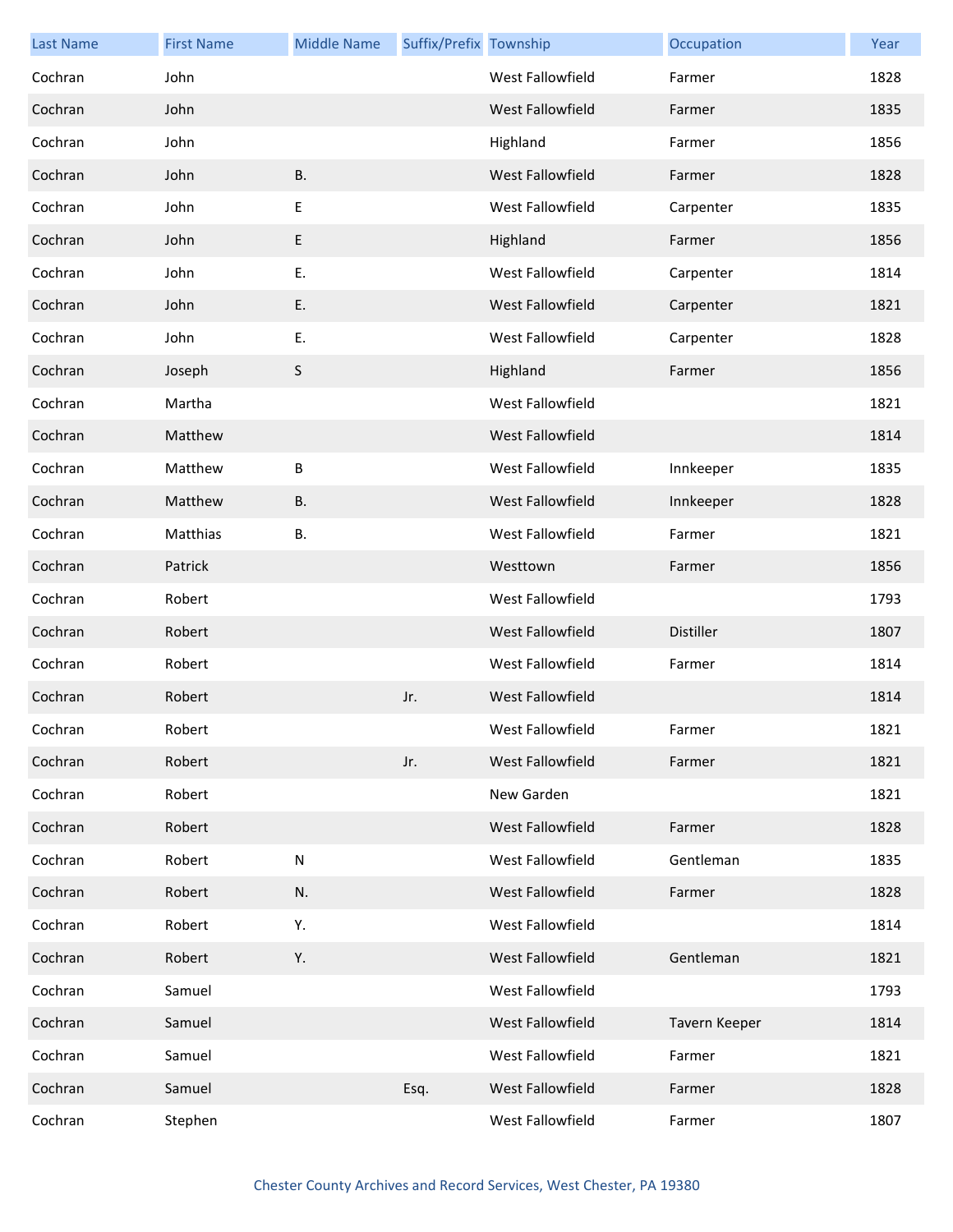| <b>Last Name</b> | <b>First Name</b> | <b>Middle Name</b> | Suffix/Prefix Township |                      | Occupation           | Year |
|------------------|-------------------|--------------------|------------------------|----------------------|----------------------|------|
| Cochran          | Stephen           |                    |                        | West Fallowfield     | Farmer               | 1814 |
| Cochran          | Stephen           |                    |                        | Highland             | Laborer              | 1856 |
| Cochran          | Stephen           | H.                 |                        | West Fallowfield     |                      | 1821 |
| Cochran          | Stephen           | Η.                 |                        | West Fallowfield     | Storekeeper          | 1828 |
| Cochran          | Stephen           | ${\sf P}$          |                        | West Fallowfield     | Storekeeper          | 1835 |
| Cochran          | Susanna           |                    |                        | West Fallowfield     | Landholder           | 1835 |
| Cochran          | Thomas            | L                  |                        | Tredyffrin           | Shoemaker            | 1856 |
| Cochran          | William           |                    |                        | Willistown           | Drover               | 1835 |
| Cochran          | William           |                    |                        | West Marlborough     | Laborer              | 1835 |
| Cochran          | William           | H                  |                        | West Marlborough     | Blacksmith           | 1856 |
| Cochran          | William           | L                  |                        | Willistown           | Farmer               | 1856 |
| Cochren          | James             |                    |                        | London Grove         | Farmer               | 1856 |
| Cochren          | Jane              |                    |                        | <b>West Chester</b>  | Seamstress           | 1821 |
| Cock             | Benjamin          |                    |                        | Thornbury            |                      | 1793 |
| Cock             | Benjamin          |                    |                        | Thornbury            |                      | 1800 |
| Cock             | Thomas            |                    |                        | Thornbury            | Carpenter            | 1800 |
| Cockbourn        | James             |                    |                        | Vincent              | Weaver               | 1807 |
| Cockel           | Leonard           |                    |                        | <b>West Nantmeal</b> |                      | 1800 |
| Cockle           | Leonard           |                    |                        | <b>West Nantmeal</b> |                      | 1793 |
| Cockran          | George            |                    |                        | London Grove         | Farmer               | 1835 |
| Cockran          | 7                 | Y                  |                        | Valley               | Teacher of languages | 1856 |
| Coffee           | James             |                    |                        | Schuylkill           | Farmer               | 1828 |
| Coffee           | John              |                    |                        | Schuylkill           | Farmer               | 1835 |
| Coffee           | Joseph            |                    |                        | Brandywine           |                      | 1793 |
| Coffee           | Joseph            |                    |                        | Honey Brook          |                      | 1800 |
| Coffee           | Joseph            |                    |                        | Brandywine           | Farmer               | 1807 |
| Coffee           | Joseph            |                    |                        | Brandywine           | Farmer               | 1814 |
| Coffee           | William           |                    |                        | Honey Brook          |                      | 1800 |
| Coffee           | William           |                    |                        | Honey Brook          |                      | 1814 |
| Coffee           | William           |                    |                        | East Whiteland       | Schoolkeeper         | 1814 |
| Coffee           | William           |                    |                        | East Whiteland       | Miller               | 1821 |
| Coffee           | William           |                    |                        | East Whiteland       | Laborer              | 1828 |
| Coffee           | William           |                    |                        | East Whiteland       | Laborer              | 1835 |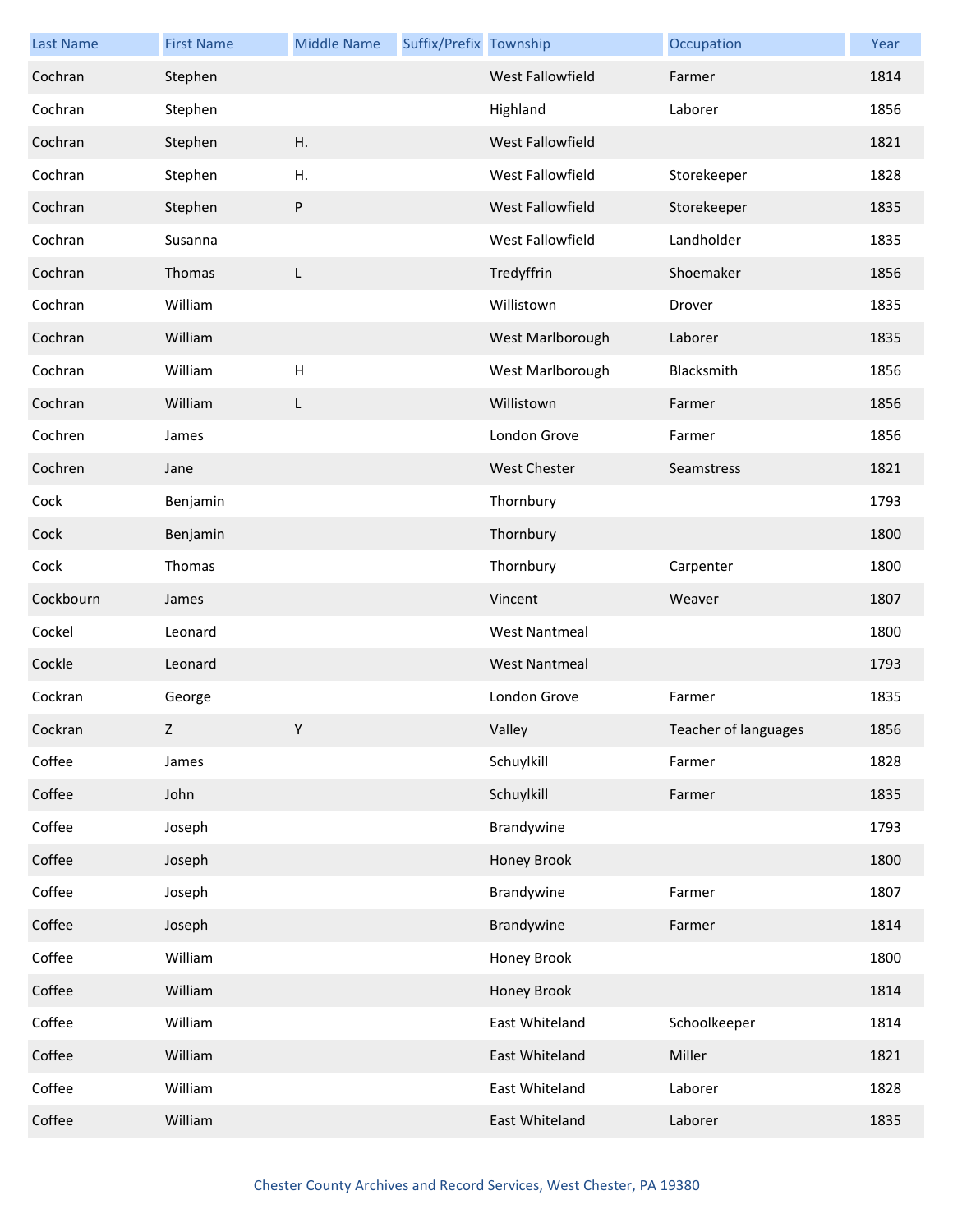| <b>Last Name</b> | <b>First Name</b> | <b>Middle Name</b> | Suffix/Prefix Township |                     | Occupation            | Year |
|------------------|-------------------|--------------------|------------------------|---------------------|-----------------------|------|
| Coffle           | Riley             |                    |                        | East Nantmeal       | Laborer               | 1835 |
| Coffman          | Abraham           |                    |                        | East Whiteland      |                       | 1800 |
| Coffman          | Christian         |                    |                        | East Whiteland      |                       | 1800 |
| Coffman          | Christopher       |                    |                        | West Nottingham     | Papermaker            | 1828 |
| Coffman          | Daniel            |                    |                        | Charlestown         | Farmer                | 1835 |
| Coffman          | Daniel            |                    |                        | Charlestown         | Farmer                | 1856 |
| Coffman          | David             |                    |                        | Tredyffrin          |                       | 1793 |
| Coffman          | David             |                    |                        | East Whiteland      |                       | 1800 |
| Coffman          | Edward            |                    |                        | <b>West Chester</b> | Tailor                | 1856 |
| Coffman          | Elias             |                    |                        | Uwchlan             | Laborer               | 1835 |
| Coffman          | Elias             |                    |                        | West Whiteland      | Farmer                | 1856 |
| Coffman          | Henry             |                    |                        | East Whiteland      | Blacksmith            | 1807 |
| Coffman          | Henry             |                    |                        | Willistown          | Farmer                | 1821 |
| Coffman          | Henry             |                    |                        | Easttown            | Cooper                | 1828 |
| Coffman          | Henry             |                    |                        | Willistown          | Innkeeper             | 1828 |
| Coffman          | Henry             |                    |                        | Easttown            | Farmer                | 1835 |
| Coffman          | Isaac             |                    |                        | East Whiteland      | Farmer                | 1814 |
| Coffman          | Isaac             |                    |                        | East Whiteland      | Farmer                | 1821 |
| Coffman          | Isaac             |                    |                        | Tredyffrin          | Farmer                | 1828 |
| Coffman          | Isaac             |                    |                        | Pikeland            | Laborer               | 1828 |
| Coffman          | Isaac             |                    |                        | West Vincent        | Farmer                | 1835 |
| Coffman          | Isaac             |                    |                        | West Pikeland       | Laborer               | 1856 |
| Coffman          | Isaac             | Z                  |                        | Charlestown         | Doctor                | 1835 |
| Coffman          | Isaac             | Z.                 |                        | Schuylkill          | <b>Medical Doctor</b> | 1828 |
| Coffman          | Jacob             |                    |                        | East Whiteland      |                       | 1800 |
| Coffman          | Jacob             |                    |                        | West Whiteland      | Farmer                | 1800 |
| Coffman          | Jacob             |                    |                        | East Whiteland      | Farmer                | 1807 |
| Coffman          | Jacob             |                    |                        | Charlestown         | Farmer                | 1814 |
| Coffman          | Jacob             |                    |                        | East Whiteland      | Farmer                | 1814 |
| Coffman          | Jacob             |                    |                        | Easttown            | Laborer               | 1828 |
| Coffman          | Jacob             |                    |                        | West Whiteland      | Farmer                | 1856 |
| Coffman          | James             |                    |                        | Easttown            | Farmer                | 1835 |
| Coffman          | John              |                    |                        | East Whiteland      |                       | 1800 |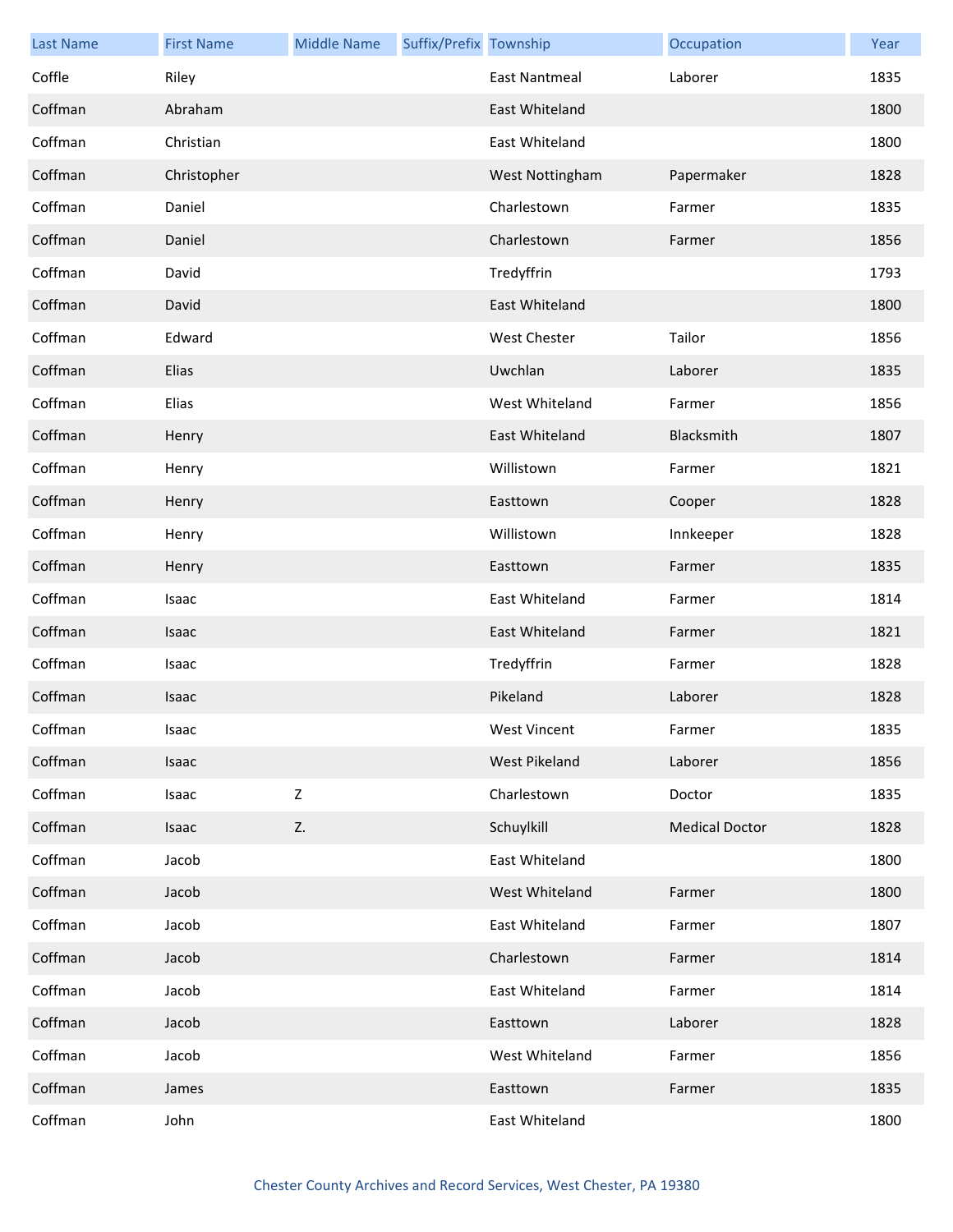| <b>Last Name</b> | <b>First Name</b> | <b>Middle Name</b> | Suffix/Prefix Township |                      | Occupation  | Year |
|------------------|-------------------|--------------------|------------------------|----------------------|-------------|------|
| Coffman          | John              |                    |                        | Easttown             | Farmer      | 1807 |
| Coffman          | John              |                    |                        | Easttown             | Farmer      | 1814 |
| Coffman          | John              |                    |                        | Charlestown          | Farmer      | 1814 |
| Coffman          | John              |                    |                        | Easttown             |             | 1821 |
| Coffman          | John              |                    |                        | Easttown             | Farmer      | 1828 |
| Coffman          | John              |                    |                        | Charlestown          | Gentleman   | 1828 |
| Coffman          | John              |                    |                        | Charlestown          | Gentleman   | 1835 |
| Coffman          | John              |                    | Sr.                    | Easttown             | Farmer      | 1835 |
| Coffman          | Joseph            |                    |                        | Charlestown          | Farmer      | 1814 |
| Coffman          | Joseph            |                    |                        | Charlestown          | Farmer      | 1835 |
| Coffman          | Samuel            |                    |                        | East Whiteland       | Farmer      | 1814 |
| Coffman          | Samuel            |                    |                        | East Whiteland       | Farmer      | 1821 |
| Coffman          | Samuel            |                    |                        | Willistown           | Farmer      | 1828 |
| Coffman          | Samuel            |                    |                        | West Chester         | Stagedriver | 1835 |
| Coffman          | Samuel            |                    |                        | Charlestown          | Farmer      | 1856 |
| Coffman          | Samuel            |                    |                        | East Whiteland       | Farmer      | 1856 |
| Coffroad         | Abner             |                    |                        | Honeybrook           | Mason       | 1856 |
| Coffroad         | Jacob             |                    |                        | Honeybrook           | Mason       | 1856 |
| Coffull          | Rile              |                    |                        | West Whiteland       | Farmer      | 1856 |
| Coffy            | William           |                    |                        | Brandywine           |             | 1793 |
| Cofroad          | John              |                    |                        | Honey Brook          | Laborer     | 1828 |
| Cofsawadle       | Adam              |                    |                        | <b>East Vincent</b>  |             | 1835 |
| Cogal            | Ephraim           |                    |                        | <b>West Chester</b>  | Laborer     | 1856 |
| Cogens           | Solomon           |                    |                        | Easttown             |             | 1856 |
| Coggans          | James             |                    |                        | Goshen               |             | 1793 |
| Coggens          | Michel            |                    |                        | <b>East Nantmeal</b> | Laborer     | 1856 |
| Coggins          | Benjamin          |                    |                        | <b>East Bradford</b> | Carpenter   | 1821 |
| Coggins          | David             |                    |                        | Willistown           | Tanner      | 1814 |
| Coggins          | Edinborough       |                    |                        | Schuylkill           | Laborer     | 1835 |
| Coggins          | James             |                    |                        | Willistown           | Laborer     | 1807 |
| Coggins          | James             |                    |                        | Willistown           | Laborer     | 1814 |
| Coggins          | James             |                    |                        | Willistown           | Laborer     | 1821 |
| Coggins          | Joseph            |                    |                        | Willistown           | Shoemaker   | 1814 |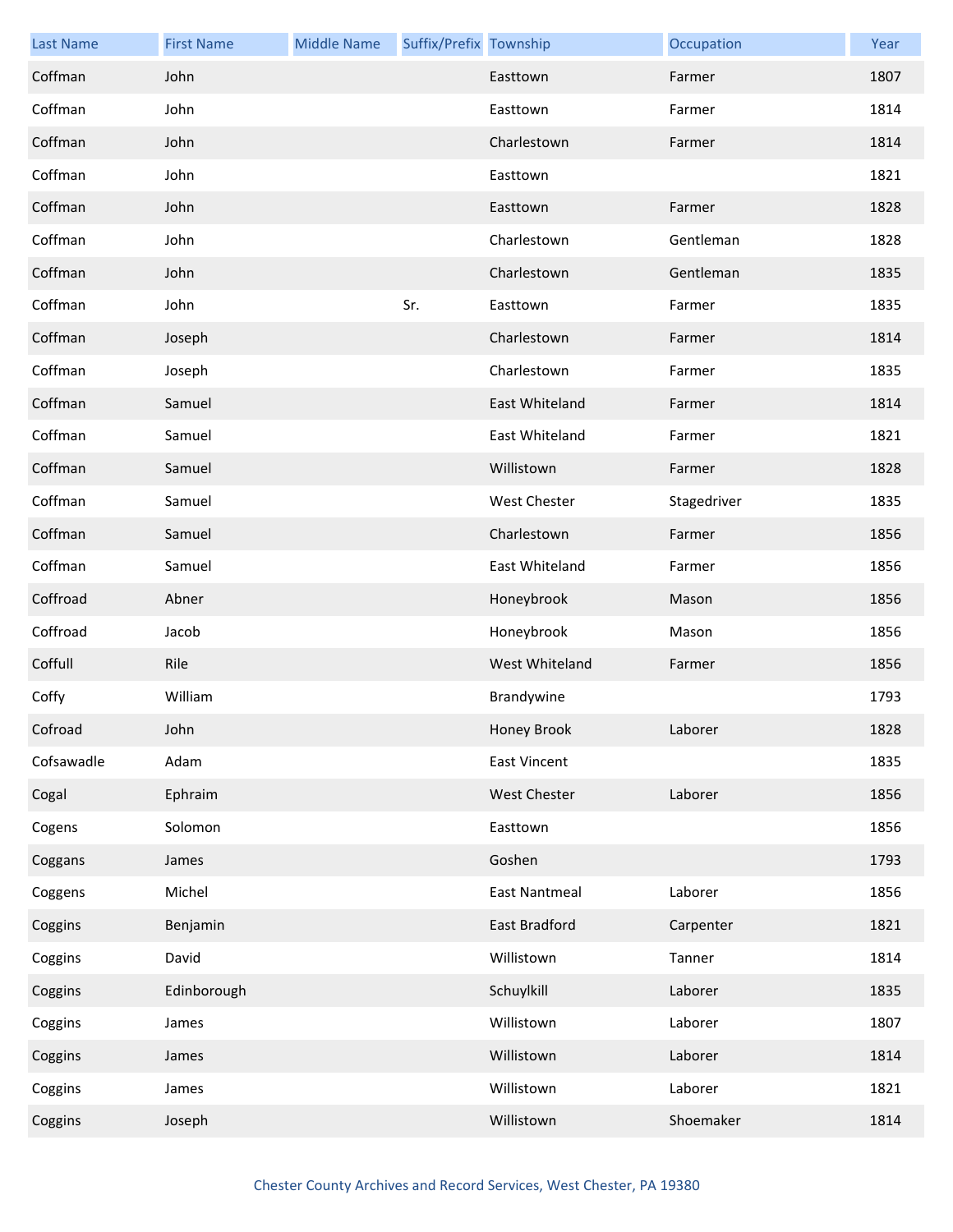| <b>Last Name</b> | <b>First Name</b> | <b>Middle Name</b> | Suffix/Prefix Township |                      | Occupation   | Year |
|------------------|-------------------|--------------------|------------------------|----------------------|--------------|------|
| Coggins          | Joseph            |                    |                        | West Chester         | Saddler      | 1828 |
| Coggins          | Thomas            |                    |                        | East Marlborough     | Laborer      | 1856 |
| Cograhn          | John              |                    |                        | Tredyffrin           | Laborer      | 1821 |
| Cohean           | Edward            |                    |                        | <b>East Nantmeal</b> | Laborer      | 1828 |
| Cohran           | Robert            |                    |                        | East Fallowfield     | Innkeeper    | 1856 |
| Coil             | Thomas            |                    |                        | East Marlborough     |              | 1793 |
| Coiler           | John              |                    |                        | East Caln            |              | 1793 |
| Coin             | John              |                    |                        | <b>East Bradford</b> |              | 1821 |
| Coirell          | Joseph            |                    |                        | Schuylkill           | Cabinetmaker | 1835 |
| Colbert          | Walter            |                    |                        | East Marlborough     | Carpenter    | 1814 |
| Colbert          | William           |                    |                        | East Marlborough     | Blacksmith   | 1814 |
| Colbert          | William           |                    | Jr.                    | East Marlborough     | Carpenter    | 1814 |
| Colburn          | Charles           |                    |                        | Newlin               | Maltster     | 1835 |
| Colby            | John              |                    |                        | <b>East Nantmeal</b> | Farmer       | 1835 |
| Coldflesh        | John              |                    |                        | West Whiteland       | Shoemaker    | 1814 |
| Cole             | Andrew            |                    |                        | Brandywine           | Shoemaker    | 1835 |
| Cole             | Benjamin          |                    |                        | Sadsbury             | Laborer      | 1856 |
| Cole             | Edward            |                    |                        | Highland             | Laborer      | 1856 |
| Cole             | George            |                    |                        | New Garden           | Laborer      | 1835 |
| Cole             | George            |                    |                        | New Garden           | Laborer      | 1856 |
| Cole             | Harman            |                    |                        | Kennett              |              | 1856 |
| Cole             | Henry             |                    |                        | Sadsbury             | Laborer      | 1856 |
| Cole             | Hugh              |                    |                        | New London           | Smith        | 1835 |
| Cole             | James             |                    |                        | East Nottingham      | Weaver       | 1814 |
| Cole             | James             |                    |                        | East Nottingham      | Weaver       | 1828 |
| Cole             | James             |                    |                        | New Garden           | Manufacturer | 1835 |
| Cole             | James             |                    |                        | East Nottingham      | Weaver       | 1835 |
| Cole             | James             |                    |                        | Lower Oxford         | Laborer      | 1856 |
| Cole             | Lewis             |                    |                        | West Fallowfield     | Laborer      | 1856 |
| Cole             | Mary              |                    |                        | Sadsbury             |              | 1828 |
| Cole             | Solomon           |                    |                        | West Chester         | Laborer      | 1807 |
| Cole             | William           |                    |                        | Sadsbury             | Farmer       | 1835 |
| Cole             | William           |                    |                        | Sadsbury             | Farmer       | 1856 |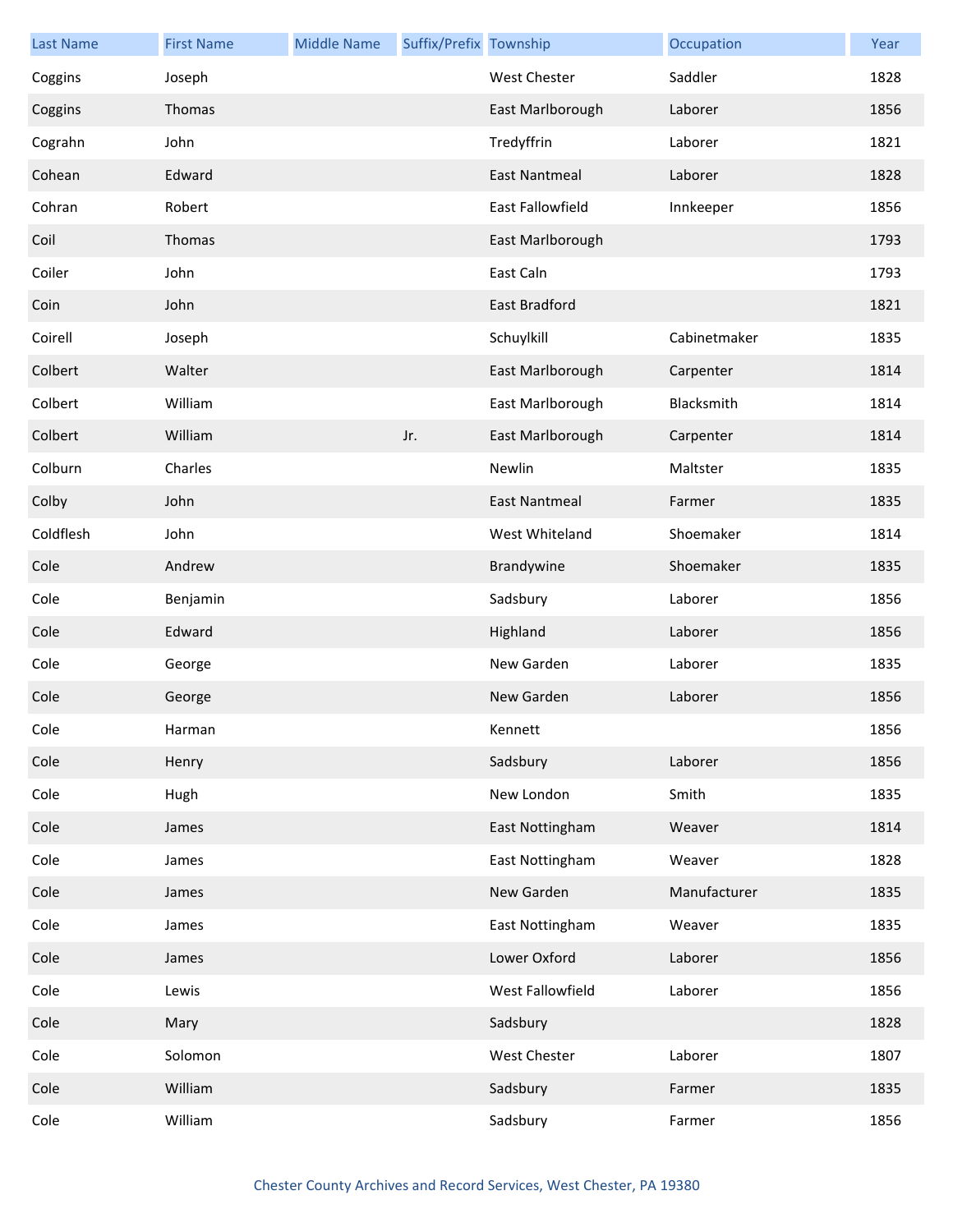| <b>Last Name</b> | <b>First Name</b> | <b>Middle Name</b> | Suffix/Prefix Township |                         | Occupation   | Year |
|------------------|-------------------|--------------------|------------------------|-------------------------|--------------|------|
| Colehower        | Con               |                    |                        | Tredyffrin              | Farmer       | 1835 |
| Colehower        | John              |                    |                        | Pikeland                | Farmer       | 1835 |
| Colehower        | John              |                    |                        | Tredyffrin              | Laborer      | 1856 |
| Colehower        | Peter             |                    |                        | East Whiteland          | Farmer       | 1856 |
| Colekower        | Edward            |                    |                        | Phoenixville            | Pudler       | 1856 |
| Coleman          | Dennis            |                    |                        | Warwick                 |              | 1856 |
| Coleman          | Edward            |                    |                        | Kennett                 |              | 1856 |
| Coleman          | Iyaah             |                    |                        | Pocopson                | Laborer      | 1856 |
| Coleman          | John              |                    |                        | East Nottingham         | Laborer      | 1856 |
| Coleman          | John              | M.                 |                        | Brandywine              | Teacher      | 1821 |
| Coleman          | Luke              |                    |                        | West Nottingham         | Laborer      | 1828 |
| Coleman          | Michael           |                    |                        | Kennett                 | Laborer      | 1856 |
| Coleman          | Nichemiah         |                    |                        | Honeybrook              | Laborer      | 1856 |
| Coleman          | Richard           |                    |                        | <b>West Nantmeal</b>    | Tailor       | 1835 |
| Colens           | Daniel            |                    |                        | <b>East Vincent</b>     | Laborer      | 1856 |
| Coles            | Benjamin          | F                  |                        | Kennett Square          | Printer      | 1856 |
| Colfield         | Jabez             |                    |                        | West Fallowfield        |              | 1828 |
| Colflish         | John              |                    |                        | West Whiteland          |              | 1821 |
| Colgan           | Charles           |                    |                        | London Grove            | Farmer       | 1835 |
| Colgan           | Mark              |                    |                        | <b>East Fallowfield</b> | Farmer       | 1835 |
| Colgan           | Michael           |                    |                        | East Caln               | Laborer      | 1807 |
| Colgan           | William           |                    |                        | East Fallowfield        | Farmer       | 1835 |
| Colgin           | Charles           |                    |                        | London Grove            | Potter       | 1828 |
| Colgin           | George            |                    |                        | <b>West Nantmeal</b>    | Schoolmaster | 1807 |
| Colgin           | Mack              |                    |                        | East Fallowfield        | Farmer       | 1856 |
| Colgin           | Michael           |                    |                        | East Bradford           |              | 1793 |
| Colgin           | Sarah             |                    |                        | East Fallowfield        | Farmer       | 1856 |
| Colins           | Daniel            |                    |                        | New London              | Farmer       | 1835 |
| Colins           | James             |                    |                        | Honeybrook              | Laborer      | 1856 |
| Collans          | John              |                    |                        | West Bradford           | Carpenter    | 1856 |
| Collar           | Emanuel           |                    |                        | Coventry                |              | 1793 |
| Collem           | Jesse             |                    |                        | New London              | Farmer       | 1814 |
| Collems          | Jesse             |                    |                        | New London              | Farmer       | 1807 |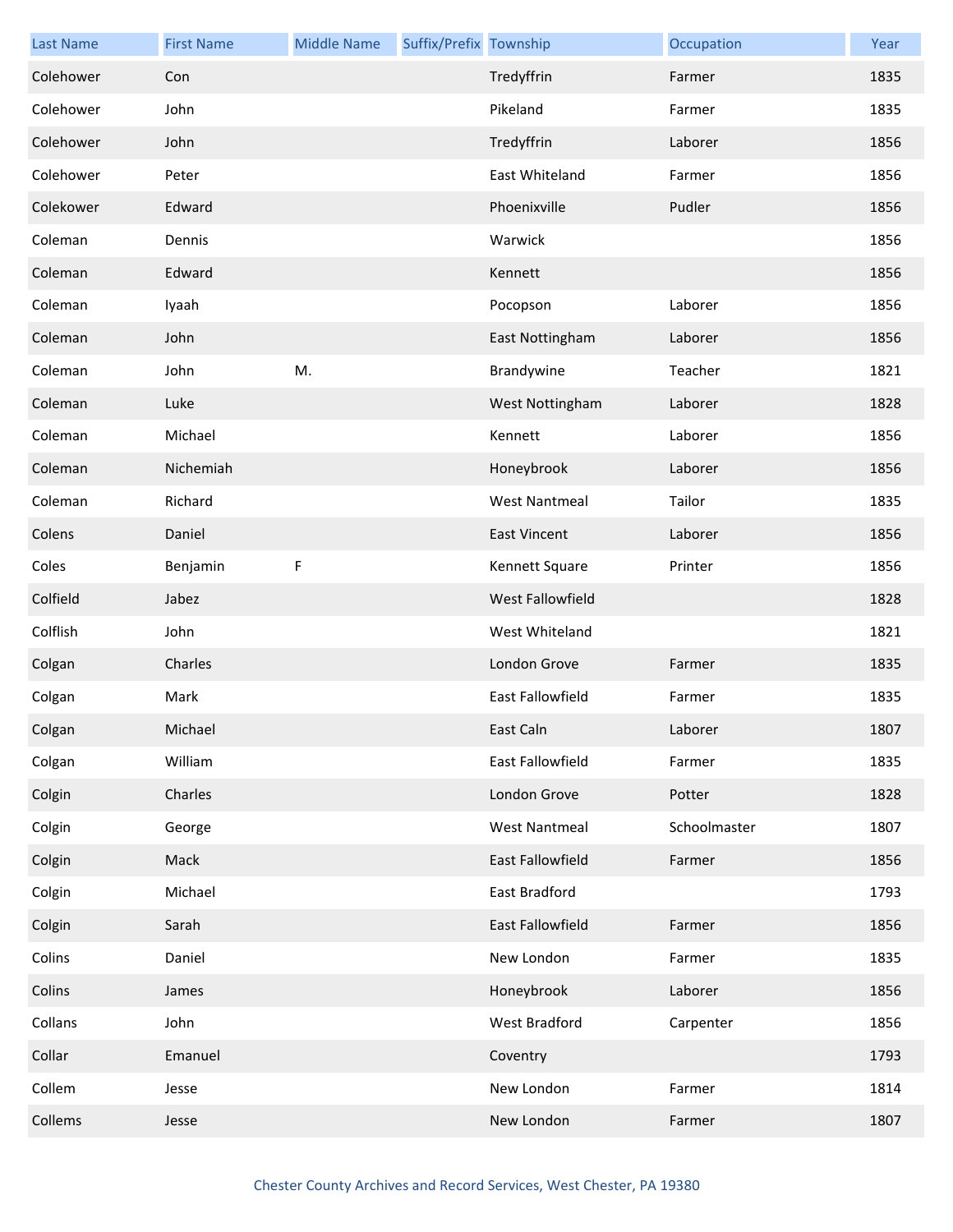| <b>Last Name</b> | <b>First Name</b> | <b>Middle Name</b> | Suffix/Prefix Township |                      | Occupation | Year |
|------------------|-------------------|--------------------|------------------------|----------------------|------------|------|
| Collems          | Seth              |                    |                        | New London           | Mason      | 1807 |
| Collems          | William           |                    |                        | New London           | Farmer     | 1807 |
| Collens          | Barney            |                    |                        | East Whiteland       | Laborer    | 1856 |
| Collens          | James             |                    |                        | Sadsbury             | Shoemaker  | 1856 |
| Collier          | Cabot             |                    |                        | East Bradford        | Factoryman | 1835 |
| Collier          | John              |                    |                        | <b>West Chester</b>  | Trader     | 1835 |
| Collier          | William           | S                  |                        | East Marlborough     | Tinner     | 1856 |
| Collings         | John              |                    |                        | East Caln            | Weaver     | 1800 |
| Collins          | (Widow)           |                    |                        | West Caln            |            | 1793 |
| Collins          | Andrew            |                    |                        | Brandywine           | Printer    | 1828 |
| Collins          | Andrew            |                    |                        | <b>East Nantmeal</b> | Clergyman  | 1835 |
| Collins          | Ann               |                    |                        | Kennett Square       | Laborer    | 1856 |
| Collins          | Benjamin          |                    |                        | West Caln            | Carpenter  | 1814 |
| Collins          | Benjamin          |                    |                        | West Caln            | Carpenter  | 1821 |
| Collins          | Benjamin          |                    |                        | Brandywine           | Carpenter  | 1821 |
| Collins          | Benjamin          |                    |                        | West Caln            | Carpenter  | 1828 |
| Collins          | Benjamin          |                    | Sr.                    | Brandywine           | Farmer     | 1835 |
| Collins          | Benjamin          |                    |                        | West Caln            | Carpenter  | 1856 |
| Collins          | <b>Britain</b>    |                    |                        | Brandywine           | Merchant   | 1828 |
| Collins          | Charles           |                    |                        | London Britain       | Laborer    | 1814 |
| Collins          | Charles           |                    |                        | East Whiteland       | Laborer    | 1828 |
| Collins          | Daniel            |                    |                        | New London           | Carpenter  | 1821 |
| Collins          | Daniel            |                    |                        | East Nottingham      | Laborer    | 1828 |
| Collins          | Daniel            |                    |                        | New London           | Laborer    | 1828 |
| Collins          | Daniel            |                    |                        | East Nottingham      | Farmer     | 1856 |
| Collins          | Dennis            |                    |                        | East Bradford        | Laborer    | 1856 |
| Collins          | Edward            |                    |                        | London Grove         |            | 1793 |
| Collins          | Edward            |                    |                        | New Garden           | Laborer    | 1807 |
| Collins          | Edward            |                    |                        | West Marlborough     | Laborer    | 1814 |
| Collins          | Edward            |                    |                        | London Britain       | Farmer     | 1821 |
| Collins          | Edward            |                    |                        | West Marlborough     | Laborer    | 1821 |
| Collins          | Edward            |                    |                        | London Britain       | Laborer    | 1828 |
| Collins          | Edward            |                    |                        | London Britain       | Laborer    | 1835 |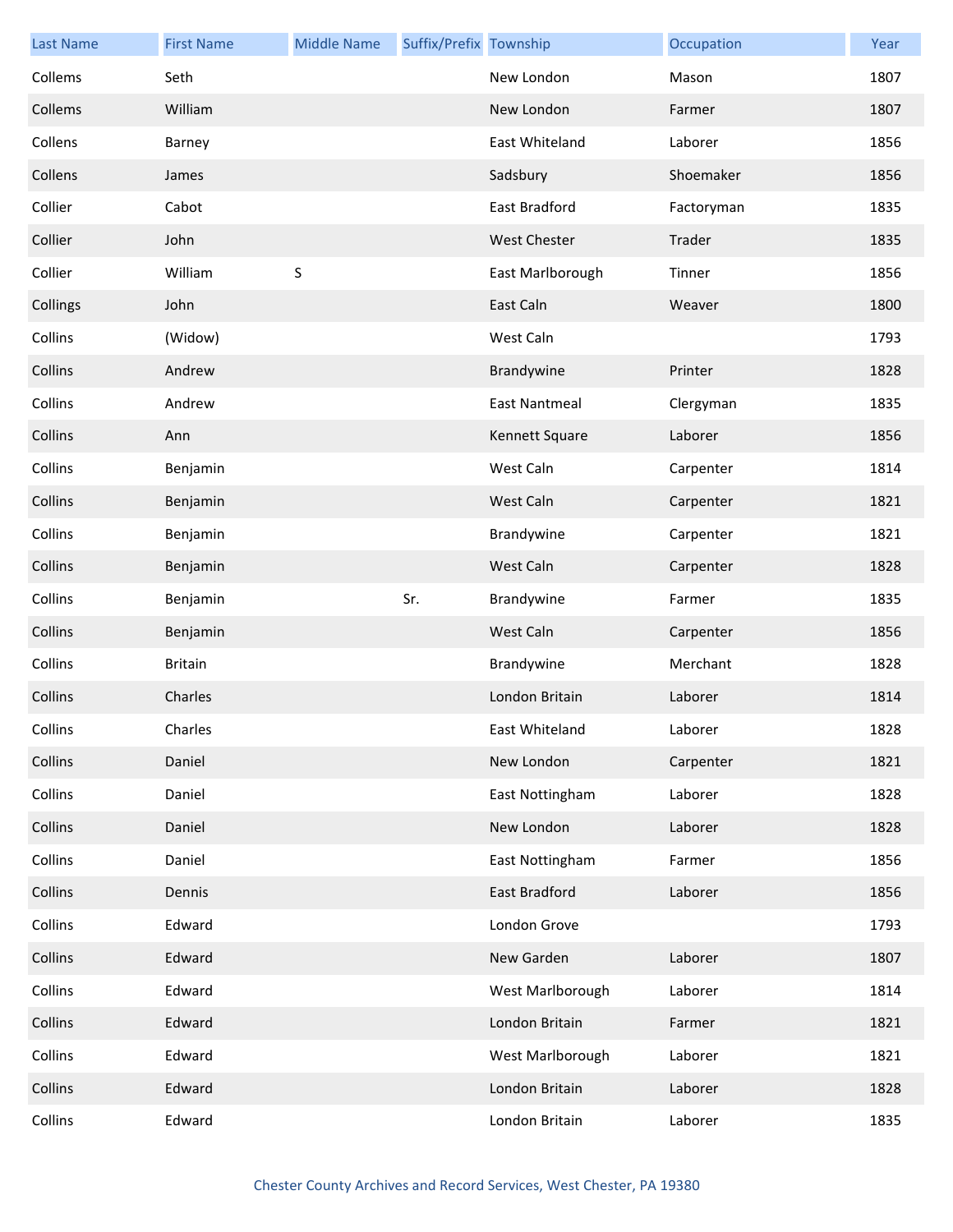| <b>Last Name</b> | <b>First Name</b> | <b>Middle Name</b>        | Suffix/Prefix Township |                      | Occupation  | Year |
|------------------|-------------------|---------------------------|------------------------|----------------------|-------------|------|
| Collins          | Edward            |                           |                        | Franklin             | Farmer      | 1856 |
| Collins          | Edward            | $\sf E$                   |                        | West Chester         | Coachmaker  | 1835 |
| Collins          | Edward            | E.                        |                        | East Goshen          | Coachmaker  | 1828 |
| Collins          | Elijah            |                           |                        | Goshen               | Tailor      | 1814 |
| Collins          | Francis           |                           |                        | Tredyffrin           | Farmer      | 1856 |
| Collins          | Hugh              |                           |                        | London Britain       |             | 1807 |
| Collins          | Hugh              |                           |                        | London Britain       | Laborer     | 1814 |
| Collins          | Hugh              |                           |                        | London Britain       | Laborer     | 1821 |
| Collins          | Hugh              |                           |                        | London Britain       | Laborer     | 1828 |
| Collins          | Hugh              |                           |                        | London Britain       | Laborer     | 1835 |
| Collins          | James             |                           |                        | Kennett              | Laborer     | 1835 |
| Collins          | Jesse             |                           |                        | New London           | Farmer      | 1821 |
| Collins          | John              |                           |                        | Brandywine           | Mason       | 1807 |
| Collins          | John              |                           |                        | Brandywine           | Mason       | 1814 |
| Collins          | John              |                           |                        | Brandywine           | Weaver      | 1821 |
| Collins          | John              |                           |                        | Brandywine           | Mason       | 1828 |
| Collins          | John              |                           |                        | London Grove         | Blacksmith  | 1828 |
| Collins          | Jonathan          |                           |                        | New London           | Farmer      | 1821 |
| Collins          | Joseph            |                           |                        | Willistown           |             | 1793 |
| Collins          | Owen              |                           |                        | Highland             | Laborer     | 1856 |
| Collins          | Patrick           |                           |                        | Pennsbury            | Laborer     | 1856 |
| Collins          | Robert            |                           |                        | New London           | Carpenter   | 1821 |
| Collins          | Robert            |                           |                        | East Nottingham      | Carpenter   | 1828 |
| Collins          | Robert            |                           |                        | East Nottingham      | Carpenter   | 1856 |
| Collins          | Samuel            |                           |                        | Westtown             | Laborer     | 1807 |
| Collins          | Samuel            |                           |                        | Westtown             |             | 1814 |
| Collins          | Thadius           | $\boldsymbol{\mathsf{A}}$ |                        | Uwchlan              |             | 1856 |
| Collins          | Thomas            | G                         |                        | West Nottingham      |             | 1856 |
| Collins          | William           |                           |                        | <b>West Nantmeal</b> | Laborer     | 1807 |
| Collins          | William           |                           |                        | West Marlborough     | Laborer     | 1856 |
| Collock          | James             |                           |                        | Westtown             | Laborer     | 1835 |
| Collom           | Clemment          |                           |                        | Tredyffrin           | Wheelwright | 1828 |
| Collom           | Jesse             |                           |                        | New London           | Farmer      | 1828 |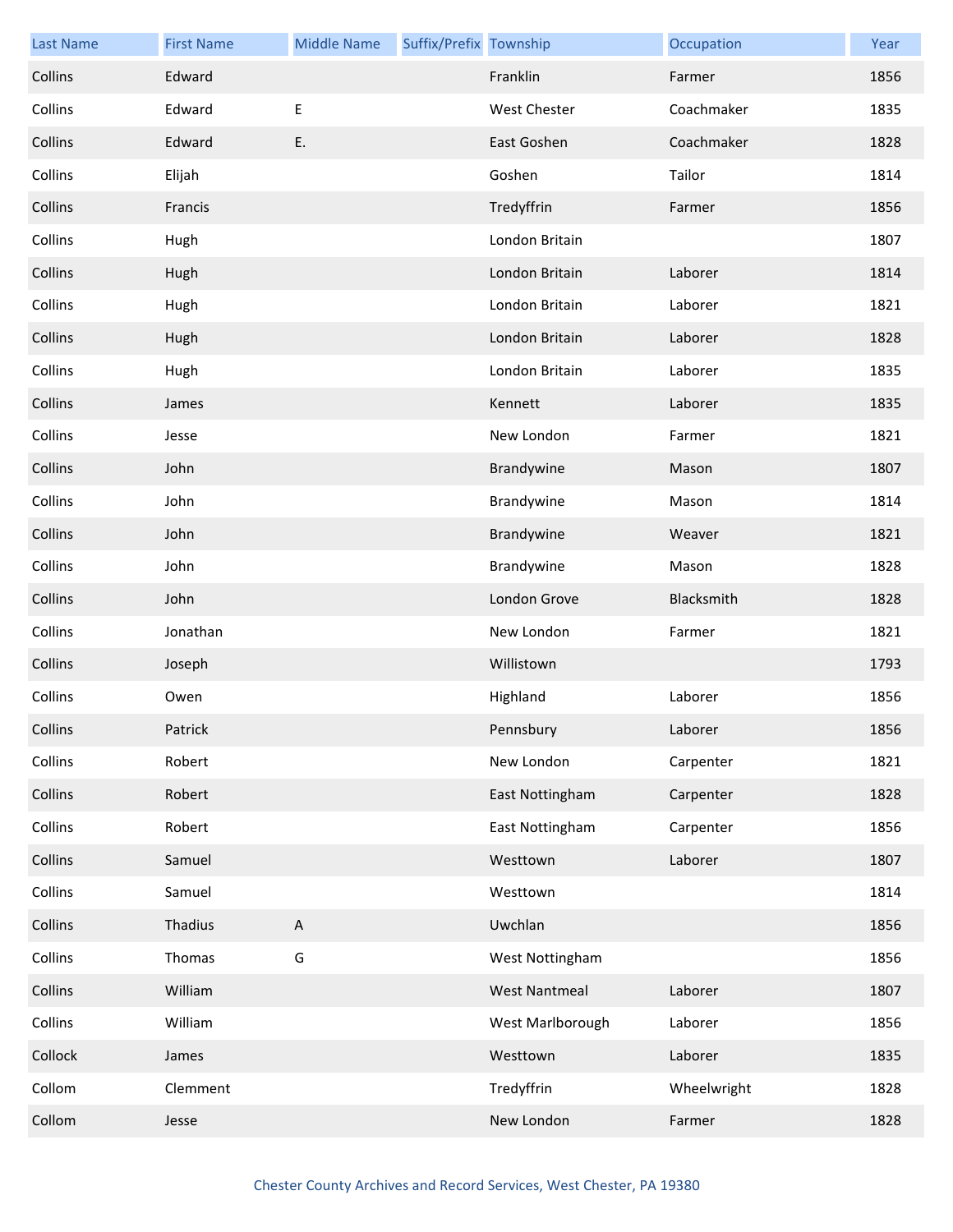| <b>Last Name</b> | <b>First Name</b> | <b>Middle Name</b> | Suffix/Prefix Township |                      | Occupation         | Year |
|------------------|-------------------|--------------------|------------------------|----------------------|--------------------|------|
| Collom           | Jonathan          |                    |                        | New London           | Farmer             | 1828 |
| Collom           | William           |                    |                        | East Nottingham      | Shoemaker          | 1835 |
| Collons          | John              |                    |                        | West Bradford        | Laborer            | 1856 |
| Collons          | Patrick           |                    |                        | Tredyffrin           | Farmer             | 1856 |
| Collum           | John              |                    |                        | East Nottingham      | Augermaker         | 1856 |
| Collum           | Jonathan          |                    |                        | London Britain       | Innkeeper, farmer  | 1835 |
| Collum           | R                 | К                  |                        | East Nottingham      | Augermaker         | 1856 |
| Collums          | Jesse             |                    |                        | New London           | Farmer             | 1800 |
| Colman           | Jacob             |                    |                        | West Caln            |                    | 1856 |
| Cologg           | Enos              |                    |                        | Charlestown          | Farmer             | 1807 |
| Colopey          | William           |                    |                        | East Bradford        | Laborer            | 1807 |
| Colt             | Henry             |                    |                        | New London           | Blacksmith         | 1800 |
| Colt             | Mary              |                    |                        | New London           | Blacksmith         | 1814 |
| Colt             | Mary              |                    |                        | New London           | Farmer             | 1821 |
| Colt             | Mary              |                    | Widow                  | New London           |                    | 1828 |
| Colt             | Robert            |                    |                        | New London           | Windsor Chairmaker | 1828 |
| Colt             | William           |                    |                        | New London           | Blacksmith         | 1821 |
| Colt             | William           |                    |                        | West Fallowfield     | Blacksmith         | 1828 |
| Colt             | William           |                    |                        | East Nottingham      | Blacksmith         | 1835 |
| Colt             | William           |                    |                        | East Nottingham      | Farmer             | 1856 |
| Colter           | George            |                    |                        | Uwchlan              | Laborer            | 1828 |
| Colter           | John              |                    |                        | East Nottingham      | Farmer             | 1814 |
| Colter           | John              |                    |                        | Wallace              | Farmer             | 1856 |
| Colter           | Robert            |                    |                        | Thornbury            | Laborer            | 1856 |
| Coltre           | Catharine         |                    |                        | Coventry             |                    | 1807 |
| Colvin           | John              |                    |                        | Goshen               |                    | 1793 |
| Colvin           | John              |                    |                        | Lower Oxford         |                    | 1800 |
| Colwell          | <b>Barnard</b>    |                    |                        | West Nottingham      | Jobber             | 1835 |
| Colwell          | James             |                    |                        | East Caln            |                    | 1793 |
| Combs            | Samuel            |                    |                        | <b>East Bradford</b> | Laborer            | 1856 |
| Comely           | Thomas            |                    |                        | Tredyffrin           | Blacksmith         | 1821 |
| Comfort          | Ezra              |                    |                        | Kennett              | Miller             | 1821 |
| Comins           | Amos              |                    |                        | Sadsbury             | Tavern Keeper      | 1814 |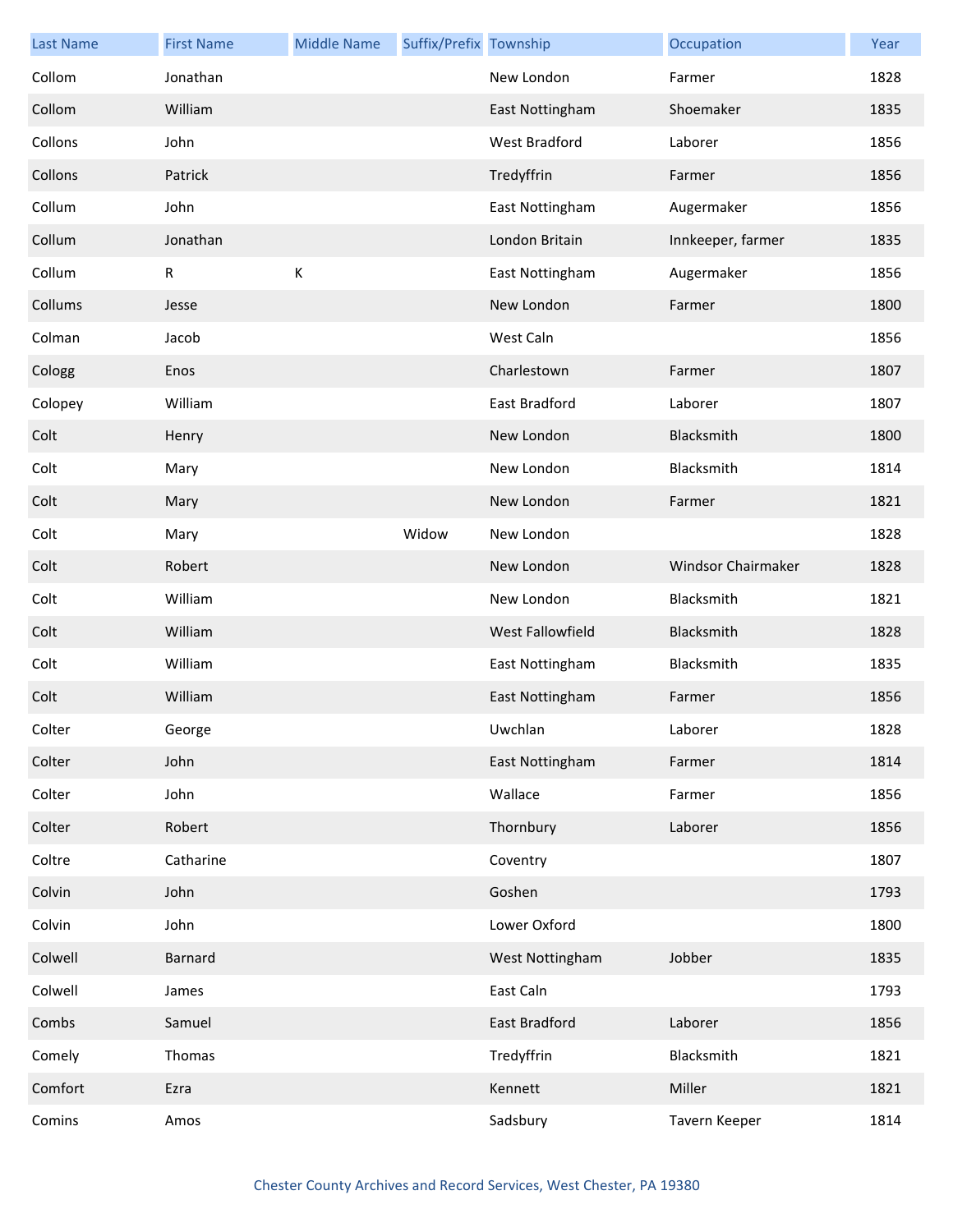| <b>Last Name</b> | <b>First Name</b> | <b>Middle Name</b> | Suffix/Prefix Township |                      | Occupation | Year |
|------------------|-------------------|--------------------|------------------------|----------------------|------------|------|
| Comley           | Joseph            |                    |                        | Willistown           |            | 1793 |
| Comly            | Benjamin          |                    |                        | Pennsbury            |            | 1793 |
| Commins          | Eli               |                    |                        | West Bradford        | Laborer    | 1828 |
| Commins          | Jesse             |                    |                        | Uwchlan              | Paperman   | 1800 |
| Commins          | Jesse             |                    |                        | East Nottingham      | Farmer     | 1814 |
| Commins          | John              |                    |                        | West Marlborough     | Blacksmith | 1835 |
| Commins          | Samuel            |                    |                        | <b>West Bradford</b> | Weaver     | 1828 |
| Common           | William           |                    |                        | Willistown           | Carpenter  | 1821 |
| Commons          | Aaron             |                    |                        | West Marlborough     | Farmer     | 1856 |
| Commons          | Amos              |                    |                        | West Marlborough     | Laborer    | 1821 |
| Commons          | Amos              |                    |                        | West Fallowfield     | Laborer    | 1835 |
| Commons          | Amos              |                    |                        | London Grove         | Spinner    | 1835 |
| Commons          | Eli               |                    |                        | London Britain       | Laborer    | 1856 |
| Commons          | Elisha            |                    |                        | New London           |            | 1793 |
| Commons          | Elisha            |                    |                        | New London           | Farmer     | 1800 |
| Commons          | Elisha            |                    |                        | London Britain       |            | 1807 |
| Commons          | Elisha            |                    |                        | London Britain       | Yeoman     | 1814 |
| Commons          | Elisha            |                    |                        | London Britain       | Farmer     | 1821 |
| Commons          | Elisha            |                    |                        | London Britain       | Farmer     | 1828 |
| Commons          | Enos              |                    |                        | Pikeland             |            | 1793 |
| Commons          | George            |                    |                        | Brandywine           | Laborer    | 1828 |
| Commons          | James             |                    |                        | London Grove         | Laborer    | 1856 |
| Commons          | John              |                    |                        | New Garden           |            | 1793 |
| Commons          | John              |                    |                        | West Marlborough     | Blacksmith | 1821 |
| Commons          | John              |                    |                        | West Marlborough     | Smith      | 1828 |
| Commons          | John              |                    |                        | Valley               | Shoemaker  | 1856 |
| Commons          | Joseph            |                    |                        | London Britain       | Laborer    | 1835 |
| Commons          | Phebe             |                    |                        | London Britain       | Spinster   | 1835 |
| Commons          | Rebecca           |                    |                        | Kennett Square       | Lady       | 1856 |
| Commons          | Reuben            |                    |                        | London Britain       | Laborer    | 1821 |
| Commons          | Reuben            |                    |                        | London Britain       | Laborer    | 1828 |
| Commons          | Reuben            |                    |                        | London Grove         | Quarrier   | 1835 |
| Commons          | William           |                    |                        | New London           |            | 1793 |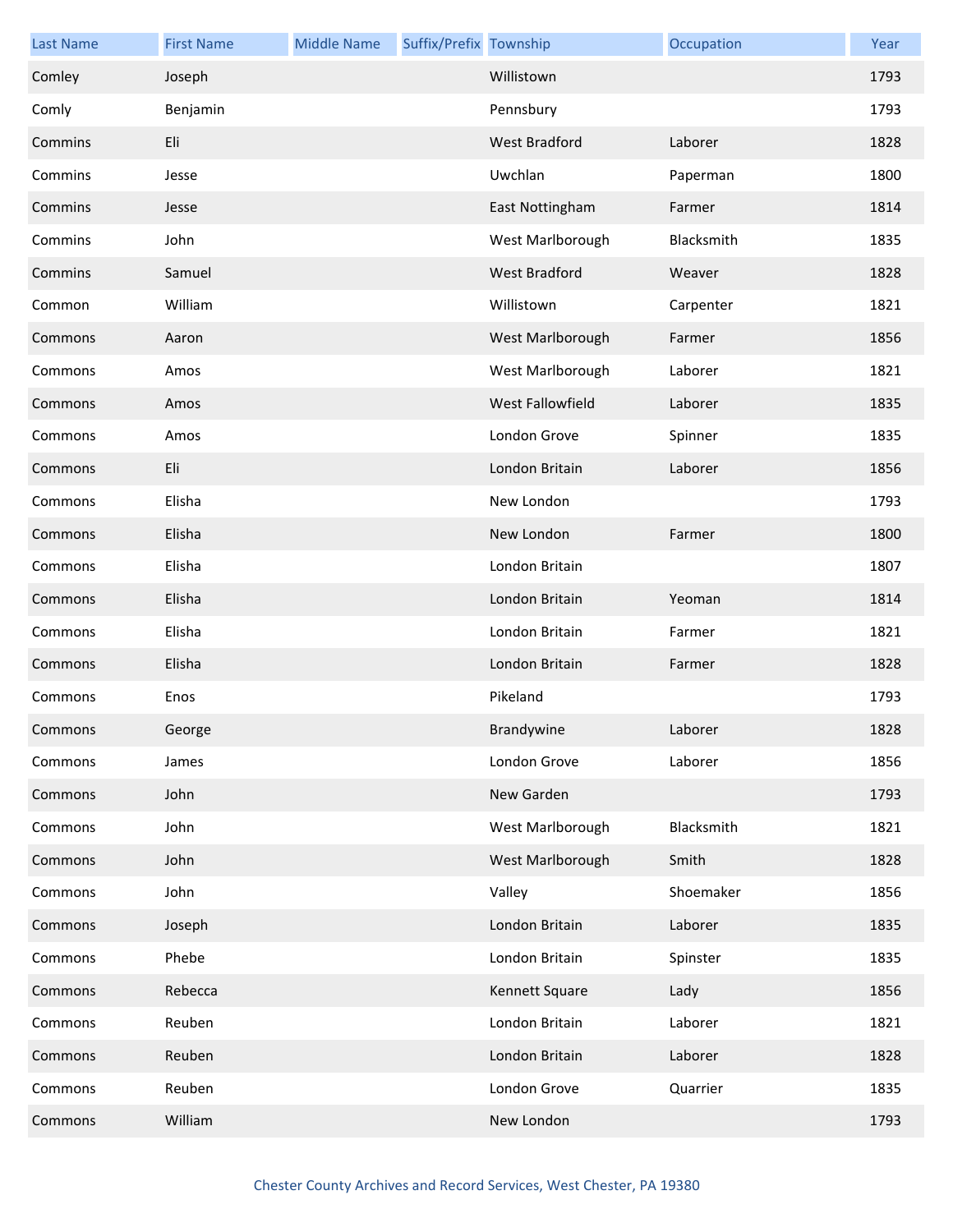| <b>Last Name</b> | <b>First Name</b> | <b>Middle Name</b> | Suffix/Prefix Township |                         | Occupation  | Year |
|------------------|-------------------|--------------------|------------------------|-------------------------|-------------|------|
| Commons          | William           |                    |                        | East Marlborough        | Jobber      | 1807 |
| Commons          | William           |                    |                        | Kennett                 | Miller      | 1814 |
| Commons          | William           |                    |                        | Newlin                  | Farmer      | 1814 |
| Commons          | William           |                    |                        | Kennett                 | Miller      | 1821 |
| Commons          | William           |                    |                        | East Marlborough        | Farmer      | 1821 |
| Commons          | William           |                    |                        | East Marlborough        | Laborer     | 1828 |
| Commons          | William           |                    |                        | East Marlborough        | Farmer      | 1828 |
| Commons          | William           |                    |                        | Newlin                  | Laborer     | 1835 |
| Commons          | William           |                    |                        | East Marlborough        | Farmer      | 1835 |
| Compson          | Joseph            |                    |                        | London Grove            | Mason       | 1835 |
| Compton          | Alfred            | G                  |                        | Willistown              | Cooper      | 1835 |
| Compton          | Alfred            | G                  |                        | East Caln               | Docter of D | 1856 |
| Compton          | D                 | G                  |                        | Schuylkill              | Teacher     | 1856 |
| Compton          | Henry             |                    |                        | <b>East Fallowfield</b> | Laborer     | 1835 |
| Compton          | James             |                    |                        | Willistown              | Farmer      | 1856 |
| Compton          | John              |                    |                        | Honey Brook             | Chairmaker  | 1814 |
| Compton          | Joseph            |                    |                        | West Marlborough        | Mason       | 1821 |
| Compton          | Joshua            |                    |                        | West Marlborough        | Laborer     | 1821 |
| Compton          | Joshua            |                    |                        | West Marlborough        | Mason       | 1828 |
| Compton          | Nathan            |                    |                        | West Marlborough        | Mason       | 1856 |
| Compton          | Samuel            |                    |                        | West Marlborough        | Mason       | 1835 |
| Compton          | Thomas            |                    |                        | East Fallowfield        | Miller      | 1814 |
| Compton          | Thomas            |                    |                        | Pikeland                | Miller      | 1821 |
| Compton          | Thomas            |                    |                        | Willistown              | Miller      | 1835 |
| Compton          | William           |                    |                        | London Grove            |             | 1793 |
| Compton          | William           |                    |                        | West Marlborough        |             | 1800 |
| Compton          | William           |                    |                        | West Marlborough        | Weaver      | 1814 |
| Compton          | William           |                    |                        | Honey Brook             | Turner      | 1814 |
| Compton          | William           |                    |                        | West Marlborough        | Farmer      | 1821 |
| Compton          | William           |                    |                        | Honey Brook             | Turner      | 1821 |
| Compton          | William           |                    |                        | West Marlborough        | Farmer      | 1828 |
| Compton          | William           |                    |                        | Honey Brook             | Turner      | 1828 |
| Compton          | William           |                    |                        | Honey Brook             | Turner      | 1835 |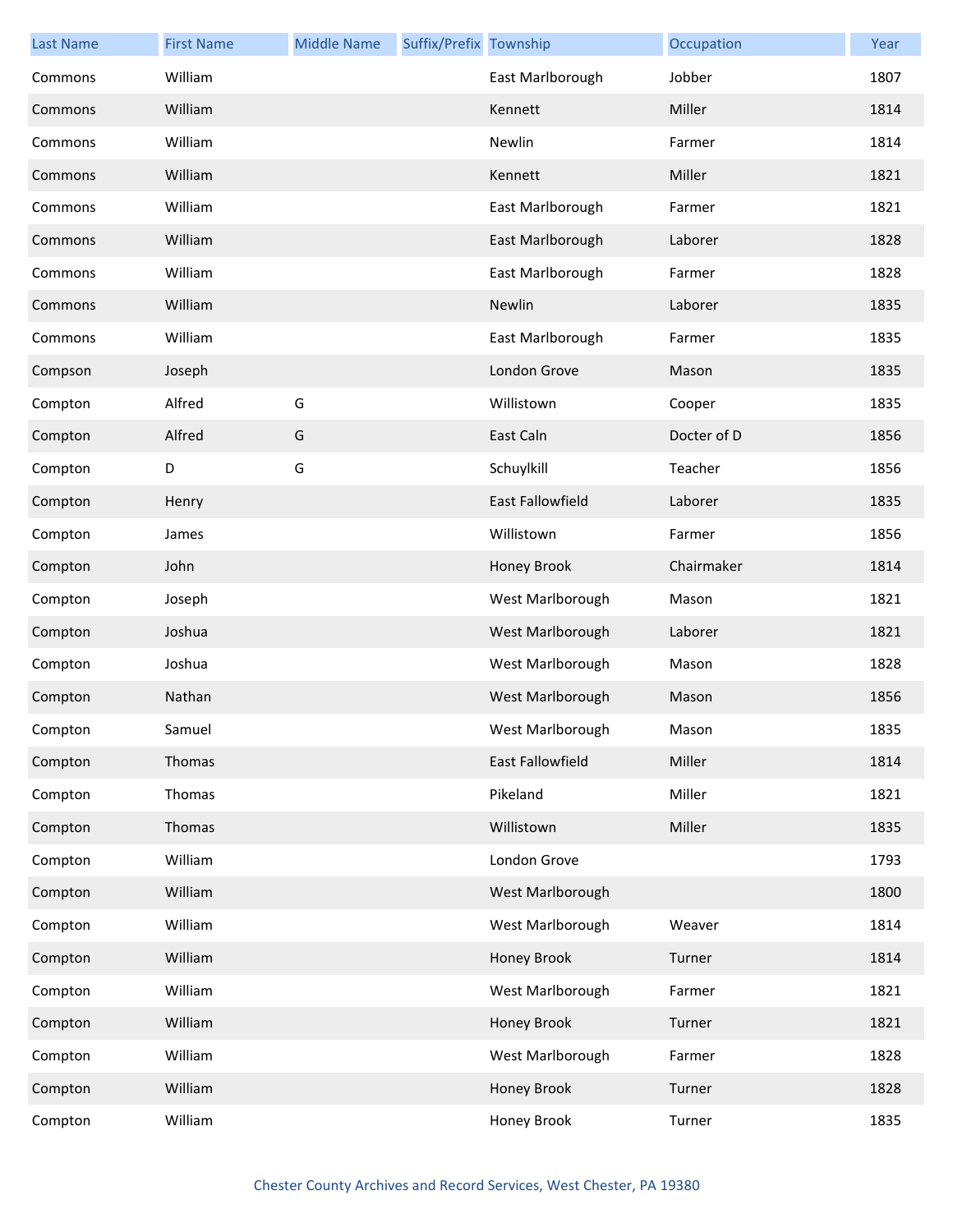| <b>Last Name</b> | <b>First Name</b> | <b>Middle Name</b> | Suffix/Prefix Township |                  | Occupation | Year |
|------------------|-------------------|--------------------|------------------------|------------------|------------|------|
| Compton          | William           |                    |                        | West Marlborough | Weaver     | 1835 |
| Compton          | William           |                    |                        | Honeybrook       | Gentleman  | 1856 |
| Compton          | William           |                    |                        | Tredyffrin       | Farmer     | 1856 |
| Con              | Alexander         |                    |                        | New London       | Farmer     | 1800 |
| Con              | Archibald         |                    |                        | London Grove     |            | 1793 |
| Conab            | Isaac             |                    |                        | Westtown         | Shoemaker  | 1835 |
| Conaegys         | Collins           |                    |                        | Thornbury        |            | 1856 |
| Conahan          | Michael           |                    |                        | East Whiteland   | Laborer    | 1856 |
| Conahan          | Phelix            |                    |                        | East Whiteland   | Laborer    | 1856 |
| Conahay          | John              |                    |                        | East Caln        | Papermaker | 1856 |
| Conard           | Alfred            | F                  |                        | London Grove     | Farmer     | 1856 |
| Conard           | Benjamin          |                    |                        | New London       | Farmer     | 1835 |
| Conard           | Charles           |                    |                        | Newlin           |            | 1856 |
| Conard           | Cornelius         |                    |                        | New London       |            | 1793 |
| Conard           | Cornelius         |                    |                        | Tredyffrin       |            | 1800 |
| Conard           | Cornelius         |                    |                        | Tredyffrin       | Laborer    | 1807 |
| Conard           | Cornelius         |                    |                        | Tredyffrin       | Tailor     | 1807 |
| Conard           | Cornelius         |                    |                        | Charlestown      | Farmer     | 1821 |
| Conard           | Cornelius         |                    |                        | New London       | Farmer     | 1828 |
| Conard           | Cornelius         |                    |                        | Charlestown      | Farmer     | 1828 |
| Conard           | Cornelius         |                    |                        | New London       | Farmer     | 1835 |
| Conard           | Daniel            |                    |                        | Charlestown      | Farmer     | 1821 |
| Conard           | David             |                    |                        | New London       | Farmer     | 1828 |
| Conard           | David             |                    |                        | New London       | Farmer     | 1835 |
| Conard           | David             |                    |                        | New London       | Farmer     | 1856 |
| Conard           | Edward            |                    |                        | Lower Oxford     | Farmer     | 1821 |
| Conard           | Edwin             |                    |                        | New London       | Farmer     | 1856 |
| Conard           | Everard           |                    |                        | New London       |            | 1793 |
| Conard           | Everard           |                    |                        | New London       | Farmer     | 1828 |
| Conard           | Everard           |                    |                        | New London       | Farmer     | 1835 |
| Conard           | Everard           |                    | Jr.                    | New London       | Farmer     | 1835 |
| Conard           | Everard           |                    | Sr.                    | New London       | Gentleman  | 1856 |
| Conard           | Everard           |                    | Jr.                    | New London       | Farmer     | 1856 |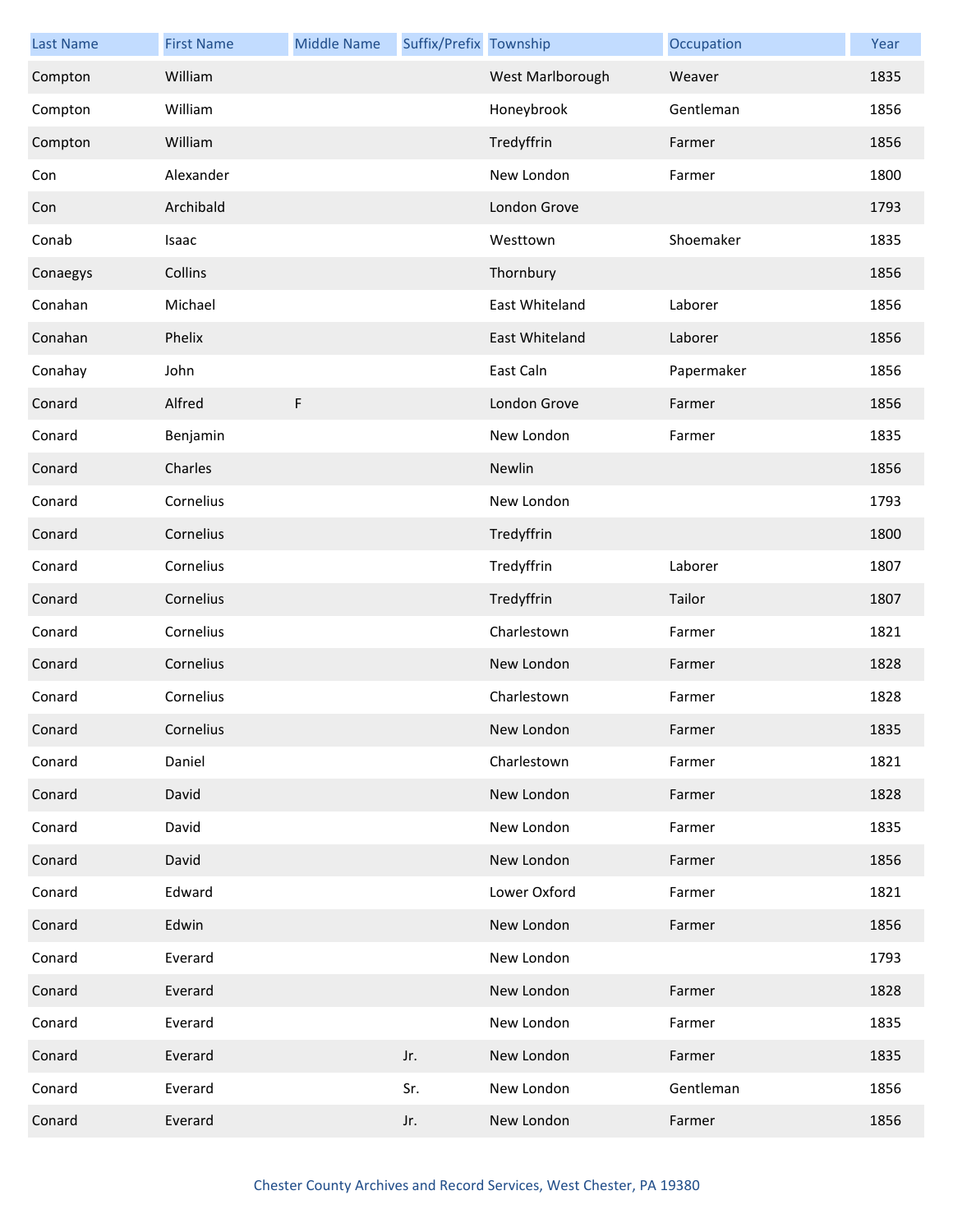| <b>Last Name</b> | <b>First Name</b> | <b>Middle Name</b> | Suffix/Prefix Township |                      | Occupation             | Year |
|------------------|-------------------|--------------------|------------------------|----------------------|------------------------|------|
| Conard           | Jesse             |                    |                        | <b>West Chester</b>  | Lawyer                 | 1828 |
| Conard           | Jesse             |                    |                        | New London           | Farmer                 | 1828 |
| Conard           | Jesse             |                    |                        | New London           | Farmer                 | 1835 |
| Conard           | Joel              |                    |                        | New London           | Farmer                 | 1856 |
| Conard           | John              |                    |                        | <b>West Vincent</b>  | Miller                 | 1835 |
| Conard           | John              |                    |                        | Penn                 | Farmer                 | 1835 |
| Conard           | John              | $\sf S$            |                        | London Grove         | Farmer                 | 1856 |
| Conard           | Jonathan          |                    |                        | <b>West Nantmeal</b> | Sawyer                 | 1828 |
| Conard           | Joseph            |                    |                        | Tredyffrin           |                        | 1800 |
| Conard           | Joseph            |                    |                        | Tredyffrin           |                        | 1800 |
| Conard           | Joseph            |                    | Sr.                    | Tredyffrin           | Farmer                 | 1807 |
| Conard           | Joseph            |                    | Jr.                    | Tredyffrin           | Laborer                | 1807 |
| Conard           | Joseph            |                    |                        | Tredyffrin           | Farmer                 | 1821 |
| Conard           | Joseph            |                    |                        | Charlestown          | Farmer                 | 1821 |
| Conard           | Joseph            |                    |                        | Schuylkill           | Farmer                 | 1828 |
| Conard           | Joseph            |                    |                        | Tredyffrin           | Farmer                 | 1828 |
| Conard           | Joseph            |                    |                        | New London           | Farmer                 | 1835 |
| Conard           | Michael           |                    |                        | Wallace              | Laborer                | 1856 |
| Conard           | Milton            |                    |                        | New London           | Farmer                 | 1835 |
| Conard           | Milton            |                    |                        | London Grove         | Farmer                 | 1856 |
| Conard           | Nicholas          |                    |                        | West Chester         | Joiner                 | 1828 |
| Conard           | Sarah             |                    |                        | Tredyffrin           |                        | 1800 |
| Conard           | Sarah             |                    |                        | Tredyffrin           |                        | 1807 |
| Conard           | Thomas            |                    |                        | London Grove         | <b>Boarding school</b> | 1856 |
| Conard           | William           |                    |                        | Charlestown          | Farmer                 | 1821 |
| Conard           | William           |                    |                        | Penn                 | Farmer                 | 1835 |
| Conard           | William           | $\mathsf C$        |                        | Schuylkill           | Farmer                 | 1835 |
| Conard           | William           | C.                 |                        | Schuylkill           | Farmer                 | 1828 |
| Conaway          | Bond              |                    |                        | New Garden           | Laborer                | 1856 |
| Conaway          | James             |                    |                        | Brandywine           | Laborer                | 1835 |
| Conaway          | James             |                    |                        | <b>West Vincent</b>  | Laborer                | 1835 |
| Conaway          | Jesse             |                    |                        | Brandywine           | Laborer                | 1821 |
| Conaway          | Jesse             |                    |                        | Uwchlan              | Farmer                 | 1828 |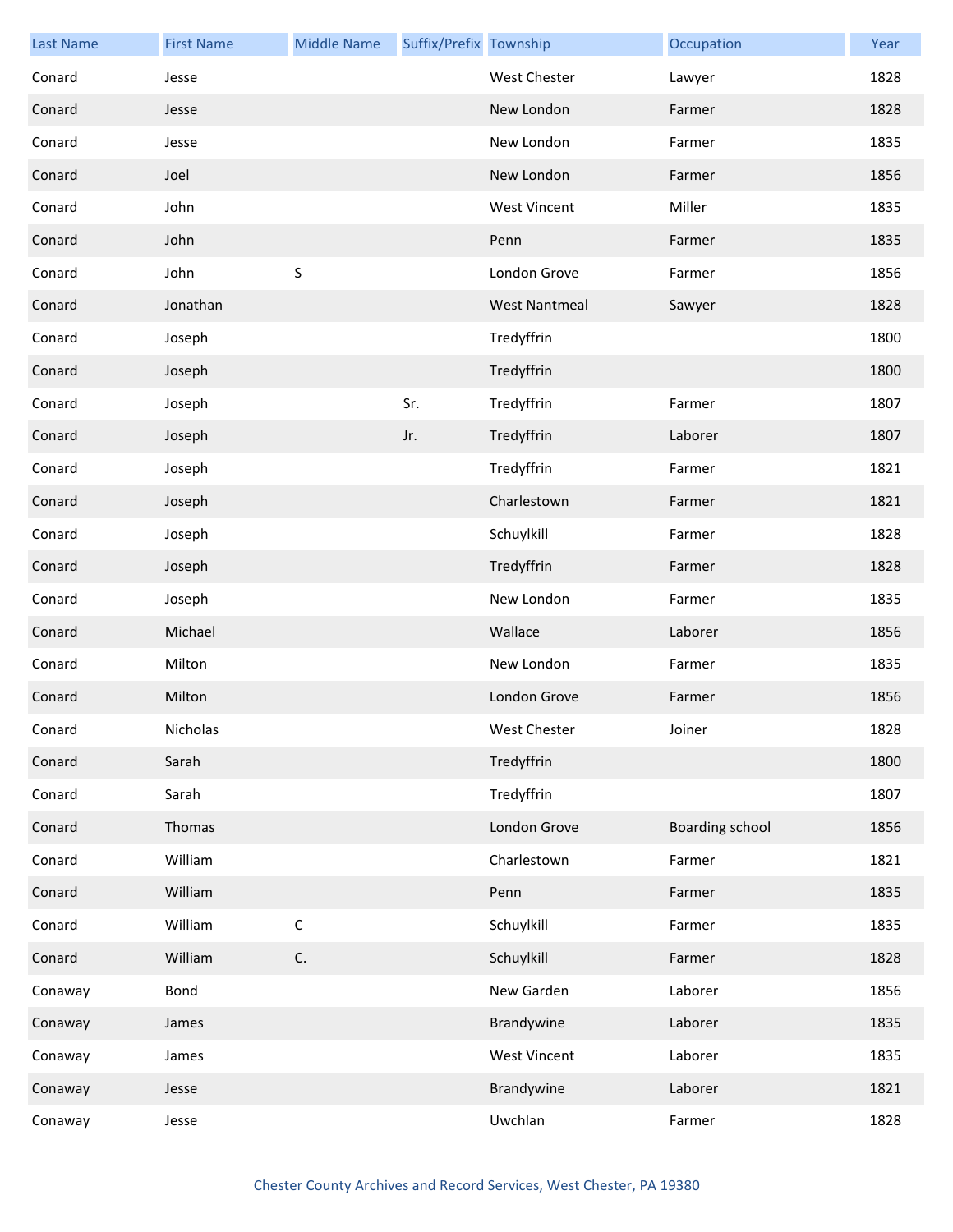| <b>Last Name</b> | <b>First Name</b> | <b>Middle Name</b> | Suffix/Prefix Township |                      | Occupation | Year |
|------------------|-------------------|--------------------|------------------------|----------------------|------------|------|
| Conaway          | Jesse             |                    |                        | Uwchlan              | Jobber     | 1835 |
| Conaway          | Thomas            |                    |                        | <b>East Nantmeal</b> | Farmer     | 1856 |
| Conell           | Patrick           |                    |                        | Kennett              | Laborer    | 1856 |
| Conely           | William           |                    |                        | Uwchlan              | Weaver     | 1814 |
| Coneway          | Amos              |                    |                        | West Caln            | Mason      | 1835 |
| Congden          | Daniel            |                    |                        | East Bradford        | Factoryman | 1835 |
| Congden          | James             |                    |                        | East Bradford        | Factoryman | 1835 |
| Congle           | Franklin          |                    |                        | East Goshen          | Laborer    | 1828 |
| Congo            | James             |                    |                        | West Goshen          | Laborer    | 1856 |
| Conley           | Dennis            |                    |                        | Tredyffrin           | Laborer    | 1835 |
| Conley           | John              |                    |                        | Brandywine           | Farmer     | 1828 |
| Conley           | Patrick           |                    |                        | Schuylkill           | Laborer    | 1835 |
| Conley           | William           |                    |                        | Sadsbury             | Laborer    | 1856 |
| Conlin           | John              |                    |                        | Pennsbury            |            | 1793 |
| Conlin           | John              |                    |                        | Pennsbury            |            | 1800 |
| Conlin           | Joseph            |                    |                        | Pennsbury            | Mason      | 1821 |
| Conlin           | Joseph            |                    |                        | Pennsbury            | Mason      | 1828 |
| Conlin           | Joseph            |                    |                        | Pennsbury            | Mason      | 1835 |
| Conlin           | Washington        |                    |                        | Kennett              | Innkeeper  | 1856 |
| Conlin           | Wellington        |                    |                        | Pennsbury            | Laborer    | 1856 |
| conly            | Washington        |                    |                        | Westtown             | Farmer     | 1856 |
| Conn             | Samuel            |                    |                        | New London           |            | 1793 |
| Conn             | Samuel            |                    |                        | New London           | Farmer     | 1800 |
| Conn             | Samuel            |                    |                        | New London           | Papermaker | 1856 |
| Conn             | William           |                    |                        | New London           |            | 1793 |
| Conn             | William           |                    |                        | New London           | Shoemaker  | 1800 |
| Conn             | William           |                    |                        | New London           | Farmer     | 1807 |
| Conn             | William           |                    |                        | New London           | Farmer     | 1814 |
| Conn             | William           |                    |                        | New London           | Farmer     | 1821 |
| Conn             | William           |                    |                        | New London           | Farmer     | 1828 |
| Conn             | William           |                    |                        | New London           | Papermaker | 1835 |
| Conn             | William           |                    |                        | East Nottingham      | Farmer     | 1856 |
| Connagn          | Hugh              |                    |                        | East Whiteland       | Laborer    | 1856 |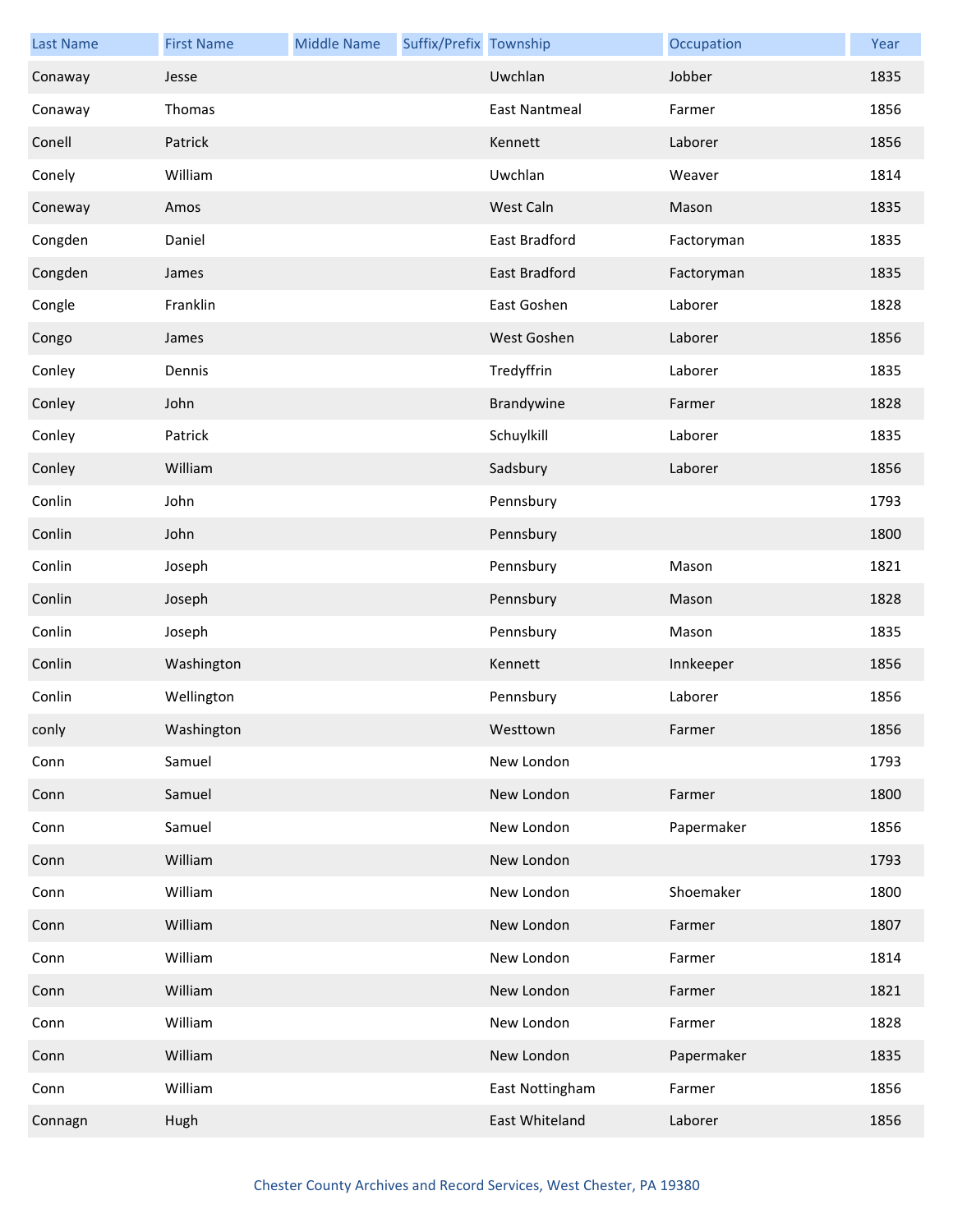| <b>Last Name</b> | <b>First Name</b> | <b>Middle Name</b> | Suffix/Prefix Township |                     | Occupation | Year |
|------------------|-------------------|--------------------|------------------------|---------------------|------------|------|
| Connard          | Cornelious        |                    |                        | New London          | Farmer     | 1821 |
| Connard          | Dennis            |                    |                        | Londonderry         | Farmer     | 1807 |
| Connard          | Dennis            |                    |                        | Londonderry         | Farmer     | 1814 |
| Connard          | Edmond            |                    |                        | Londonderry         | Farmer     | 1814 |
| Connard          | Edmund            |                    |                        | West Fallowfield    | Farmer     | 1835 |
| Connard          | Everard           |                    | Sr.                    | New London          | Farmer     | 1807 |
| Connard          | Everard           |                    | Jr.                    | New London          | Farmer     | 1807 |
| Connard          | Everard           |                    |                        | New London          | Farmer     | 1814 |
| Connard          | Everard           |                    | Jr.                    | New London          | Farmer     | 1821 |
| Connard          | Everard           |                    |                        | New London          | Farmer     | 1821 |
| Connard          | Jesse             |                    |                        | New London          | Farmer     | 1807 |
| Connard          | Jesse             |                    |                        | New London          | Farmer     | 1814 |
| Connard          | Jesse             |                    | Esq.                   | <b>West Chester</b> | Attorney   | 1821 |
| Connard          | Jesse             |                    |                        | New London          | Farmer     | 1821 |
| Connard          | Jesse             |                    |                        | <b>West Chester</b> | Attorney   | 1835 |
| Connard          | John              |                    |                        | Londonderry         | Laborer    | 1807 |
| Connard          | John              |                    |                        | Londonderry         | Farmer     | 1814 |
| Connard          | John              |                    |                        | Penn                | Farmer     | 1828 |
| Connard          | William           |                    |                        | Penn                | Farmer     | 1828 |
| Connaway         | Henry             |                    |                        | West Marlborough    |            | 1793 |
| Connaway         | Henry             |                    |                        | Sadsbury            |            | 1807 |
| Connehe          | William           |                    |                        | New Garden          | Blacksmith | 1814 |
| Connel           | Isaac             |                    |                        | West Whiteland      | Shoemaker  | 1814 |
| Connel           | Thomas            |                    |                        | East Goshen         | Laborer    | 1828 |
| Connel           | William           |                    |                        | London Grove        | Laborer    | 1835 |
| Connell          | Henry             |                    |                        | <b>West Chester</b> | Laborer    | 1835 |
| Connell          | Morris            |                    |                        | West Goshen         | Laborer    | 1856 |
| Connell          | Tristin           |                    |                        | Honeybrook          | Farmer     | 1856 |
| Connelly         | Isaac             |                    |                        | West Whiteland      |            | 1821 |
| Connelly         | Isaac             |                    |                        | West Goshen         | Laborer    | 1828 |
| Connelly         | John              |                    |                        | East Nottingham     | Miller     | 1835 |
| Connelly         | Lawrence          |                    |                        | Willistown          | Laborer    | 1821 |
| Connelly         | Martin            |                    |                        | East Nottingham     | Farmer     | 1856 |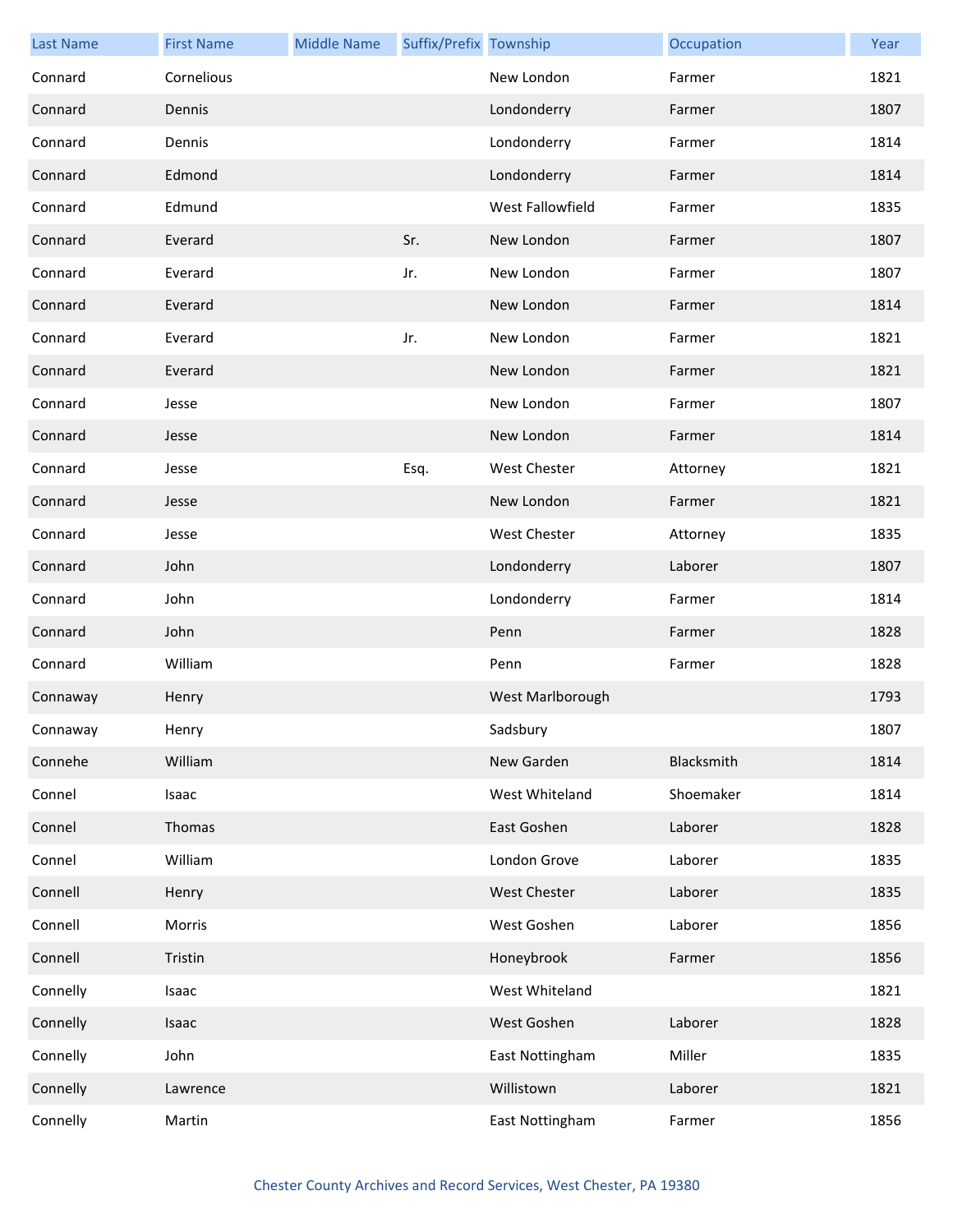| <b>Last Name</b> | <b>First Name</b> | <b>Middle Name</b> | Suffix/Prefix Township |                     | Occupation | Year |
|------------------|-------------------|--------------------|------------------------|---------------------|------------|------|
| Connelly         | Michael           |                    |                        | <b>West Chester</b> | Laborer    | 1856 |
| Connelly         | Patrick           |                    |                        | West Whiteland      | Quarryman  | 1835 |
| Connelly         | Patrick           |                    |                        | East Nottingham     | Laborer    | 1856 |
| Connely          | William           |                    |                        | Uwchlan             | Weaver     | 1807 |
| Conner           | <b>Banner</b>     |                    |                        | Newlin              | Mason      | 1807 |
| Conner           | Banner            |                    |                        | Newlin              | Farmer     | 1814 |
| Conner           | <b>Banner</b>     |                    |                        | Newlin              | Farmer     | 1821 |
| Conner           | Banner            |                    |                        | Newlin              | Farmer     | 1835 |
| Conner           | <b>Banner</b>     |                    |                        | East Fallowfield    | Farmer     | 1835 |
| Conner           | Banner            |                    |                        | Newlin              | Farmer     | 1856 |
| Conner           | <b>Banner</b>     | T                  |                        | Newlin              | Farmer     | 1856 |
| Conner           | Barney            |                    |                        | East Caln           | Laborer    | 1856 |
| Conner           | Benner            |                    | Jr.                    | Newlin              | Farmer     | 1828 |
| Conner           | Benner            |                    |                        | Newlin              | Farmer     | 1828 |
| Conner           | Caleb             |                    |                        | West Marlborough    | Forgeman   | 1807 |
| Conner           | Caleb             |                    |                        | Newlin              | Laborer    | 1814 |
| Conner           | Caleb             |                    |                        | Newlin              | Laborer    | 1821 |
| Conner           | Caleb             |                    |                        | East Marlborough    | Laborer    | 1828 |
| Conner           | Caleb             |                    |                        | Newlin              | Farmer     | 1835 |
| Conner           | Caleb             |                    |                        | Newlin              | Farmer     | 1856 |
| Conner           | Charles           |                    |                        | Kennett             |            | 1856 |
| Conner           | David             |                    |                        | West Fallowfield    |            | 1793 |
| Conner           | Frank             |                    |                        | Phoenixville        | Laborer    | 1856 |
| Conner           | Henry             |                    |                        | East Fallowfield    | Farmer     | 1856 |
| Conner           | J                 | $\sf B$            |                        | New London          | Innkeeper  | 1856 |
| Conner           | James             |                    |                        | Newlin              |            | 1793 |
| Conner           | James             |                    |                        | Newlin              | Shoemaker  | 1828 |
| Conner           | James             |                    |                        | Newlin              | Shoemaker  | 1835 |
| Conner           | James             |                    |                        | East Marlborough    | Saddler    | 1835 |
| Conner           | James             |                    | Esq.                   | New London          | Saddler    | 1856 |
| Conner           | James             |                    |                        | Tredyffrin          | Farmer     | 1856 |
| Conner           | James             |                    |                        | Newlin              | Farmer     | 1856 |
| Conner           | John              |                    |                        | London Britain      | Weaver     | 1807 |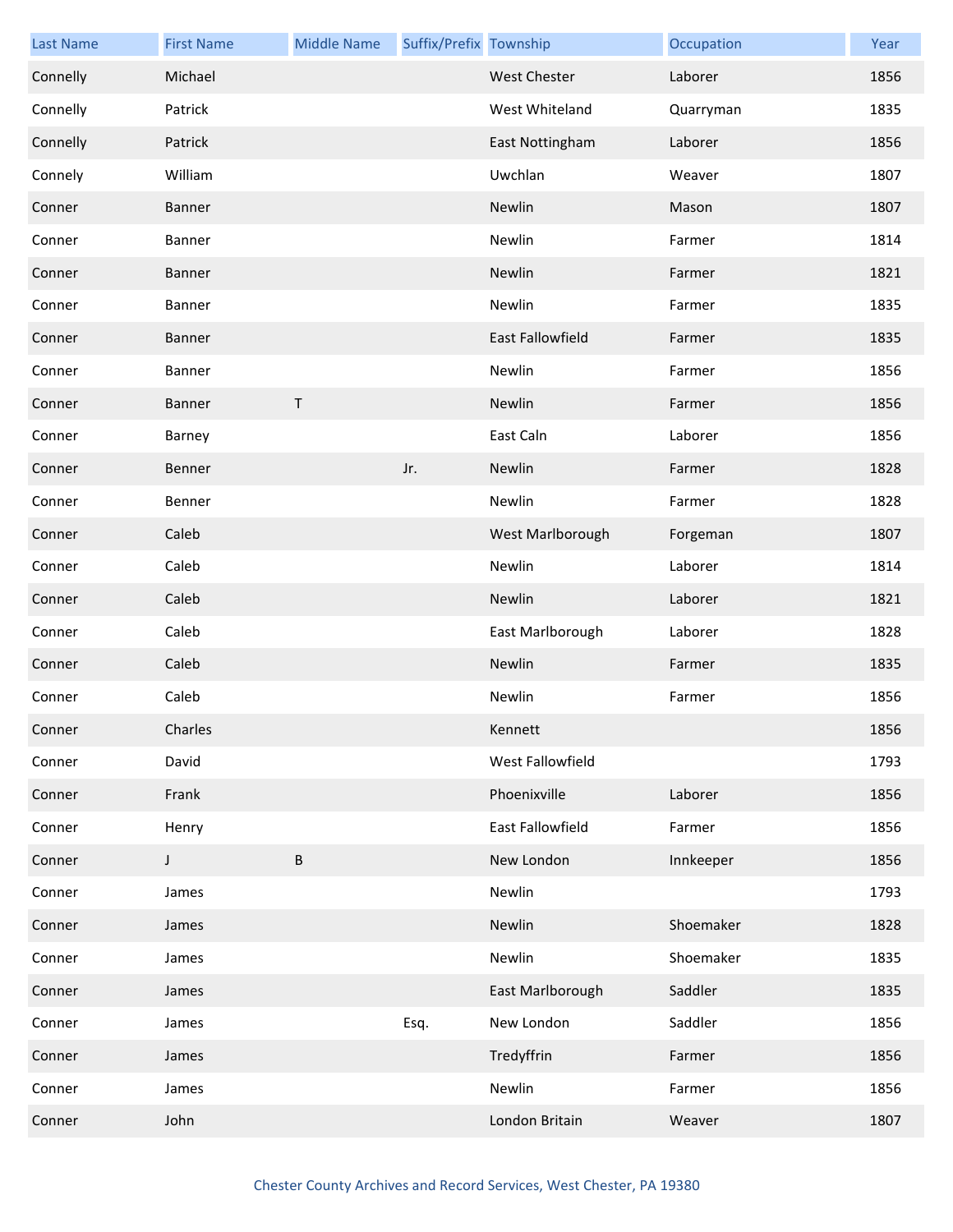| <b>Last Name</b> | <b>First Name</b> | <b>Middle Name</b> | Suffix/Prefix Township |                      | Occupation  | Year |
|------------------|-------------------|--------------------|------------------------|----------------------|-------------|------|
| Conner           | John              |                    |                        | London Britain       | Weaver      | 1814 |
| Conner           | John              |                    |                        | London Britain       | Farmer      | 1821 |
| Conner           | John              |                    |                        | East Goshen          | Laborer     | 1835 |
| Conner           | John              |                    |                        | London Britain       | Laborer     | 1835 |
| Conner           | Jones             |                    |                        | West Caln            | Laborer     | 1856 |
| Conner           | Joseph            |                    |                        | Newlin               | Laborer     | 1814 |
| Conner           | Joseph            |                    |                        | East Marlborough     | Mason       | 1814 |
| Conner           | Joseph            |                    |                        | Newlin               | Laborer     | 1821 |
| Conner           | Joseph            |                    |                        | Newlin               | Blacksmith  | 1821 |
| Conner           | Joseph            |                    |                        | Newlin               | Laborer     | 1828 |
| Conner           | Joseph            |                    |                        | East Marlborough     | Blacksmith  | 1828 |
| Conner           | Joseph            |                    |                        | Newlin               | Quarrier    | 1835 |
| Conner           | Joseph            |                    |                        | East Marlborough     | Blacksmith  | 1835 |
| Conner           | Joseph            |                    |                        | Valley               | Iron roller | 1856 |
| Conner           | Joseph            |                    |                        | Sadsbury             | Blacksmith  | 1856 |
| Conner           | Joshua            |                    |                        | West Marlborough     | Laborer     | 1856 |
| Conner           | Levi              | P                  |                        | Newlin               | Laborer     | 1856 |
| Conner           | Patrick           |                    |                        | Charlestown          | Laborer     | 1835 |
| Conner           | Patrick           |                    |                        | Tredyffrin           | Farmer      | 1856 |
| Conner           | Phillip           |                    |                        | <b>East Nantmeal</b> |             | 1793 |
| Conner           | Richard           |                    |                        | New Garden           | Weaver      | 1828 |
| Conner           | Samuel            |                    |                        | East Fallowfield     | Laborer     | 1814 |
| Conner           | Samuel            |                    |                        | Newlin               | Laborer     | 1821 |
| Conner           | Samuel            |                    |                        | East Nottingham      | Papermaker  | 1835 |
| Conner           | Seal              |                    |                        | Kennett Square       | Plasterer   | 1856 |
| Conner           | Solomon           |                    |                        | Newlin               | Farmer      | 1807 |
| Conner           | Solomon           |                    |                        | Newlin               | Farmer      | 1814 |
| Conner           | Solomon           |                    |                        | Newlin               | Farmer      | 1821 |
| Conner           | Solomon           |                    |                        | Newlin               | Farmer      | 1828 |
| Conner           | Solomon           |                    |                        | Newlin               | Farmer      | 1835 |
| Conner           | Thomas            |                    |                        | West Marlborough     | Smith       | 1814 |
| Conner           | William           |                    |                        | Kennett              | Laborer     | 1856 |
| Connerd          | Everard           |                    | Jr.                    | New London           | Farmer      | 1800 |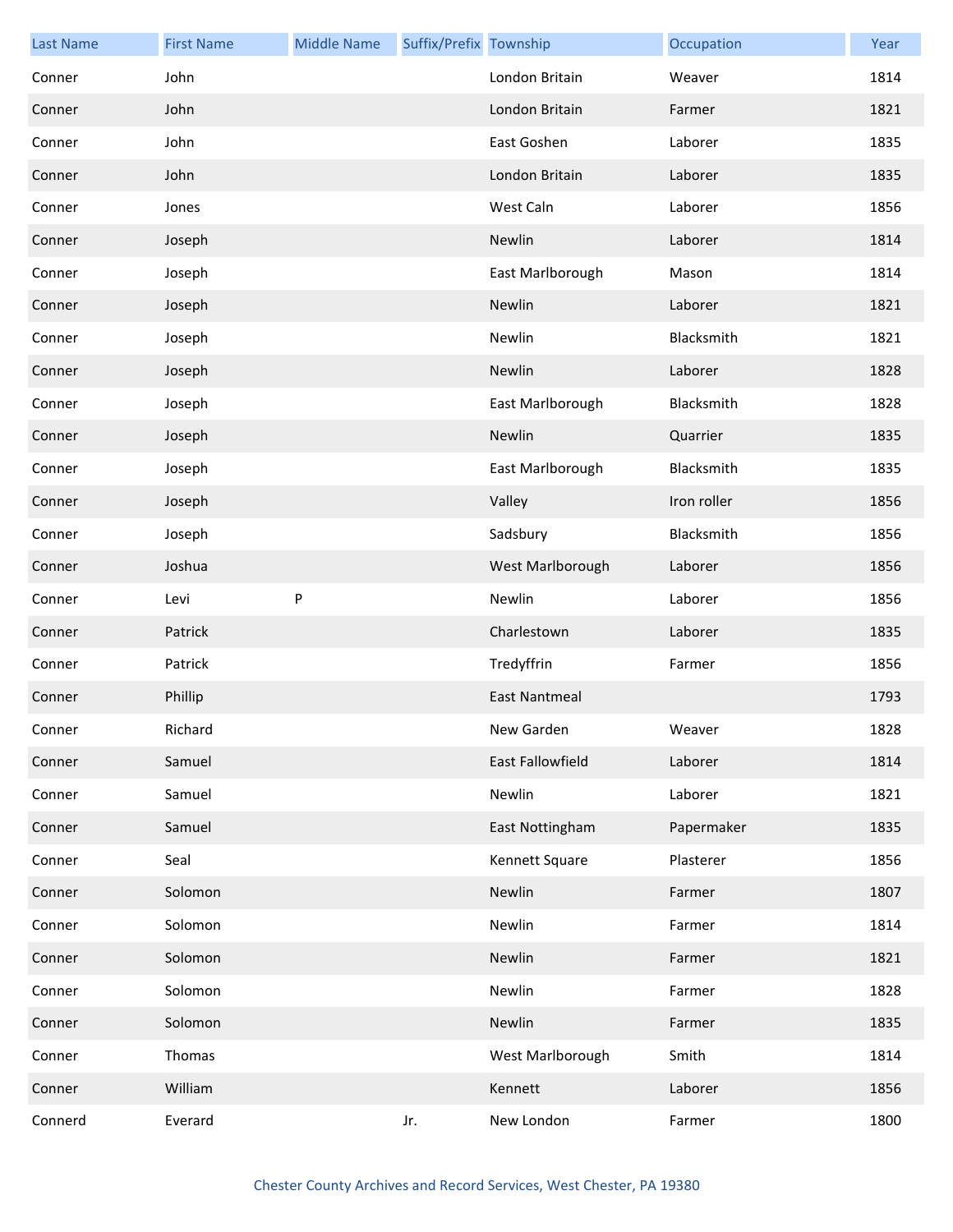| <b>Last Name</b> | <b>First Name</b> | <b>Middle Name</b> | Suffix/Prefix Township |                      | Occupation      | Year |
|------------------|-------------------|--------------------|------------------------|----------------------|-----------------|------|
| Connerd          | Everard           |                    |                        | New London           | Farmer          | 1800 |
| Connerl          | Samuel            |                    |                        | West Goshen          | Joiner          | 1828 |
| Connery          | Thomas            |                    |                        | Honeybrook           | Laborer         | 1856 |
| Connily          | Michael           |                    |                        | West Caln            | Laborer         | 1856 |
| Connoly          | <b>Barnabas</b>   |                    |                        | East Caln            |                 | 1793 |
| Connor           | John              |                    | Jr.                    | London Britain       | Laborer         | 1828 |
| Connor           | John              |                    |                        | London Britain       | Farmer          | 1828 |
| Connor           | John              |                    |                        | West Chester         | Laborer         | 1856 |
| Connor           | Michael           |                    |                        | Phoenixville         | Laborer         | 1856 |
| Connor           | Patrick           |                    |                        | Willistown           | Laborer         | 1835 |
| Connor           | Patrick           |                    |                        | Schuylkill           | Laborer         | 1835 |
| Connor           | Samuel            |                    |                        | West Nottingham      | Smith           | 1856 |
| Connway          | Samuel            |                    |                        | New London           | Farmer          | 1821 |
| Conoley          | William           |                    |                        | Uwchlan              | Weaver          | 1800 |
| Conoly           | Washington        |                    |                        | Westtown             | Farmer          | 1856 |
| Conover          | Cornelius         |                    |                        | Easttown             |                 | 1856 |
| Conoway          | John              |                    |                        | Newlin               | Laborer         | 1856 |
| Conoway          | Joseph            |                    |                        | East Brandywine      | Stonemason      | 1856 |
| Conquest         | Thomas            |                    |                        | <b>East Bradford</b> | Edge tool maker | 1856 |
| Conquest         | William           |                    |                        | East Brandywine      | Blacksmith      | 1856 |
| Conrad           | Cornelius         |                    |                        | Charlestown          | Farmer          | 1814 |
| Conrad           | Daniel            |                    |                        | Charlestown          | Farmer          | 1807 |
| Conrad           | Daniel            |                    |                        | Charlestown          | Farmer          | 1814 |
| Conrad           | Edmon             |                    |                        | Vincent              | Laborer         | 1828 |
| Conrad           | James             |                    |                        | Pikeland             | Laborer         | 1828 |
| Conrad           | John              |                    |                        | Penn                 | Farmer          | 1821 |
| Conrad           | Joseph            |                    |                        | Tredyffrin           |                 | 1793 |
| Conrad           | Joseph            |                    |                        | Charlestown          |                 | 1793 |
| Conrad           | Joseph            |                    |                        | Charlestown          | Farmer          | 1807 |
| Conrad           | Martha            |                    |                        | Tredyffrin           |                 | 1835 |
| Conrad           | Osborne           |                    |                        | Schuylkill           | Watchmaker      | 1835 |
| Conrad           | Paul              |                    |                        | Tredyffrin           |                 | 1793 |
| Conrad           | William           |                    |                        | Penn                 | Farmer          | 1821 |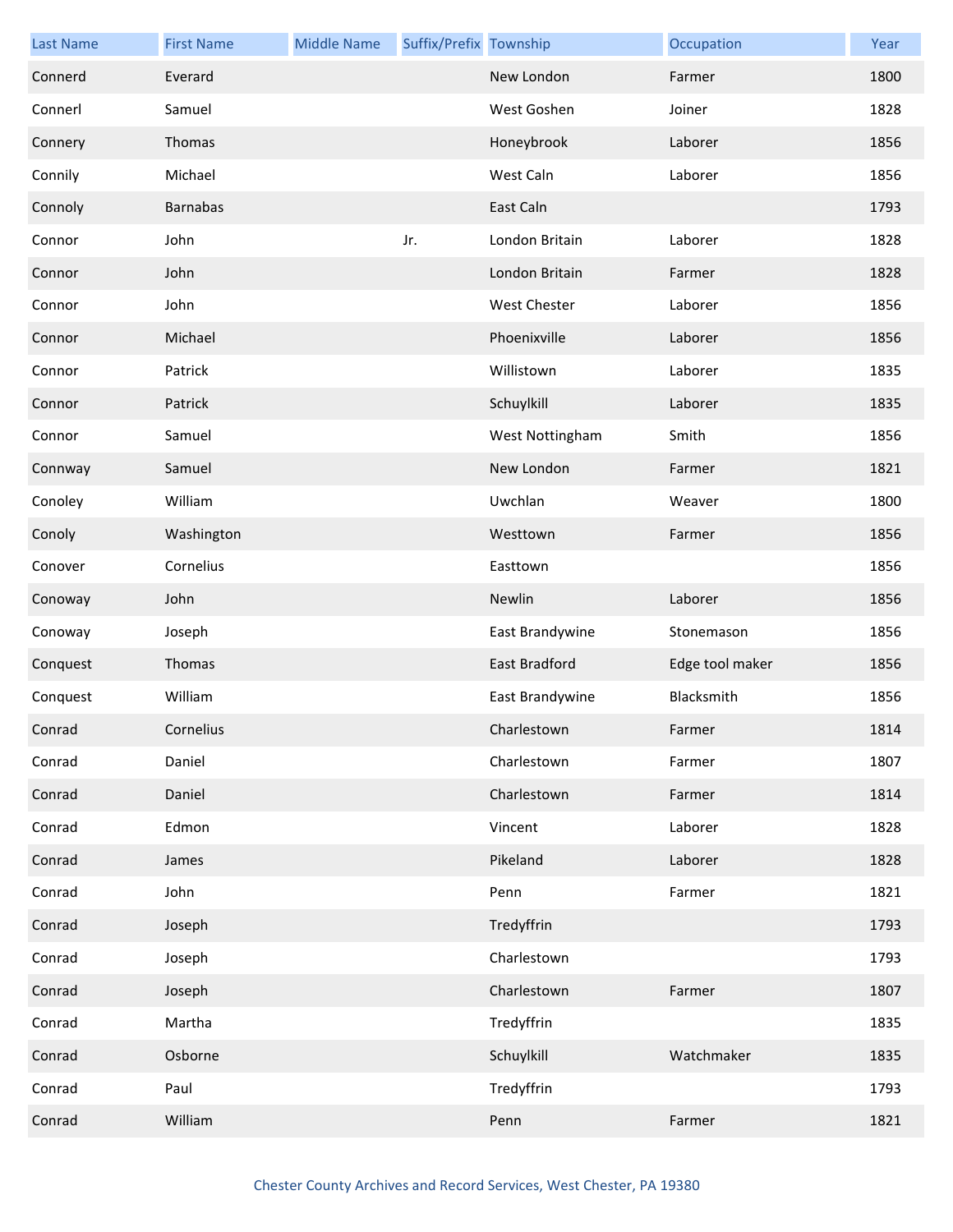| <b>Last Name</b> | <b>First Name</b> | <b>Middle Name</b>        | Suffix/Prefix Township |                      | Occupation    | Year |
|------------------|-------------------|---------------------------|------------------------|----------------------|---------------|------|
| Conroad          | Cornelius         |                           |                        | Tredyffrin           | Farmer        | 1814 |
| Conroad          | Joseph            |                           |                        | Tredyffrin           | Farmer        | 1814 |
| Conroad          | Joseph            |                           | Jr.                    | Tredyffrin           | Farmer        | 1814 |
| Conroad          | Sarah             |                           |                        | Tredyffrin           | Farmer        | 1814 |
| Conroad          | William           |                           |                        | Tredyffrin           | Farmer        | 1814 |
| Conroy           | Mary              | E                         |                        | East Whiteland       |               | 1856 |
| Conroy           | Patrick           |                           |                        | East Whiteland       | Laborer       | 1856 |
| Conroy           | Patrick           |                           |                        | <b>West Chester</b>  | Laborer       | 1856 |
| Conroy           | Thomas            |                           |                        | East Whiteland       |               | 1856 |
| Conroy           | Thomas            |                           |                        | Westtown             | Farmer        | 1856 |
| Conton           | Chalkley          |                           |                        | Willistown           | Laborer       | 1835 |
| Convill          | William           |                           |                        | Pennsbury            | Laborer       | 1856 |
| Conway           | David             |                           |                        | Schuylkill           | Shoemaker     | 1828 |
| Conway           | David             |                           |                        | Schuylkill           | Shoemaker     | 1835 |
| Conway           | David             |                           |                        | Schuylkill           | Farmer        | 1856 |
| Conway           | Edward            |                           |                        | East Caln            | <b>Brewer</b> | 1828 |
| Conway           | Henry             |                           |                        | West Fallowfield     | Collier       | 1814 |
| Conway           | John              |                           |                        | Charlestown          | Laborer       | 1814 |
| Conway           | John              |                           |                        | Schuylkill           |               | 1828 |
| Conway           | John              |                           |                        | Schuylkill           | Mason         | 1835 |
| Conway           | John              |                           |                        | Schuylkill           | Wool sorter   | 1856 |
| Conway           | Joseph            |                           |                        | Charlestown          | Laborer       | 1821 |
| Conway           | Joseph            |                           |                        | Phoenixville         | Laborer       | 1856 |
| Conway           | Joseph            |                           |                        | Schuylkill           | Wool sorter   | 1856 |
| Conway           | Samuel            |                           |                        | Thornbury            |               | 1800 |
| Conway           | Samuel            |                           |                        | Goshen               | Laborer       | 1807 |
| Conway           | Samuel            |                           |                        | Westtown             | Laborer       | 1807 |
| Conway           | Samuel            |                           |                        | London Grove         | Farmer        | 1814 |
| Conway           | Samuel            | $\boldsymbol{\mathsf{H}}$ |                        | Phoenixville         | Laborer       | 1856 |
| Conway           | Zachariah         |                           |                        | East Fallowfield     |               | 1793 |
| Conwell          | John              |                           |                        | Phoenixville         | Laborer       | 1856 |
| Conyers          | Samuel            |                           |                        | West Goshen          | Laborer       | 1856 |
| Cooheen          | Barbara           |                           | Widow                  | <b>West Nantmeal</b> |               | 1821 |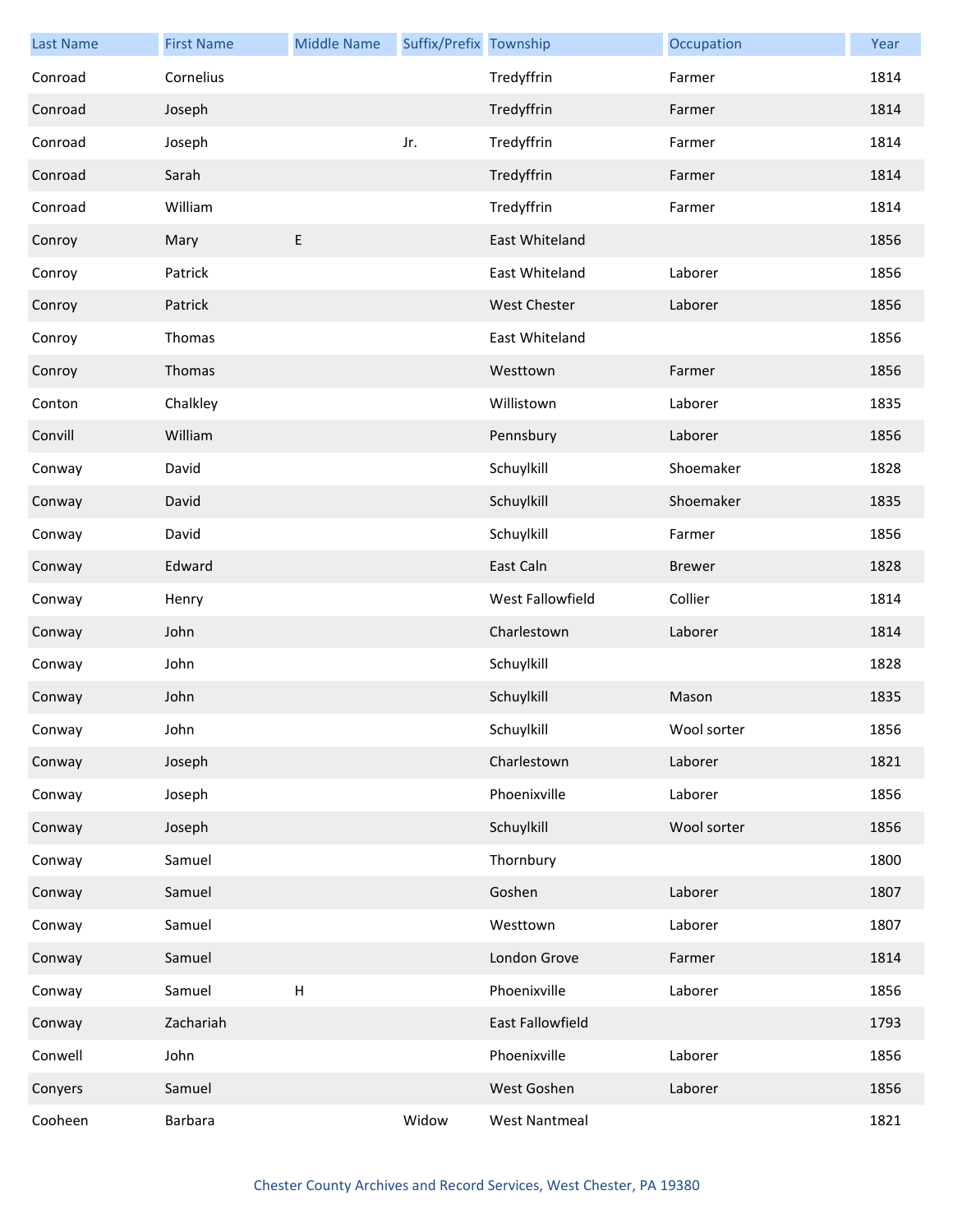| <b>Last Name</b> | <b>First Name</b> | <b>Middle Name</b> | Suffix/Prefix Township |                     | Occupation    | Year |
|------------------|-------------------|--------------------|------------------------|---------------------|---------------|------|
| Cook             | Andrew            |                    |                        | Pikeland            |               | 1800 |
| Cook             | Andrew            |                    |                        | Pikeland            | Farmer        | 1807 |
| Cook             | Andrew            |                    |                        | Pikeland            | Farmer        | 1814 |
| Cook             | Andrew            |                    |                        | Pikeland            |               | 1821 |
| Cook             | Andrew            |                    |                        | Pikeland            | Farmer        | 1828 |
| Cook             | Benjamin          |                    |                        | West Marlborough    | Teamster      | 1856 |
| Cook             | Caleb             |                    |                        | Londonderry         | Farmer        | 1814 |
| Cook             | Caleb             |                    |                        | Londonderry         | Farmer        | 1821 |
| Cook             | Charles           | L                  |                        | Valley              | Patent dealer | 1856 |
| Cook             | Daniel            |                    |                        | West Marlborough    | Laborer       | 1856 |
| Cook             | Ebenezer          |                    |                        | Sadsbury            |               | 1856 |
| Cook             | Edwin             | ${\sf M}$          |                        | <b>Upper Oxford</b> | Clothier      | 1835 |
| Cook             | Ennien            |                    |                        | Birmingham          | Preceptor     | 1807 |
| Cook             | Ennion            |                    |                        | Birmingham          | Schoolmaster  | 1814 |
| Cook             | Ennion            |                    |                        | Birmingham          | Schoolmaster  | 1821 |
| Cook             | Ennion            |                    |                        | Birmingham          | Farmer        | 1828 |
| Cook             | Ennion            |                    |                        | Birmingham          | Farmer        | 1835 |
| Cook             | Ennion            | J                  |                        | London Grove        | Farmer        | 1856 |
| Cook             | Franklin          |                    |                        | Kennett             | Tanner        | 1835 |
| Cook             | George            |                    |                        | South Coventry      | Farmer        | 1856 |
| Cook             | George            |                    |                        | <b>East Vincent</b> | Laborer       | 1856 |
| Cook             | George            |                    |                        | East Bradford       | Laborer       | 1856 |
| Cook             | George            | ${\sf W}$          |                        | Londonderry         | Farmer        | 1835 |
| Cook             | Henry             |                    |                        | Coventry            | Weaver        | 1814 |
| Cook             | Henry             |                    |                        | Coventry            | Farmer        | 1821 |
| Cook             | Henry             |                    |                        | Coventry            | Weaver        | 1828 |
| Cook             | Henry             |                    |                        | Coventry            | Weaver        | 1835 |
| Cook             | Henry             |                    |                        | <b>East Vincent</b> | Blacksmith    | 1856 |
| Cook             | Hugh              |                    |                        | Pennsbury           | Weaver        | 1807 |
| Cook             | Hugh              |                    | Jr.                    | Pennsbury           | Laborer       | 1814 |
| Cook             | Hugh              |                    |                        | Pennsbury           | Weaver        | 1814 |
| Cook             | Hugh              |                    |                        | East Whiteland      | Laborer       | 1821 |
| Cook             | Isaac             |                    |                        | London Grove        |               | 1793 |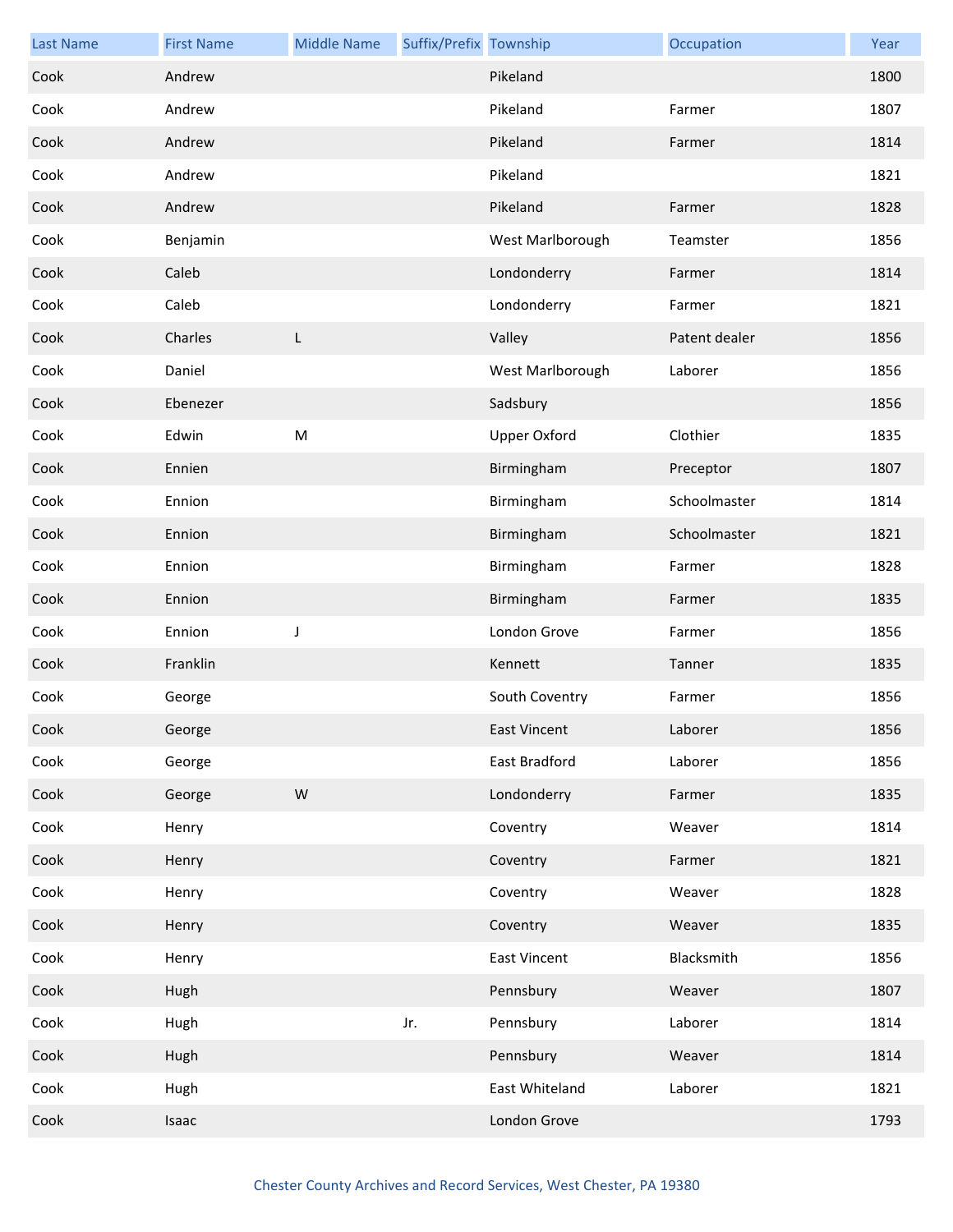| <b>Last Name</b> | <b>First Name</b> | <b>Middle Name</b> | Suffix/Prefix Township |                      | Occupation             | Year |
|------------------|-------------------|--------------------|------------------------|----------------------|------------------------|------|
| Cook             | Isaac             |                    |                        | London Grove         |                        | 1800 |
| Cook             | Isaac             |                    |                        | London Grove         | Fuller                 | 1807 |
| Cook             | Isaac             |                    |                        | London Grove         | Fuller                 | 1814 |
| Cook             | Isaac             |                    |                        | London Grove         | Fuller                 | 1821 |
| Cook             | Isaac             |                    |                        | London Grove         | Fuller                 | 1828 |
| Cook             | Israel            |                    |                        | West Bradford        | Miller                 | 1814 |
| Cook             | Israel            |                    |                        | Sadsbury             | <b>Merchant Miller</b> | 1821 |
| Cook             | Jacob             |                    |                        | <b>East Coventry</b> | Laborer                | 1856 |
| Cook             | James             |                    |                        | <b>Upper Oxford</b>  | Jobber                 | 1807 |
| Cook             | James             |                    |                        | <b>Upper Oxford</b>  | Laborer                | 1814 |
| Cook             | James             |                    |                        | <b>Upper Oxford</b>  | Weaver                 | 1821 |
| Cook             | James             |                    |                        | <b>Upper Oxford</b>  | Laborer                | 1828 |
| Cook             | James             |                    |                        | <b>Upper Oxford</b>  | Laborer                | 1835 |
| Cook             | James             |                    |                        | New Garden           | Wheelwright            | 1835 |
| Cook             | James             |                    | Jr.                    | <b>Upper Oxford</b>  | Laborer                | 1835 |
| Cook             | James             |                    |                        | Tredyffrin           | Laborer                | 1856 |
| Cook             | Jesse             | W                  |                        | <b>West Chester</b>  | Physician              | 1835 |
| Cook             | Job               |                    |                        | London Grove         |                        | 1800 |
| Cook             | Job               |                    |                        | London Grove         | Farmer                 | 1807 |
| Cook             | Job               |                    |                        | London Grove         | Farmer                 | 1814 |
| Cook             | John              |                    |                        | London Grove         |                        | 1793 |
| Cook             | John              |                    |                        | Pikeland             |                        | 1800 |
| Cook             | John              |                    |                        | London Grove         |                        | 1800 |
| Cook             | John              |                    |                        | London Grove         | Farmer                 | 1807 |
| Cook             | John              |                    |                        | East Fallowfield     | Shoemaker              | 1807 |
| Cook             | John              |                    |                        | London Grove         | Weaver                 | 1814 |
| Cook             | John              |                    |                        | East Fallowfield     | Shoemaker              | 1814 |
| Cook             | John              |                    |                        | Coventry             | Laborer                | 1821 |
| Cook             | John              |                    |                        | London Grove         | Farmer                 | 1821 |
| Cook             | John              |                    | Jr.                    | London Grove         | Farmer                 | 1821 |
| Cook             | John              |                    | Jr.                    | London Grove         | Farmer                 | 1828 |
| Cook             | John              |                    |                        | Coventry             | Laborer                | 1828 |
| Cook             | John              |                    |                        | Pikeland             | Farmer                 | 1828 |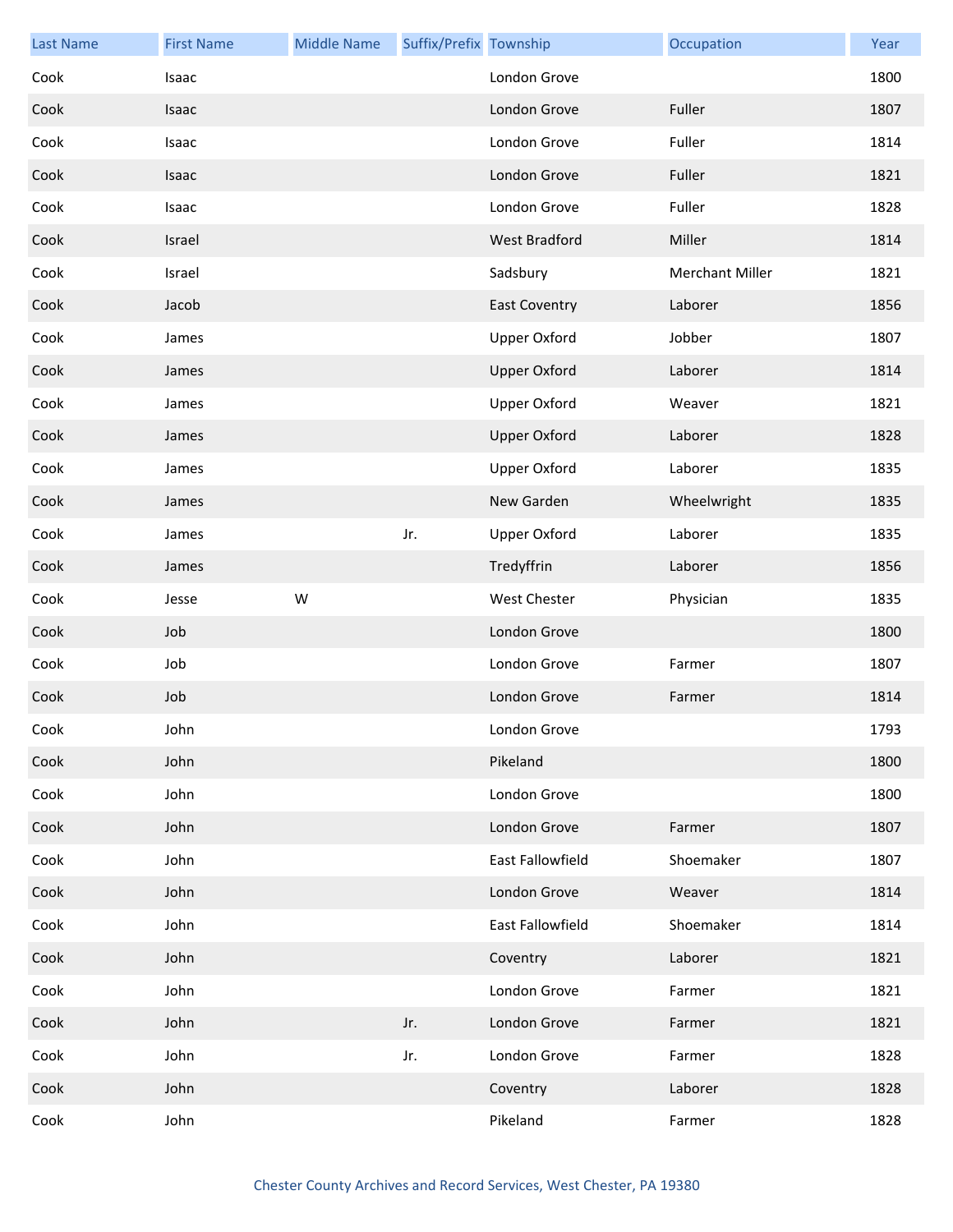| <b>Last Name</b> | <b>First Name</b> | <b>Middle Name</b> | Suffix/Prefix Township |                     | Occupation  | Year |
|------------------|-------------------|--------------------|------------------------|---------------------|-------------|------|
| Cook             | John              |                    |                        | London Grove        | Farmer      | 1828 |
| Cook             | John              |                    |                        | Thornbury           |             | 1835 |
| Cook             | John              |                    |                        | London Grove        | Farmer      | 1835 |
| Cook             | John              |                    | Jr.                    | London Grove        | Farmer      | 1835 |
| Cook             | John              |                    |                        | East Bradford       | Farmer      | 1856 |
| Cook             | John              |                    |                        | West Pikeland       | Laborer     | 1856 |
| Cook             | John              |                    |                        | West Whiteland      | Laborer     | 1856 |
| Cook             | Jonathan          |                    |                        | Tredyffrin          | Laborer     | 1856 |
| Cook             | Jonathan          |                    |                        | Londonderry         | Farmer      | 1856 |
| Cook             | Mary              |                    |                        | East Marlborough    | Spinster    | 1821 |
| Cook             | Mary              |                    |                        | East Marlborough    |             | 1828 |
| Cook             | Peter             |                    |                        | West Caln           |             | 1793 |
| Cook             | Robert            |                    |                        | <b>Upper Oxford</b> | Weaver      | 1807 |
| Cook             | Robert            |                    |                        | Upper Oxford        | Laborer     | 1814 |
| Cook             | Robert            |                    |                        | <b>Upper Oxford</b> | Shoemaker   | 1821 |
| Cook             | Robert            |                    |                        | Upper Oxford        | Laborer     | 1828 |
| Cook             | Robert            |                    |                        | <b>Upper Oxford</b> | Laborer     | 1835 |
| Cook             | Samuel            |                    |                        | Coventry            | Laborer     | 1821 |
| Cook             | Samuel            |                    |                        | Coventry            | Laborer     | 1828 |
| Cook             | Samuel            |                    |                        | Coventry            | Laborer     | 1835 |
| Cook             | Sarah             |                    |                        | London Grove        | Housekeeper | 1835 |
| Cook             | Stephen           |                    |                        | West Caln           |             | 1793 |
| Cook             | Stephen           |                    |                        | London Grove        |             | 1793 |
| Cook             | Stephen           |                    |                        | London Grove        |             | 1800 |
| Cook             | Stephen           |                    |                        | West Marlborough    | Forgeman    | 1807 |
| Cook             | Stephen           |                    |                        | London Grove        | Farmer      | 1807 |
| Cook             | Stephen           |                    |                        | London Grove        | Farmer      | 1814 |
| Cook             | Stephen           |                    |                        | London Grove        | Fuller      | 1828 |
| Cook             | Stephen           |                    |                        | London Grove        | Fuller      | 1835 |
| Cook             | Stephen           | G                  |                        | Valley              | Druggist    | 1856 |
| Cook             | Stewart           |                    |                        | <b>Upper Oxford</b> | Jobber      | 1807 |
| Cook             | Thomas            |                    |                        | London Grove        | Farmer      | 1807 |
| Cook             | Thomas            |                    |                        | Pennsbury           | Farmer      | 1807 |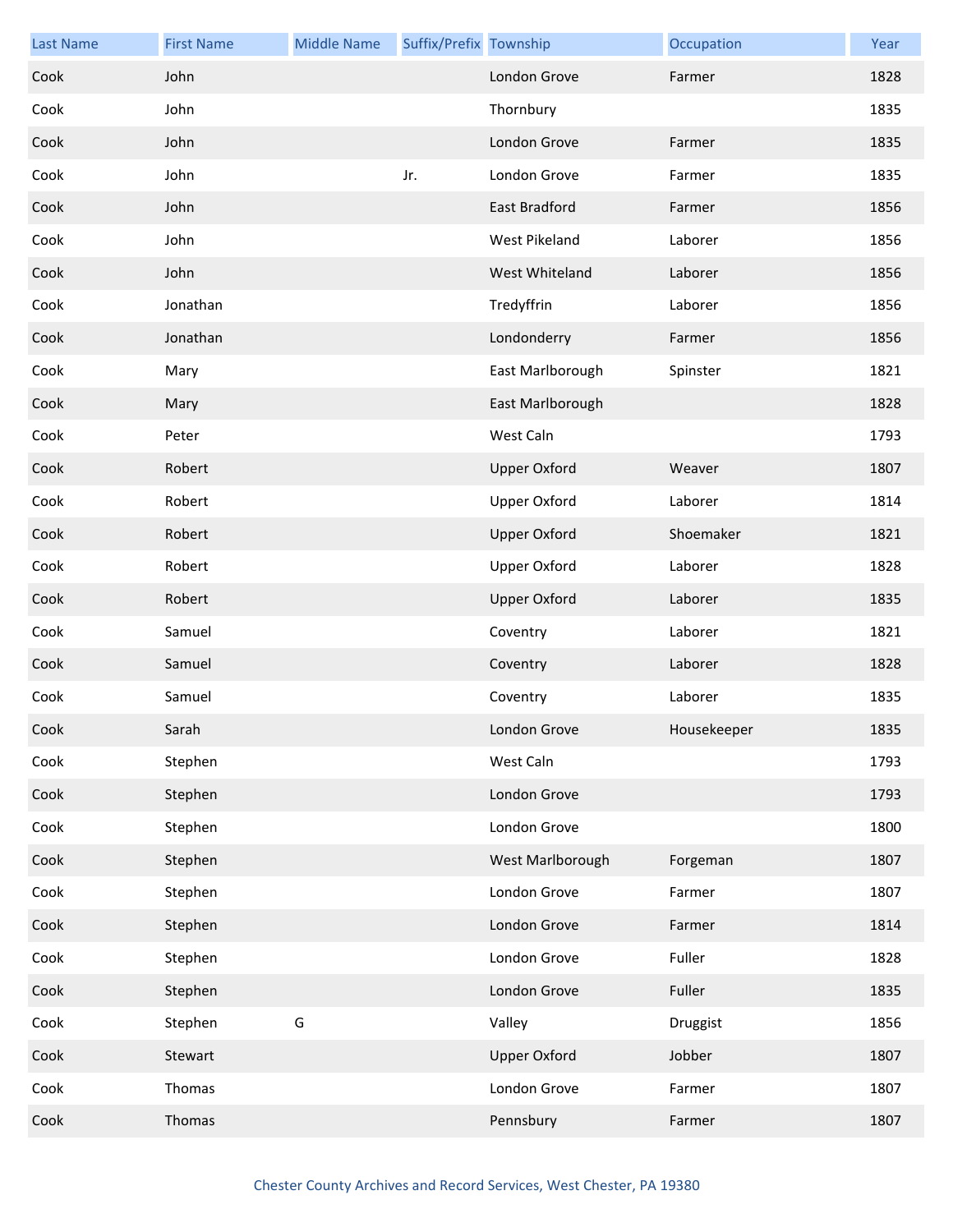| <b>Last Name</b> | <b>First Name</b> | <b>Middle Name</b> | Suffix/Prefix Township |                         | Occupation | Year |
|------------------|-------------------|--------------------|------------------------|-------------------------|------------|------|
| Cook             | Thomas            |                    |                        | Pennsbury               | Weaver     | 1814 |
| Cook             | Thomas            |                    |                        | <b>East Fallowfield</b> | Farmer     | 1814 |
| Cook             | Thomas            |                    |                        | London Grove            | Farmer     | 1821 |
| Cook             | Thomas            |                    |                        | London Grove            | Farmer     | 1828 |
| Cook             | Thomas            |                    |                        | London Grove            | Farmer     | 1835 |
| Cook             | Thomas            |                    |                        | London Grove            | Farmer     | 1856 |
| Cook             | William           |                    |                        | West Nottingham         |            | 1793 |
| Cook             | William           |                    |                        | East Caln               |            | 1793 |
| Cook             | William           |                    |                        | West Nottingham         |            | 1800 |
| Cook             | William           |                    |                        | <b>Upper Oxford</b>     | Weaver     | 1807 |
| Cook             | William           |                    |                        | Pennsbury               | Laborer    | 1807 |
| Cook             | William           |                    |                        | <b>East Bradford</b>    | Laborer    | 1856 |
| Cook             | William           |                    |                        | New Garden              | Laborer    | 1856 |
| Cooke            | James             |                    |                        | <b>Upper Oxford</b>     | Yeoman     | 1800 |
| Cooke            | John              |                    |                        | Pikeland                |            | 1793 |
| Cooke            | Robert            |                    |                        | <b>Upper Oxford</b>     | Yeoman     | 1800 |
| Cooke            | Samuel            |                    |                        | <b>West Coventry</b>    | Laborer    | 1856 |
| Cooke            | William           |                    |                        | <b>Upper Oxford</b>     | Yeoman     | 1800 |
| Cool             | Samuel            |                    |                        | Newlin                  | Tanner     | 1814 |
| Cooler           | George            | W                  |                        | East Whiteland          | Laborer    | 1856 |
| Cooly            | John              |                    |                        | Charlestown             | Farmer     | 1807 |
| Cooms            | Jacob             |                    |                        | Kennett                 | Laborer    | 1807 |
| Cooney           | William           |                    |                        | Sadsbury                |            | 1835 |
| Coonis           | Philip            |                    |                        | Willistown              | Smith      | 1807 |
| Coons            | George            |                    |                        | East Caln               | Laborer    | 1856 |
| Cooope           | Samuel            |                    |                        | <b>East Bradford</b>    |            | 1793 |
| Cooope           | Samuel            |                    | Jr.                    | East Bradford           |            | 1793 |
| Coope            | Abiah             |                    |                        | East Bradford           |            | 1793 |
| Coope            | Abiah             |                    |                        | East Bradford           | Farmer     | 1814 |
| Coope            | Abiah             |                    |                        | East Bradford           | Farmer     | 1814 |
| Coope            | Benjamin          |                    |                        | East Bradford           | Farmer     | 1814 |
| Coope            | David             |                    |                        | East Bradford           | Farmer     | 1814 |
| Coope            | Ezra              |                    |                        | East Bradford           | Farmer     | 1814 |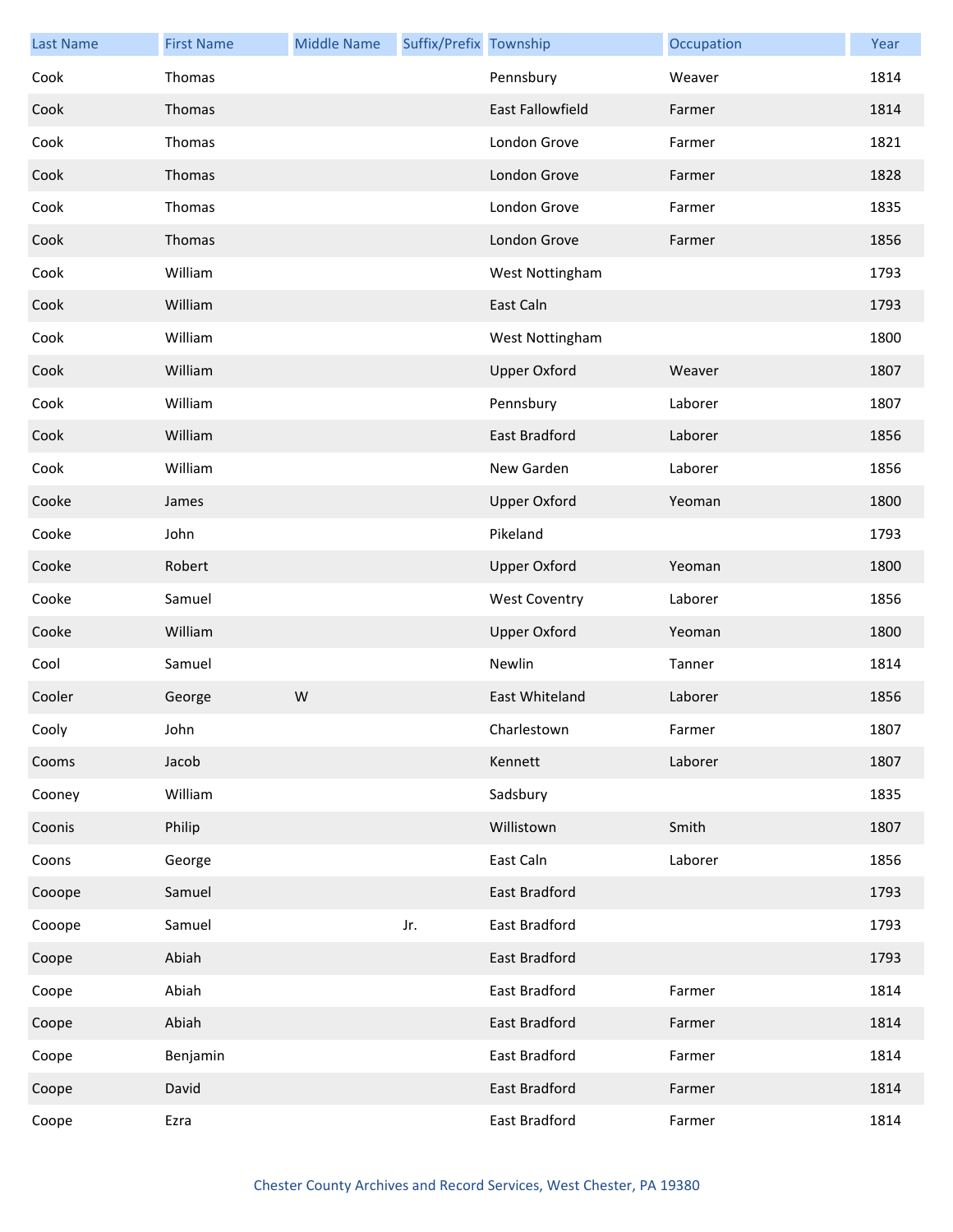| <b>Last Name</b> | <b>First Name</b> | <b>Middle Name</b> | Suffix/Prefix Township |                      | Occupation      | Year |
|------------------|-------------------|--------------------|------------------------|----------------------|-----------------|------|
| Coope            | Jonathan          |                    |                        | East Bradford        |                 | 1793 |
| Coope            | Jonathan          |                    |                        | East Bradford        | Smith           | 1814 |
| Coope            | Joseph            |                    |                        | East Bradford        |                 | 1793 |
| Coope            | Joseph            |                    |                        | East Bradford        | Farmer          | 1814 |
| Coope            | Nathan            |                    |                        | East Bradford        |                 | 1793 |
| Coope            | Nathan            |                    |                        | East Bradford        | Farmer          | 1814 |
| Coope            | Samuel            |                    |                        | East Bradford        | Farmer          | 1814 |
| Coope            | Samuel            |                    |                        | East Bradford        | Farmer          | 1814 |
| Coope            | Samuel            |                    |                        | East Bradford        | Farmer          | 1814 |
| Cooper           | Aaron             |                    |                        | Sadsbury             | Fuller & Farmer | 1821 |
| Cooper           | Aaron             |                    |                        | Sadsbury             | Fuller          | 1828 |
| Cooper           | Aaron             |                    |                        | Sadsbury             | Manufacturer    | 1835 |
| Cooper           | Alpheus           |                    |                        | West Caln            | Joiner          | 1814 |
| Cooper           | Armstrong         |                    |                        | Charlestown          | Cordwainer      | 1835 |
| Cooper           | Betty             |                    |                        | Westtown             |                 | 1814 |
| Cooper           | Caleb             |                    |                        | East Caln            | Laborer         | 1856 |
| Cooper           | Calvin            |                    |                        | West Bradford        |                 | 1793 |
| Cooper           | Calvin            |                    |                        | Sadsbury             | Joiner          | 1800 |
| Cooper           | Calvin            |                    |                        | <b>West Bradford</b> | Fuller          | 1807 |
| Cooper           | Calvin            |                    |                        | Sadsbury             | Joiner          | 1807 |
| Cooper           | Calvin            |                    |                        | West Bradford        | Fuller          | 1814 |
| Cooper           | Charles           |                    |                        | <b>West Nantmeal</b> |                 | 1793 |
| Cooper           | Charles           |                    |                        | Tredyffrin           | Laborer         | 1828 |
| Cooper           | Charles           |                    |                        | London Grove         | Farmer          | 1856 |
| Cooper           | Clement           |                    |                        | West Chester         | Stonemason      | 1856 |
| Cooper           | Cyrus             |                    |                        | Sadsbury             | Fuller          | 1821 |
| Cooper           | Cyrus             |                    |                        | Sadsbury             | Fuller          | 1828 |
| Cooper           | Cyrus             |                    |                        | Sadsbury             | Farmer          | 1835 |
| Cooper           | Cyrus             |                    |                        | Sadsbury             | Farmer          | 1856 |
| Cooper           | David             |                    |                        | New Garden           | Weaver          | 1807 |
| Cooper           | David             |                    |                        | New Garden           | Weaver          | 1814 |
| Cooper           | David             |                    |                        | New Garden           | Weaver          | 1821 |
| Cooper           | David             |                    |                        | Pikeland             | Farmer          | 1835 |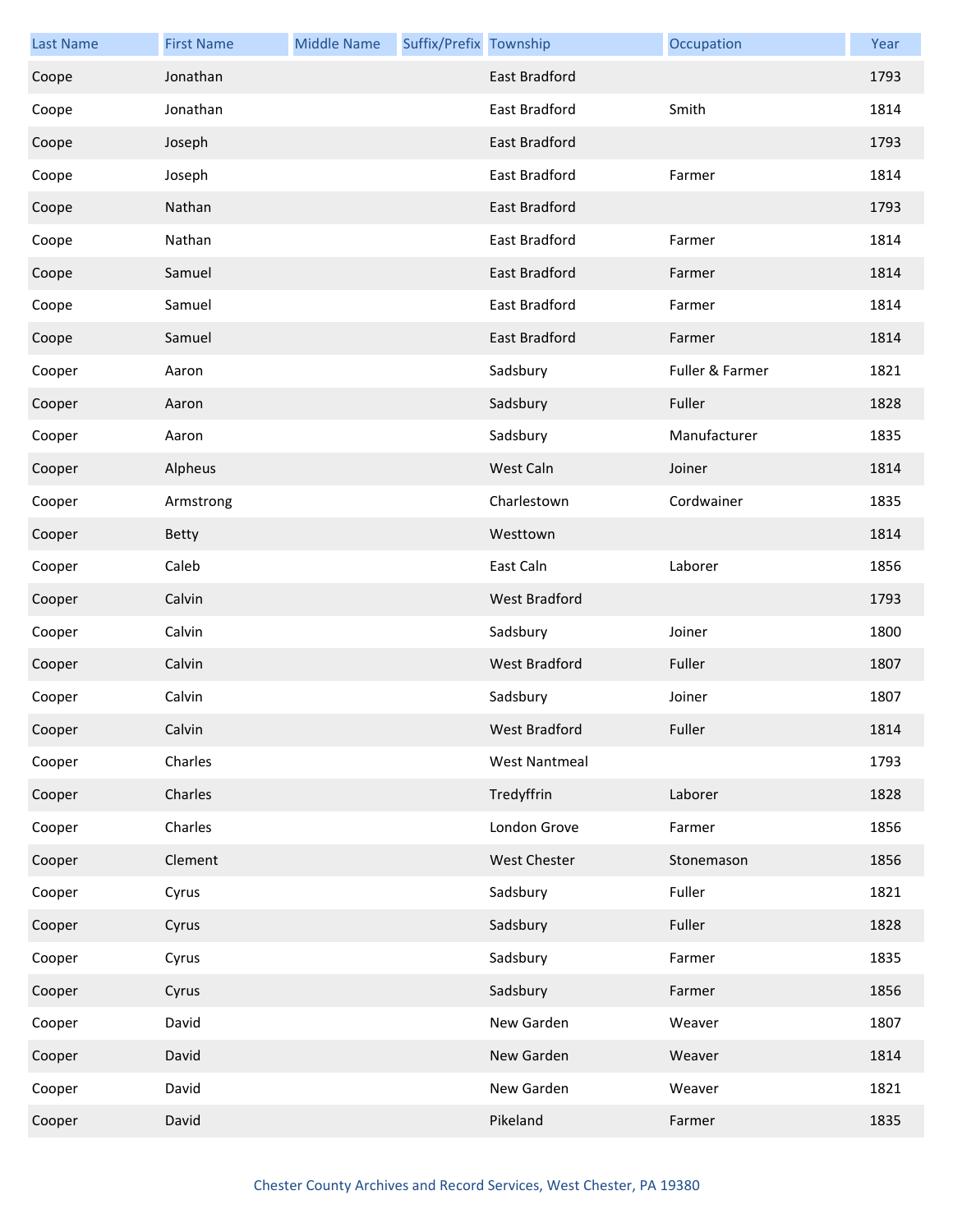| <b>Last Name</b> | <b>First Name</b> | <b>Middle Name</b> | Suffix/Prefix Township |                     | Occupation       | Year |
|------------------|-------------------|--------------------|------------------------|---------------------|------------------|------|
| Cooper           | Edward            |                    |                        | Westtown            | Laborer          | 1835 |
| Cooper           | Elizabeth         |                    |                        | Westtown            | Seamstress       | 1807 |
| Cooper           | Elizabeth         |                    | Widow                  | West Caln           |                  | 1807 |
| Cooper           | Elizabeth         |                    |                        | Westtown            | Farmer           | 1821 |
| Cooper           | Elizabeth         |                    |                        | Westtown            |                  | 1828 |
| Cooper           | Elizabeth         |                    |                        | Westtown            | Spinster         | 1835 |
| Cooper           | Evan              |                    |                        | Sadsbury            | Storekeeper      | 1814 |
| Cooper           | George            |                    |                        | Sadsbury            |                  | 1800 |
| Cooper           | Hayes             |                    |                        | Honeybrook          | Laborer          | 1856 |
| Cooper           | Henry             |                    |                        | <b>West Chester</b> | Laborer          | 1835 |
| Cooper           | Hiram             |                    |                        | Sadsbury            | Blacksmith       | 1828 |
| Cooper           | Hiram             |                    |                        | Sadsbury            | Farmer           | 1856 |
| Cooper           | Horatio           |                    |                        | London Grove        | Farmer           | 1856 |
| Cooper           | Hugh              |                    |                        | Lower Oxford        |                  | 1800 |
| Cooper           | Hyram             |                    |                        | Sadsbury            | Farmer           | 1835 |
| Cooper           | Isaac             |                    |                        | West Fallowfield    | Carpenter        | 1828 |
| Cooper           | Jacob             |                    |                        | London Grove        | Laborer          | 1835 |
| Cooper           | Jacob             |                    |                        | Penn                | Farmer           | 1856 |
| Cooper           | James             |                    |                        | West Caln           |                  | 1793 |
| Cooper           | James             |                    |                        | <b>Upper Oxford</b> | Farmer           | 1807 |
| Cooper           | James             |                    |                        | East Nottingham     | Carpenter        | 1807 |
| Cooper           | James             |                    |                        | Sadsbury            | Fuller           | 1807 |
| Cooper           | James             |                    |                        | Lower Oxford        | Carpenter        | 1807 |
| Cooper           | James             |                    |                        | Sadsbury            | Fuller & Farmer  | 1814 |
| Cooper           | James             |                    |                        | <b>Upper Oxford</b> | Carpenter        | 1821 |
| Cooper           | James             |                    |                        | <b>Upper Oxford</b> | Carpenter        | 1821 |
| Cooper           | James             |                    |                        | <b>Upper Oxford</b> | Carpenter        | 1828 |
| Cooper           | James             |                    |                        | Tredyffrin          | Laborer          | 1828 |
| Cooper           | James             |                    |                        | <b>Upper Oxford</b> | Laborer          | 1835 |
| Cooper           | James             |                    |                        | <b>Upper Oxford</b> | Post fence maker | 1856 |
| Cooper           | James             |                    |                        | Lower Oxford        | Farmer           | 1856 |
| Cooper           | James             |                    |                        | Lower Oxford        | Blacksmith       | 1856 |
| Cooper           | James             | ${\sf R}$          |                        | Sadsbury            | Farmer           | 1856 |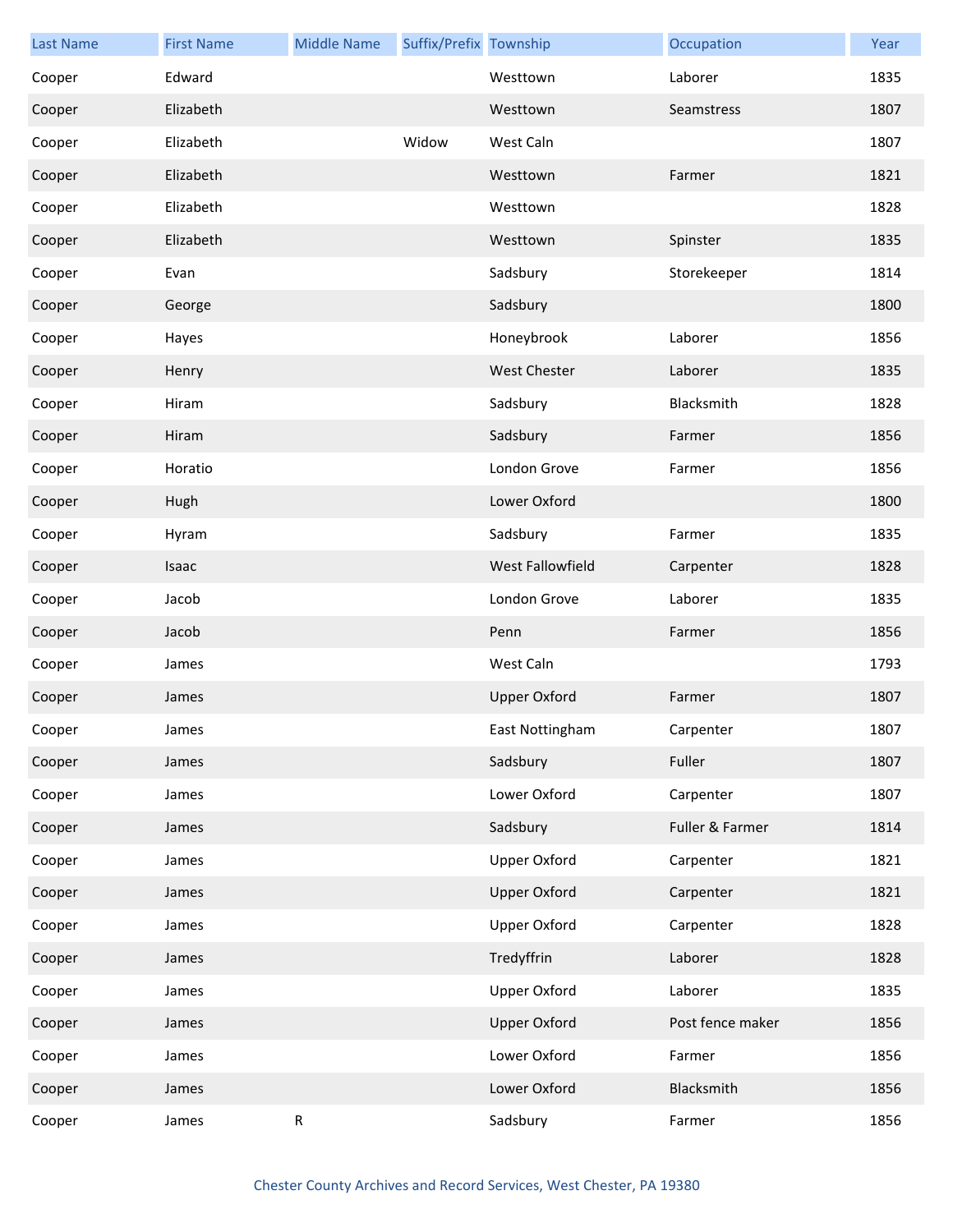| <b>Last Name</b> | <b>First Name</b> | <b>Middle Name</b> | Suffix/Prefix Township |                     | Occupation  | Year |
|------------------|-------------------|--------------------|------------------------|---------------------|-------------|------|
| Cooper           | Jeremiah          |                    |                        | West Nottingham     | Miller      | 1856 |
| Cooper           | Jesse             |                    |                        | Sadsbury            | Storekeeper | 1835 |
| Cooper           | John              |                    |                        | Thornbury           |             | 1793 |
| Cooper           | John              |                    |                        | West Bradford       |             | 1793 |
| Cooper           | John              |                    |                        | <b>Upper Oxford</b> | Yeoman      | 1800 |
| Cooper           | John              |                    |                        | Lower Oxford        | Farmer      | 1807 |
| Cooper           | John              |                    |                        | <b>Upper Oxford</b> | Gentleman   | 1814 |
| Cooper           | John              |                    |                        | Lower Oxford        | Farmer      | 1814 |
| Cooper           | John              |                    |                        | Lower Oxford        | Farmer      | 1821 |
| Cooper           | John              |                    |                        | <b>Upper Oxford</b> | Yeoman      | 1821 |
| Cooper           | John              |                    |                        | <b>Upper Oxford</b> | Weaver      | 1821 |
| Cooper           | John              |                    |                        | West Fallowfield    | Laborer     | 1821 |
| Cooper           | John              |                    |                        | <b>Upper Oxford</b> | Laborer     | 1828 |
| Cooper           | John              |                    |                        | Lower Oxford        | Farmer      | 1828 |
| Cooper           | John              |                    |                        | <b>Upper Oxford</b> | Weaver      | 1828 |
| Cooper           | John              |                    |                        | West Fallowfield    | Carpenter   | 1828 |
| Cooper           | John              |                    |                        | Sadsbury            |             | 1835 |
| Cooper           | John              |                    |                        | Lower Oxford        | Farmer      | 1835 |
| Cooper           | John              |                    |                        | <b>Upper Oxford</b> | Laborer     | 1835 |
| Cooper           | John              |                    |                        | Valley              | Laborer     | 1856 |
| Cooper           | John              |                    |                        | Sadsbury            | Farmer      | 1856 |
| Cooper           | John              |                    |                        | <b>Upper Oxford</b> | Laborer     | 1856 |
| Cooper           | John              |                    |                        | Lower Oxford        | Farmer      | 1856 |
| Cooper           | John              | $\mathsf C$        |                        | East Bradford       | Laborer     | 1856 |
| Cooper           | John              | $\mathsf S$        |                        | <b>Upper Oxford</b> | Farmer      | 1835 |
| Cooper           | John              | W                  |                        | West Chester        | Physician   | 1856 |
| Cooper           | Joseph            |                    |                        | Goshen              |             | 1793 |
| Cooper           | Joseph            |                    |                        | Goshen              | Laborer     | 1807 |
| Cooper           | Joseph            |                    |                        | Willistown          | Miller      | 1807 |
| Cooper           | Joseph            |                    |                        | Willistown          | Miller      | 1814 |
| Cooper           | Joseph            |                    |                        | Goshen              | Laborer     | 1814 |
| Cooper           | Joseph            |                    |                        | Willistown          | Miller      | 1814 |
| Cooper           | Joseph            |                    |                        | Londonderry         | Carpenter   | 1814 |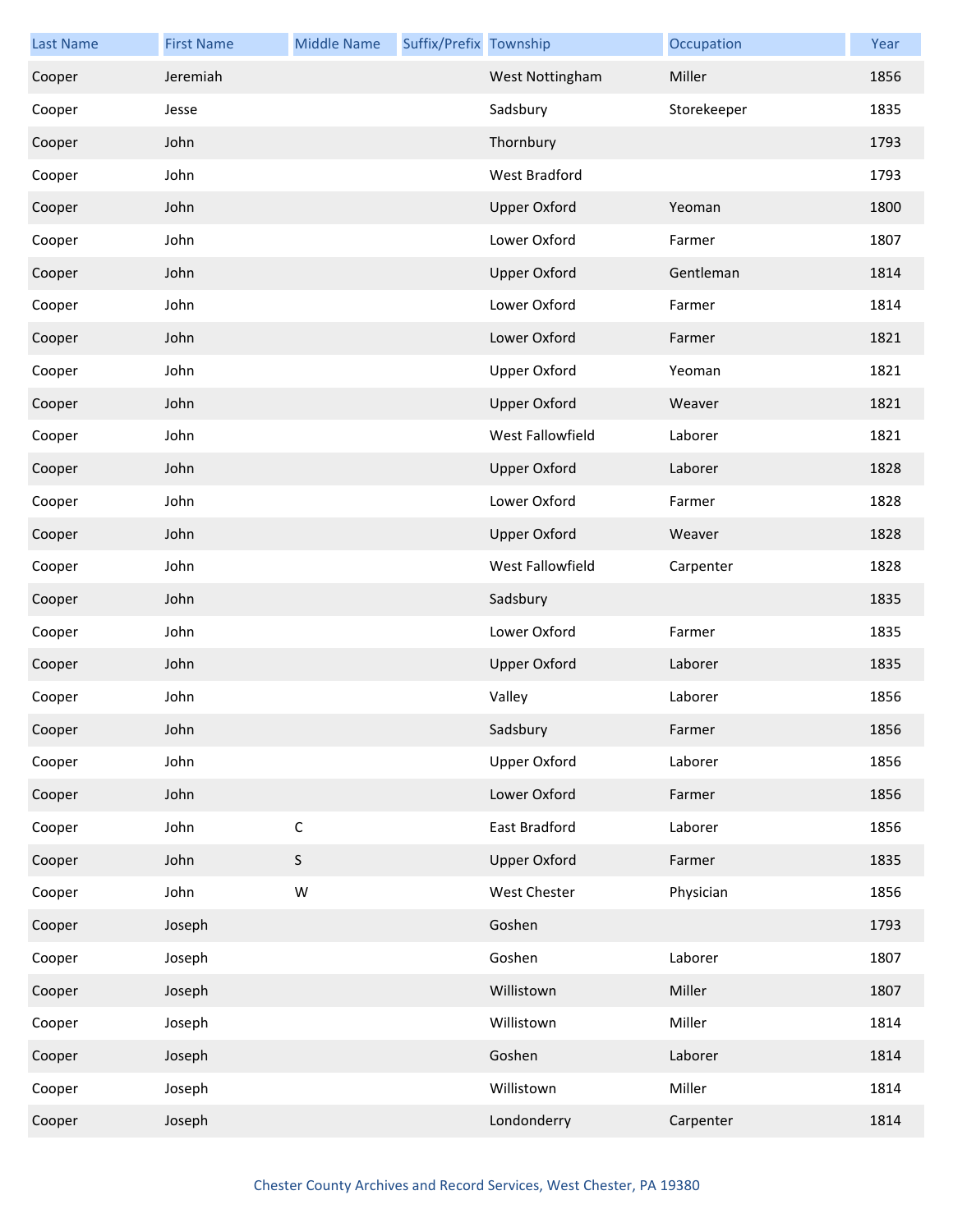| <b>Last Name</b> | <b>First Name</b> | <b>Middle Name</b> | Suffix/Prefix Township |                     | Occupation | Year |
|------------------|-------------------|--------------------|------------------------|---------------------|------------|------|
| Cooper           | Joseph            |                    |                        | Sadsbury            | Farmer     | 1821 |
| Cooper           | Joseph            |                    |                        | East Goshen         | Laborer    | 1821 |
| Cooper           | Joseph            |                    |                        | Sadsbury            | Farmer     | 1828 |
| Cooper           | Joseph            |                    |                        | East Caln           | Laborer    | 1828 |
| Cooper           | Joseph            |                    |                        | Sadsbury            | Farmer     | 1835 |
| Cooper           | Joseph            |                    |                        | East Caln           | Laborer    | 1835 |
| Cooper           | Joseph            |                    |                        | East Goshen         | Gentleman  | 1856 |
| Cooper           | Joseph            |                    |                        | Sadsbury            | Farmer     | 1856 |
| Cooper           | Joseph            |                    |                        | East Marlborough    | Cordwainer | 1856 |
| Cooper           | Joseph            |                    | Jr.                    | East Goshen         | Farmer     | 1856 |
| Cooper           | Joseph            | B                  |                        | Sadsbury            | Farmer     | 1856 |
| Cooper           | Josiah            | $\sf K$            |                        | West Nottingham     | Shoemaker  | 1856 |
| Cooper           | Levi              |                    |                        | West Chester        | Laborer    | 1856 |
| Cooper           | Lewis             |                    |                        | West Nottingham     | Blacksmith | 1821 |
| Cooper           | Lewis             |                    |                        | London Grove        | Blacksmith | 1828 |
| Cooper           | Lewis             |                    |                        | West Nottingham     | Farmer     | 1856 |
| Cooper           | Marmaduke         |                    |                        | West Caln           | Wagonmaker | 1807 |
| Cooper           | Marmaduke         |                    |                        | West Caln           | Cooper     | 1814 |
| Cooper           | Mary              |                    |                        | Sadsbury            |            | 1835 |
| Cooper           | Matson            |                    |                        | Sadsbury            | Farmer     | 1856 |
| Cooper           | Mesheck           |                    |                        | West Caln           | Smith      | 1807 |
| Cooper           | Nabeth            |                    |                        | West Caln           | Shoemaker  | 1807 |
| Cooper           | Nabeth            |                    |                        | Honey Brook         | Shoemaker  | 1835 |
| Cooper           | Naboth            |                    |                        | West Caln           | Shoemaker  | 1814 |
| Cooper           | Naboth            |                    |                        | West Caln           | Shoemaker  | 1821 |
| Cooper           | Naboth            |                    |                        | West Caln           | Shoemaker  | 1828 |
| Cooper           | Naboth            |                    |                        | Honeybrook          | Farmer     | 1856 |
| Cooper           | Otley             |                    |                        | <b>West Chester</b> | Stonemason | 1856 |
| Cooper           | Pasilla           |                    |                        | Sadsbury            |            | 1856 |
| Cooper           | Phineas           |                    |                        | Penn                | Laborer    | 1835 |
| Cooper           | Phineas           |                    | Jr.                    | East Marlborough    | Cordwainer | 1856 |
| Cooper           | Phineas           |                    |                        | East Marlborough    | Laborer    | 1856 |
| Cooper           | Robert            |                    | Esq.                   | Kennett             |            | 1793 |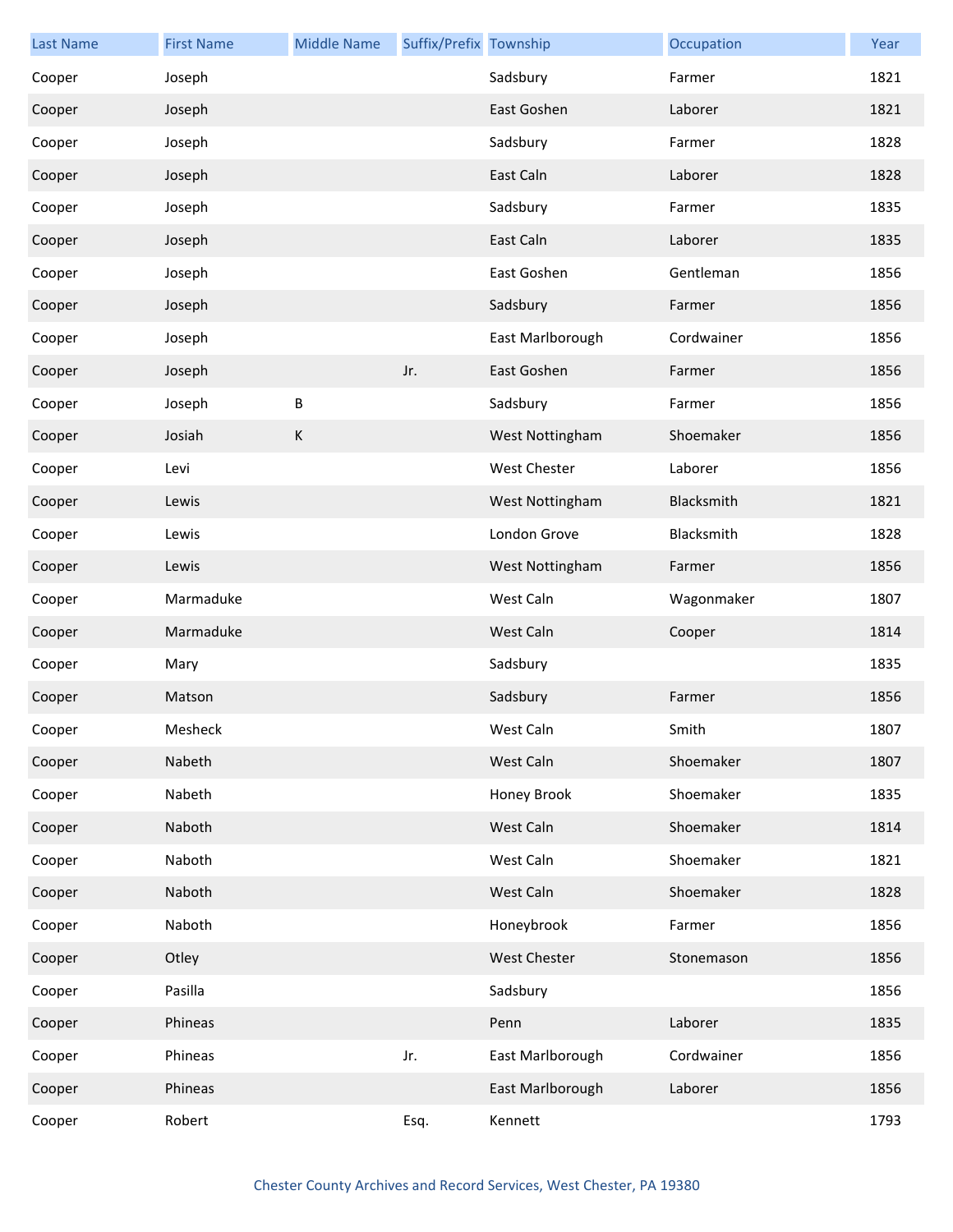| <b>Last Name</b> | <b>First Name</b> | <b>Middle Name</b> | Suffix/Prefix Township |                         | Occupation      | Year |
|------------------|-------------------|--------------------|------------------------|-------------------------|-----------------|------|
| Cooper           | Samuel            |                    |                        | Uwchlan                 | Laborer         | 1821 |
| Cooper           | Samuel            |                    |                        | Uwchlan                 | Cordwainer      | 1821 |
| Cooper           | Samuel            |                    |                        | East Whiteland          | Shoemaker       | 1828 |
| Cooper           | Samuel            |                    |                        | East Bradford           | Laborer         | 1835 |
| Cooper           | Samuel            |                    |                        | <b>East Fallowfield</b> | Farmer          | 1856 |
| Cooper           | Samuel            |                    |                        | West Bradford           | Laborer         | 1856 |
| Cooper           | Samuel            | T.                 |                        | Sadsbury                | Wheelwright     | 1828 |
| Cooper           | Sarah             |                    |                        | Sadsbury                |                 | 1828 |
| Cooper           | Solomon           |                    |                        | <b>West Chester</b>     | Laborer         | 1856 |
| Cooper           | Stephen           |                    |                        | Willistown              | Laborer         | 1835 |
| Cooper           | Stephen           |                    |                        | Penn                    | Laborer         | 1856 |
| Cooper           | Thomas            |                    |                        | Westtown                |                 | 1793 |
| Cooper           | Thomas            |                    |                        | Westtown                | Tailor          | 1835 |
| Cooper           | Thomas            |                    |                        | Lower Oxford            | Farmer          | 1856 |
| Cooper           | Uriah             |                    |                        | East Caln               | Weaver          | 1821 |
| Cooper           | Uriah             |                    |                        | West Fallowfield        | Farmer          | 1828 |
| Cooper           | Uriah             |                    |                        | West Marlborough        | Shoemaker       | 1835 |
| Cooper           | Whitson           |                    |                        | West Bradford           | Fuller          | 1814 |
| Cooper           | William           |                    |                        | West Bradford           |                 | 1793 |
| Cooper           | William           |                    |                        | Coventry                |                 | 1793 |
| Cooper           | William           |                    |                        | Tredyffrin              |                 | 1793 |
| Cooper           | William           |                    |                        | <b>West Chester</b>     | Hatter          | 1807 |
| Cooper           | William           |                    |                        | <b>Upper Oxford</b>     | Farmer          | 1807 |
| Cooper           | William           |                    |                        | West Bradford           | Farmer          | 1807 |
| Cooper           | William           |                    |                        | Coventry                | Hatter          | 1814 |
| Cooper           | William           |                    |                        | Lower Oxford            | Farmer          | 1814 |
| Cooper           | William           |                    |                        | West Bradford           | Fuller          | 1814 |
| Cooper           | William           |                    |                        | <b>West Chester</b>     | Hatter          | 1821 |
| Cooper           | William           |                    |                        | Uwchlan                 | Papermaker      | 1821 |
| Cooper           | William           |                    |                        | West Bradford           | Storekeeper     | 1828 |
| Cooper           | William           |                    |                        | Schuylkill              | Cooper          | 1828 |
| Cooper           | William           |                    |                        | Valley                  | Woolen finisher | 1856 |
| Cooper           | William           |                    |                        | <b>Upper Oxford</b>     | Laborer         | 1856 |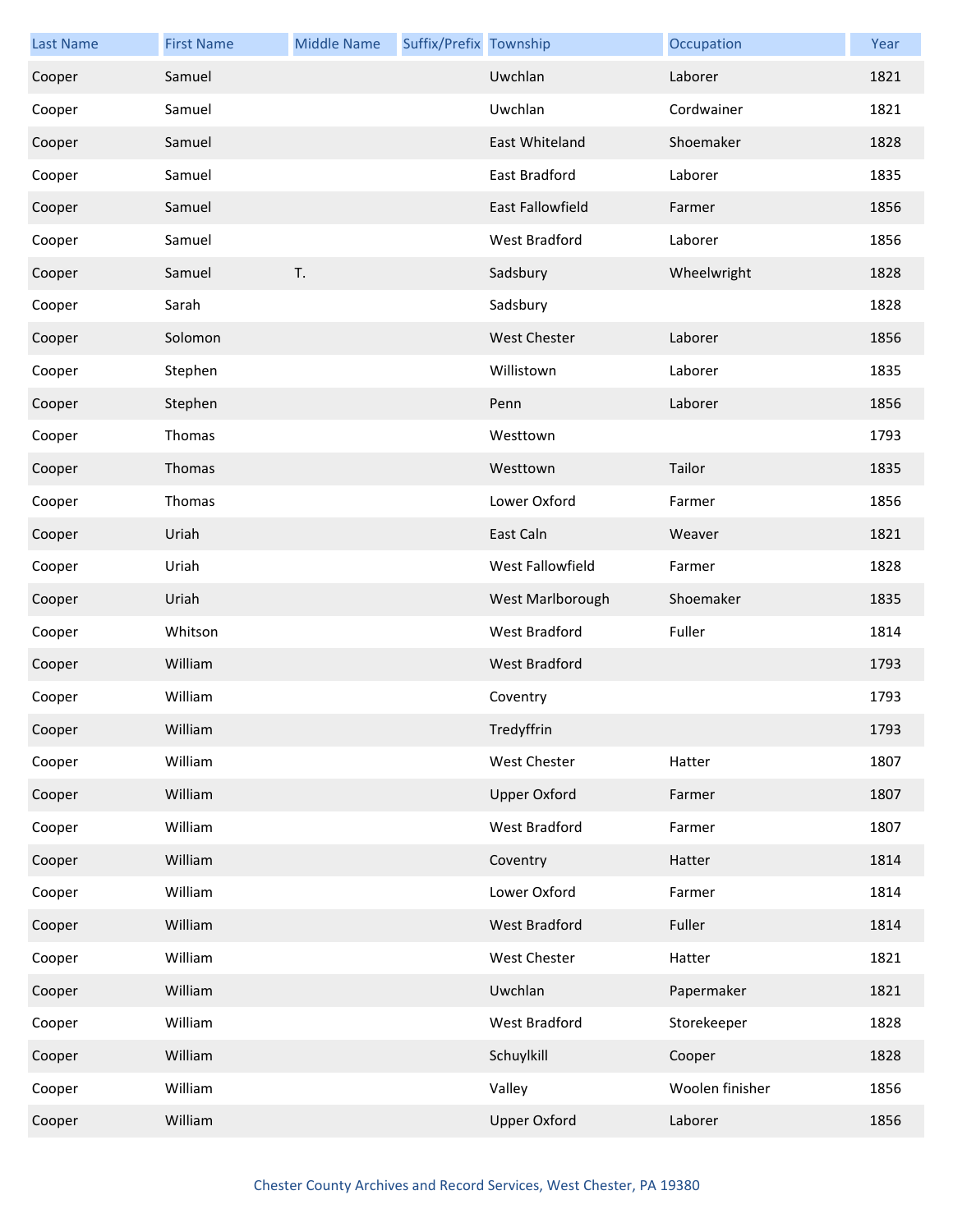| <b>Last Name</b> | <b>First Name</b> | <b>Middle Name</b> | Suffix/Prefix Township |                      | Occupation  | Year |
|------------------|-------------------|--------------------|------------------------|----------------------|-------------|------|
| Cooper           | William           |                    |                        | Honeybrook           | Farmer      | 1856 |
| Cooper           | William           | M                  |                        | <b>West Chester</b>  | Physician   | 1856 |
| Coopy            | Patrick           |                    |                        | West Chester         | Laborer     | 1856 |
| Coover           | John              | Η.                 |                        | Sadsbury             | Laborer     | 1828 |
| Cope             | (Widow)           |                    |                        | West Nottingham      |             | 1814 |
| Cope             | Abiah             |                    |                        | East Bradford        | Farmer      | 1807 |
| Cope             | Abiah             |                    | Jr.                    | East Bradford        |             | 1821 |
| Cope             | Abiah             |                    | Sr.                    | East Bradford        |             | 1821 |
| Cope             | Abiah             |                    |                        | East Bradford        | Farmer      | 1828 |
| Cope             | Abiah             |                    |                        | West Marlborough     | Farmer      | 1835 |
| Cope             | Abiah             |                    |                        | West Marlborough     | Farmer      | 1856 |
| Cope             | Allen             |                    |                        | East Bradford        | Farmer      | 1856 |
| Cope             | Benjamin          |                    |                        | East Bradford        |             | 1793 |
| Cope             | Benjamin          |                    |                        | East Bradford        |             | 1821 |
| Cope             | Benjamin          |                    |                        | East Bradford        | Farmer      | 1828 |
| Cope             | Benjamin          |                    |                        | East Bradford        | Farmer      | 1835 |
| Cope             | Caleb             | В.                 |                        | East Bradford        | Blacksmith  | 1828 |
| Cope             | Caleb             | <b>B.</b>          |                        | East Bradford        | Blacksmith  | 1835 |
| Cope             | Caleb             | S                  |                        | East Bradford        | Farmer      | 1856 |
| Cope             | Darlington        |                    |                        | Franklin             | Farmer      | 1856 |
| Cope             | David             |                    |                        | West Nottingham      |             | 1793 |
| Cope             | David             |                    |                        | West Nottingham      |             | 1800 |
| Cope             | David             |                    |                        | West Nottingham      | Sithe maker | 1807 |
| Cope             | David             |                    |                        | Lower Oxford         | Blacksmith  | 1814 |
| Cope             | David             |                    |                        | East Bradford        |             | 1821 |
| Cope             | David             |                    |                        | East Whiteland       | Farmer      | 1828 |
| Cope             | David             |                    |                        | East Whiteland       | Farmer      | 1835 |
| Cope             | David             |                    |                        | East Whiteland       | Farmer      | 1856 |
| Cope             | Edge              |                    |                        | East Bradford        | Blacksmith  | 1835 |
| Cope             | Edge              | $\sf T$            |                        | <b>East Bradford</b> | Machinist   | 1856 |
| Cope             | Edward            |                    |                        | East Bradford        | Laborer     | 1856 |
| Cope             | Emmor             | $\sf B$            |                        | East Bradford        | Machinist   | 1856 |
| Cope             | Ezra              |                    |                        | East Bradford        | Farmer      | 1807 |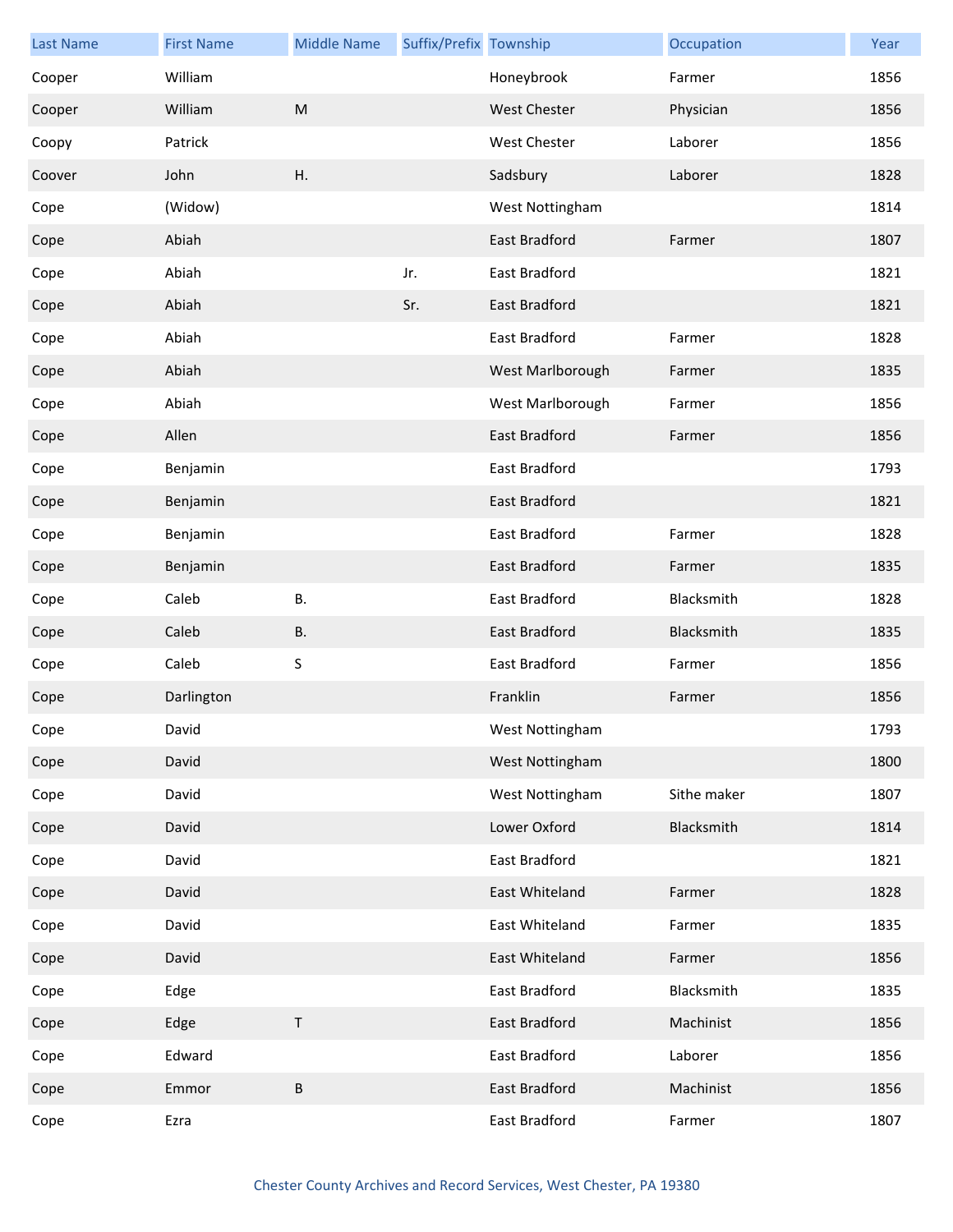| <b>Last Name</b> | <b>First Name</b> | <b>Middle Name</b> | Suffix/Prefix Township |                      | Occupation  | Year |
|------------------|-------------------|--------------------|------------------------|----------------------|-------------|------|
| Cope             | Ezra              |                    |                        | East Bradford        |             | 1821 |
| Cope             | Ezra              |                    |                        | East Bradford        | Farmer      | 1828 |
| Cope             | Ezra              |                    |                        | <b>East Bradford</b> | Farmer      | 1835 |
| Cope             | George            |                    |                        | Lower Oxford         | Farmer      | 1856 |
| Cope             | Gerard            |                    |                        | East Bradford        | Farmer      | 1835 |
| Cope             | Gerard            | B                  |                        | East Bradford        | Farmer      | 1856 |
| Cope             | Gerrard           |                    |                        | East Bradford        | Farmer      | 1828 |
| Cope             | John              |                    |                        | West Nottingham      |             | 1800 |
| Cope             | John              |                    |                        | East Bradford        | Farmer      | 1828 |
| Cope             | John              |                    |                        | East Bradford        | Farmer      | 1835 |
| Cope             | John              |                    |                        | East Bradford        | Farmer      | 1856 |
| Cope             | John              |                    | Jr.                    | East Bradford        | Farmer      | 1856 |
| Cope             | Jonathan          |                    |                        | East Bradford        | Blacksmith  | 1807 |
| Cope             | Jonathan          |                    |                        | East Bradford        | Smith       | 1821 |
| Cope             | Jonathan          |                    |                        | East Bradford        | Farmer      | 1828 |
| Cope             | Jonathan          |                    |                        | East Bradford        | Blacksmith  | 1835 |
| Cope             | Jonathan          |                    | Jr.                    | East Bradford        | Blacksmith  | 1835 |
| Cope             | Jonathan          |                    |                        | East Goshen          | Storekeeper | 1856 |
| Cope             | Joseph            |                    |                        | East Bradford        | Maltster    | 1807 |
| Cope             | Joseph            |                    |                        | East Bradford        |             | 1821 |
| Cope             | Joseph            |                    |                        | West Goshen          |             | 1821 |
| Cope             | Joseph            |                    |                        | East Bradford        | Farmer      | 1828 |
| Cope             | Joseph            |                    |                        | East Bradford        | Farmer      | 1835 |
| Cope             | Joseph            |                    |                        | East Bradford        | Farmer      | 1856 |
| Cope             | Margaret          |                    | Widow                  | West Nottingham      |             | 1807 |
| Cope             | Morris            |                    |                        | East Bradford        | Farmer      | 1828 |
| Cope             | Morris            |                    |                        | West Marlborough     | Farmer      | 1835 |
| Cope             | Morris            |                    |                        | West Marlborough     | Farmer      | 1856 |
| Cope             | Nathan            |                    |                        | East Bradford        | Farmer      | 1807 |
| Cope             | Nathan            |                    |                        | West Goshen          |             | 1821 |
| Cope             | Paschall          |                    |                        | <b>West Chester</b>  | Farmer      | 1856 |
| Cope             | Samuel            |                    | Jr.                    | East Bradford        | Farmer      | 1807 |
| Cope             | Samuel            |                    |                        | East Bradford        | Farmer      | 1807 |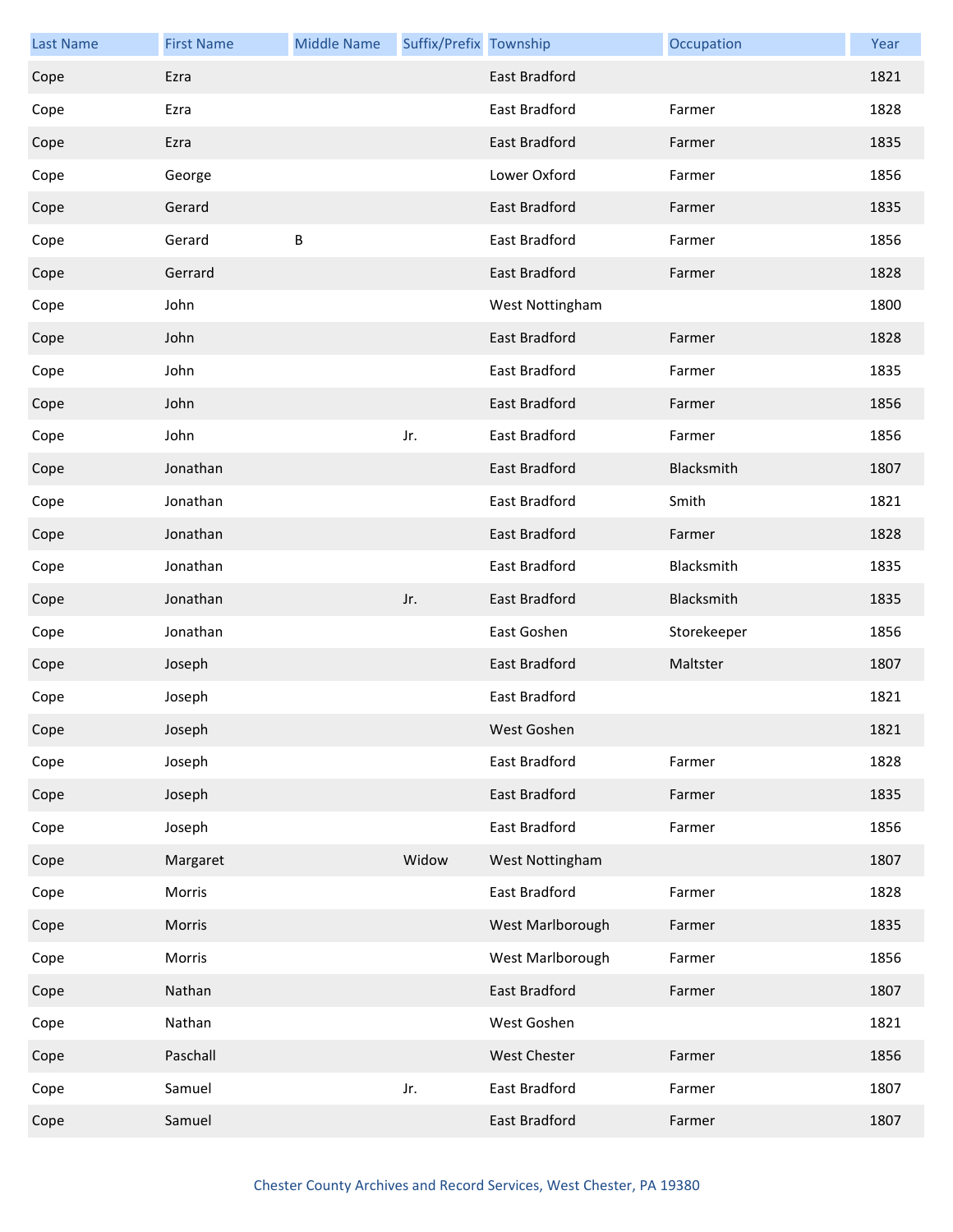| <b>Last Name</b> | <b>First Name</b> | <b>Middle Name</b> | Suffix/Prefix Township |                      | Occupation     | Year |
|------------------|-------------------|--------------------|------------------------|----------------------|----------------|------|
| Cope             | Samuel            |                    |                        | East Bradford        |                | 1821 |
| Cope             | Samuel            |                    |                        | <b>East Bradford</b> |                | 1821 |
| Cope             | Samuel            |                    |                        | East Bradford        | Farmer         | 1828 |
| Cope             | Samuel            |                    | Jr.                    | East Bradford        | Farmer         | 1828 |
| Cope             | Samuel            |                    | Jr.                    | East Bradford        | Farmer         | 1835 |
| Cope             | Samuel            |                    |                        | East Bradford        | Farmer         | 1835 |
| Cope             | Samuel            |                    |                        | East Bradford        | Farmer         | 1856 |
| Cope             | Samuel            |                    | Jr.                    | East Bradford        | Farmer         | 1856 |
| Cope             | Τ                 | Savery             |                        | East Bradford        |                | 1856 |
| Cope             | William           |                    |                        | Uwchlan              | Saddler        | 1807 |
| Cope             | William           |                    |                        | East Bradford        | Laborer        | 1856 |
| Copeland         | George            |                    |                        | New Garden           | Innkeeper      | 1800 |
| Copeland         | George            |                    |                        | New Garden           | Farmer         | 1807 |
| Copeland         | James             |                    |                        | East Caln            | Laborer        | 1856 |
| Copeland         | John              |                    |                        | Kennett              | <b>Butcher</b> | 1856 |
| Copeland         | Joseph            |                    |                        | New Garden           | Blacksmith     | 1800 |
| Copeland         | Joseph            |                    |                        | <b>Upper Oxford</b>  | Blacksmith     | 1807 |
| Copet            | John              |                    |                        | West Marlborough     | Laborer        | 1828 |
| Copett           | John              |                    |                        | London Grove         | Laborer        | 1835 |
| Copic            | John              |                    |                        | Penn                 | Farmer         | 1856 |
| Copland          | George            |                    |                        | West Fallowfield     |                | 1793 |
| Copland          | George            |                    |                        | West Fallowfield     |                | 1793 |
| Copland          | Samuel            |                    |                        | West Fallowfield     |                | 1793 |
| Copley           | William           |                    |                        | Charlestown          | Woolcarder     | 1807 |
| Coplin           | Isaac             |                    |                        | <b>East Nantmeal</b> | Farmer         | 1821 |
| Coplin           | John              |                    |                        | <b>East Nantmeal</b> | Farmer         | 1821 |
| Coplin           | Samuel            |                    |                        | <b>East Nantmeal</b> | Millwright     | 1821 |
| Coppeck          | John              |                    |                        | West Fallowfield     | Laborer        | 1821 |
| Corber           | Peter             |                    |                        | Birmingham           | Cooper         | 1856 |
| Corbert          | William           |                    |                        | New Garden           | Farmer         | 1835 |
| Corbet           | John              |                    |                        | Pennsbury            | Weaver         | 1807 |
| Corbet           | William           |                    |                        | West Fallowfield     | Farmer         | 1828 |
| Corbett          | David             |                    |                        | East Marlborough     |                | 1793 |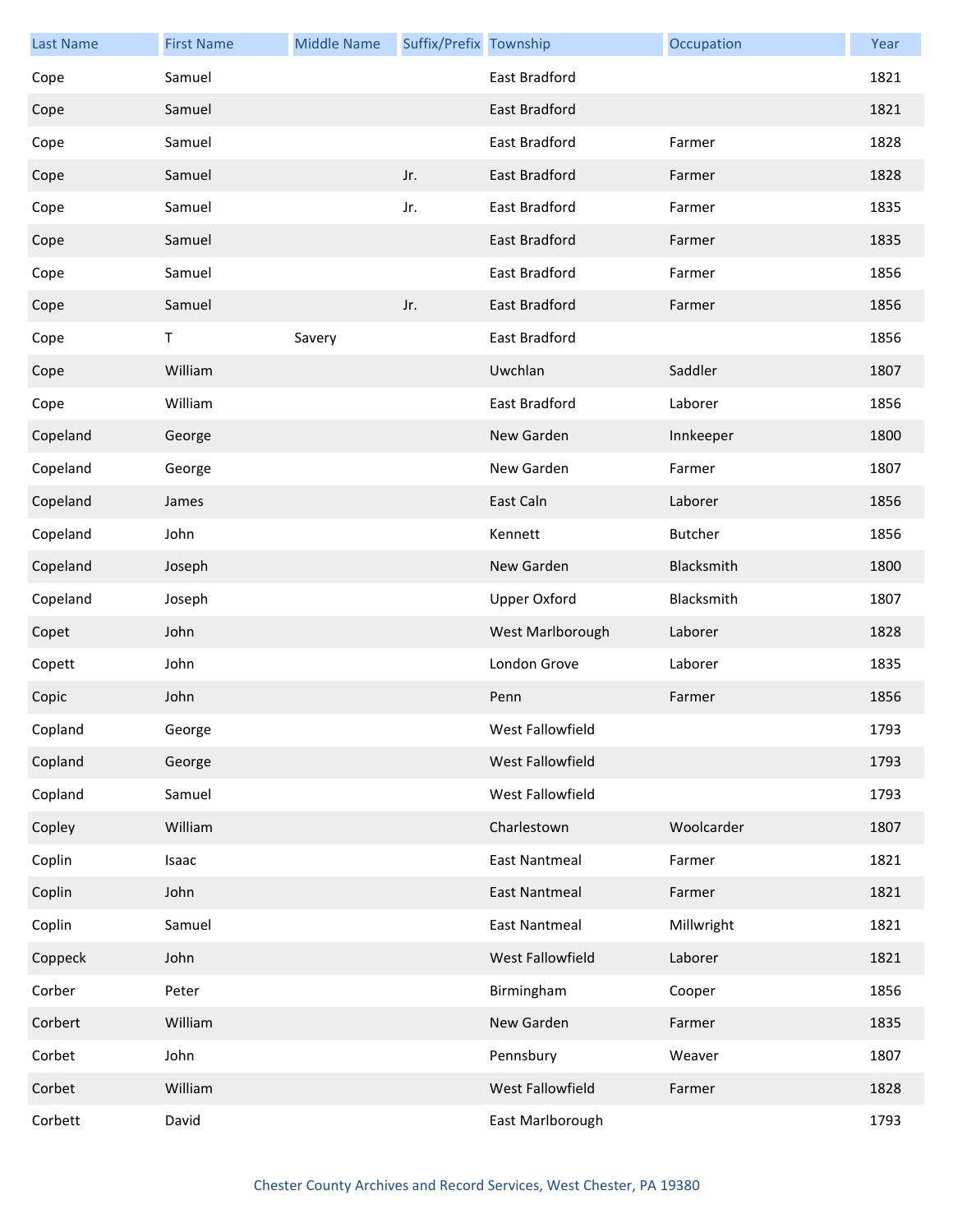| <b>Last Name</b> | <b>First Name</b> | <b>Middle Name</b> | Suffix/Prefix Township |                      | Occupation  | Year |
|------------------|-------------------|--------------------|------------------------|----------------------|-------------|------|
| Corbett          | John              |                    |                        | <b>Upper Oxford</b>  | Blue dyer   | 1821 |
| Corbit           | David             |                    |                        | West Marlborough     | Jobber      | 1807 |
| Corbit           | James             |                    |                        | Sadsbury             |             | 1793 |
| Corbit           | John              |                    |                        | Sadsbury             |             | 1793 |
| Corbit           | John              |                    |                        | East Bradford        | Weaver      | 1814 |
| Corbit           | John              |                    |                        | Honeybrook           | Shoemaker   | 1856 |
| Corbit           | William           |                    |                        | Birmingham           | Innkeeper   | 1821 |
| Corbone          | Daniel            |                    |                        | Coventry             |             | 1793 |
| Corby            | David             |                    |                        | London Grove         | Laborer     | 1814 |
| Corby            | William           |                    |                        | East Fallowfield     | Shoemaker   | 1814 |
| Corcoran         | Edward            |                    |                        | West Goshen          | Laborer     | 1856 |
| Corcorin         | Cornelius         |                    |                        | Birmingham           | Laborer     | 1856 |
| Core             | John              |                    |                        | <b>Upper Oxford</b>  | Yeoman      | 1821 |
| Cork             | Empson            |                    |                        | West Chester         | Laborer     | 1856 |
| Corkadale        | William           |                    |                        | Londonderry          | Laborer     | 1807 |
| Corkadell        | John              |                    |                        | East Nottingham      | Blacksmith  | 1835 |
| Corkedle         | William           |                    |                        | Lower Oxford         | Laborer     | 1821 |
| Corkin           | Cornelius         |                    |                        | Birmingham           | Laborer     | 1856 |
| Corklin          | John              |                    |                        | Pennsbury            | Laborer     | 1856 |
| Corl             | Abraham           |                    |                        | <b>East Nantmeal</b> | Silversmith | 1814 |
| Corl             | Abraham           |                    |                        | East Nantmeal        | Clockmaker  | 1821 |
| Corl             | Abraham           |                    |                        | <b>East Nantmeal</b> | Watchmaker  | 1828 |
| Corl             | Abraham           |                    |                        | Coventry             | Clockmaker  | 1835 |
| Corl             | Henry             |                    |                        | <b>East Nantmeal</b> | Laborer     | 1800 |
| Corl             | Henry             |                    |                        | East Nantmeal        | Farmer      | 1800 |
| Corl             | Henry             |                    |                        | <b>East Coventry</b> | Stonemason  | 1856 |
| Corl             | John              |                    |                        | Coventry             | Blacksmith  | 1807 |
| Corl             | John              |                    |                        | <b>East Coventry</b> | Stonemason  | 1856 |
| Corl             | Mordeca           |                    |                        | Coventry             | Clockmaker  | 1835 |
| Corl             | Patrick           |                    |                        | Londonderry          | Farmer      | 1814 |
| Corl             | Peter             |                    |                        | Uwchlan              | Smith       | 1807 |
| Corl             | Peter             |                    |                        | Pikeland             | Laborer     | 1814 |
| Corl             | Peter             |                    |                        | Pikeland             | Weaver      | 1814 |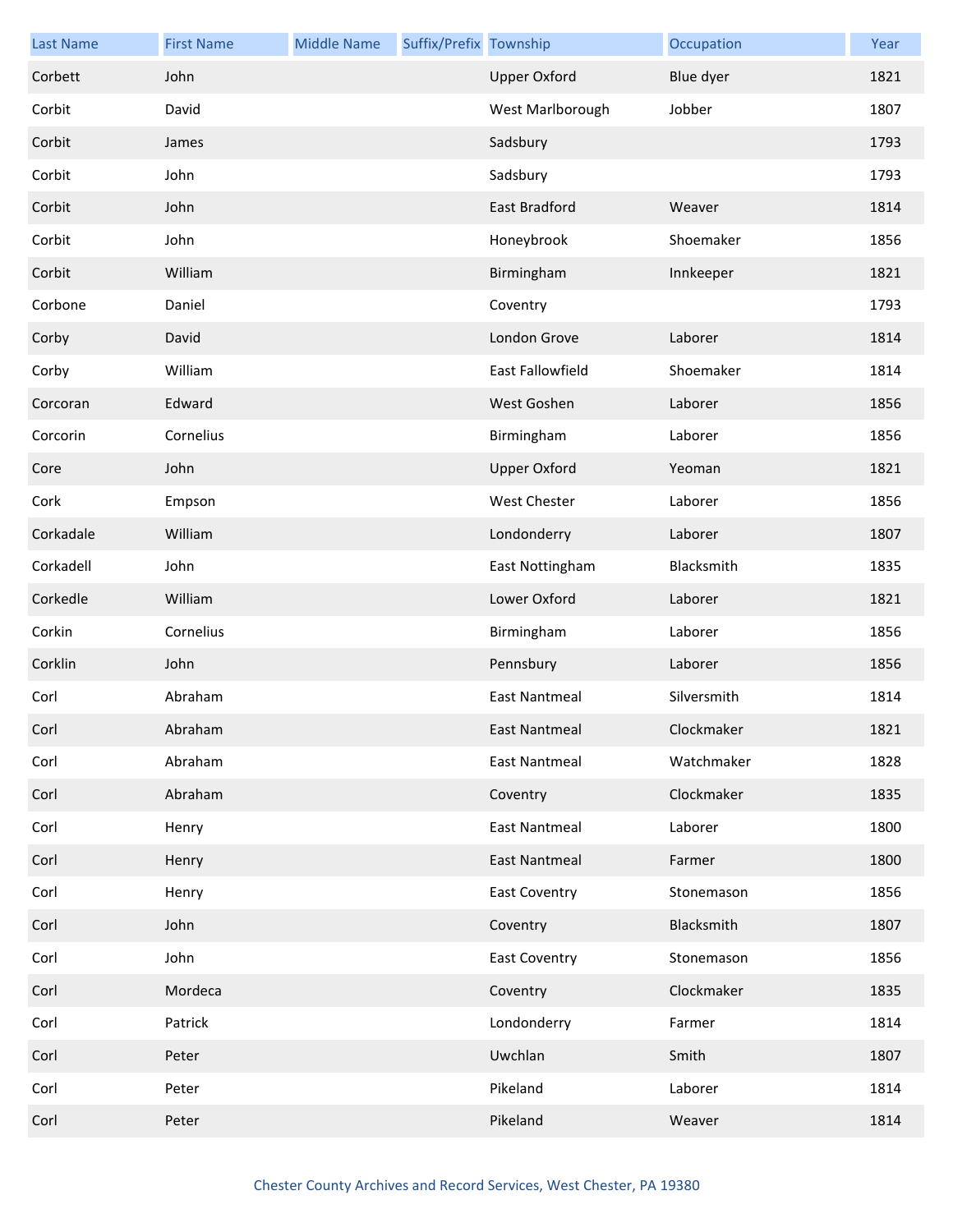| <b>Last Name</b> | <b>First Name</b> | <b>Middle Name</b> | Suffix/Prefix Township |                 | Occupation      | Year |
|------------------|-------------------|--------------------|------------------------|-----------------|-----------------|------|
| Corl             | Peter             |                    |                        | Coventry        | Farmer          | 1821 |
| Corle            | Peter             |                    |                        | Uwchlan         |                 | 1793 |
| Corlebine        | George            |                    |                        | East Nottingham | Laborer         | 1856 |
| Corlees          | Jacob             | W                  |                        | London Britain  | Farmer          | 1856 |
| Corles           | Thomas            |                    |                        | Kennett         | Laborer         | 1807 |
| Corll            | Jacob             |                    |                        | Pikeland        |                 | 1800 |
| Corll            | John              |                    |                        | Pikeland        |                 | 1800 |
| Cornelious       | John              |                    |                        | East Nottingham | Laborer         | 1828 |
| Cornelius        | Isaac             |                    |                        | East Nottingham |                 | 1793 |
| Cornelius        | Isaac             |                    |                        | East Nottingham |                 | 1800 |
| Cornelius        | James             |                    |                        | East Nottingham |                 | 1800 |
| Cornelius        | Steven            |                    |                        | East Nottingham |                 | 1800 |
| Cornet           | John              |                    |                        | Schuylkill      | Mason           | 1828 |
| Cornet           | John              |                    |                        | Schuylkill      | Mason           | 1835 |
| Cornet           | Samuel            |                    |                        | Schuylkill      | Merchant        | 1835 |
| Cornet           | William           |                    |                        | Schuylkill      | Mason           | 1835 |
| Cornett          | John              |                    |                        | East Whiteland  | Mason           | 1814 |
| Cornett          | John              |                    |                        | Charlestown     | Mason           | 1821 |
| Cornett          | Samuel            |                    |                        | Schuylkill      | Merchant        | 1856 |
| Cornish          | John              |                    |                        | Valley          | Laborer         | 1856 |
| Cornish          | William           |                    |                        | East Nottingham | Farmer          | 1856 |
| Cornog           | Abner             |                    |                        | Tredyffrin      | Farmer          | 1821 |
| Cornog           | Abner             |                    |                        | Tredyffrin      | Farmer          | 1828 |
| Cornog           | Abner             |                    |                        | Tredyffrin      | Farmer          | 1835 |
| Cornog           | Abner             |                    |                        | Charlestown     | Farmer          | 1856 |
| Cornog           | Abraham           |                    |                        | Tredyffrin      | Farmer          | 1856 |
| Cornog           | Augustus          |                    |                        | Birmingham      | Wheelwright     | 1835 |
| Cornog           | Daniel            |                    |                        | Willistown      |                 | 1793 |
| Cornog           | Daniel            |                    |                        | Willistown      |                 | 1800 |
| Cornog           | David             |                    |                        | Willistown      |                 | 1800 |
| Cornog           | David             |                    |                        | Willistown      | Farmer          | 1807 |
| Cornog           | Eliza             |                    |                        | Charlestown     |                 | 1856 |
| Cornog           | Henry             |                    |                        | East Whiteland  | Marble polisher | 1835 |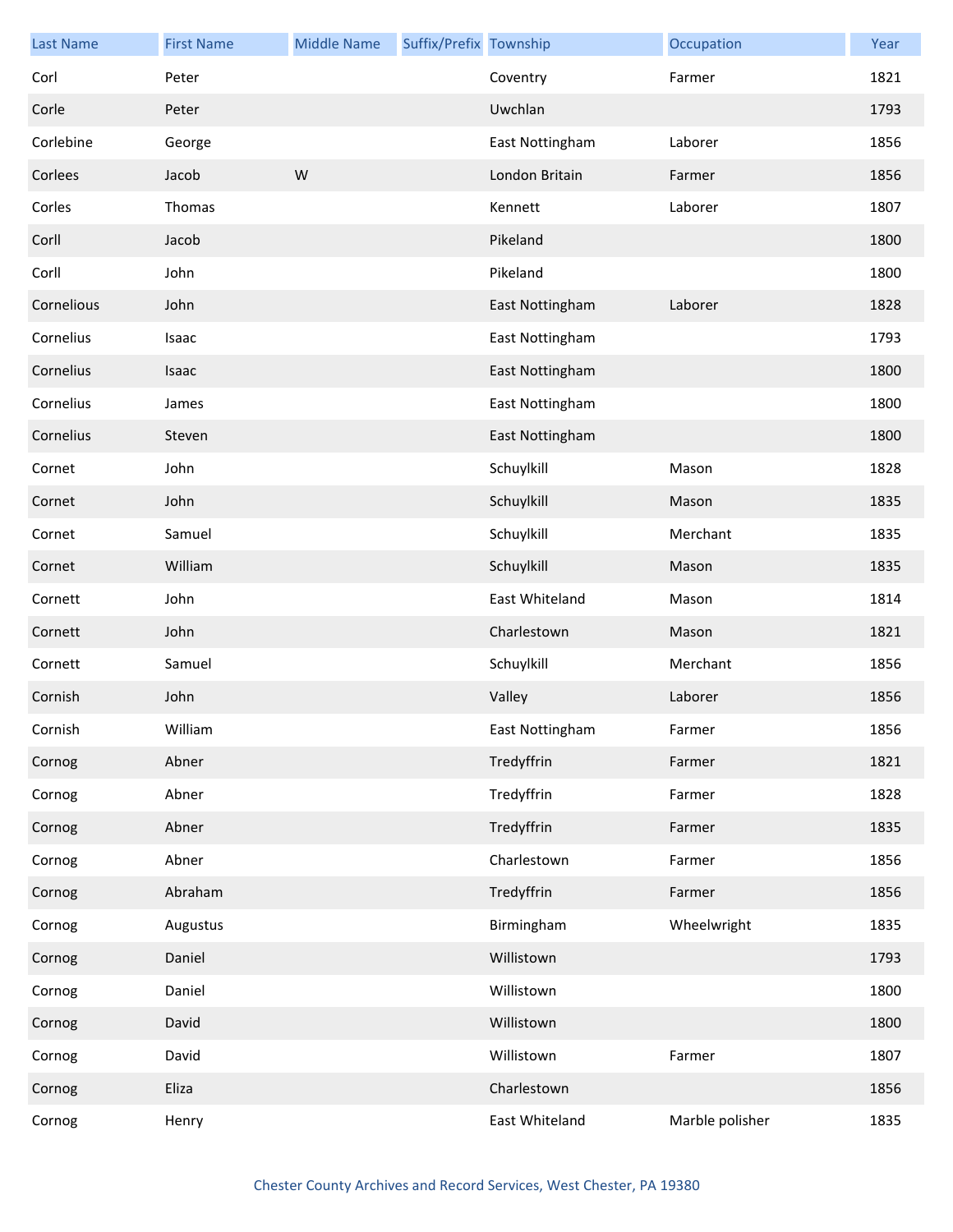| <b>Last Name</b> | <b>First Name</b> | <b>Middle Name</b> | Suffix/Prefix Township |                      | Occupation           | Year |
|------------------|-------------------|--------------------|------------------------|----------------------|----------------------|------|
| Cornog           | Henry             |                    |                        | East Whiteland       | Laborer              | 1856 |
| Cornog           | John              |                    |                        | Wallace              | Forge master         | 1856 |
| Cornog           | Mordecai          | D                  |                        | Tredyffrin           | Farmer               | 1856 |
| Cornog           | Theodore          |                    |                        | Tredyffrin           | Farmer               | 1856 |
| Cornog           | William           | $\mathsf D$        |                        | West Goshen          | Farmer               | 1856 |
| Cornogg          | Abner             |                    |                        | Easttown             | Blacksmith           | 1814 |
| Cornogg          | David             |                    |                        | Willistown           | Farmer               | 1814 |
| Corothers        | Samuel            |                    |                        | <b>West Nantmeal</b> | Farmer               | 1821 |
| Corothers        | William           |                    |                        | <b>West Nantmeal</b> | Laborer              | 1821 |
| Correll          | John              |                    |                        | West Whiteland       |                      | 1814 |
| Correll          | William           |                    |                        | West Whiteland       | Farmer               | 1814 |
| Corrence         | Timothy           |                    |                        | East Nottingham      |                      | 1800 |
| Correns          | Timothy           |                    |                        | East Nottingham      | Farmer               | 1807 |
| Correy           | Alexander         |                    |                        | East Nottingham      | Farmer               | 1814 |
| Correy           | Alexander         |                    |                        | East Nottingham      | Farmer               | 1821 |
| Correy           | Alexander         |                    |                        | East Nottingham      | Farmer               | 1828 |
| Correy           | Alexander         |                    |                        | East Nottingham      | Commissioner, farmer | 1835 |
| Correy           | Alexander         |                    |                        | Franklin             | Farmer               | 1856 |
| Correy           | Alexander         | C.                 |                        | New London           | Farmer               | 1828 |
| Correy           | Cornelius         |                    |                        | London Britain       | Weaver               | 1814 |
| Correy           | David             |                    |                        | Londonderry          |                      | 1793 |
| Correy           | David             |                    |                        | New London           |                      | 1793 |
| Correy           | George            |                    |                        | New London           |                      | 1793 |
| Correy           | George            |                    |                        | West Marlborough     | Laborer              | 1828 |
| Correy           | James             |                    |                        | East Nottingham      | Forge Carpenter      | 1828 |
| Correy           | James             |                    | Sr.                    | Franklin             | Farmer               | 1856 |
| Correy           | James             |                    | Jr.                    | Franklin             | Laborer              | 1856 |
| Correy           | Jane              |                    |                        | New London           |                      | 1828 |
| Correy           | John              |                    |                        | East Nottingham      | Blacksmith           | 1814 |
| Correy           | John              |                    |                        | East Nottingham      | Blacksmith           | 1821 |
| Correy           | John              |                    |                        | New London           | Farmer               | 1828 |
| Correy           | John              |                    |                        | New London           | Laborer              | 1828 |
| Correy           | John              |                    |                        | London Grove         | Fuller               | 1835 |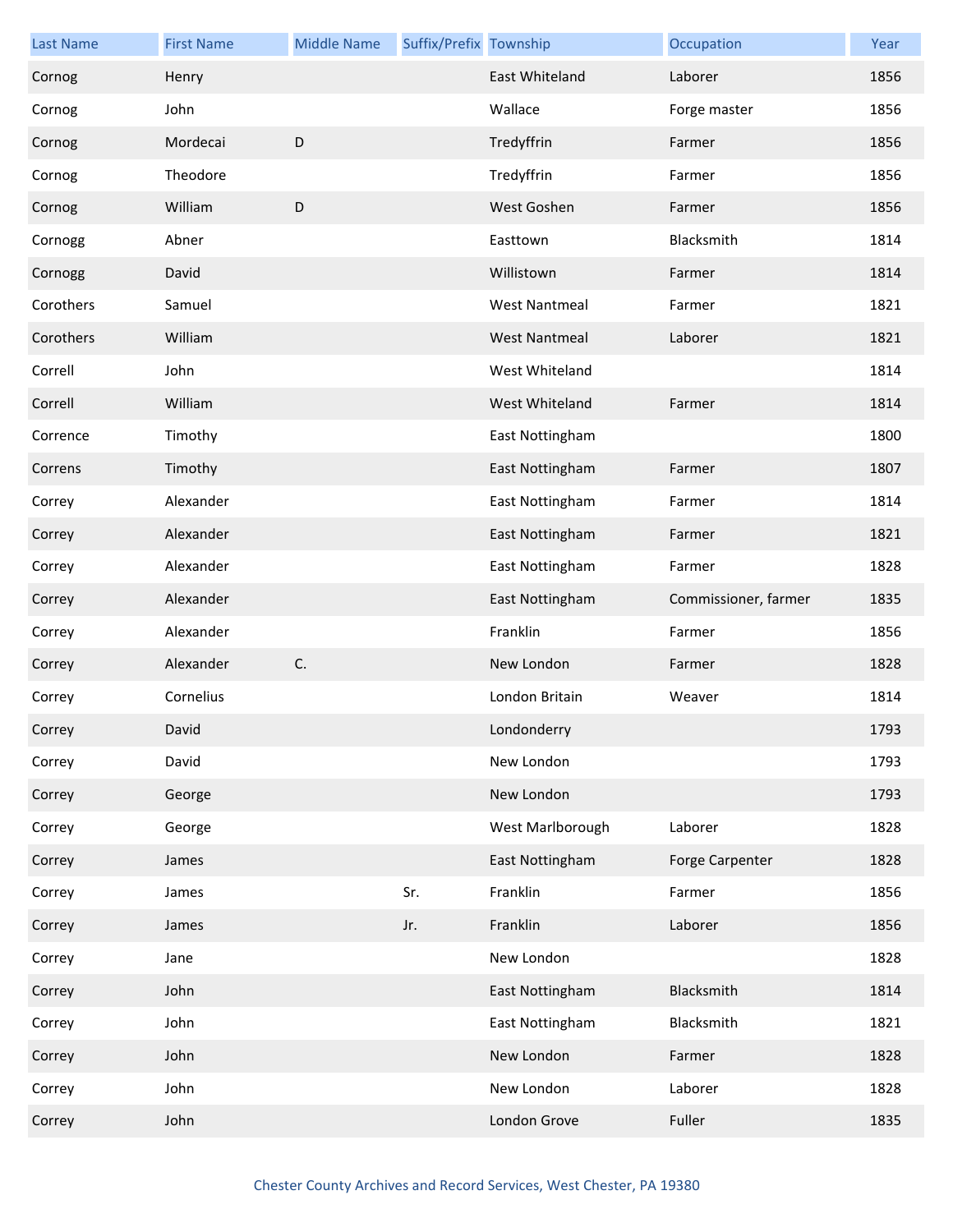| <b>Last Name</b> | <b>First Name</b> | <b>Middle Name</b> | Suffix/Prefix Township |                 | Occupation  | Year |
|------------------|-------------------|--------------------|------------------------|-----------------|-------------|------|
| Correy           | John              |                    |                        | Franklin        | Laborer     | 1856 |
| Correy           | Mary              | Ann                |                        | New London      |             | 1828 |
| Correy           | Moses             |                    |                        | Londonderry     |             | 1793 |
| Correy           | Moses             |                    | Jr.                    | Londonderry     |             | 1793 |
| Correy           | Neal              |                    |                        | London Britain  | Weaver      | 1807 |
| Correy           | Rachel            |                    |                        | East Nottingham |             | 1800 |
| Correy           | Rachel            |                    |                        | East Nottingham |             | 1828 |
| Correy           | Robert            |                    |                        | New London      |             | 1793 |
| Correy           | Robert            |                    | Jr.                    | New London      | Farmer      | 1828 |
| Correy           | Robert            |                    | Sr.                    | New London      | Farmer      | 1828 |
| Correy           | Samuel            |                    |                        | Londonderry     |             | 1793 |
| Correy           | Samuel            |                    |                        | New London      |             | 1793 |
| Correy           | Samuel            |                    |                        | Franklin        | Farmer      | 1856 |
| Correy           | Solomon           |                    |                        | London Britain  | Weaver      | 1814 |
| Correy           | Solomon           |                    |                        | London Britain  | Weaver      | 1828 |
| Correy           | William           |                    |                        | London Britain  | Farmer      | 1828 |
| Correy           | William           | К                  |                        | Franklin        | Farmer      | 1856 |
| Correy           | William           | K.                 |                        | New London      | Gentleman   | 1828 |
| Corrons          | Thomas            |                    |                        | Lower Oxford    | Farmer      | 1807 |
| Corry            | David             |                    |                        | New London      | Farmer      | 1800 |
| Corry            | Elinor            |                    |                        | New London      | Gentlewoman | 1807 |
| Corry            | George            |                    |                        | New London      | Farmer      | 1800 |
| Corry            | George            |                    |                        | New London      | Farmer      | 1807 |
| Corry            | George            |                    |                        | New London      | Farmer      | 1814 |
| Corry            | George            |                    |                        | New London      | Farmer      | 1821 |
| Corry            | John              |                    |                        | New London      | Farmer      | 1821 |
| Corry            | John              |                    |                        | New London      | Farmer      | 1821 |
| Corry            | John              |                    |                        | New London      | Farmer      | 1835 |
| Corry            | Nicholas          |                    |                        | West Whiteland  | Laborer     | 1856 |
| Corry            | Robert            |                    |                        | New London      | Farmer      | 1800 |
| Corry            | Robert            |                    |                        | New London      | Farmer      | 1800 |
| Corry            | Robert            |                    |                        | New London      | Farmer      | 1807 |
| Corry            | Robert            |                    |                        | New London      | Farmer      | 1814 |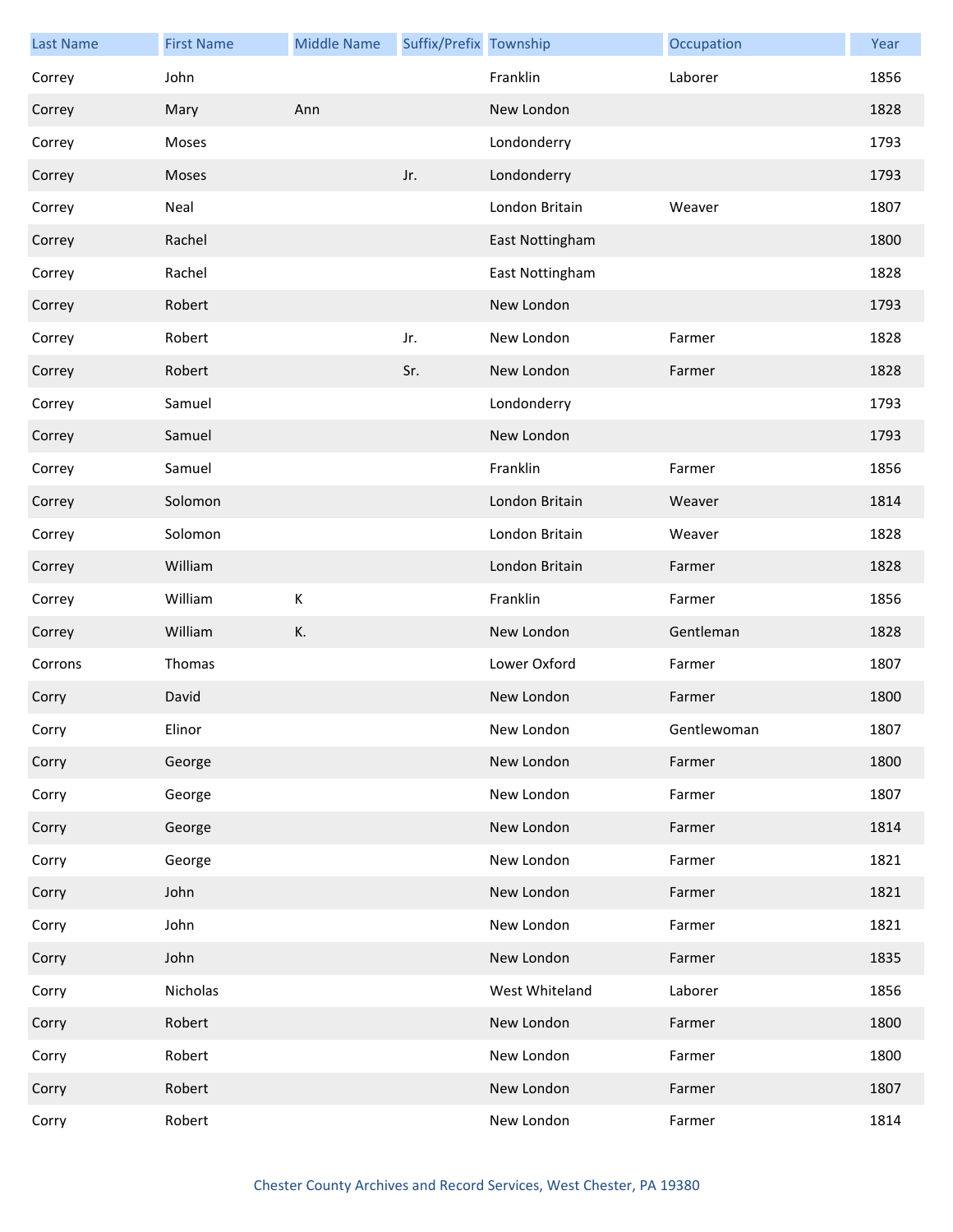| <b>Last Name</b> | <b>First Name</b> | <b>Middle Name</b> | Suffix/Prefix Township |                     | Occupation | Year |
|------------------|-------------------|--------------------|------------------------|---------------------|------------|------|
| Corry            | Robert            |                    |                        | New London          | Farmer     | 1821 |
| Corry            | Robert            |                    |                        | New London          | Farmer     | 1821 |
| Corry            | Solomon           |                    |                        | London Britain      | Weaver     | 1821 |
| Corry            | William           | К                  |                        | New London          | Farmer     | 1835 |
| Corsen           | John              |                    |                        | <b>East Vincent</b> | Laborer    | 1856 |
| Corsey           | Abraham           |                    |                        | East Whiteland      | Laborer    | 1856 |
| Corsey           | Joshua            |                    |                        | Charlestown         | Laborer    | 1856 |
| Corsey           | Mary              |                    |                        | East Whiteland      | Farmer     | 1856 |
| Corsey           | Solomon           |                    |                        | Valley              | Laborer    | 1856 |
| Corson           | Benjamin          |                    |                        | East Whiteland      | Farmer     | 1814 |
| Corson           | Benjamin          |                    |                        | Franklin            | Farmer     | 1856 |
| Corson           | Joseph            |                    |                        | East Brandywine     | Farmer     | 1856 |
| Corson           | Marpal            |                    |                        | East Whiteland      | Farmer     | 1835 |
| Corson           | Marple            |                    |                        | East Goshen         | Drover     | 1856 |
| Corson           | Thomas            |                    |                        | East Whiteland      | Farmer     | 1814 |
| Corson           | Thomas            |                    | Jr.                    | East Whiteland      | Farmer     | 1821 |
| Corson           | Thomas            |                    |                        | East Whiteland      | Farmer     | 1821 |
| Corson           | Thomas            |                    |                        | East Whiteland      | Farmer     | 1828 |
| Corson           | Thomas            |                    | Jr.                    | East Whiteland      | Laborer    | 1828 |
| Corson           | William           |                    |                        | Coventry            | Farmer     | 1835 |
| Cortney          | James             |                    |                        | East Caln           | Blacksmith | 1821 |
| Cortny           | John              |                    |                        | East Bradford       |            | 1821 |
| Coruth           | John              |                    |                        | Lower Oxford        | Laborer    | 1856 |
| Cose             | John              |                    |                        | East Marlborough    | Farmer     | 1835 |
| Cosgrove         | Eli               |                    |                        | East Nottingham     | Miller     | 1835 |
| Cosgrove         | Henry             |                    |                        | West Caln           | Laborer    | 1821 |
| Cosgrove         | Henry             |                    |                        | West Caln           | Laborer    | 1828 |
| Cosgrove         | Henry             |                    |                        | West Caln           | Laborer    | 1835 |
| Cosgrove         | James             |                    |                        | Sadsbury            |            | 1800 |
| Cosgrove         | James             |                    |                        | Sadsbury            | Weaver     | 1807 |
| Cosgrove         | James             |                    |                        | West Fallowfield    | Weaver     | 1814 |
| Coslen           | Michel            |                    |                        | Westtown            | Farmer     | 1856 |
| Cosner           | Peter             |                    |                        | Londonderry         | Farmer     | 1807 |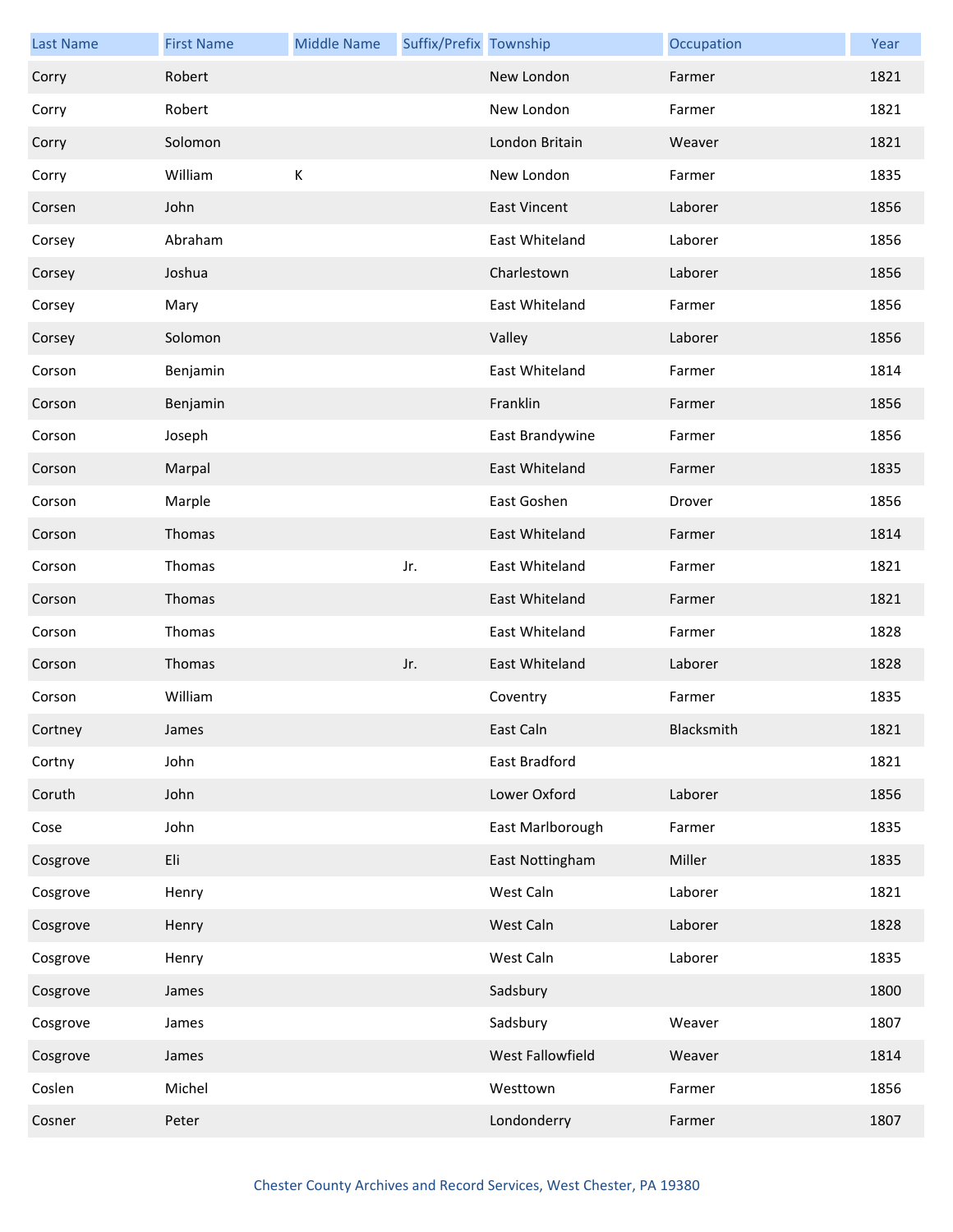| <b>Last Name</b> | <b>First Name</b> | <b>Middle Name</b> | Suffix/Prefix Township |                     | Occupation  | Year |
|------------------|-------------------|--------------------|------------------------|---------------------|-------------|------|
| Cosner           | Thomas            |                    |                        | Londonderry         | Laborer     | 1807 |
| Costello         | Thomas            |                    |                        | <b>West Chester</b> | Laborer     | 1856 |
| Costillo         | William           |                    |                        | West Whiteland      | Laborer     | 1856 |
| Coston           | Joseph            |                    |                        | Goshen              |             | 1793 |
| Coston           | Mathias           |                    |                        | Goshen              |             | 1793 |
| Cotrel           | Peter             |                    |                        | Uwchlan             | Blacksmith  | 1800 |
| Cotter           | Cornelius         |                    |                        | Pennsbury           | Laborer     | 1856 |
| Cotter           | Edmund            |                    |                        | Birmingham          | Laborer     | 1856 |
| Cotter           | Edward            |                    |                        | Pennsbury           | Laborer     | 1856 |
| Cotter           | James             |                    |                        | West Caln           | Laborer     | 1807 |
| Cotter           | James             |                    |                        | East Marlborough    | Weaver      | 1814 |
| Cotter           | Michel            |                    |                        | Birmingham          | Laborer     | 1856 |
| Cotterell        | Joseph            |                    |                        | Sadsbury            |             | 1807 |
| Cottle           | Aaron             |                    |                        | Pennsbury           |             | 1793 |
| Cotton           | Isaac             |                    |                        | West Goshen         |             | 1821 |
| Cotton           | John              |                    |                        | Tredyffrin          | Blacksmith  | 1807 |
| Cotton           | John              |                    |                        | Tredyffrin          | Farmer      | 1814 |
| Cotton           | William           |                    |                        | Tredyffrin          | Farmer      | 1814 |
| Cottrall         | Jonathan          |                    |                        | Sadsbury            |             | 1800 |
| Cottrall         | Joseph            |                    |                        | Sadsbury            | Cordwainer  | 1800 |
| Cottrell         | Joseph            |                    |                        | Sadsbury            | Farmer      | 1821 |
| Coubern          | John              |                    |                        | Westtown            | Cordwainer  | 1821 |
| Coubourn         | John              |                    |                        | Westtown            | Shoemaker   | 1828 |
| Couch            | Jonathan          |                    |                        | Uwchlan             | Blacksmith  | 1800 |
| Couch            | Jonathan          |                    |                        | Uwchlan             | Smith       | 1807 |
| Couch            | Jonathan          |                    |                        | Uwchlan             | Blacksmith  | 1814 |
| Couch            | Jonathan          |                    |                        | Uwchlan             | Blacksmith  | 1821 |
| Couch            | Jonathan          |                    |                        | Uwchlan             | Blacksmith  | 1828 |
| Couch            | Jonathan          |                    |                        | Uwchlan             | Blacksmith  | 1835 |
| Couch            | Jonathan          |                    |                        | Uwchlan             | Gentleman   | 1856 |
| Couch            | William           |                    |                        | Uwchlan             | Wheelwright | 1800 |
| Couch            | William           |                    |                        | Uwchlan             | Wagonmaker  | 1807 |
| Couch            | William           |                    |                        | Uwchlan             | Blacksmith  | 1814 |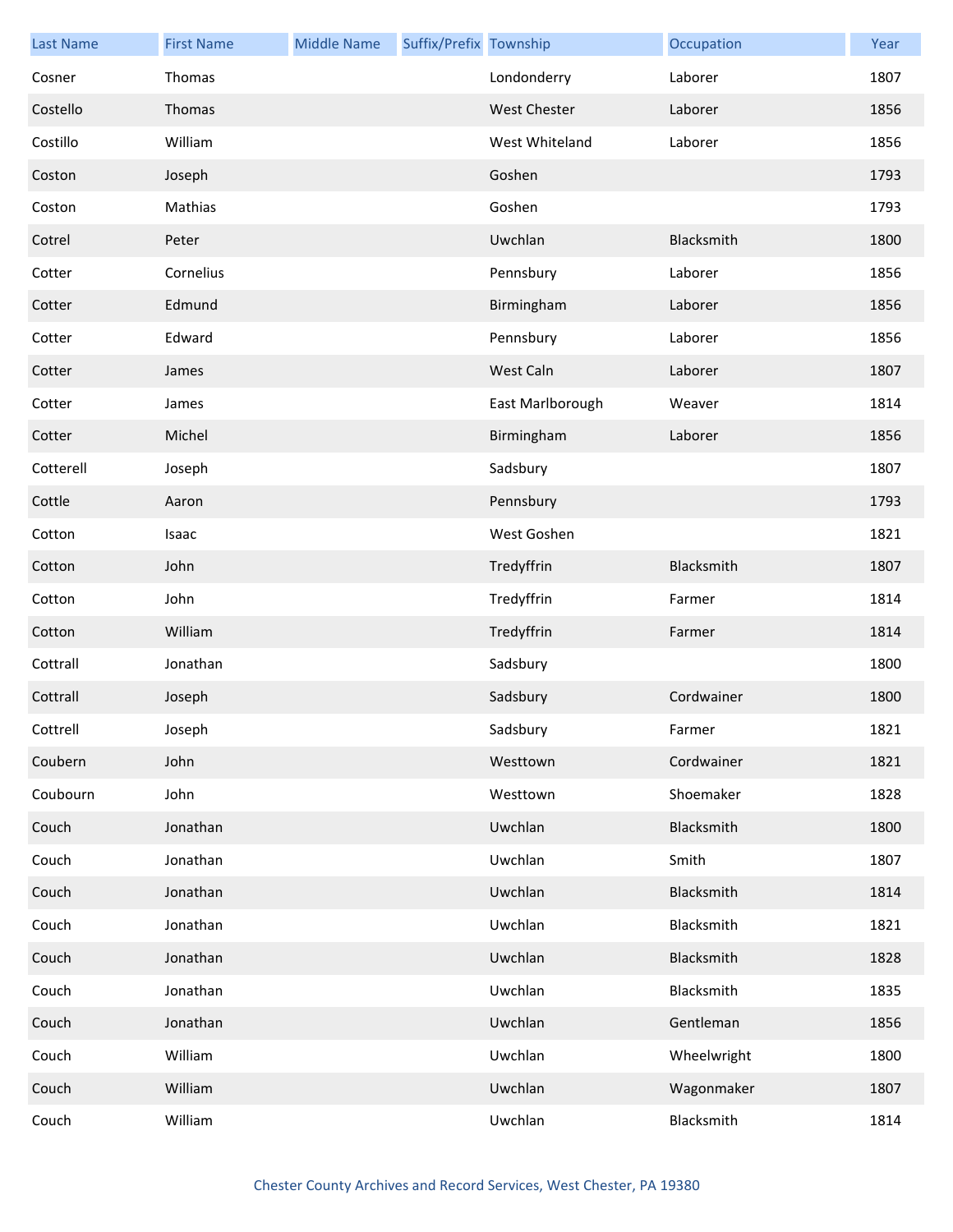| <b>Last Name</b> | <b>First Name</b> | <b>Middle Name</b> | Suffix/Prefix Township |                      | Occupation   | Year |
|------------------|-------------------|--------------------|------------------------|----------------------|--------------|------|
| Couch            | William           |                    |                        | Uwchlan              | Wheelwright  | 1821 |
| Couch            | William           |                    |                        | Uwchlan              | Schoolmaster | 1835 |
| Coughlin         | John              |                    |                        | <b>West Chester</b>  | Laborer      | 1856 |
| Coughlin         | Michael           |                    |                        | West Chester         | Laborer      | 1856 |
| Coughman         | Owen              |                    |                        | Honey Brook          |              | 1800 |
| Coughran         | Jane              |                    |                        | <b>West Chester</b>  |              | 1814 |
| Coulson          | David             |                    |                        | <b>Upper Oxford</b>  | Laborer      | 1856 |
| Coulson          | Jesse             |                    |                        | West Nottingham      | Farmer       | 1814 |
| Coulson          | Jesse             |                    |                        | West Nottingham      | Farmer       | 1821 |
| Coulson          | Jesse             |                    |                        | West Nottingham      |              | 1835 |
| Coulson          | Joseph            |                    |                        | West Nottingham      |              | 1800 |
| Coulson          | Robert            |                    |                        | <b>Upper Oxford</b>  | Farmer       | 1856 |
| Coulson          | Samuel            |                    |                        | West Nottingham      | Miller       | 1821 |
| Coulson          | William           |                    |                        | West Nottingham      | Farmer       | 1807 |
| Coulstan         | Jesse             |                    |                        | West Nottingham      | Carpenter    | 1828 |
| Coulston         | Edward            | $\mathsf{H}$       |                        | West Whiteland       | Farmer       | 1856 |
| Coulston         | Enoch             |                    |                        | West Nottingham      |              | 1793 |
| Coulston         | Joseph            |                    |                        | West Nottingham      |              | 1793 |
| Coulston         | Thomas            |                    |                        | West Nottingham      |              | 1793 |
| Coulston         | William           |                    |                        | West Nottingham      |              | 1793 |
| Coulter          | Benjamin          |                    |                        | East Whiteland       | Farmer       | 1856 |
| Coulter          | Charles           |                    |                        | East Whiteland       | Farmer       | 1856 |
| coulter          | George            |                    |                        | Honeybrook           | Laborer      | 1856 |
| Coulter          | George            |                    |                        | East Whiteland       | Laborer      | 1856 |
| Coulter          | James             |                    |                        | <b>West Nantmeal</b> | Weaver       | 1814 |
| Coulter          | James             |                    |                        | <b>West Nantmeal</b> | Weaver       | 1821 |
| Coulter          | James             |                    |                        | <b>East Nantmeal</b> | Weaver       | 1828 |
| Coulter          | James             |                    |                        | East Caln            | Mechanic     | 1835 |
| Coulter          | James             |                    |                        | Newlin               | Farmer       | 1856 |
| Coulter          | James             |                    |                        | East Whiteland       | Blacksmith   | 1856 |
| Coulter          | John              |                    |                        | East Nottingham      |              | 1800 |
| Coulter          | John              |                    |                        | East Nottingham      | Farmer       | 1807 |
| Coulter          | John              |                    | Jr.                    | East Nottingham      | Farmer       | 1821 |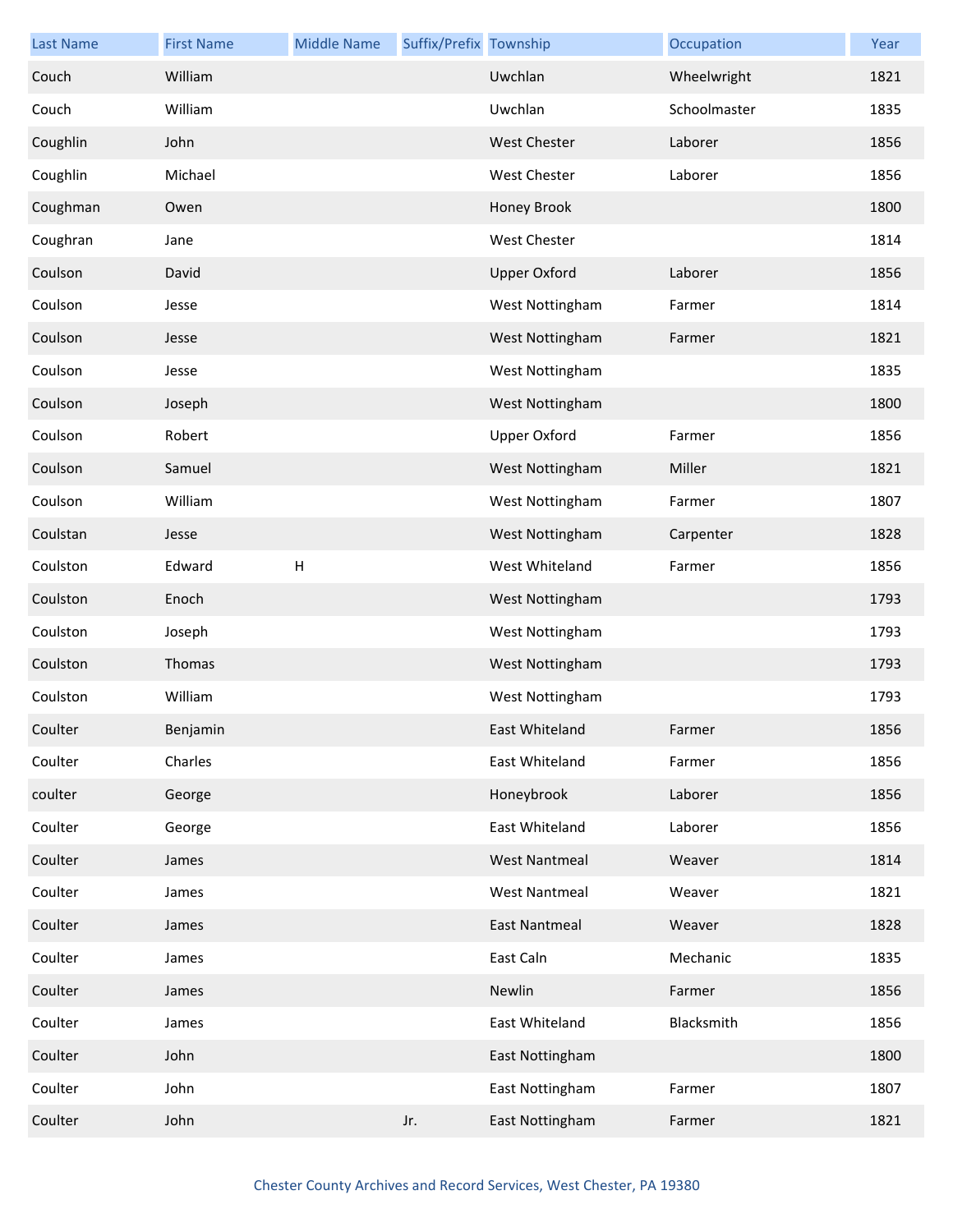| <b>Last Name</b> | <b>First Name</b> | <b>Middle Name</b> | Suffix/Prefix Township |                      | Occupation     | Year |
|------------------|-------------------|--------------------|------------------------|----------------------|----------------|------|
| Coulter          | John              |                    |                        | East Nottingham      | Farmer         | 1821 |
| Coulter          | John              |                    |                        | <b>West Nantmeal</b> | Weaver         | 1821 |
| Coulter          | John              |                    |                        | <b>East Nantmeal</b> | Weaver         | 1828 |
| Coulter          | Jones             |                    |                        | East Whiteland       | Farmer         | 1856 |
| Coulter          | Robert            |                    |                        | Lower Oxford         | Stonemason     | 1856 |
| Counciller       | Francis           |                    |                        | Easttown             | Farmer         | 1835 |
| Counseller       | Nathan            |                    |                        | East Bradford        | Laborer        | 1856 |
| Counsellor       | John              |                    |                        | Thornbury            |                | 1856 |
| Countee          | David             |                    |                        | Uwchlan              |                | 1856 |
| Couplen          | John              |                    |                        | <b>East Nantmeal</b> | Farmer         | 1814 |
| Couran           | Berkley           |                    |                        | Sadsbury             | Laborer        | 1814 |
| Court            | George            |                    |                        | <b>West Chester</b>  | Laborer        | 1807 |
| Court            | George            |                    |                        | East Bradford        | Innkeeper      | 1814 |
| Court            | George            |                    |                        | <b>West Chester</b>  | Victualer      | 1821 |
| Court            | George            |                    |                        | <b>West Chester</b>  | <b>Butcher</b> | 1828 |
| Court            | George            |                    |                        | <b>West Chester</b>  | Laborer        | 1835 |
| Court            | George            |                    |                        | <b>West Chester</b>  | Stagedriver    | 1856 |
| Court            | Hannah            |                    |                        | <b>West Chester</b>  | Gentlewoman    | 1828 |
| Court            | Hannah            |                    |                        | <b>West Chester</b>  | Seamstress     | 1835 |
| Court            | Henry             |                    |                        | Uwchlan              |                | 1793 |
| Court            | Henry             |                    |                        | East Bradford        | Farmer         | 1807 |
| Court            | Henry             |                    |                        | <b>West Chester</b>  | <b>Butcher</b> | 1807 |
| Court            | Henry             |                    | Jr.                    | West Chester         | <b>Butcher</b> | 1814 |
| Court            | Henry             |                    | Sr.                    | West Chester         | <b>Butcher</b> | 1814 |
| Court            | Henry             |                    |                        | West Chester         | Victualer      | 1821 |
| Court            | Samuel            |                    |                        | West Chester         | <b>Butcher</b> | 1856 |
| Courtney         | James             |                    |                        | Charlestown          | Laborer        | 1807 |
| Courtney         | James             |                    |                        | East Bradford        | Blacksmith     | 1807 |
| Courtney         | James             |                    |                        | Pikeland             | Farmer         | 1807 |
| Courtney         | James             |                    |                        | Newlin               | Laborer        | 1814 |
| Courtney         | James             |                    |                        | Pikeland             | Laborer        | 1828 |
| Courtney         | James             |                    |                        | Honey Brook          | Laborer        | 1835 |
| Courtney         | James             |                    |                        | Honeybrook           | Laborer        | 1856 |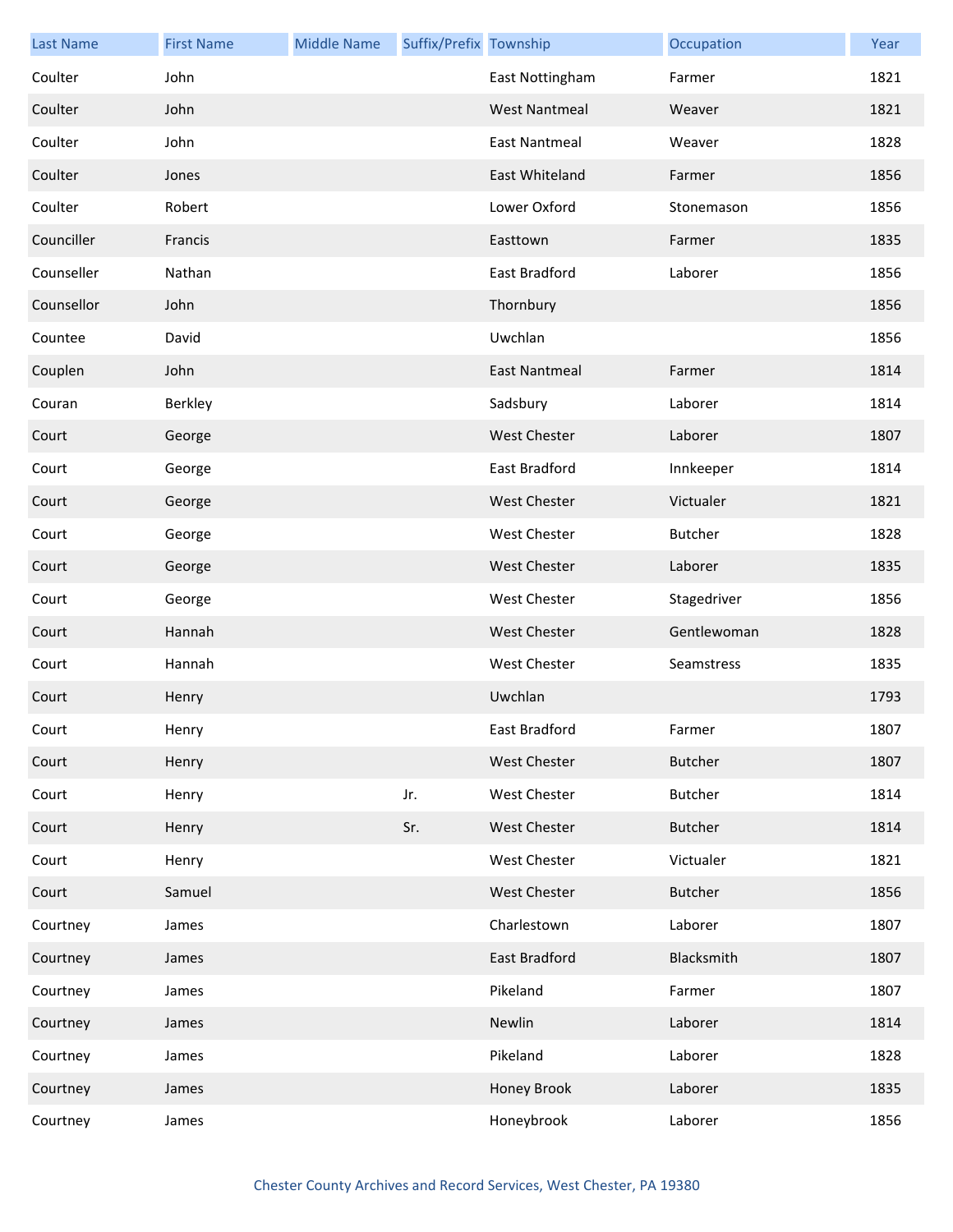| <b>Last Name</b> | <b>First Name</b> | <b>Middle Name</b> | Suffix/Prefix Township |                         | Occupation        | Year |
|------------------|-------------------|--------------------|------------------------|-------------------------|-------------------|------|
| Courtney         | John              |                    |                        | <b>East Bradford</b>    | Farmer            | 1807 |
| Courtney         | John              |                    |                        | East Bradford           | Farmer            | 1814 |
| Courtney         | John              |                    |                        | <b>East Bradford</b>    | Farmer            | 1814 |
| Courtney         | John              |                    |                        | East Bradford           | Farmer            | 1828 |
| Courtney         | John              |                    |                        | East Bradford           | Laborer           | 1835 |
| Courtney         | Thomas            |                    |                        | <b>East Fallowfield</b> |                   | 1793 |
| Courtney         | William           |                    |                        | West Fallowfield        | Laborer           | 1821 |
| Courtzney (?)    | Joseph            |                    |                        | East Whiteland          |                   | 1793 |
| Cousin           | William           |                    |                        | <b>East Nantmeal</b>    | Laborer           | 1814 |
| Cousins          | William           |                    |                        | West Bradford           | Weaver            | 1807 |
| Cousins          | William           |                    |                        | <b>West Bradford</b>    | Farmer and weaver | 1835 |
| Couzin           | William           |                    |                        | <b>East Nantmeal</b>    | Weaver            | 1821 |
| Covance          | Jacob             |                    |                        | Uwchlan                 | Laborer           | 1821 |
| Coventer         | Isaac             |                    |                        | Westtown                | Hatter            | 1814 |
| Cover            | Jacob             |                    |                        | Vincent                 |                   | 1793 |
| Cover            | Jacob             |                    |                        | Vincent                 |                   | 1800 |
| Cover            | John              |                    |                        | Coventry                | Blacksmith        | 1807 |
| Cover            | John              |                    |                        | West Caln               | Weaver            | 1814 |
| Cover            | John              |                    |                        | West Caln               | Laborer           | 1828 |
| Coverdale        | Joseph            |                    |                        | East Bradford           |                   | 1821 |
| Covin            | John              |                    |                        | <b>East Nantmeal</b>    | Smith             | 1800 |
| Covingdale       | John              |                    |                        | New London              | Laborer           | 1835 |
| Covington        | George            |                    |                        | West Whiteland          | Car Conductor     | 1856 |
| Covington        | Isaac             |                    |                        | Charlestown             | Farmer            | 1821 |
| Covington        | Thomas            |                    |                        | Tredyffrin              | Shoemaker         | 1821 |
| Covington        | Thomas            |                    |                        | West Whiteland          | Shoemaker         | 1835 |
| Covington        | Thomas            |                    |                        | West Whiteland          | Shoemaker         | 1856 |
| Cowan            | Adam              |                    |                        | Sadsbury                |                   | 1793 |
| Cowan            | David             |                    |                        | Sadsbury                |                   | 1793 |
| Cowan            | David             |                    |                        | East Nottingham         | Nailer            | 1814 |
| Cowan            | David             |                    |                        | Sadsbury                | Mail Stagedriver  | 1814 |
| Cowan            | David             |                    |                        | Sadsbury                |                   | 1814 |
| Cowan            | David             |                    |                        | Sadsbury                | Inmate            | 1821 |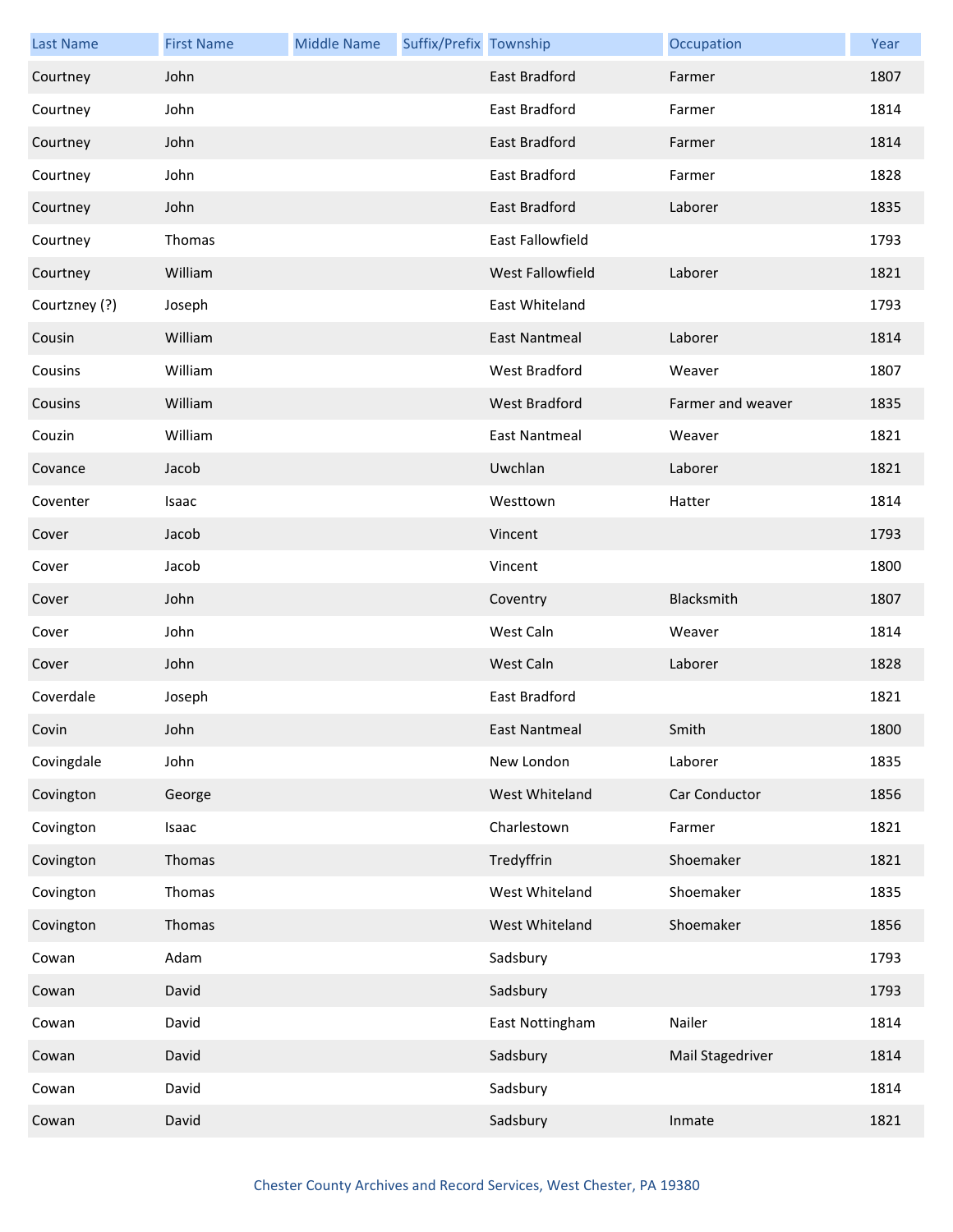| <b>Last Name</b> | <b>First Name</b> | <b>Middle Name</b> | Suffix/Prefix Township |                     | Occupation        | Year |
|------------------|-------------------|--------------------|------------------------|---------------------|-------------------|------|
| Cowan            | David             |                    |                        | Sadsbury            | Gentleman         | 1828 |
| Cowan            | Jacob             |                    |                        | Sadsbury            | Carpenter         | 1814 |
| Cowan            | Jacob             |                    |                        | Sadsbury            | Carpenter         | 1821 |
| Cowan            | Jacob             |                    |                        | Sadsbury            | Carpenter         | 1828 |
| Cowan            | James             |                    |                        | Sadsbury            |                   | 1793 |
| Cowan            | James             |                    | Jr.                    | Sadsbury            | Farmer            | 1814 |
| Cowan            | James             |                    |                        | Sadsbury            | Cooper            | 1814 |
| Cowan            | James             |                    |                        | Sadsbury            | Farmer            | 1821 |
| Cowan            | James             |                    |                        | Sadsbury            | Farmer            | 1828 |
| Cowan            | James             |                    |                        | Valley              | Farmer            | 1856 |
| Cowan            | John              |                    |                        | East Nottingham     | Farmer            | 1807 |
| Cowan            | John              |                    | Jr.                    | East Nottingham     | Laborer           | 1828 |
| Cowan            | John              |                    |                        | East Nottingham     | Farmer            | 1828 |
| Cowan            | John              |                    |                        | Valley              | Laborer           | 1856 |
| Cowan            | John              |                    |                        | Valley              | Tanner            | 1856 |
| Cowan            | Joseph            |                    |                        | Sadsbury            |                   | 1793 |
| Cowan            | Joseph            |                    |                        | Sadsbury            | Farmer            | 1814 |
| Cowan            | Joseph            |                    |                        | Sadsbury            | Farmer            | 1821 |
| Cowan            | Joseph            |                    |                        | Sadsbury            | Farmer            | 1828 |
| Cowan            | Margaret          |                    |                        | Sadsbury            |                   | 1828 |
| Cowan            | Robert            |                    |                        | Sadsbury            |                   | 1793 |
| Cowan            | Robert            |                    |                        | Sadsbury            | Blacksmith        | 1821 |
| Cowan            | Robert            |                    |                        | Sadsbury            | Farmer            | 1828 |
| Cowan            | Robert            |                    |                        | Sadsbury            | Farmer            | 1828 |
| Cowan            | Samuel            |                    |                        | Sadsbury            | Farmer            | 1828 |
| Cowan            | Thomas            |                    |                        | Sadsbury            |                   | 1793 |
| Cowan            | William           |                    |                        | West Fallowfield    |                   | 1793 |
| Cowan            | William           |                    |                        | Sadsbury            | Hatter            | 1828 |
| Cowdan           | John              |                    |                        | West Fallowfield    | Farmer            | 1807 |
| Cowdan           | Robert            |                    |                        | West Fallowfield    | Farmer            | 1807 |
| Cowden           | David             |                    |                        | <b>Upper Oxford</b> | Yeoman            | 1821 |
| Cowden           | James             | F                  |                        | New Garden          | Professor of arts | 1856 |
| Cowden           | John              |                    |                        | West Fallowfield    |                   | 1793 |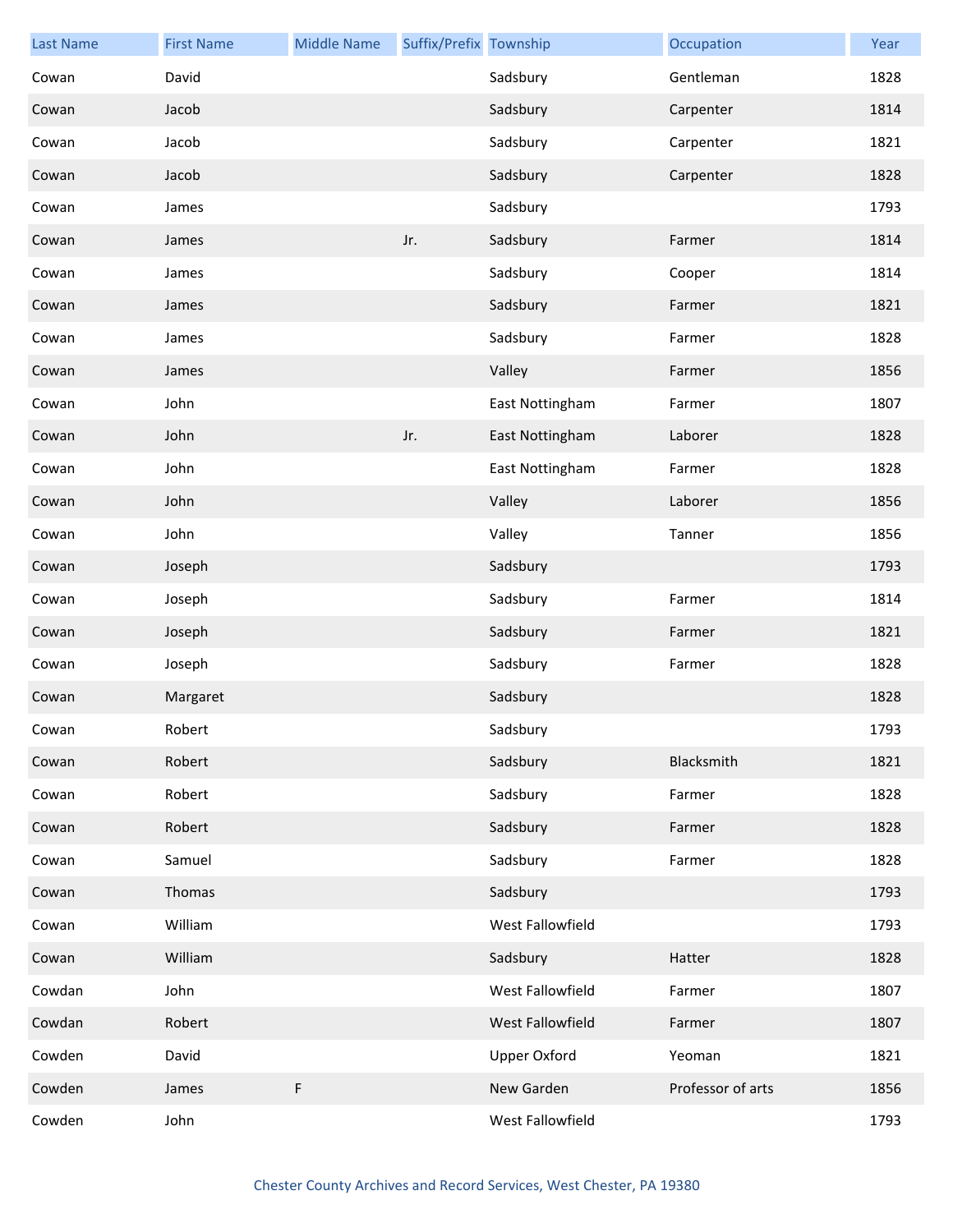| <b>Last Name</b> | <b>First Name</b> | <b>Middle Name</b> | Suffix/Prefix Township |                     | Occupation | Year |
|------------------|-------------------|--------------------|------------------------|---------------------|------------|------|
| Cowden           | John              |                    |                        | West Fallowfield    | Farmer     | 1821 |
| Cowden           | Robert            |                    |                        | West Fallowfield    |            | 1793 |
| Cowden           | Robert            |                    |                        | <b>Upper Oxford</b> | Yeoman     | 1800 |
| Cowden           | Robert            |                    |                        | <b>Upper Oxford</b> | Cooper     | 1807 |
| Cowden           | Robert            |                    |                        | <b>Upper Oxford</b> | Farmer     | 1814 |
| Cowden           | Robert            |                    | Jr.                    | <b>Upper Oxford</b> | Yeoman     | 1821 |
| Cowden           | Robert            |                    |                        | <b>Upper Oxford</b> | Yeoman     | 1821 |
| Cowden           | Robert            |                    |                        | New London          | Laborer    | 1856 |
| Cowden           | Robert            |                    |                        | Valley              | Farmer     | 1856 |
| Cowdon           | John              |                    |                        | West Fallowfield    | Farmer     | 1814 |
| Cowen            | Adam              |                    |                        | Sadsbury            |            | 1800 |
| Cowen            | David             |                    |                        | Sadsbury            |            | 1800 |
| Cowen            | David             |                    |                        | Sadsbury            |            | 1807 |
| Cowen            | G                 | $\sf T$            |                        | Sadsbury            | Farmer     | 1856 |
| Cowen            | Jacob             |                    |                        | Sadsbury            | Carpenter  | 1807 |
| Cowen            | James             |                    |                        | Sadsbury            |            | 1800 |
| Cowen            | James             |                    | Sr.                    | Sadsbury            |            | 1807 |
| Cowen            | James             |                    | Jr.                    | Sadsbury            |            | 1807 |
| Cowen            | James             |                    |                        | Sadsbury            | Farmer     | 1835 |
| Cowen            | James             |                    |                        | Sadsbury            |            | 1835 |
| Cowen            | James             |                    |                        | New Garden          | Laborer    | 1856 |
| Cowen            | James             | $\top$             |                        | Sadsbury            | Coachmaker | 1856 |
| Cowen            | John              |                    |                        | Sadsbury            | Tanner     | 1835 |
| Cowen            | John              |                    |                        | East Nottingham     | Farmer     | 1835 |
| Cowen            | Joseph            |                    |                        | Sadsbury            |            | 1800 |
| Cowen            | Joseph            |                    |                        | Sadsbury            |            | 1807 |
| Cowen            | Joseph            |                    |                        | New London          | Laborer    | 1807 |
| Cowen            | Joseph            |                    |                        | Sadsbury            | Farmer     | 1835 |
| Cowen            | Joseph            |                    |                        | Sadsbury            | Farmer     | 1856 |
| Cowen            | Richard           |                    |                        | East Nottingham     | Carpenter  | 1856 |
| Cowen            | Robert            |                    |                        | West Chester        | Smith      | 1814 |
| Cowen            | Robert            |                    |                        | Sadsbury            |            | 1835 |
| Cowen            | Robert            |                    |                        | Sadsbury            | Farmer     | 1835 |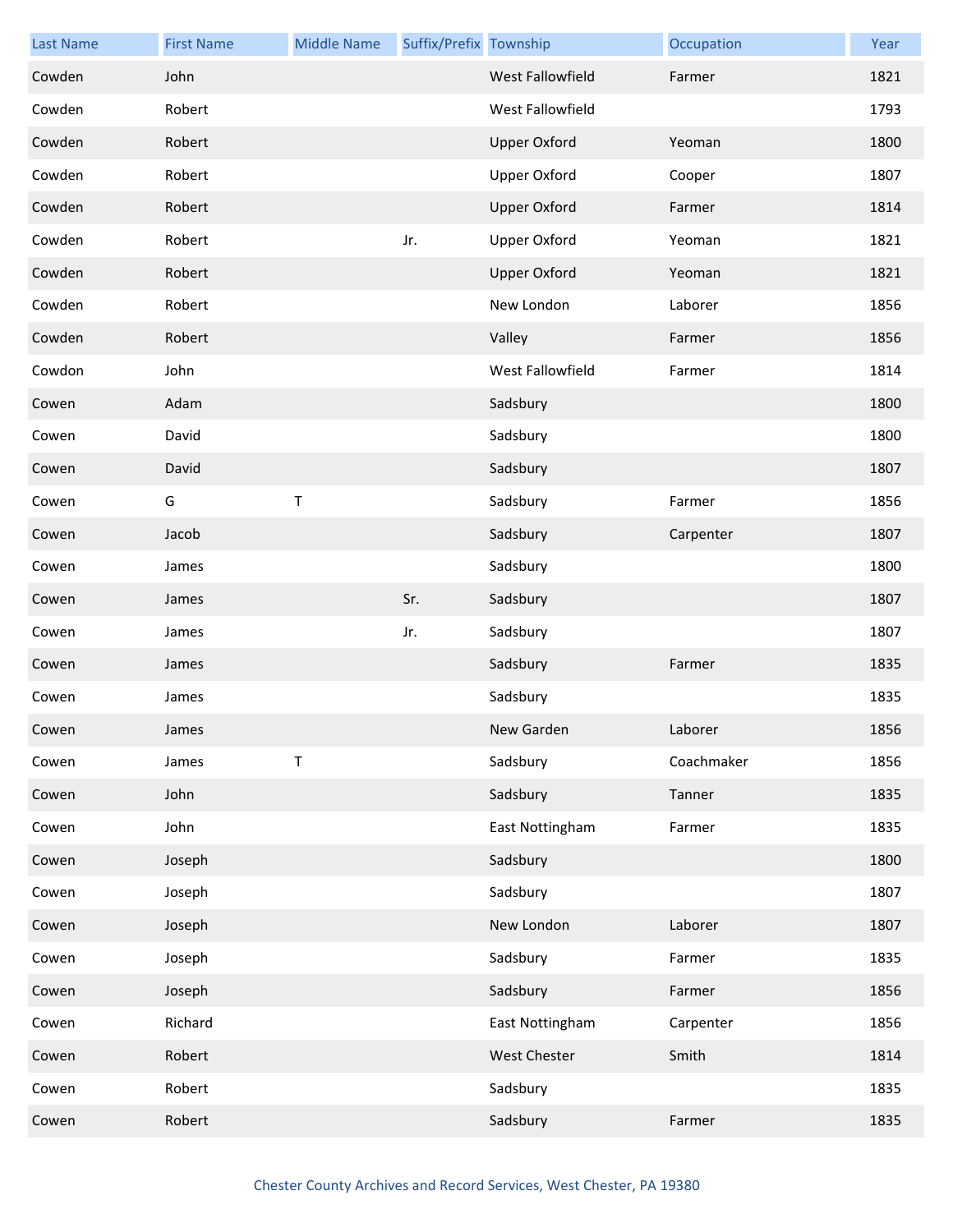| <b>Last Name</b> | <b>First Name</b> | <b>Middle Name</b>        | Suffix/Prefix Township |                      | Occupation | Year |
|------------------|-------------------|---------------------------|------------------------|----------------------|------------|------|
| Cowen            | Robert            |                           |                        | Sadsbury             | Farmer     | 1856 |
| Cowen            | Robert            | $\mathsf C$               |                        | Sadsbury             | Saddler    | 1856 |
| Cowen            | Samuel            |                           |                        | Lower Oxford         | Laborer    | 1835 |
| Cowen            | William           |                           |                        | Sadsbury             |            | 1807 |
| Cowen            | William           |                           |                        | East Nottingham      | Farmer     | 1835 |
| Cowen            | William           |                           |                        | Sadsbury             | Hatter     | 1835 |
| Cowghlin         | John              |                           |                        | West Chester         | Laborer    | 1856 |
| Cowic            | Francis           |                           |                        | Pennsbury            | Laborer    | 1835 |
| Cowick           | Francis           |                           |                        | Newlin               | Shoemaker  | 1828 |
| Cowick           | Francis           |                           |                        | Pennsbury            | Shoemaker  | 1856 |
| Cowick           | Joseph            |                           |                        | <b>West Bradford</b> | Laborer    | 1856 |
| Cowig            | Jerry             |                           |                        | Schuylkill           | Laborer    | 1856 |
| Cowwick          | John              |                           |                        | Newlin               | Laborer    | 1807 |
| Cox              | Benjamin          |                           |                        | Willistown           |            | 1793 |
| Cox              | Benjamin          |                           |                        | Willistown           |            | 1800 |
| Cox              | Benjamin          |                           |                        | Willistown           | Cordwainer | 1807 |
| Cox              | Benjamin          |                           |                        | Thornbury            | Farmer     | 1807 |
| Cox              | Benjamin          |                           |                        | Willistown           | Farmer     | 1807 |
| Cox              | Benjamin          |                           |                        | Goshen               | Shoemaker  | 1814 |
| Cox              | Benjamin          |                           |                        | Thornbury            | Farmer     | 1814 |
| Cox              | Benjamin          |                           |                        | Willistown           | Farmer     | 1814 |
| Cox              | Benjamin          |                           |                        | Willistown           | Farmer     | 1821 |
| Cox              | Benjamin          |                           |                        | Willistown           | Farmer     | 1828 |
| Cox              | Benjamin          |                           |                        | Willistown           | Private    | 1835 |
| Cox              | Benjamin          |                           |                        | Kennett              | Laborer    | 1856 |
| Cox              | Benjamin          |                           |                        | Penn                 | Carpenter  | 1856 |
| Cox              | Bennet            |                           |                        | Willistown           | Farmer     | 1856 |
| Cox              | Brinton           |                           |                        | Westtown             | Laborer    | 1835 |
| Cox              | Brinton           |                           |                        | Birmingham           | Laborer    | 1856 |
| Cox              | Caleb             | $\boldsymbol{\mathsf{H}}$ |                        | Westtown             | Farmer     | 1856 |
| Cox              | Charles           |                           |                        | <b>West Chester</b>  | Laborer    | 1828 |
| Cox              | Charles           | F                         |                        | Valley               | Shoemaker  | 1856 |
| Cox              | David             |                           |                        | East Marlborough     | Farmer     | 1814 |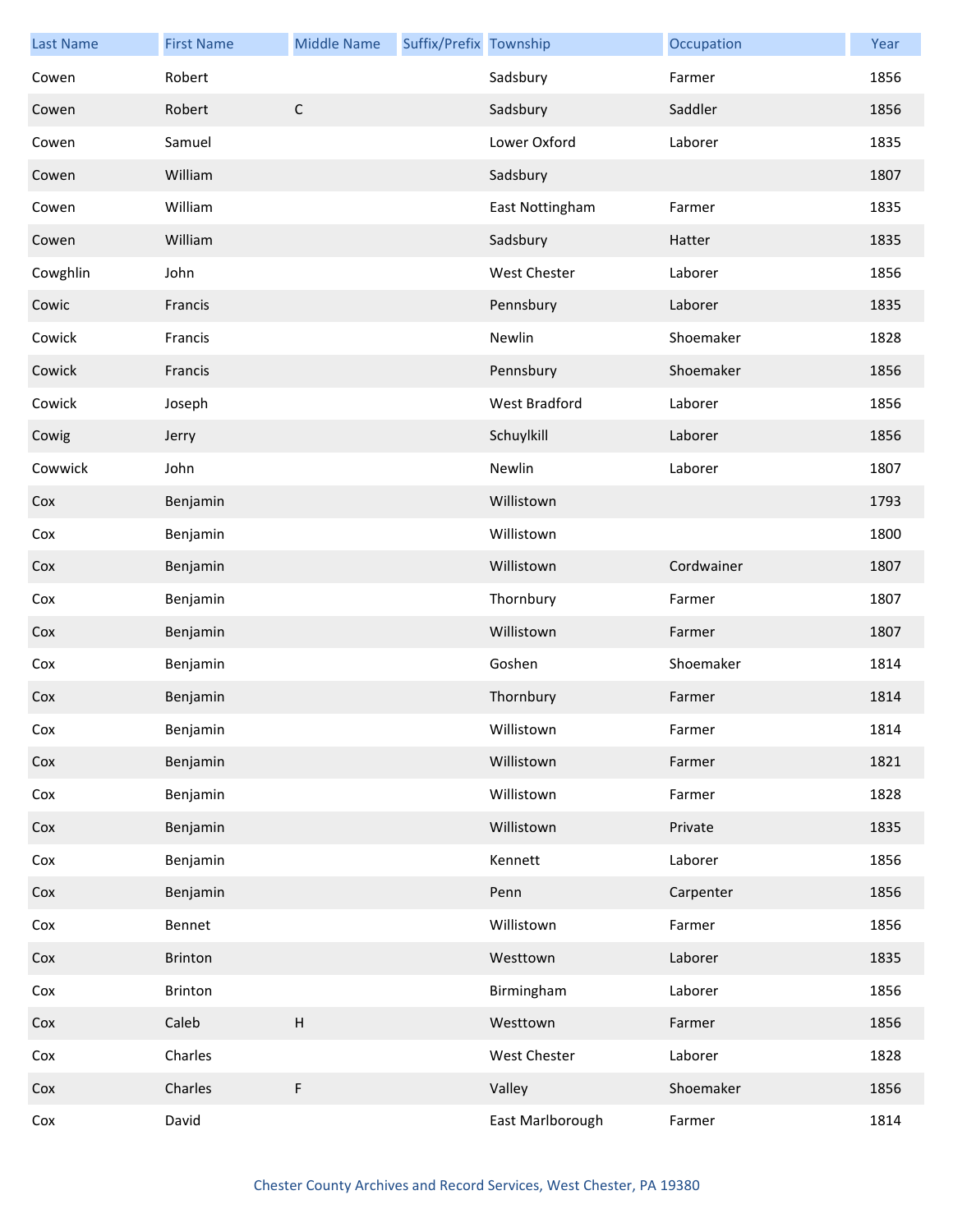| <b>Last Name</b> | <b>First Name</b> | <b>Middle Name</b> | Suffix/Prefix Township |                  | Occupation  | Year |
|------------------|-------------------|--------------------|------------------------|------------------|-------------|------|
| Cox              | Francis           |                    |                        | East Bradford    | Miller      | 1856 |
| Cox              | George            |                    |                        | West Whiteland   | Laborer     | 1800 |
| Cox              | George            |                    |                        | Willistown       | Farmer      | 1807 |
| Cox              | George            |                    |                        | West Whiteland   | Laborer     | 1807 |
| Cox              | George            |                    |                        | West Whiteland   | Farmer      | 1814 |
| Cox              | George            |                    |                        | Willistown       | Farmer      | 1814 |
| Cox              | George            |                    |                        | West Whiteland   |             | 1821 |
| Cox              | George            |                    |                        | Willistown       | Farmer      | 1821 |
| Cox              | George            |                    |                        | Willistown       | Farmer      | 1828 |
| Cox              | George            |                    |                        | West Goshen      | Laborer     | 1828 |
| Cox              | George            |                    |                        | West Goshen      | Householder | 1835 |
| Cox              | Henry             |                    |                        | East Marlborough | Farmer      | 1814 |
| Cox              | Hewson            |                    |                        | West Whiteland   | Gentleman   | 1856 |
| Cox              | Hibberd           |                    |                        | Willistown       | Farmer      | 1856 |
| Cox              | Isaac             | G                  |                        | Pennsbury        | Farmer      | 1856 |
| Cox              | J                 | William            |                        | East Marlborough | Farmer      | 1856 |
| Cox              | Jacob             |                    |                        | Easttown         |             | 1856 |
| Cox              | James             |                    |                        | London Grove     | Laborer     | 1807 |
| Cox              | John              |                    |                        | Willistown       | Carpenter   | 1807 |
| Cox              | John              |                    |                        | Birmingham       | Cordwainer  | 1814 |
| Cox              | John              |                    |                        | West Caln        | Collier     | 1814 |
| Cox              | John              |                    |                        | Pikeland         |             | 1821 |
| Cox              | John              |                    |                        | Willistown       | Farmer      | 1821 |
| Cox              | John              |                    |                        | East Marlborough | Farmer      | 1828 |
| Cox              | John              |                    |                        | Pennsbury        | Farmer      | 1828 |
| Cox              | John              |                    |                        | Pennsbury        | Farmer      | 1835 |
| Cox              | John              |                    |                        | Honey Brook      | Laborer     | 1835 |
| Cox              | John              |                    |                        | East Marlborough | Farmer      | 1856 |
| Cox              | John              |                    |                        | East Whiteland   | Laborer     | 1856 |
| Cox              | John              |                    | Sr.                    | Pennsbury        | Farmer      | 1856 |
| Cox              | John              |                    | Jr.                    | Pennsbury        | Farmer      | 1856 |
| Cox              | Joseph            |                    |                        | Willistown       |             | 1793 |
| Cox              | Joseph            |                    |                        | Willistown       |             | 1800 |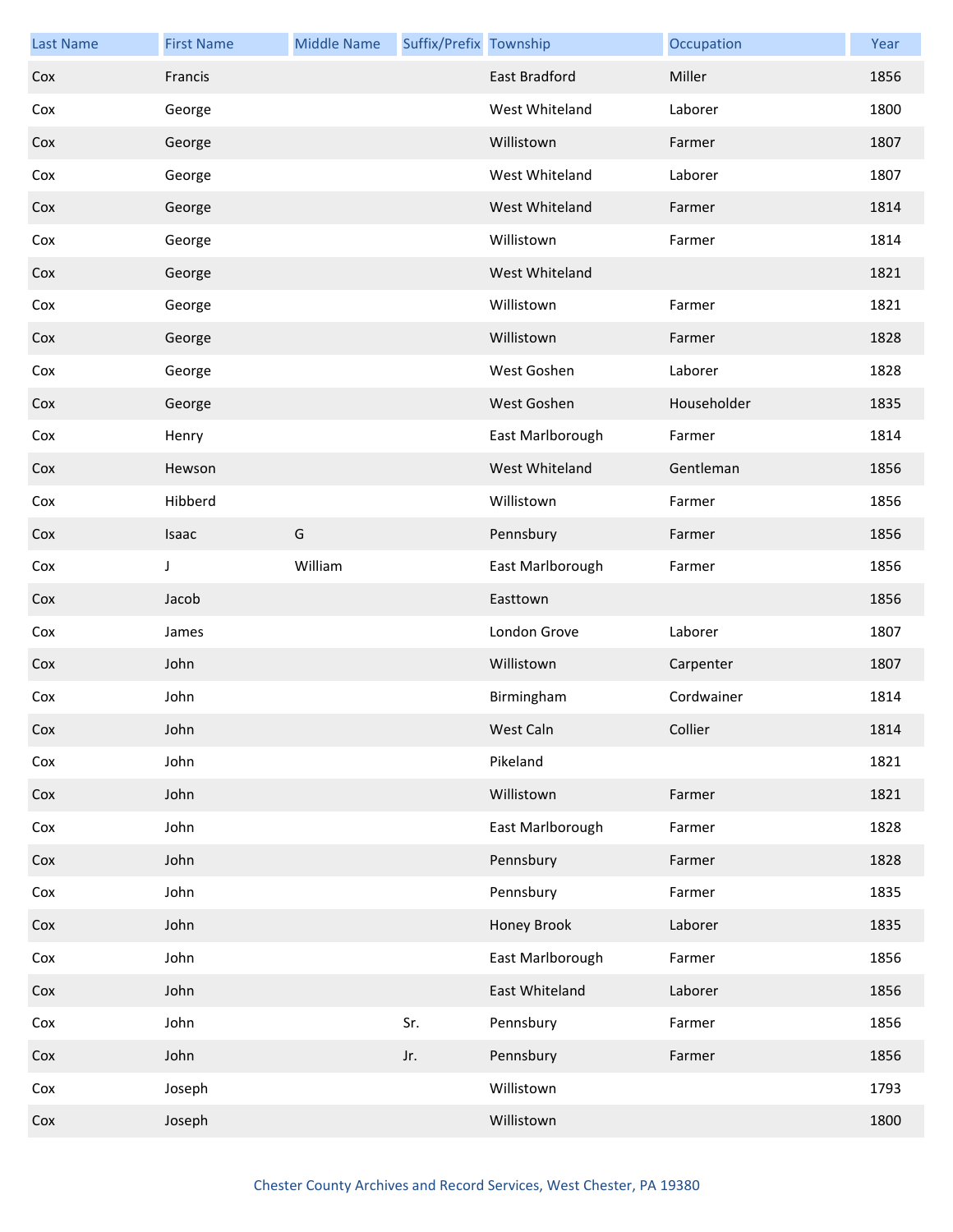| <b>Last Name</b> | <b>First Name</b> | <b>Middle Name</b> | Suffix/Prefix Township |                      | Occupation | Year |
|------------------|-------------------|--------------------|------------------------|----------------------|------------|------|
| Cox              | Joseph            |                    |                        | Thornbury            | Laborer    | 1807 |
| Cox              | Joseph            |                    |                        | Willistown           | Saddler    | 1814 |
| Cox              | Joseph            |                    |                        | Birmingham           | Laborer    | 1814 |
| Cox              | Joseph            |                    |                        | Uwchlan              | Laborer    | 1835 |
| Cox              | Josephas          |                    |                        | Penn                 | Farmer     | 1856 |
| Cox              | Joshua            |                    |                        | East Marlborough     | Farmer     | 1814 |
| Cox              | Laurence          |                    |                        | West Whiteland       |            | 1793 |
| Cox              | Lawrance          |                    |                        | West Whiteland       | Farmer     | 1807 |
| Cox              | Lawrence          |                    |                        | West Whiteland       | Farmer     | 1800 |
| Cox              | Levi              |                    |                        | Willistown           | Tailor     | 1821 |
| Cox              | Levi              |                    |                        | Willistown           | Farmer     | 1856 |
| Cox              | Mark              | J                  |                        | East Marlborough     | Farmer     | 1856 |
| Cox              | Martha            |                    |                        | Brandywine           |            | 1807 |
| Cox              | Martha            |                    |                        | Brandywine           | Carpenter  | 1821 |
| Cox              | Mary              |                    |                        | Brandywine           |            | 1793 |
| Cox              | Mordecai          |                    |                        | London Britain       |            | 1807 |
| Cox              | Mordecai          |                    |                        | London Britain       | Laborer    | 1814 |
| Cox              | Moses             |                    |                        | <b>West Chester</b>  | Smith      | 1821 |
| Cox              | Noble             |                    |                        | East Nottingham      | Farmer     | 1835 |
| Cox              | Oseander          |                    |                        | New London           | Carpenter  | 1856 |
| Cox              | P                 |                    |                        | West Chester         | Minister   | 1856 |
| Cox              | Richard           |                    |                        | Willistown           |            | 1793 |
| Cox              | Richard           |                    |                        | Willistown           |            | 1800 |
| Cox              | Richard           |                    |                        | Willistown           | Farmer     | 1807 |
| Cox              | Richard           |                    |                        | East Marlborough     | Farmer     | 1814 |
| Cox              | Richard           |                    |                        | Willistown           | Farmer     | 1814 |
| Cox              | Samuel            |                    |                        | Highland             | Laborer    | 1856 |
| Cox              | Samuel            |                    |                        | Wallace              | Forgeman   | 1856 |
| Cox              | Sarah             |                    |                        | London Britain       |            | 1828 |
| Cox              | Sarah             |                    |                        | London Britain       | Spinster   | 1835 |
| Cox              | Thomas            |                    |                        | <b>East Nantmeal</b> |            | 1793 |
| Cox              | Thomas            |                    |                        | <b>East Nantmeal</b> | Carter     | 1800 |
| Cox              | Thomas            |                    |                        | <b>East Nantmeal</b> | Laborer    | 1814 |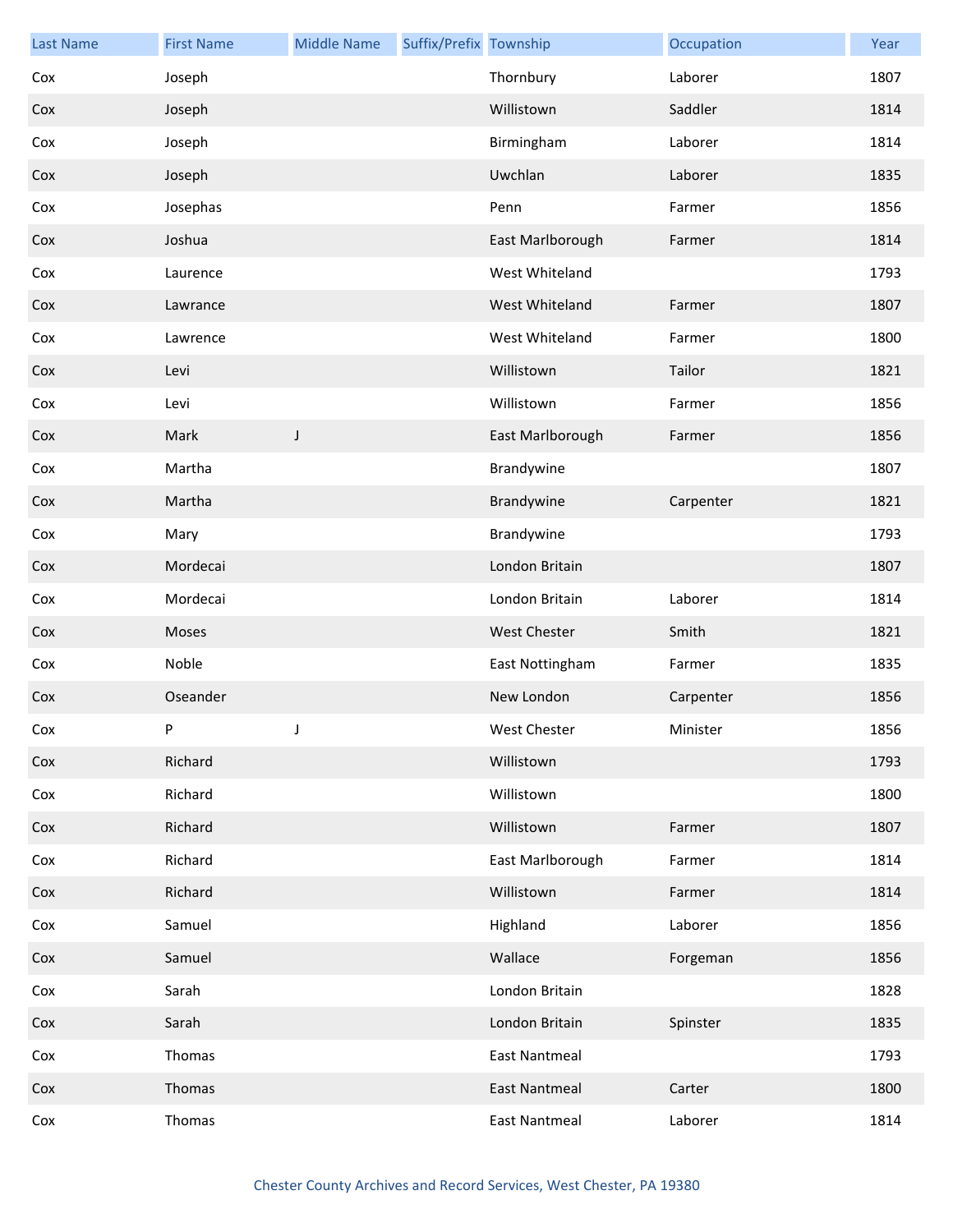| <b>Last Name</b> | <b>First Name</b> | <b>Middle Name</b> | Suffix/Prefix Township |                      | Occupation   | Year |
|------------------|-------------------|--------------------|------------------------|----------------------|--------------|------|
| Cox              | Thomas            |                    |                        | Willistown           | Tailor       | 1814 |
| Cox              | Thomas            |                    |                        | Willistown           | Mason        | 1814 |
| Cox              | Thomas            |                    |                        | Thornbury            | Carpenter    | 1814 |
| Cox              | Thomas            |                    |                        | East Whiteland       | Tailor       | 1821 |
| Cox              | Thomas            |                    |                        | Thornbury            | Carpenter    | 1821 |
| Cox              | Thomas            |                    |                        | <b>East Nantmeal</b> | Laborer      | 1821 |
| Cox              | Thomas            |                    | Jr.                    | Thornbury            | Carpenter    | 1828 |
| Cox              | Thomas            |                    | Sr.                    | Thornbury            | Carpenter    | 1828 |
| Cox              | Thomas            |                    |                        | East Whiteland       | Tailor       | 1828 |
| Cox              | Thomas            |                    |                        | Willistown           | Farmer       | 1835 |
| Cox              | Thomas            |                    |                        | Willistown           | Farmer       | 1856 |
| Cox              | Thomas            |                    |                        | Honeybrook           | Carpenter    | 1856 |
| Cox              | Thomas            | $\sf S$            |                        | Londonderry          | Farmer       | 1856 |
| Cox              | Washington        |                    |                        | Kennett              | Mason        | 1856 |
| Cox              | William           |                    |                        | Willistown           |              | 1793 |
| Cox              | William           |                    |                        | <b>East Nantmeal</b> | Farmer       | 1800 |
| Cox              | William           |                    |                        | Willistown           |              | 1800 |
| Cox              | William           |                    |                        | Willistown           | Farmer       | 1807 |
| Cox              | William           |                    |                        | Uwchlan              | Tanner       | 1807 |
| Cox              | William           |                    |                        | East Whiteland       | Schoolmaster | 1807 |
| Cox              | William           |                    |                        | Willistown           | Farmer       | 1814 |
| Cox              | William           |                    |                        | Pikeland             | Farmer       | 1814 |
| Cox              | William           |                    |                        | <b>East Nantmeal</b> | Carter       | 1821 |
| Cox              | William           |                    |                        | Willistown           | Farmer       | 1821 |
| Cox              | William           |                    |                        | East Whiteland       | Schoolmaster | 1821 |
| Cox              | William           |                    | Jr.                    | Willistown           | Farmer       | 1828 |
| Cox              | William           |                    |                        | Willistown           | Farmer       | 1828 |
| Cox              | William           |                    |                        | West Whiteland       | Farmer       | 1828 |
| Cox              | William           |                    |                        | Sadsbury             | Laborer      | 1828 |
| Cox              | William           |                    |                        | Willistown           | Private      | 1835 |
| Cox              | William           |                    | Jr.                    | Willistown           | Farmer       | 1835 |
| Cox              | William           |                    |                        | Sadsbury             |              | 1835 |
| Cox              | William           |                    |                        | <b>Honey Brook</b>   | Storekeeper  | 1835 |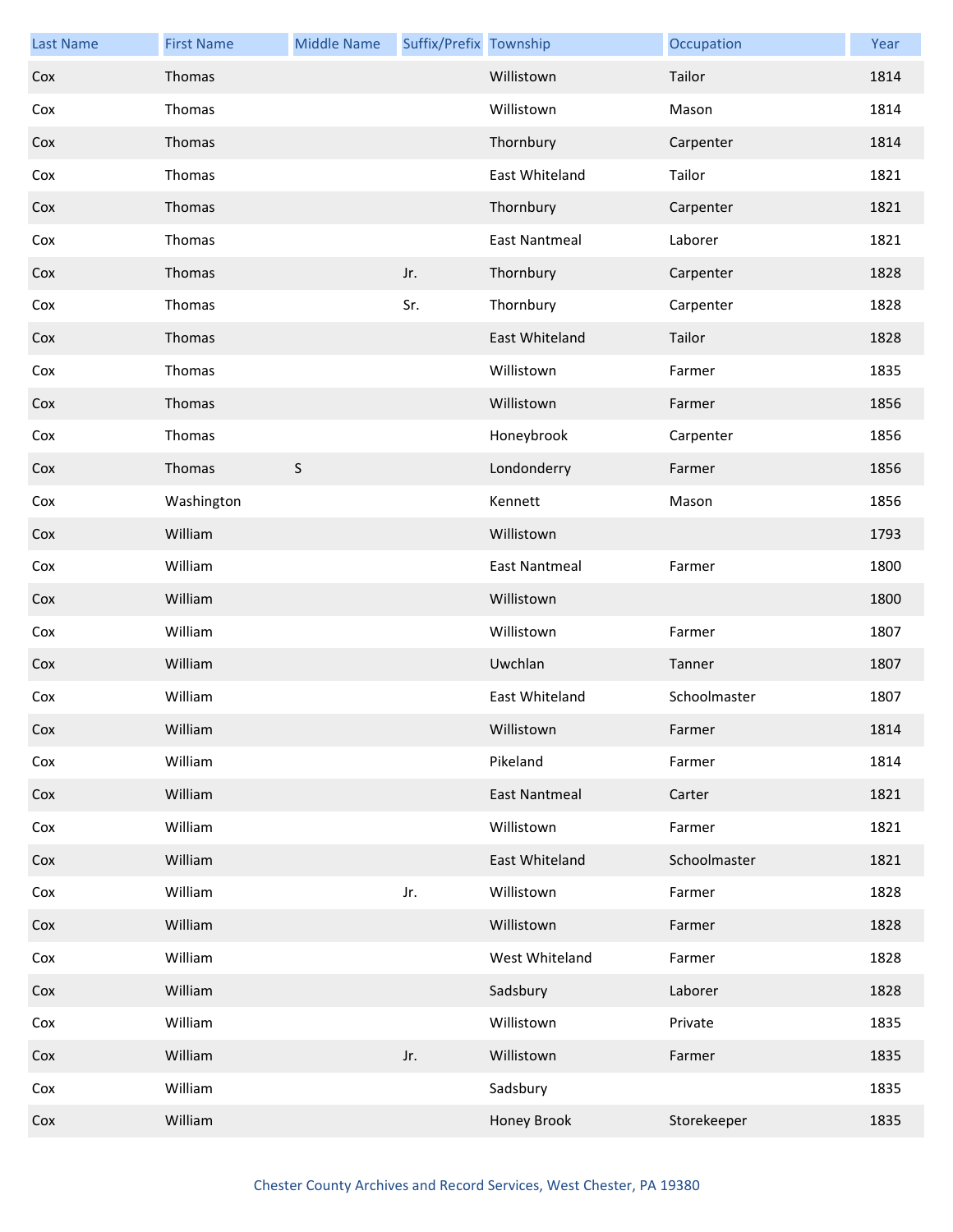| <b>Last Name</b> | <b>First Name</b> | <b>Middle Name</b> | Suffix/Prefix Township |                      | Occupation   | Year |
|------------------|-------------------|--------------------|------------------------|----------------------|--------------|------|
| Cox              | William           |                    |                        | Kennett              | Laborer      | 1856 |
| Cox              | William           |                    |                        | Willistown           | Farmer       | 1856 |
| Cox              | William           |                    |                        | Tredyffrin           | File maker   | 1856 |
| Cox              | William           |                    |                        | Willistown           | Farmer       | 1856 |
| Coxy             | John              |                    |                        | Sadsbury             | Weaver       | 1828 |
| Coyl             | Bartley           |                    |                        | East Caln            | Laborer      | 1800 |
| Coyl             | Dennis            |                    |                        | East Caln            | Laborer      | 1800 |
| Coyl             | John              | M.                 |                        | New Garden           | Weaver       | 1828 |
| Coyl             | Thomas            |                    |                        | Kennett              | Jobber       | 1814 |
| Coyle            | Alexander         |                    |                        | Brandywine           |              | 1793 |
| Coyle            | James             |                    |                        | Kennett              | Shoemaker    | 1814 |
| Coyn             | Patrick           |                    |                        | Vincent              | Yeoman       | 1807 |
| Coyne            | James             |                    |                        | <b>West Chester</b>  | Laborer      | 1856 |
| Coyne            | Patrick           |                    |                        | <b>West Chester</b>  | Laborer      | 1856 |
| Cozens           | William           |                    |                        | East Caln            | Weaver       | 1828 |
| Crabb            | George            | W.                 |                        | East Caln            | Printer      | 1828 |
| Crabtree         | William           |                    |                        | East Caln            | Manufacturer | 1835 |
| Crafford         | John              |                    | Jr.                    | East Nottingham      |              | 1793 |
| Crafford         | John              |                    | Sr.                    | East Nottingham      |              | 1793 |
| Crafford         | John              |                    |                        | East Fallowfield     | Laborer      | 1835 |
| Craford          | Matthew           |                    |                        | Sadsbury             |              | 1793 |
| Craft            | James             |                    |                        | East Caln            | Miller       | 1821 |
| Crag             | Samuel            |                    |                        | <b>West Nantmeal</b> | Gentleman    | 1835 |
| Crage            | William           |                    |                        | Uwchlan              | Carpenter    | 1828 |
| Crager           | John              |                    |                        | Charlestown          | Laborer      | 1856 |
| Crager           | John              |                    |                        | Charlestown          | Laborer      | 1856 |
| Cragg            | Jacob             |                    |                        | Kennett              |              | 1793 |
| Cragg            | John              |                    |                        | Kennett              |              | 1793 |
| Cragg            | John              |                    |                        | Charlestown          | Mason        | 1814 |
| Cragg            | Walter            |                    |                        | Kennett              |              | 1793 |
| Craig            | Alfred            |                    |                        | Pennsbury            | Laborer      | 1856 |
| Craig            | David             |                    |                        | East Whiteland       |              | 1800 |
| Craig            | David             |                    |                        | East Whiteland       | Schoolmaster | 1807 |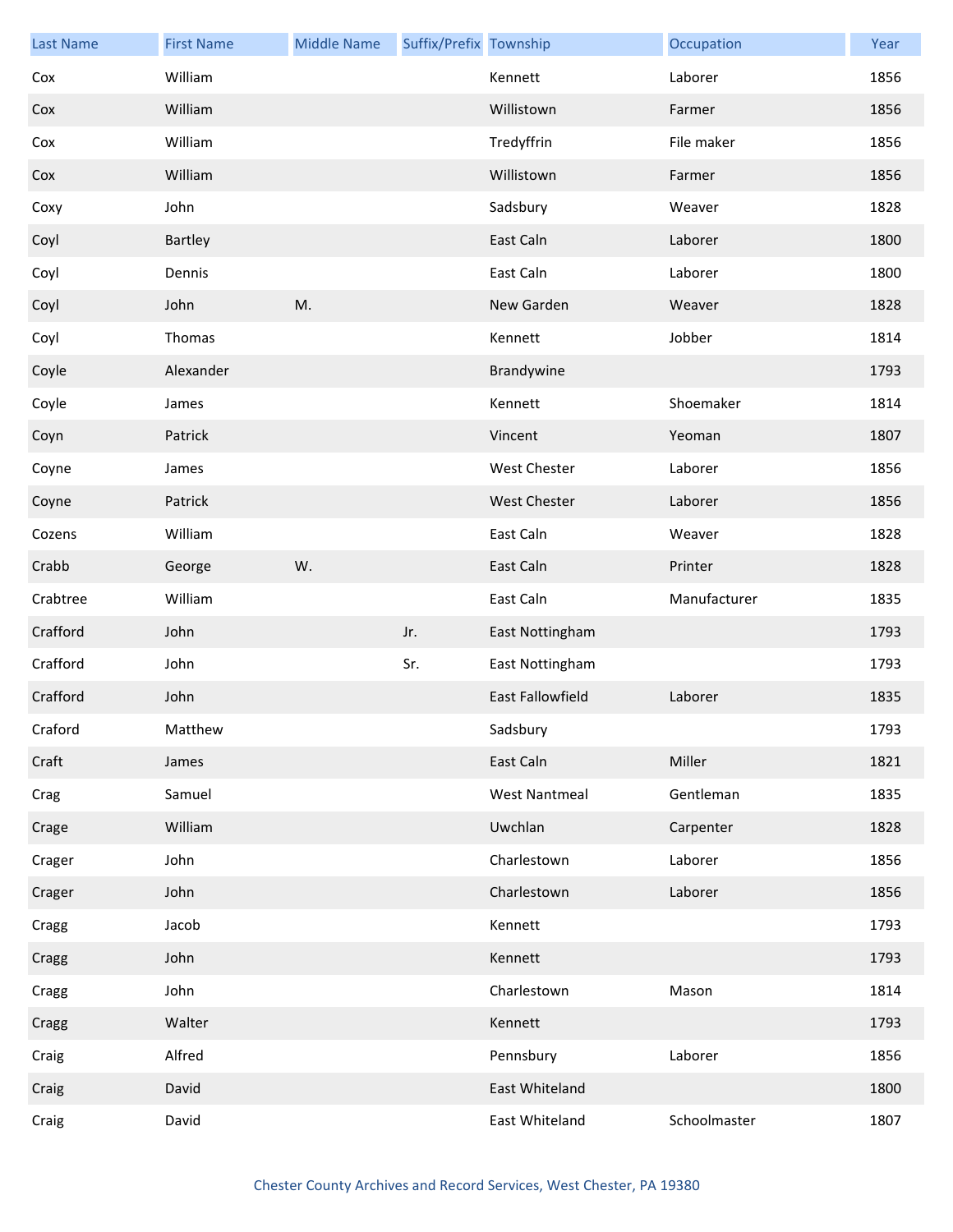| <b>Last Name</b> | <b>First Name</b> | <b>Middle Name</b> | Suffix/Prefix Township |                      | Occupation   | Year |
|------------------|-------------------|--------------------|------------------------|----------------------|--------------|------|
| Craig            | David             |                    |                        | East Whiteland       | Weaver       | 1814 |
| Craig            | Davis             |                    |                        | Tredyffrin           |              | 1793 |
| Craig            | George            |                    |                        | Sadsbury             | Laborer      | 1814 |
| Craig            | Jacob             |                    |                        | Kennett              | Farmer       | 1800 |
| Craig            | Jacob             |                    |                        | Kennett              | Farmer       | 1807 |
| Craig            | Jacob             |                    |                        | Kennett              | Farmer       | 1814 |
| Craig            | Jacob             |                    |                        | Kennett              | Farmer       | 1821 |
| Craig            | Jacob             |                    |                        | Kennett              | Farmer       | 1828 |
| Craig            | James             |                    |                        | Londonderry          | Farmer       | 1856 |
| Craig            | John              |                    |                        | <b>West Nantmeal</b> |              | 1793 |
| Craig            | John              |                    |                        | <b>West Nantmeal</b> |              | 1800 |
| Craig            | John              |                    |                        | Kennett              | Farmer       | 1800 |
| Craig            | John              |                    |                        | <b>West Nantmeal</b> | Cordwainer   | 1800 |
| Craig            | John              |                    |                        | Sadsbury             |              | 1800 |
| Craig            | John              |                    |                        | Brandywine           | Weaver       | 1807 |
| Craig            | John              |                    |                        | Kennett              | Laborer      | 1807 |
| Craig            | John              |                    |                        | Kennett              | Farmer       | 1807 |
| Craig            | John              |                    |                        | <b>West Nantmeal</b> | Farmer       | 1807 |
| Craig            | John              |                    |                        | Sadsbury             |              | 1807 |
| Craig            | John              |                    |                        | East Whiteland       | Carpenter    | 1807 |
| Craig            | John              |                    | Esq.                   | Kennett              |              | 1814 |
| Craig            | John              |                    |                        | <b>West Nantmeal</b> | Farmer       | 1814 |
| Craig            | John              |                    |                        | Kennett              | Farmer       | 1814 |
| Craig            | John              |                    |                        | Brandywine           | Weaver       | 1814 |
| Craig            | John              |                    |                        | Sadsbury             | Laborer      | 1814 |
| Craig            | John              |                    | Esq.                   | Kennett              | Farmer       | 1821 |
| Craig            | John              |                    |                        | <b>West Nantmeal</b> | Farmer       | 1821 |
| Craig            | John              |                    |                        | Kennett              | Farmer       | 1821 |
| Craig            | John              |                    |                        | Kennett              | Cabinetmaker | 1821 |
| Craig            | John              |                    | Esq.                   | Kennett              |              | 1828 |
| Craig            | John              |                    |                        | Pennsbury            | Blacksmith   | 1856 |
| Craig            | John              |                    |                        | Pennsbury            | Farmer       | 1856 |
| Craig            | John              | A                  |                        | Kennett              | Yeoman       | 1835 |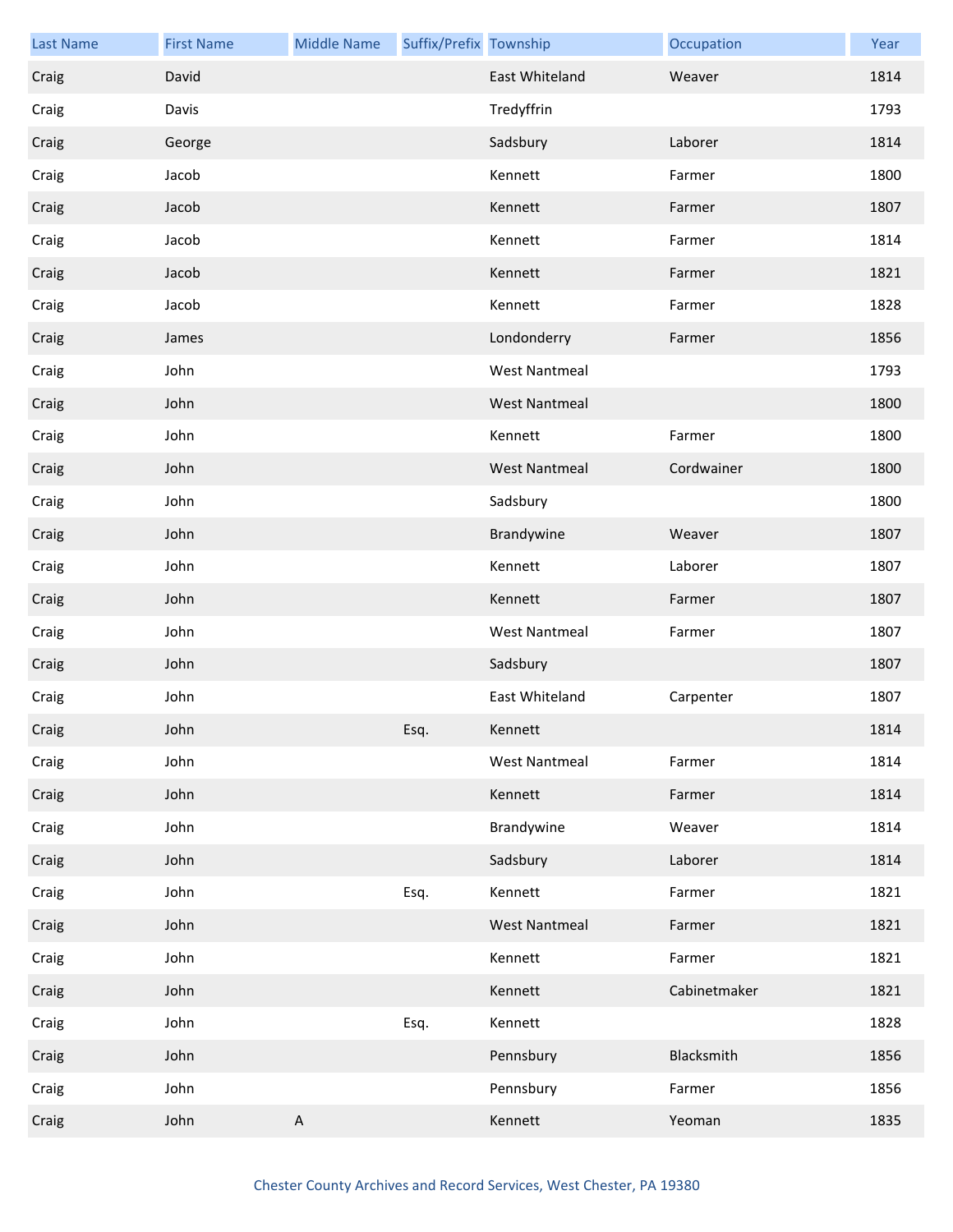| <b>Last Name</b> | <b>First Name</b> | <b>Middle Name</b> | Suffix/Prefix Township |                      | Occupation | Year |
|------------------|-------------------|--------------------|------------------------|----------------------|------------|------|
| Craig            | John              | А.                 |                        | Kennett              | Cooper     | 1807 |
| Craig            | John              | А.                 |                        | Kennett              | Cooper     | 1814 |
| Craig            | John              | А.                 |                        | Kennett              | Cooper     | 1821 |
| Craig            | John              | Α.                 |                        | Kennett              | Cooper     | 1828 |
| Craig            | John              | M.                 |                        | Kennett              | Laborer    | 1828 |
| Craig            | Joseph            |                    |                        | Kennett              |            | 1800 |
| Craig            | Joseph            |                    |                        | Kennett              | Laborer    | 1835 |
| Craig            | Margaret          |                    |                        | <b>West Nantmeal</b> | Farmer     | 1828 |
| Craig            | Moses             |                    |                        | Uwchlan              | Laborer    | 1807 |
| Craig            | Moses             |                    |                        | Uwchlan              | Laborer    | 1814 |
| Craig            | Moses             |                    |                        | Vincent              | Laborer    | 1828 |
| Craig            | Moses             |                    |                        | Uwchlan              | Laborer    | 1835 |
| Craig            | Nelson            |                    |                        | Pennsbury            | Saddler    | 1856 |
| Craig            | Peter             |                    |                        | Tredyffrin           | Laborer    | 1856 |
| Craig            | Robert            |                    |                        | <b>West Nantmeal</b> |            | 1793 |
| Craig            | Robert            |                    |                        | <b>West Nantmeal</b> |            | 1800 |
| Craig            | Robert            |                    |                        | <b>West Nantmeal</b> | Farmer     | 1807 |
| Craig            | Robert            |                    |                        | <b>West Nantmeal</b> | Farmer     | 1814 |
| Craig            | Robert            |                    |                        | West Bradford        | Weaver     | 1828 |
| Craig            | Robert            |                    |                        | West Bradford        | Weaver     | 1835 |
| Craig            | Samuel            |                    |                        | West Nantmeal        |            | 1793 |
| Craig            | Samuel            |                    |                        | <b>West Nantmeal</b> |            | 1800 |
| Craig            | Samuel            |                    |                        | <b>West Nantmeal</b> | Farmer     | 1807 |
| Craig            | Samuel            |                    |                        | <b>West Nantmeal</b> | Farmer     | 1814 |
| Craig            | Samuel            |                    |                        | <b>West Nantmeal</b> | Farmer     | 1821 |
| Craig            | Samuel            |                    |                        | <b>West Nantmeal</b> | Farmer     | 1828 |
| Craig            | Thomas            |                    |                        | Uwchlan              | Cordwainer | 1835 |
| Craig            | Walter            |                    |                        | Kennett              | Farmer     | 1800 |
| Craig            | Walter            |                    |                        | Kennett              |            | 1800 |
| Craig            | Walter            |                    |                        | Kennett              | Farmer     | 1807 |
| Craig            | Walter            |                    |                        | Willistown           | Smith      | 1807 |
| Craig            | Walter            |                    |                        | Pennsbury            | Blacksmith | 1821 |
| Craig            | Walter            |                    |                        | Pennsbury            | Blacksmith | 1828 |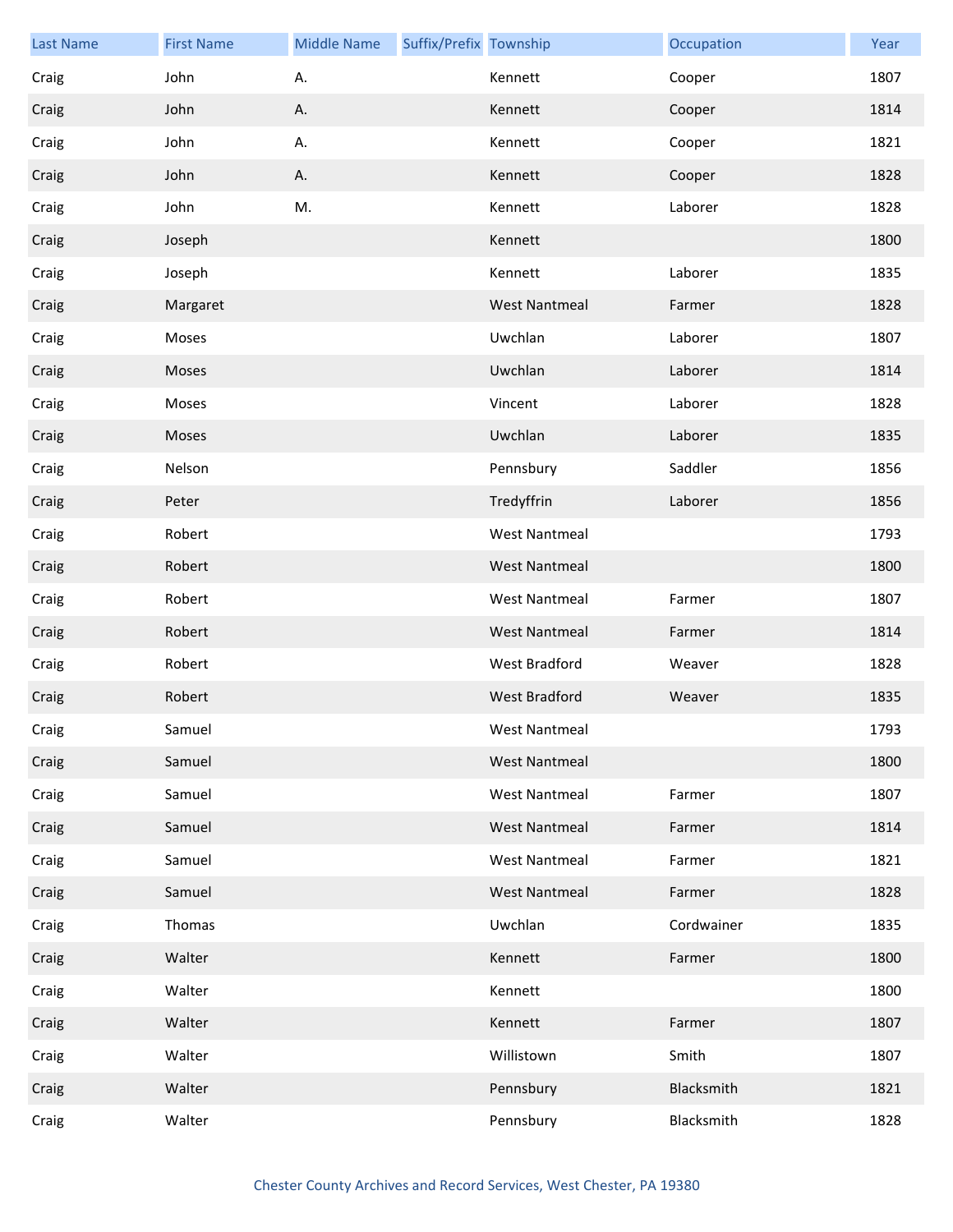| <b>Last Name</b> | <b>First Name</b> | <b>Middle Name</b> | Suffix/Prefix Township |                      | Occupation          | Year |
|------------------|-------------------|--------------------|------------------------|----------------------|---------------------|------|
| Craig            | Walter            |                    |                        | Pennsbury            | Laborer             | 1835 |
| Craig            | Walter            |                    |                        | Kennett              | Carpenter           | 1835 |
| Craig            | Walter            |                    |                        | Pennsbury            | House carpenter     | 1856 |
| Craig            | William           |                    |                        | Kennett              | Farmer              | 1814 |
| Craig            | William           |                    |                        | Kennett              | Laborer             | 1821 |
| Craig            | William           |                    |                        | Kennett              | Laborer             | 1828 |
| Craige           | George            |                    |                        | Londonderry          | Cooper (Apprentice) | 1807 |
| Craige           | John              |                    |                        | Willistown           | Farmer              | 1828 |
| Cramer           | Charles           |                    |                        | West Fallowfield     | Laborer             | 1807 |
| Cramer           | Samuel            |                    |                        | <b>East Nantmeal</b> | Merchant            | 1835 |
| Cramer           | Simon             |                    |                        | Pikeland             | Trade               | 1835 |
| Cramp            | George            |                    |                        | <b>East Coventry</b> | Laborer             | 1856 |
| Crampton         | Thomas            |                    |                        | Phoenixville         | Weaver              | 1856 |
| Crandle          | Thomas            |                    |                        | Schuylkill           | Laborer             | 1828 |
| Cranen           | Michel            |                    |                        | Westtown             | Farmer              | 1856 |
| cranson          | John              |                    |                        | East Caln            | Sawyer              | 1856 |
| Craten           | Owen              |                    |                        | <b>East Vincent</b>  | Farmer              | 1856 |
| Crater           | Ephraim           |                    |                        | <b>East Vincent</b>  | Farmer              | 1856 |
| Crater           | Henry             |                    |                        | <b>East Coventry</b> | Farmer              | 1856 |
| Crater           | Levi              |                    |                        | East Pikeland        | Miller              | 1856 |
| Crater           | Philip            |                    |                        | <b>West Vincent</b>  | Farmer              | 1835 |
| Crause           | Daniel            |                    |                        | <b>West Nantmeal</b> | Tanner              | 1835 |
| Crause           | Samuel            |                    |                        | <b>West Nantmeal</b> | Farmer              | 1835 |
| Crawfford        | William           |                    |                        | West Fallowfield     | Farmer              | 1856 |
| Crawford         | Andrew            |                    |                        | Lower Oxford         |                     | 1800 |
| Crawford         | Davis             | W                  |                        | Sadsbury             | Tanner              | 1856 |
| Crawford         | Eli               | Η.                 |                        | <b>West Nantmeal</b> | Shoemaker           | 1821 |
| Crawford         | Evan              | L                  |                        | Willistown           | Shoemaker           | 1835 |
| Crawford         | James             |                    |                        | West Fallowfield     | Laborer             | 1856 |
| Crawford         | John              |                    |                        | Coventry             | Blacksmith          | 1814 |
| Crawford         | John              |                    |                        | Lower Oxford         | Weaver              | 1821 |
| Crawford         | John              |                    |                        | Westtown             | Laborer             | 1828 |
| Crawford         | John              |                    |                        | Valley               | Laborer             | 1856 |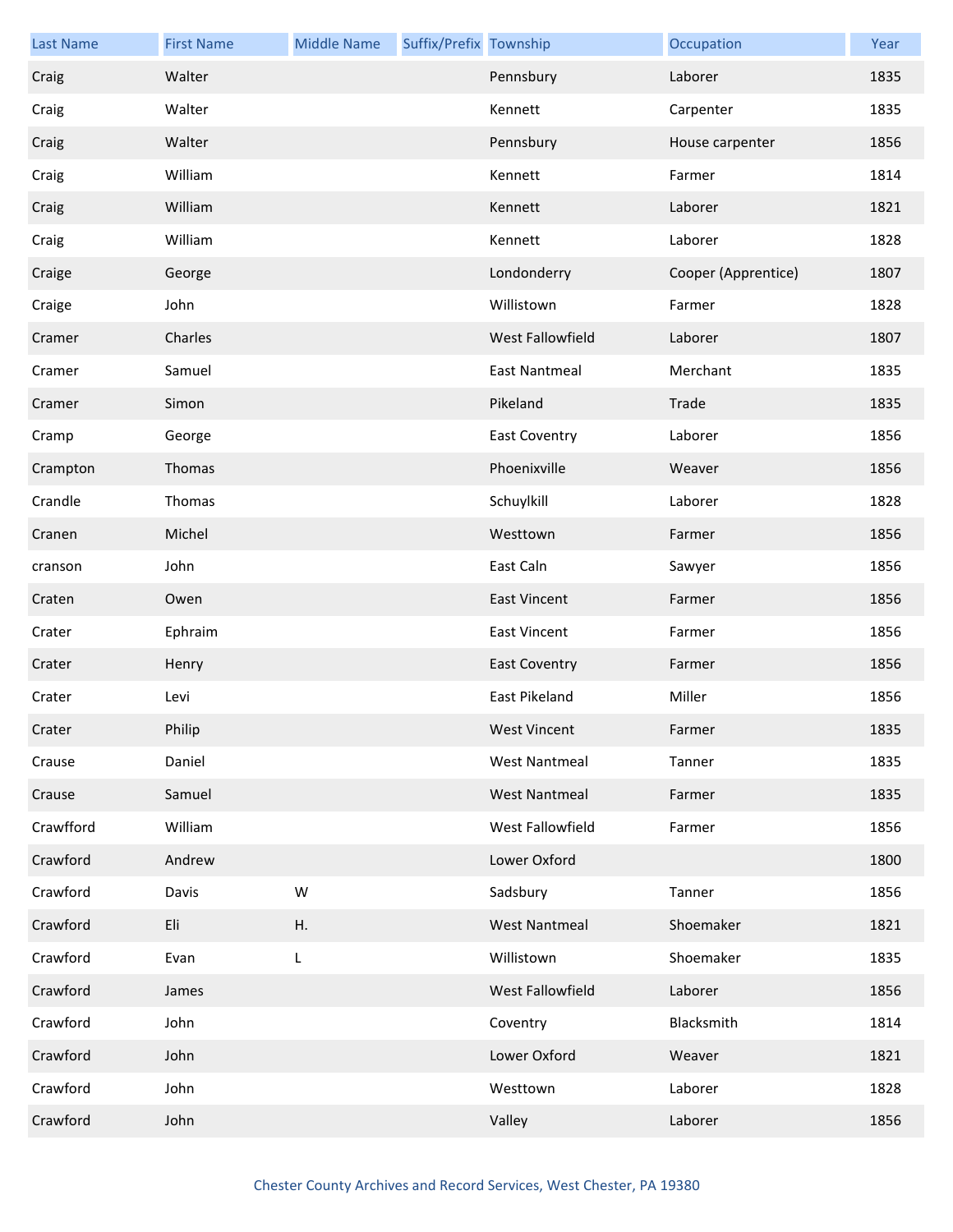| <b>Last Name</b> | <b>First Name</b> | <b>Middle Name</b> | Suffix/Prefix Township |                     | Occupation        | Year |
|------------------|-------------------|--------------------|------------------------|---------------------|-------------------|------|
| Crawford         | John              |                    |                        | Schuylkill          | Farmer            | 1856 |
| Crawford         | Robert            |                    |                        | Londonderry         | Weaver            | 1828 |
| Crawford         | Robert            |                    |                        | <b>Upper Oxford</b> | Weaver            | 1835 |
| Crawford         | Thomas            |                    |                        | <b>Upper Oxford</b> | Weaver            | 1835 |
| Crawford         | Thomas            |                    |                        | London Grove        | Laborer           | 1856 |
| Crawford         | William           |                    |                        | West Caln           |                   | 1793 |
| Crawford         | William           |                    |                        | Easttown            | Farmer            | 1814 |
| Crawford         | William           |                    |                        | Londonderry         | Carpenter         | 1828 |
| Crawford         | William           |                    |                        | <b>Upper Oxford</b> | Carpenter, farmer | 1835 |
| Crawford         | William           |                    |                        | Willistown          | Drover            | 1835 |
| Crawl            | Jacob             |                    |                        | Schuylkill          | Gunsmith          | 1828 |
| Crawl            | Joshua            |                    |                        | Schuylkill          | Gunsmith          | 1828 |
| Crawl            | William           |                    |                        | New London          |                   | 1793 |
| Crawson          | William           |                    |                        | London Britain      | Blacksmith        | 1828 |
| Cray             | John              |                    |                        | East Caln           | Laborer           | 1800 |
| Creag            | Phineas           |                    |                        | Easttown            |                   | 1856 |
| Creamer          | Jacob             |                    |                        | Sadsbury            |                   | 1807 |
| Creamer          | John              |                    |                        | Newlin              |                   | 1793 |
| Crean            | Richard           |                    |                        | <b>East Vincent</b> | Laborer           | 1856 |
| Crear            | George            |                    |                        | South Coventry      | Laborer           | 1856 |
| Creary           | William           |                    |                        | New London          | Farmer            | 1807 |
| Creaton          | James             |                    |                        | West Marlborough    | Laborer           | 1807 |
| Creegan          | James             |                    |                        | West Caln           | Weaver            | 1807 |
| Cregg            | Henry             |                    |                        | West Nottingham     | Farmer            | 1821 |
| Cregg            | Lewis             |                    |                        | West Marlborough    | Laborer           | 1856 |
| Creighton        | William           |                    |                        | Brandywine          | Cordwainer        | 1814 |
| Cremer           | Charles           |                    |                        | Uwchlan             |                   | 1800 |
| Crenier          | James             |                    |                        | West Fallowfield    | Laborer           | 1821 |
| Crepps           | George            |                    |                        | Warwick             | Carter            | 1856 |
| Crery            | William           |                    |                        | New London          | Schoolmaster      | 1814 |
| Cresman          | George            |                    |                        | Uwchlan             | Cooper            | 1807 |
| Cresse           | George            |                    |                        | Pikeland            | Farmer            | 1835 |
| Cresson          | Richard           |                    |                        | West Chester        | Gentleman         | 1835 |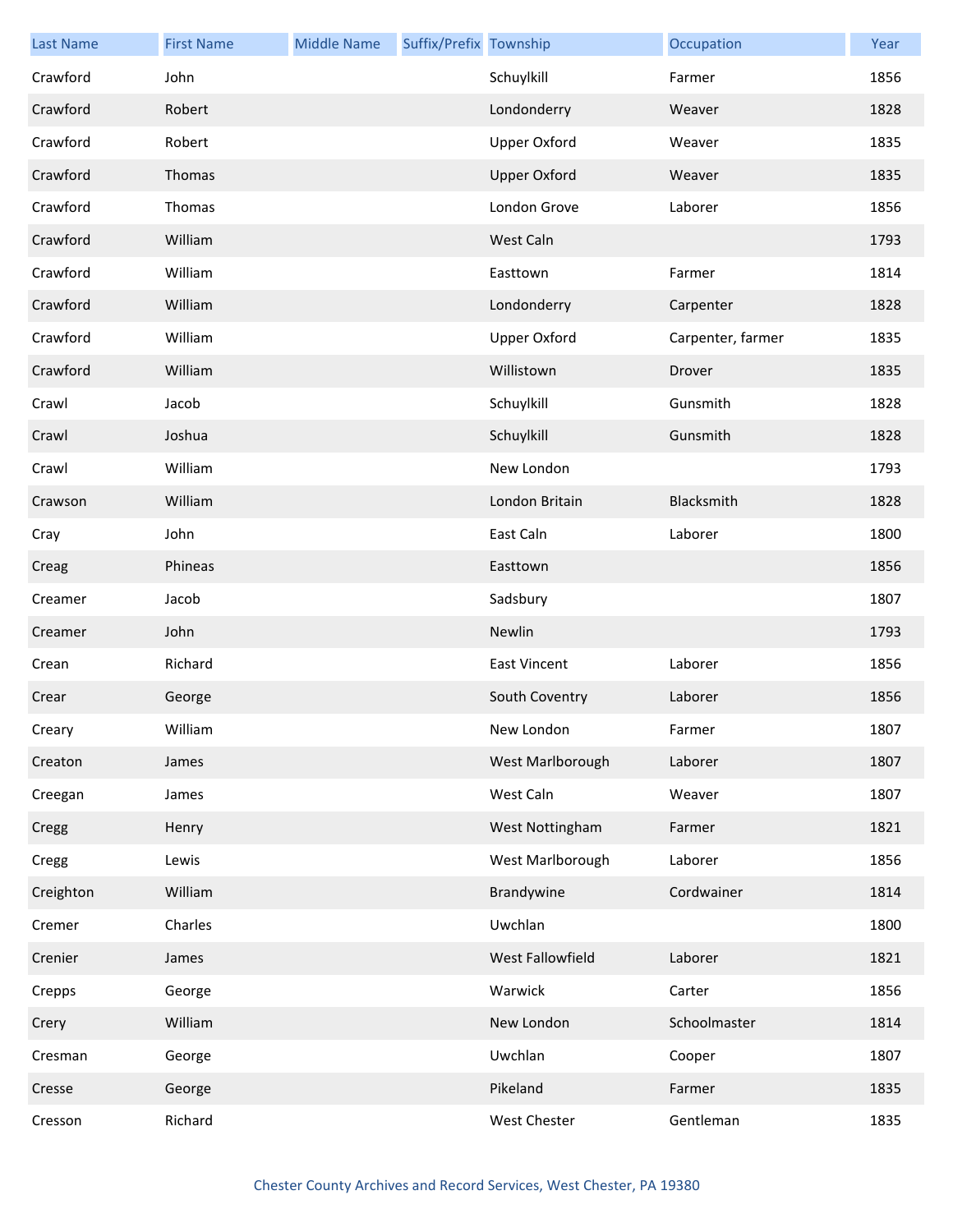| <b>Last Name</b> | <b>First Name</b> | <b>Middle Name</b> | Suffix/Prefix Township |                      | Occupation         | Year |
|------------------|-------------------|--------------------|------------------------|----------------------|--------------------|------|
| Creswell         | Andrew            | G                  |                        | Lower Oxford         | Farmer             | 1856 |
| Creswell         | Andrew            | G.                 |                        | Londonderry          | Farmer             | 1828 |
| Creswell         | Charles           |                    |                        | Londonderry          |                    | 1793 |
| Creswell         | Charles           |                    |                        | Londonderry          | Cooper             | 1807 |
| Creswell         | David             |                    |                        | Londonderry          | Cooper             | 1835 |
| Creswell         | George            |                    |                        | Upper Oxford         | Farmer             | 1807 |
| Creswell         | <b>Isaac</b>      |                    |                        | Londonderry          |                    | 1793 |
| Creswell         | Isaac             |                    |                        | Londonderry          | Distiller & Farmer | 1807 |
| Creswell         | Isaac             |                    |                        | Londonderry          | Farmer             | 1828 |
| Creswell         | Isaac             |                    |                        | Londonderry          | Farmer             | 1856 |
| Creswell         | Isabella          |                    |                        | Londonderry          | Farmer             | 1828 |
| Creswell         | Isabella          |                    |                        | Londonderry          |                    | 1835 |
| Creswell         | James             |                    |                        | Londonderry          |                    | 1793 |
| Creswell         | James             |                    |                        | Londonderry          | Farmer             | 1807 |
| Creswell         | James             |                    |                        | Londonderry          | Farmer             | 1828 |
| Creswell         | James             |                    | Jr.                    | Londonderry          | Wheelwright        | 1828 |
| Creswell         | James             | R.                 |                        | <b>West Nantmeal</b> | Farmer             | 1807 |
| Creswell         | James             | R.                 |                        | <b>West Nantmeal</b> | Farmer             | 1814 |
| Creswell         | James             | R.                 |                        | <b>West Nantmeal</b> | Farmer             | 1828 |
| Creswell         | John              |                    |                        | Londonderry          | Farmer             | 1807 |
| Creswell         | John              |                    | Jr.                    | Londonderry          | Farmer             | 1828 |
| Creswell         | John              |                    |                        | Londonderry          | Cooper             | 1828 |
| Creswell         | John              |                    |                        | Londonderry          | Farmer             | 1856 |
| Creswell         | Margaret          |                    |                        | Londonderry          | Farmer             | 1856 |
| Creswell         | Maria             |                    |                        | Londonderry          | Farmer             | 1856 |
| Creswell         | Ross              |                    |                        | <b>West Nantmeal</b> |                    | 1793 |
| Creswell         | Samuel            |                    |                        | <b>West Nantmeal</b> | Gentleman          | 1856 |
| Creswell         | Thomas            |                    |                        | Upper Oxford         | Farmer             | 1807 |
| Creswell         | Thomas            |                    |                        | Lower Oxford         | Laborer            | 1856 |
| Creswell         | William           |                    | W                      | Londonderry          | Wheelwright        | 1856 |
| Crethers         | John              |                    |                        | <b>West Nantmeal</b> | Laborer            | 1835 |
| Crethers         | Robert            |                    |                        | <b>West Nantmeal</b> | Laborer            | 1835 |
| crethers         | Samuel            |                    |                        | <b>West Nantmeal</b> | Farmer             | 1835 |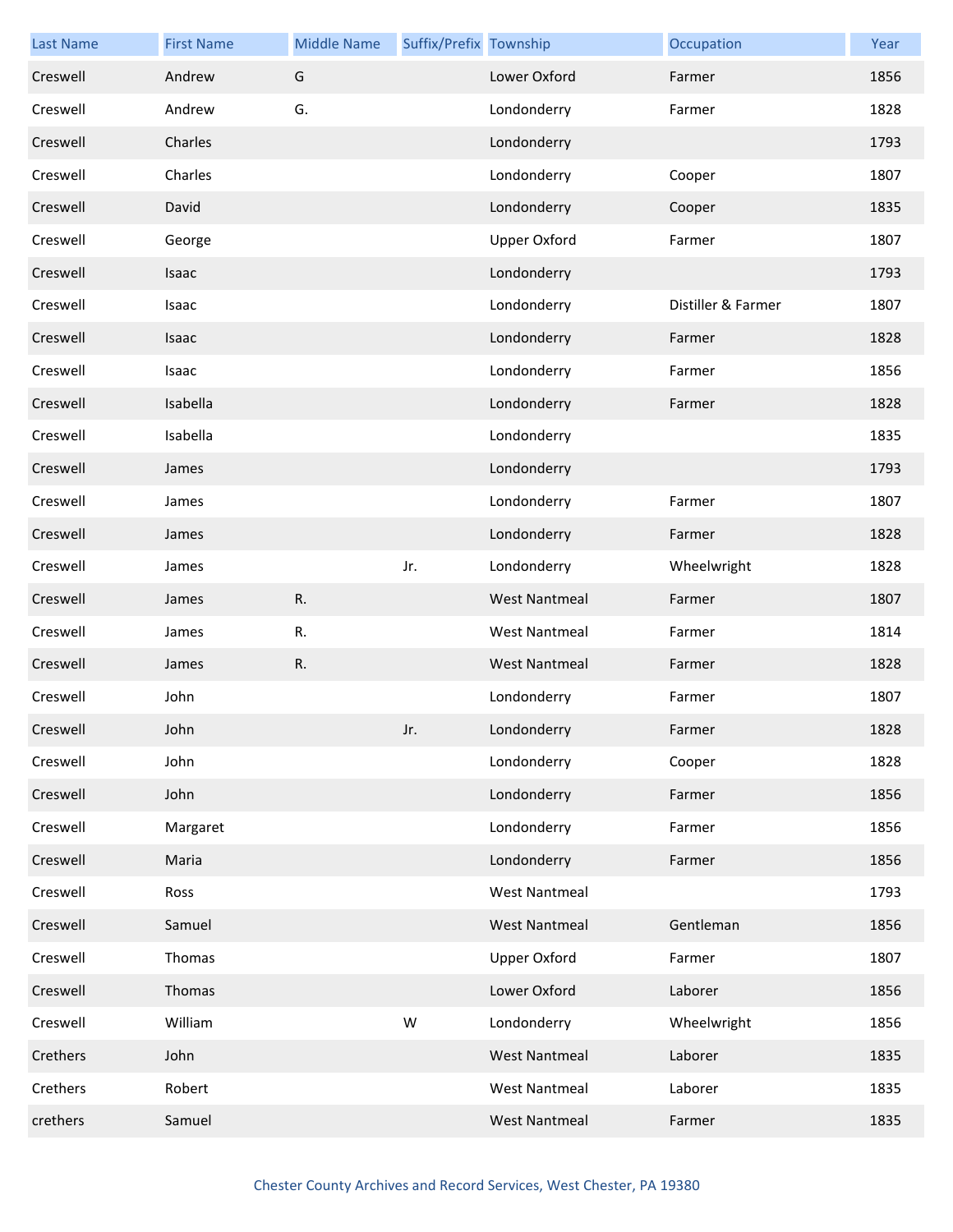| <b>Last Name</b> | <b>First Name</b> | <b>Middle Name</b> | Suffix/Prefix Township |                      | Occupation       | Year |
|------------------|-------------------|--------------------|------------------------|----------------------|------------------|------|
| Crethers         | William           |                    |                        | <b>West Nantmeal</b> | Laborer          | 1835 |
| Crevans          | James             |                    |                        | West Fallowfield     |                  | 1793 |
| Crew             | Samuel            |                    |                        | Tredyffrin           | Farmer           | 1856 |
| Crewe            | Samuel            |                    |                        | Tredyffrin           | Printer's joiner | 1835 |
| Crewson          | Thomas            |                    |                        | New London           | Farmer           | 1814 |
| Criden           | George            |                    |                        | Sadsbury             |                  | 1835 |
| Crider           | Daniel            |                    |                        | <b>West Nantmeal</b> | Miller           | 1814 |
| Criley           | Conrad            |                    |                        | Honey Brook          |                  | 1800 |
| Criley           | Conrad            |                    |                        | <b>West Nantmeal</b> | Blacksmith       | 1807 |
| Criley           | Conrad            |                    |                        | <b>West Nantmeal</b> | Blacksmith       | 1814 |
| Criley           | Conrad            |                    |                        | <b>West Nantmeal</b> | Blacksmith       | 1821 |
| Criley           | Conrad            |                    |                        | <b>West Nantmeal</b> | Blacksmith       | 1828 |
| Criley           | Conrad            |                    |                        | <b>West Nantmeal</b> | Blacksmith       | 1835 |
| Criley           | Conrad            |                    |                        | <b>West Nantmeal</b> | Farmer           | 1835 |
| Criley           | Conrad            |                    |                        | Honeybrook           | Blacksmith       | 1856 |
| Criley           | Hannah            |                    |                        | Honey Brook          | Landholder       | 1835 |
| Criley           | Henry             |                    |                        | Honeybrook           | Painter          | 1856 |
| Criley           | John              |                    |                        | Honey Brook          | Cabinetmaker     | 1821 |
| Criley           | John              |                    |                        | <b>West Nantmeal</b> | Wheelwright      | 1828 |
| Criley           | John              |                    |                        | Honey Brook          | Carpenter        | 1828 |
| Criley           | John              |                    |                        | West Nantmeal        | Wheelwright      | 1835 |
| Criley           | John              |                    |                        | <b>West Nantmeal</b> | Carpenter        | 1835 |
| Criley           | John              |                    |                        | Honeybrook           | Carpenter        | 1856 |
| Criley           | John              |                    |                        | <b>West Nantmeal</b> | Farmer           | 1856 |
| Criley           | Joseph            |                    |                        | Honey Brook          | Teacher          | 1828 |
| Criley           | Joseph            |                    |                        | <b>West Nantmeal</b> | Shoemaker        | 1835 |
| Criley           | Peter             |                    |                        | <b>West Nantmeal</b> | Wheelwright      | 1807 |
| Criley           | Peter             |                    |                        | <b>West Nantmeal</b> | Wagonmaker       | 1814 |
| Criley           | Peter             |                    |                        | <b>West Nantmeal</b> | Cartwright       | 1821 |
| Criley           | Peter             |                    |                        | Honey Brook          | Blacksmith       | 1821 |
| Criley           | Peter             |                    |                        | Honey Brook          | Blacksmith       | 1828 |
| Criley           | Peter             |                    |                        | Honeybrook           | Blacksmith       | 1856 |
| Criley           | Samuel            |                    |                        | <b>West Nantmeal</b> | Blacksmith       | 1828 |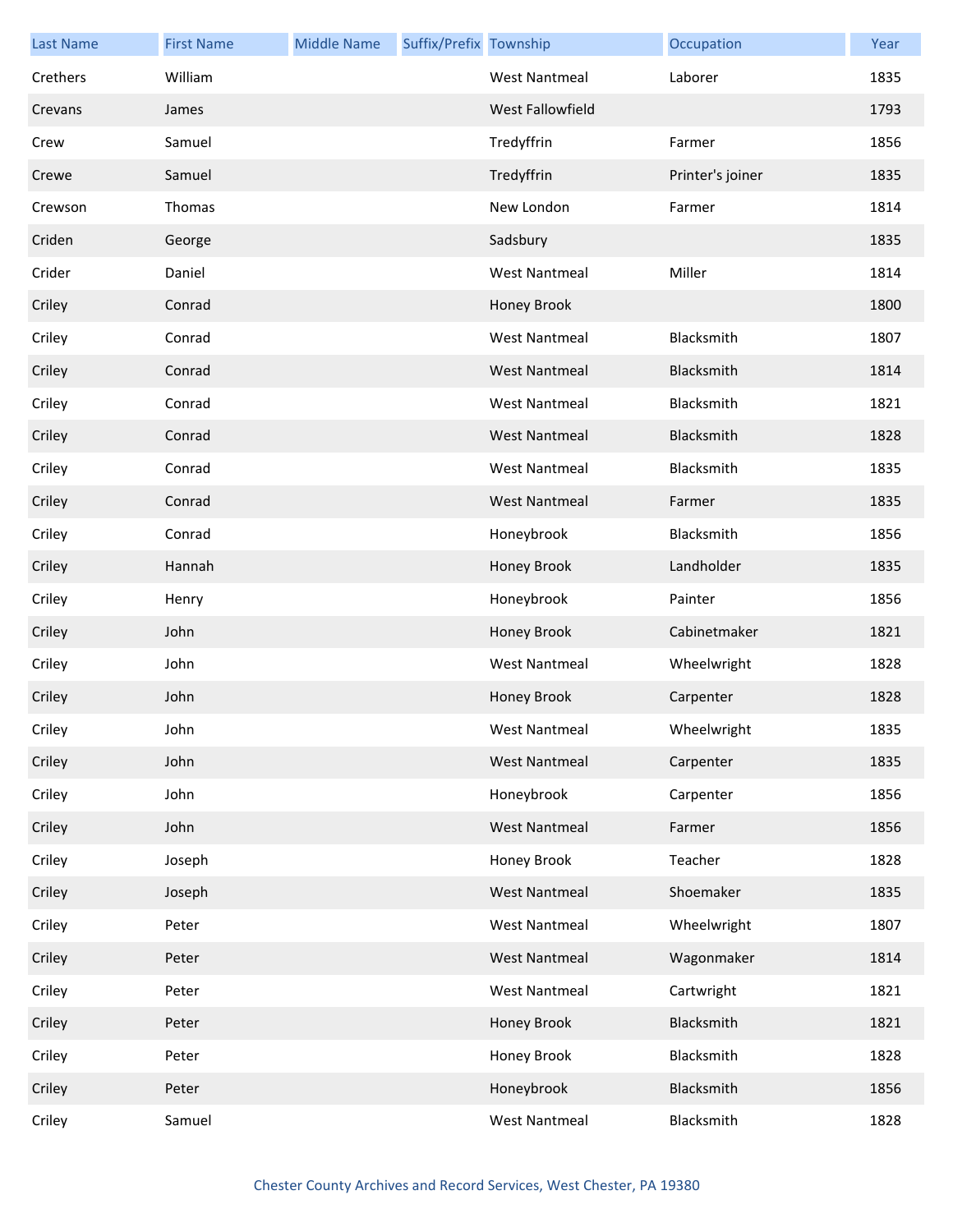| <b>Last Name</b> | <b>First Name</b> | <b>Middle Name</b> | Suffix/Prefix Township |                      | Occupation             | Year |
|------------------|-------------------|--------------------|------------------------|----------------------|------------------------|------|
| Criley           | Susan             |                    |                        | <b>West Nantmeal</b> | Farmer                 | 1828 |
| Criley           | Susen             |                    |                        | <b>West Nantmeal</b> |                        | 1835 |
| Crilez           | John              |                    |                        | Sadsbury             | Blacksmith             | 1856 |
| Crimpsey         | William           |                    |                        | West Caln            | Tailor                 | 1814 |
| Crimsey          | William           |                    |                        | West Caln            |                        | 1793 |
| Crimsey          | William           |                    |                        | West Caln            | Tailor                 | 1807 |
| Crimsey          | William           |                    |                        | West Caln            | Tailor                 | 1821 |
| Crinyan          | James             |                    |                        | Upper Oxford         | Weaver                 | 1821 |
| Crippen          | Jacob             |                    |                        | Thornbury            | Laborer                | 1828 |
| Cripps           | Jonas             |                    |                        | East Marlborough     | Laborer                | 1835 |
| Crips            | Andrew            |                    |                        | Kennett              |                        | 1800 |
| Crips            | Jonas             |                    |                        | Kennett              |                        | 1800 |
| Crips            | Jonas             |                    |                        | East Fallowfield     | Husbandman             | 1807 |
| Crips            | Jonas             |                    |                        | East Fallowfield     | Farmer                 | 1814 |
| Crips            | Jonas             |                    |                        | Brandywine           | Farmer                 | 1821 |
| Crips            | Jones             |                    |                        | East Marlborough     | Laborer                | 1828 |
| Crisman          | George            |                    |                        | Charlestown          | Farmer                 | 1821 |
| Crisman          | George            |                    |                        | <b>West Nantmeal</b> | Forgemaster            | 1835 |
| Crisman          | Henry             |                    |                        | Charlestown          | Farmer                 | 1821 |
| Crisman          | John              |                    |                        | Coventry             |                        | 1793 |
| Crisman          | John              |                    |                        | Charlestown          | Farmer                 | 1807 |
| Crisman          | John              |                    |                        | Charlestown          | Farmer                 | 1821 |
| Crisman          | John              | ${\sf R}$          |                        | <b>West Nantmeal</b> | Physician, Forgemaster | 1835 |
| Crissman         | Elisha            |                    |                        | Brandywine           | Laborer                | 1814 |
| Crissman         | Elisha            |                    |                        | Brandywine           | Farmer                 | 1821 |
| Crissman         | George            |                    |                        | Schuylkill           | Farmer                 | 1828 |
| Crissman         | Henry             |                    |                        | Schuylkill           | Farmer                 | 1828 |
| Crissman         | Isaac             |                    |                        | Schuylkill           | Farmer                 | 1828 |
| Crissman         | James             |                    |                        | Brandywine           | Carpenter              | 1814 |
| Crissman         | James             |                    |                        | Brandywine           | Carpenter              | 1821 |
| Crissman         | John              |                    |                        | Charlestown          | Farmer                 | 1814 |
| Crissman         | John              |                    | Jr.                    | Schuylkill           | Farmer                 | 1828 |
| Crissman         | John              |                    | Sr.                    | Schuylkill           | Farmer                 | 1828 |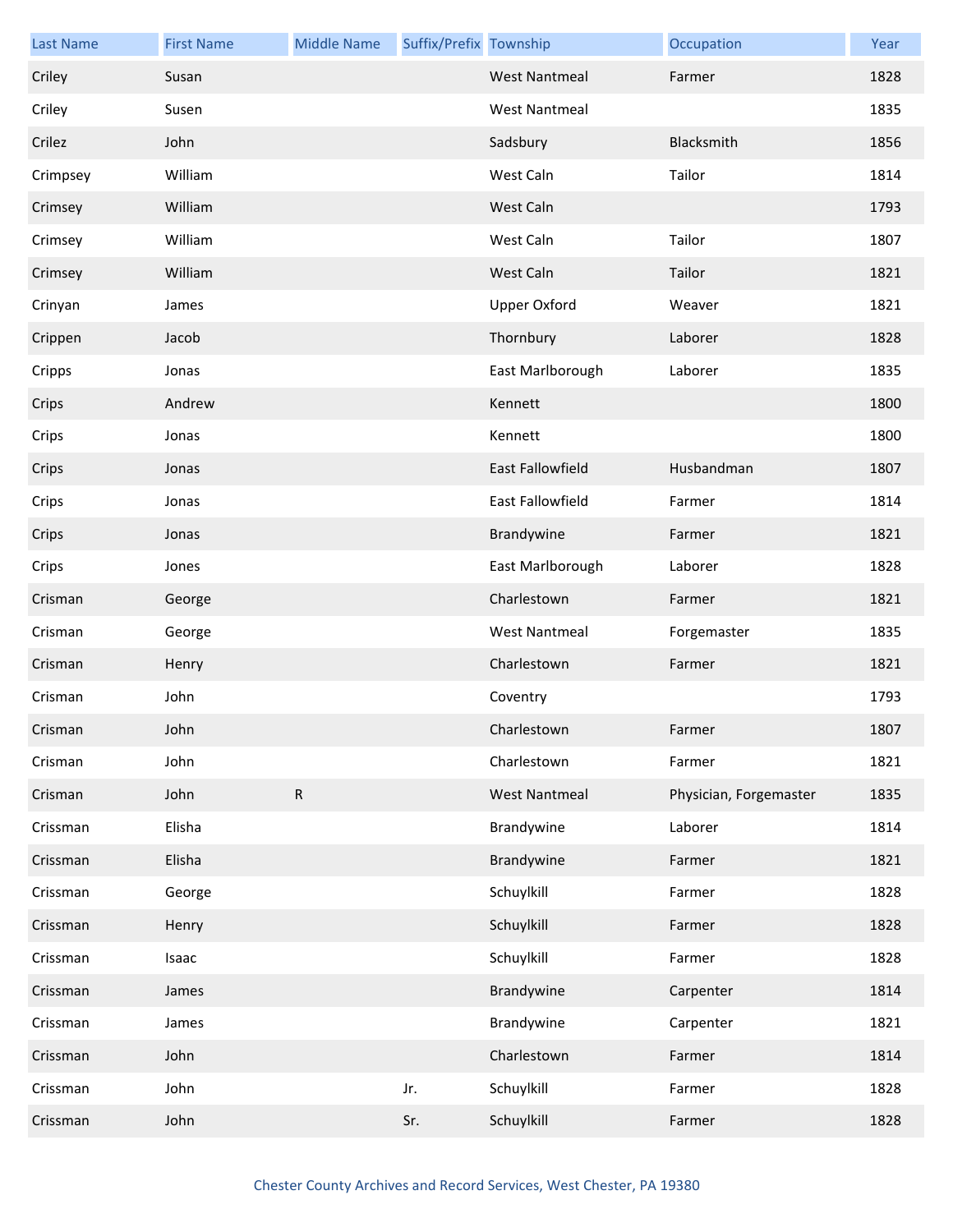| <b>Last Name</b> | <b>First Name</b> | <b>Middle Name</b> | Suffix/Prefix Township |                     | Occupation   | Year |
|------------------|-------------------|--------------------|------------------------|---------------------|--------------|------|
| Cristman         | Elisha            |                    |                        | Brandywine          |              | 1793 |
| Cristman         | George            |                    |                        | Coventry            | Miller       | 1807 |
| Cristman         | James             |                    |                        | Brandywine          | Carpenter    | 1807 |
| Cristman         | William           |                    |                        | Coventry            | Laborer      | 1807 |
| Cristy           | James             |                    |                        | Pikeland            | Trade        | 1835 |
| Cristy           | John              |                    | Capt.                  | Brandywine          |              | 1807 |
| Cristy           | John              |                    |                        | Lower Oxford        | Tinner       | 1828 |
| Cristy           | John              |                    |                        | Lower Oxford        | Tinker       | 1835 |
| Cristy           | Joseph            |                    |                        | Brandywine          | Laborer      | 1821 |
| Cristy           | Joseph            |                    |                        | West Caln           | Farmer       | 1828 |
| Cristy           | Lewis             |                    |                        | Lower Oxford        | Shoemaker    | 1828 |
| Cristy           | William           |                    |                        | Brandywine          |              | 1793 |
| Cristy           | William           |                    |                        | Brandywine          | Farmer       | 1807 |
| Cristy           | William           |                    |                        | West Caln           | Carpenter    | 1835 |
| Criswel          | Samuel            |                    |                        | West Fallowfield    | Farmer       | 1821 |
| Criswell         | Andrew            |                    |                        | Londonderry         | Cartwright   | 1814 |
| Criswell         | Andrew            | G                  |                        | Lower Oxford        | Farmer       | 1835 |
| Criswell         | Andrew            | G.                 |                        | Londonderry         | Wheelwright  | 1821 |
| Criswell         | Charles           |                    |                        | Londonderry         | Farmer       | 1814 |
| Criswell         | David             |                    |                        | Londonderry         | Cooper       | 1821 |
| Criswell         | Elijah            |                    |                        | Upper Oxford        | Wagonemaker  | 1828 |
| Criswell         | Elijah            |                    |                        | <b>Upper Oxford</b> | Carpenter    | 1835 |
| Criswell         | Elijah            |                    |                        | West Fallowfield    | Cabinetmaker | 1856 |
| Criswell         | George            |                    |                        | Lower Oxford        |              | 1800 |
| Criswell         | George            |                    |                        | Lower Oxford        | Farmer       | 1814 |
| Criswell         | George            |                    |                        | <b>Upper Oxford</b> | Laborer      | 1828 |
| Criswell         | George            |                    |                        | <b>Upper Oxford</b> | Laborer      | 1835 |
| Criswell         | George            |                    |                        | West Fallowfield    | Farmer       | 1856 |
| Criswell         | Isaac             |                    |                        | Londonderry         | Farmer       | 1814 |
| Criswell         | Isaac             |                    |                        | Londonderry         | Farmer       | 1821 |
| Criswell         | James             |                    |                        | <b>Upper Oxford</b> | Yeoman       | 1800 |
| Criswell         | James             |                    |                        | Londonderry         | Farmer       | 1814 |
| Criswell         | James             |                    | Jr.                    | Londonderry         | Farmer       | 1814 |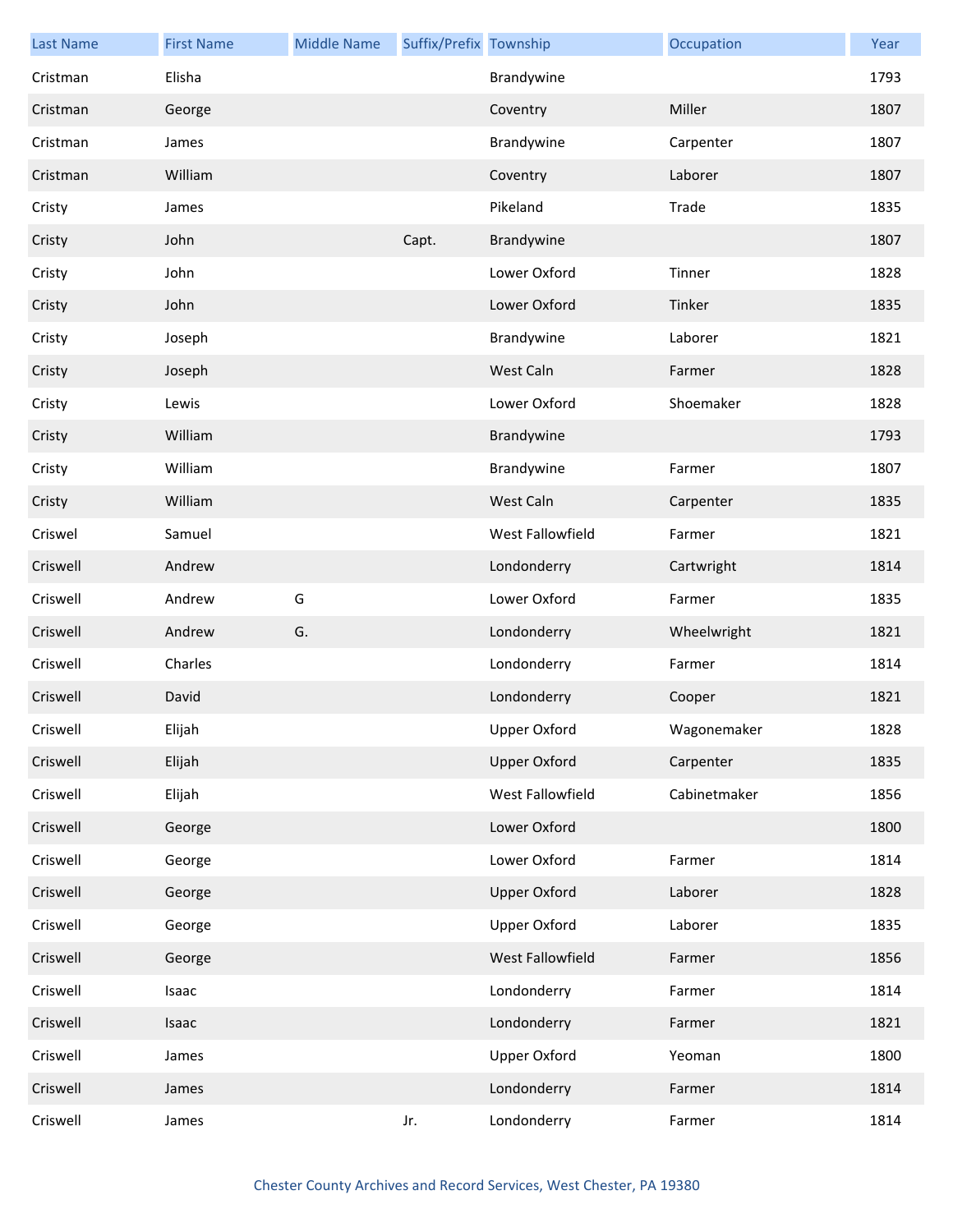| <b>Last Name</b> | <b>First Name</b> | <b>Middle Name</b> | Suffix/Prefix Township |                         | Occupation   | Year |
|------------------|-------------------|--------------------|------------------------|-------------------------|--------------|------|
| Criswell         | James             |                    |                        | Londonderry             | Wheelwright  | 1821 |
| Criswell         | James             |                    |                        | Londonderry             | Farmer       | 1821 |
| Criswell         | James             |                    |                        | <b>West Fallowfield</b> | Farmer       | 1856 |
| Criswell         | James             |                    |                        | Highland                | Laborer      | 1856 |
| Criswell         | James             | $\mathsf{R}$       |                        | <b>West Nantmeal</b>    | Farmer       | 1835 |
| Criswell         | James             | R.                 |                        | <b>West Nantmeal</b>    | Farmer       | 1821 |
| Criswell         | John              |                    |                        | Lower Oxford            |              | 1800 |
| Criswell         | John              |                    |                        | Lower Oxford            | Blacksmith   | 1807 |
| Criswell         | John              |                    |                        | Londonderry             | Cooper (Oak) | 1814 |
| Criswell         | John              |                    |                        | <b>Upper Oxford</b>     | Blacksmith   | 1814 |
| Criswell         | John              |                    |                        | Lower Oxford            | Farmer       | 1814 |
| Criswell         | John              |                    |                        | Londonderry             | Cooper       | 1821 |
| Criswell         | John              |                    |                        | <b>Upper Oxford</b>     | Blacksmith   | 1821 |
| Criswell         | John              |                    |                        | Londonderry             | Farmer       | 1821 |
| Criswell         | Johnson           |                    |                        | West Fallowfield        | Farmer       | 1856 |
| Criswell         | Joseph            |                    |                        | <b>Upper Oxford</b>     | Laborer      | 1835 |
| Criswell         | Mary              |                    |                        | Lower Oxford            | Weaver       | 1814 |
| Criswell         | Moses             |                    |                        | Lower Oxford            |              | 1800 |
| Criswell         | Moses             |                    |                        | Lower Oxford            | Farmer       | 1807 |
| Criswell         | Moses             |                    |                        | <b>Upper Oxford</b>     | Laborer      | 1828 |
| Criswell         | Moses             |                    |                        | Upper Oxford            | Farmer       | 1835 |
| Criswell         | Samuel            | W                  |                        | Highland                | Laborer      | 1856 |
| Criswell         | Thomas            |                    |                        | <b>Upper Oxford</b>     | Yeoman       | 1800 |
| Criswell         | Thomas            |                    |                        | <b>Upper Oxford</b>     | Laborer      | 1814 |
| Criswell         | Thomas            |                    |                        | <b>Upper Oxford</b>     | Yeoman       | 1821 |
| Criswell         | Thomas            |                    |                        | <b>Upper Oxford</b>     | Laborer      | 1828 |
| Criswell         | Thomas            |                    | Jr.                    | <b>Upper Oxford</b>     | Laborer      | 1835 |
| Criswell         | Thomas            |                    |                        | <b>Upper Oxford</b>     | Laborer      | 1835 |
| Criswell         | Thomas            |                    |                        | West Fallowfield        | Laborer      | 1856 |
| Criswell         | William           |                    |                        | West Fallowfield        | Farmer       | 1807 |
| Criswell         | William           |                    |                        | <b>Upper Oxford</b>     | Farmer       | 1814 |
| Criswell         | William           |                    |                        | <b>Upper Oxford</b>     | Wheelwright  | 1835 |
| Criter           | David             |                    |                        | <b>East Nantmeal</b>    | Plasterer    | 1856 |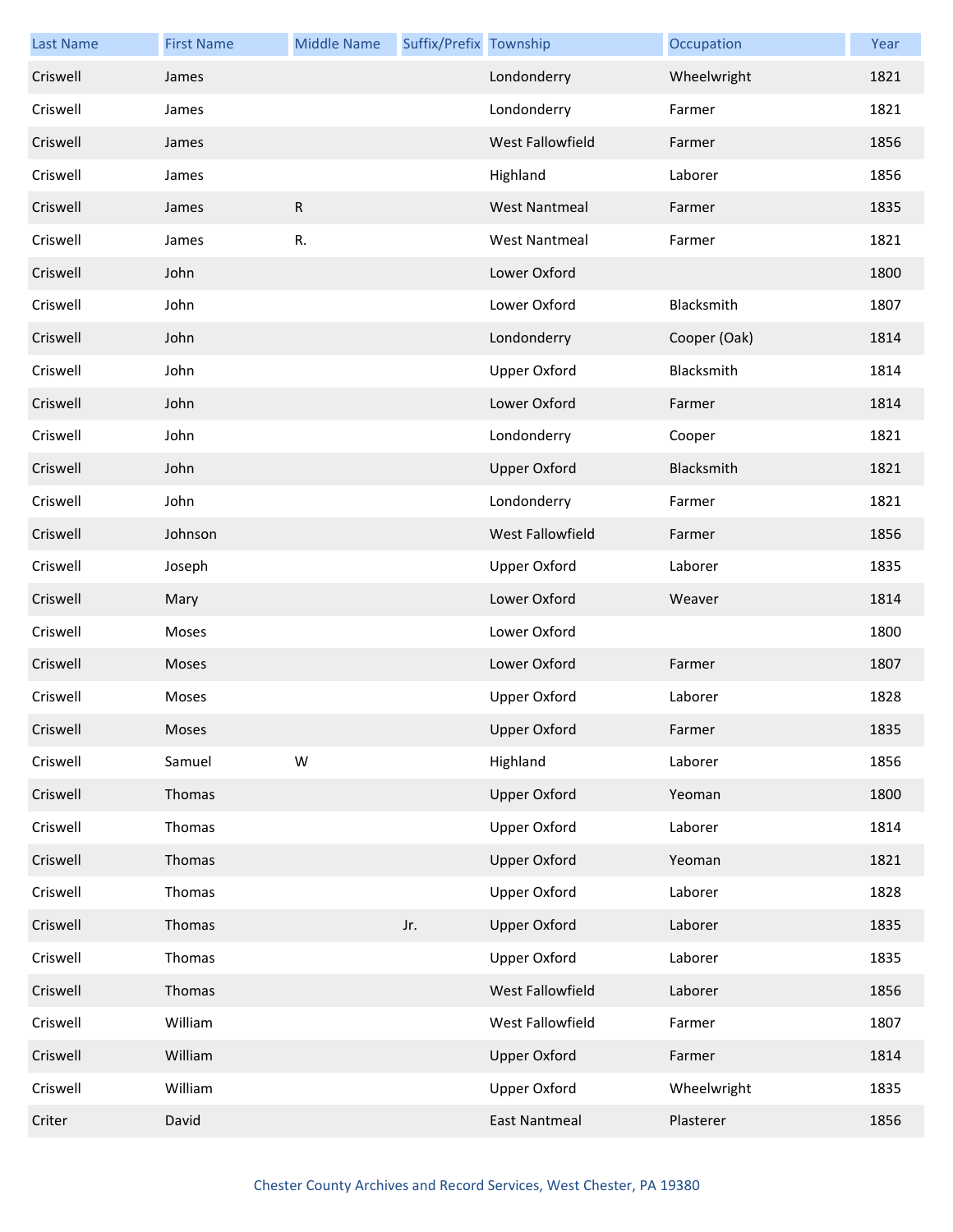| <b>Last Name</b> | <b>First Name</b> | <b>Middle Name</b> | Suffix/Prefix Township |                      | Occupation | Year |
|------------------|-------------------|--------------------|------------------------|----------------------|------------|------|
| Critsers         | Thomas            |                    |                        | East Caln            | Shoemaker  | 1835 |
| Croasure         | Adam              |                    |                        | New London           | Carpenter  | 1807 |
| Crockert         | David             |                    |                        | <b>East Nantmeal</b> | Miller     | 1828 |
| Crocket          | David             |                    |                        | <b>West Nantmeal</b> | Blacksmith | 1835 |
| Crocket          | William           |                    |                        | <b>West Nantmeal</b> | Blacksmith | 1835 |
| Crockson         | Enos              |                    |                        | <b>West Nantmeal</b> | Laborer    | 1835 |
| Crofford         | Joseph            |                    |                        | Lower Oxford         | Farmer     | 1856 |
| Croford          | James             |                    |                        | <b>West Chester</b>  | Shoemaker  | 1821 |
| Croft            | Thomas            |                    |                        | Charlestown          | Weaver     | 1828 |
| Crombie          | Alexander         |                    |                        | London Grove         |            | 1793 |
| Cromwell         | John              |                    |                        | Birmingham           | Laborer    | 1856 |
| Cronean          | William           |                    |                        | <b>East Bradford</b> | Laborer    | 1835 |
| Crooks           | Abraham           |                    |                        | West Whiteland       | Quarryman  | 1835 |
| Crooks           | Edward            |                    |                        | Penn                 | Farmer     | 1828 |
| Crooks           | Edward            |                    |                        | Penn                 | Laborer    | 1856 |
| Crooks           | Margaret          |                    |                        | London Grove         |            | 1793 |
| Crooks           | Mary              |                    |                        | Penn                 | Farmer     | 1835 |
| Crooks           | Mathew            |                    |                        | Willistown           | Farmer     | 1856 |
| Crooks           | Samuel            |                    |                        | West Whiteland       | Quarryman  | 1835 |
| Crooks           | Samuel            |                    |                        | East Caln            | Laborer    | 1856 |
| Crooks           | Thomas            |                    |                        | London Grove         |            | 1800 |
| Crooks           | Thomas            |                    |                        | London Grove         | Farmer     | 1807 |
| Crooks           | William           |                    |                        | Penn                 | Farmer     | 1828 |
| Crooks           | William           |                    |                        | Penn                 | Tanner     | 1835 |
| Crooks           | William           |                    |                        | Penn                 | Laborer    | 1856 |
| Cropper          | Isaac             |                    |                        | West Chester         | Laborer    | 1856 |
| Crosby           | David             |                    |                        | <b>Upper Oxford</b>  | Carpenter  | 1800 |
| Crosby           | David             |                    |                        | <b>Upper Oxford</b>  | Carpenter  | 1807 |
| Crosby           | David             |                    | Esq.                   | <b>Upper Oxford</b>  | Carpenter  | 1814 |
| Crosby           | David             |                    | Esq.                   | <b>Upper Oxford</b>  |            | 1821 |
| Crosby           | David             |                    |                        | <b>East Nantmeal</b> | Laborer    | 1821 |
| Crosby           | David             |                    | Jr.                    | <b>Upper Oxford</b>  | Farmer     | 1828 |
| Crosby           | David             |                    | Esq.                   | <b>Upper Oxford</b>  | Carpenter  | 1828 |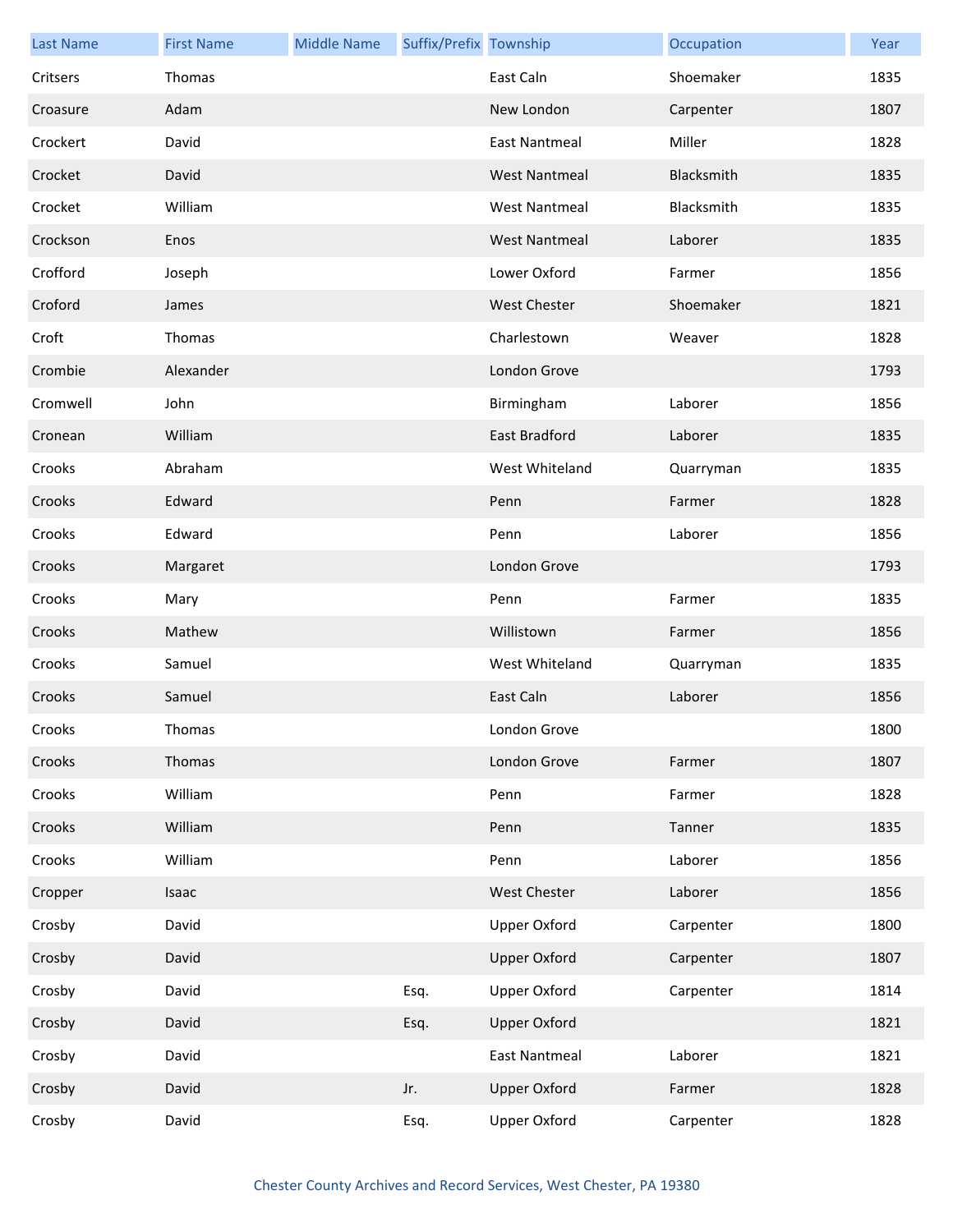| <b>Last Name</b> | <b>First Name</b> | <b>Middle Name</b> | Suffix/Prefix Township |                      | Occupation        | Year |
|------------------|-------------------|--------------------|------------------------|----------------------|-------------------|------|
| Crosby           | David             |                    |                        | <b>Upper Oxford</b>  | Farmer            | 1856 |
| Crosby           | David             | H                  |                        | Lower Oxford         | Farmer            | 1856 |
| Crosby           | David             | $\mathsf T$        |                        | <b>Upper Oxford</b>  | Farmer            | 1835 |
| Crosby           | Francis           |                    |                        | Warwick              | Laborer           | 1856 |
| Crosby           | James             |                    |                        | West Fallowfield     | Farmer            | 1856 |
| Crosby           | John              |                    |                        | West Fallowfield     |                   | 1793 |
| Crosby           | John              |                    |                        | Honey Brook          |                   | 1793 |
| Crosby           | John              |                    |                        | <b>East Nantmeal</b> | Laborer           | 1814 |
| Crosby           | John              |                    |                        | West Caln            | Cooper            | 1814 |
| Crosby           | John              |                    |                        | West Caln            |                   | 1821 |
| Crosby           | John              |                    |                        | <b>East Nantmeal</b> | Carter            | 1821 |
| Crosby           | John              |                    |                        | West Caln            |                   | 1828 |
| Crosby           | John              |                    |                        | Warwick              | Laborer           | 1856 |
| Crosby           | Lot               |                    |                        | <b>East Nantmeal</b> | Moulder           | 1856 |
| Crosby           | Nathaniel         |                    |                        | <b>Upper Oxford</b>  | Farmer            | 1814 |
| Crosby           | Nathaniel         |                    |                        | <b>Upper Oxford</b>  | Carpenter         | 1821 |
| Crosby           | Nathaniel         |                    |                        | <b>Upper Oxford</b>  | Carpenter         | 1828 |
| Crosby           | Nathaniel         | P                  |                        | <b>Upper Oxford</b>  | Carpenter, farmer | 1835 |
| Crosby           | Nathaniel         | P                  |                        | <b>Upper Oxford</b>  | Farmer            | 1856 |
| Crosby           | Samuel            |                    |                        | Lower Oxford         | Laborer           | 1856 |
| Crosby           | Thomas            |                    |                        | East Nantmeal        |                   | 1793 |
| Crosby           | Thomas            |                    |                        | Londonderry          |                   | 1793 |
| Crosby           | Thomas            |                    |                        | <b>East Nantmeal</b> | Laborer           | 1800 |
| Crosby           | Thomas            |                    |                        | Brandywine           | Surveyor          | 1807 |
| Crosby           | Thomas            |                    |                        | Honey Brook          | Surveyor          | 1814 |
| Crosby           | Thomas            |                    |                        | <b>East Nantmeal</b> | Laborer           | 1814 |
| Crosby           | Thomas            |                    | Sr.                    | <b>East Nantmeal</b> | Laborer           | 1814 |
| Crosby           | Thomas            |                    |                        | <b>East Nantmeal</b> | Laborer           | 1821 |
| Crosby           | Thomas            |                    |                        | Honey Brook          | Conveyancer       | 1821 |
| Crosby           | Thomas            |                    |                        | <b>East Nantmeal</b> | Cordwainer        | 1821 |
| Crosby           | Thomas            |                    |                        | Honey Brook          | Scrivenor         | 1828 |
| Crosby           | Thomas            |                    |                        | Honey Brook          | Convey man        | 1835 |
| Crosby           | Thomas            |                    | Sr.                    | Warwick              | Laborer           | 1856 |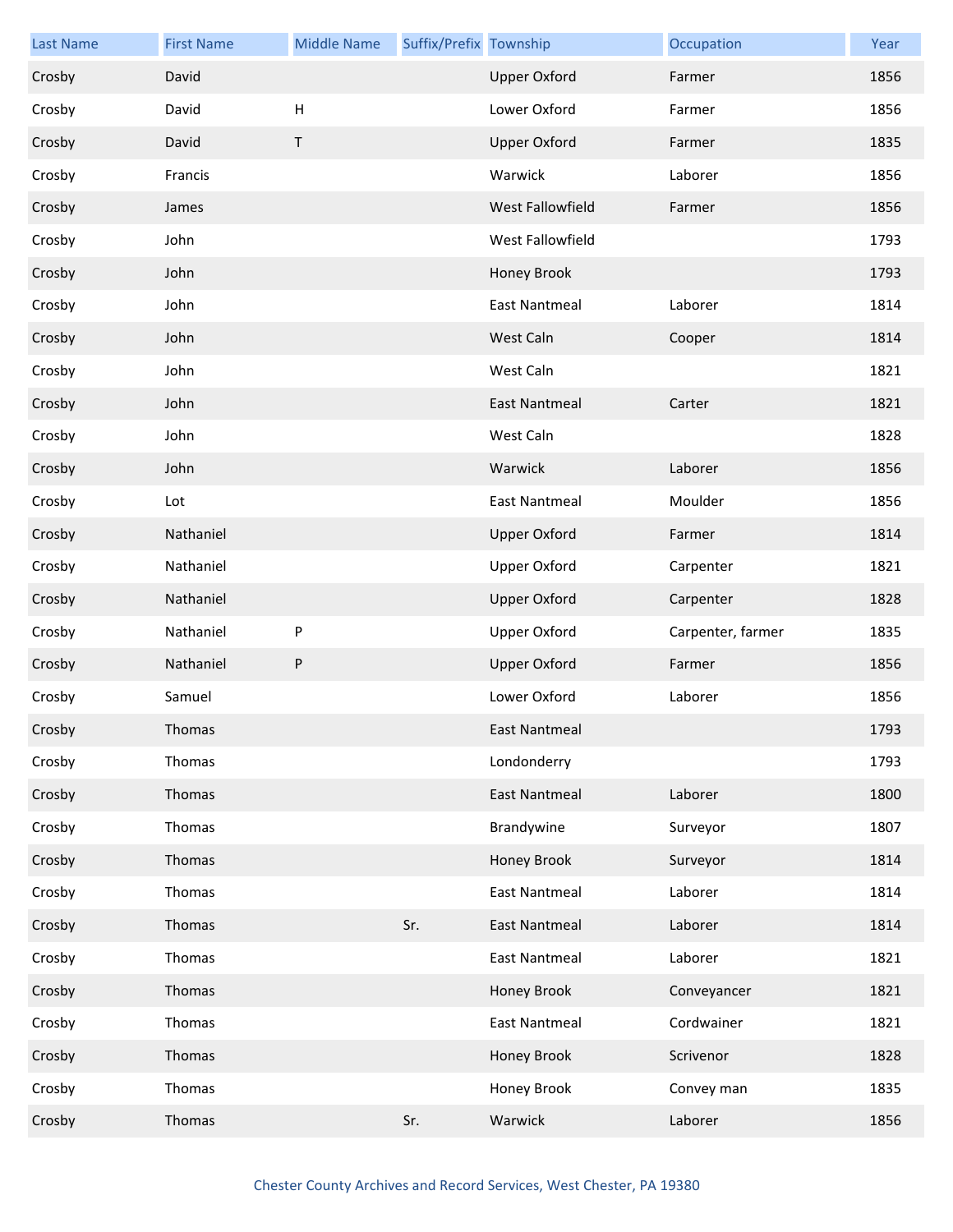| <b>Last Name</b> | <b>First Name</b> | <b>Middle Name</b> | Suffix/Prefix Township |                     | Occupation   | Year |
|------------------|-------------------|--------------------|------------------------|---------------------|--------------|------|
| Crosby           | Thomas            |                    |                        | East Nantmeal       | Laborer      | 1856 |
| Crosby           | Thomas            |                    | Jr.                    | Warwick             | Laborer      | 1856 |
| Crosby           | William           |                    |                        | <b>Upper Oxford</b> | Innkeeper    | 1828 |
| Crosby           | William           |                    |                        | Lower Oxford        |              | 1835 |
| Crosby           | William           |                    |                        | Lower Oxford        | Farmer       | 1856 |
| Crosby           | William           | Η.                 |                        | <b>Upper Oxford</b> | Turner       | 1807 |
| Crosby           | William           | Η.                 |                        | <b>Upper Oxford</b> | Carpenter    | 1821 |
| Crosewell        | John              |                    |                        | London Britain      | Laborer      | 1856 |
| Crosgrove        | Charles           |                    |                        | Pennsbury           | Laborer      | 1828 |
| Crosgrove        | Charles           |                    |                        | Pennsbury           | Laborer      | 1835 |
| Crosgrove        | Hugh              |                    |                        | Pennsbury           | Laborer      | 1835 |
| Crosgrove        | John              |                    |                        | Thornbury           |              | 1793 |
| Crosgrove        | John              |                    |                        | Birmingham          | Farmer       | 1807 |
| Crosgrove        | John              |                    |                        | Pennsbury           | Farmer       | 1814 |
| Crosgrove        | John              |                    |                        | Pennsbury           | Farmer       | 1821 |
| Crosgrove        | John              |                    | Jr.                    | Pennsbury           | Laborer      | 1828 |
| Crosgrove        | John              |                    | Esq.                   | Pennsbury           | Farmer       | 1828 |
| Crosgrove        | John              |                    |                        | Pennsbury           | Farmer       | 1835 |
| Crosier          | Jonathan          |                    |                        | Tredyffrin          | Laborer      | 1828 |
| Crosin           | Jane              |                    |                        | West Marlborough    | Dram seller  | 1814 |
| Crosley          | Charles           |                    |                        | Schuylkill          | Smith        | 1835 |
| Crosley          | John              |                    |                        | West Caln           | Cooper       | 1807 |
| Crosley          | John              |                    |                        | New Garden          | Manufacturer | 1828 |
| Crosley          | Joseph            |                    |                        | Pennsbury           | Laborer      | 1807 |
| Crosley          | Joseph            |                    |                        | Pennsbury           | Laborer      | 1828 |
| Crosley          | Robert            |                    |                        | Birmingham          | Farmer       | 1814 |
| Crosley          | Samuel            |                    |                        | Birmingham          | Laborer      | 1856 |
| Crosley          | Thomas            |                    |                        | Birmingham          | Laborer      | 1814 |
| Crosley          | Thomas            |                    |                        | New Garden          | Manufacturer | 1828 |
| Crosley          | Thomas            |                    |                        | New Garden          | Manufacturer | 1835 |
| Crosly           | Thomas            |                    |                        | Pennsbury           | Laborer      | 1821 |
| Croson           | James             |                    |                        | Kennett             | Farmer       | 1814 |
| Cross            | Abraham           |                    |                        | West Fallowfield    | Farmer       | 1807 |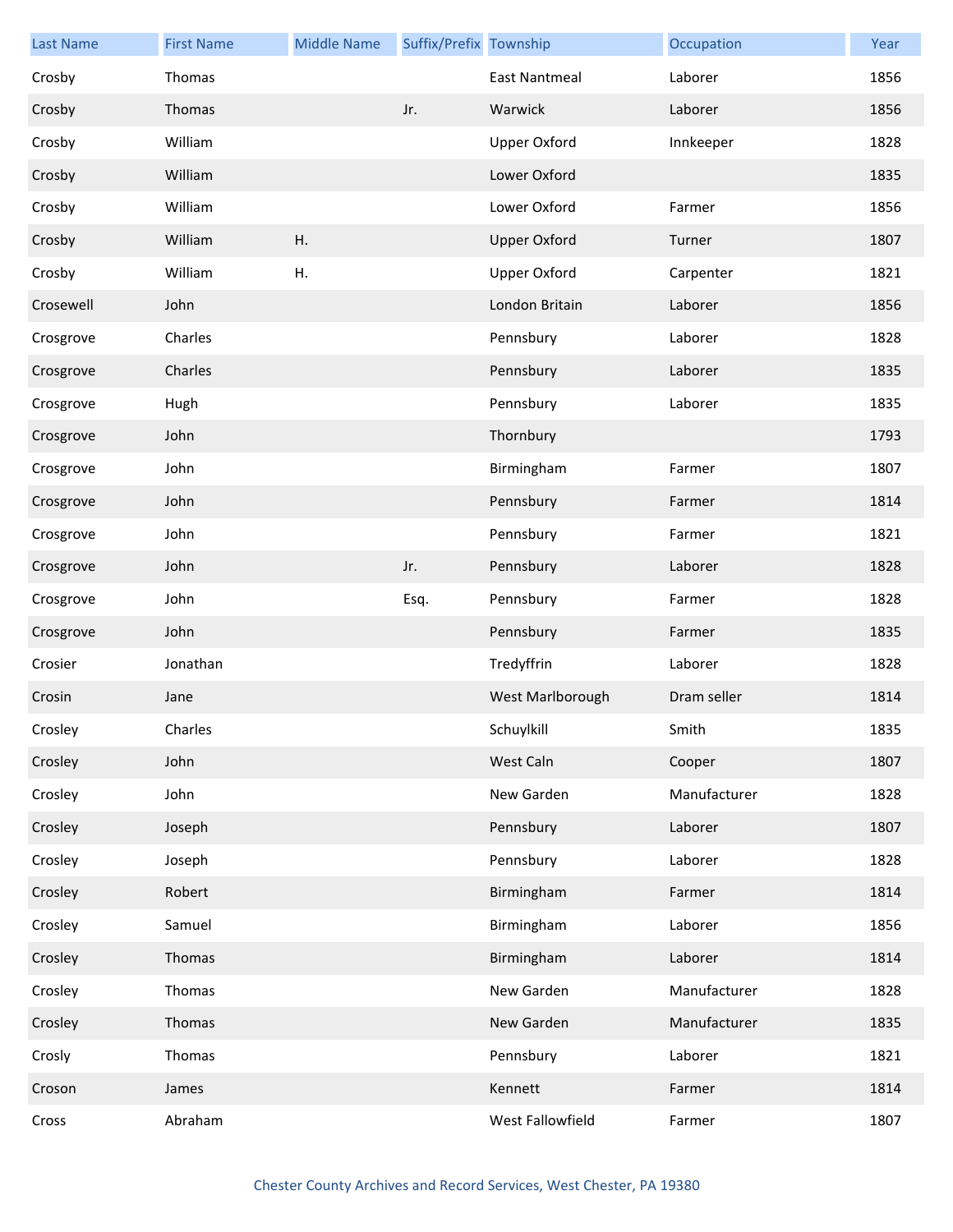| <b>Last Name</b> | <b>First Name</b> | <b>Middle Name</b> | Suffix/Prefix Township |                  | Occupation  | Year |
|------------------|-------------------|--------------------|------------------------|------------------|-------------|------|
| Cross            | Alice             |                    |                        | London Britain   | Housekeeper | 1821 |
| Cross            | Alice             |                    |                        | London Britain   |             | 1828 |
| Cross            | Allice            |                    |                        | Sadsbury         |             | 1835 |
| Cross            | Barbara           |                    | Widow                  | Honey Brook      |             | 1814 |
| Cross            | Barbara           |                    |                        | Honey Brook      | Farmer      | 1821 |
| Cross            | Henry             |                    |                        | Honey Brook      | Joiner      | 1835 |
| Cross            | James             |                    |                        | New London       | Laborer     | 1807 |
| Cross            | James             |                    |                        | New London       | Cooper      | 1814 |
| Cross            | James             |                    |                        | New London       | Laborer     | 1828 |
| Cross            | John              |                    |                        | Tredyffrin       | Drover      | 1807 |
| Cross            | John              |                    |                        | Sadsbury         |             | 1835 |
| Cross            | John              |                    |                        | Honey Brook      | Tailor      | 1835 |
| Cross            | Joseph            |                    |                        | East Caln        | Laborer     | 1821 |
| Cross            | Samuel            |                    |                        | Londonderry      |             | 1793 |
| Cross            | Thomas            |                    |                        | New London       | Carpenter   | 1821 |
| Cross            | Thomas            |                    |                        | West Whiteland   | Laborer     | 1835 |
| Cross            | Thomas            |                    |                        | Warwick          | Laborer     | 1856 |
| Cross            | William           |                    |                        | Londonderry      |             | 1793 |
| Crossan          | Isaac             |                    |                        | West Marlborough | Mason       | 1828 |
| Crossan          | James             |                    | Jr.                    | London Britain   | Storekeeper | 1856 |
| Crossan          | James             |                    |                        | London Britain   | Farmer      | 1856 |
| Crossan          | Jane              |                    |                        | West Marlborough | Farmer      | 1828 |
| Crossan          | John              |                    |                        | West Fallowfield |             | 1793 |
| Crossan          | John              |                    |                        | London Britain   | Blacksmith  | 1835 |
| Crossan          | Kennady           |                    |                        | London Britain   | Farmer      | 1856 |
| Crossan          | Lemuel            |                    |                        | New Garden       | Farmer      | 1856 |
| Crossan          | Margaret          |                    |                        | London Britain   |             | 1856 |
| Crossan          | Samuel            |                    |                        | West Marlborough | Laborer     | 1828 |
| Crossan          | Wallace           |                    |                        | London Britain   | Farmer      | 1856 |
| Crossan          | Washington        |                    |                        | New Garden       | Laborer     | 1856 |
| Crossan          | William           |                    |                        | London Britain   | Farmer      | 1835 |
| Crossan          | William           |                    |                        | London Britain   | Farmer      | 1856 |
| Crossell         | Thomas            |                    |                        | New Garden       | Laborer     | 1828 |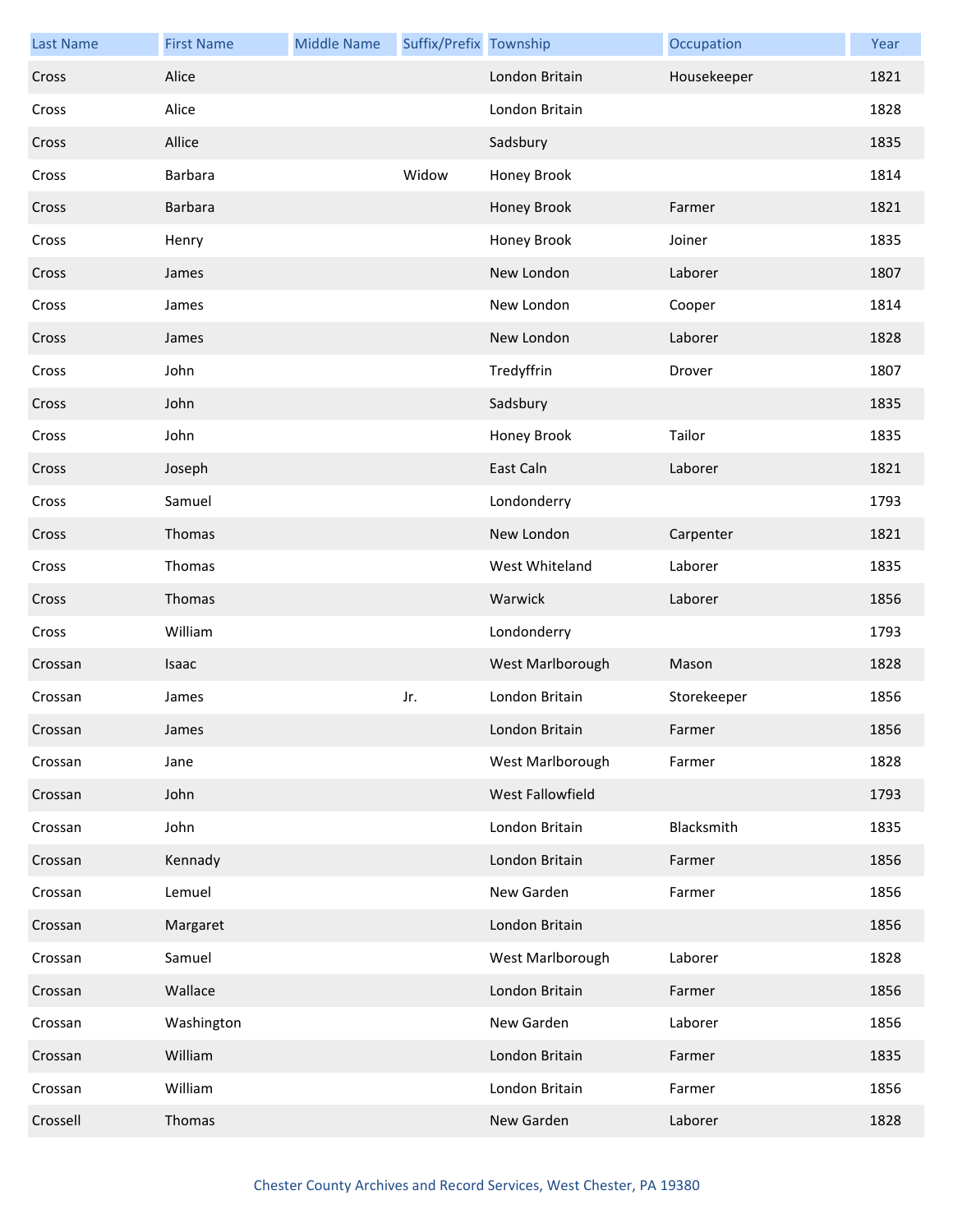| <b>Last Name</b> | <b>First Name</b> | <b>Middle Name</b> | Suffix/Prefix Township |                         | Occupation  | Year |
|------------------|-------------------|--------------------|------------------------|-------------------------|-------------|------|
| Crossen          | Abraham           |                    |                        | <b>West Fallowfield</b> | Farmer      | 1807 |
| Crossen          | Abraham           |                    |                        | West Fallowfield        | Farmer      | 1821 |
| Crossen          | Abraham           |                    |                        | West Fallowfield        | Farmer      | 1828 |
| Crossen          | Abram             |                    |                        | West Fallowfield        | Farmer      | 1835 |
| Crossen          | Catharine         |                    |                        | West Fallowfield        | Landholder  | 1835 |
| Crossen          | Daniel            |                    |                        | West Fallowfield        | Farmer      | 1821 |
| Crossen          | Daniel            |                    |                        | West Fallowfield        | Farmer      | 1828 |
| Crossen          | Daniel            |                    |                        | West Fallowfield        | Farmer      | 1835 |
| Crossen          | James             |                    |                        | Kennett                 | Yeoman      | 1835 |
| Crossen          | James             |                    |                        | New London              | Laborer     | 1835 |
| Crossen          | John              |                    |                        | West Fallowfield        | Farmer      | 1807 |
| Crossen          | John              |                    |                        | West Fallowfield        | Farmer      | 1821 |
| Crossen          | John              |                    |                        | West Fallowfield        | Farmer      | 1828 |
| Crossgrove       | David             |                    |                        | Phoenixville            | Laborer     | 1856 |
| Crossgrove       | Patrick           |                    |                        | Phoenixville            | Laborer     | 1856 |
| Crossin          | Edward            |                    |                        | Schuylkill              | Laborer     | 1856 |
| Crossin          | Isaac             |                    |                        | West Marlborough        | Mason       | 1821 |
| Crossin          | Isaac             |                    |                        | East Marlborough        | Storekeeper | 1835 |
| Crossin          | Jane              |                    |                        | West Marlborough        | Farmer      | 1821 |
| Crossin          | Patrick           |                    |                        | Schuylkill              | Laborer     | 1856 |
| Crossley         | Samuel            |                    |                        | Warwick                 | Farmer      | 1856 |
| Crossman         | Edward            | H                  |                        | <b>West Chester</b>     | Storekeeper | 1856 |
| Crosson          | Abram             |                    |                        | West Fallowfield        |             | 1814 |
| Crosson          | Anthony           |                    |                        | East Marlborough        | Carpenter   | 1856 |
| Crosson          | Daniel            |                    |                        | West Fallowfield        |             | 1814 |
| Crosson          | Daniel            |                    |                        | West Fallowfield        | Farmer      | 1856 |
| Crosson          | Isaac             |                    |                        | East Marlborough        | Farmer      | 1856 |
| Crosson          | James             |                    |                        | Kennett                 | Mason       | 1800 |
| Crosson          | James             |                    |                        | Kennett                 | Farmer      | 1807 |
| Crosson          | James             |                    |                        | Kennett                 | Farmer      | 1807 |
| Crosson          | James             |                    |                        | Kennett                 | Farmer      | 1821 |
| Crosson          | James             |                    |                        | New London              | Cooper      | 1821 |
| Crosson          | James             |                    |                        | Kennett                 | Farmer      | 1828 |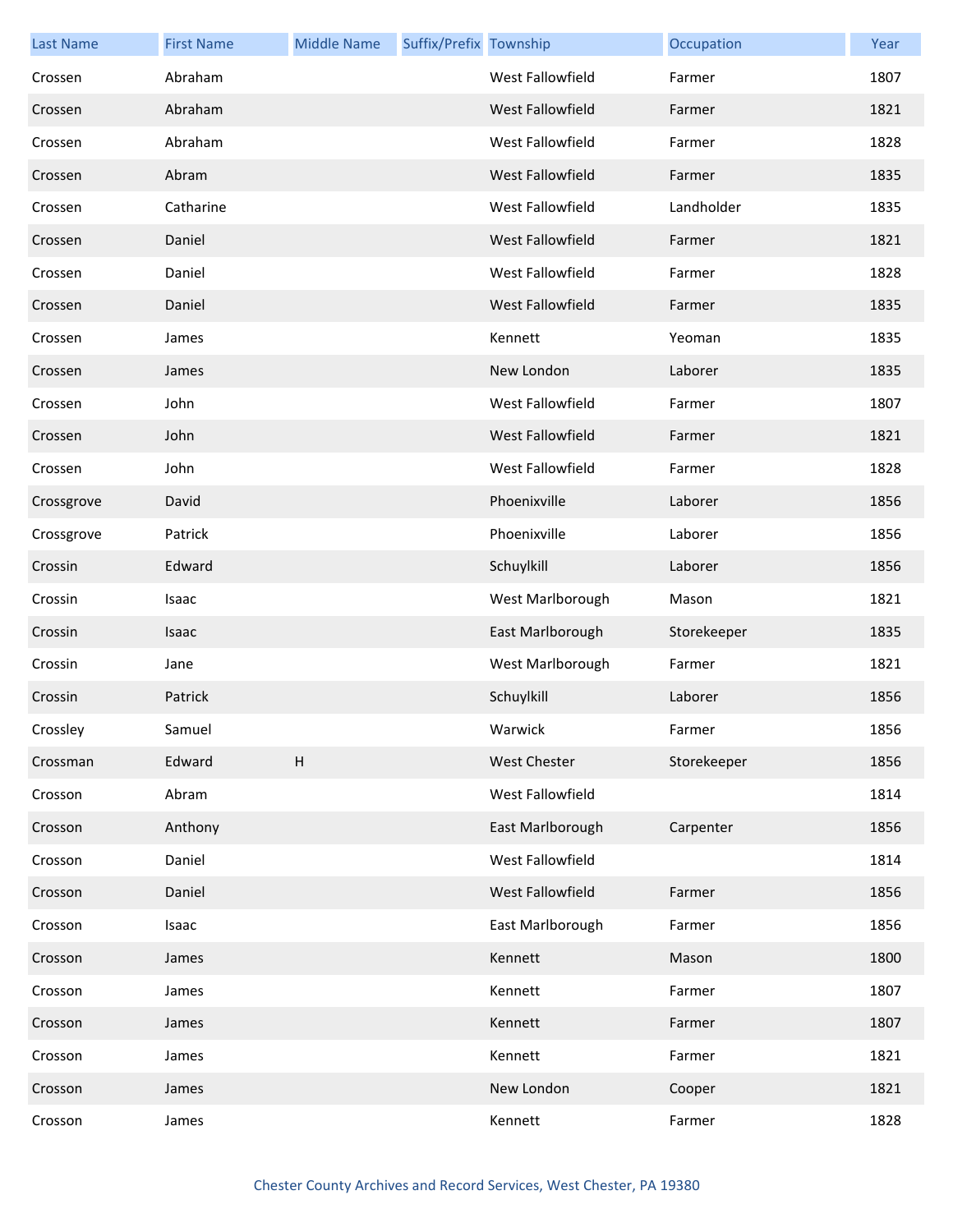| <b>Last Name</b> | <b>First Name</b> | <b>Middle Name</b> | Suffix/Prefix Township |                         | Occupation  | Year |
|------------------|-------------------|--------------------|------------------------|-------------------------|-------------|------|
| Crosson          | John              |                    |                        | <b>West Fallowfield</b> | Farmer      | 1814 |
| Crosson          | John              |                    | Jr.                    | West Fallowfield        |             | 1814 |
| Crosson          | John              | $\mathsf{A}$       |                        | West Fallowfield        | Farmer      | 1856 |
| Crosson          | Josiah            | B                  |                        | West Fallowfield        | Farmer      | 1856 |
| Crosson          | Lewis             | H                  |                        | Franklin                | Farmer      | 1856 |
| Crosson          | Robert            |                    |                        | East Nottingham         |             | 1793 |
| Crosson          | William           |                    |                        | London Grove            | Blacksmith  | 1814 |
| Crosson          | William           |                    |                        | New London              | Blacksmith  | 1821 |
| Crothers         | William           |                    |                        | Wallace                 | Farmer      | 1856 |
| Croun            | John              |                    |                        | East Nottingham         | Farmer      | 1856 |
| Crous            | Henry             |                    |                        | <b>West Nantmeal</b>    | Tanner      | 1800 |
| Crouse           | Daniel            |                    |                        | <b>West Nantmeal</b>    | Tanner      | 1828 |
| Crouse           | George            |                    |                        | Coventry                |             | 1793 |
| Crouse           | Henry             |                    |                        | <b>West Nantmeal</b>    | Tanner      | 1807 |
| Crouse           | Henry             |                    |                        | <b>West Nantmeal</b>    | Tanner      | 1814 |
| Crouse           | Levi              | H                  |                        | Wallace                 | Storekeeper | 1856 |
| Crouse           | Mary              |                    | Widow                  | <b>West Nantmeal</b>    | Farmer      | 1821 |
| Crouse           | Samuel            |                    |                        | Honeybrook              | Farmer      | 1856 |
| Crouser          | Balser            |                    |                        | Uwchlan                 | Farmer      | 1807 |
| Crouser          | Baulser           |                    |                        | Uwchlan                 | Gentleman   | 1828 |
| Crouser          | Daniel            |                    |                        | Uwchlan                 | Farmer      | 1828 |
| Crouser          | John              |                    |                        | Uwchlan                 | Farmer      | 1828 |
| Crout            | Abraham           |                    |                        | <b>West Nantmeal</b>    | Farmer      | 1821 |
| Crout            | Henry             |                    |                        | <b>West Nantmeal</b>    | Weaver      | 1821 |
| Crout            | Jacob             |                    |                        | <b>East Nantmeal</b>    | Farmer      | 1800 |
| Crout            | Jacob             |                    |                        | <b>West Nantmeal</b>    | Innkeeper   | 1814 |
| Crout            | Jacob             |                    |                        | <b>West Nantmeal</b>    | Farmer      | 1821 |
| Croute           | John              |                    |                        | Charlestown             | Tanner      | 1821 |
| Crow             | George            |                    |                        | Brandywine              |             | 1793 |
| Crow             | George            |                    |                        | Brandywine              | Farmer      | 1807 |
| Crow             | George            |                    |                        | Brandywine              | Carpenter   | 1814 |
| Crow             | George            |                    |                        | Brandywine              | Carpenter   | 1821 |
| Crow             | George            |                    |                        | Willistown              | Laborer     | 1821 |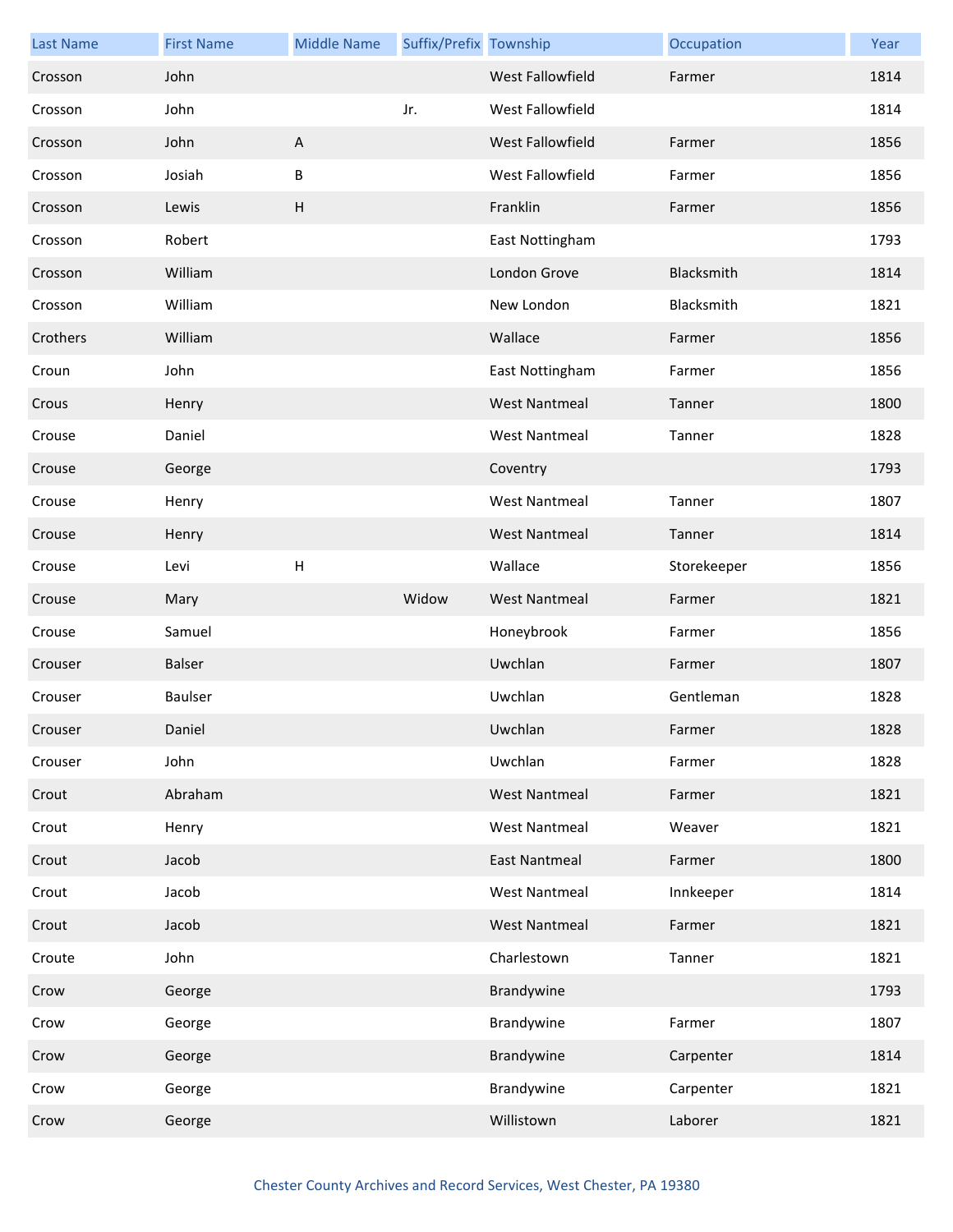| <b>Last Name</b> | <b>First Name</b> | <b>Middle Name</b> | Suffix/Prefix Township |                      | Occupation | Year |
|------------------|-------------------|--------------------|------------------------|----------------------|------------|------|
| Crow             | George            |                    |                        | Brandywine           | Carpenter  | 1828 |
| Crow             | George            |                    |                        | East Caln            | Carpenter  | 1835 |
| Crow             | George            | W.                 |                        | Tredyffrin           | Laborer    | 1828 |
| Crow             | James             |                    |                        | East Nottingham      |            | 1793 |
| Crow             | James             |                    |                        | East Nottingham      |            | 1800 |
| Crow             | James             |                    |                        | East Nottingham      | Weaver     | 1807 |
| Crow             | James             |                    |                        | East Nottingham      | Weaver     | 1814 |
| Crow             | James             |                    |                        | Brandywine           | Carpenter  | 1835 |
| Crow             | James             |                    |                        | Sadsbury             | Carpenter  | 1856 |
| Crow             | John              |                    |                        | Brandywine           |            | 1793 |
| Crow             | John              |                    |                        | Brandywine           | Farmer     | 1807 |
| Crow             | John              |                    |                        | Brandywine           | Carpenter  | 1821 |
| Crow             | John              |                    |                        | Brandywine           | Carpenter  | 1828 |
| Crow             | John              |                    |                        | East Caln            | Carpenter  | 1835 |
| Crow             | Nicholas          |                    |                        | Brandywine           | Carpenter  | 1821 |
| Crow             | Parmenas          |                    |                        | Honey Brook          | Carpenter  | 1821 |
| Crow             | Parmenas          |                    |                        | Brandywine           | Farmer     | 1835 |
| Crow             | Permanis          |                    |                        | Honey Brook          | Carpenter  | 1828 |
| Crow             | Permenas          |                    |                        | Honey Brook          | Carpenter  | 1814 |
| Crow             | Permenes          |                    |                        | Brandywine           | Carpenter  | 1807 |
| Crow             | Thomas            |                    |                        | Sadsbury             | Machinist  | 1856 |
| Crow             | William           |                    |                        | Brandywine           | Carpenter  | 1821 |
| Crow             | William           |                    |                        | Brandywine           | Innkeeper  | 1828 |
| Crow             | William           |                    |                        | Brandywine           | Farmer     | 1835 |
| Crow             | William           |                    |                        | Sadsbury             | Laborer    | 1856 |
| Crow             | William           |                    |                        | East Caln            | Chairmaker | 1856 |
| Crow             | William           |                    |                        | <b>East Nantmeal</b> | Laborer    | 1856 |
| Crow             | William           | L                  |                        | Sadsbury             | Laborer    | 1856 |
| Crowell          | Robert            | ${\sf M}$          |                        | West Chester         | Druggist   | 1856 |
| Crowfod          | Thomas            |                    |                        | Sadsbury             | Merchant   | 1856 |
| Crowl            | Alexander         |                    |                        | East Nottingham      | Farmer     | 1814 |
| Crowl            | Alexander         |                    |                        | East Nottingham      | Carpenter  | 1828 |
| Crowl            | Charles           |                    |                        | East Nottingham      | Farmer     | 1856 |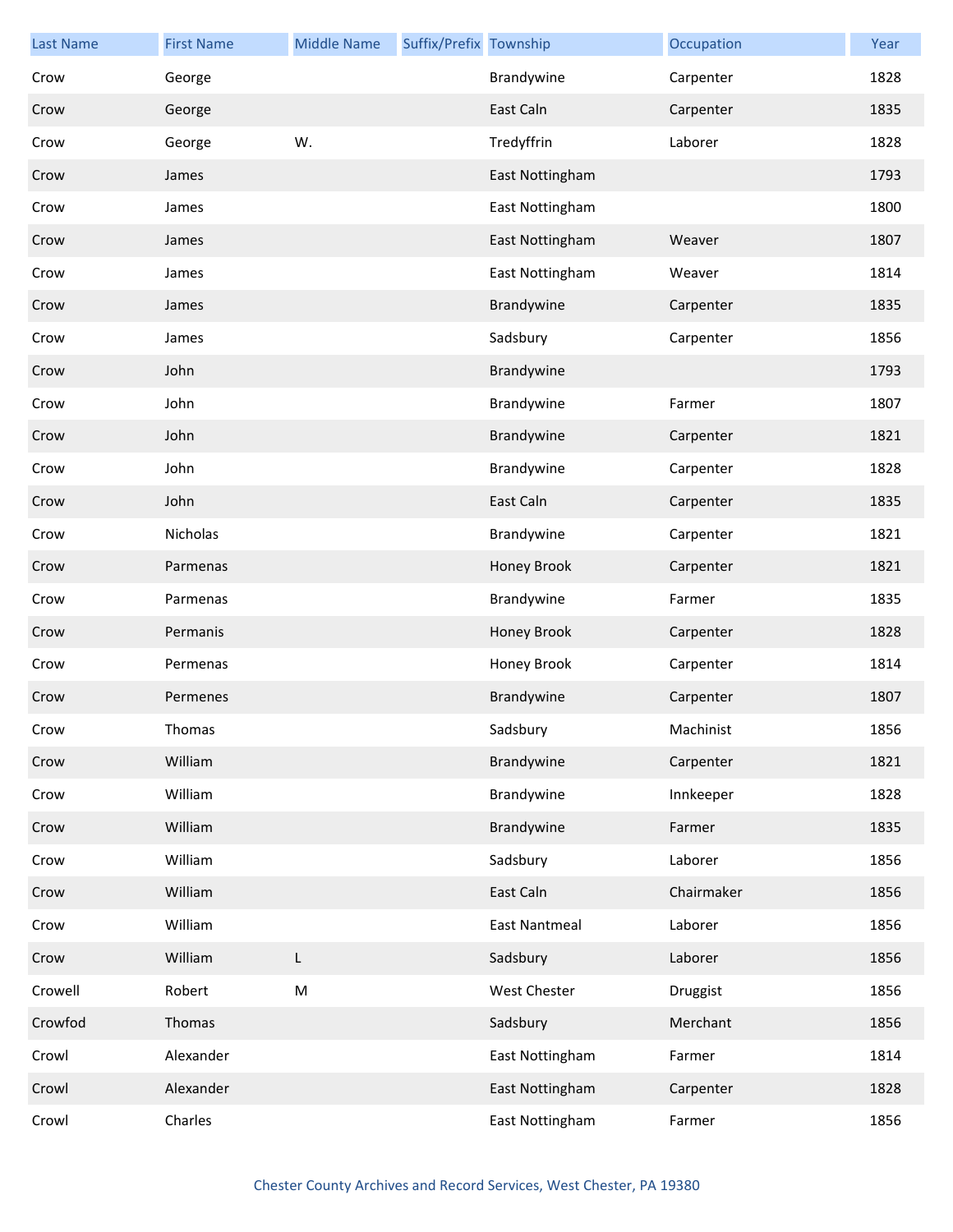| <b>Last Name</b> | <b>First Name</b> | <b>Middle Name</b> | Suffix/Prefix Township |                     | Occupation   | Year |
|------------------|-------------------|--------------------|------------------------|---------------------|--------------|------|
| Crowl            | Elizabeth         |                    |                        | East Nottingham     | Spinster     | 1835 |
| Crowl            | Findley           |                    |                        | East Nottingham     | Farmer       | 1828 |
| Crowl            | Finley            |                    |                        | East Nottingham     | Farmer       | 1835 |
| Crowl            | Finley            |                    |                        | East Nottingham     | Farmer       | 1856 |
| Crowl            | J                 | L                  |                        | East Nottingham     | Farmer       | 1856 |
| Crowl            | James             |                    |                        | West Fallowfield    | Farmer       | 1821 |
| Crowl            | James             |                    |                        | East Nottingham     | Farmer       | 1828 |
| Crowl            | James             |                    |                        | East Nottingham     | Farmer       | 1835 |
| Crowl            | James             |                    |                        | East Nottingham     | Farmer       | 1856 |
| Crowl            | James             | L                  |                        | East Nottingham     | Farmer       | 1835 |
| Crowl            | James             | L.                 |                        | West Fallowfield    | Carpenter    | 1828 |
| Crowl            | James             | M                  |                        | Sadsbury            | Preacher     | 1856 |
| Crowl            | Jesse             |                    |                        | <b>Upper Oxford</b> | Tailor       | 1835 |
| Crowl            | Jesse             |                    |                        | New London          | Tailor       | 1856 |
| Crowl            | John              |                    |                        | East Nottingham     | Farmer       | 1814 |
| Crowl            | John              |                    |                        | East Nottingham     | Farmer       | 1828 |
| Crowl            | John              |                    |                        | East Nottingham     | Farmer       | 1835 |
| Crowl            | John              | $\sf A$            |                        | East Nottingham     | Augermaker   | 1856 |
| Crowle           | Alexander         |                    | Jr.                    | East Nottingham     |              | 1800 |
| Crowle           | Alexander         |                    | Sr.                    | East Nottingham     |              | 1800 |
| Crowle           | John              |                    |                        | East Nottingham     |              | 1800 |
| Crowles          | Alexander         |                    |                        | East Nottingham     |              | 1793 |
| Crowles          | Alexander         |                    |                        | East Nottingham     | Farmer       | 1807 |
| Crowles          | John              |                    |                        | East Nottingham     |              | 1793 |
| Crowles          | John              |                    |                        | East Nottingham     | Shoemaker    | 1807 |
| Crowley          | David             |                    |                        | West Caln           | Schoolmaster | 1814 |
| Crowley          | David             |                    |                        | West Caln           | Teacher      | 1828 |
| Crowley          | Henry             |                    |                        | East Fallowfield    | Laborer      | 1807 |
| Crowley          | Henry             |                    |                        | East Caln           | Laborer      | 1828 |
| Crowley          | Henry             |                    |                        | West Caln           | Laborer      | 1835 |
| Crowley          | Michael           |                    |                        | West Whiteland      | Laborer      | 1835 |
| Crowley          | Miles             |                    |                        | New Garden          | Farmer       | 1800 |
| Crowley          | William           |                    |                        | West Chester        | Laborer      | 1856 |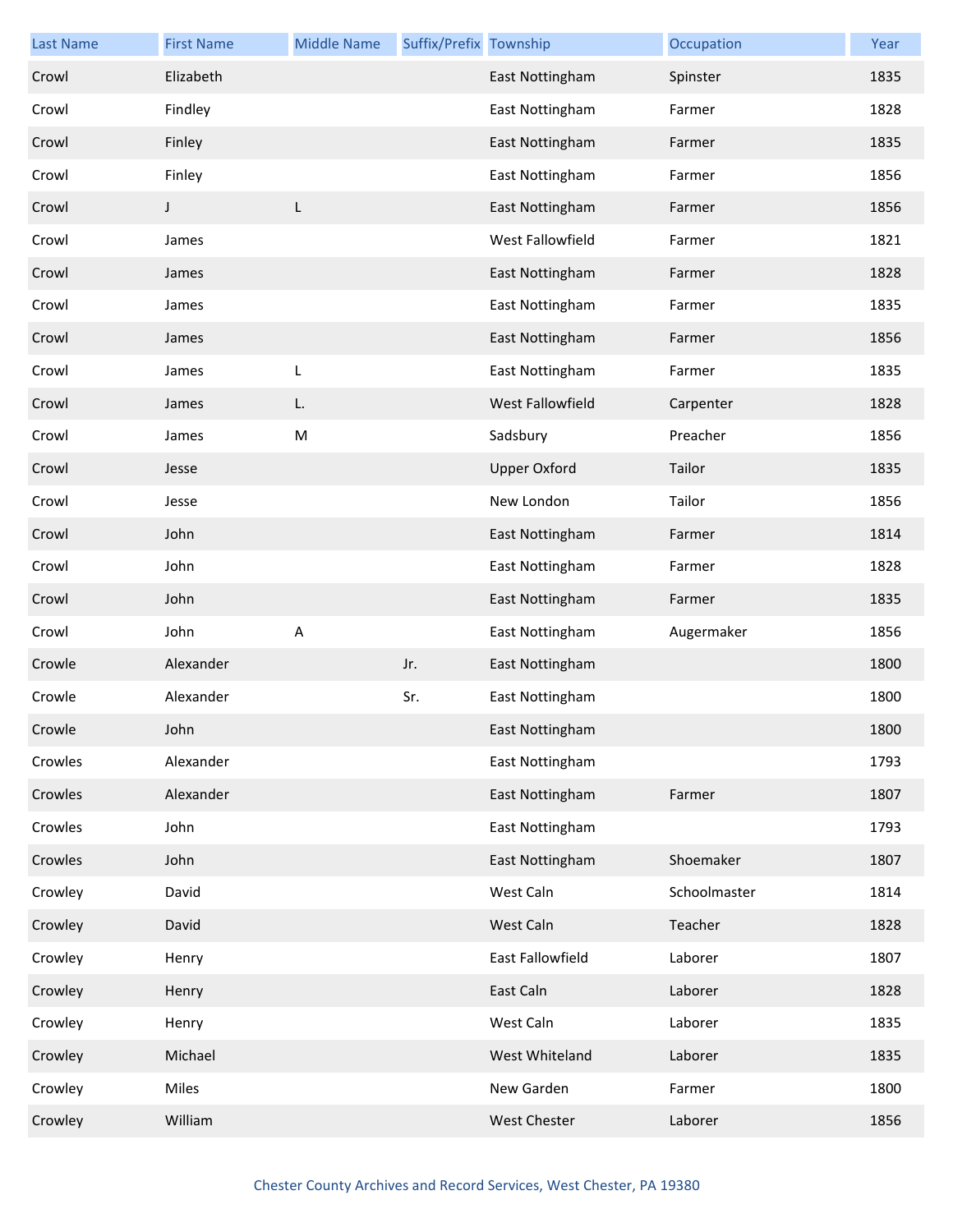| <b>Last Name</b> | <b>First Name</b> | <b>Middle Name</b> | Suffix/Prefix Township |                      | Occupation    | Year |
|------------------|-------------------|--------------------|------------------------|----------------------|---------------|------|
| Crowls           | Alexander         |                    | Jr.                    | East Nottingham      | Carpenter     | 1821 |
| Crowls           | Alexander         |                    |                        | East Nottingham      | Farmer        | 1821 |
| Crowls           | Alexander         |                    |                        | East Nottingham      | Carpenter     | 1821 |
| Crowls           | Finly             |                    |                        | East Nottingham      | Farmer        | 1821 |
| Crowls           | John              |                    |                        | East Nottingham      | Farmer        | 1821 |
| Crowls           | Joseph            | W                  |                        | East Nottingham      | Farmer        | 1856 |
| Crowly           | Alexander         |                    |                        | East Nottingham      | Saddler       | 1856 |
| Crowly           | David             |                    |                        | New London           | Farmer        | 1856 |
| Crowly           | Miles             |                    |                        | East Fallowfield     |               | 1793 |
| Crowr(?)         | Christopher       |                    |                        | <b>East Nantmeal</b> |               | 1793 |
| Crows            | Samuel            |                    |                        | <b>West Nantmeal</b> | Farmer        | 1856 |
| Crowser          | Balser            |                    |                        | Uwchlan              | Farmer        | 1814 |
| Crowser          | Daniel            |                    |                        | Uwchlan              | Farmer        | 1814 |
| Crozbey          | Thomas            |                    |                        | <b>East Nantmeal</b> | Laborer       | 1828 |
| Crozbey          | Thomas            |                    |                        | <b>East Nantmeal</b> | Laborer       | 1828 |
| Crozer           | Jonathan          |                    |                        | Tredyffrin           | Laborer       | 1821 |
| Crozier          | John              | M                  |                        | Kennett Square       | Tailor        | 1856 |
| Crozier          | Jonathan          |                    |                        | Tredyffrin           | Laborer       | 1814 |
| Crozier          | Jonathan          |                    |                        | Tredyffrin           | Laborer       | 1835 |
| Crozier          | Maurice           |                    |                        | Charlestown          | Weaver        | 1814 |
| Crozier          | Robert            |                    |                        | Easttown             | Stagedriver   | 1814 |
| Crozier          | Robert            |                    |                        | Sadsbury             | Tavern Keeper | 1835 |
| Crozier          | William           |                    |                        | Charlestown          | Weaver        | 1814 |
| Crozier          | William           |                    |                        | Charlestown          | Weaver        | 1821 |
| Crucher          | John              |                    |                        | Sadsbury             |               | 1807 |
| Crucher          | John              |                    |                        | West Caln            | Farmer        | 1821 |
| Crumpton         | William           |                    |                        | West Marlborough     | Weaver        | 1807 |
| Crumpton         | William           |                    |                        | Franklin             | Merchant      | 1856 |
| Crust            | Andrew            |                    |                        | West Whiteland       | Shoemaker     | 1814 |
| Crust            | Andrew            |                    |                        | West Whiteland       | Shoemaker     | 1821 |
| Crust            | Andrew            |                    |                        | West Whiteland       | Shoemaker     | 1828 |
| Crust            | Andrew            |                    |                        | West Whiteland       | Shoemaker     | 1835 |
| Crust            | Richard           |                    |                        | Londonderry          |               | 1856 |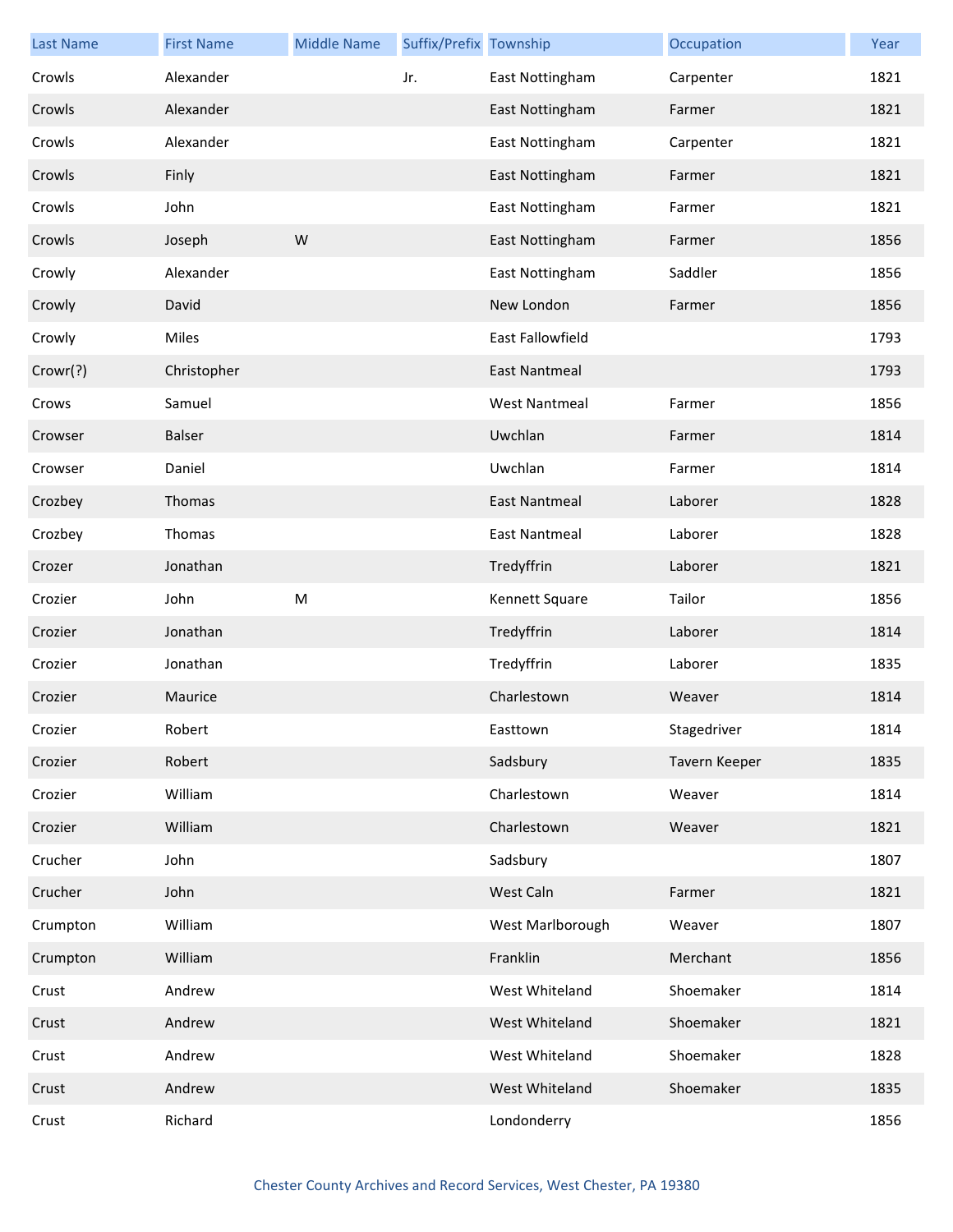| <b>Last Name</b> | <b>First Name</b> | <b>Middle Name</b> | Suffix/Prefix Township |                      | Occupation   | Year |
|------------------|-------------------|--------------------|------------------------|----------------------|--------------|------|
| Crutcher         | John              |                    |                        | West Caln            |              | 1793 |
| Crutcher         | John              |                    |                        | West Caln            | Farmer       | 1814 |
| Crutcher         | John              |                    |                        | West Caln            | Laborer      | 1828 |
| Cubbage          | David             |                    |                        | New London           |              | 1793 |
| Cubberson        | James             |                    |                        | <b>West Nantmeal</b> | Farmer       | 1835 |
| Cuerr            | Abraham           | $\sf S$            |                        | <b>West Vincent</b>  | Farmer       | 1835 |
| Cuff             | William           |                    |                        | Thornbury            | Laborer      | 1856 |
| Culberson        | James             |                    |                        | <b>West Nantmeal</b> | Farmer       | 1821 |
| Culberson        | James             |                    |                        | <b>West Nantmeal</b> | Farmer       | 1835 |
| Culbertson       | James             |                    |                        | <b>West Nantmeal</b> | Joiner       | 1800 |
| Culbertson       | James             |                    |                        | <b>West Nantmeal</b> | Farmer       | 1814 |
| Culbertson       | James             |                    |                        | <b>West Nantmeal</b> | Schoolmaster | 1828 |
| Culbertson       | John              |                    | Sr.                    | Brandywine           |              | 1793 |
| Culbertson       | John              |                    | Jr.                    | Brandywine           |              | 1793 |
| Culbertson       | John              |                    | Col.                   | Brandywine           |              | 1807 |
| Culbertson       | John              |                    |                        | Brandywine           | Farmer       | 1814 |
| Culbertson       | John              |                    |                        | Brandywine           | Fuller       | 1814 |
| Culbertson       | Margaret          |                    |                        | <b>West Nantmeal</b> |              | 1800 |
| Culbertson       | Samuel            |                    |                        | Brandywine           | Tanner       | 1807 |
| Culbertson       | Samuel            |                    |                        | Brandywine           | Farmer       | 1814 |
| Culbertson       | Samuel            |                    | Esq.                   | Brandywine           | Merchant     | 1821 |
| Culbertson       | Samuel            |                    | Esq.                   | Brandywine           | Merchant     | 1828 |
| Culbertson       | William           |                    |                        | Brandywine           |              | 1793 |
| Culley           | William           |                    |                        | <b>East Vincent</b>  | Papermaker   | 1856 |
| Cullin           | Hugh              |                    |                        | Phoenixville         | Laborer      | 1856 |
| Cullin           | Hugh              |                    |                        | Phoenixville         | Laborer      | 1856 |
| Cullin           | John              |                    |                        | Phoenixville         | Laborer      | 1856 |
| Cullmerry        | William           |                    |                        | <b>East Nantmeal</b> | Moulder      | 1835 |
| Culmurry         | William           |                    |                        | <b>West Nantmeal</b> | Miller       | 1828 |
| Culp             | Henry             |                    |                        | Schuylkill           | Laborer      | 1835 |
| Culp             | Joseph            |                    |                        | Vincent              |              | 1814 |
| Culp             | Joseph            |                    | Jr.                    | Vincent              | Oil Miller   | 1814 |
| Culp             | Matthias          |                    |                        | Vincent              | Yeoman       | 1807 |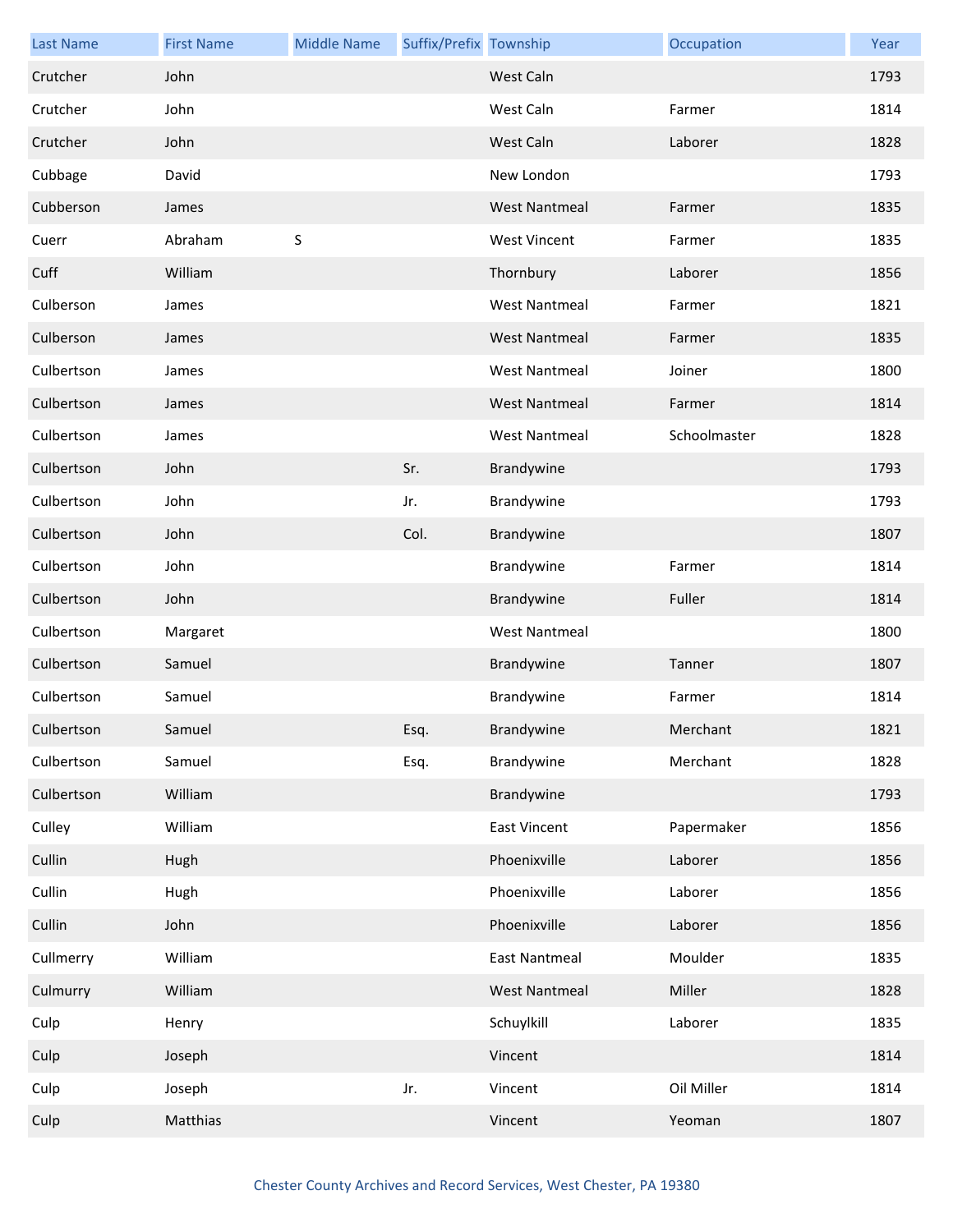| <b>Last Name</b> | <b>First Name</b> | <b>Middle Name</b> | Suffix/Prefix Township |                      | Occupation | Year |
|------------------|-------------------|--------------------|------------------------|----------------------|------------|------|
| Culp             | Michael           |                    |                        | Vincent              |            | 1800 |
| Culp             | Peter             |                    |                        | Vincent              |            | 1800 |
| Culp             | Silas             |                    |                        | <b>West Vincent</b>  | Laborer    | 1856 |
| Culter           | James             |                    |                        | <b>West Nantmeal</b> | Farmer     | 1814 |
| Culton           | George            |                    |                        | West Whiteland       | Weaver     | 1814 |
| Culton           | George            |                    |                        | Uwchlan              | Weaver     | 1821 |
| Culton           | George            |                    |                        | Uwchlan              | Weaver     | 1828 |
| Culton           | George            |                    |                        | Uwchlan              | Weaver     | 1835 |
| Culton           | George            |                    |                        | Uwchlan              | Farmer     | 1856 |
| Culton           | John              | G                  |                        | Uwchlan              | Laborer    | 1835 |
| Culton           | William           | M                  |                        | Uwchlan              | Weaver     | 1835 |
| Culver           | Sanford           |                    |                        | <b>West Chester</b>  | Teacher    | 1856 |
| Cummens          | Reuben            |                    |                        | East Caln            | Laborer    | 1856 |
| Cummeskey        | Eugene            |                    |                        | East Whiteland       | Farmer     | 1856 |
| Cummings         | Abraham           |                    |                        | Schuylkill           |            | 1856 |
| Cummings         | Camm              |                    |                        | Tredyffrin           | Laborer    | 1814 |
| Cummings         | Dominick          |                    |                        | East Bradford        | Laborer    | 1856 |
| Cummings         | Ezra              |                    |                        | Birmingham           | Laborer    | 1835 |
| Cummings         | Henry             |                    |                        | Westtown             | Farmer     | 1856 |
| Cummings         | James             |                    |                        | West Caln            |            | 1793 |
| Cummings         | James             |                    |                        | West Caln            | Farmer     | 1807 |
| Cummings         | James             |                    |                        | West Caln            | Farmer     | 1814 |
| Cummings         | John              |                    |                        | Coventry             |            | 1793 |
| Cummings         | John              |                    |                        | Lower Oxford         | Laborer    | 1856 |
| Cummings         | Silas             |                    |                        | East Bradford        | Plasterer  | 1856 |
| Cummins          | Alexander         |                    |                        | Easttown             | Carpenter  | 1856 |
| Cummins          | Alexander         | B                  |                        | Kennett Square       | Moulder    | 1856 |
| Cummins          | Amos              |                    |                        | West Fallowfield     | Laborer    | 1828 |
| Cummins          | Cambel            |                    |                        | Tredyffrin           | Laborer    | 1807 |
| Cummins          | Eli               |                    |                        | <b>West Bradford</b> | Laborer    | 1856 |
| Cummins          | Ezra              |                    |                        | <b>West Nantmeal</b> | Laborer    | 1821 |
| Cummins          | Ezra              |                    |                        | East Bradford        | Laborer    | 1828 |
| Cummins          | Ezra              |                    |                        | East Caln            | Laborer    | 1856 |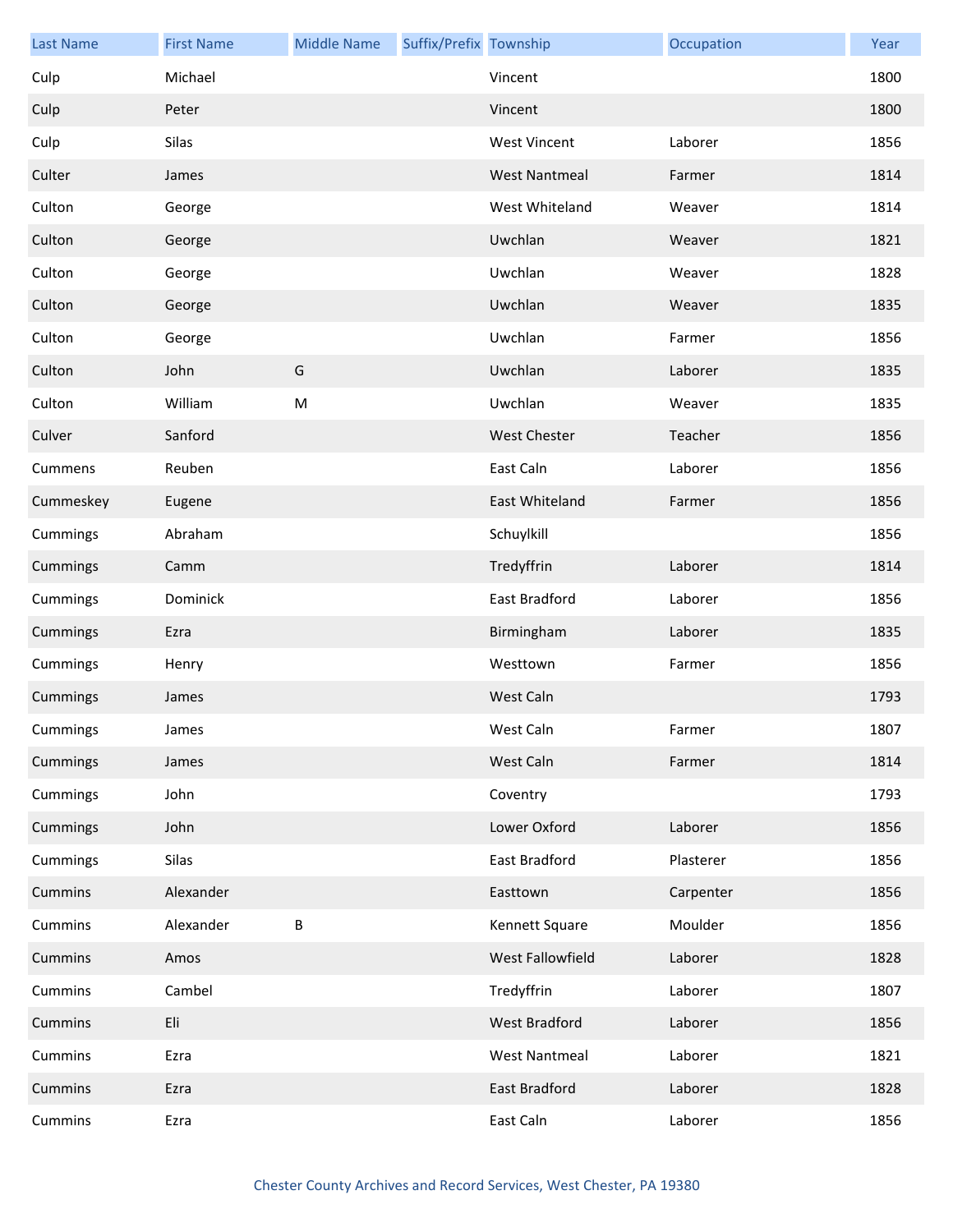| <b>Last Name</b> | <b>First Name</b> | <b>Middle Name</b>        | Suffix/Prefix Township |                      | Occupation        | Year |
|------------------|-------------------|---------------------------|------------------------|----------------------|-------------------|------|
| Cummins          | George            |                           |                        | <b>West Nantmeal</b> | Laborer           | 1821 |
| Cummins          | Henry             |                           |                        | <b>West Chester</b>  | Laborer           | 1856 |
| Cummins          | Jeremiah          |                           |                        | <b>West Chester</b>  | Laborer           | 1856 |
| Cummins          | Jesse             |                           |                        | Uwchlan              | Papermaker        | 1807 |
| Cummins          | John              |                           |                        | East Nottingham      | Laborer           | 1828 |
| Cummins          | John              |                           |                        | <b>West Chester</b>  | Laborer           | 1856 |
| Cummins          | John              |                           |                        | <b>West Chester</b>  | Blacksmith        | 1856 |
| Cummins          | Mahlon            |                           |                        | West Bradford        | Farmer            | 1856 |
| Cummins          | Robert            |                           |                        | West Bradford        | Laborer           | 1856 |
| Cummins          | Samuel            |                           |                        | West Bradford        |                   | 1793 |
| Cummins          | Samuel            |                           |                        | West Bradford        | Weaver            | 1807 |
| Cummins          | Samuel            |                           |                        | West Bradford        | Weaver            | 1814 |
| Cummins          | Samuel            |                           |                        | <b>West Bradford</b> | Farmer            | 1821 |
| Cummins          | Taylor            |                           |                        | East Nottingham      | Plasterer         | 1856 |
| Cummins          | Thomas            |                           |                        | East Whiteland       |                   | 1793 |
| Cummins          | Thomas            |                           |                        | West Whiteland       | Innkeeper         | 1800 |
| Cummins          | Thomas            |                           |                        | <b>West Chester</b>  | <b>Brickmaker</b> | 1856 |
| Cummins          | Thomas            |                           |                        | East Caln            | Tailor            | 1856 |
| Cummons          | Eli               |                           |                        | West Bradford        | Farmer            | 1835 |
| Cumpton          | Henry             |                           |                        | Londonderry          |                   | 1856 |
| Cumpton          | Joseph            |                           |                        | London Grove         | Mason             | 1828 |
| Cumpton          | Joseph            |                           |                        | Londonderry          | Farmer            | 1856 |
| Cumpton          | William           |                           |                        | London Grove         | Farmer            | 1828 |
| Cunaman          | Martin            |                           |                        | Kennett              | Laborer           | 1856 |
| Cunchan          | William           |                           |                        | Easttown             |                   | 1856 |
| Cundey           | William           |                           |                        | Tredyffrin           | Farmer            | 1856 |
| Cunigham         | James             |                           |                        | West Caln            | Laborer           | 1821 |
| Cuningham        | Abigal            | $\boldsymbol{\mathsf{H}}$ |                        | New London           | Innkeeper         | 1835 |
| Cuningham        | Allen             |                           |                        | New London           |                   | 1793 |
| Cuningham        | Allen             |                           |                        | New London           | Innkeeper         | 1800 |
| Cuningham        | Edward            |                           |                        | London Grove         | Laborer           | 1807 |
| Cuningham        | J                 | $\sf H$                   | MD                     | New London           | Doctor            | 1856 |
| Cuningham        | James             |                           |                        | West Fallowfield     | Wagonmaker        | 1807 |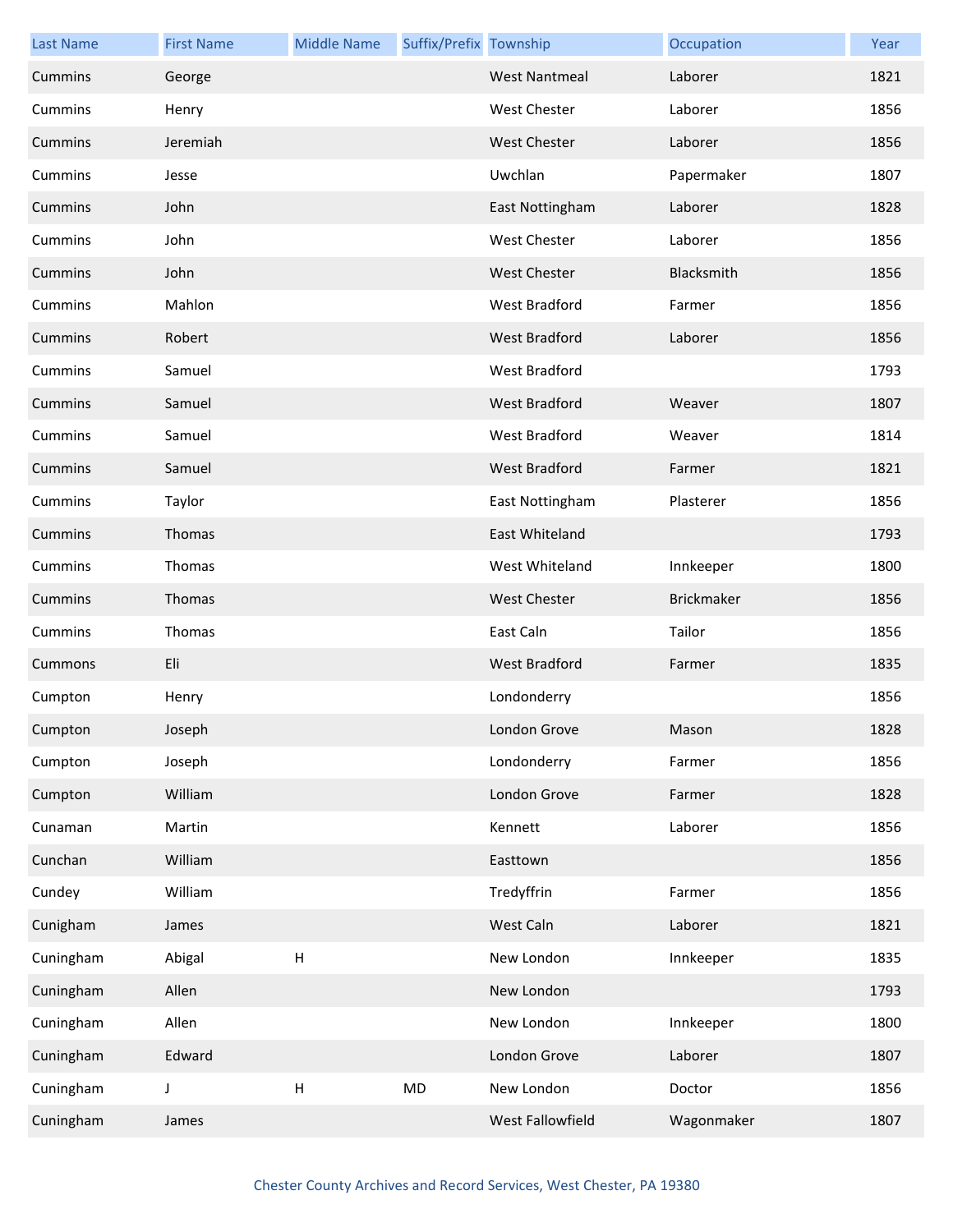| <b>Last Name</b> | <b>First Name</b> | <b>Middle Name</b> | Suffix/Prefix Township |                     | Occupation             | Year |
|------------------|-------------------|--------------------|------------------------|---------------------|------------------------|------|
| Cuningham        | James             |                    |                        | West Fallowfield    | Wagonmaker             | 1814 |
| Cuningham        | James             |                    |                        | West Fallowfield    | Cartwright             | 1821 |
| Cuningham        | James             |                    |                        | East Whiteland      | Laborer                | 1835 |
| Cuningham        | John              |                    |                        | West Fallowfield    |                        | 1793 |
| Cuningham        | John              |                    |                        | East Caln           | Farmer                 | 1800 |
| Cuningham        | John              |                    |                        | West Fallowfield    | Farmer                 | 1807 |
| Cuningham        | John              |                    |                        | East Caln           | Farmer                 | 1807 |
| Cuningham        | John              |                    |                        | East Caln           | Farmer                 | 1814 |
| Cuningham        | John              |                    |                        | West Fallowfield    | Farmer                 | 1814 |
| Cuningham        | John              |                    |                        | West Fallowfield    | Farmer                 | 1821 |
| Cuningham        | John              |                    |                        | <b>Upper Oxford</b> | Schoolmaster           | 1828 |
| Cuningham        | John              |                    |                        | West Marlborough    | Carpenter              | 1856 |
| Cuningham        | John              | W                  |                        | New London          | Merchant               | 1835 |
| Cuningham        | John              | W.                 |                        | New London          | Innkeeper              | 1800 |
| Cuningham        | John              | W.                 |                        | New London          | Merchant               | 1807 |
| Cuningham        | Nathaniel         |                    |                        | Brandywine          | Laborer                | 1821 |
| Cuningham        | Robert            |                    |                        | West Fallowfield    | Carpenter              | 1807 |
| Cuningham        | Robert            |                    |                        | West Fallowfield    | Carpenter              | 1814 |
| Cuningham        | Robert            |                    |                        | West Fallowfield    | Carpenter              | 1821 |
| Cuningham        | Robert            |                    |                        | Londonderry         | Carpenter              | 1835 |
| Cuningham        | Robert            |                    |                        | West Marlborough    | Gentleman              | 1856 |
| Cuningham        | $\mathsf S$       | $\sf H$            |                        | New London          | Post mistress          | 1856 |
| Cuningham        | Samuel            |                    | Esq.                   | East Caln           |                        | 1800 |
| Cuningham        | Samuel            |                    |                        | East Caln           | Farmer                 | 1807 |
| Cuningham        | W                 | Ross               |                        | New London          | Gentleman              | 1856 |
| Cuningham        | William           |                    |                        | New London          |                        | 1793 |
| Cuningham        | William           |                    |                        | East Caln           | Drover                 | 1800 |
| Cuningham        | William           |                    |                        | East Caln           |                        | 1807 |
| Cunious          | Philip            |                    |                        | Tredyffrin          |                        | 1800 |
| Cunley           | William           |                    |                        | Uwchlan             |                        | 1793 |
| Cunningham       | Abigail           |                    |                        | New London          | Innkeeper              | 1828 |
| Cunningham       | Allen             | F.                 |                        | New London          | Doctor & Tavern Keeper | 1821 |
| Cunningham       | Christopher       |                    |                        | West Bradford       | Laborer                | 1856 |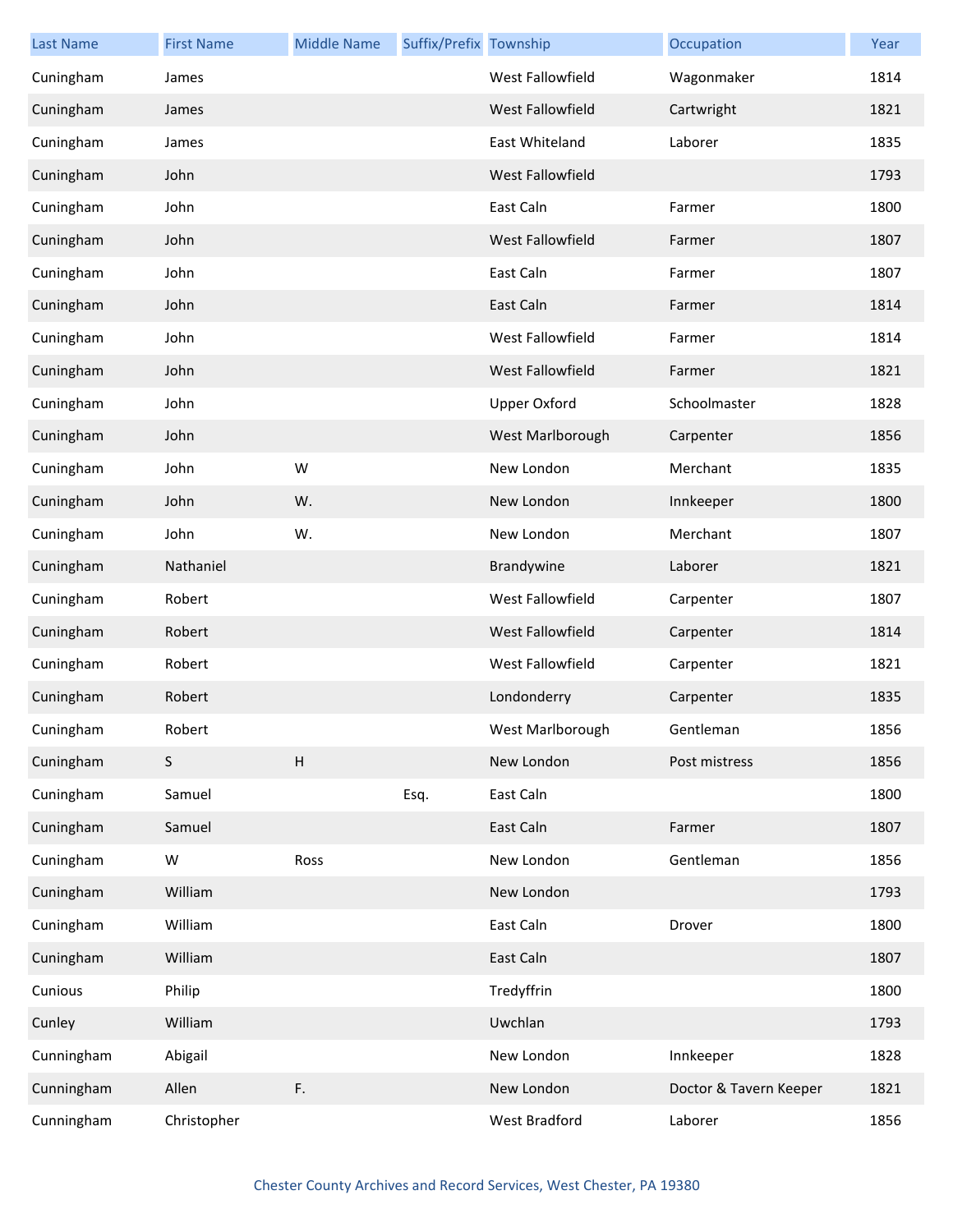| <b>Last Name</b> | <b>First Name</b> | <b>Middle Name</b> | Suffix/Prefix Township |                      | Occupation           | Year |
|------------------|-------------------|--------------------|------------------------|----------------------|----------------------|------|
| Cunningham       | Cromwell          |                    |                        | Willistown           | Laborer              | 1835 |
| Cunningham       | Ezekiel           |                    |                        | <b>West Chester</b>  | Trader               | 1835 |
| Cunningham       | James             |                    |                        | <b>Upper Oxford</b>  | Weaver               | 1800 |
| Cunningham       | James             |                    |                        | West Fallowfield     | Cartwright           | 1828 |
| Cunningham       | James             |                    |                        | New London           | Shoemaker            | 1828 |
| Cunningham       | James             |                    |                        | West Fallowfield     | Wheelwright          | 1835 |
| Cunningham       | James             |                    |                        | <b>East Bradford</b> | Farmer               | 1856 |
| Cunningham       | James             |                    |                        | Phoenixville         | Heater               | 1856 |
| Cunningham       | John              |                    |                        | East Caln            |                      | 1793 |
| Cunningham       | John              |                    | Jr.                    | West Fallowfield     | Carpenter            | 1828 |
| Cunningham       | John              |                    |                        | West Fallowfield     | Weaver               | 1828 |
| Cunningham       | John              |                    |                        | East Marlborough     | Carpenter            | 1835 |
| Cunningham       | John              |                    |                        | West Fallowfield     | Gentleman            | 1835 |
| Cunningham       | John              | W.                 |                        | New London           | Merchant             | 1814 |
| Cunningham       | John              | W.                 |                        | New London           | Farmer & Storekeeper | 1821 |
| Cunningham       | John              | W.                 |                        | New London           | Farmer & Storekeeper | 1828 |
| Cunningham       | Joseph            | E                  |                        | London Grove         | Fencemaker           | 1856 |
| Cunningham       | Nathaniel         |                    |                        | Honey Brook          |                      | 1793 |
| Cunningham       | Nathaniel         |                    |                        | Honey Brook          |                      | 1800 |
| Cunningham       | Nathaniel         |                    |                        | Honey Brook          | Farmer               | 1807 |
| Cunningham       | Robert            |                    |                        | West Fallowfield     | Carpenter            | 1828 |
| Cunningham       | Robert            |                    |                        | Oxford               | Tinner               | 1856 |
| Cunningham       | Robert            |                    |                        | East Fallowfield     | Farmer               | 1856 |
| Cunningham       | Robert            |                    |                        | Sadsbury             | Tavern Keeper        | 1856 |
| Cunningham       | Samuel            |                    | Esq.                   | East Caln            |                      | 1793 |
| Cunningham       | Stephen           |                    |                        | London Grove         | Laborer              | 1835 |
| Cunningham       | Thomas            |                    |                        | Goshen               | Laborer              | 1807 |
| Cunningham       | Thomas            |                    |                        | Sadsbury             | Laborer              | 1828 |
| Cunningham       | Thomas            |                    |                        | <b>Upper Oxford</b>  | Farmer               | 1835 |
| Cunningham       | Thomas            |                    |                        | East Bradford        | Farmer               | 1856 |
| Cunningham       | William           |                    |                        | East Caln            |                      | 1793 |
| Cunsenhouser     | Martin            |                    |                        | Vincent              |                      | 1814 |
| Cunsinhouser     | Rinehart          |                    |                        | Coventry             |                      | 1793 |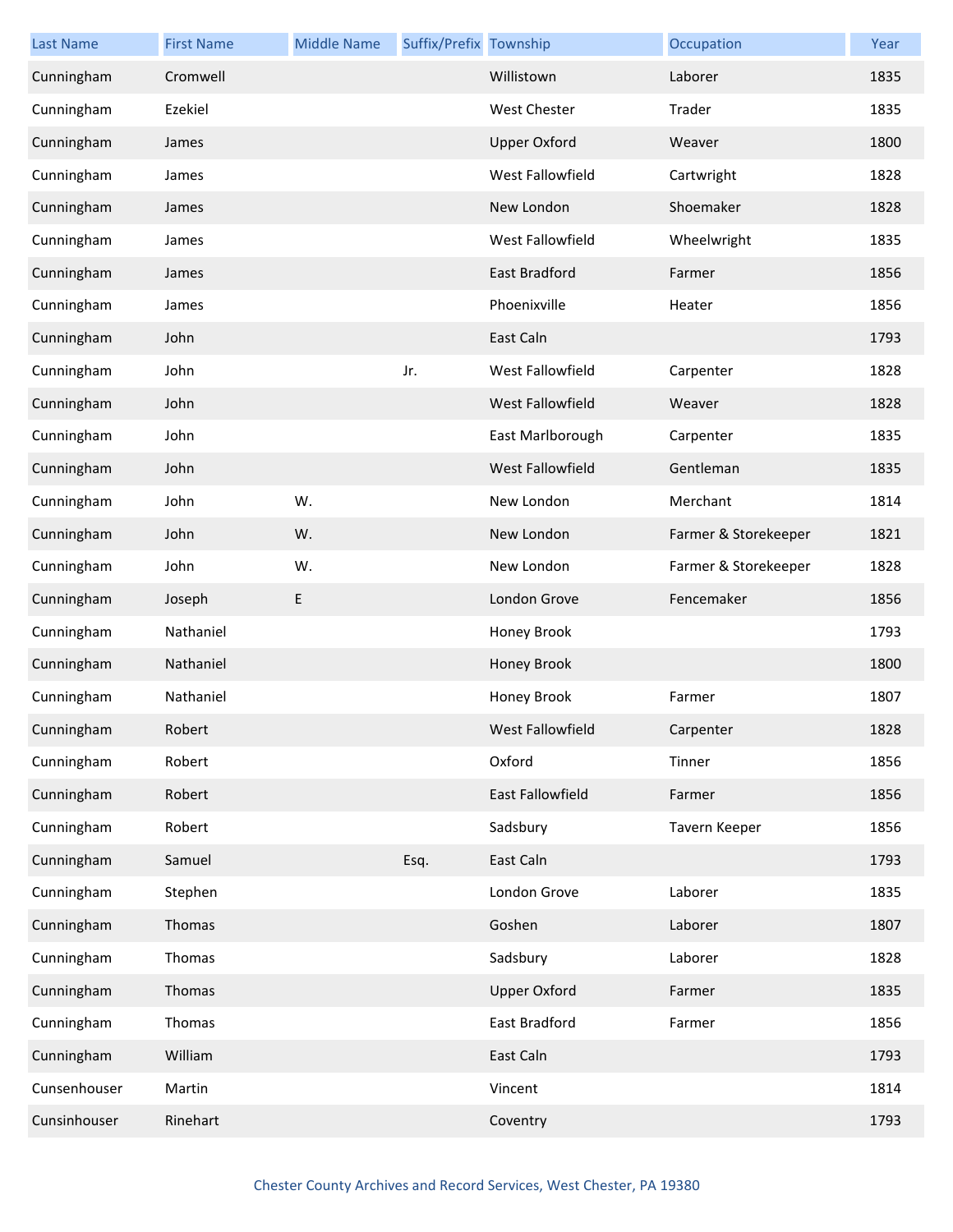| <b>Last Name</b> | <b>First Name</b> | <b>Middle Name</b> | Suffix/Prefix Township |                         | Occupation   | Year |
|------------------|-------------------|--------------------|------------------------|-------------------------|--------------|------|
| Cunsinhouser     | Rinehart          |                    |                        | Coventry                |              | 1793 |
| Cupp             | William           |                    |                        | East Nantmeal           | Farmer       | 1800 |
| Curby            | Pearce            |                    |                        | Sadsbury                | Mason        | 1835 |
| Curey            | Robert            |                    |                        | East Caln               | Laborer      | 1807 |
| Curl             | Benjamin          |                    |                        | Kennett                 | Tailor       | 1828 |
| Curl             | Daniel            |                    |                        | Tredyffrin              |              | 1800 |
| Curl             | Daniel            |                    |                        | Tredyffrin              |              | 1807 |
| Curl             | Henry             |                    |                        | <b>East Nantmeal</b>    |              | 1793 |
| Curl             | John              |                    | Jr.                    | New Garden              |              | 1793 |
| Curl             | John              |                    |                        | New Garden              |              | 1793 |
| Curl             | John              |                    |                        | New Garden              | Laborer      | 1800 |
| Curl             | John              |                    |                        | New Garden              | Laborer      | 1807 |
| Curl             | John              |                    |                        | New Garden              | Cooper       | 1814 |
| Curl             | John              |                    |                        | West Fallowfield        | Laborer      | 1821 |
| Curl             | Samuel            |                    |                        | West Fallowfield        | Laborer      | 1821 |
| Curl             | Thomas            |                    |                        | Sadsbury                | Tailor       | 1828 |
| Curl             | William           |                    |                        | Tredyffrin              | Schoolmaster | 1807 |
| Curly            | William           |                    |                        | <b>West Nantmeal</b>    | Carpenter    | 1835 |
| Curns            | Anthony           |                    |                        | Tredyffrin              | Shoemaker    | 1821 |
| Curns            | James             |                    |                        | <b>East Fallowfield</b> | Laborer      | 1835 |
| Curran           | Henry             |                    |                        | West Nantmeal           | Laborer      | 1807 |
| Curren           | Patrick           |                    |                        | Phoenixville            | Laborer      | 1856 |
| Currens          | Elizabeth         |                    |                        | East Nottingham         |              | 1821 |
| Currens          | Timothy           |                    |                        | East Nottingham         |              | 1793 |
| Currey           | Alfred            |                    |                        | London Britain          | Laborer      | 1856 |
| Currey           | James             |                    |                        | Honey Brook             |              | 1793 |
| Currey           | Margaret          |                    |                        | London Britain          |              | 1856 |
| Currey           | Matthew           |                    |                        | Honey Brook             |              | 1793 |
| Currey           | Nathaniel         |                    |                        | West Goshen             | Farmer       | 1856 |
| Currey           | Robert            |                    |                        | London Britain          | Farmer       | 1856 |
| Currey           | Thomas            |                    | Sr.                    | West Goshen             | Laborer      | 1856 |
| Currey           | Thomas            |                    | Jr.                    | West Goshen             | Laborer      | 1856 |
| Currey           | William           |                    |                        | London Britain          | Farmer       | 1856 |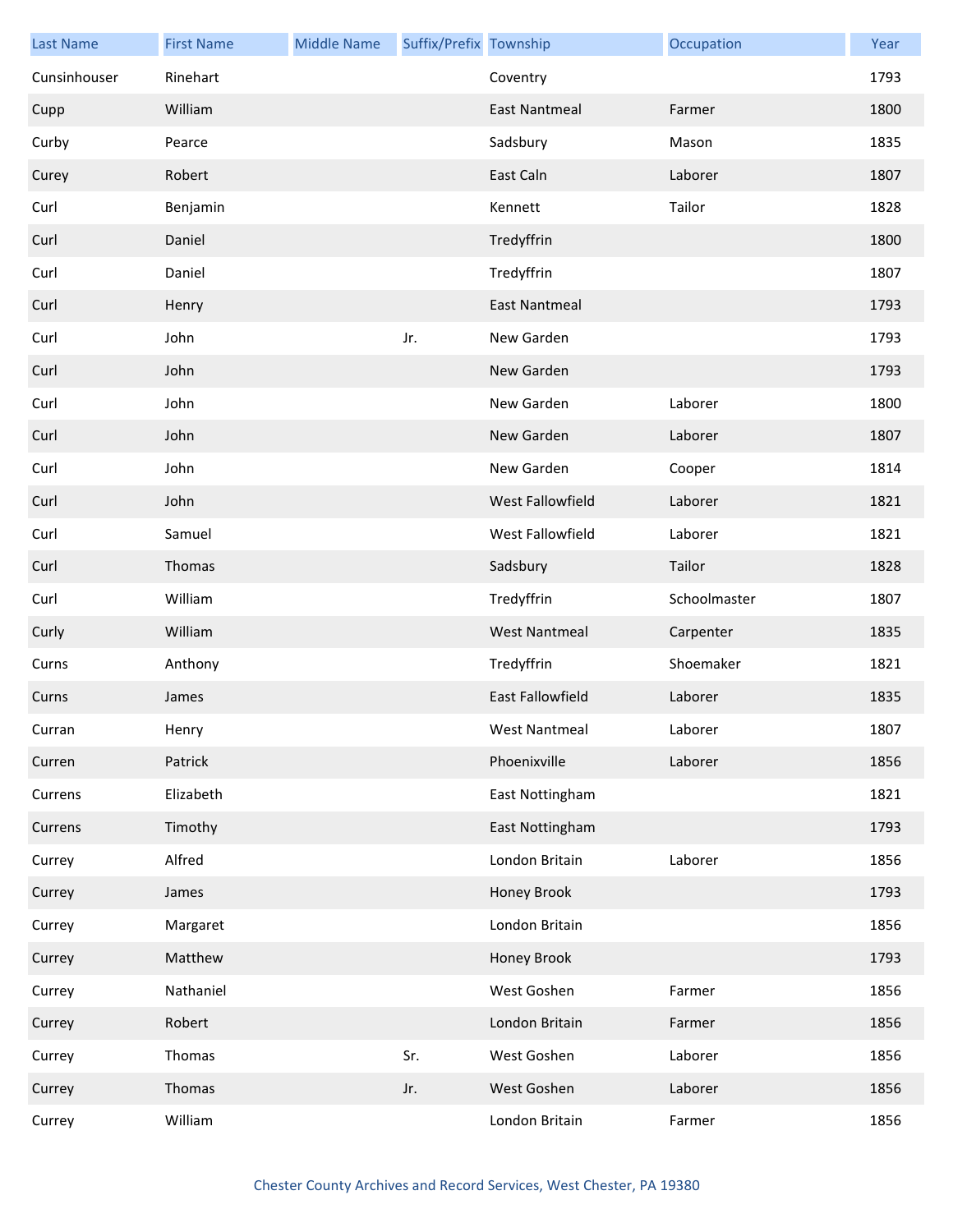| <b>Last Name</b> | <b>First Name</b> | <b>Middle Name</b> | Suffix/Prefix Township |                     | Occupation | Year |
|------------------|-------------------|--------------------|------------------------|---------------------|------------|------|
| Currie           | Samuel            |                    |                        | Tredyffrin          | Laborer    | 1807 |
| Currigan         | Thomas            |                    |                        | Easttown            |            | 1821 |
| Currin           | Elizabeth         |                    |                        | East Nottingham     |            | 1814 |
| Currins          | Thomas            |                    |                        | <b>Upper Oxford</b> | Laborer    | 1814 |
| Curry            | Alexander         |                    |                        | East Nottingham     | Farmer     | 1807 |
| Curry            | Ann               |                    |                        | Honey Brook         | Lady       | 1828 |
| Curry            | Ann               |                    |                        | Honey Brook         | Landholder | 1835 |
| Curry            | George            |                    |                        | Uwchlan             |            | 1793 |
| Curry            | George            |                    |                        | West Bradford       |            | 1793 |
| Curry            | George            |                    |                        | West Marlborough    |            | 1800 |
| Curry            | George            |                    |                        | East Fallowfield    | Laborer    | 1807 |
| Curry            | George            |                    |                        | West Marlborough    | Laborer    | 1814 |
| Curry            | George            |                    |                        | West Marlborough    | Laborer    | 1821 |
| Curry            | James             |                    | Jr.                    | Honey Brook         |            | 1800 |
| Curry            | James             |                    | Sr.                    | Honey Brook         |            | 1800 |
| Curry            | James             |                    |                        | Honey Brook         | Farmer     | 1807 |
| Curry            | James             |                    |                        | East Fallowfield    | Husbandman | 1807 |
| Curry            | James             |                    | Jr.                    | Honey Brook         | Laborer    | 1807 |
| Curry            | James             |                    |                        | East Fallowfield    | Carpenter  | 1814 |
| Curry            | James             |                    |                        | Honey Brook         |            | 1814 |
| Curry            | James             |                    |                        | Honey Brook         | Farmer     | 1821 |
| Curry            | James             |                    |                        | Honey Brook         | Farmer     | 1828 |
| Curry            | James             |                    |                        | East Nottingham     | Carpenter  | 1835 |
| Curry            | John              |                    |                        | West Marlborough    |            | 1800 |
| Curry            | John              |                    |                        | New London          | Farmer     | 1814 |
| Curry            | John              |                    |                        | West Marlborough    | Tailor     | 1821 |
| Curry            | John              |                    |                        | Honey Brook         | Cooper     | 1821 |
| Curry            | John              |                    |                        | London Grove        | Laborer    | 1821 |
| Curry            | John              |                    |                        | West Marlborough    | Tailor     | 1828 |
| Curry            | John              |                    |                        | Honey Brook         | Cooper     | 1828 |
| Curry            | John              |                    |                        | <b>West Vincent</b> | Miner      | 1856 |
| Curry            | John              |                    |                        | Charlestown         | Laborer    | 1856 |
| Curry            | John              |                    |                        | Valley              | Laborer    | 1856 |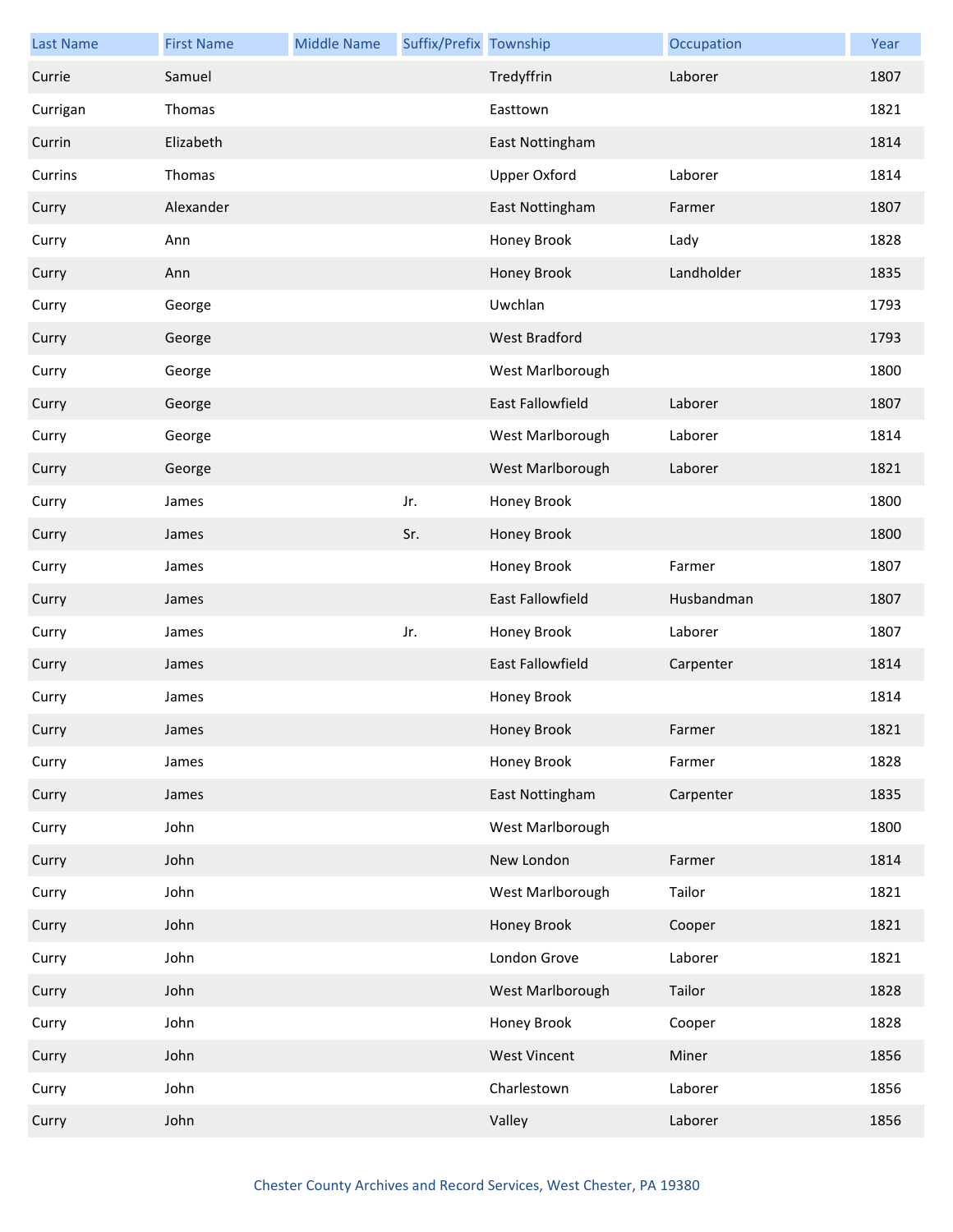| <b>Last Name</b> | <b>First Name</b> | <b>Middle Name</b> | Suffix/Prefix Township |                      | Occupation | Year |
|------------------|-------------------|--------------------|------------------------|----------------------|------------|------|
| Curry            | John              |                    |                        | East Brandywine      | Farmer     | 1856 |
| Curry            | Jonathan          |                    |                        | Honey Brook          |            | 1814 |
| Curry            | Jonathan          |                    |                        | Honey Brook          | Farmer     | 1821 |
| Curry            | Jonathan          |                    |                        | Honey Brook          | Laborer    | 1828 |
| Curry            | Jonathan          |                    |                        | Honey Brook          | Farmer     | 1835 |
| Curry            | Joseph            |                    |                        | West Bradford        | Farmer     | 1814 |
| Curry            | Matthew           |                    |                        | Honey Brook          |            | 1800 |
| Curry            | Matthew           |                    |                        | Honey Brook          | Farmer     | 1807 |
| Curry            | Nathaniel         |                    |                        | West Goshen          | Blacksmith | 1828 |
| Curry            | Nathaniel         |                    |                        | West Goshen          | Farmer     | 1835 |
| Curry            | Rachel            |                    |                        | East Nottingham      |            | 1807 |
| Curry            | Rachel            |                    | Widow                  | Honey Brook          |            | 1814 |
| Curry            | Robert            |                    |                        | East Nottingham      |            | 1793 |
| Curry            | Solomon           |                    |                        | London Britain       | Laborer    | 1835 |
| Curry            | Thomas            |                    |                        | New London           | Farmer     | 1814 |
| Curry            | William           |                    |                        | Honey Brook          | Laborer    | 1807 |
| Curry            | William           |                    |                        | <b>East Nantmeal</b> | Laborer    | 1814 |
| Curry            | William           |                    |                        | <b>East Nantmeal</b> | Laborer    | 1828 |
| Curry            | William           |                    |                        | London Britain       | Farmer     | 1835 |
| Curry            | William           |                    |                        | East Goshen          |            | 1856 |
| Curry            | William           | K.                 |                        | New London           | Farmer     | 1814 |
| Curthbert        | John              |                    |                        | West Whiteland       | Laborer    | 1814 |
| Curtin           | William           |                    |                        | <b>East Nantmeal</b> | Laborer    | 1821 |
| Curtis           | Elizabeth         | $\mathsf V$        |                        | West Chester         | Lady       | 1856 |
| Curtis           | Henry             |                    |                        | East Whiteland       | Laborer    | 1835 |
| Curtis           | Henry             |                    |                        | Tredyffrin           | Laborer    | 1856 |
| Curtiss          | Christopher       |                    |                        | West Whiteland       | Laborer    | 1856 |
| Curts            | Abraham           |                    |                        | Tredyffrin           |            | 1793 |
| Curts            | Abraham           |                    |                        | Uwchlan              |            | 1800 |
| Curts            | Christian         |                    |                        | <b>East Nantmeal</b> | Farmer     | 1835 |
| Curts            | Isaac             |                    |                        | Charlestown          | Laborer    | 1821 |
| Curts            | Jacob             |                    |                        | Tredyffrin           |            | 1793 |
| Curts            | Jacob             |                    |                        | London Britain       | Shoemaker  | 1835 |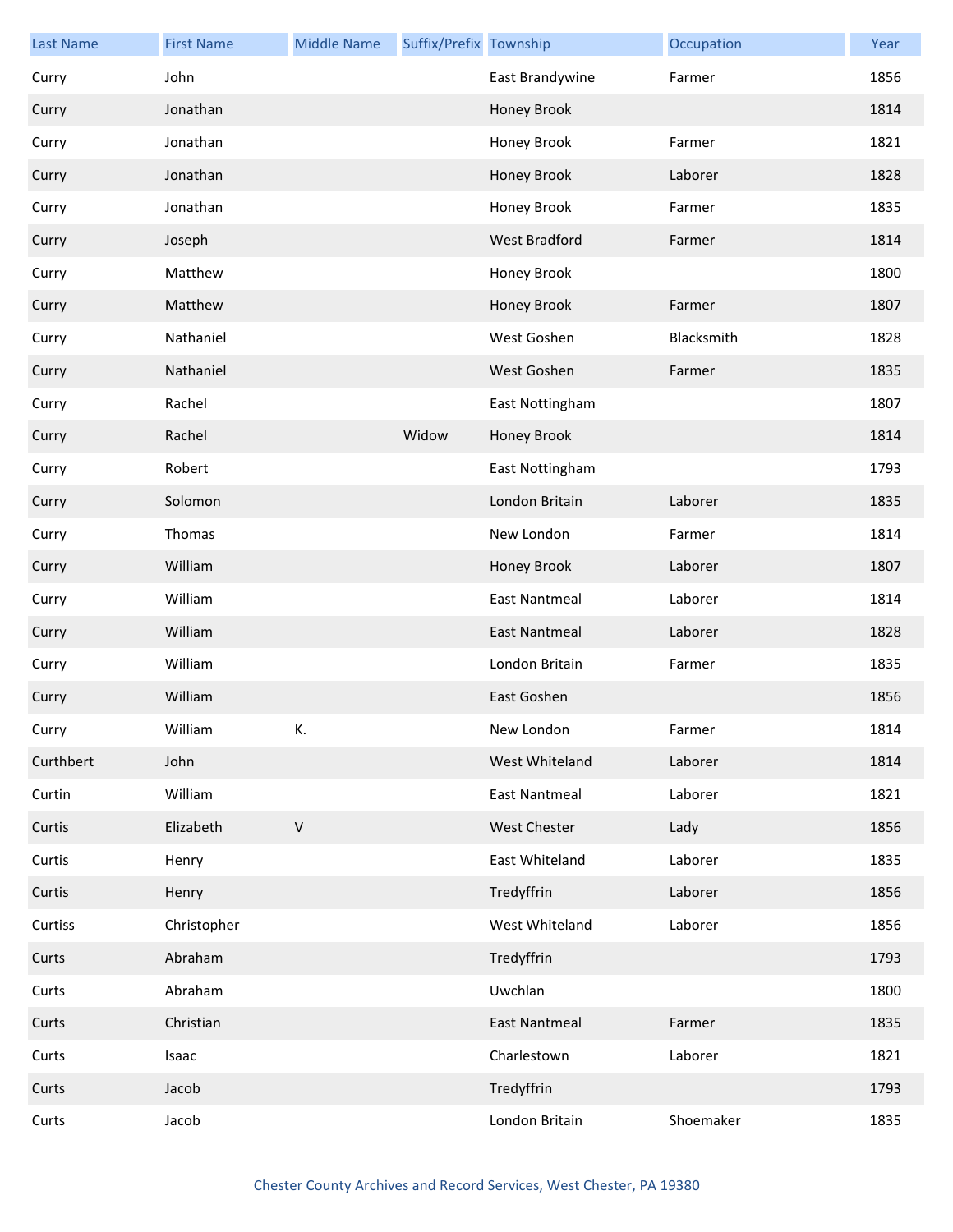| <b>Last Name</b> | <b>First Name</b> | <b>Middle Name</b> | Suffix/Prefix Township |                      | Occupation  | Year |
|------------------|-------------------|--------------------|------------------------|----------------------|-------------|------|
| Curts            | John              |                    |                        | <b>East Bradford</b> | Laborer     | 1807 |
| Curts            | John              |                    |                        | <b>East Nantmeal</b> | Farmer      | 1835 |
| Curts            | John              |                    |                        | <b>East Nantmeal</b> | Farmer      | 1835 |
| Curts            | Joseph            |                    |                        | East Whiteland       |             | 1800 |
| Curts            | Samuel            |                    |                        | Charlestown          | Farmer      | 1821 |
| Curtz            | Abram             |                    |                        | East Whiteland       | Farmer      | 1807 |
| Curtz            | Christian         |                    |                        | <b>East Nantmeal</b> | Miller      | 1814 |
| Curtz            | Christian         |                    |                        | <b>East Nantmeal</b> | Miller      | 1821 |
| Curtz            | David             |                    |                        | West Whiteland       |             | 1793 |
| Curtz            | Isaac             |                    |                        | Pikeland             | Farmer      | 1828 |
| Curtz            | Jacob             |                    |                        | <b>East Nantmeal</b> | Laborer     | 1814 |
| Curtz            | Joseph            |                    |                        | Charlestown          |             | 1793 |
| Curtz            | Joseph            |                    |                        | East Whiteland       | Farmer      | 1807 |
| Curtz            | Peter             |                    |                        | <b>East Nantmeal</b> |             | 1793 |
| Curtz            | Philip            |                    |                        | Honey Brook          | Farmer      | 1807 |
| Cuskaden         | John              |                    |                        | Phoenixville         | Laborer     | 1856 |
| Cuspard          | Thomas            |                    |                        | <b>West Nantmeal</b> | Laborer     | 1807 |
| Cussick          | John              |                    |                        | <b>West Chester</b>  | Wheelwright | 1856 |
| Custar           | Michael           |                    |                        | Tredyffrin           |             | 1828 |
| Custar           | Nicholas          |                    |                        | Vincent              | Farmer      | 1828 |
| Custard          | Benjamin          |                    |                        | Vincent              |             | 1793 |
| Custard          | Benjamin          |                    |                        | Vincent              |             | 1800 |
| Custard          | Benjamin          |                    |                        | Vincent              | Yeoman      | 1807 |
| Custard          | Benjamin          |                    |                        | Vincent              |             | 1814 |
| Custard          | Nicholas          |                    |                        | Vincent              | Yeoman      | 1807 |
| Custard          | Nicholas          |                    |                        | Vincent              |             | 1814 |
| Custard          | Richard           |                    |                        | <b>East Vincent</b>  |             | 1835 |
| Custard          | Richard           |                    |                        | <b>West Chester</b>  | Laborer     | 1856 |
| Custer           | Abraham           |                    |                        | <b>East Coventry</b> | Farmer      | 1856 |
| Custer           | Ann               |                    |                        | Charlestown          |             | 1807 |
| Custer           | Ann               |                    |                        | Charlestown          |             | 1814 |
| Custer           | Benjamin          |                    |                        | Charlestown          | Tailor      | 1807 |
| Custer           | Benjamin          |                    |                        | Vincent              |             | 1821 |